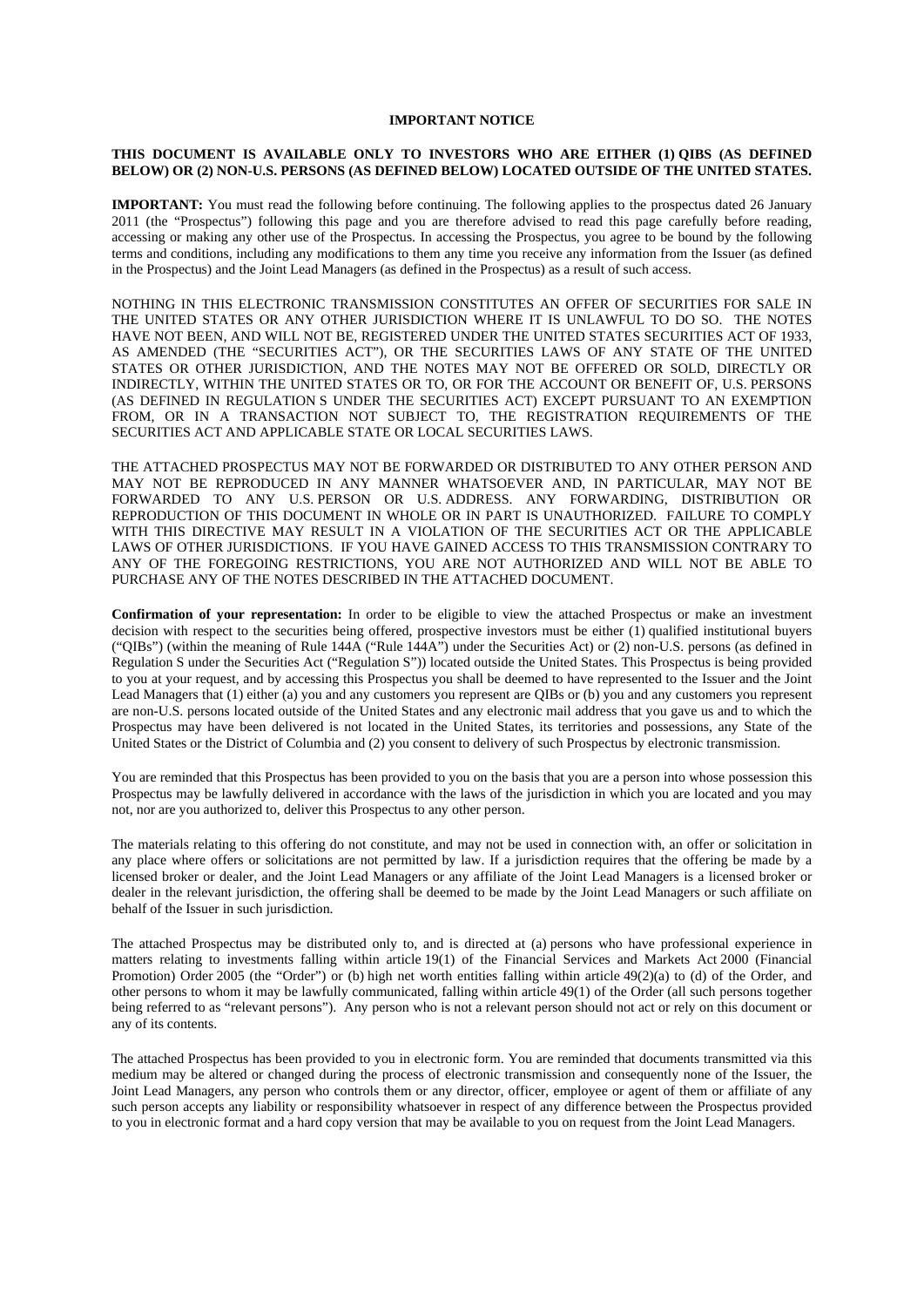

# **THE FEDERAL REPUBLIC OF NIGERIA**

#### **US\$500,000,000 6.75 per cent. Notes due 2021**

#### **Issue Price 98.223 per cent.**

Application has been made to the Financial Services Authority in its capacity as competent authority under the Financial Services and Markets Act 2000 (the "**UK Listing Authority**") for the US\$500,000,000 6.75 per cent. Notes due 2021 (the "**Notes**") issued by the Federal Republic of Nigeria (the "**Issuer**", the "**Federal Republic**"or "**Nigeria**") to be admitted to the Official List of the UK Listing Authority and to the London Stock Exchange plc (the "**London Stock Exchange**") for the Notes to be admitted to trading on the Regulated Market of the London Stock Exchange. The Regulated Market of the London Stock Exchange is a regulated market for the purposes of Directive 2004/39/EC (the Markets in Financial Instruments Directive).

The Notes will, unless previously redeemed or cancelled, be redeemed at their principal amount with payment in full on 28 January 2021. See "*Terms and Conditions of the Notes—7. Redemption and Purchase*".

The Notes will bear interest from and including 28 January 2011 at the rate of 6.75 per cent. per year payable semi-annually in arrear on 28 January and 28 July in each year. The first payment of interest will be made on 28 July 2011 for the period from and including 28 January 2011 but excluding 28 July 2011. Payments on the Notes will be made in US dollars without deduction for or on account of any Nigerian withholding taxes unless the withholding is required by law, in which case the Issuer will pay additional amounts, if any, in respect of such taxes as described herein. See "*Terms and Conditions of the Notes—8. Taxation*".

The Notes have been rated BB- (Negative Outlook) by Fitch Ratings Ltd. and B+ (Stable Outlook) by Standard & Poor's Rating Services, a division of the McGraw-Hill Companies Inc. A rating is not a recommendation to buy, sell or hold securities and maybe subject to revision, suspension or withdrawal at any time by the assigning rating organisation. Credit ratings included or referred to in this Prospectus have been issued by Fitch and Standard & Poor's, each of which is established or has offices established in the European Union and has applied to be (or have its European Union based offices be) registered under Regulation (EC) No 1060/2009 of the European Parliament and of the Council of 16 September 2009 on credit rating agencies (the "**CRA Regulation**"). At the date of this Prospectus, neither Fitch nor Standard & Poor's is registered under the CRA Regulation.

#### **An investment in the Notes involves certain risks. Prospective investors should consider the factors described in "***Risk Factors***" beginning on page 21.**

The Notes have not been, and will not be, registered under the US Securities Act of 1933, as amended (the "**US Securities Act**") or with any securities regulatory authority of any state or other jurisdiction of the United States and may not be offered, sold or delivered within the United States or to US persons except pursuant to an exemption from, or in a transaction not subject to, the registration requirements of the US Securities Act and applicable state securities laws. Accordingly, the Notes are being offered, sold or delivered: (a) in the United States only to qualified institutional buyers ("**qualified institutional buyers**") (as defined in Rule 144A ("**Rule 144A**") under the Securities Act) in reliance on, and in compliance with, Rule 144A; and (b) to Persons (other than US Persons) (each as defined in Regulation S) outside the United States in reliance on Regulation S ("**Regulation S**") under the Securities Act. Each purchaser of the Notes will be deemed to have made the representations described in "*Subscription and Sale*" and is hereby notified that the offer and sale of Notes to it is being made in reliance on the exemption from the registration requirements of the Securities Act provided by Rule 144A. In addition, until 40 days after the commencement of the offering, an offer or sale of any of the Notes within the United States by any dealer (whether or not participating in the offering) may violate the registration requirements of the Securities Act if the offer or sale is made otherwise than in accordance with Rule 144A.

Neither this Prospectus nor the Notes are required to be registered or cleared under the regulations of the Securities and Exchange Commission of Nigeria (the "**Nigerian SEC**").

Citigroup Global Markets Limited and Deutsche Bank AG, London Branch (the "**Joint Lead Managers**") expect to deliver the Notes to purchasers in registered book entry form through the facilities of The Depository Trust Company ("**DTC**"), Euroclear Bank S.A./N.V. ("**Euroclear**") and Clearstream Banking, *société anonyme* ("**Clearstream, Luxembourg**") on or about 28 January 2011. See "*Subscription and Sale*".

Notes sold in offshore transactions in reliance on Regulation S will initially be in the form of a an unrestricted global note certificate, which will be deposited outside the United States with a common depositary for Euroclear and Clearstream, Luxembourg and registered in the name of a nominee for such common depositary. Notes sold to qualified institutional buyers in reliance on Rule 144A will be issued initially in the form of a restricted global note certificate, which will be deposited with DTC, or a custodian of DTC, and registered in the name of a nominee of DTC. See "*Form of Notes*".

*Joint Lead Managers and Bookrunners* 

# **Citi Deutsche Bank**

*Financial Advisers to the Federal Republic of Nigeria* 

**Barclays Capital FBN Capital** 

The date of this Prospectus is 26 January 2011.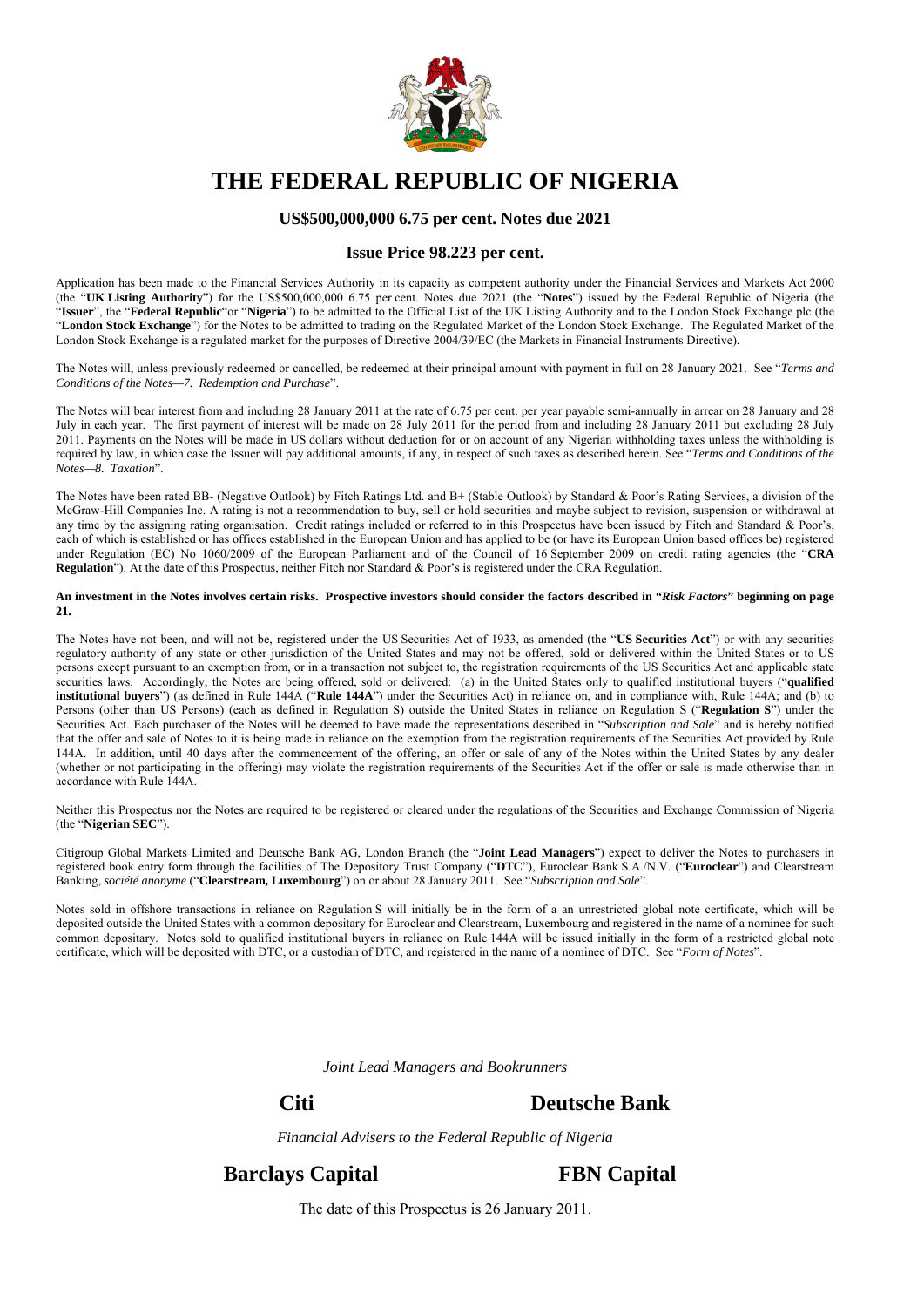# **TABLE OF CONTENTS**

# Page

| IMPORTANT NOTICE           |    |
|----------------------------|----|
|                            |    |
| EXCHANGE RATE              |    |
|                            |    |
|                            |    |
|                            | 21 |
|                            |    |
|                            |    |
|                            |    |
|                            |    |
|                            |    |
| PUBLIC DEBT                |    |
|                            |    |
|                            |    |
|                            |    |
|                            |    |
|                            |    |
|                            |    |
| <b>GENERAL INFORMATION</b> |    |
|                            |    |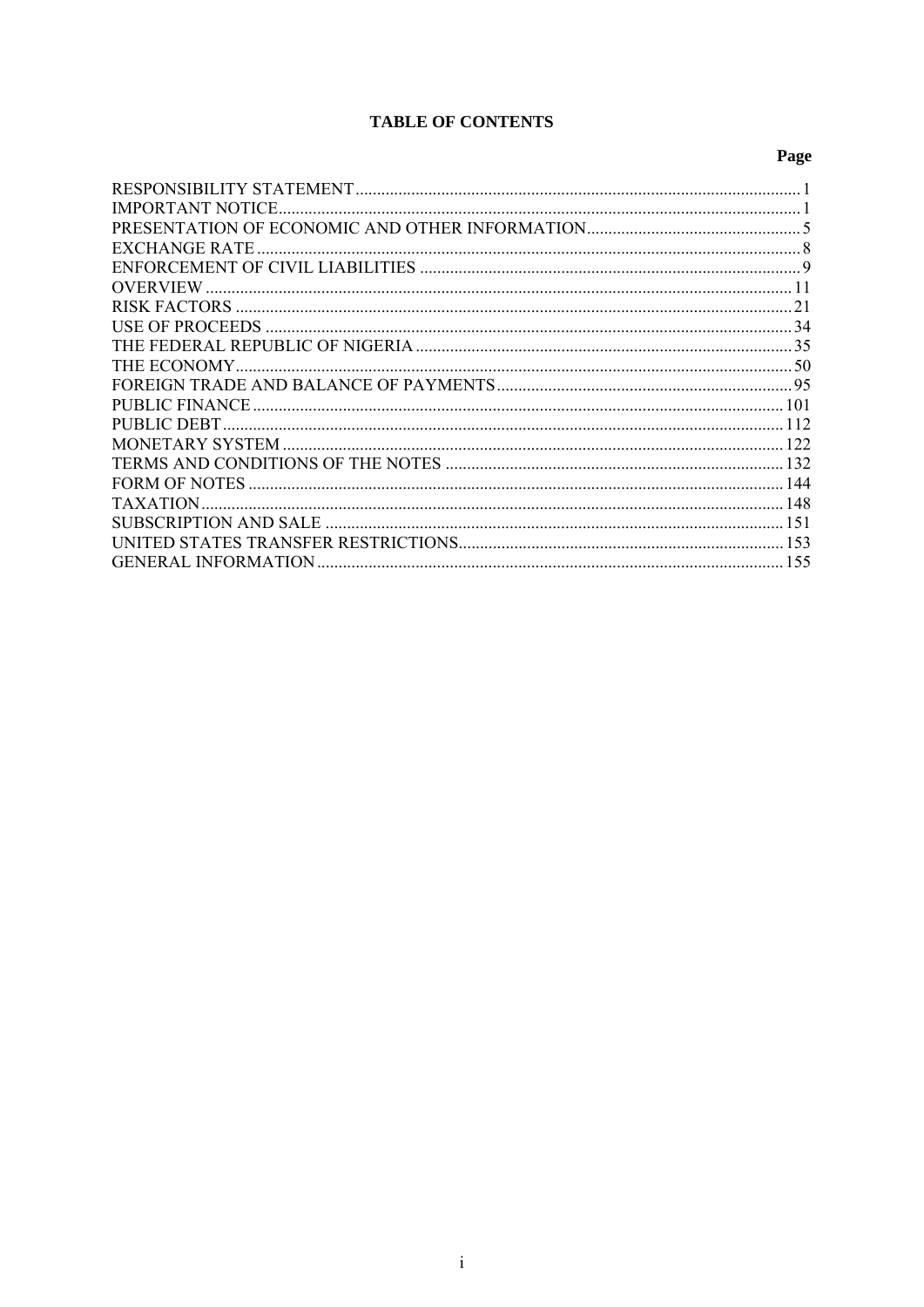#### **RESPONSIBILITY STATEMENT**

The Issuer accepts responsibility for the information contained in this Prospectus. To the best of the knowledge and belief of the Issuer (having taken all reasonable care to ensure that such is the case), the information contained in this Prospectus is in accordance with the facts and does not omit anything likely to affect the import of such information.

To the best of the knowledge and belief of the Issuer, the information contained in this Prospectus is true and accurate in every material respect and is not misleading in any material respect and this Prospectus, insofar as it concerns such matters, does not omit to state any material fact necessary to make such information not misleading. The opinions, assumptions, intentions, projections and forecasts expressed in this Prospectus with regard to the Issuer are honestly held by the Issuer, have been reached after considering all relevant circumstances and are based on reasonable assumptions.

#### **IMPORTANT NOTICE**

This Prospectus constitutes a prospectus for purposes of Article 5 of the Directive 2003/7/EC. No person has been authorised to give any information or to make any representation other than those contained in or consistent with this document in connection with the offering of the Notes (the "**Offering**") and, if given or made, such information or representations must not be relied upon as having been authorised by the Issuer, the Joint Lead Managers or Barclays Bank PLC and FBN Capital Limited (together with Barclays Bank PLC, the "**Financial Advisers**"). Neither the delivery of this Prospectus nor any sale made hereunder shall, under any circumstances, constitute a representation or create any implication that there has been no change in the affairs of the Issuer since the date hereof. This document may not be used for the purpose of an offer to, or a solicitation by, anyone in any jurisdiction or in any circumstances in which such an offer or solicitation is not authorised or is unlawful, including Nigeria.

None of the Joint Lead Managers or the Financial Advisers has independently verified the information contained herein. Accordingly, no representation, warranty or undertaking, express or implied, is made and no responsibility or liability is accepted by the Joint Lead Managers or the Financial Advisers as to the accuracy or completeness of the information contained in this Prospectus or any other information provided by the Issuer in connection with the Notes or their distribution.

This Prospectus is not intended to provide the basis of any credit or other evaluation and should not be considered as a recommendation by the Issuer, the Joint Lead Managers or the Financial Advisers that any recipient of this Prospectus should purchase any of the Notes. Each investor contemplating purchasing Notes should make its own independent investigation of the financial condition and affairs, and its own appraisal of the creditworthiness, of the Issuer. Neither this Prospectus nor any other information supplied in connection with the Offering constitutes an offer or invitation by or on behalf of the Issuer or any of the Joint Lead Managers or the Financial Advisers to subscribe for or purchase any Notes.

Neither the delivery of this Prospectus nor the offering, sale or delivery of the Notes shall in any circumstances imply that the information contained herein concerning the Issuer is correct at any time subsequent to the date hereof or that any other information supplied in connection with the Offering is correct as of any time subsequent to the date indicated in the document containing the same. The Joint Lead Managers and the Financial Advisers expressly do not undertake to review the financial condition or affairs of the Issuer during the life of the Notes or to advise any investor in the Notes of any information coming to their attention.

IN CONNECTION WITH THE ISSUE OF THE NOTES, CITIGROUP GLOBAL MARKETS LIMITED AS STABILISING MANAGER (THE "**STABILISING MANAGER**") (OR PERSONS ACTING ON BEHALF OF THE STABILISING MANAGER) MAY OVERALLOT NOTES OR EFFECT TRANSACTIONS WITH A VIEW TO SUPPORTING THE MARKET PRICE OF THE NOTES AT A LEVEL HIGHER THAN THAT WHICH MIGHT OTHERWISE PREVAIL. HOWEVER, THERE IS NO ASSURANCE THAT THE STABILISING MANAGER (OR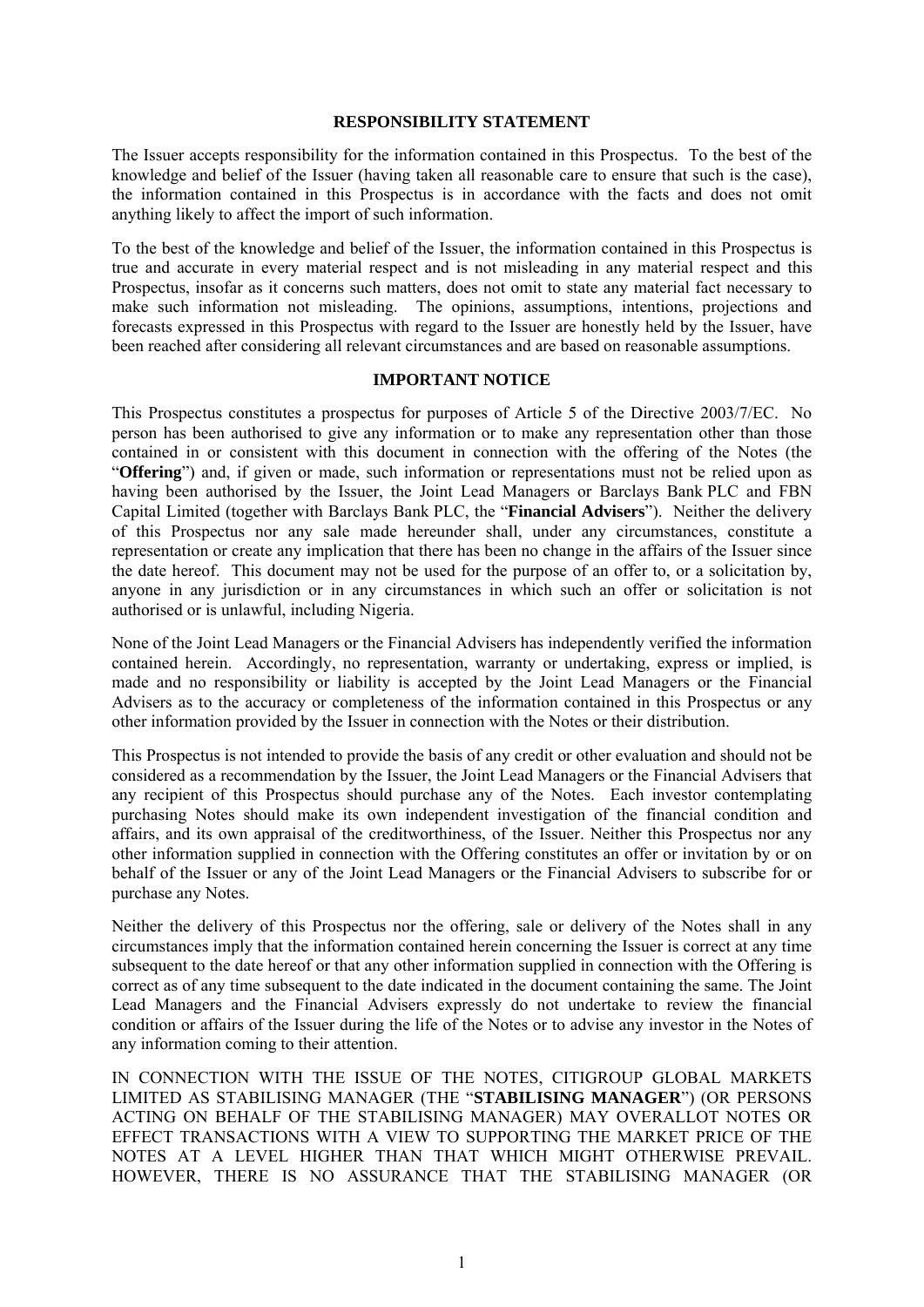PERSONS ACTING ON BEHALF OF THE STABILISING MANAGER) WILL UNDERTAKE STABILISATION ACTION. ANY STABILISATION ACTION MAY BEGIN ON OR AFTER THE DATE ON WHICH ADEQUATE PUBLIC DISCLOSURE OF THE TERMS OF THE OFFER OF THE NOTES IS MADE AND, IF BEGUN, MAY BE ENDED AT ANY TIME, BUT IT MUST END NO LATER THAN THE EARLIER OF 30 DAYS AFTER THE ISSUE DATE OF THE NOTES AND 60 DAYS AFTER THE DATE OF THE ALLOTMENT OF THE NOTES. ANY STABILISATION ACTION OR OVER ALLOTMENT SHALL BE CONDUCTED BY THE STABILISING MANAGER (OR PERSONS ACTING ON BEHALF OF THE STABILISING MANAGER) IN ACCORDANCE WITH ALL APPLICABLE LAWS AND RULES.

The Stabilising Manager has acknowledged that the Issuer has not authorised the issuance of more than US\$500,000,000 in aggregate principal amount of Notes.

The Issuer is relying on an exemption from registration under the US Securities Act. By purchasing the Notes, each purchaser will be deemed to have made the acknowledgements, representations, warranties and agreements described in "*United States Transfer Restrictions*" in this Prospectus. Each prospective investor should understand that it will be required to bear the financial risks of its investment.

The Issuer is not making any representation to any purchaser of the Notes regarding the legality of an investment in the Notes by such purchaser under any investment or similar laws or regulations, including those of Nigeria. The contents of this Prospectus are not to be construed as legal, business or tax advice. Each prospective investor should consult with its own legal, business or tax adviser regarding an investment in the Notes.

This Prospectus does not constitute an offer to sell or the solicitation of an offer to buy the Notes in any jurisdiction to any person to whom it is unlawful to make the offer or solicitation in such jurisdiction. The distribution of this Prospectus and the offer or sale of Notes may be restricted by law in certain jurisdictions. The Issuer, the Joint Lead Managers and the Financial Advisers do not represent that this document may be lawfully distributed, or that any Notes may be lawfully offered, in any such jurisdiction or assume any responsibility for facilitating any such distribution or offering. In particular, no action has been taken by the Issuer, the Joint Lead Managers or the Financial Advisers (save for the approval of this document as a prospectus by the UK Listing Authority) which is intended to permit a public offering of any Notes or distribution of this document in any jurisdiction (including Nigeria) where action for that purpose is required. Accordingly, no Notes may be offered or sold, directly or indirectly, and neither this Prospectus nor any advertisement or other offering material may be distributed or published in any jurisdiction, except under circumstances that will result in compliance with any applicable securities laws and regulations. Persons into whose possession this Prospectus or any Notes come must inform themselves about and observe any such restrictions.

The Notes have not been registered with, recommended by or approved or disapproved by the US Securities and Exchange Commission (the "**SEC**") or any other federal or state securities commission in the United States nor has the SEC or any other federal or state securities commission confirmed the accuracy or determined the adequacy of this Prospectus. Any representation to the contrary is a criminal offence in the United States. The Notes are subject to restrictions on transferability and resale and may not be transferred or resold except as permitted under applicable US federal and state securities laws pursuant to an exemption from registration. See "*United States Transfer Restrictions*".

The Notes have not been registered with, recommended by or approved or disapproved by the Nigerian SEC nor has the Nigerian SEC confirmed the accuracy or determined the adequacy of this Prospectus.

This Prospectus is not for public distribution in the United States and is only being provided to a limited number of qualified institutional buyers for informational use solely in connection with the consideration of the purchase of the Notes. It may not be copied or reproduced in whole or in part nor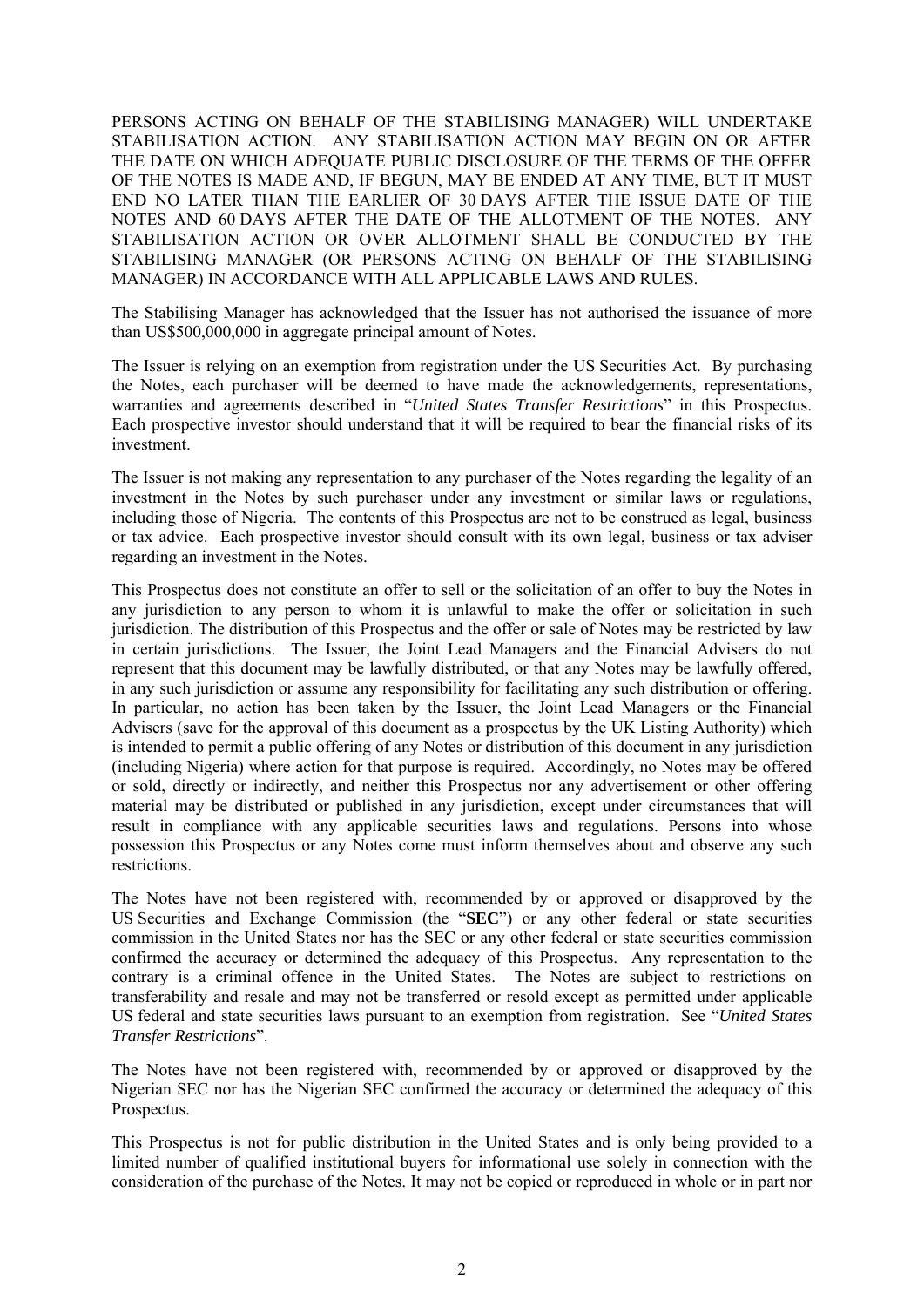may it be distributed or any of its contents disclosed to anyone other than the prospective investors to whom it is originally submitted.

#### **NOTICE TO NEW HAMPSHIRE RESIDENTS**

NEITHER THE FACT THAT A REGISTRATION STATEMENT OR AN APPLICATION FOR A LICENCE HAS BEEN FILED UNDER CHAPTER 421 B OF THE NEW HAMPSHIRE REVISED STATUTES ANNOTATED, 1955, AS AMENDED ("**RSA**"), WITH THE STATE OF NEW HAMPSHIRE NOR THE FACT THAT A SECURITY IS EFFECTIVELY REGISTERED OR A PERSON IS LICENSED IN THE STATE OF NEW HAMPSHIRE CONSTITUTES A FINDING BY THE SECRETARY OF STATE OF NEW HAMPSHIRE THAT ANY DOCUMENT FILED UNDER RSA 421 B IS TRUE, COMPLETE AND NOT MISLEADING. NEITHER ANY SUCH FACT NOR THE FACT THAT AN EXEMPTION OR EXCEPTION IS AVAILABLE FOR A SECURITY OR A TRANSACTION MEANS THAT THE SECRETARY OF STATE OF NEW HAMPSHIRE HAS PASSED IN ANY WAY UPON THE MERITS OR QUALIFICATIONS OF, OR RECOMMENDED OR GIVEN APPROVAL TO, ANY PERSON, SECURITY OR TRANSACTION. IT IS UNLAWFUL TO MAKE OR CAUSE TO BE MADE TO ANY PROSPECTIVE PURCHASER, CUSTOMER OR CLIENT ANY REPRESENTATION INCONSISTENT WITH THE PROVISIONS OF THIS PARAGRAPH.

#### **FORWARD LOOKING STATEMENTS**

This Prospectus contains forward looking statements. These forward looking statements can be identified by the use of forward looking terminology, including the terms "believes", "estimates", "projects", "expects", "intends", "may", "will", "seeks" or "should" or, in each case, their negative or other variations or comparable terminology, or by discussions of strategy, plans, objectives, goals, future events or intentions. Forward looking statements are statements that are not historical facts and include statements about the Issuer's beliefs and expectations. These statements are based on current plans, estimates and projections and, therefore, undue reliance should not be placed on them. Forward looking statements speak only as of the date they are made. Although the Issuer believes that the beliefs and expectations reflected in such forward looking statements are reasonable, no assurance can be given that such beliefs and expectations will be realised.

Forward looking statements involve inherent risks and uncertainties. A number of important factors could cause actual results to differ materially from those expressed in any forward looking statement. The information contained in this Prospectus identifies important factors that could cause such differences, including, but not limited, to the following adverse external factors, such as:

- changes in international commodity prices, particularly oil, foreign exchange rates or prevailing interest rates, which could adversely affect Nigeria's balance of payments and external reserves;
- recession, political unrest or low economic growth in Nigeria's trading partners or, in the event that Nigeria increases its reliance on external borrowings, changes in the terms on which international financial institutions provide financial assistance to Nigeria or fund new or existing projects, which could decrease exports, adversely affect Nigeria's economy and, indirectly, reduce tax and other public sector revenues, so adversely affecting Nigeria's budget; or
- adverse events in other emerging market countries, which could dampen foreign investment or adversely affect the trading price of the Notes;

and the following adverse domestic factors, such as:

- any failure to continue to implement reforms in the oil and gas industry or other industries or economic sectors;
- the inability of Nigeria to successfully implement appropriate fiscal policies;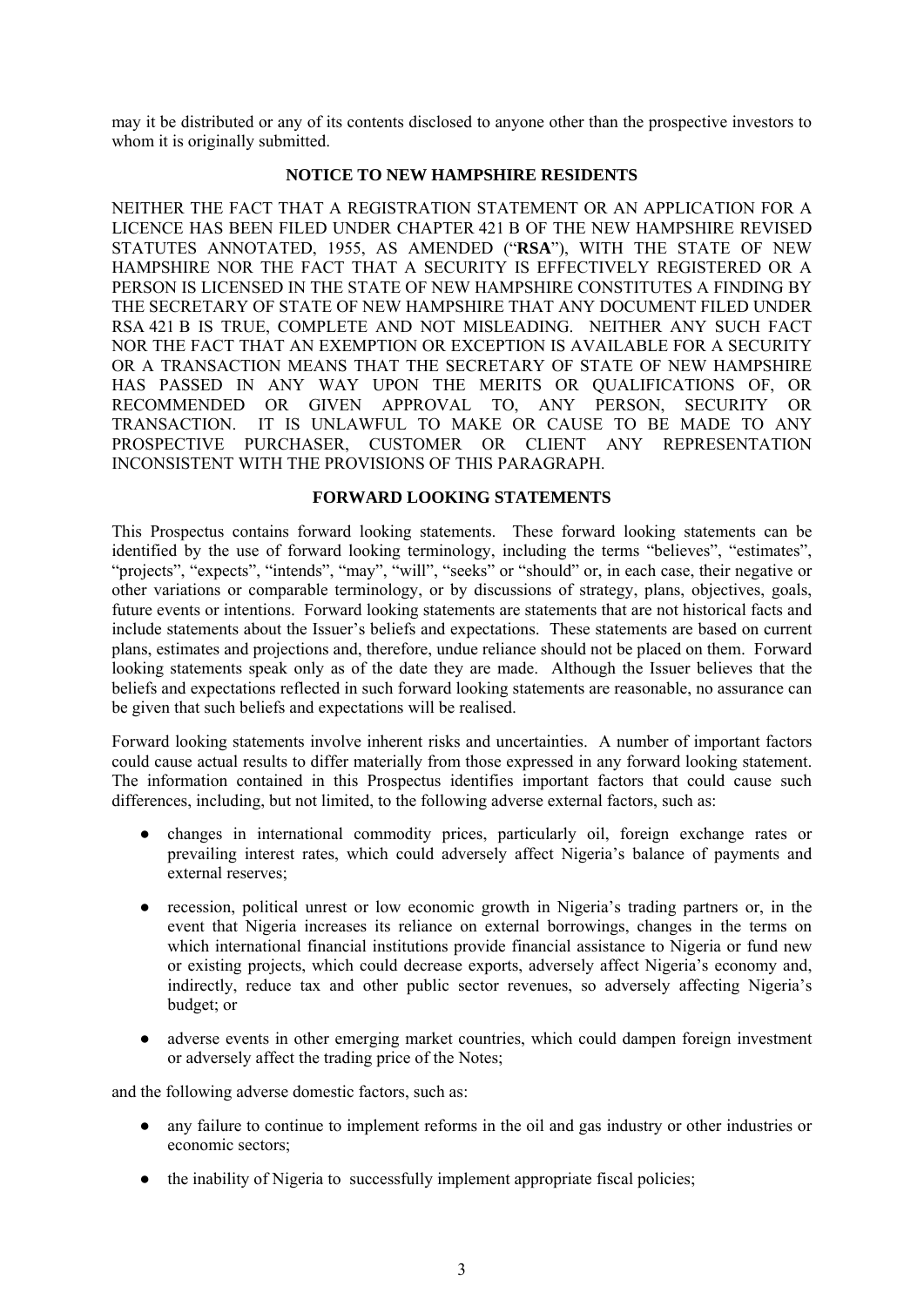- changes in the monetary policy applicable in Nigeria which could affect inflation and/or growth rates;
- political and electoral factors, including the upcoming general elections, that could threaten the stability of the country, ignite religious and ethnic violence, undermine political and socio-economic developments, including the effective implementation of the Government's Vision 20:2020 plan and negatively impact the pace of reforms and economic growth;
- the ability of Nigeria to successfully eliminate violence in the Niger Delta region and stem increasing violence in the city of Jos in Plateau State and other parts of the country;
- a decline in foreign direct investment, increases in domestic inflation, high domestic interest rates, exchange rate volatility or an increase in the level of domestic and external debt, which could lead to lower economic growth, a decrease in Nigeria's revenues or an increase in debt service requirements;
- socio-economic factors in Nigeria, which could affect political stability;
- the timing and structure of economic reforms such as the banking, oil and gas and power sector reforms, the climate for foreign direct investment, ability to grow the non-oil sector of the economy and the pace, scale and timing of privatisations; and
- the ability of Nigeria to adequately address its infrastructure deficiencies, such as those in the power sector, which may affect its ability to effectively implement the Government's Vision 20:2020 plan and negatively impact the pace of economic growth.

The sections of this Prospectus entitled "*Risk Factors*", "*The Federal Republic of Nigeria*" and "*The Economy*" contain a more complete discussion of the factors that could adversely affect the Issuer. In light of these risks, uncertainties and assumptions, the forward-looking events described in this Prospectus may not occur.

The Issuer does not undertake any obligation to update or revise any forward-looking statement, whether as a result of new information, future events or otherwise, except as may be required by law or applicable regulations. All subsequent written and oral forward-looking statements attributable to the Issuer or to persons acting on its behalf are expressly qualified in their entirety by the cautionary statements referred to above and contained elsewhere in this Prospectus.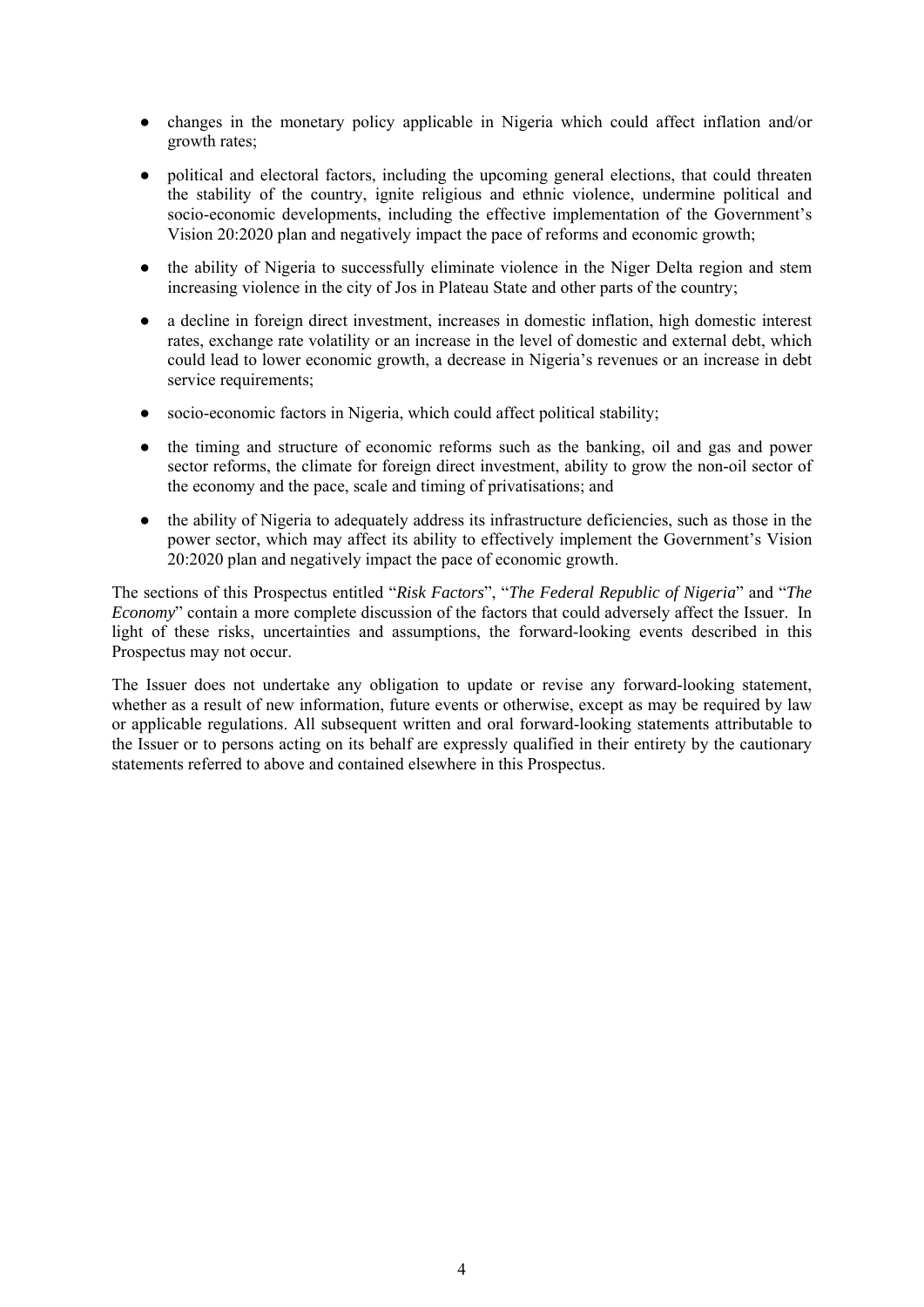#### **PRESENTATION OF ECONOMIC AND OTHER INFORMATION**

Annual information presented in this Prospectus is based upon the calendar year (which is the fiscal year for the Issuer), unless otherwise indicated. Certain figures included in this Prospectus have been subject to rounding adjustments; accordingly, figures shown for the same category presented in different tables may vary slightly and figures shown as totals in certain tables may not be the sum of the figures which precede them. Statistical information reported herein has been derived from official publications of, and information supplied by, a number of agencies and ministries of the Issuer including the CBN, the DMO and the NBS (each as defined below). Some statistical information has also been derived from information publicly made available by the International Monetary Fund (the "**IMF**"), the International Bank for Reconstruction and Development (the "**World Bank**") and other third parties. Where information has been so sourced the source is stated where it appears in this Prospectus. The Issuer confirms that such information has been accurately reproduced and that, so far as it is aware, and is able to ascertain from information published by such third parties, no facts have been omitted which would render the reproduced information inaccurate or misleading. Similar statistics may be obtainable from other sources, but the date of publication, underlying assumptions, methodology and, consequently, the resulting data may vary from source to source. In addition, statistics and data published by one ministry or agency may differ from similar statistics and data produced by other agencies or ministries due to differing underlying assumptions, methodology or timing of when such data is reproduced. Certain historical statistical information contained herein is provisional or otherwise based on estimates that the Issuer and/or its agencies believe to be based on reasonable assumptions. The Issuer's official financial and economic statistics are subject to internal review as part of a regular confirmation process. Accordingly, financial and economic information may be subsequently adjusted or revised. While the Government does not expect such revisions to be material, no assurance can be given that material changes will not be made.

Nigeria has attempted to address some inadequacies in its national statistics through the adoption of the Statistics Act of 2007, which established the National Statistical System ("**NSS**") and created the NBS (which came into existence as a result of the merger of the Federal Office of Statistics and the National Data Bank) as its co-ordinator. The strategic objectives of the system include building capacity for providing high quality statistical information, promoting standardisation in statistics production and ensuring high quality and reliability of statistical information. The NSS is also responsible for building sustainable capacity across Nigeria for the production and use of statistical data, to promote cooperation, coordination and rationalisation among users and providers of statistics and to ensure optimal utilisation of resources. The NBS is also charged with implementation of the National Strategy for the Development of Statistics. According to the IMF's report on its 2009 Article IV consultation with Nigeria, the enactment of the Statistics Act of 2007 has led to a number of improvements in data management in Nigeria including better information sharing between data producing and collecting agencies. However, Nigeria still faces a number of challenges in gathering statistical data such as inadequate data coverage, inadequate information on sub-national public finances, lack of regularly available data on economic activity and large errors and omissions in the balance of payments data, all of which continue to hinder compilation of timely and consistent data.

In addition, in late-2007 the Government made some revisions to the national accounts which led to some discontinuities in the non-oil GDP. Certain statistical information included in this Prospectus has been recently revised. Following the IMF Article IV consultation in 2010, certain historical figures included in the balance of payments were adjusted as a result of the review of additional sources of data available to the CBN, including data from the Nigeria Customs Services, the Ministry of Finance, the NNPC and the NBS. Although all of the balance of payment information presented in this Prospectus has been revised to be presented on a consistent basis, the data contained herein may be different from data contained in other official sources, such as the CBN Annual Report for 2009.

In June 2010 the NBS reweighted the consumer price index ("**CPI**") to lower the weight of food in the inflation basket from 63.8 per cent. to 50.7 per cent., resulting in a revision to the inflation rate for June 2010 to 14.1 per cent. from 10.3 per cent.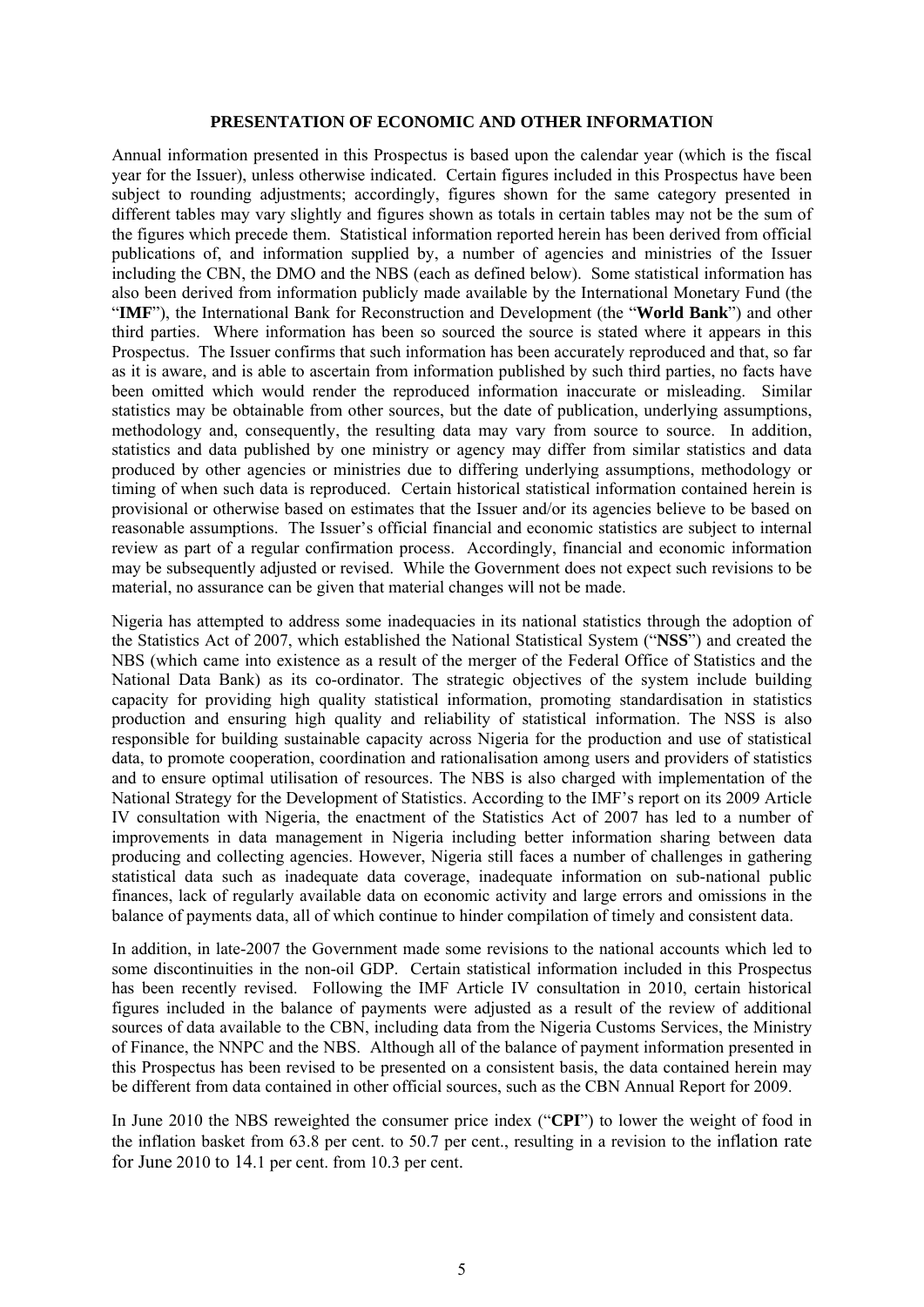#### **Certain Definitions and Terminology**

In this Prospectus:

- "**ADF**" refers to the African Development Fund;
- "**AfDB**" refers to the African Development Bank;
- "**AMCON**" refers to the Asset Management Corporation of Nigeria;
- "**bbl**" or "**bbls**" refers to barrels;
- "**bbl/d**" refers to barrels per day;
- "**bscf**" refers to billion standard cubic feet;
- "**CBN**" refers to the Central Bank of Nigeria;
- "**Constitution**" refers to the Constitution of the Federal Republic of Nigeria;
- "**DAS**" refers to the Dutch Auction System;
- "**DMO**" refers to the Debt Management Office of Nigeria;
- "**DPR**" refers to the Department of Petroleum Resources;
- "**ECOWAS**" refers to the Economic Community of West African States;
- "**EDF**" refers to the European Development Fund;
- "**FCT**" refers to Abuja, the Federal Capital Territory of Nigeria;
- "**Federal Government**" or "**Government**" refers to the Federal Government of Nigeria;
- "**Federation**" refers to the Federal Government, State Governments and Local Governments;
- "**First NIP**" refers to the National Implementation Plan for the period 2010-2013;
- "**Fitch**" refers to Fitch Ratings Ltd.;
- "**GDP**" refers to the real gross domestic product;
- "**IBRD**" refers to the International Bank for Reconstruction and Development;
- "**IDA**" refers to the International Development Association;
- "**IDB**" refers to the Islamic Development Bank;
- "**IFAD**" refers to the International Fund for Agricultural Development;
- "**IMF**" refers to the International Monetary Fund;
- "**INEC"** refers to the Independent Electoral Commission of Nigeria;
- "**IOCs**" refers to international oil companies;
- "**Local Government**" refers to the local governments of the State Government and the FCT;
- "**MDAs**" refers to ministries, departments and agencies;
- "**MEND**" refers to the Movement for the Emancipation of the Niger Delta;
- "**mmcfd**" refers to millions of cubic feet per day;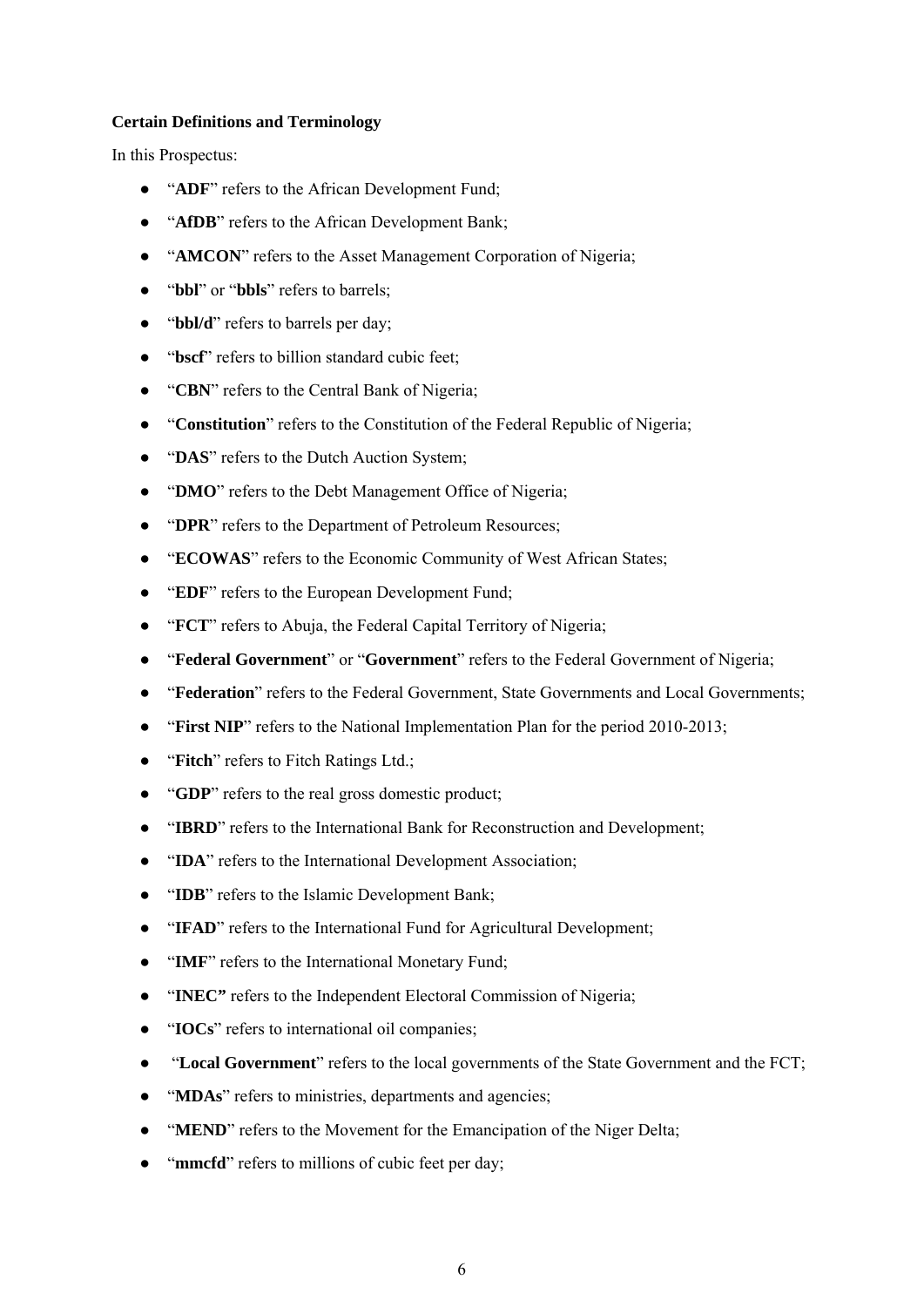- "**mmtpa**" refers to million metric tonnes per annum;
- "**mtpa**" refers to million ton per annum;
- "**Naira**" and "Netally" refer to the Nigerian Naira, the official currency of Nigeria;
- "**Nigerian SEC**" refers to the Nigerian Securities and Exchange Commission;
- "**NITEL**" refers to Nigerian Telecommunications Limited;
- "**NBS**" refers to the National Bureau of Statistics;
- "**NNPC**" refers to the Nigerian National Petroleum Corporation;
- "**Nigeria**" refers to the Federal Republic of Nigeria;
- "**OPEC**" refers to the Organisation of the Petroleum Exporting Countries;
- "PIB" refers to the Petroleum Industry Bill;
- "**PDP**" refers to the People's Democratic Party;
- "**PHCN**" refers to the Power Holding Company of Nigeria Plc;
- "**PSCs**" refers to Production Sharing Contracts;
- "**RDAS**" refers to the Retail Dutch Auction System;
- "**Standard & Poor's**" refers to Standard & Poor's Rating Services, a division of the McGraw Hill Companies;
- "**State Governments**" refers to the state governments of Nigeria;
- "United States" or the "US" refers to the United States of America;
- "**US dollars**" and "**US\$**" refer to the lawful currency of the United States of America;
- "**UN**" refers to the United Nations;
- "**VAT**" refers to value added tax;
- "Vision 20:2020" refers to the Vision: 20:2020 plan; and
- "**WDAS**" refers to the Wholesale Dutch Auction System.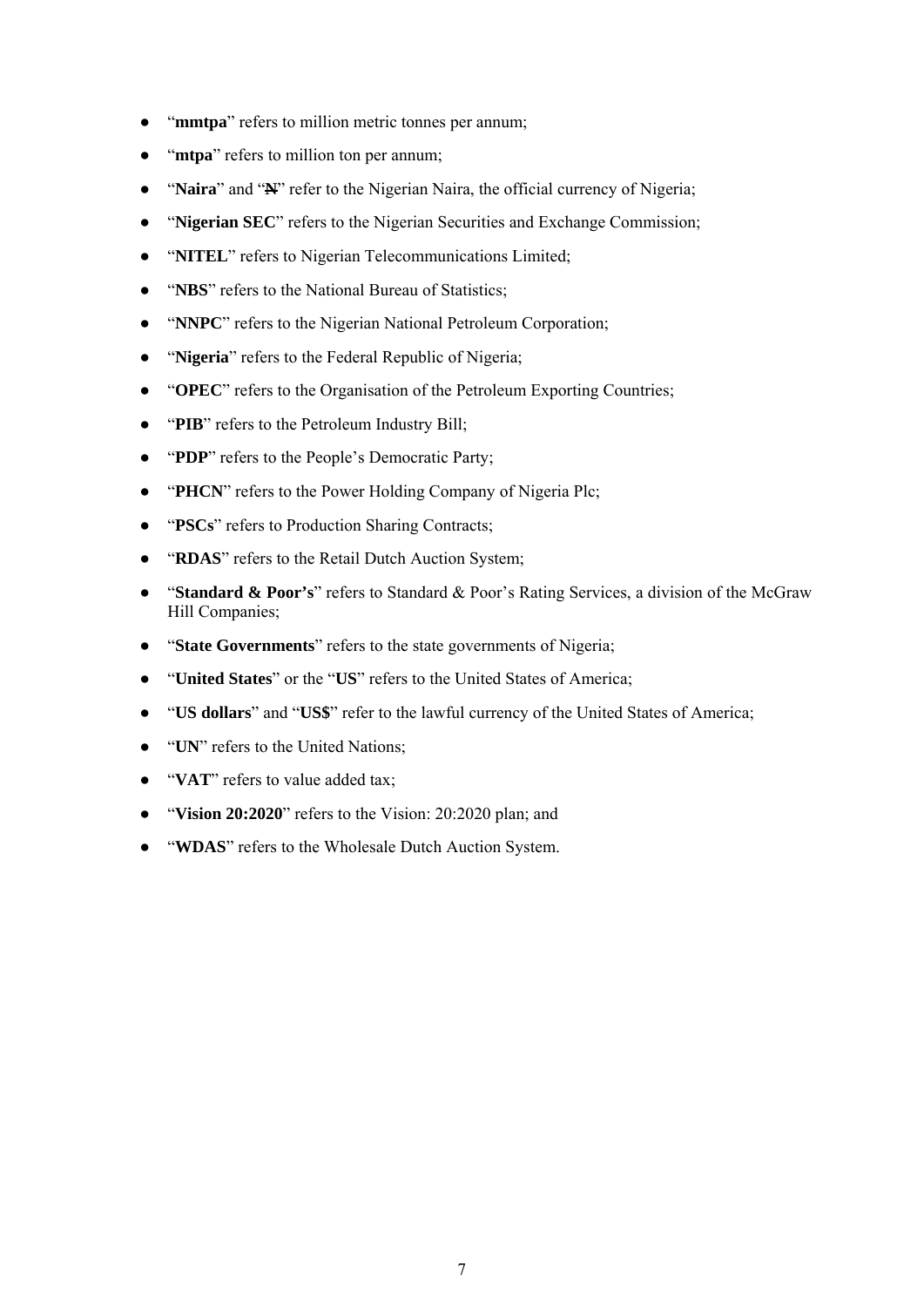#### **EXCHANGE RATE**

The currency of Nigeria is the Naira, which was introduced in January 1973. The three exchange rates which operate in the Nigerian economy are:

- the DAS rate, which is managed by the CBN and consists of the WDAS rate or the RDAS rate. The WDAS and RDAS are alternate regimes which do not operate at the same time. The current DAS rate in operation in Nigeria is the WDAS (the "**Official Rate**");
- the inter-bank exchange rate which is a rate determined by a two-way quote system of banks trading among themselves with funds obtained from autonomous sources to deepen the foreign exchange market; and
- the bureaux de change ("**BDC**") rate, which rate was introduced in 2009 when the CBN issued licenses to BDC operators as one of the measures to stabilise the exchange rate.

The following table sets forth information on the Official Rate between the Naira and the US dollar for each of the periods specified.

|      | Average | High         | Low    | <b>Period End</b> |
|------|---------|--------------|--------|-------------------|
|      |         | (A.US\$1.00) |        |                   |
|      | 131 10  | 132.38       | 128.40 | 128.50            |
|      | 128 14  | 129.79       | 127.77 | 127.78            |
|      | 125.07  | 127 14       | 117.64 | 117.64            |
|      | 117.78  | 129 16       | 116.64 | 129 16            |
|      | 147 27  | 15137        | 149 19 | 149 19            |
| 2010 | 150.30  | 151.55       | 149.08 | 150.66            |

*Sources: CBN 2009 Statistical Bulletin and the CBN Financial Markets Department* 

As at 24 January 2011, the Official Rate was N150.40:US\$1.00.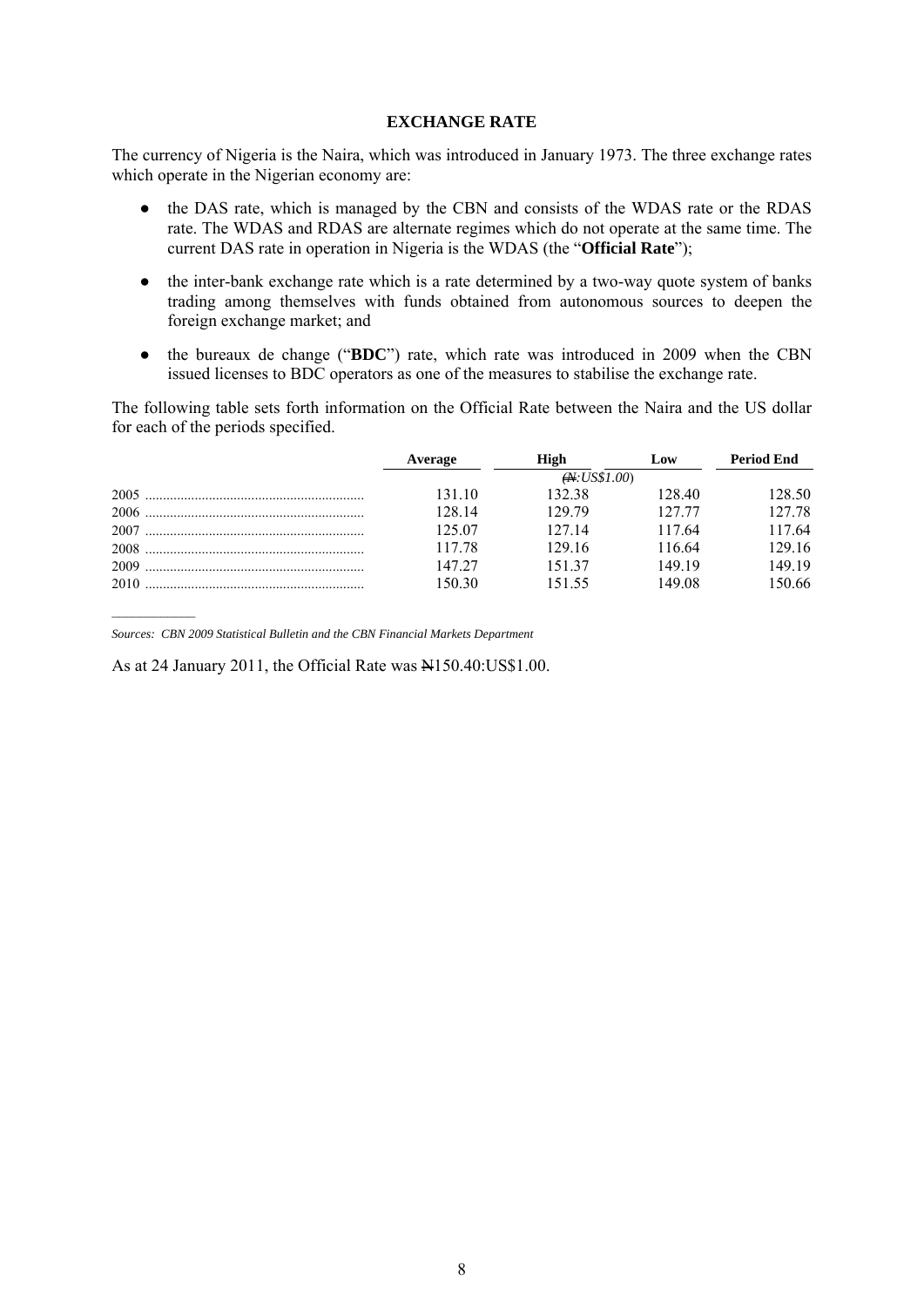#### **ENFORCEMENT OF CIVIL LIABILITIES**

The Issuer is a sovereign State and investors may effect service of process within the United Kingdom upon the Issuer through the Issuer's High Commission in the United Kingdom.

There are two regimes for the enforcement of foreign judgments in Nigeria: the Reciprocal Enforcement of Judgment Ordinance Cap 175, Laws of the Federation of Nigeria and Lagos, 1958 (the "**Ordinance**") and the Foreign Judgments (Reciprocal Enforcement) Act, Cap F35 Laws of the Federation of Nigeria 2004 (the "**Act**").

The Ordinance applies to judgments obtained in the High Court in England or Ireland, or in the Court of Session in Scotland or to other parts of Her Majesty's dominions to which the Ordinance is extended by proclamation. Subject to certain exceptions, judgments obtained in these jurisdictions are enforceable by registration under the Ordinance. To be enforceable, such judgments must be registered within 12 months after the date of the judgment or such longer period as may be allowed by the courts. The judgment must (i) derive from civil proceedings; (ii) be final and capable of execution in the country of delivery; (iii) must not have been wholly satisfied; and (iv) not suffer from want of jurisdiction, lack of fair hearing or fraud, be contrary to public policy or have been discontinued because the issue had already been decided by another competent court before its determination by the foreign court.

Accordingly, foreign judgments relating to the Notes are registrable and enforceable in Nigeria if such judgements are obtained in the High Courts of England or Ireland or in the Court of Session in Scotland or in other parts of the Her Majesty's dominions to which the Ordinance is extended by proclamation. However, such judgments obtained are not registrable or enforceable in Nigeria where (i) the foreign court acted without jurisdiction; (ii) the judgment debtor, being a person who was neither carrying on business nor ordinarily resident within the jurisdiction of the foreign court, did not voluntarily appear or otherwise submit or agree to submit to the jurisdiction of that court; (iii) the judgment debtor was not duly served with the process of the foreign court; (iv) the judgment was obtained by fraud; (v) the judgment debtor satisfies the registering court that an appeal is pending against the judgment or that he is entitled to and intends to appeal against the judgment; or (vi) the judgment was in respect of a cause of action which could not have been entertained by the registering court for reasons of public policy or for some other similar reason. In this regard, notwithstanding that a judgment emanates from a jurisdiction to which the Ordinance applies, such judgment will not be registrable or enforceable in Nigeria if the judgment falls within any of the exceptions enumerated in (i) to (vi) above. Furthermore, in the event that the Minister of Justice orders in the future that the Act, discussed below, applies to judgments from the High Court in England or Ireland, or in the Court of Session in Scotland or to other parts of Her Majesty's dominions, then enforcement of such judgments will need to be in accordance with the Act.

The second regime for the enforcement of foreign judgments in Nigeria, the Act, applies to judgements obtained in the superior courts of any country (other than Nigeria) subject to the satisfaction of the following two conditions: (i) Nigerian judgements must be accorded substantial reciprocity of treatment in courts of the subject foreign country, and (ii) the Minister of Justice must have made an order extending the applicability of the Act to judgments obtained in such foreign country. Where the above two conditions are satisfied in respect of any jurisdiction (whether or not covered by the Ordinance), the Act shall apply to those jurisdictions. To be enforceable, judgements from such jurisdictions must be registered within six years after the date of the judgment, or where the proceedings have been by way of appeal, within six years after the date of the last judgment given in those proceedings. Such judgements are only registrable where the judgement would have been enforceable by execution in the jurisdiction of the original court.

Judgments not covered by the Ordinance or the Act (whether because they are delivered in countries to which the Ordinance does not apply or because the two conditions stated in the preceding paragraph are not satisfied) may only be enforced under residual common law powers, which allow such judgments obtained in foreign courts to be used as evidence in a new suit.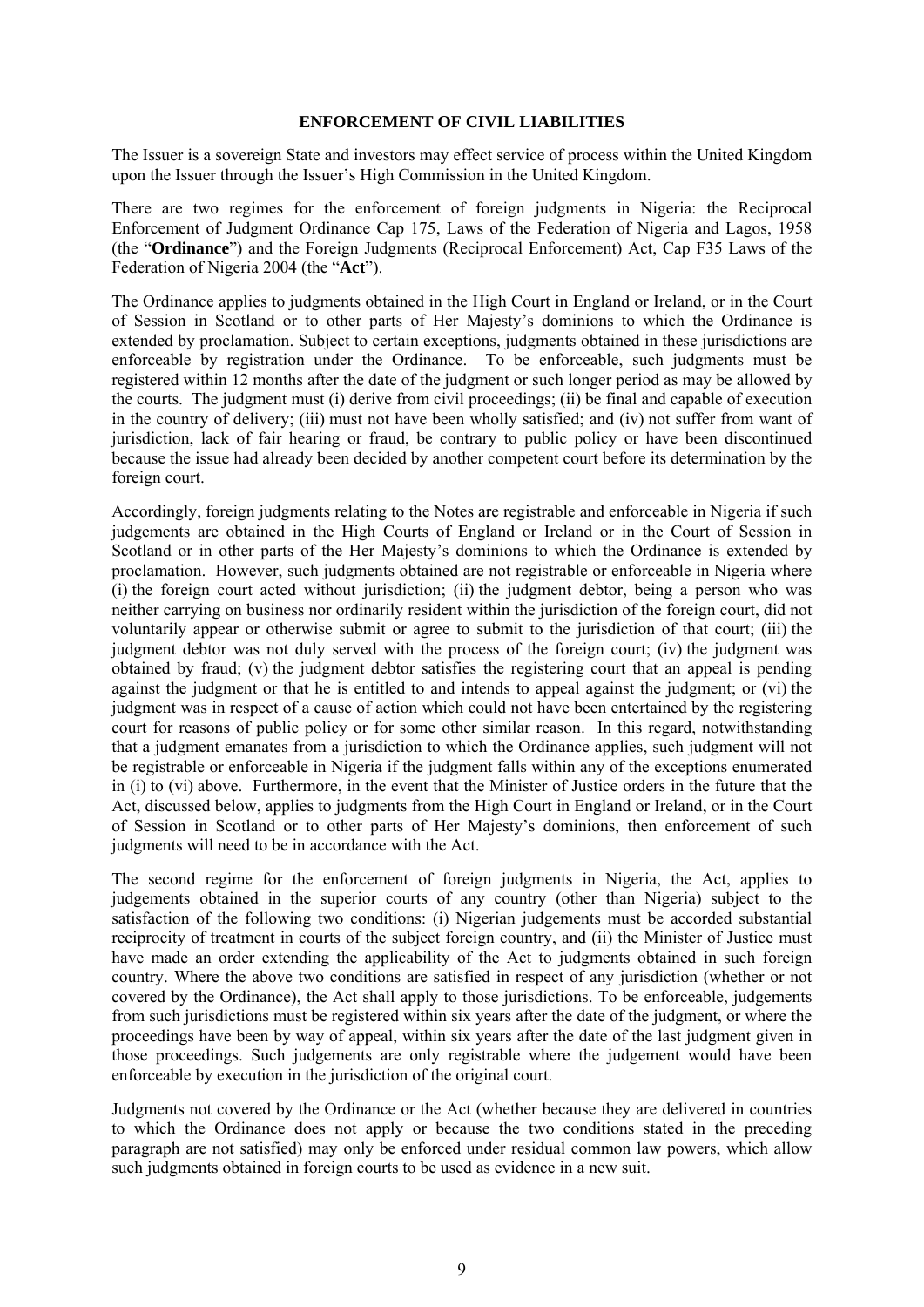There is no treaty between the United States and Nigeria providing for reciprocal enforcement of judgments and the Minister of Justice has not directed the application of the Act to judgments derived from US courts. Thus, as at the date hereof, judgments of courts in the United States can only be enforced in Nigeria if the person seeking to enforce them is able to formulate a fresh cause of action on the basis of the foreign judgment in the Nigerian courts.

Based on the provisions of the Ordinance, foreign judgments can be enforced and recovered in foreign currency. In contrast, the Act provides that a foreign judgment to which the Act applies may only be enforceable in Nigeria in the local currency. However, the relevant provision of the Act will only become operational if the Minister of Justice declares that the Act shall apply to judgments of superior courts of a particular country that accords reciprocal treatment to judgments of superior courts of Nigeria. In that event, judgments of superior courts of that country (whether or not previously covered by the Ordinance), when registered and enforced in Nigeria, will be enforced only in Naira. To date, the Minister of Justice has not issued any order extending the application of the Act to judgments of superior courts of any country, and until such order is made, there is no restriction on Nigerian courts to register and enforce foreign judgments which come under the purview of the Ordinance in foreign currency.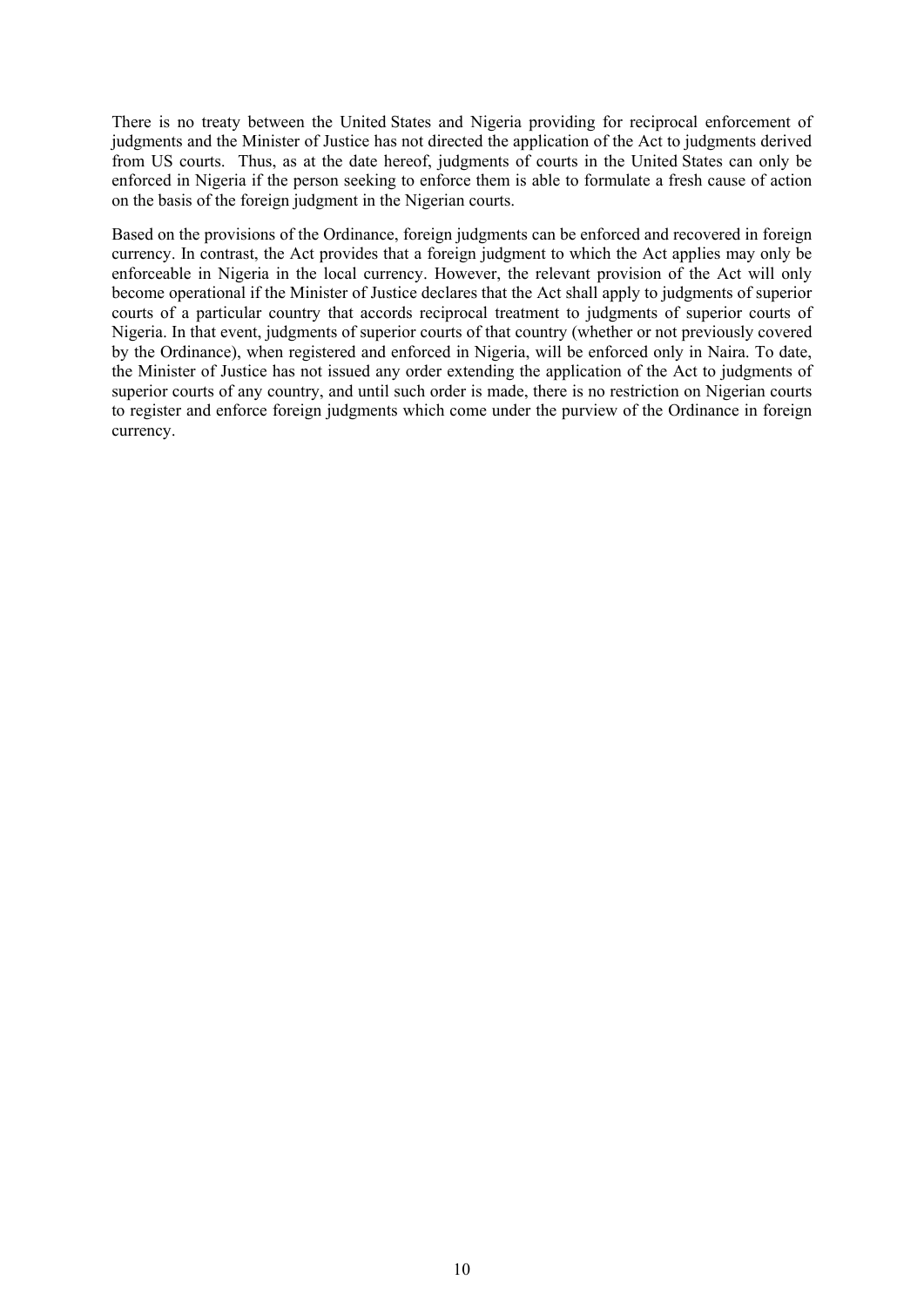#### **OVERVIEW**

*The following is an overview of certain information contained elsewhere in this Prospectus. It does not purport to be complete and is qualified in its entirety by the more detailed information appearing elsewhere in this Prospectus. Prospective investors should also carefully consider the information set forth in "Risk Factors" below prior to making an investment decision. Capitalised terms not otherwise defined in this overview have the same meaning as elsewhere in this Prospectus. See "The Federal Republic of Nigeria", "The Economy", "Foreign Trade and Balance of Payments", "Public Finance", "Public Debt" and "Monetary System", amongst others, for a more detailed description of the Issuer.*

#### **Overview of the Federal Republic**

#### *General*

The Federal Republic of Nigeria occupies 923,768 square kilometres of West Africa, bordering the Republic of Benin to the west, Chad and Cameroon to the east, Niger to the north and the Gulf of Guinea to the south. Nigeria has a population of approximately 159 million. Nigeria consists of 36 states and the FCT of Abuja, which is located in central Nigeria. Lagos, the largest city in Nigeria, has a population of approximately 17 million.

Nigeria achieved full independence from the United Kingdom on 1 October 1960 and became a federal republic in 1963. The last presidential elections were held in 2007 and resulted in the election of late President Umaru Musa Yar' Adua. Following the death of President Umaru Musa Yar'Adua, Goodluck Ebele Jonathan was sworn in as President, in accordance with the Constitution, on 6 May 2010. The PDP is the ruling party in Nigeria and has been in power since 1999. The next general elections are scheduled for April 2011. In primary elections held on 13-14 January 2011, incumbent President Goodluck Ebele Jonathan received the PDP's nomination as its candidate for the Presidential elections.

The current Constitution was adopted in May 1999 and provides for a President, a National Assembly and a Judiciary. The National Assembly, with two chambers, comprises a Senate and a House of Representatives. The Senate, the upper chamber, for which elections are expected to be held on 2 April 2011, is made up of members elected for a four-year term. Each Nigerian state elects three senators while the FCT elects one senator (109 seats in total). The House of Representatives, the lower chamber, for which elections also are expected to be held on 2 April 2011, has 360 members who are elected in single member constituencies for four-year terms.

#### *Economy*

Nigeria has the second largest economy in sub-Saharan Africa. Overall, despite the negative effects of the global financial crisis in recent periods, Nigeria's economy has continued to experience significant GDP growth.

- *GDP*. Real GDP grew 7.53 per cent. in the first half of 2010, 6.96 per cent. in 2009, 5.98 per cent. in 2008 and 6.45 per cent. in 2007. This growth was largely attributable to the continued growth in non-oil GDP, which grew 8.32 per cent. in 2009, 8.95 per cent. in 2008 and 9.52 per cent. in 2007. Overall GDP growth for 2010 is estimated at 7.85 per cent. The Government plans to reinforce economic growth in future periods by encouraging non-oil private sector growth, which it plans to facilitate through the implementation of its Vision 20:2020 plan.
- *Oil prices and production.* The Nigerian economy is highly impacted by oil and gas production, which accounted for 16.29 per cent. of GDP in 2009 and approximately 69.4 per cent. of total gross federally collectible revenue in 2009. Crude oil prices declined from an average of US\$101.15 per barrel in 2008 to US\$62.08 in 2009, increasing in 2010 to an average of US\$80.98 per barrel. Oil production in 2009 and 2008 averaged 2.1 million barrels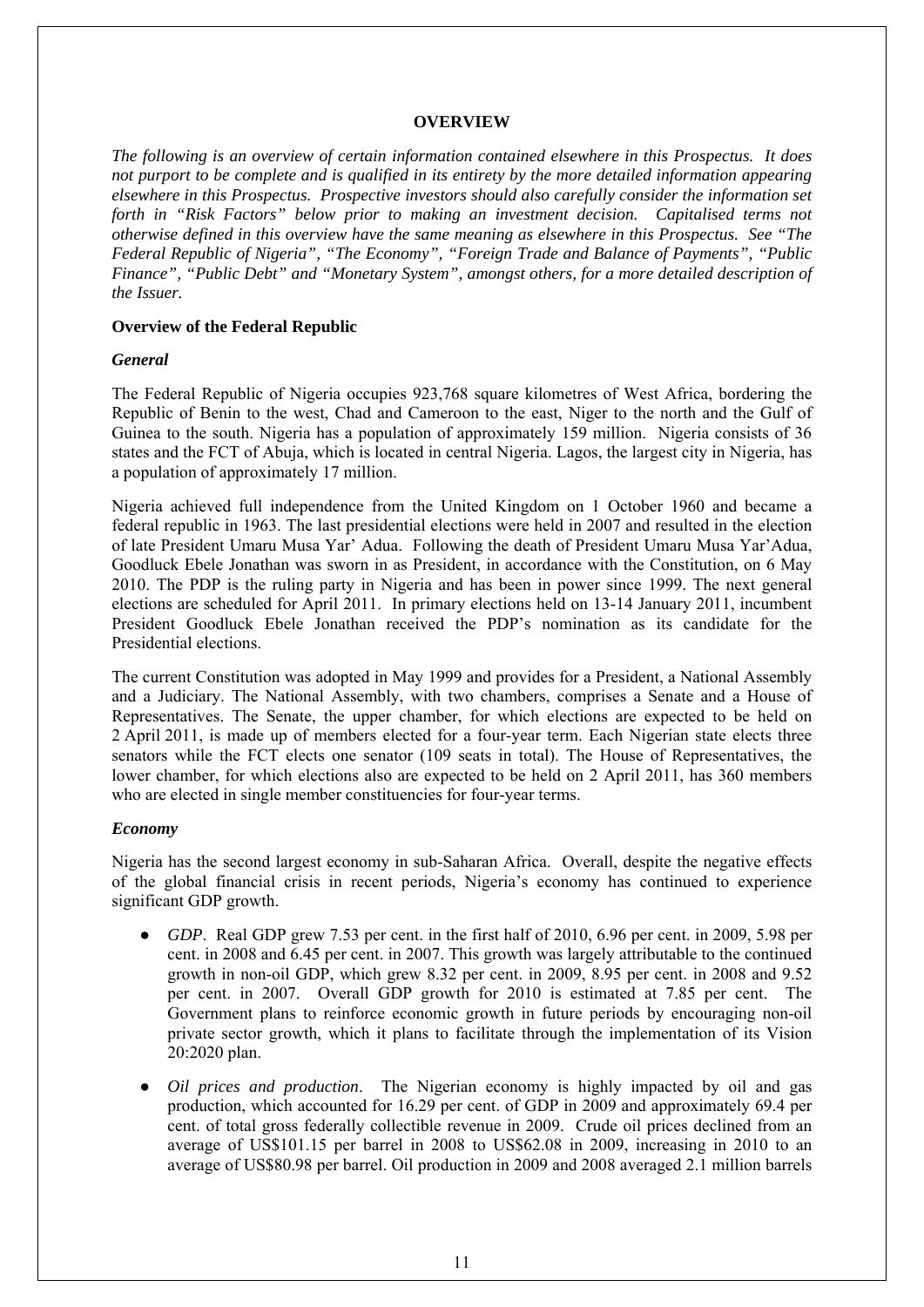per day, compared to 2.5 million barrels per day in 2005. In the first eleven months of 2010, oil production levels increased to an average of 2.4 million barrels per day.

- *External sector.* Nigeria's external sector, like most economies, was under pressure during the global financial crisis and this was reflected in the decline in external reserves, capital withdrawals by portfolio investors and a lower trade balance. Despite the pressure, monetary policy actions and exchange rate management combined to result in a surplus outcome in the current account balance, which represented 13.65 per cent. of GDP in 2009 compared to 15.43 per cent. in 2008. The external reserves position increased in recent years from US\$28.3 billion in 2005 to US\$53 billion in 2008, before dropping to US\$37.5 billion as at 30 June 2010 and further to US\$33.1 billion as at 30 November 2010.
- *Fiscal deficit*. The overall fiscal deficit increased from  $\frac{N}{4}$ 19.5 billion in 2008 to N1,126.7 billion in 2009. The increase in the deficit in 2009 was largely the result of the decline of crude oil prices in 2009 compared to 2008 and was also due to an increase in both recurrent and capital expenditures. In the first eleven months of 2010, the overall fiscal deficit was  $\frac{1}{2}$ , 529.3 billion, largely as a result of an increase in recurrent expenditure.
- *Public Debt*. As at 31 December 2010, Nigeria's total public debt was US\$34.6 billion (provisional). External debt was US\$4.8 billion (provisional) as at 31 December 2010, a decrease from US\$20.5 billion as at 31 December 2005, attributable to the repayment and subsequent cancellation of the Paris Club debt and the repayment of the London Club debt. Additionally, in December 2010 the Government entered into a US\$899.5 million credit agreement with the Export-Import Bank of China for the purpose of funding certain infrastructure projects. Drawdowns under this facility are tied to project completion milestones and as at 31 December 2010 no amount had been drawn. Nigeria's domestic debt was  $\text{N4.5}$  trillion (provisional), or US\$29.8 billion as at 31 December 2010, compared to  $\text{N4.5}$ trillion, or US\$11.8 billion as at 31 December 2005. The increase in domestic debt reflects the significant increase in borrowings through Government bonds in the domestic market.
- *Inflation*. Nigeria's year on year inflation rate for November 2010 was 12.8 per cent. The annual inflation rate was 6.6 per cent. as at 31 December 2007 and rose to 15.1 per cent. as at 31 December 2008. Inflationary pressure moderated slightly in 2009 and was 13.9 per cent. as at 31 December 2009, reflecting an increase in demand pressure due to fuel shortages linked to the speculation that petroleum product prices would be deregulated. In June 2010 the NBS reweighted the consumer price index ("**CPI**") to lower the weight of food in the inflation basket from 63.8 per cent. to 50.7 per cent., resulting in a revision to the inflation rate for June 2010 to 14.1 per cent. from 10.3 per cent.

### *Reforms*

Nigeria is in the process of adopting and implementing a number of reforms aimed at making Nigeria one of the 20 largest economies in the world by 2020. The reforms are aimed at a number of areas, primarily diversifying the economy away from dependence on oil by addressing infrastructure and related issues to create a more favourable environment for continued growth of the non-oil and gas sectors of the economy. A summary of some of these key reform agendas include:

- *Vision 20:2020*. Vision 20:2020 is the Government's long-term plan to become one of the 20 largest economies by 2020, and the Government has adopted the First NIP as its mediumterm plan to implement the first stage of Vision 20:2020. The First NIP has six main areas of focus:
	- o Physical Infrastructure focusing on power, transport and housing;
	- o Productive Sector focusing on the key sources of economic growth such as agriculture, oil and gas and manufacturing;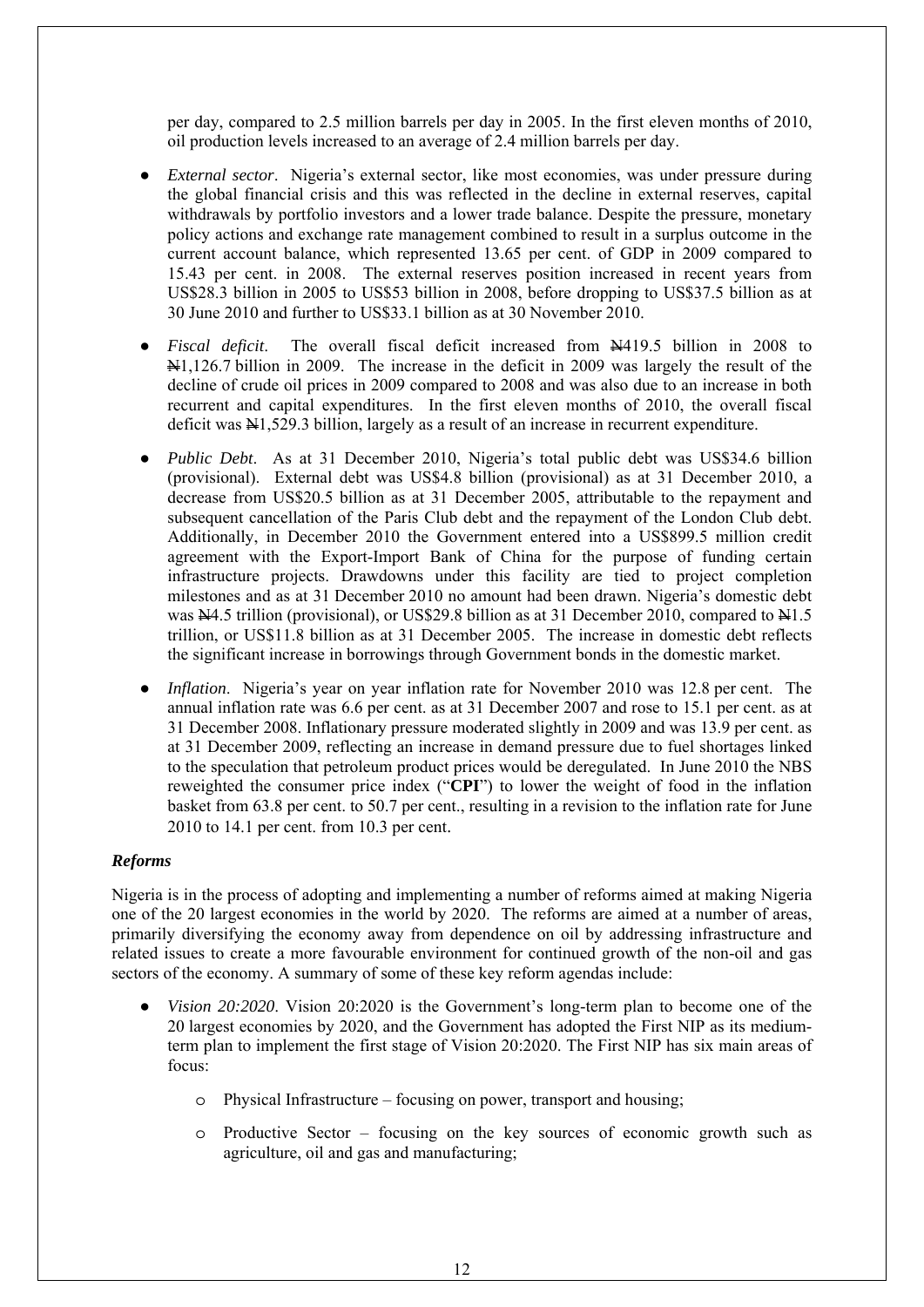- o Human Capital and Social Development focusing on the social sectors of the economy, namely; education, health, labour, employment and productivity;
- o Building a Knowledge-based Economy focusing on building a knowledgeable workforce and ensuring widespread access to Information, Internet and Communication Technology;
- o Governance and General Administration focusing on election reform and combating corruption; and
- o Regional Geopolitical Zone Development focusing on fostering accelerated, sustainable social and economic development in a competitive and friendly manner.
- Oil and Gas Sector. The Government is currently reforming the petroleum industry and a general overhaul of the oil and gas sector is expected. The Petroleum Industry Bill ("**PIB**"), a major legislative proposal that would represent the most comprehensive overhaul of the structure of the oil and gas industry in Nigeria since commercial oil production began in the 1960s, is currently pending before the National Assembly. Other significant reforms, including the Nigeria Oil and Gas Industry Content Development Act 2010, have recently been enacted.
- *Power Sector.* In August 2010, the Government launched the "Roadmap for Power Sector" Reform" which seeks, among other objectives, to remove obstacles to private sector investment in the power sector, permit the privatisation of the generation and distribution companies as well as facilitate the construction of new transmission networks and reform the fuel-to-power sector. The Government estimates that in order to meet the target of 40,000 mega watts by 2020, a total investment of US\$10 billion per annum will be needed throughout the whole power sector over the next 10 years, most of which it aims to achieve by incentivising the private sector to make such investments.
- *Banking.* The global financial crisis and the resulting decline in the Nigerian equities market in 2009 resulted in significant provisions by a number of Nigerian banks. Following a special examination and investigation of the 24 banks that comprise the Nigerian banking system, the CBN found significant irregularities and capital adequacy deficiencies at some of the banks, resulting in a number of proposed reforms including the creation of AMCON, a governmentbacked corporation that will purchase a significant portion of the non-performing assets in the Nigerian banking sector and assist in recapitalising undercapitalised banks to help restore the health of the banking sector. The CBN expects that AMCON will issue Federal Governmentguaranteed bonds in the amount of approximately N2.5 trillion (approximately US\$16.6 billion), of which approximately  $\mathbb{H}1$  trillion was issued in December 2010, and will acquire much of the estimated  $\frac{N}{2}$ . trillion of non-performing assets in the banking sector.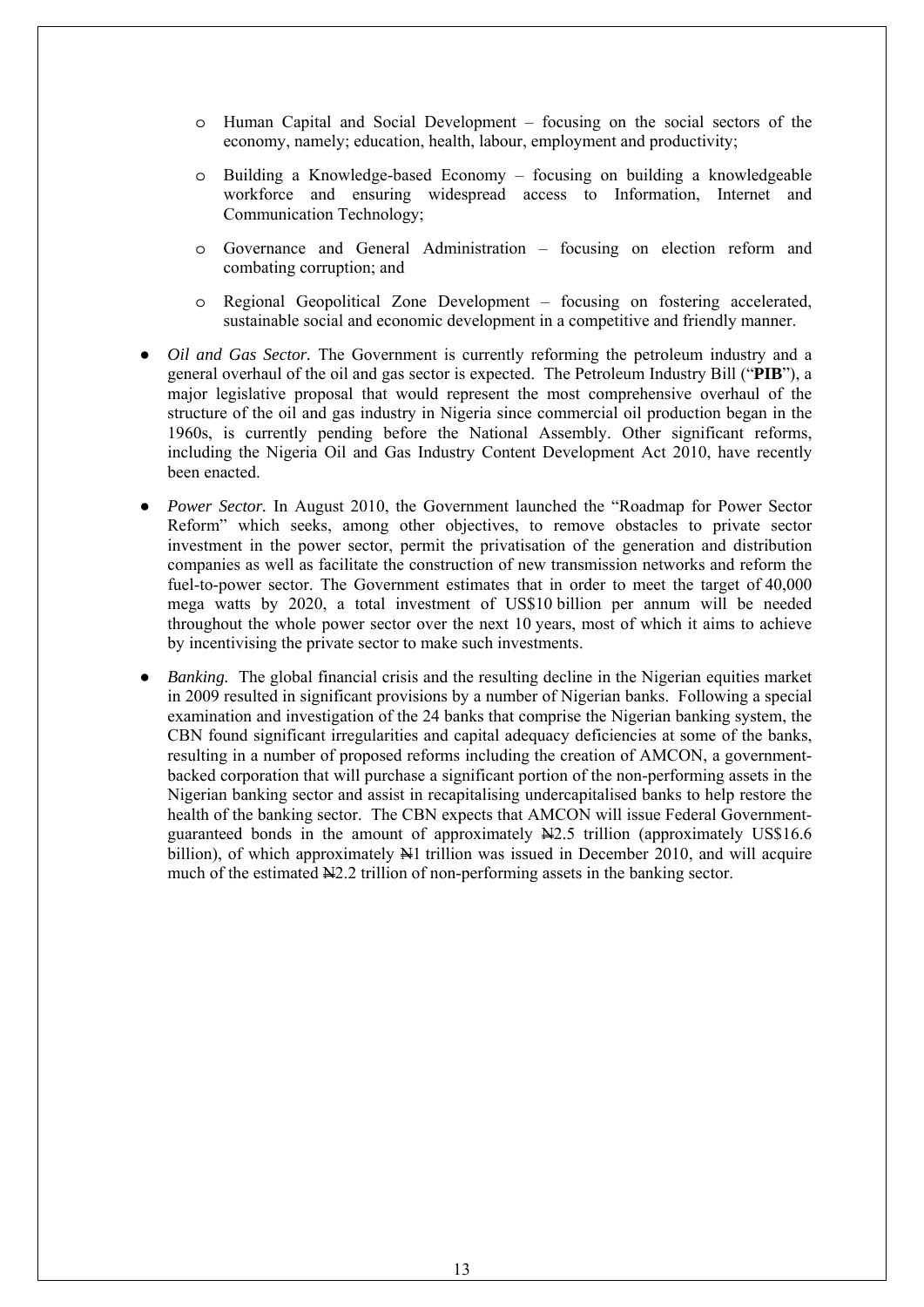#### *Statistical Data*

The following selected economic information is qualified in its entirety by, and should be read in conjunction with, the detailed information appearing elsewhere in this Prospectus. All data shown for 2010 are provisional.

|                                             |                   |           | For the year ended 31 December |           |            | For the six<br>months ended<br>30 June               |
|---------------------------------------------|-------------------|-----------|--------------------------------|-----------|------------|------------------------------------------------------|
|                                             | 2005              | 2006      | 2007                           | 2008      | 2009       | 2010                                                 |
| <b>Domestic Economy</b>                     |                   |           |                                |           |            |                                                      |
|                                             | 14.572.2          | 18,564.8  | 20.657.3                       | 24,296.3  | 24,794.2   | 13,061.1                                             |
|                                             | 561.9             | 595.8     | 634.3                          | 672.2     | 718.9      | 334.7                                                |
|                                             | 6.51              | 6.03      | 6.45                           | 5.98      | 6.96       | 7.53                                                 |
|                                             |                   |           | For the year ended 31 December |           |            | For the six<br>months ended<br>30 June               |
|                                             | 2005              | 2006      | 2007                           | 2008      | 2009       | 2010                                                 |
| <b>Balance of Payments (Naira billions)</b> |                   |           |                                |           |            |                                                      |
|                                             | 7.246.5           | 7,324.7   | 8,309.8                        | 9.907.6   | 8,832.4    | 5,525.9                                              |
|                                             | (3,413.5)         | (2,828.8) | (3,559.9)                      | (4,369.8) | (4,325.1)  | (3,583.7)                                            |
|                                             | 3,832.9           | 4,495.9   | 4,749.9                        | 5,537.8   | 4,507.3    | 1,942.2                                              |
|                                             | 4,891.7           | 4,357.6   | 3,879.2                        | 3,748.3   | 3,408.1    | 852.7                                                |
|                                             |                   |           | For the year ended 31 December |           |            | For the eleven<br>months ended<br><b>30 November</b> |
|                                             | 2005              | 2006      | 2007                           | 2008      | 2009       | 2010                                                 |
| Public Finance (Naira billions)             |                   |           |                                |           |            |                                                      |
| Total Gross Federally Collectible Revenue   | 5.559.3           | 5.973.9   | 5.594.2                        | 7.748.1   | 4.599.0    | 6.344.6                                              |
| Federal Government Retained Revenue         | 1,433.5           | 1,438.4   | 1.744.3                        | 2,598.5   | 2,162.5    | 1,433.5                                              |
|                                             | 1.722.9           | 1,809.7   | 2,346.1                        | 3.018.0   | 3,289.1    | 3,652.0                                              |
| Overall Deficit                             | (289.5)           | (371.4)   | (601.8)                        | (419.5)   | (1, 126.7) | (1,529.3)                                            |
|                                             | As at 31 December |           |                                |           |            |                                                      |
|                                             | 2005              | 2006      | 2007                           | 2008      | 2009       | 2010                                                 |
| <b>Public Debt (US\$ billions)</b>          |                   |           |                                |           |            |                                                      |
|                                             | 20.5              | 3.5       | 3.7                            | 3.7       | 3.9        | 4.8                                                  |
|                                             | 11.8              | 13.8      | 18.6                           | 17.7      | 21.9       | 29.8                                                 |
| Gross Public Debt as % of real GDP          | 28.6              | 12.1      | 13.0                           | 11.6      | 15.4       | 16.0                                                 |

*Sources: NBS, CBN, Office of the Accountant General and DMO.*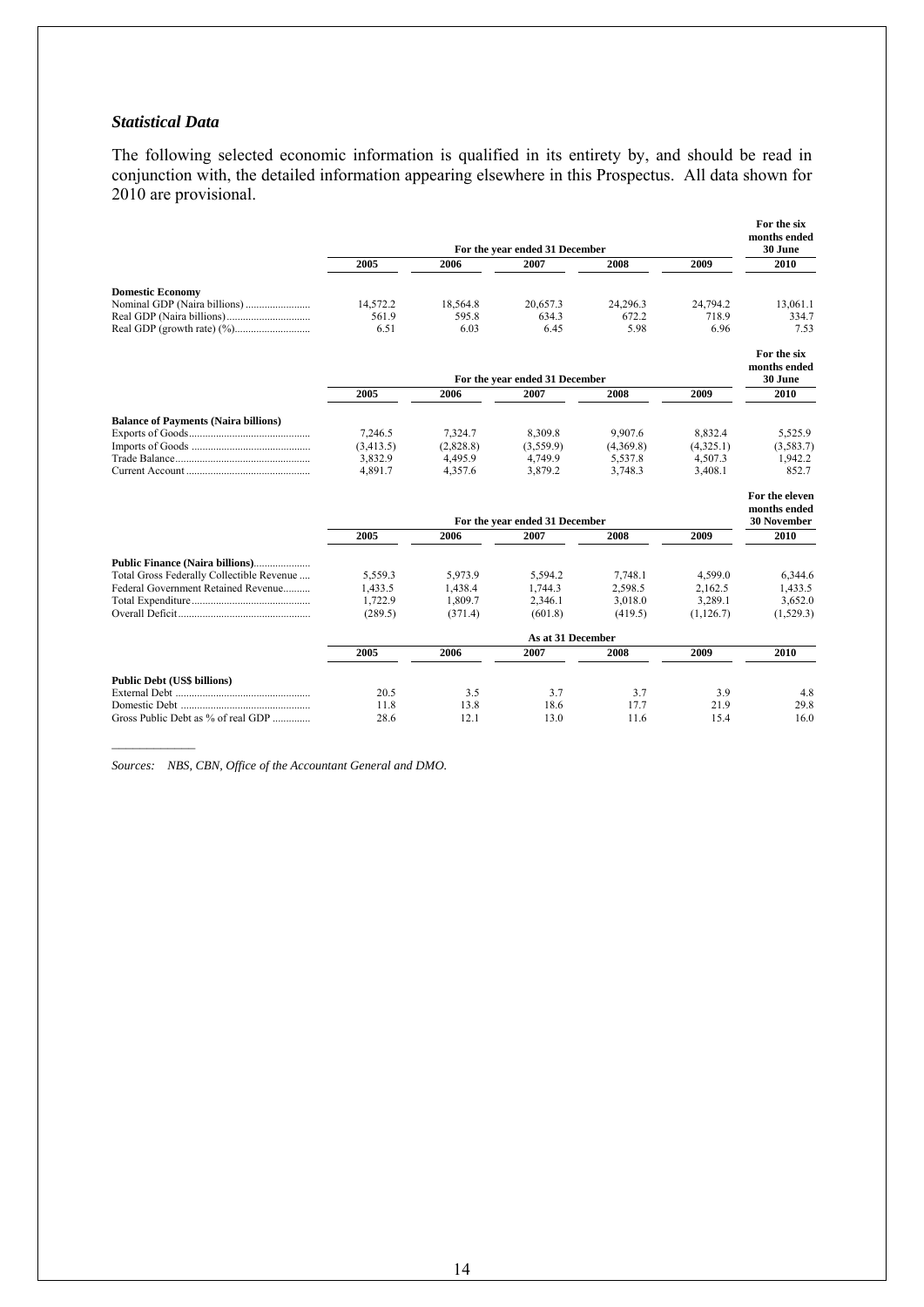## **Overview of Risk Factors Relating to the Federal Republic, the Notes and the Trading Market for the Notes**

An investment in the Notes involves significant risks, including (among others):

- investing in securities in emerging markets such as Nigeria generally involves a higher degree of risk than more developed markets;
- the upcoming general elections may result in political instability or changes in policies;
- the Issuer may be unable to meet its economic growth and reform objectives and any failure or inability to continue to implement economic and fiscal reforms may have a negative effect on the performance of the Nigerian economy;
- the Nigerian economy is highly dependent on oil production in Nigeria and global prices of  $oil$ ;
- the continuing depletion of the Excess Crude Account could have adverse impacts on the Nigerian economy;
- the regulatory environment in the oil and gas sector in Nigeria is subject to significant ongoing change;
- Nigeria relies heavily on imported refined oil and is therefore vulnerable to oil price increases and supply constraints;
- high inflation could have a material adverse effect on Nigeria's economy;
- failure to adequately address actual and perceived risks of corruption may adversely affect Nigeria's economy and ability to attract foreign direct investment;
- the statistical information published by Nigeria may differ from that produced by other sources and may be unreliable;
- a significant portion of the Nigerian economy is not recorded;
- the impact of the global economic crisis on the Nigerian economy;
- a significant decline in the level of external reserves as a result of the CBN's intervention in the currency markets, could materially impair Nigeria's ability to service its external debt, including the Notes;
- failure to grow the non-oil and gas sectors of its economy may constrain Nigeria's economic growth;
- failure to collect certain remittances from MDAs may adversely impact the Government's revenue;
- existing wage and pension arrears in relation to the staff of privatised company may weigh on Government spending and significantly reduce the proceeds of privatisations;
- reliance on food imports may result in inflation and in increased Government spending;
- militant activities in the Niger Delta could destabilise oil production in Nigeria and adversely affect Nigeria's economy;
- there are risks related to political instability, religious differences, ethnicity and regionalism in Nigeria;
- significant increases in levels of government debt could have a material adverse effect on Nigeria's economy and its ability to service its debt, including the Notes;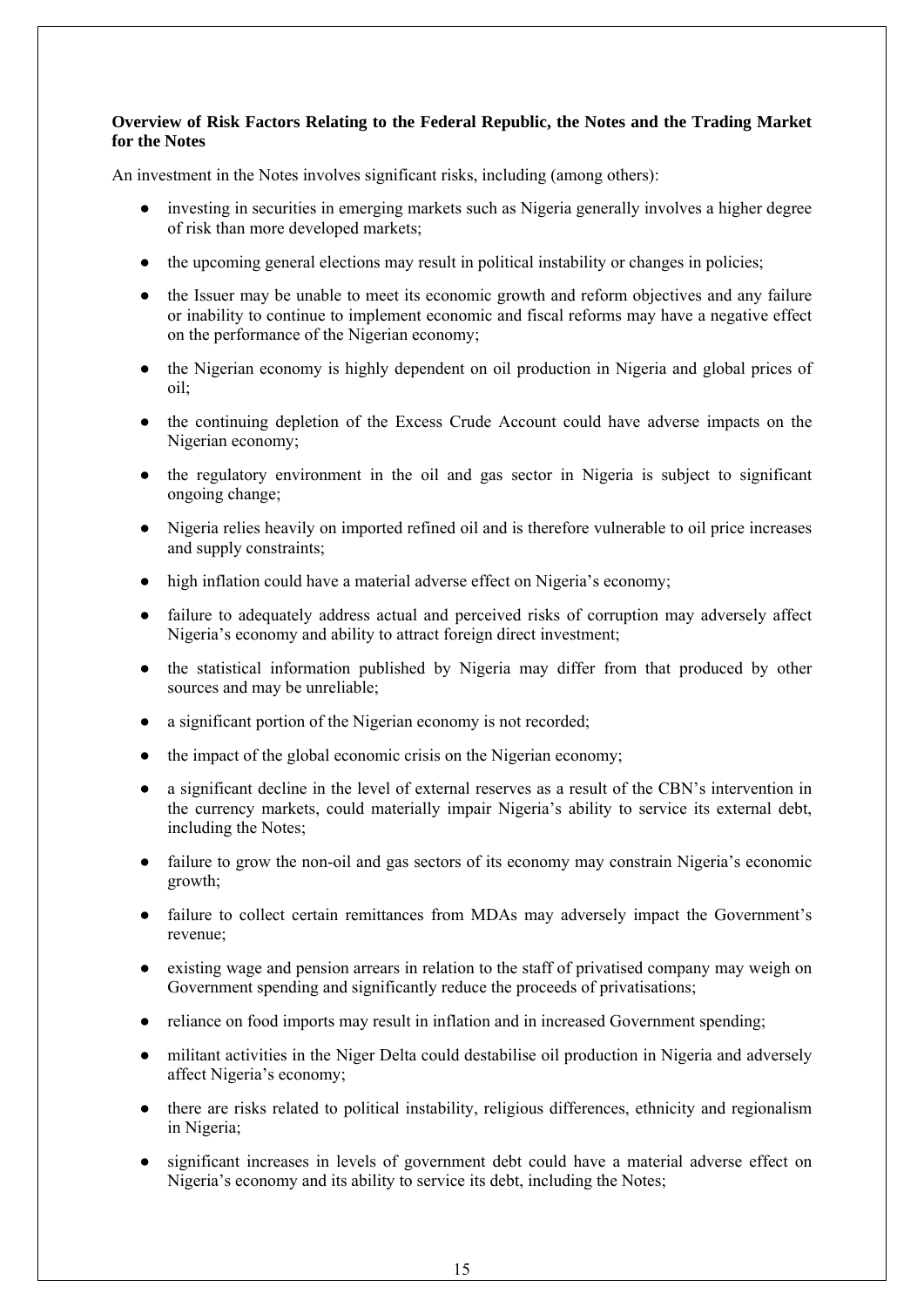- there are risks related to the banking sector and the Nigerian equities markets;
- Nigeria may face a lack of continued access to foreign trade and investment for several reasons;
- failure to adequately address Nigeria's significant infrastructure deficiencies could adversely affect Nigeria's economy and growth prospects;
- Nigeria suffers from chronic electricity shortages;
- Nigeria is a sovereign State. Consequently, it may be difficult for investors to obtain or realise upon judgments against Nigeria;
- Nigeria may not achieve its growth objectives if the Government's initiatives to improve the health, education and productivity of the country's labour force are not successful;
- health risks could adversely affect Nigeria's economy;
- the Notes may be negatively affected by events in other emerging markets, including those in sub-Saharan Africa;
- the Notes may not be suitable as an investment for all prospective purchasers;
- an active trading market for the Notes may not develop and any trading market that does develop may be volatile;
- the terms and conditions of the Notes contain provision for modifications and waivers;
- the Issuer's credit ratings are subject to revision or withdrawal, either of which could adversely affect the trading price of the Notes; and
- payments made in certain EU Member States may be subject to withholding tax under the EU Savings Directive.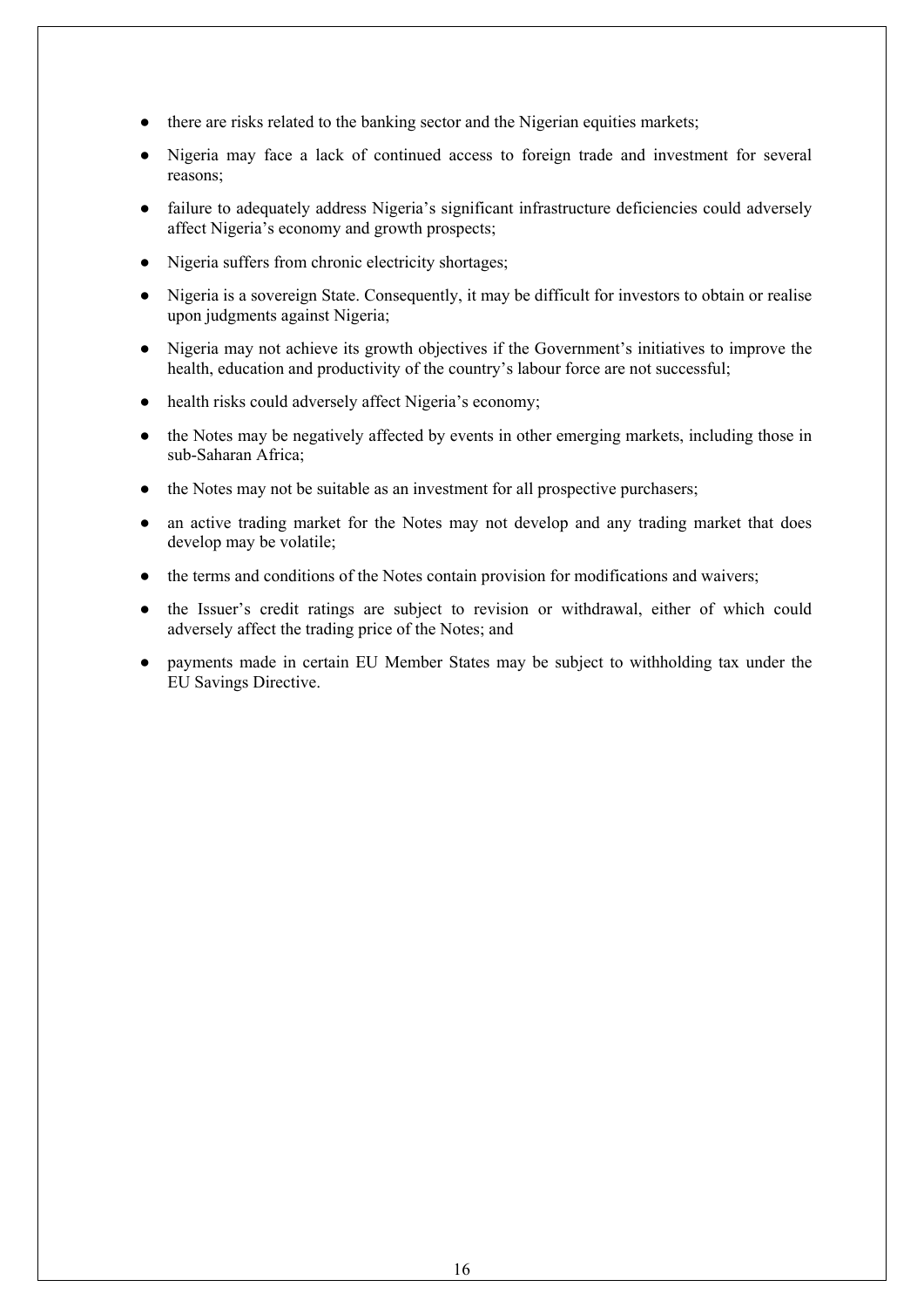#### **Overview of the Terms and Conditions of the Notes**

*The following is an overview of certain information contained elsewhere in this Prospectus. It does not purport to be complete and is qualified in its entirety by the more detailed information appearing elsewhere in this Prospectus. Prospective investors should also carefully consider the information set forth in "Risk Factors" below prior to making an investment decision. Capitalised terms not otherwise defined in this overview have the same meaning as in the terms and conditions of the Notes (the "Conditions***")***. See "Terms and Conditions of the Notes" for a more detailed description of the Notes.* 

|                               | The Federal Republic of Nigeria.                                                                                                                                                                                                                                                                                                                                                                                                                                                                                                                                                            |
|-------------------------------|---------------------------------------------------------------------------------------------------------------------------------------------------------------------------------------------------------------------------------------------------------------------------------------------------------------------------------------------------------------------------------------------------------------------------------------------------------------------------------------------------------------------------------------------------------------------------------------------|
|                               | US\$500,000,000 principal amount of 6.75 per cent. Notes due<br>2021.                                                                                                                                                                                                                                                                                                                                                                                                                                                                                                                       |
|                               | 28 January 2011.                                                                                                                                                                                                                                                                                                                                                                                                                                                                                                                                                                            |
|                               | 28 January 2021 (the "Maturity Date").                                                                                                                                                                                                                                                                                                                                                                                                                                                                                                                                                      |
|                               | 6.75 per cent. per year, computed on the basis of a 360-day year<br>of 12 30-day months, payable in US dollars.                                                                                                                                                                                                                                                                                                                                                                                                                                                                             |
| <b>Interest Payment Dates</b> | The Federal Republic will pay interest semi-annually in arrear<br>on 28 January and 28 July of each year. The first payment of<br>interest will be made on 28 July 2011 for the period from and<br>including 28 January 2011 to but excluding 28 July 2011.                                                                                                                                                                                                                                                                                                                                 |
|                               | See "Terms and Conditions of the Notes-5. Interest".                                                                                                                                                                                                                                                                                                                                                                                                                                                                                                                                        |
|                               | 98.223 of the principal amount.                                                                                                                                                                                                                                                                                                                                                                                                                                                                                                                                                             |
| <b>Yield to Maturity</b>      | As at the Issue Date, the yield to maturity of the Notes is<br>7.00 per cent.                                                                                                                                                                                                                                                                                                                                                                                                                                                                                                               |
|                               | The Federal Republic will redeem the Notes at their principal<br>amount on the Maturity Date.                                                                                                                                                                                                                                                                                                                                                                                                                                                                                               |
|                               | See "Terms and Conditions of the Notes-7. Redemption and<br>Purchase".                                                                                                                                                                                                                                                                                                                                                                                                                                                                                                                      |
|                               | The Notes will be offered and sold, and may only be<br>transferred, in minimum principal amounts of US\$200,000 and<br>integral multiples of US\$1,000.                                                                                                                                                                                                                                                                                                                                                                                                                                     |
|                               | The Notes constitute direct, unconditional and (subject to the<br>provisions of the negative pledge covenant described below)<br>unsecured obligations of the Issuer and (subject as provided<br>above) rank and will rank pari passu, without any preference<br>among themselves, and with all other present and future<br>unsecured and unsubordinated obligations of the Issuer, save<br>only for such obligations as may be preferred by mandatory<br>provisions of applicable law. The full faith and credit of the<br>Issuer is pledged to the due and punctual payment of the Notes. |
|                               | See "Terms and Conditions of the Notes-3. Status".                                                                                                                                                                                                                                                                                                                                                                                                                                                                                                                                          |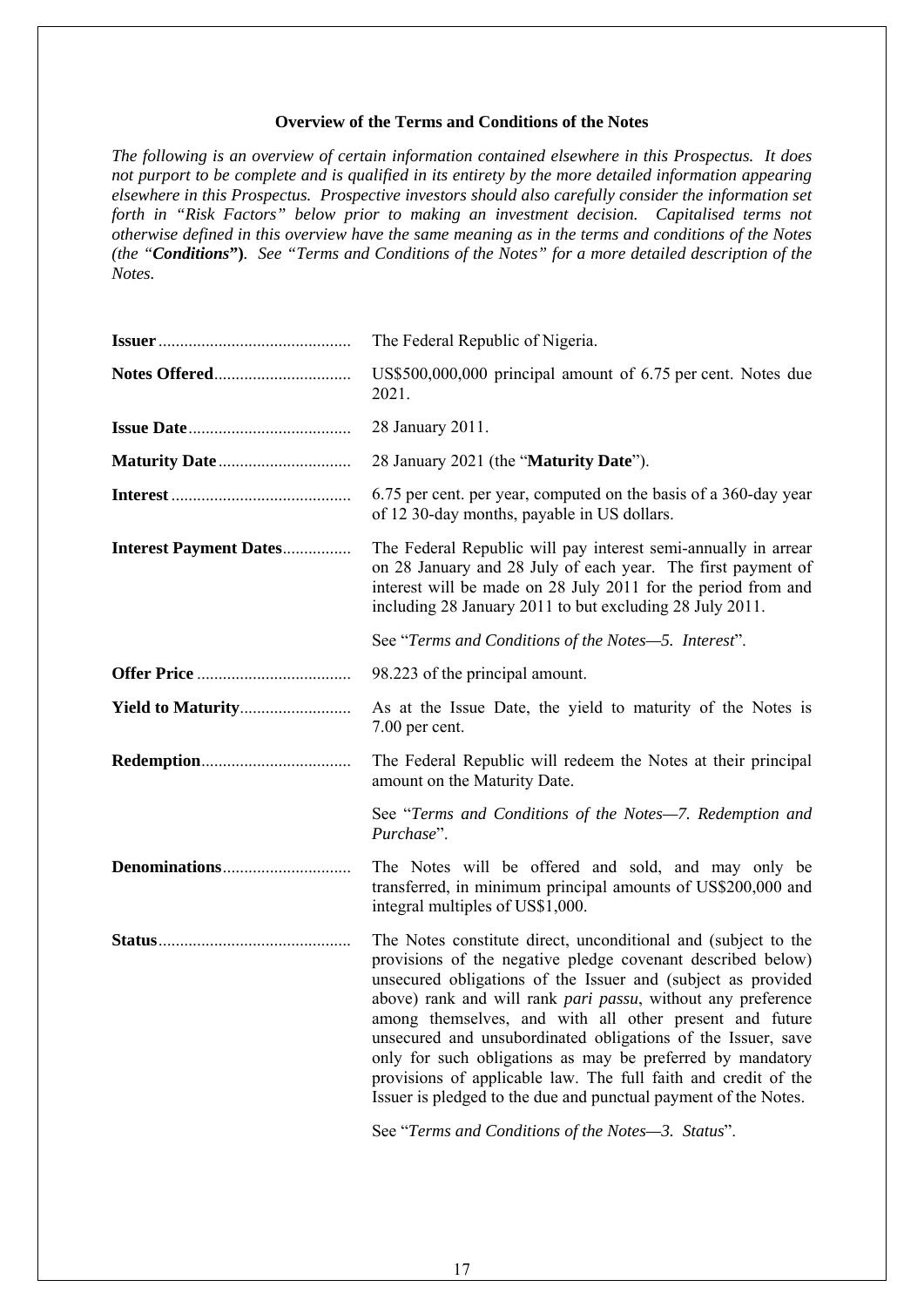**Negative Pledge** ............................ So long as any Note remains outstanding the Issuer will not, save for the limited exceptions set forth herein create, incur, assume or permit to subsist any Security upon the whole or any part of its present or future assets, undertakings or revenues to secure (i) any of its Public External Indebtedness; (ii) any Guarantees in respect of Public External Indebtedness; or (iii) the Public External Indebtedness of any other person; without at the same time or prior thereto securing the Notes equally and rateably therewith or providing such other arrangement (whether or not comprising Security) as shall be approved by an Extraordinary Resolution of Noteholders. See "*Terms and Conditions of the Notes—4. Negative Pledge*". **Events of Default**.......................... The Conditions will permit the acceleration of the Notes following the occurrence of certain events of default. See "*Terms and Conditions of the Notes—10. Events of Default*". **Form of Notes**............................... The Federal Republic will issue the Notes in registered form, without coupons. The Federal Republic will not issue the Notes in bearer form. Notes sold in offshore transactions in reliance on Regulation S will initially be in the form of Unrestricted Global Note Certificates, which will be deposited outside the United States with a common depositary for Euroclear and Clearstream, Luxembourg and registered in the name of a nominee for such common depositary. Notes sold to qualified institutional buyers in reliance on Rule 144A will be issued initially in the form of Restricted Global Note Certificates, which will be deposited with DTC, or a custodian of DTC, and registered in the name of a nominee of DTC. **Taxation and Additional Amounts**........................................ All payments in respect of the Notes by or on behalf of the Issuer shall be made without withholding or deduction for, or on account of, any present or future taxes, duties assessments or governmental charges of whatever nature ("**Taxes**") imposed or levied by or on behalf of the Relevant Jurisdiction, unless the withholding or deduction is required by law. In that event, the Issuer will pay such additional amounts as may be necessary in order that the net amounts received by the Noteholders after the withholding or deduction shall equal the respective amounts which would have been receivable in respect of the Notes in the absence of the withholding or deduction, subject to certain exceptions set forth under "*Terms and Conditions of the Notes—8. Taxation*" and "*Taxation*".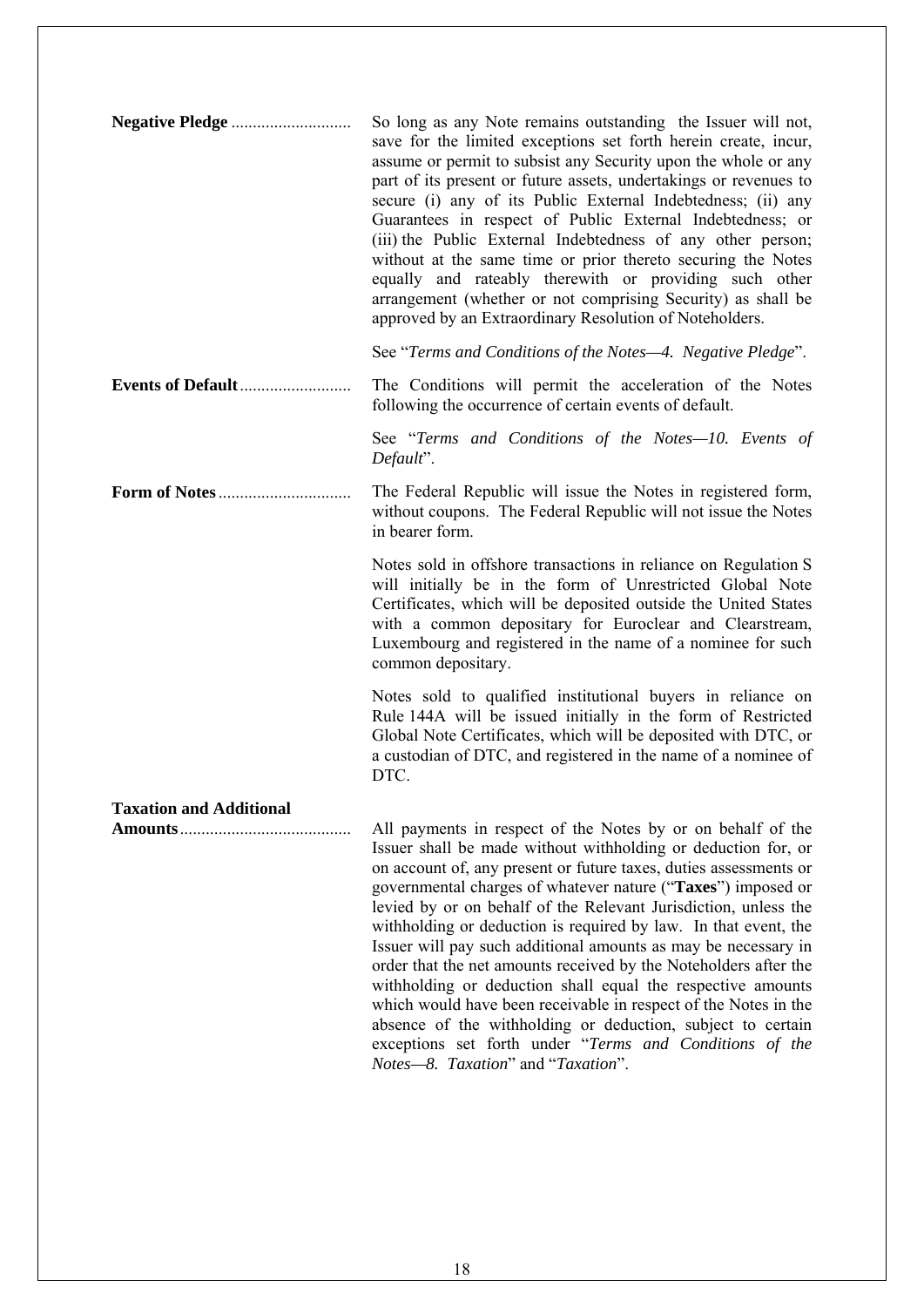| <b>Meetings of Noteholders and</b> |                                                                                                                                                                                                                                                                                                                                                                                                                                                                                      |
|------------------------------------|--------------------------------------------------------------------------------------------------------------------------------------------------------------------------------------------------------------------------------------------------------------------------------------------------------------------------------------------------------------------------------------------------------------------------------------------------------------------------------------|
|                                    | A summary of the provisions for convening meetings of<br>Noteholders and amendments is set forth under "Terms and<br>Conditions of the Notes-13. Meeting of Noteholders and<br>Amendment".                                                                                                                                                                                                                                                                                           |
|                                    | The gross proceeds of the issue of the Notes are expected to<br>amount to US\$491,115,000. The aggregate amount of<br>commissions payable to the Joint Lead Managers and estimated<br>expenses payable by the Issuer in connection with the offer and<br>sale of the Notes are expected to be approximately<br>US\$3,000,000. The net proceeds of the issue, after payment of<br>such commissions and expenses, will be used for general<br>budgetary purposes.                      |
|                                    | See "Use of Proceeds".                                                                                                                                                                                                                                                                                                                                                                                                                                                               |
|                                    | The Notes have been rated BB- (negative outlook) by Fitch and<br>B+ (stable outlook) by Standard & Poor's. Credit ratings<br>assigned to the Notes do not necessarily mean that they are a<br>suitable investment. A rating is not a recommendation to buy,<br>sell or hold securities and may be subject to revision,<br>suspension or withdrawal at any time by the assigning rating<br>organisation.                                                                              |
|                                    | Credit ratings included or referred to in this Prospectus have<br>been issued by Fitch and Standard & Poor's, each of which is<br>established or has offices established in the European Union<br>and has applied to be (or have its European Union based offices<br>be) registered under the CRA Regulation. At the date of this<br>Prospectus, neither Fitch nor Standard & Poor's is registered<br>under the CRA Regulation.                                                      |
| <b>Listing and Admission to</b>    |                                                                                                                                                                                                                                                                                                                                                                                                                                                                                      |
|                                    | Application has been made to admit the Notes to the Official<br>List of the United Kingdom Listing Authority and to trading on<br>the EEA Regulated Market of the London Stock Exchange.                                                                                                                                                                                                                                                                                             |
|                                    | The Issuer may from time to time without the consent of the<br>Noteholders issue additional Notes that will form a single series<br>with the Notes subject to certain conditions set out under<br>"Terms and Conditions of the Notes-14. Further Issues"                                                                                                                                                                                                                             |
|                                    | English law.                                                                                                                                                                                                                                                                                                                                                                                                                                                                         |
| <b>Transfer Restrictions </b>      | The Notes have not been and will not be registered under the<br>US Securities Act or any US state securities law. Consequently,<br>the Notes may not be offered or sold in the United States except<br>pursuant to an exemption from or in a transaction not subject to<br>the registration requirements of the US Securities Act and<br>applicable state securities laws. See "United States Transfer<br>Restrictions".<br>Neither this Prospectus nor the Notes are required to be |
|                                    | registered or cleared under the regulations of the Nigerian SEC.                                                                                                                                                                                                                                                                                                                                                                                                                     |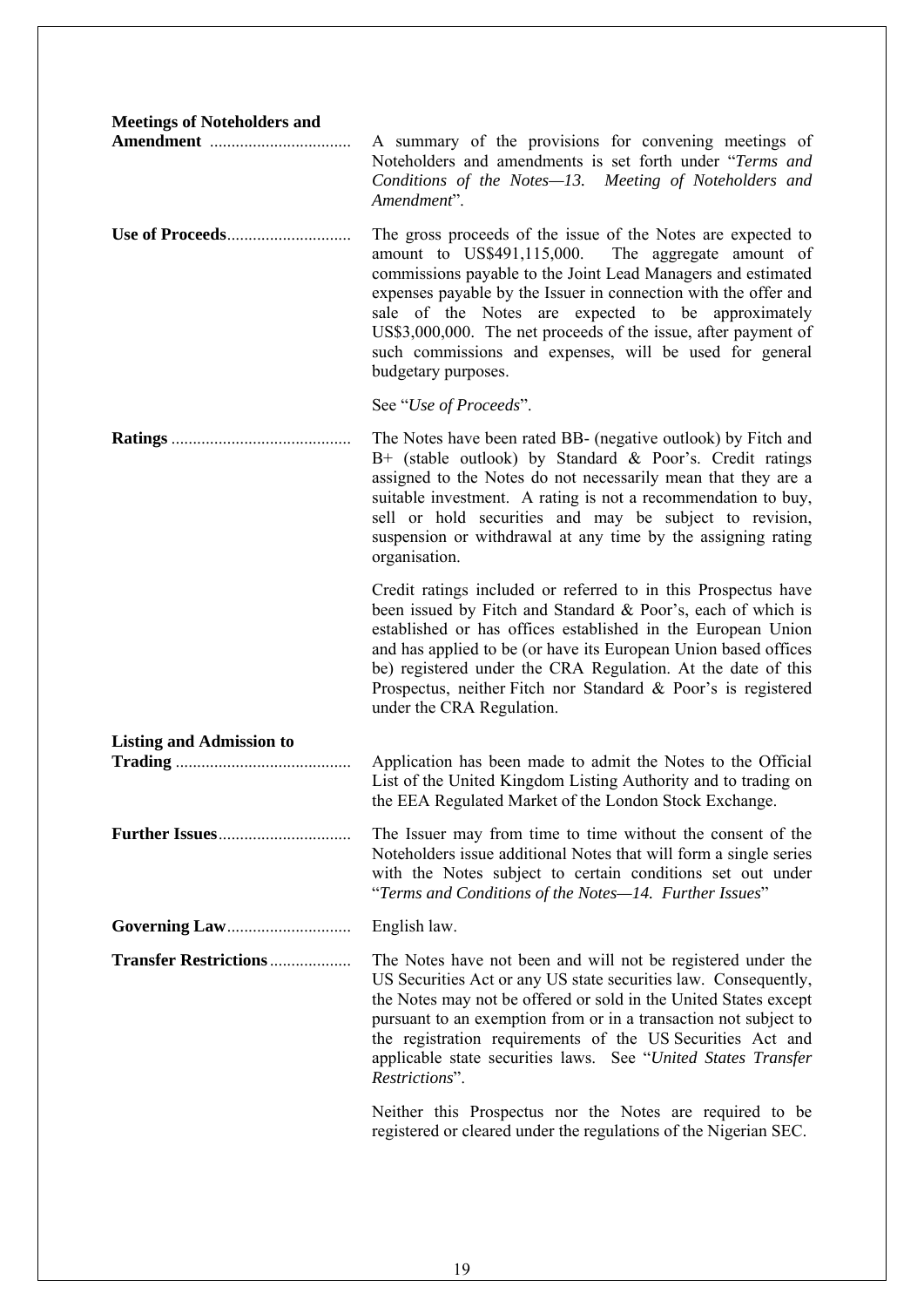| <b>Fiscal Agent, Paying Agent and</b>                     | Deutsche Bank AG, London Branch                                                                                                          |
|-----------------------------------------------------------|------------------------------------------------------------------------------------------------------------------------------------------|
| Luxembourg Registrar                                      | Deutsche Bank Luxembourg S.A.                                                                                                            |
| U.S. Registrar, U.S. Transfer<br>Agent, U.S. Paying Agent | Deutsche Bank Trust Company Americas                                                                                                     |
|                                                           | XS0584435142 and US65412AAA07 for the Unrestricted<br>Global Note Certificates and Restricted Global Note<br>Certificates, respectively. |
|                                                           | 058443514 and 058543756 for the Unrestricted Global Note<br>Certificates and the Restricted Global Note Certificates,<br>respectively.   |
|                                                           | 65412A AA0 for the Restricted Global Note Certificate.                                                                                   |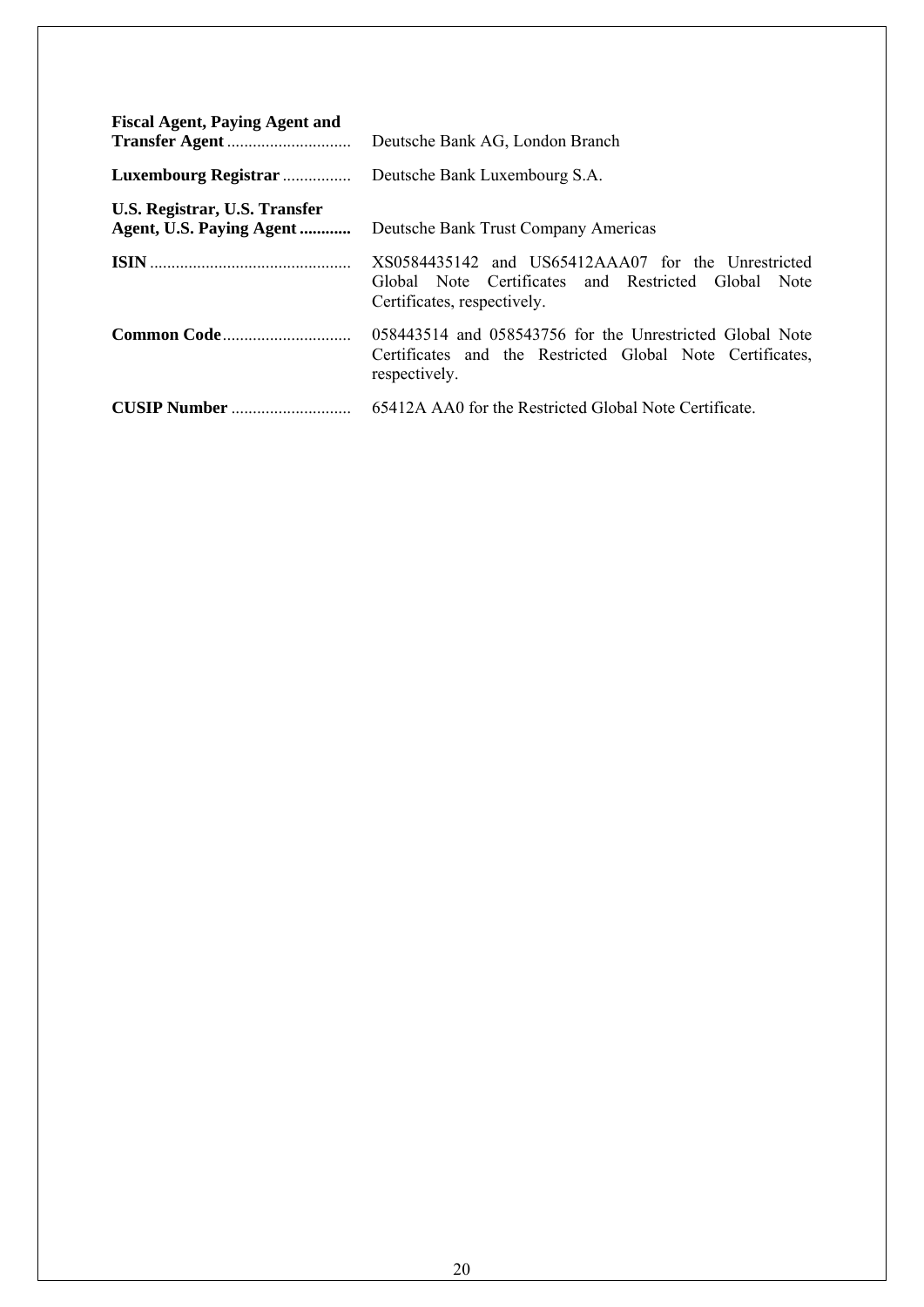#### **RISK FACTORS**

*The Issuer believes that the following factors may affect Nigeria's economy and its ability to fulfil its obligations under the Notes. In addition, factors which are material for the purpose of assessing the market risks associated with the Notes are also described below. These factors are contingencies which may or may not occur and the Issuer is not in a position to express a view on the likelihood of any such contingency occurring. The Issuer believes that the factors described below represent the principal risks inherent in investing in the Notes, but the inability of the Issuer to pay principal, interest or other amounts on or in connection with any Notes may occur for other reasons and the Issuer does not represent that the statements below regarding the risks of holding the Notes comprise an exhaustive list of the risks inherent in investing in the Notes, and the Issuer may be unable to pay amounts due on the Notes for reasons not described below. Prospective investors should also read the detailed information set out elsewhere in this Prospectus prior to making any investment decision.* 

#### **Risk Factors Relating to Nigeria**

## *Investing in securities in emerging markets such as Nigeria generally involves a higher degree of risk than more developed markets.*

Investing in securities of issuers in emerging markets, such as Nigeria, generally involves a higher degree of risk than investments in securities of corporate or sovereign issuers from more developed countries and carries risks that are not typically associated with investing in more mature markets. These risks include, but are not limited to, higher volatility and more limited liquidity in respect of the Notes, greater political risk, a narrow export base, budget deficits, lack of adequate infrastructure necessary to accelerate economic growth and changes in the political and economic environment. Emerging markets can also experience more instances of corruption by government officials and misuse of public funds than do more mature markets, which could affect the ability of governments to meet their obligations under issued securities. Investors should exercise particular care in evaluating the risks involved and must decide for themselves whether, in light of those risks, their investment is appropriate. Generally, investment in securities of issuers in emerging markets, such as Nigeria, is only suitable for sophisticated investors who fully appreciate the significance of the risks involved and investors are urged to consult their own legal and financial advisers before making an investment in the Notes.

#### *The upcoming general elections may result in political instability or changes in policies.*

Following the death of the former president, Umaru Musa Yar'Adua, on 5 May 2010, Goodluck Ebele Jonathan was sworn in as President on 6 May 2010 in accordance with the Constitution. The next general elections in Nigeria are expected to take place in April 2011. The incumbent President Goodluck Ebele Jonathan emerged as the Presidential candidate of the ruling party, PDP, at the primaries held on 13-14 January 2011. Certain parties have claimed that the selection of the incumbent President as candidate of the PDP violates an informal power sharing arrangement under which the party's candidate should alternate between candidates from the Northern and Southern portions of the country. Although the primary election is now over, the losing candidates may continue to criticise the decision of the PDP, which could contribute to further unrest. In anticipation of the upcoming elections, political tensions in the country have increased. For example, on 1 October 2010, during the celebration of the 50th anniversary of Nigeria's independence, two bombs exploded in the capital city of Abuja, which resulted in some casualties. Although the MEND claimed responsibility for the explosions, investigations as to who was responsible are still ongoing. Subsequently, on 24 December 2010, a series of bomb attacks were carried out in Jos, in which about eighty people died and an Islamist group has claimed responsibility for these attacks. On the same day, there were also shootings carried out in Maiduguri in Borno State in which several people died. On 29 December 2010, more shootings were carried out at a hospital in Maiduguri in which three people died and on 29 December 2010, two bombs exploded during a political rally in Yenagoa, Bayelsa State which caused injury to several people. Then, on 31 December 2010, a bomb at a popular market at the army barracks in Abuja killed at least four people.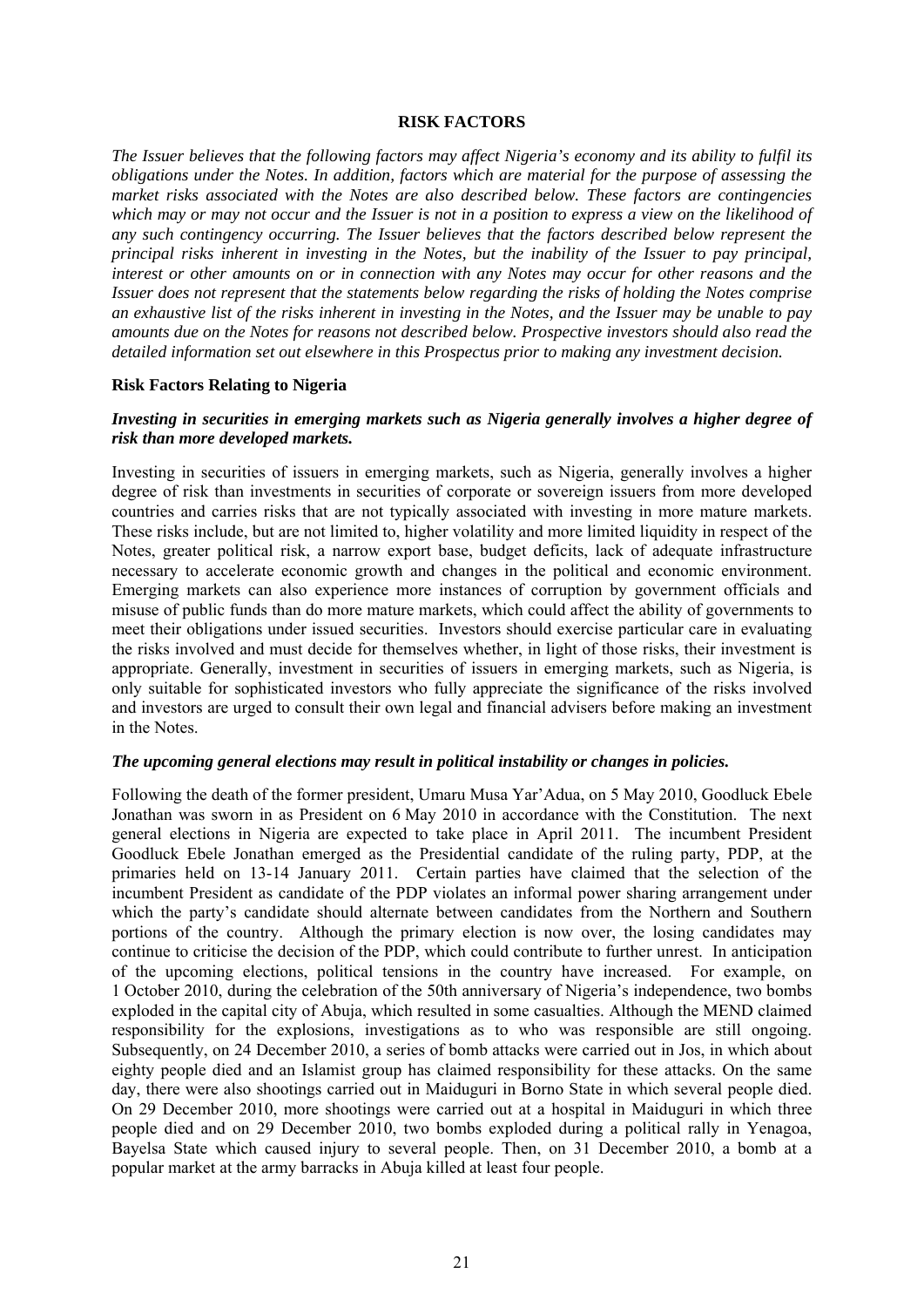The post-election administration may pursue different policies and priorities than the current administration, alter or reverse certain reforms or take actions that make domestic and foreign investment in Nigeria less attractive. If there are allegations of fraud or other irregularities in connection with the 2011 Presidential elections and such allegations are not properly handled in an orderly manner, such allegations may undermine the legitimacy of the new administration or lead to protests, violence or other unrest. Any significant changes in the political climate in Nigeria, including changes affecting the stability of the Government or involving a rejection, reversal or significant modification of policies or favouring the privatisation of state-owned enterprises, reforms in the power, banking and oil and gas sectors or other reforms, may have negative effects on the economy, government revenues or foreign reserves and, as a result, a material adverse effect on Nigeria's capacity to service the Notes. The outcome of the upcoming elections may have a significant impact on Nigeria's political stability and may adversely affect its economy and no assurance can be given that the current reforms and policies will continue after such elections.

## *The Issuer may be unable to meet its economic growth and reform objectives and any failure or inability to continue to implement economic and fiscal reforms may have a negative effect on the performance of the Nigerian economy.*

Although the Government has announced its intention to pursue a series of economic and fiscal reform initiatives, including those set forth in Vision: 20:2020 and the related First NIP, no assurance can be given that such initiatives will be adequately funded, achieve or maintain the necessary longterm political support, be fully implemented or prove successful in achieving their objectives. Continued pursuit of long-term objectives such as those set forth in Vision 20:2020 and the First NIP will depend on a number of factors including continued political support at many levels of Nigerian society and across multiple government administrations, adequate funding, and significant coordination. The significant funding requirements for these plans may prove difficult or impossible to meet, and the funding requirements for these initiatives may lead to an increase in the Issuer's outstanding debt. If fiscal resources prove inadequate, it may not be possible to adequately pursue all of the public capital projects set forth in the Vision 20:2020 and the First NIP. The economic and other assumptions underlying the objectives set forth in these plans including with respect to oil prices and production, GDP growth, inflation, external debt and the fiscal deficit may not be met, which would undermine the Issuer's ability to achieve the stated objectives. In particular, certain of the 2010 assumptions, including GDP growth rate and inflation rates, will not be satisfied. Failure to achieve one or more of the objectives or complete certain public capital projects set forth in these plans may render it difficult to achieve other stated objectives, and Nigeria's ability to achieve its strategic objectives may be affected by many factors beyond its control. Moreover, some planned reforms may disadvantage certain existing stakeholders, who may seek to curtail such reforms. For example, planned privatisations of state-owned enterprises have in some cases been met with strikes or threats of strikes in anticipation of job losses and increased prices. If the Government is not able to fund or implement the medium-term objectives contained in the First NIP, or if there is a delay in such funding or implementation, then the Government may not be able to meet the long-term strategic objectives set forth in Vision 20:2020 by 2020, which could result in an adverse effect on the economy of Nigeria.

## *The Nigerian economy is highly dependent on oil production in Nigeria and global prices of oil.*

In 2009, the oil sector accounted for an estimated 16.29 per cent. of real GDP, 84.5 per cent. of export earnings and 69.4 per cent. of total gross federally collectible revenue. Reductions in oil revenues could have a material adverse effect on the Nigerian economy and the ability of the Issuer to service the Notes. Nigeria's oil revenues are a function of the level of oil production in the country and prevailing world oil prices. Oil prices are subject to wide fluctuations in response to relatively minor changes in the supply of, and demand for, oil, market uncertainty and a variety of additional factors that are beyond Nigeria's control. These factors include, but are not limited to, political conditions in the Middle East and other regions, internal and political decisions of OPEC and other oil producing nations as to whether to decrease or increase production of crude oil, domestic and foreign supplies of oil, consumer demand, weather conditions, domestic and foreign government regulations, transport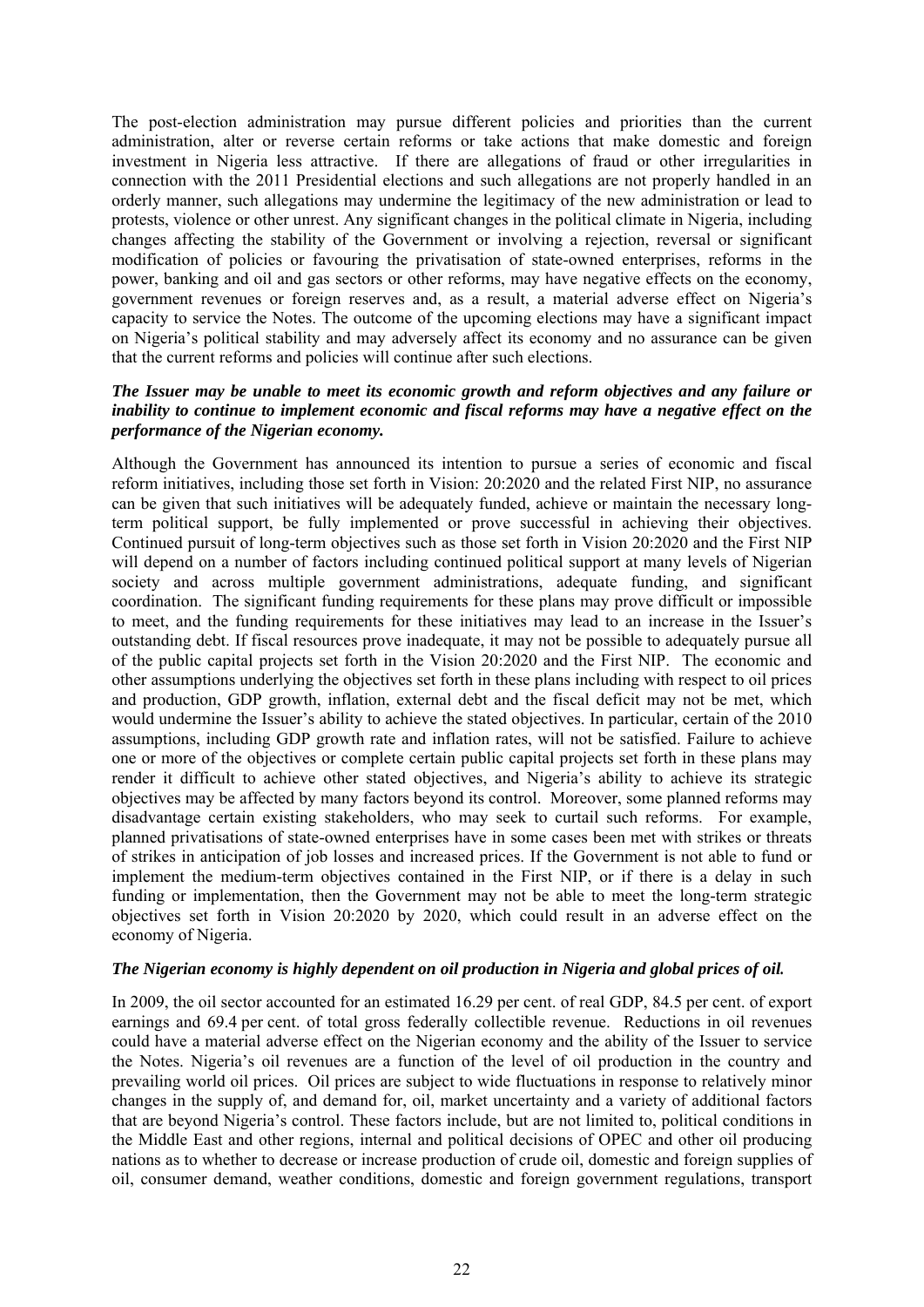costs, the price and availability of alternative fuels and overall economic conditions. These factors have led to significant fluctuations in world oil prices in recent years. For example, the average spot price of crude oil (Bonny Light) was US\$74.96 per barrel in 2007, US\$101.15 per barrel in 2008, US\$62.08 in 2009 and US\$80.98 per barrel in 2010. Oil production in Nigeria has also fluctuated significantly in recent years, primarily as a result of violence in the Niger Delta region. Militant activity in the Niger Delta has led to significant disruptions in the production of oil, and although such activity has decreased and oil production has increased in the wake of the amnesty programme and other government initiatives to address the needs of the Niger Delta region, no assurance can be given that militant activity will not increase from current levels or that violence in the Niger Delta region will not lead to significant disruptions in oil production in future periods. See "—*Militant activities in the Niger Delta could destabilise oil production in Nigeria, which could adversely affect Nigeria's economy*". The level of oil production by Nigeria may also be adversely affected by other factors, including changes in oil production quotas by OPEC or the response of IOCs to changes in the regulatory framework for oil production in Nigeria. There may also be loss of revenue arising from the interruption of production operations and theft of crude oil from pipelines and tank farms. There may also be a high incidence of abandoned projects by oil companies in communities where activities are disrupted by militants, which may lead to slower growth in oil and gas production. The level of Nigeria's oil revenues may also be adversely affected by the level of the costs and capital contributions borne or payable by NNPC under its agreements with IOCs, which reduce the net proceeds to Nigeria from oil and gas production.

Many developed economies are actively seeking to develop alternative sources of energy and reduce their dependence on oil as a source of energy. Any long-term shift away from fossil fuels could adversely affect oil prices and demand and the resulting oil revenue of Nigeria.

## *The continuing depletion of the Excess Crude Account could have adverse impacts on the Nigerian economy.*

The Excess Crude Account is an account set up to assist in stabilising the Government's finances to address volatility in crude oil prices and production. The Excess Crude Account is funded with the positive difference, if any, between the revenue generated by the price of oil per barrel included in the budget for the year and the actual revenue received in that year. Since inception, funds from the Excess Crude Account have primarily been used to fund budget deficits. In 2009 and 2010, such funding increased in response to the global economic crisis and the resulting higher deficits at the federal, state and local levels. The Excess Crude Account also has historically funded government subsidies of refined oil products as well as other purposes, including disbursements of approximately US\$8 billion to fund the Nigeria Integrated Power Project and US\$1 billion as seed capital for the proposed Sovereign Wealth Fund (which funds have been ring fenced and are not included in the balance of the Excess Crude Account). The balance of the Excess Crude Account was US\$19.1 billion as at 31 December 2008, US\$6.9 billion at 31 December 2009 and US\$2.6 billion at 31 December 2010. The balance in the Excess Crude Account is shared between the Federal Government, State Governments and Local Governments according to a specified formula. Depletion of the Excess Crude Account in 2010 has been cited with concern by rating agencies and other third parties that view it as an important factor in ensuring the stability of the Nigerian economy. No assurance can be given that the Excess Crude Account will not continue to be depleted at a rate greater than that necessary for the Government to stabilise its finances from the impact of volatility in oil prices and production, or that the actual price of oil will exceed the price of oil included in the budget in future periods by amounts sufficient to ensure significant funding for the Excess Crude Account in the future. The absence of such funding for the Excess Crude Account may constrain the Government's ability to finance budget deficits in the future.

The Government has proposed establishing a National Sovereign Wealth Fund. The National Economic Council (which includes the 36 State Governors) and the Federal Executive Council recently approved the establishment of the National Sovereign Wealth Fund and the submission of a bill for its establishment to the National Assembly for consideration. The bill was submitted to the National Assembly in December 2010. One of the purposes of the Sovereign Wealth Fund will be to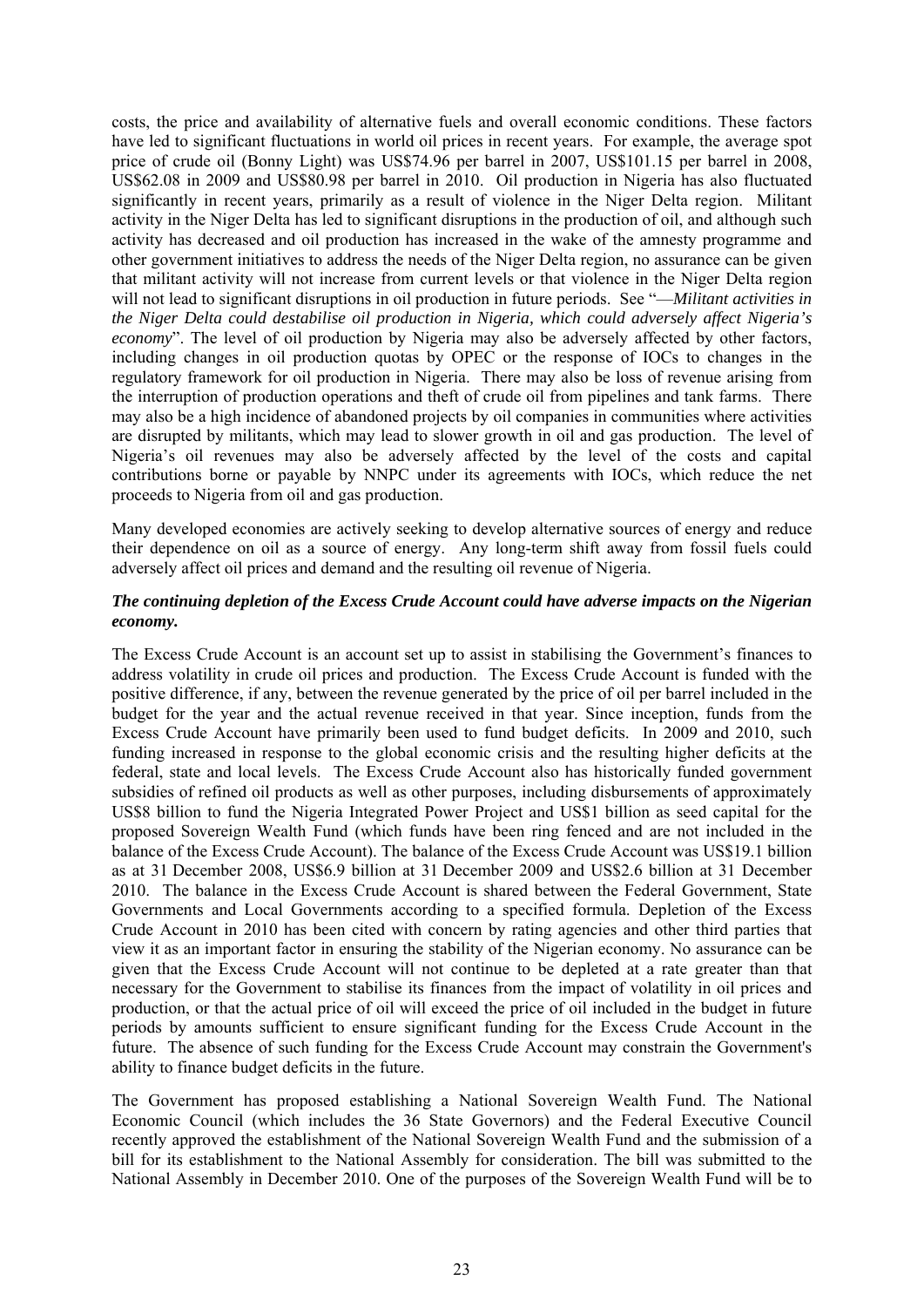support and/or replace the Excess Crude Account as a secondary stabilisation account in the event of changes in oil prices and production. However, it is also proposed that the Sovereign Wealth Fund will fund intergenerational savings and infrastructure development. There can be no assurance regarding when or whether the Sovereign Wealth Fund will be established or, if established, how it will be funded, what its relationship will be to the Excess Crude Account, or whether it will have the necessary safeguards in place to shield it from the election cycle and political pressures, will continue to have sufficient funding, or will make profitable investments or achieve its strategic objectives or how it will be perceived by ratings agencies or other parties.

## *The regulatory environment in the oil and gas sector in Nigeria is subject to significant ongoing change.*

Nigeria is pursuing a number of new policy directions with the aim of restructuring its upstream and deregulating its downstream oil and gas sectors, but the final form that these measures will take is subject to significant uncertainty and subject to political and economic influences. The National Assembly of Nigeria is currently debating the adoption of a PIB that would make a number of significant changes in the way that the oil and gas industry is structured and regulated in Nigeria and if the PIB is adopted, it will have a very significant impact on Nigeria's oil and gas business, the Nigerian economy and the federal budget. See "*The Economy—Principal Sectors of the Economy— Oil and Gas—Oil and Gas Reforms*".

Risks associated with the PIB and related efforts to reform the Nigerian oil and gas industry may include:

- that the PIB has not yet been adopted, and no assurance can be given that it will be adopted on any particular timetable (including prior to the Presidential elections scheduled for April 2011) or at all, or that the final form of any PIB ultimately adopted will not differ significantly from the current proposal;
- that the uncertainty created by the PIB and the necessary implementing regulations may lead IOCs to defer further major investment in Nigeria until the new regulations have been adopted and the new legal framework for the industry has been more clearly defined, or may decide to reduce their investments in Nigeria or decline to pursue certain investments as a result of the new framework;
- that the proposed changes in the tax structure for oil and gas companies operating in Nigeria may lead certain companies to curtail their operations or future investment;
- that the proposed deregulation of the petroleum products market may adversely affect the segments of the economy most affected by the resulting increase in prices and could lead to protests from the public who currently benefit from subsidised prices. The new framework may generate less new capacity than anticipated and any new capacity may take longer than anticipated to begin operations;
- that the initiatives designed to promote gas production may prove ineffective;
- that the PIB may fail to adequately address the concerns of communities in the Niger Delta region or create new grounds for further conflict; and
- that the proposed National Oil Company may not be successful.

## *Nigeria relies heavily on imported refined oil and is therefore vulnerable to oil price increases and supply constraints.*

Nigeria currently has four oil refineries that consistently operate significantly below their production capacities. Although a plan to build three new refineries recently has been announced, those projects are years away from completion and the level of future private investment in the sector is significantly dependent on whether, how and when the currently proposed deregulation of the pricing of petroleum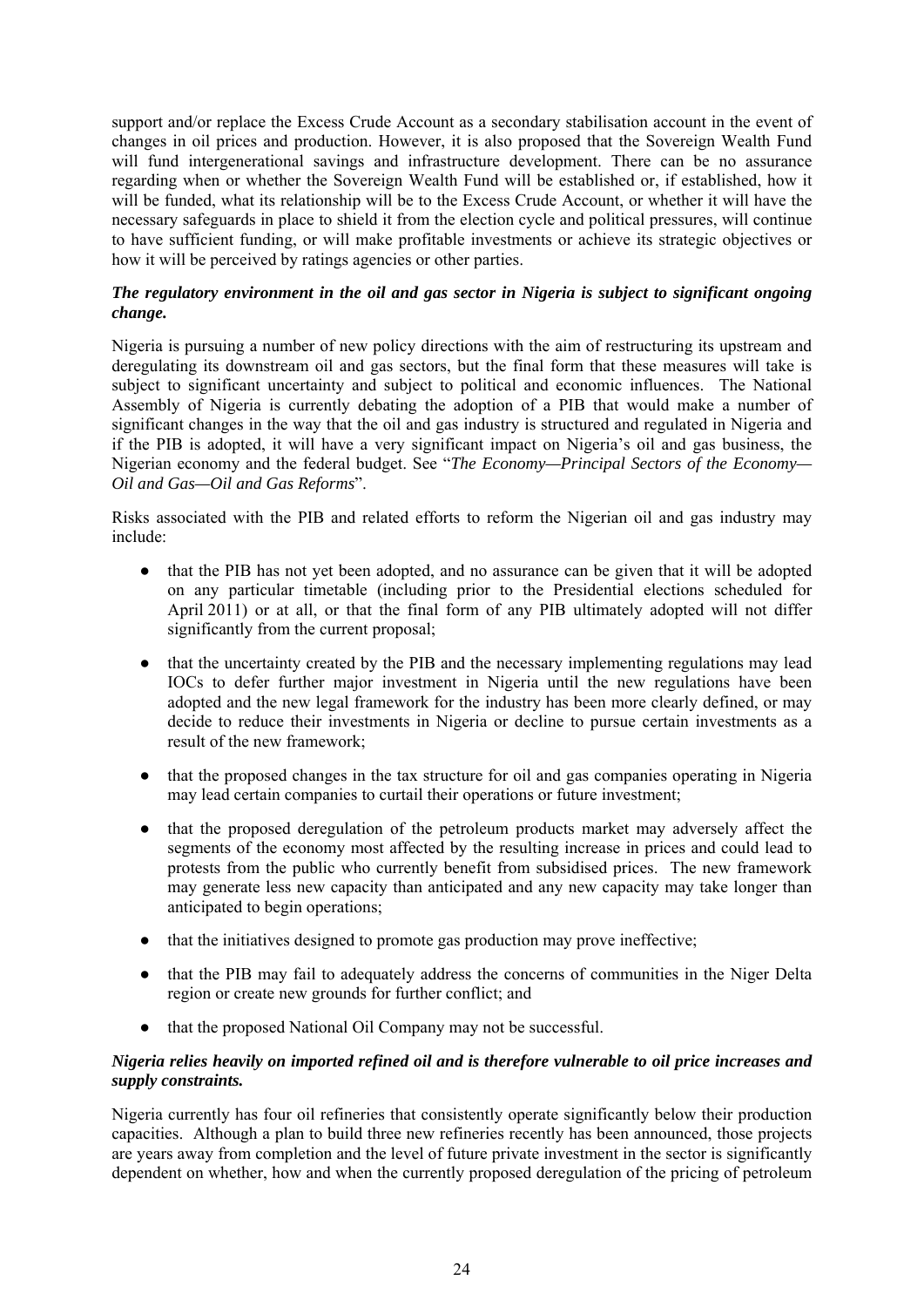products is implemented. Due to the limited production capacity of its oil refineries, Nigeria relies heavily on imported refined petroleum products to meet its energy and transport requirements. Accordingly, a rise in the international price of oil significantly affects Nigeria's economy because, among other things, higher oil prices increase the country's costs of imported refined petroleum products and exerts upward pressure on prices. To alleviate the impact on consumers, the Government currently regulates the prices of certain refined oil products and supports the retailers of such products with subsidies. The cost of these subsidies is substantial and increases as world oil prices increase. Significant increases in world oil prices may increase the amount required to fund subsidies of refined petroleum products in Nigeria.

If the currently proposed reforms are adopted as currently envisaged, the petroleum products market will be deregulated and subsidies and price controls on refined oil will be reduced and gradually eliminated. Although this change would reduce the amounts paid for subsidies and proponents of the change believe it would result in greater investment in refinery capacity, no assurance can be given that the reforms will be adopted as proposed, that they will be successful in promoting a significant expansion of the country's refinery capacity, or that the reduction or removal of subsidies will not lead to protests or other unrest or have an adverse effect on the segments of the economy required to bear the resulting higher prices.

#### *High inflation could have a material adverse effect on Nigeria's economy.*

Nigeria is exposed to the risk of high inflation. In recent years, the annual inflation rate has ranged from a level of 6.6 per cent. as at 31 December 2007 to a peak of 15.1 per cent. at 31 December 2008. Inflationary pressure moderated in 2009, as the inflation rate assumed a downward trend. However, it increased from 10.4 per cent. at 30 September 2009 to 13.9 per cent. by 31 December 2009, reflecting an increase in demand pressure due to fuel shortages linked to the speculation that petroleum product prices would be deregulated. To date in 2010 inflationary pressure has remained high with an inflation rate above 13 per cent. for the first few months of the second half of the year, decreasing to 12.8 per cent. in November 2010. For more information on historical inflation rates see "*Monetary System – Inflation*". Although tighter monetary policies may help to curb inflation, the impact on inflation of higher food, fuel and other import prices is beyond Nigeria's control particularly since most of these products are imported. Changes in monetary and/or fiscal policy may also result in higher rates of inflation. There can be no assurance that the inflation rate will not rise in the future. Significant inflation could have a material adverse effect on Nigeria's economy.

### *Failure to adequately address actual and perceived risks of corruption may adversely affect Nigeria's economy and ability to attract foreign direct investment.*

Although Nigeria has implemented and is pursuing major initiatives to prevent and fight corruption and unlawful enrichment, corruption remains a significant issue in Nigeria as it is in many other emerging markets. Nigeria is ranked 134 out of 178 countries in Transparency International's 2010 Corruption Perceptions Index and placed 137 out of 183 in the World Bank's Doing Business 2011 report, which covers the period from June 2009 to May 2010. Since 2000, Nigeria has implemented various measures to prevent and fight corruption and unlawful enrichment. In particular, Nigeria created the Independent Corrupt Practices Commission in 2000 to receive complaints, investigate and prosecute offenders*.* In 2003, Nigeria also created the Economic and Financial Crimes Commission. Former President Obasanjo's campaign against corruption, which included the arrest of officials accused of misdeeds and recovery of stolen funds, resulted in the Government, with the assistance of the World Bank, recovering funds that had been illicitly deposited in Swiss banks by the late military dictator Sani Abacha, who ruled Nigeria from 1993 to 1998. Additionally, in 2003, Nigeria was among the first countries to adopt the Extractive Industries Transparency Initiative ("**EITI**") to help improve governance of the oil and gas sector. An independent audit of the oil and gas sector from 1999 to 2004 was commissioned. Despite various reform efforts, corruption continues to be a serious problem impacting Nigeria. There have been a number of high profile convictions for corruption, including that of a former Inspector General of the Police, a number of ministers and judges have been dismissed and a number of ex-state governors are facing corruption charges. Failure to address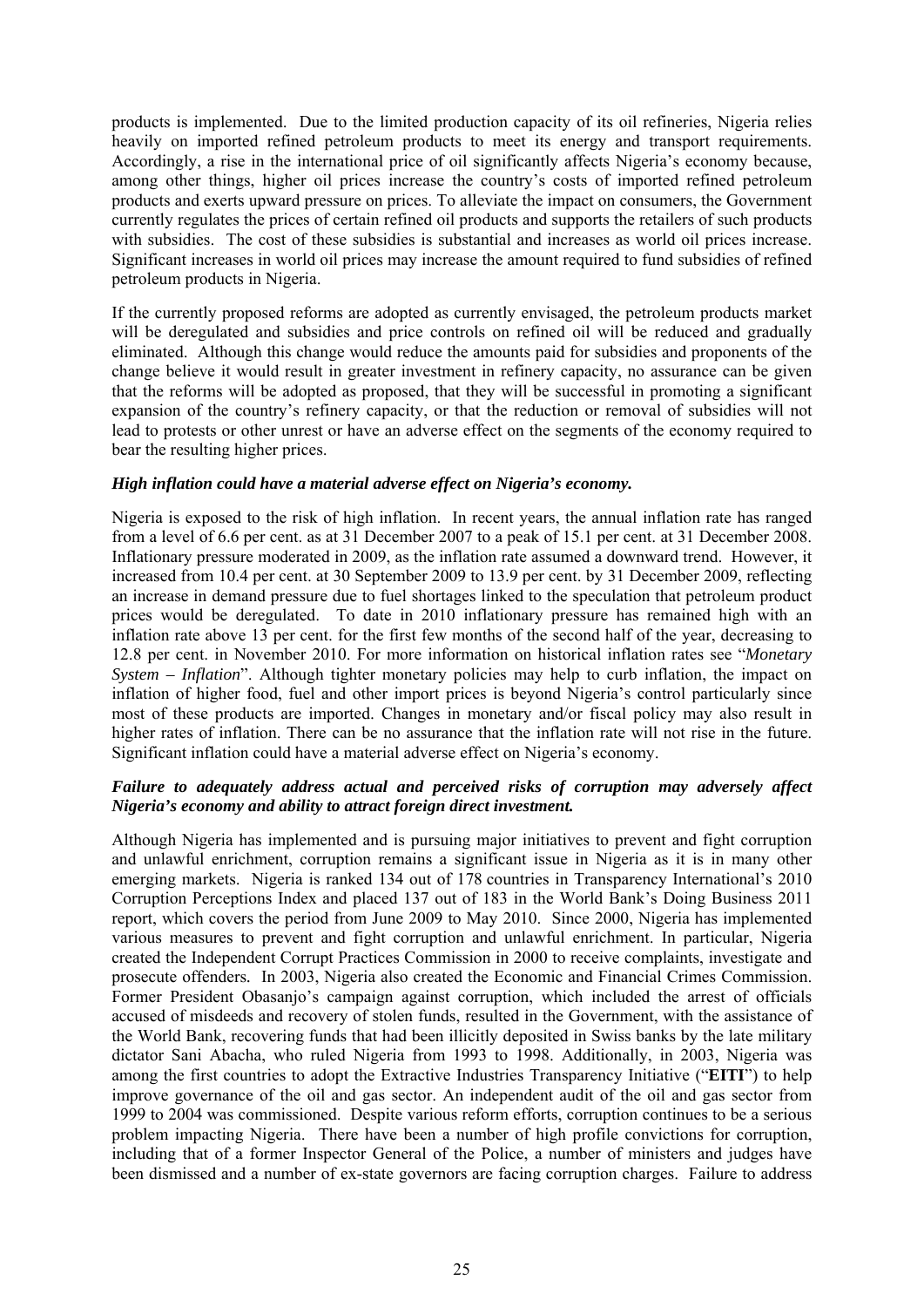these issues, continued corruption in the public sector and any future allegations of or perceived risk of corruption in Nigeria could have an adverse effect on the Nigerian economy and may have a negative effect on Nigeria's ability to attract foreign investment.

## *The statistical information published by Nigeria may differ from that produced by other sources and may be unreliable.*

The NBS and CBN, as well as a range of ministries, including the Ministry of Finance, Ministry of Petroleum, Ministry of Commerce and Industry and Ministry of Environment produce statistics relating to Nigeria and its economy. However, there can be no assurance that these statistics are as accurate or as reliable as those published by more developed countries. Many statistics contained here for 2010 are provisional figures that are subject to later revision. Prospective investors should be aware that figures relating to Nigeria's GDP, its balance of payments and other aggregate figures cited in this Prospectus may be subject to some degree of uncertainty and that the information set forth in this Prospectus may become outdated relatively quickly. Although there have been significant efforts to improve the compilation of Nigeria's balance of payments data in recent years including through technical assistance provided by the IMF, errors and omissions in the balance of payments data persist and may complicate the assessment of such data and such figures may be revised in future periods, as occurred in 2010 following the IMF Article IV consultation with Nigeria. Moreover, revisions to the national accounts published in late 2007 may complicate analysis of historical GDP performance and recent changes to the basket used for inflation statistics may make certain prior data difficult to compare.

### *A significant portion of the Nigerian economy is not recorded.*

A significant portion of the Nigerian economy, estimated to be anywhere between 40 per cent. and 75 per cent., is comprised of the informal, or shadow, economy. The informal economy is not recorded and is only partially taxed, resulting in not only lack of revenue for the Government but also ineffective regulation, unreliability of statistical information (including the understatement of GDP and the contribution to GDP of various sectors) and inability to monitor or otherwise regulate a large portion of the economy. Lack of effective regulation and enforcement in this sector also gives rise to other issues including health and safety issues. Although the Government is attempting to address the informal economy by streamlining certain regulations, particularly tax laws, there can be no assurances that such reforms will adequately address the issues and bring the informal economy into the formal sector.

### *Impact of the global economic crisis on the Nigerian economy.*

The global recession and financial crisis in 2008 and 2009 impacted Nigeria particularly through the resulting fluctuations in oil prices and increased investor aversion to risk which resulted in a withdrawal of portfolio capital and reduced access of private sector borrowers to external credit lines. The impact of the global recession has been felt mainly through a reduction in external reserves, the weakening of the Naira towards the end of 2008 and the collapse of the Nigerian equity markets, falling commodity prices, reduced net capital inflows and the bad debt exposure of Nigerian banks. According to the NBS, the real GDP growth of the country rose to 6.96 per cent. in 2009, from 5.98 per cent. in 2008, with real GDP growth of 7.53 per cent. in the first six months of 2010 as the global economy began to improve. Nonetheless, if the global economy further weakens, this may have an adverse effect on the Nigerian economy.

## *A significant decline in the level of external reserves as a result of the CBN's intervention in the currency markets could materially impair Nigeria's ability to service its external debt, including the Notes.*

The CBN has historically favoured maintaining the Naira within a narrow band with periodic adjustments. In late 2008 and early 2009, the Naira/US dollar exchange rate experienced some instability, a low of  $\frac{1116.64}{10}$  in 2008 to a high of  $\frac{1151.37}{10}$  in 2009. In the last quarter of 2008, the CBN took measures to address the instability, including drawing from Nigeria's external reserves and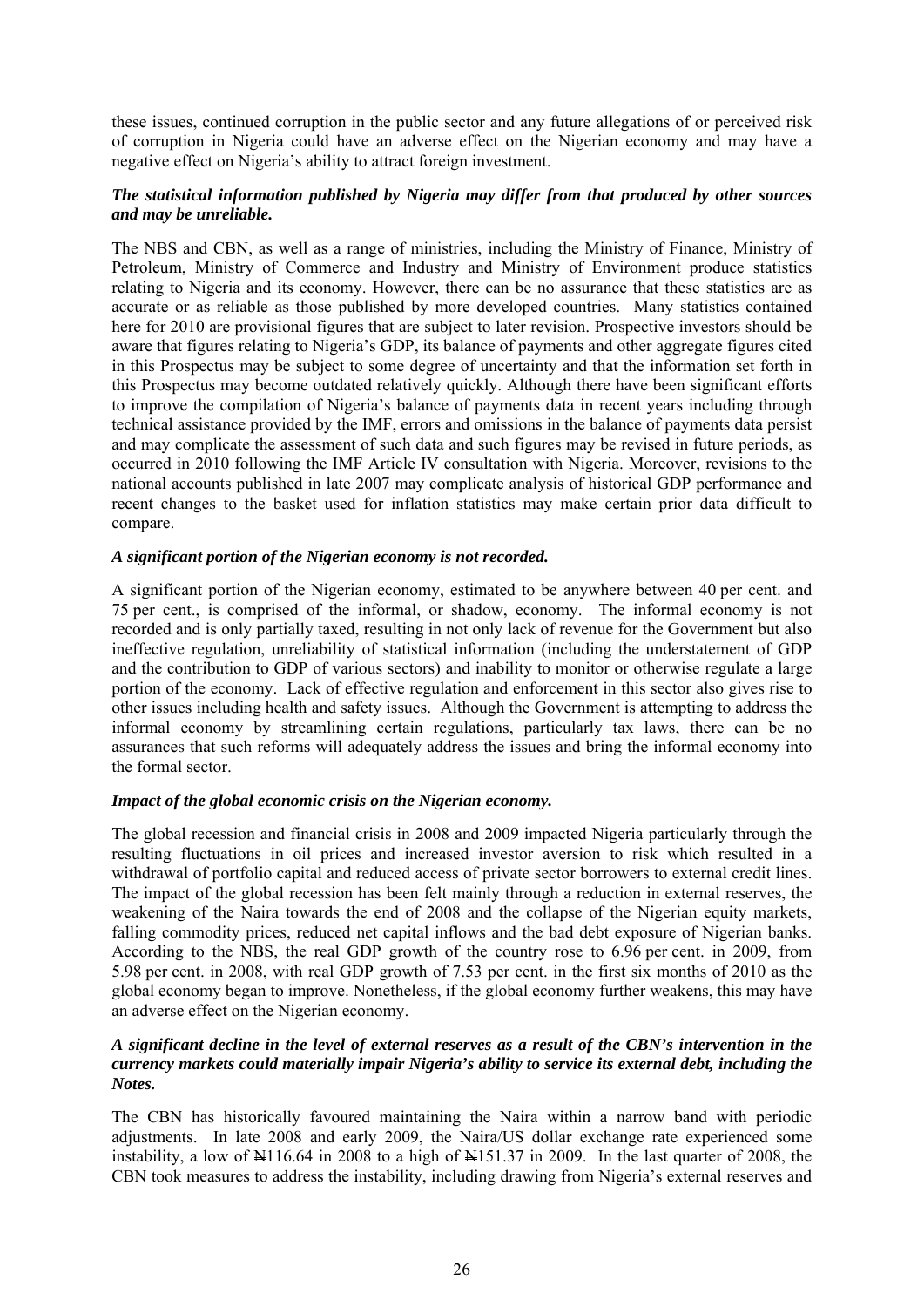intervening in the currency markets. The exchange rate stood at N149.80 at 31 December 2010. During the period, the external reserves were reduced from US\$53 billion in 2008 to US\$42.4 billion as at 31 December 2009 and further to US\$33.1 billion as at 30 November 2010.

Given the fluctuations in Nigeria's external reserves, its high dependence on oil exports and the fact that Nigeria pays for its key imports, such as refined oil, in US dollars, the Naira will remain vulnerable to external shocks which could lead to a sharp decline in its value, as occurred in 2008 and this may prompt the CBN to again intervene in the currency markets in an attempt to stabilise the Naira.

Although the CBN expects to continue to gear exchange rate policy towards maintaining price stability, no assurance can be given that the exchange rate will remain stable or that the CBN will not draw on the external reserves to stabilise the exchange rate.

## *Failure to grow the non-oil and gas sectors of its economy may constrain Nigeria's economic growth.*

Over the last 10 years, Nigeria has attempted to develop the non-oil sectors of its economy by encouraging agriculture, trade, construction, telecommunications, financial services, mining and manufacturing activities. The non-oil sector grew by an average of 8.96 per cent. per year between 2005 and 2009, as compared to about 7 per cent. per year between 1997 and 2004. However, the lack of infrastructure including inadequate power supply and transportation systems, reduced credit availability and consumer demand, local shortages of skilled managers and workers and inconsistent government policies may constrain development in these sectors and the current rate of growth may decline in future periods. A failure to continue to grow the non-oil sectors of its economy may constrain Nigeria's economic growth.

## *Failure to collect certain remittances from MDAs may adversely impact the Government's revenue.*

By law the MDAs are obligated to remit independent revenue they generate to the Federation Account for further allocation and distribution. In practice, the Government has faced significant challenges in collecting full remittances from the MDAs. To the extent that the Government is unable to collect projected independent revenue from the MDAs, the resulting reduction in federally collected revenue may lead to higher budget deficits and increased debt to finance such deficits and the funds not collected from the MDAs may not be available to the Government to fund its obligations under the Notes.

## *Existing wage and pension arrears in relation to the staff of privatised companies may weigh on Government spending and significantly reduce the proceeds of privatisations.*

The Government has outstanding wage and pension liabilities in relation to the staff of privatised companies such as the Delta Steel Company and the Aluminium Smelter Company and NITEL which is currently in the process of being privatised. In respect of NITEL staff, outstanding salary arrears totalled N<sub>18.9</sub> billion while pension arrears stood at N<sub>30.5</sub> billion as at December 2010. Amounts owed to NITEL staff were settled in December 2010. While in the past the Government has paid arrears as soon as the proceeds of privatisation process were received, these arrears may weigh on Government spending and reduce the proceeds of privatisations. In addition, a number of other claims in respect of pension arrears are currently being verified by the Government Budget Office and may constitute an additional liability to the Government.

### *Reliance on food imports may result in inflation and in increased Government spending.*

A significant portion of Nigeria's food is imported. Nigeria's imports of grains, in particular rice, increased sharply in 2007 and 2008 as a result of a variety of factors, including dry weather conditions, which led to poor harvests and the increase in global commodity prices in 2007 and 2008, which in turn led to food shortages in Nigeria in 2008. Although Nigeria has recently experienced growth in the agricultural sector and improved harvests, the country continues to rely heavily on food imports. Nigeria's high reliance on food imports in an environment of rising prices may lead to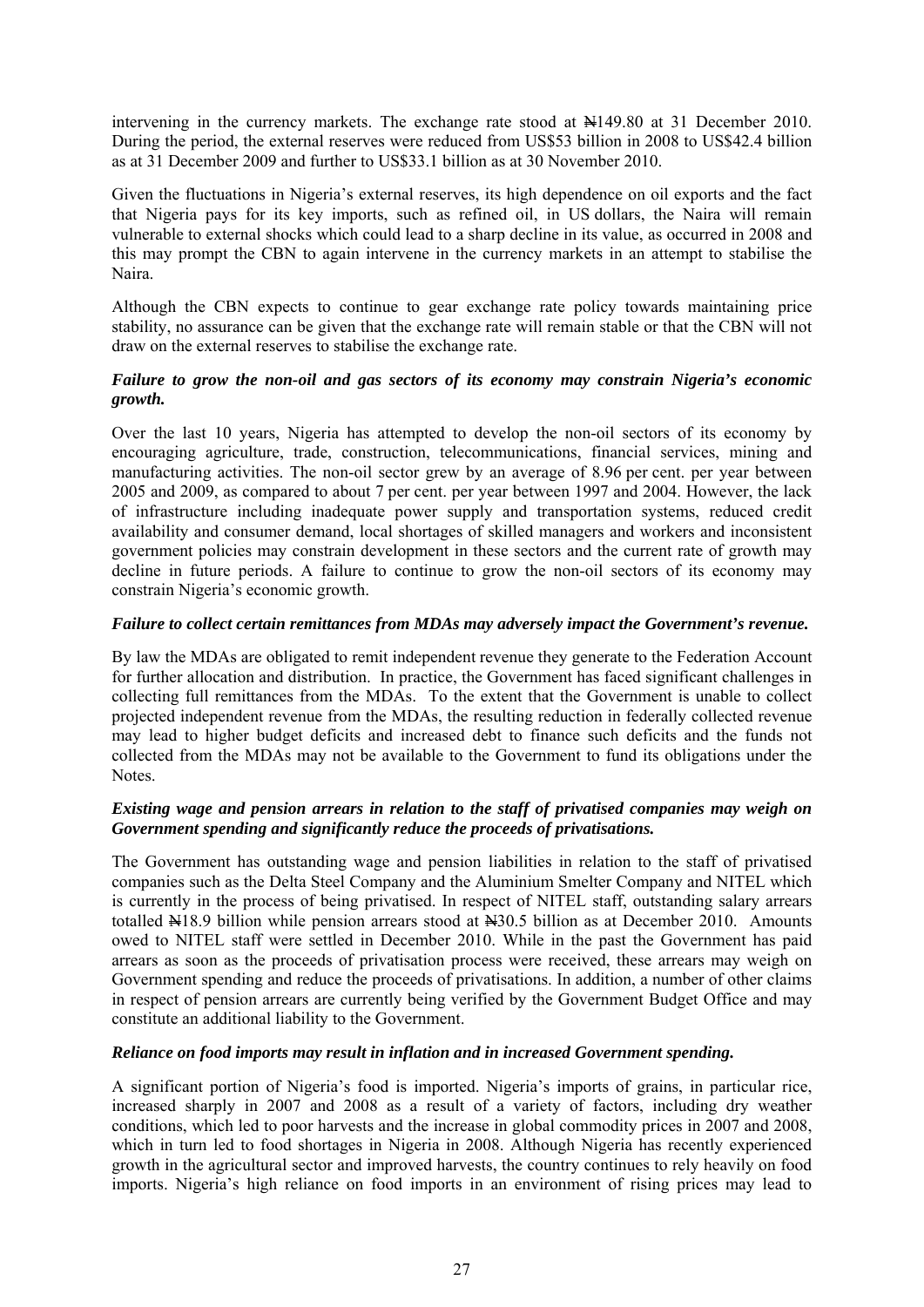significant increases in inflation, which could have a negative impact on the economy or potentially lead the Government to increase or create new subsidies resulting in unplanned budgetary outlays.

## *Militant activities in the Niger Delta could destabilise oil production in Nigeria and adversely affect Nigeria's economy.*

Over the past few years, there has been an increase in violence and civil disturbance in the Niger Delta, Nigeria's southern oil producing region, mainly from militant groups who oppose, among other things, the activities of the oil companies in the area. This violence has mainly focused on oil interests in the region and oil production from onshore fields has slowed as a result of several kidnappings and bombings of oil installations and facilities. The outcome of such actions may have a continued significant impact on Government revenues from oil production, given that most of Nigeria's oil revenues come from oil produced in the Niger Delta region.

Since early 2006, more than 250 foreign oil workers and members of their families have been kidnapped in the Niger Delta. During this period, militant attacks have been carried out on numerous oil facilities and platforms, often focused on cutting oil production by sabotaging pipelines and forcing oil companies to halt onshore production. Militants have also staged attacks on pipelines in the region, adversely affecting the output of oil from the region. In January 2010, Chevron announced it had been forced to decrease oil production in Nigeria by 20,000 barrels per day, after gunmen attacked its Makaraba-Utonana pipeline in Delta State. At least one international oil company present in Nigeria has raised the possibility that it might cease operations in Nigeria if conditions continue to worsen.

In 2009, the Government offered an amnesty to militants who surrendered their weapons by October 2009, in the hope that about 10,000 rebels would exchange their weapons for a pardon and retraining. Over 20,000 militants surrendered their arms and ammunition pursuant to the amnesty offer of the Government which expired on 4 October 2009. The amnesty programme has significantly reduced but not eliminated tensions in the region. In December 2009, MEND claimed responsibility for an attack on an oil pipeline in the Niger Delta, breaching the ceasefire agreement with the Government. After another attack on an oil pipeline in the Niger Delta in January 2010, during late President Umaru Musa Yar' Adua's absence from office, MEND announced that it would end the indefinite ceasefire it offered in 2009, threatening further hostility in the region. Following the installation of Goodluck Ebele Jonathan as President of Nigeria on 6 May 2010, militants in the Niger Delta region resumed their talks with the Government and other amnesty committees. However, more recently, on 1 October 2010, during Nigeria's celebration of the 50th anniversary of its independence, two bomb blasts were carried out in the capital city of Abuja. Although MEND claimed responsibility for the attacks, investigations as to who was responsible for the attacks are still ongoing. Furthermore, in December 2010, two bombs exploded during a political rally in Yenagoa, Bayelsa State, causing injury to several people. Further attacks on oil pipelines and kidnappings have taken place in November 2010.

In spite of the Government's efforts, militant acts in the Niger Delta continue to be directed at oil industry participants and in relation to the presence of foreign oil interests in the region and there is no assurance that militant acts will not occur in the future. Continued unrest in the Niger Delta region may lead to lower oil production, deter foreign direct investment, lead IOCs to curtail their operations in Nigeria or lead to increased political instability and unrest and could have a material adverse effect on Nigeria's economy and its ability to service the Notes.

## *There are risks related to political instability, religious differences, ethnicity and regionalism in Nigeria.*

With the adoption of the new presidential constitution in May 1999, Nigeria has undergone its longest period of civilian rule since obtaining independence from the United Kingdom in 1960. In 2007, the late President Umaru Musa Yar'Adua, the PDP presidential candidate, was elected as president, securing 70 per cent. of the votes cast. The result of the election was, however, widely disputed, not only by the opposition candidates but also by international election observers. Following the death of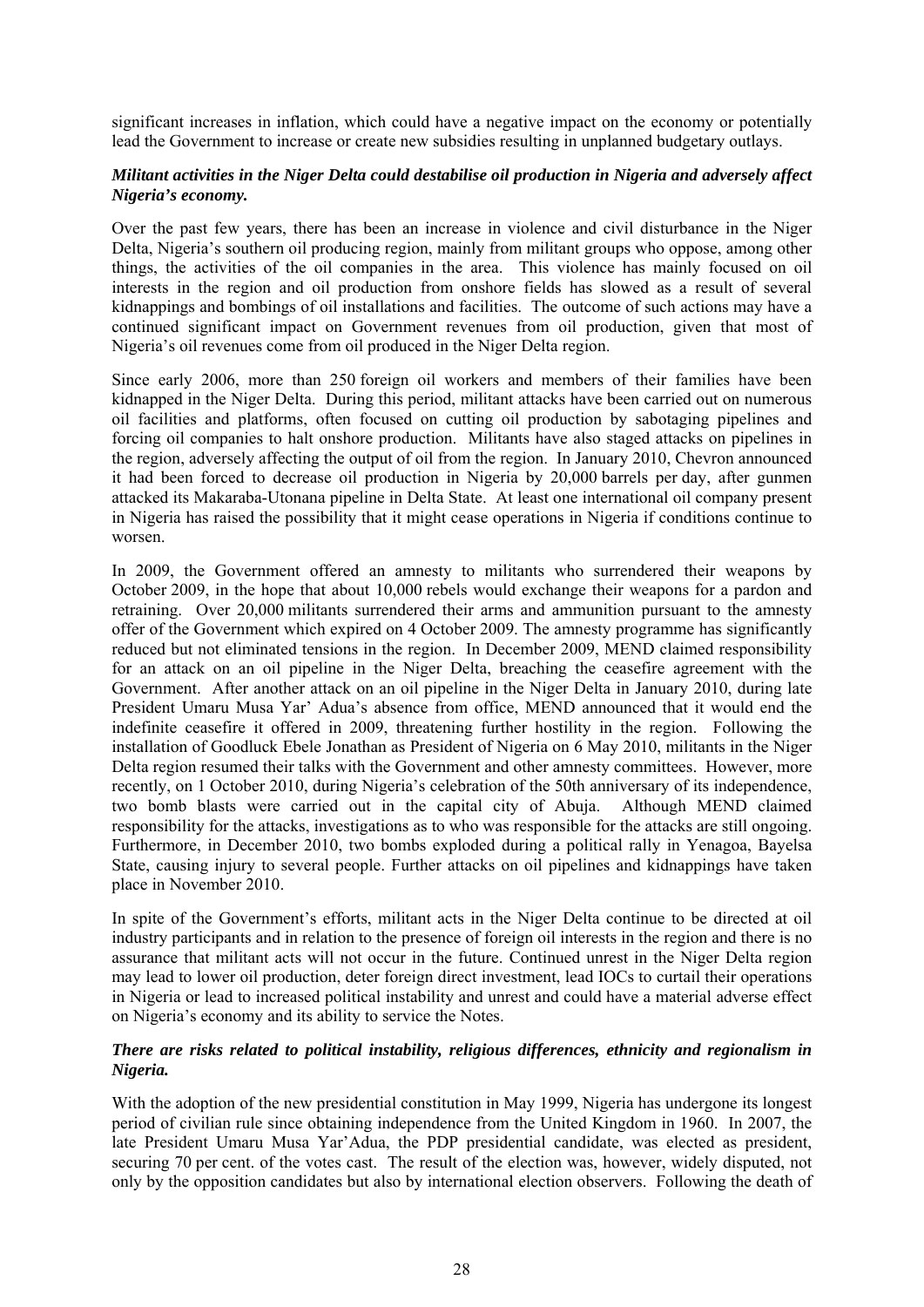former President Umaru Musa Yar'Adua on 5 May 2010, Goodluck Ebele Jonathan was sworn in as President, in accordance with the Constitution, on 6 May 2010. The next presidential elections in Nigeria are expected to take place on 9 April 2011. In primary elections held on 13-14 January 2011, incumbent President Goodluck Ebele Jonathan received the PDP's nomination as its candidate for the upcoming Presidential elections. Further, as general elections in April 2011 draw closer, Nigeria is increasingly experiencing pockets of sectarian violence. For example, there have been bomb explosions in Abuja, Jos, Yenagoa and Maiduguri mainly at public sites in the last three months of 2010 as well as reports of shootings in Maiduguri in which several people died. See *"—The upcoming general elections may result in political instability or changes in policies*".

Apart from the PDP, many of Nigeria's political parties continue to be largely based upon ethnic allegiance. At the same time, these divisions are reinforced by religious differences, particularly between the mainly Muslim north and broadly Christian south. Certain northern states have adopted Sharia law since the return to civilian rule in 1999, which resulted in further alienating their Christian minorities. In early 2010, hundreds of lives were lost around the central city of Jos, Plateau State, due to conflicts relating to issues of land ownership. On 24 December 2010, a series of bomb attacks were carried out in Jos, in which about 80 people died and an Islamist group has claimed responsibility for the bomb attacks. Additionally, there is resentment in the oil rich Niger Delta towards the expenditure of oil revenue in the other parts of the country and the allocation of oil revenue expenditure has provoked political debates, with the oil producing areas claiming that they deserve to achieve some additional benefit in the form of jobs and compensation for environmental degradation. In reaction, the Government increased the amount of government oil revenue returned to the oil-producing states from 3 per cent. to 13 per cent. in 2000. Opposition from some other states to this revenue-sharing formula resulted in the restriction of the application of the formula with regard to offshore resources, to the littoral boundaries of the coastal states that comprise the prolific Niger Delta region, from 200 nautical miles down to 24 nautical miles. In an attempt to resolve this conflict, the Government enacted the Allocation of Revenue Act (Abolition of Dichotomy in the Application of the Principle of Derivation Act) in 2004. However, Niger Delta states still frequently question the existing policies. Unless resolved by the Government, these conflicts may adversely affect Nigeria's political stability.

### *Significant increases in levels of government debt could have a material adverse effect on Nigeria's economy and its ability to service its debt, including the Notes.*

According to the DMO, as at 31 December 2010, Nigeria's external debt was US\$4.8 billion (provisional), of which US\$2.8 billon (provisional) was owed by the Federal Government and US\$1.9 billion (provisional) was owed by State Governments and guaranteed by the Federal Government. Further, the Government had  $\frac{144.5}{100}$  (provisional), approximately US\$29.8 billion, in domestic debt outstanding as at 31 December 2010. Although the level of external debt is relatively low for a country of Nigeria's size, any significant future borrowings, including the issuance of debt to fund fiscal deficits, infrastructure spending and other requirements could negatively impact Nigeria's sovereign credit rating or may impair Nigeria's ability to service the Notes. Additionally, the Federal Government has issued a number of guarantees relating to potential contingent liabilities, including guarantees of interbank placements and over foreign creditors' lines of credit put in place in connection with the 2009 banking crisis. In December 2009, the Government guaranteed approximately  $\mathbb{H}$ 1 trillion in bonds debt securities issued by AMCON as consideration for the purchase of certain non-performing loans from Nigeria's banks, and expects to issue a guarantee over an additional  $\frac{1}{2}$ . If illion in the near future bringing the total amount guaranteed to N2.5 trillion (approximately US\$16.6 billion). Although AMCON expects to be able to fund its debt service requirements under the underlying obligations through recoveries made on the bad assets required and by using a sinking fund that is established by a levy on Nigeria's banks, the total amount of debt guaranteed by the Issuer in connection with this programme will be substantial. If the Issuer's funding requirements under the guarantee prove to be greater than expected, it could have an adverse impact on the Issuer's credit rating or its ability to service the Notes.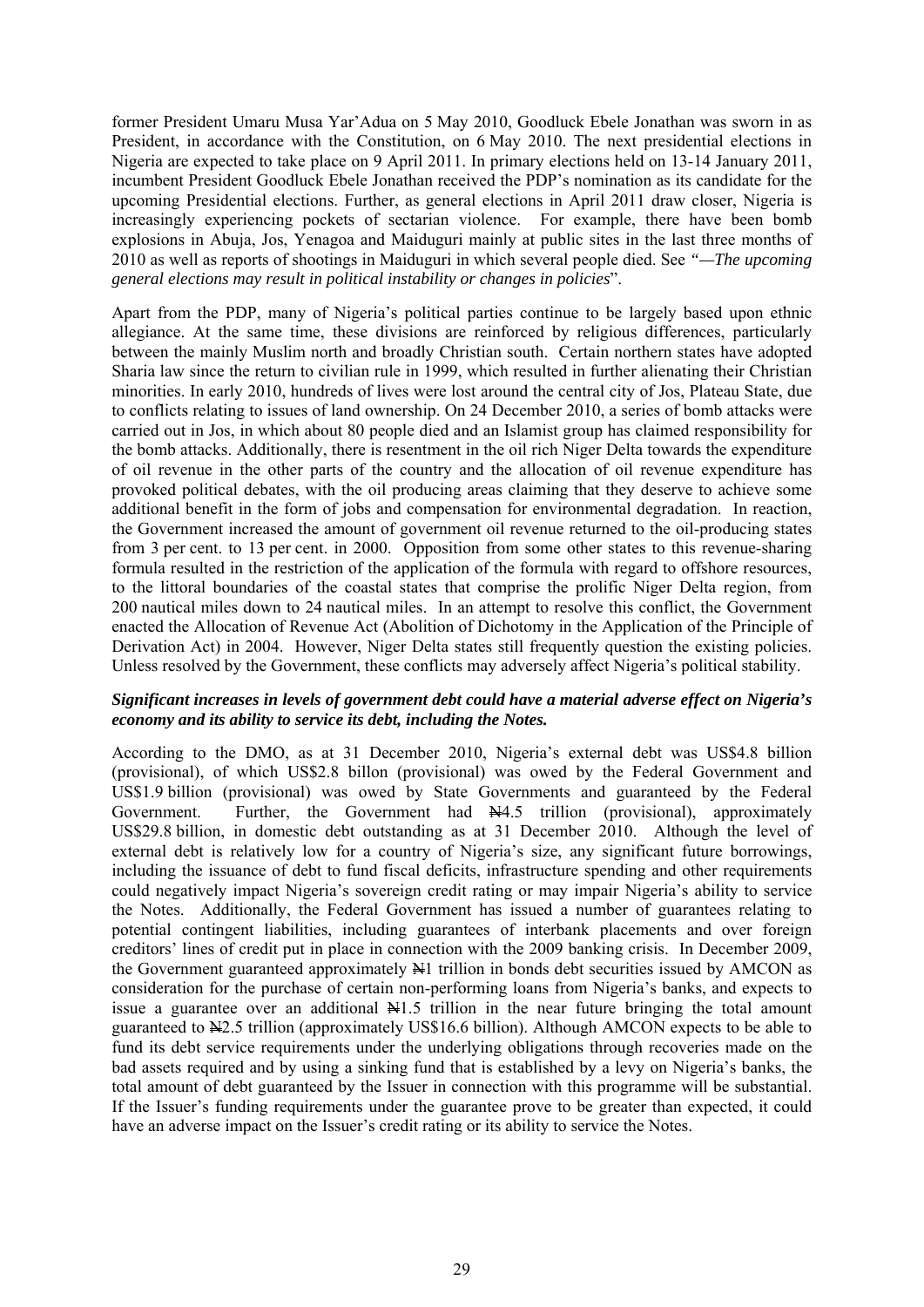### *There are risks related to the banking sector and the Nigerian equities market.*

The global financial crisis and the resulting decline in the Nigerian equities market in 2009 resulted in significant provisions at a number of Nigerian banks. Following a special examination and investigation of the 24 banks that comprise the Nigerian banking system, the CBN found significant irregularities and capital adequacy deficiencies at 9 of the 24 banks (the "**Intervened Banks**"). To address these issues, the CBN has replaced some of the senior management of some of the Intervened Banks and injected a total of  $\frac{N}{620}$  billion in the Intervened Banks to enable them to meet their minimum capital adequacy ratios and continue operations. The Economic and Financial Crimes Commission is also prosecuting some of the senior management teams in the Intervened Banks alleged to have committed financial improprieties and in October 2010, an executive member of one of the Intervened Banks was sentenced to 18 months in jail. At present, the Intervened Banks are in the process of being recapitalised by AMCON.

On 19 July 2010, President Goodluck Ebele Jonathan signed into law a bill creating the AMCON. The Government expects that AMCON will help rejuvenate the domestic economy and stimulate the recovery of the financial system by providing liquidity to the banks by buying their non-performing loans, recapitalising the Intervened Banks, increasing access to refinancing opportunities for borrowers, increasing confidence in banks' balance sheets and encouraging a return of confidence to the capital markets. The financial authorities expect that AMCON will issue Federal Governmentguaranteed bonds in the amount of approximately N2.5 trillion and will acquire much of the estimated N2.2 trillion of non-performing assets in the banking sector. See "*Monetary System—2009 Banking Crisis*" for additional information on AMCON and its activities.

If AMCON and other initiatives introduced by the CBN fail to achieve the desired results, the continued weakness in the banking sector may continue to have an adverse effect on the investment and confidence in, and the performance of, the Nigerian economy.

#### *Nigeria may face a lack of continued access to foreign trade and investment for several reasons.*

Foreign direct investment, which comprises equity capital, re-invested earnings and other capital inflows, increased from  $\frac{1654.2}{1000}$  billion in 2005 to  $\frac{18861.6}{1000}$  billion in 2009. Notwithstanding these improvements, foreign direct investment remains low for a country the size of Nigeria. Absent a decrease in the perceived risks associated with investing in Nigeria, including those described herein, there may not be any appreciable increase in foreign direct investment, which could adversely affect the Nigerian economy and limit sources of funding for infrastructure and other projects requiring significant investment by the private sector.

### *Failure to adequately address Nigeria's significant infrastructure deficiencies could adversely affect Nigeria's economy and growth prospects.*

Decades of underinvestment have resulted in significant deterioration of Nigeria's public infrastructure, and the continuous absence of basic infrastructure to support and sustain growth and economic development. Persistent problems with power generation, transmission and distribution, a deteriorating road network, congested ports and obsolete rail infrastructure have severely constrained socio-economic development in Nigeria. Although significant advances have been made in the area of telecommunications and internet facilities in recent years, the state of development in those sectors also cannot be considered at par with that in more developed economies. The Government has identified Nigeria's decaying infrastructure as a major impediment to economic growth and the First NIP includes ambitious targets for infrastructure improvements and investments as part of the first phase of implementing the Vision 20:2020 strategy. Failure to significantly improve Nigeria's infrastructure could adversely affect Nigeria's economy and growth prospects, including its ability to meet GDP growth targets.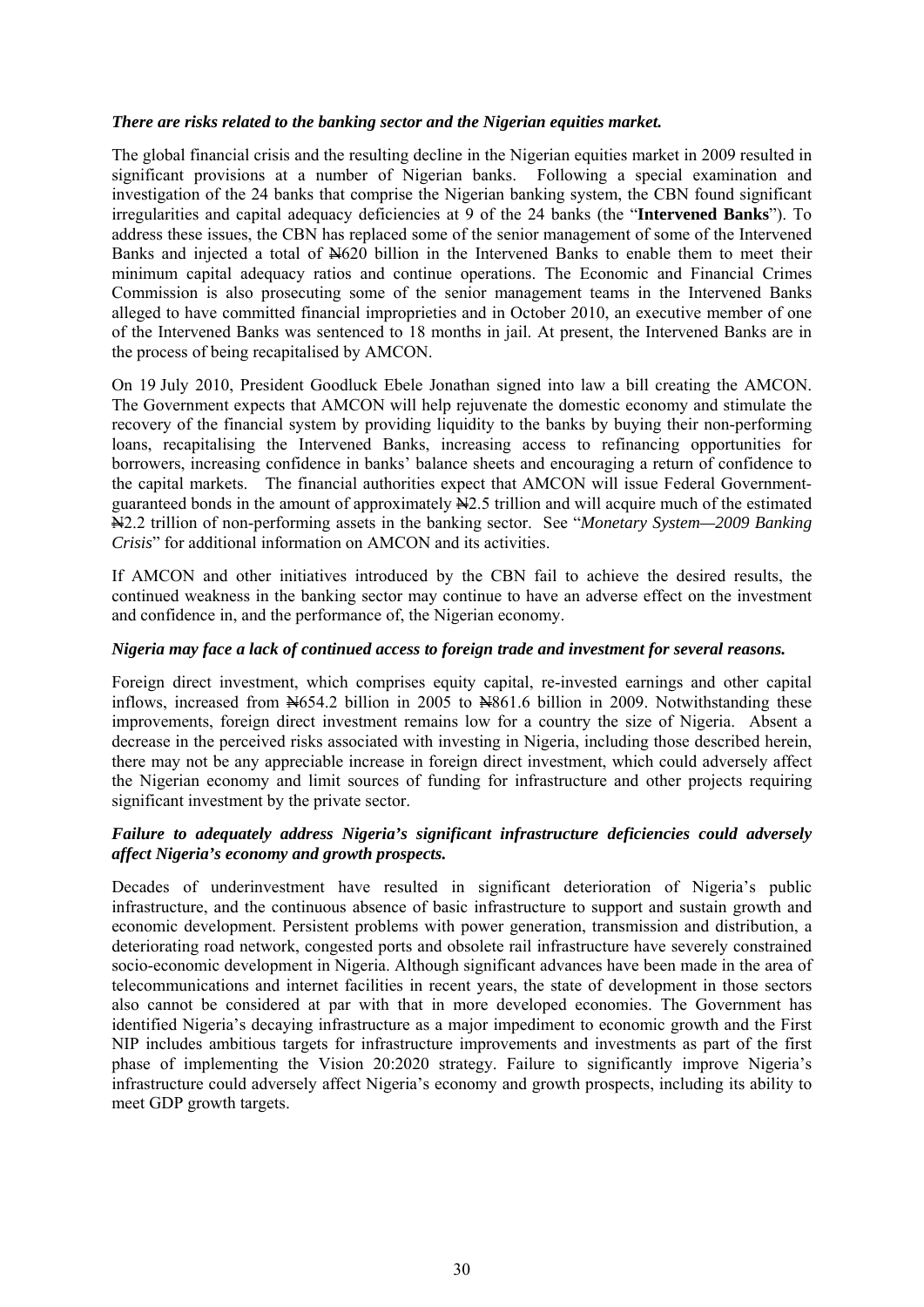#### *Nigeria suffers from chronic electricity shortages.*

In spite of the abundant energy resources in the country and significant Government reform efforts and investments in the power sector in recent years, lack of sufficient and reliable electricity supply remains a serious impediment to Nigeria's economic growth and development. Insufficient power generation, aging infrastructure, weak distribution networks and overloaded transformers result in frequent power outages, high transmission and distribution losses and poor voltage output. Moreover, currently, only about 40 per cent. of the Nigeria's total population has access to public electricity supply due to inadequate transmission and distribution networks. The Government has identified improvements in electricity generation, transmission and distribution infrastructure as a critical element necessary to permit the country to meet its economic growth and development objectives. To address these issues, the Government is pursuing a number of significant policy initiatives including those set forth in the First NIP and the "Roadmap for Power Sector Reform". Failure to adequately address the significant deficiencies in Nigeria's power generation, transmission and distribution infrastructure and related concerns within the power sector could lead to lower GDP growth and hamper the development of the economy.

### *Nigeria is a sovereign State. Consequently, it may be difficult for investors to obtain or realise upon judgments against Nigeria.*

Nigeria is a sovereign State. As a result, it may be difficult for investors to obtain judgment against Nigeria in foreign or Nigerian courts or to enforce foreign judgments, including judgments predicated upon civil liabilities under the securities laws of the United States or any state or territory within the United States against Nigeria. Although Nigeria will consent in the Terms and Conditions of the Notes to the giving of any relief or the issue of any process in connection with proceedings in England arising out of any dispute arising from or connected with the Notes and will agree to waive any immunity it may have in a suit, execution, attachment or other legal process in respect of any such proceedings, that waiver of immunity does not extend to any other proceedings and excludes from its scope certain diplomatic, military and other government properties. Moreover, the enforcement of foreign judgments is subject to the conditions and limitations described under "*Enforcement of Civil Liabilities*" and such limitations and conditions may make it difficult for investors to obtain or realise upon judgments of courts outside Nigeria.

### *Nigeria may not achieve its growth objectives if the Government's initiatives to improve the health, education and productivity of the country's labour force are not successful.*

Various factors such as poor infrastructure, limited access to healthcare, quality and relevance of primary, secondary and tertiary education and insufficient vocational training and low salaries that do not adequately reward productivity impede Nigeria's labour productivity. The Government's Vision 20:2020 plan and the First NIP include a number of policy initiatives designed to help address these concerns. If these initiatives are not successfully implemented or successful in improving the factors described above, Nigeria may not achieve its growth and fiscal objectives, which may impair Nigeria's ability to service the Notes.

### *Health risks could adversely affect Nigeria's economy.*

HIV/AIDS, tuberculosis (which is exacerbated in the presence of HIV/AIDS), malaria and typhoid are major healthcare challenges in Nigeria and other West African countries. According to research published jointly by UNAIDS (The Joint United Nations Programme on HIV/AIDS) and the World Health Organization in November 2009, as of 2007, Nigeria had an HIV prevalence of approximately 3.6 per cent. among its population of adults aged between 15 and 49 years old. No assurance can be given that the prevalence of HIV/AIDS, malaria, typhoid or other diseases in Nigeria will not have a material adverse effect on the economy of Nigeria.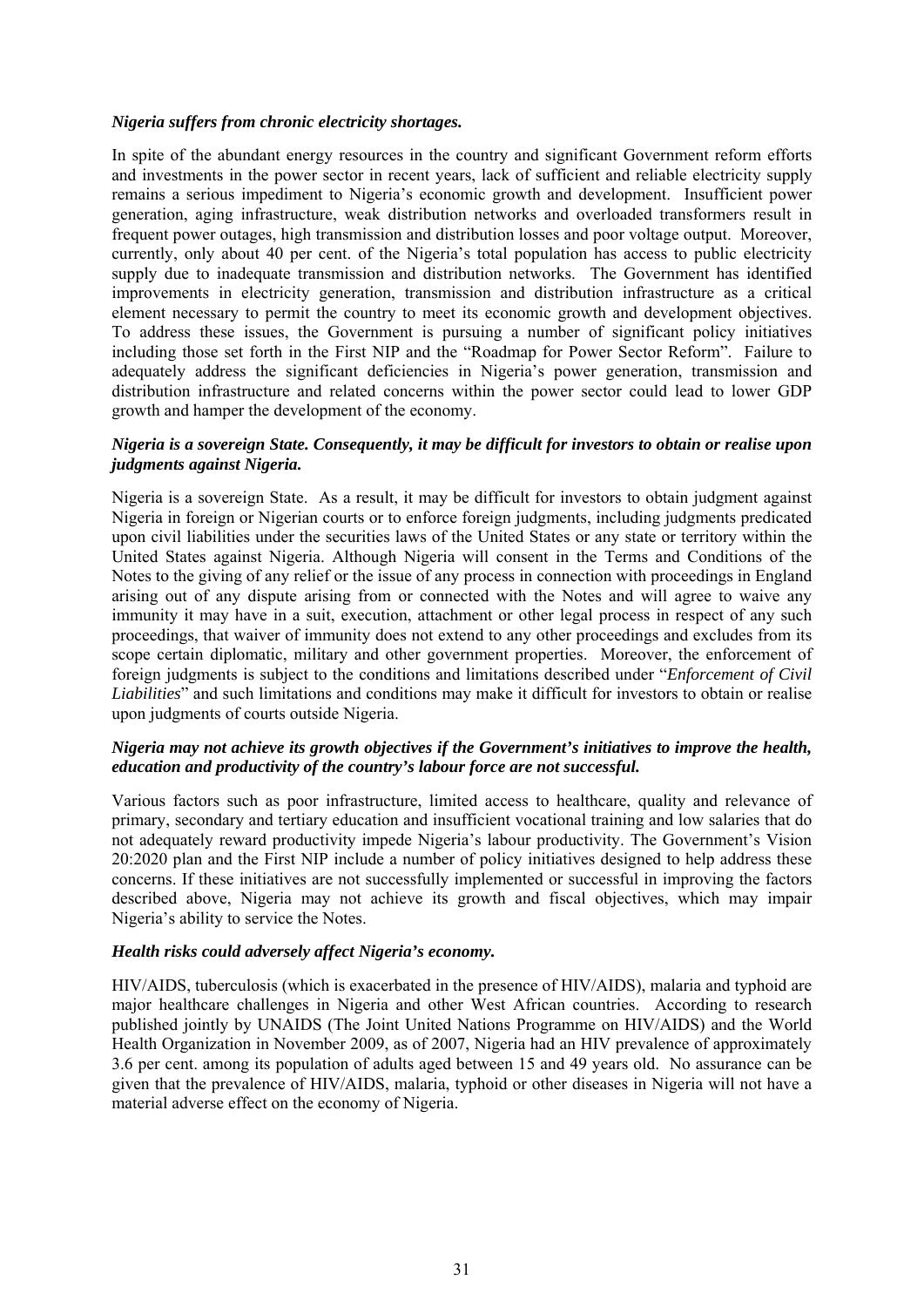## **Risk Factors Relating to the Notes and the Trading Market for the Notes**

## *The Notes may be negatively affected by events in other emerging markets, including those in sub-Saharan Africa.*

Economic distress in any emerging market country may adversely affect prices of securities and the level of investment in other emerging market issuers as investors move their money to more stable, developed markets. Financial problems or an increase in the perceived risks associated with investing in emerging market economies could dampen foreign investment in Nigeria, adversely affect the Nigerian economy or adversely affect the trading price of the Notes. Even if the Nigerian economy remains relatively stable and currently relies less on external debt financing than some emerging market issuers, economic distress in other emerging market countries could adversely affect the trading price of the Notes and the availability of foreign funding sources for the government or private sector borrowers. Adverse developments in other countries in sub-Saharan Africa, in particular, may have a negative impact on Nigeria if investors perceive risk that such developments will adversely affect Nigeria or that similar adverse developments may occur in Nigeria. Risks associated with sub-Saharan Africa include political uncertainty, civil unrest and conflict, corruption, the outbreak of disease and poor infrastructure. Investors' perceptions of certain risks may be compounded by incomplete, unreliable or unavailable economic and statistical data on Nigeria, including elements of the information provided in this Prospectus. See "—*The statistical information published by Nigeria may differ from that produced by other sources and may be unreliable*".

### *The Notes may not be suitable as an investment for all prospective purchasers.*

Each potential purchaser of the Notes must determine the suitability of the investment in light of its own circumstances. In particular, each potential purchaser should:

- have sufficient knowledge and experience to make a meaningful evaluation of the Notes, the merits and risks of investing in the Notes and the information contained in this Prospectus or any applicable supplement;
- have access to, and knowledge of, appropriate analytical tools to evaluate, in the context of its particular financial situation, an investment in the Notes and the resulting effect on its overall investment portfolio;
- have sufficient financial resources and liquidity to bear all of the risks of an investment in the Notes, including any risk resulting from the currency of the notes being different from the purchaser's functional currency;
- understand thoroughly the terms of the Notes and be familiar with financial markets; and
- be able to evaluate (either alone or with the help of a financial adviser) changes in economic conditions, interest rates and other factors that may affect its investment and its ability to bear the associated risks.

## *An active trading market for the Notes may not develop and any trading market that does develop may be volatile.*

The trading market for the Notes will be influenced by economic and market conditions in Nigeria and, to varying degrees, interest rates, currency exchange rates and inflation rates in other countries, such as the United States, European Union ("**EU**") Member States and elsewhere. There can be no assurance that an active trading market for the Notes will develop. If a market does develop, it may not be liquid. Therefore, investors may not be able to sell their Notes easily or at prices that will provide them with a yield comparable to similar investments that have a developed secondary market. If the Notes are traded after their initial issuance, they may trade at a discount to their offering price, depending upon prevailing interest rates, the market for similar securities, general economic conditions and the financial condition of Nigeria.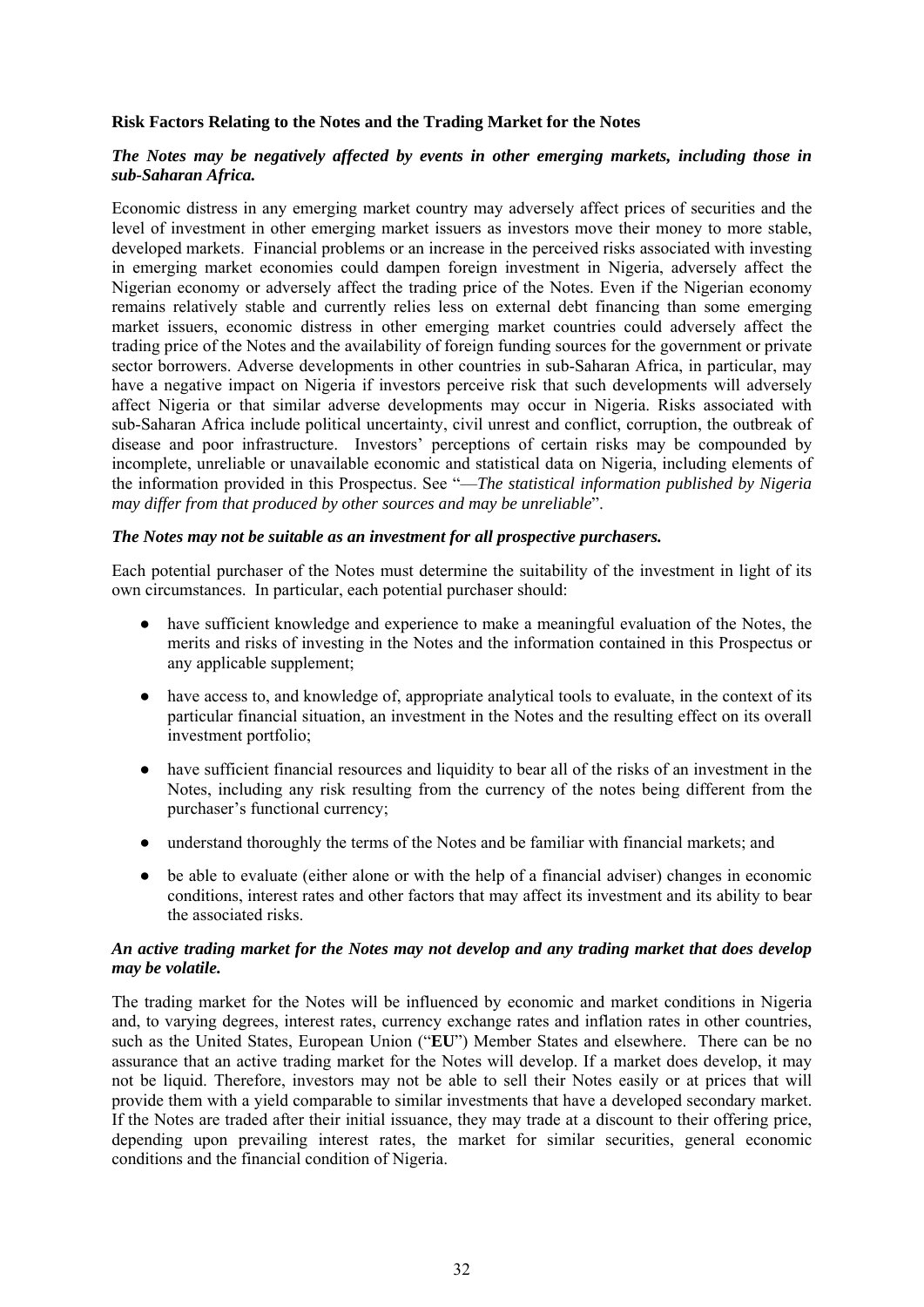#### *The terms and conditions of the Notes contain provision for modifications and waivers.*

The terms and conditions of the Notes contain provisions for calling meetings of Noteholders to consider matters affecting their interests generally, including material changes to the terms of the Notes and rescission of acceleration. These provisions permit defined majorities voting at a meeting or executing written consents to bind all Noteholders including Noteholders who did not attend and vote at the relevant meeting and Noteholders who voted in a manner contrary to the majority.

## *The Issuer's credit ratings are subject to revision or withdrawal, either of which could adversely affect the trading price of the Notes.*

The Notes have been rated BB- (Negative Outlook) by Fitch and B+ (Stable Outlook) by Standard  $\&$ Poor's. A credit rating is not a recommendation to buy, sell or hold securities and may be subject to revision, suspension or withdrawal at any time by the assigning rating organisation. The Issuer has no obligation to inform Noteholders of any revision, downgrade or withdrawal of its current or future sovereign credit ratings. A suspension, downgrade or withdrawal at any time of a credit rating assigned to the Issuer may adversely affect the market price of the Notes. Credit ratings included or referred to in this Prospectus have been issued by Fitch and Standard & Poor's, each of which is established or has offices established in the European Union and has applied to be (or have its European Union based offices be) registered under the CRA Regulation. At the date of this Prospectus, neither Fitch nor Standard & Poor's is registered under the CRA Regulation.

### *Payments made in certain EU Member States may be subject to withholding tax under the EU Savings Directive.*

Under EC Council Directive 2003/48/EC on the taxation of savings income, Member States are required, from 1 July 2005, to provide to the tax authorities of another Member State details of payments of interest (or similar income) paid by a person within its jurisdiction to an individual resident in that other Member State. However, for a transitional period, Belgium, Luxembourg and Austria are instead required (unless during that period they elect otherwise) to operate a withholding system in relation to such payment (the ending of such transitional period being dependent upon the conclusion of certain other agreements relating to information exchange with certain other countries). A number of non-EU countries and territories, including Switzerland, have agreed to adopt similar measures (a withholding system in the case of Switzerland) with effect from the same date.

If, following implementation of this Directive, a payment were to be made or collected through a Member State which has opted for a withholding system and an amount of, or in respect of tax were to be withheld from that payment, neither the Issuer nor any paying agent nor any other person would be obliged to pay additional amounts with respect to any Note as a result of the imposition of such withholding tax. If a withholding tax is imposed on payment made by a paying agent following implementation of this Directive, the Issuer will be required to maintain a paying agent in a Member State, if any, that will not be obliged to withhold or deduct tax pursuant to the Directive. Holders of the Notes should consult their own tax advisers regarding the implications of the Directive in their particular circumstances.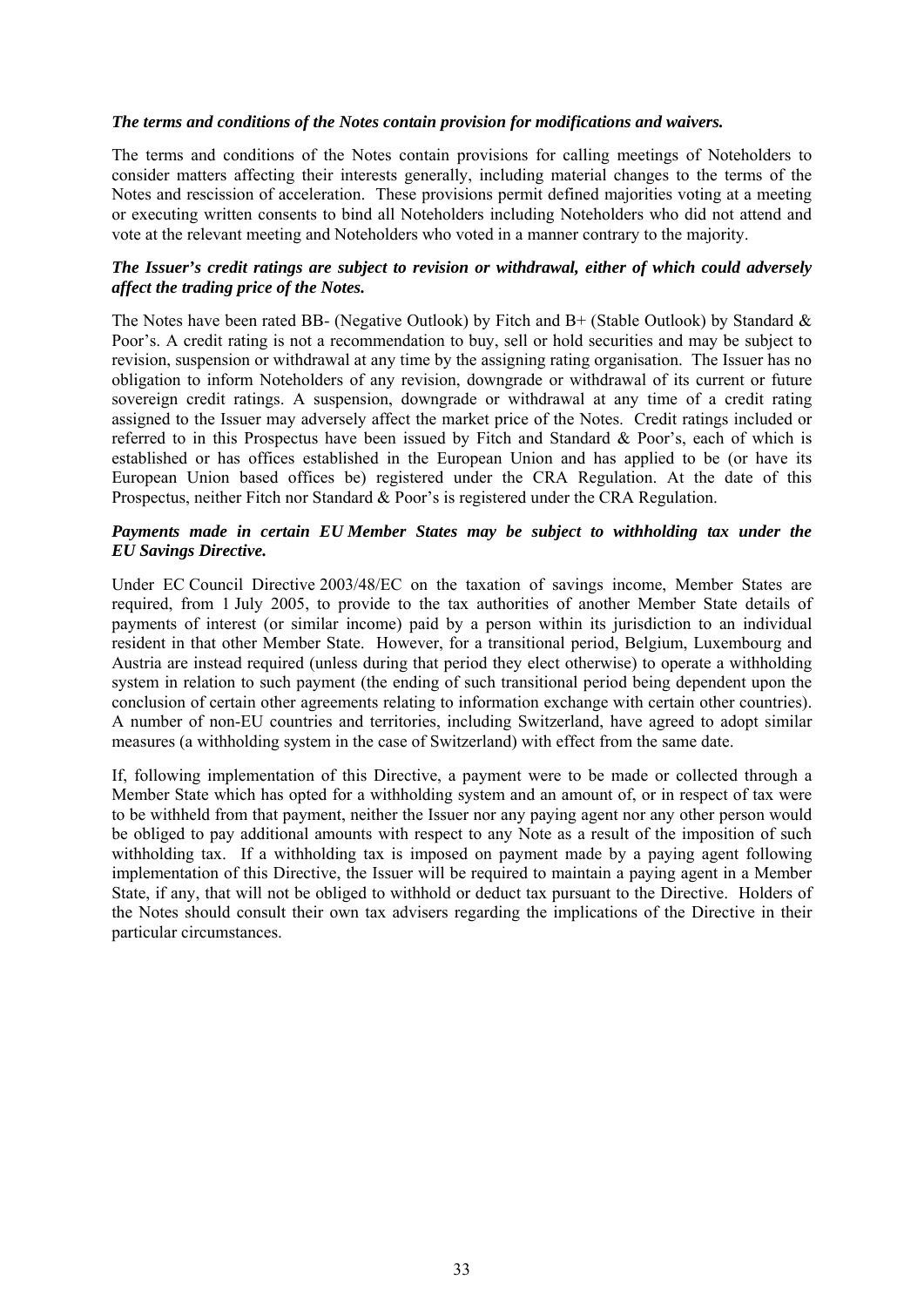#### **USE OF PROCEEDS**

The gross proceeds of the issue of the Notes are expected to amount to US\$491,115,000 million. The aggregate amount of commissions payable to the Joint Lead Managers and estimated expenses payable by the Issuer in connection with the offer and sale of the Notes are expected to be approximately US\$3,000,000. The net proceeds of the issue, after payment of commissions and expenses, will be used for general budgetary purposes.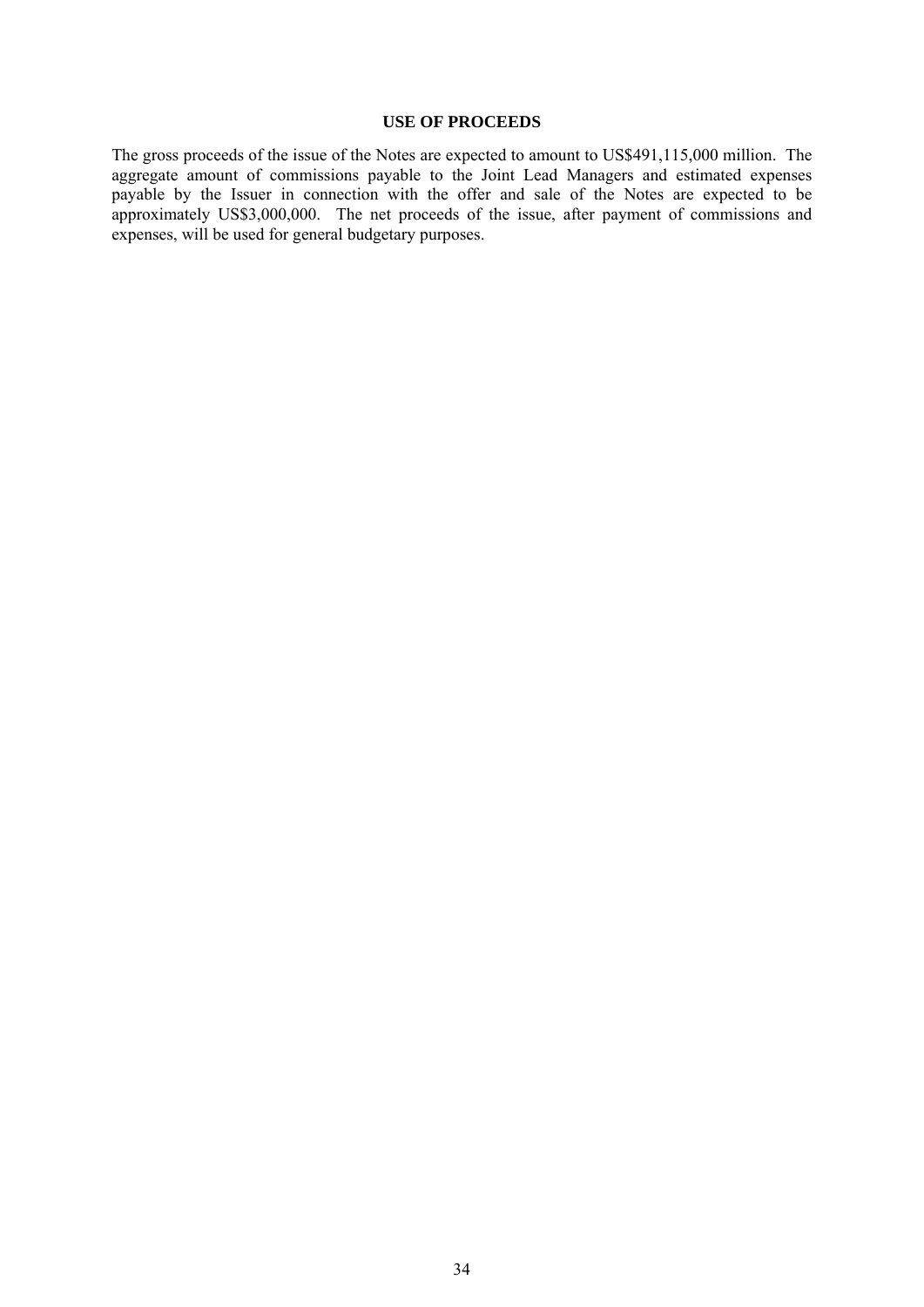## **THE FEDERAL REPUBLIC OF NIGERIA**

#### **Location and Geography**

The Federal Republic of Nigeria occupies 923,768 square kilometres of West Africa, bordering the Republic of Benin to the west, Chad and Cameroon to the east, Niger to the north and the Gulf of Guinea to the south. The climate in Nigeria is tropical and the temperature oscillates between 25ºC and 40ºC. It is characterised by high humidity and substantial rainfall. There are two seasons in Nigeria, the wet and dry seasons. The wet season is from April to October while the dry season is from November to March.

Nigeria's topography and vegetation vary considerably. The coast of Nigeria is a belt of mangrove swamps that is traversed by a network of creeks, rivers and the Niger Delta. Beyond this lie successive belts of tropical rain forest in the south that break into more open woodland in the central part of the country and savannah in the northeast. The northernmost part of the country borders the Sahara Desert.

Nigeria consists of 36 states and the FCT, Abuja, which is located in central Nigeria. The states and FCT are grouped into six geopolitical zones: North Central, North East, North West, South East, South South and South West. Lagos, which is situated in the South West of Nigeria, is the principal commercial centre and main port in the country. There are also 774 constitutionally recognised Local Government areas in Nigeria.



Nigeria has an abundance of natural resources, particularly oil, natural gas, coal, bauxite, tin, iron ore, limestone, lead and zinc. The main oil fields are located both onshore and offshore in the Niger Delta.

## **History**

Prior to the arrival of Portuguese traders in Nigeria, there were various separate cultural, ethnic and linguistic groups, such as the Oyo, Benin, Nupe, Jukun, Kanem-Bornu and Hausa-Fulani empires. The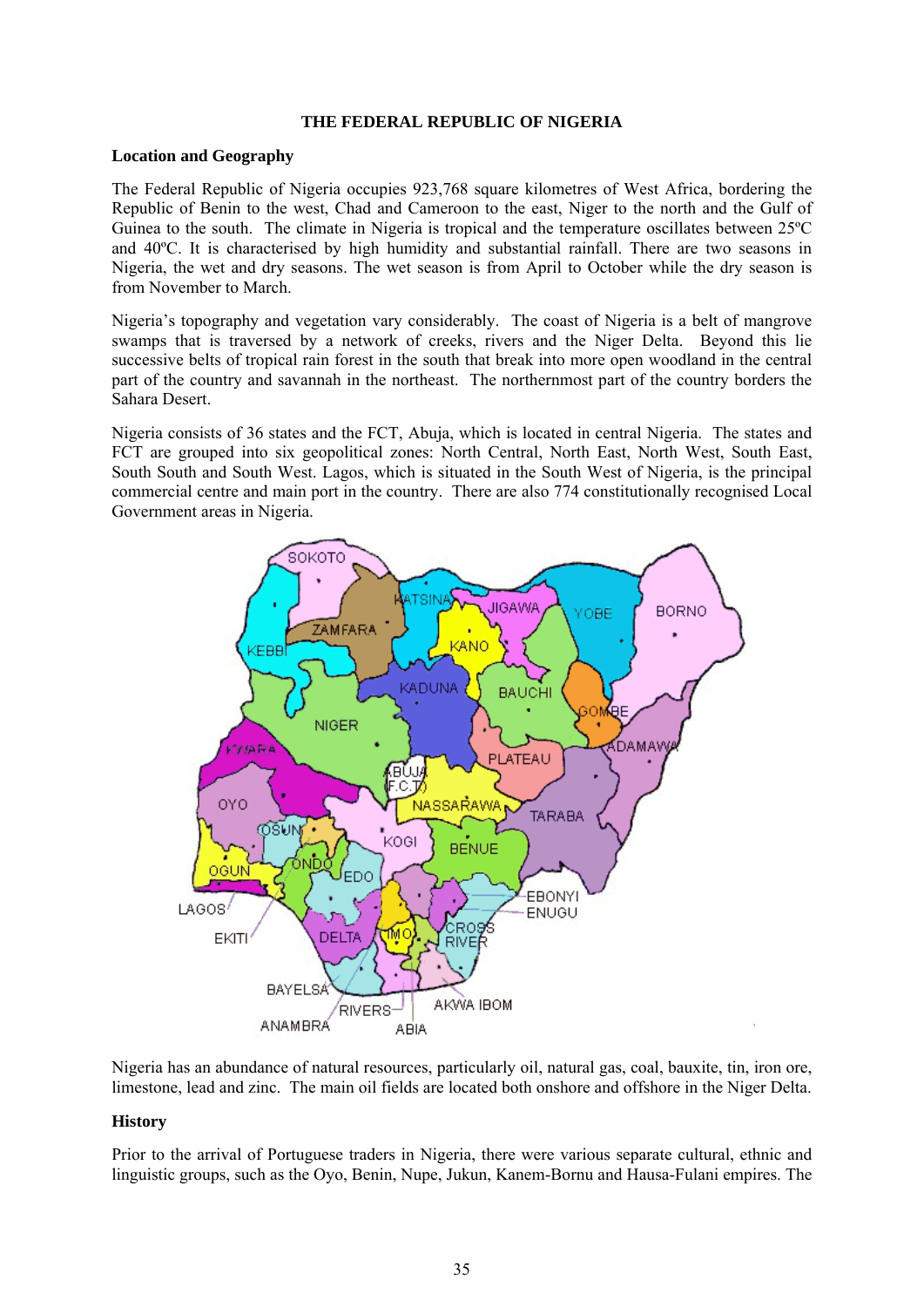Portuguese traders arrived in Nigeria in the fifteenth century and were followed by the Dutch, British, and French in the sixteenth century.

In the eighteenth century, Britain became the dominant power followed by the Portuguese and French. The British also consolidated their hold over the Colony and Protectorate of Nigeria and governed by an "indirect rule" system through local leaders.

In 1914, Nigeria was formed by the amalgamation of the Northern and Southern Protectorates and the Colony of Lagos and was presided over by a Governor-General. In 1922, part of the former German colony "Kamerun" was added to Nigeria under a League of Nations mandate and the British introduced the principle of direct election to a Legislative Council. In 1951 the provinces were changed to regions. The National Council of Nigeria and the Cameroons was the political party that had control of the Eastern Region, the Northern Peoples Congress had control of the Northern Region, and the Action Group had control of the Western Region. By 1957, the Eastern and Western Regions had attained self-governing status while the Northern Region attained self-governing status in 1959.

Nigeria gained its independence from the United Kingdom in 1960 and in 1963 Nigeria became a republic. Nnamdi Azikiwe was elected by a joint session of the parliament to a five-year term as the country's first President. The first post-independence parliamentary elections were held in December 1964 and Tafawa Balewa was re-elected as the country's Prime Minister. However, in January 1966, the first military coup in Nigeria occurred. Prime Minister Tafawa Balewa was killed in the coup and Major-General Johnson Aguiyi-Ironsi became the head of the military administration. In July 1966, Aguiyi-Ironsi was killed in a counter-coup and replaced by Lieutenant-Colonel Yakubu Gowon.

In 1967, the Eastern Region declared its independence from Nigeria proclaiming the independent Republic of Biafra. This triggered a bloody civil war which lasted for 30 months. In 1970, the Biafran leaders surrendered and the former Biafran regions were reintegrated into the country. During the post-war period, all significant political power remained concentrated in the Federal Military Government and the regime ruled by decree. In 1972, a ban on political activity which had been in force since 1966 was partially lifted to permit a discussion of a new constitution that would pave the way for civilian rule. However, in 1975, Gowon was overthrown in a bloodless coup and was replaced by Brigadier Murtala Mohammed. In February 1976, Mohammed was assassinated in an unsuccessful coup and Lieutenant General Olusegun Obasanjo succeeded him. In 1979, under Obasanjo's leadership, Nigeria adopted a constitution that provided for a separation of powers among the executive, legislative, and judicial branches and general elections were held for the return of Nigeria to civilian rule.

In 1979, five parties competed in national elections, marking the beginning of the Second Republic. The presidential succession from Obasanjo to a civilian, President Alhaji Shehu Shagari, was the first peaceful transfer of power since independence. However, in December 1983 the military, led by Major General Muhammadu Buhari, took control of power, primarily because there was no confidence in the civilian regime. Another military coup occurred in August 1985 when a group of officers under Major General Ibrahim Babangida removed Major General Buhari from power. President Babangida pledged to transfer power to a civilian administration and by 1992 Local Government, State Government and National Assembly elections were held. Presidential elections then were held in June 1993 and it was believed that initial results indicated that Chief Abiola had won the majority of votes. However, the results were annulled by the ruling National Defence and Security Council which declared that the transition to civilian rule could not be completed by August 1993. Babangida subsequently resigned after establishing an Interim National Government ("**ING")** under the leadership of Chief Ernest Shonekan following the annulment of the election results held in June 1993. In November 1993, General Sani Abacha took control of power from the ING and in 1994 Chief Abiola was arrested after proclaiming himself president. In 1995, as a result of various human rights violations, the European Union, which had already imposed sanctions in 1993, suspended development aid to Nigeria. Nigeria was also temporarily expelled from the Commonwealth. Abacha served as a military dictator until his death in June 1998 and Chief Abiola died shortly afterwards.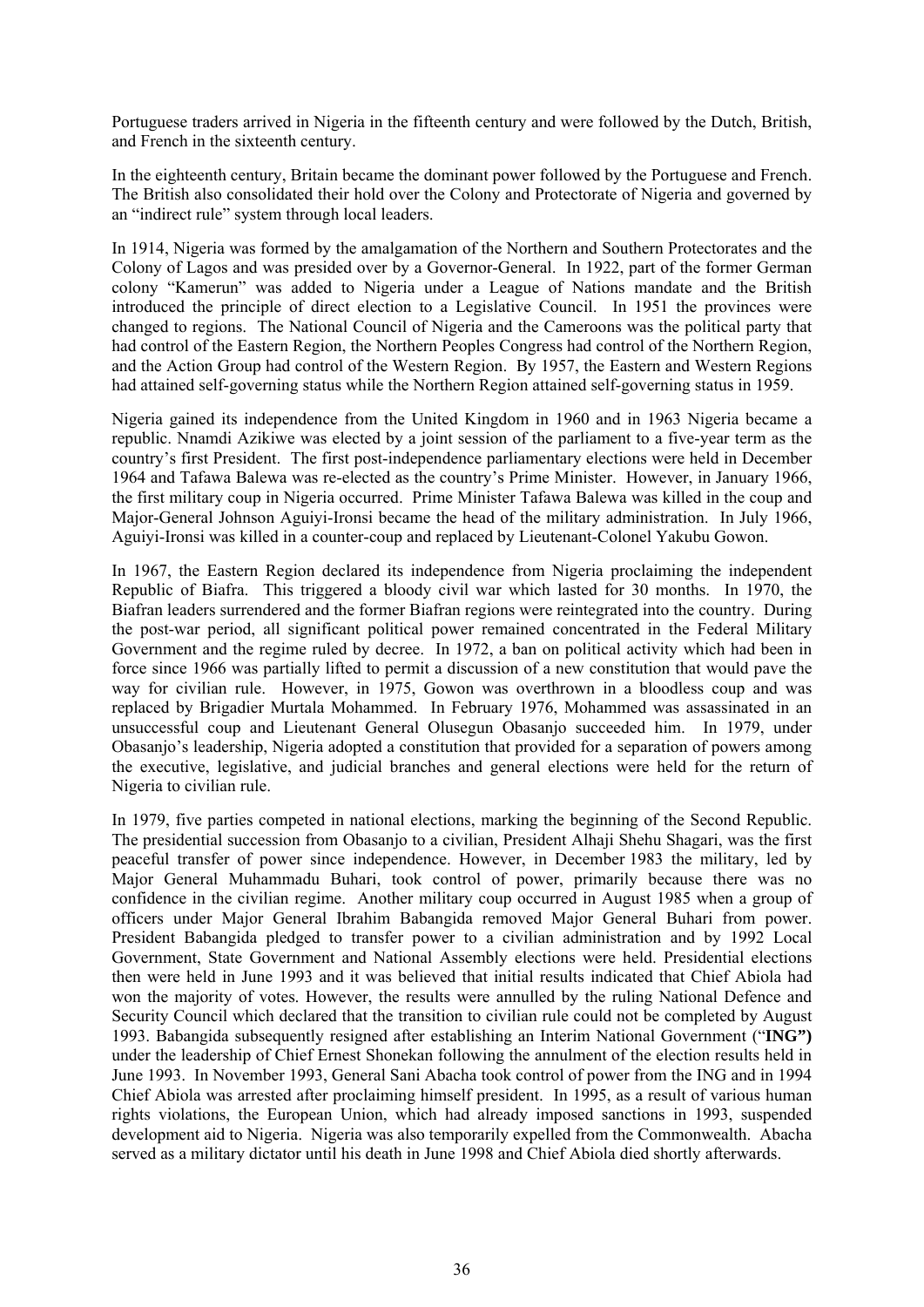Upon Abacha's death, his chief of defence staff, Major General Abdulsalami Abubakar, assumed control and released political prisoners, including the former military head of state Olusegun Obasanjo. General elections were then conducted in January 1999 and Chief Olusegun Obasanjo was elected president, and his party, the PDP, won a majority of the seats in both the Senate and House of Representatives, amidst allegations of election irregularities. A new constitution was adopted, and a peaceful transition to civilian government was completed with President Olusegun Obasanjo assuming power. In May 2006 the Senate rejected a constitutional amendment that would have permitted a third term for Obasanjo. In 2007, Umaru Musa Yar'Adua of the PDP was elected President and succeeded Obasanjo. Following the death of President Umaru Musa Yar'Adua on 5 May 2010, Goodluck Ebele Jonathan was sworn in as President, in accordance with the Constitution, on 6 May 2010.

The next general elections in Nigeria are expected to take place in April 2011. In primary elections held on 13-14 January 2011, incumbent President Goodluck Ebele Jonathan received the PDP's nomination as its candidate for the Presidential elections. See "*The Federal Republic of Nigeria— Political Parties*—*2011 Elections*".

## **Population, Education and Health**

## *Population*

According to the National Population Commission, in 2006 Nigeria had a population of approximately 140 million, with a national growth rate estimated at 3.2 per cent. per annum. The NBS estimates that Nigeria currently has a population of approximately 159 million.

Nigeria has a relatively young population with only 4 per cent. of the population being over 65 and 45 per cent. being under 15 years of age. Nigeria's population is unevenly distributed across the country. Large areas in the Chad Basin, the middle Niger Valley and the grassland plains, among others, are sparsely populated. The average population density for the country in 2006 was estimated at 150 people per square kilometre. The most densely populated states are Lagos, Anambra, Imo, Abia and Akwa Ibom. Most of the densely populated states are found in the South East. Kano State, is the most densely populated state in the north.

Based on 2006 figures, approximately 50.8 per cent. of Nigeria's population are male and approximately 49.2 per cent. are female.

There are three main ethnic groups in Nigeria, the Yorubas in the west, Hausa-Fulani in the north and the Igbos in the east. There are also over 250 other ethnic groups and languages including Urhobo, Efik, Ijaw and Kanuri and over 500 dialects within the ethnic groups. The official language in Nigeria is English however the three main indigenous languages spoken by the three predominant ethnic groups in the country are Yoruba, Hausa and Igbo. There is also a vernacular known as "broken/pidgin English" which is a Nigerian adaptation of the English language and is spoken and understood by many Nigerians.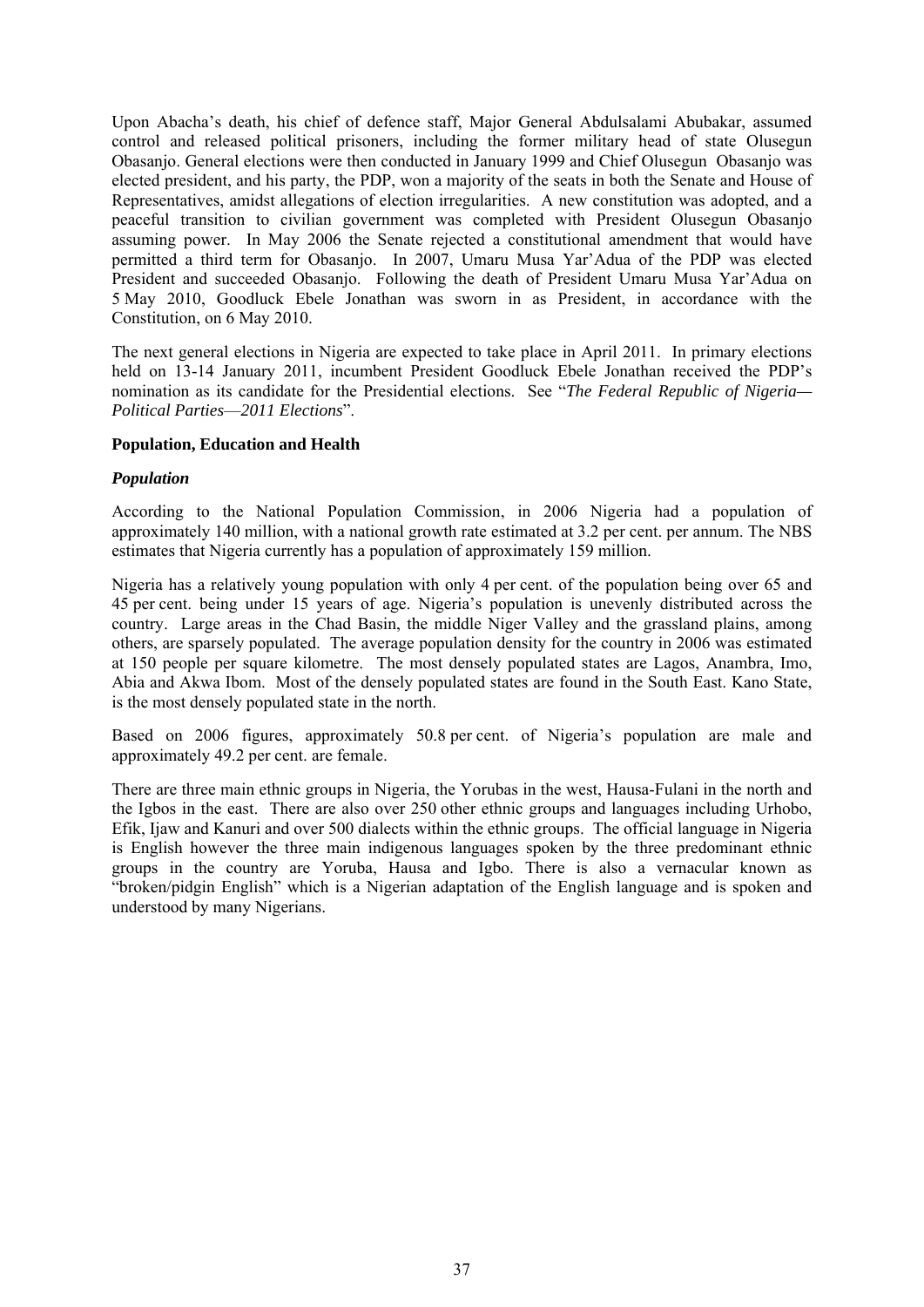The table below sets out selected comparative macroeconomic statistics regarding certain socioeconomic indicators for 2009 for Nigeria and for certain other countries or regions:

|                                              |                | Sub-  |                  |                          |                 |        |
|----------------------------------------------|----------------|-------|------------------|--------------------------|-----------------|--------|
|                                              | <b>Nigeria</b> | Ghana | Cote<br>D'Ivoire | <b>Saharan</b><br>Africa | South<br>Africa | USA    |
|                                              | 1,140          | 700   | 1.060            | 1.096                    | 5,770           | 47.240 |
|                                              | 2.9            | 3.5   | 3.8              | 1.3                      | (1.8)           | (2.4)  |
|                                              | 2.3            | 2.1   | 2.3              | 2.5                      | 1.1             | 0.9    |
| Life expectancy at Birth $(years)^{(2)}$     | 48             | 57    | 57               | 52                       | 51              | 78     |
| Primary School Enrolment $(\%$ net $)^{(2)}$ | 61.4           | 76.5  | 56.0             | 75.3                     | 87.5            | 92.0   |
| Mortality Rate, under -5 (per 1,000)         | 138            | 69    | 119              | 130                      | 62              | 8      |

<sup>(1)</sup> GNI per capita is the Gross National Income, converted to US\$ using the World Bank Atlas method, divided by the midyear population. The World Bank Atlas method of conversion is used by the World Bank to smooth fluctuations in prices and exchange rates. The World Bank Atlas method applies a conversion factor that averages the exchange rate for a given year and the two preceding years, adjusted for differences in rates of inflation between the country and countries in the EU, Japan, the United Kingdom and the United States.

(2) Figures for 2008.

*Source: World Bank, World Development Indicators database, September 2010 unless as noted otherwise.* 

#### *Education*

The Nigerian education system has three main segments: basic education, post basic education (or senior secondary education) and tertiary education. Early childhood care and development (or pre primary education) is viewed as a specialised part of basic education for younger children who are not yet of primary school age.

#### *Primary or basic education*

Primary education is free and compulsory although not all eligible children attend school. Despite the considerable progress made with universal basic education, it is estimated that only 61.5 per cent. of eligible children attend school. There is strong participation by the private sector in primary education but the Government is the dominant provider of education at this level.

#### *Post Basic Secondary*

The gross enrolment in secondary schools, which is less than 30 per cent. of eligible children aged 14 to 17 nationwide, is considered low.

#### *Tertiary*

Tertiary education encompasses all forms of post secondary education, which includes universities, colleges, polytechnics and monotechnics. In Nigeria, there are currently 104 universities, 27 of which are funded by the Federal Government, 36 by the State Government and 41 are privately owned. There are approximately 63 colleges of education, 57 polytechnics and 90 specialised colleges and monotechnics. The National Open University of Nigeria was founded and provides tertiary education through a network of local study centres located in different parts of the country.

#### *Quality of Education*

According to the UNDP Human Development Report on education in Nigeria 2008 to 2009, the adult literacy rate is 64.2 per cent., which indicates that about 50 million Nigerians are unable to read and write. According to NBS statistics from 2009, the adult literacy rate in 2008 was 66.0 per cent., 73.8 per cent. for males and 58.1 per cent. for females, while the youth literacy rate (for persons aged 15-24 years) stood at 80.0 per cent., 85.6 per cent. for males and 74.1 per cent. for females.

Primary and secondary school education is hampered by adverse conditions such as inadequate teaching and instructional materials, poor infrastructure and over-crowded classrooms as well as an inadequate number of teachers in schools and institutions.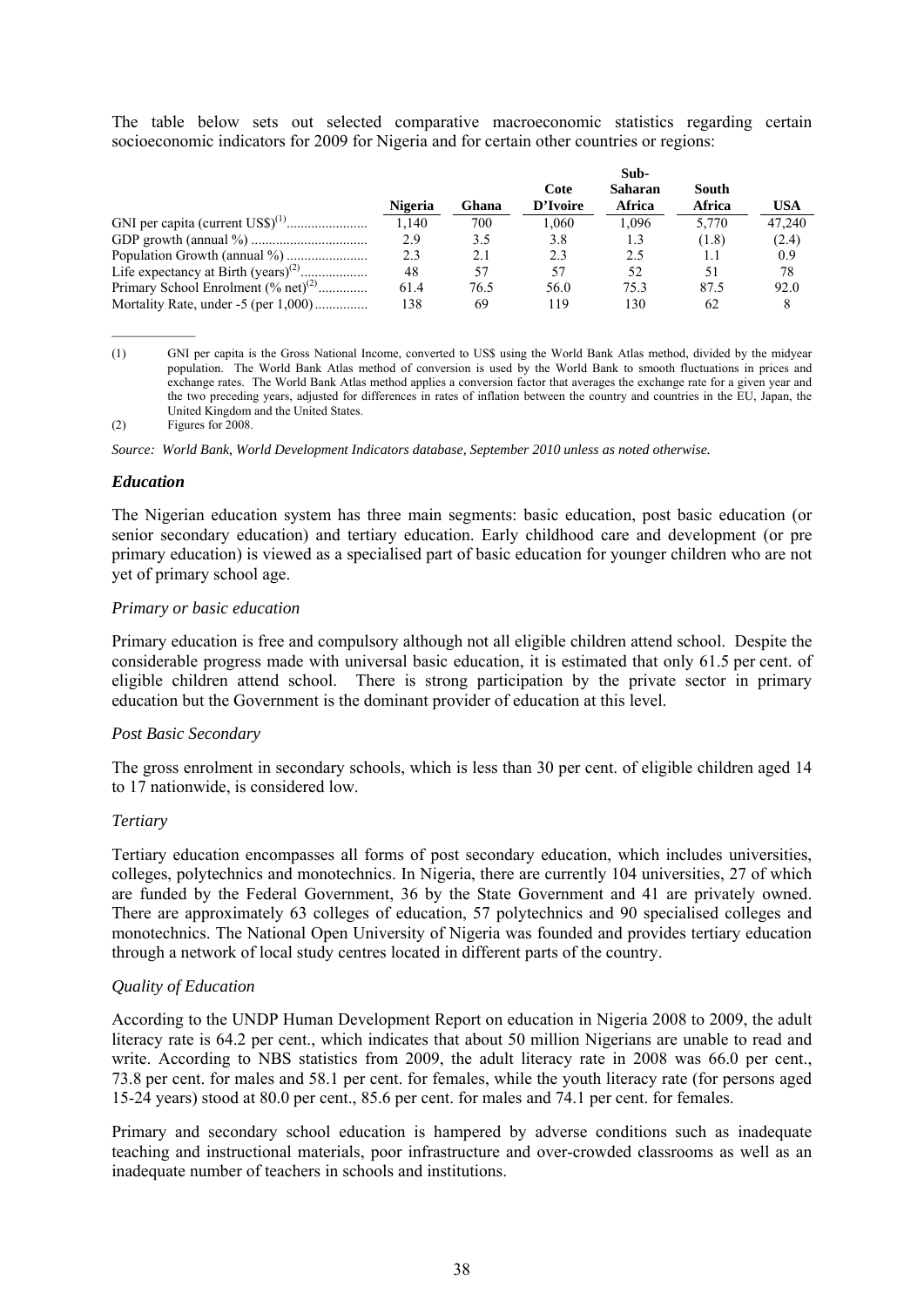Improving education is a central goal of the Vision 20:2020 and the MDGs, and the First NIP aims to increase net primary school enrolment from 61.5 per cent. to 75 per cent. by 2013 and to increase access to nomadic education from 22 per cent. to 40 per cent. by 2013.

In 1993, the Education Trust Fund ("**ETF**", formerly, the Education Tax Fund) was established by the Government as an intervention agency to improve the quality of education in Nigeria by providing additional funding to federal, state and local government educational institutions for the development of work centres, library systems and research equipment. The ETF's mandate also includes the promotion of creative and innovative educational learning services and redressing of imbalances in enrolment mixes in higher institutions. The ETF is funded by a special two per cent. tax assessed on the profits of all companies incorporated in Nigeria.

# *Health*

Nigeria operates both modern and indigenous healthcare delivery systems. The private and the public sectors provide orthodox healthcare services, while the traditional healthcare system is managed by traditional healthcare practitioners. The public health service is organised into primary, secondary and tertiary levels. The National Health Policy assigns responsibilities for primary healthcare to Local Governments, secondary healthcare to State Governments and tertiary healthcare to the Federal Government.

According to a survey conducted by the Federal Ministry of Health in 2005, Nigeria has 23,640 health care facilities, 85.8 per cent. of which are at the primary level, 14.0 per cent. of which are at the secondary level and 0.2 per cent. of which are at the tertiary level. The Federal Ministry of Health estimates that 38 per cent. of the health care facilities are owned by the private sector which accounts for 60 per cent. of heath care services in the country. Although the healthcare system covers the entire country, there are wide regional disparities in the delivery of healthcare services and availability of resources and it faces funding and capacity constraints. There are more healthcare services in the southern states than in the northern states. The current priorities of the health sector are in the areas of childhood immunisation and HIV/AIDS prevention.

According to the Human Development Index ("**HDI**") Report for 2010, the maternal and under-five mortality rates in Nigeria were estimated at 840 per 100,000 and 186 per 1000 live births respectively. Communicable diseases are the major causes of mortality and morbidity in the country. In children, the major causes of mortality and morbidity are malaria, diarrhoea, acute respiratory infections, measles and other vaccine-preventable diseases and the exacerbating effect of children's malnutrition.

Although there has been a decline in the under five infant mortality rate, according to the National Population Commission in Nigeria, life expectancy decreased to approximately 50 years for women and approximately 48 years for men in 2007 from approximately 54 years for women and approximately 53 years for men in 1991, mainly due to an increase in cases of HIV/AIDS. According to the HDI Report in 2010, life expectancy in Nigeria is 48.4 years. According to research published jointly by UNAIDS (The Joint United Nations Programme on HIV/AIDS) and the World Health Organization in November 2009, as of 2007, Nigeria had an HIV prevalence of approximately 3.6 per cent. among its population of adults aged between 15 and 49 years old.

According to the National Population Commission in Nigeria, approximately 56 per cent. of households have access to improved drinking water of which approximately 75 per cent. are from urban households and 45 per cent. are from rural households.

## **Millennium Development Goals**

The Millennium Development Goals ("**MDGs**") represent a global partnership resulting from the millennium Declaration at the UN's Millennium Summit of 2000. The MDGs are a set of eight interdependent goals aimed at reducing poverty and improving the quality of life, particularly of the rural poor. In signing the Millennium Declaration, Nigeria decided to integrate the MDGs with its other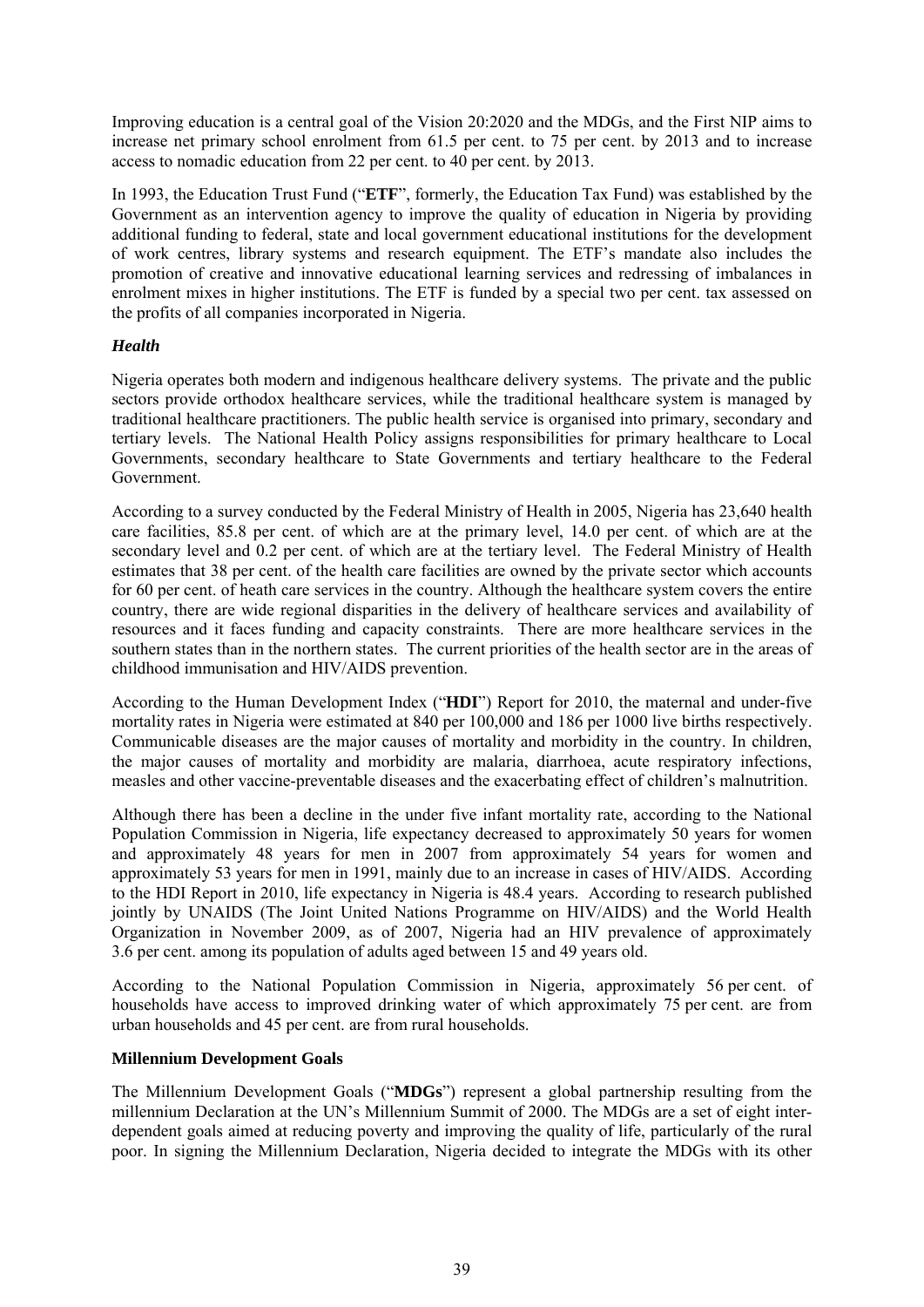policy programmes, namely the Seven Point Agenda and Vision 20:2020. See "*The Economy— Overview*" for a discussion of the Vision 20:2020.

Following the debt relief received by Nigeria in 2005 from the Paris Club, the Government set up a Debt Relief Gains Fund and began to invest some of the gains from debt relief in pro-poor programmes needed to achieve the MDGs. The Government also created the Office of the Senior Special Assistant to the President ("**OSSAP**") on MDGs and appointed a Senior Special Assistant to the President on the MDGs to co-ordinate the efforts towards the attainment of the MDGs in Nigeria by 2015. Between 2006 and 2009, N436 million was appropriated to the MDGs sector under the federal budgets. The status of the MDGs was evaluated by the OSSAP on MDGs in accordance with a mid-point exercise conducted in 2007-2008, and set forth below is a summary of Nigeria's status in achieving the MDGs since 2000.

| <b>MDG</b>                                      | <b>Status</b> | <b>Summary</b>                                                                                                                                                                                                                                           |
|-------------------------------------------------|---------------|----------------------------------------------------------------------------------------------------------------------------------------------------------------------------------------------------------------------------------------------------------|
| Eradicate extreme poverty and hunger            | Slow          | Poverty has reduced since 2000, but recent<br>data is still unclear. Among every ten<br>Nigerians, five still live in poverty. Growth<br>has not been sufficiently equitable or<br>generated enough employment. Nutrition has<br>improved significantly. |
| Achieve universal primary education             | Average       | Many more children are in school than<br>previously. However, disadvantaged groups<br>are still excluded and the quality of education<br>remains poor.                                                                                                   |
| Promote gender equality                         | Average       | Some improvements in gender parity, but<br>economic and political empowerment need<br>improvement.                                                                                                                                                       |
| Reduce child mortality                          | Average       | Significant reductions have been recorded, but<br>need to be accelerated.                                                                                                                                                                                |
| Improve maternal health                         | Slow          | Gains noticed, but need to be accelerated.                                                                                                                                                                                                               |
| Combat HIV/AIDS, Malaria and other<br>diseases  | Average       | HIV/AIDS prevalence rate has been reduced<br>and malaria rates have dropped, but both still<br>account for a significant number of deaths<br>each year.                                                                                                  |
| Ensure environmental sustainability             | Slow          | Access to safe water and sanitation has not<br>significantly<br>improved<br>and<br>certain<br>environmental challenges are growing.                                                                                                                      |
| Develop a global partnership for<br>development | Average       | The benefits of debt relief were welcome, but<br>have not been matched by increased aid.                                                                                                                                                                 |

In 2010, the Government prepared the MDGs 2010 Report to assess the challenges and successes of meeting the MDGs since the mid-point assessment. The 2010 report found that although progress continues to be made, challenges remain and at this point it is too early to predict whether any of the MDGs will be achieved by 2015.

#### **Political System**

Nigeria is a federation made up of three tiers of government—the Federal Government, State Governments and Local Governments. The present Constitution came into effect in May 1999. It was modelled after the US Constitution and it provides for a tripartite structure in which power is divided among the executive, legislative and judicial branches. It establishes and sets out the powers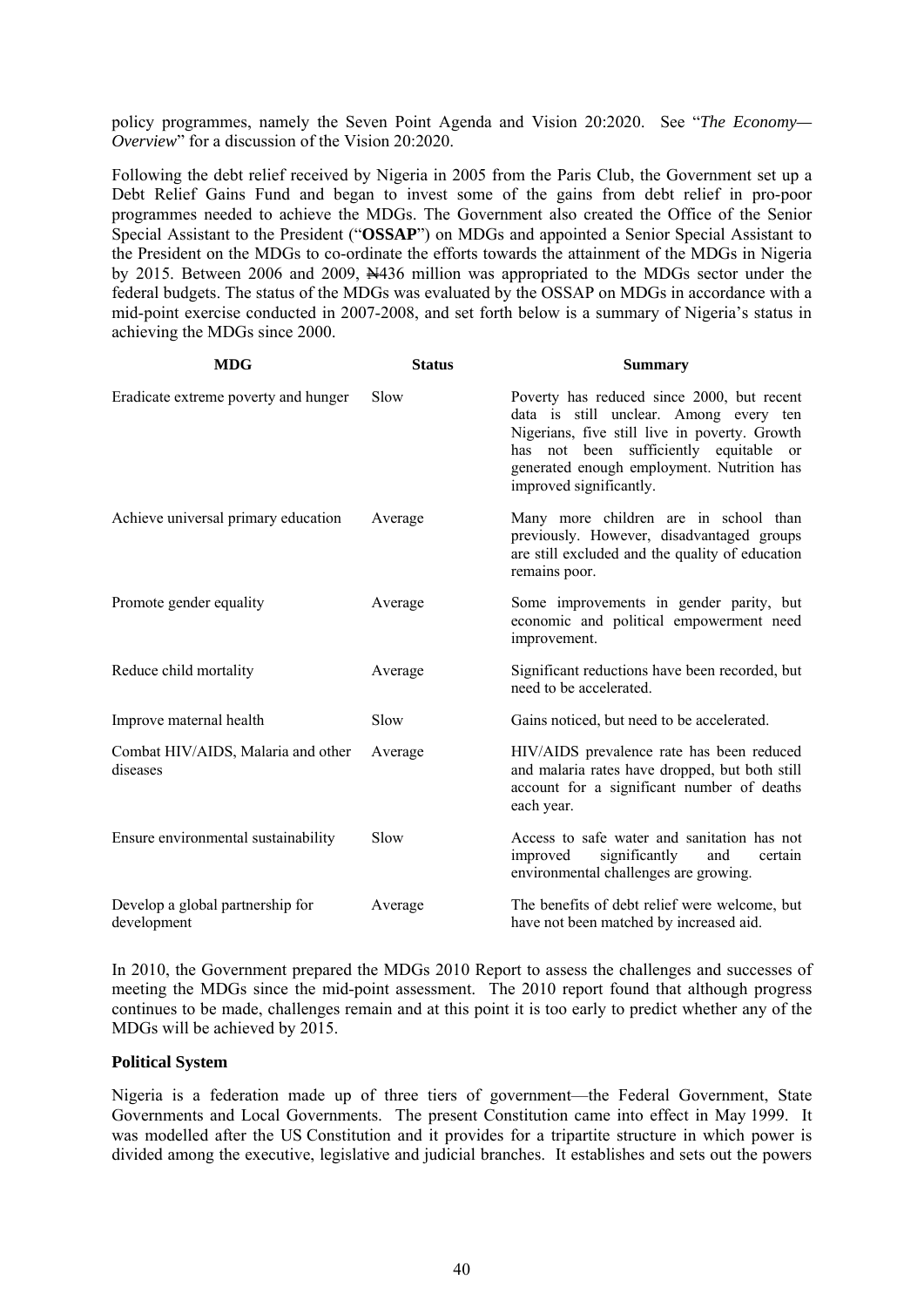and functions of the President (executive), the National Assembly (legislative) and an independent judicial system (judiciary).

# *Executive Branch*

The executive powers of the Federation are vested in the President. Such executive powers, subject to the provisions of the Constitution and of any law made by the National Assembly, may be exercised by the President directly or through the Vice-President and Ministers of the Federal Government or officers in the public service of the Federal Government. There are provisions in the Constitution which assure appropriate checks and balances amongst the three arms of government. The President is elected by popular vote for a four-year term and is eligible for election to a second (and final) term of four years. In addition to being the head of the Federal Government, the President is also the Head of State and the Commander-in-Chief of the Armed Forces of the country. The President is empowered to establish such ministerial offices as he may require and to appoint ministers to hold such offices subject to confirmation by the Senate. The President is required to appoint at least one Minister from each state.

The President may assign to the Vice-President or any Minister responsibility for any business of the Government, including the administration of any department of government. The President holds regular meetings with the Vice-President and all the Ministers comprising the Federal Executive Council for the purposes of:

- determining the general direction of domestic and foreign policies of the Government;
- co-ordinating the activities of the President, the Vice-President and the Ministers of the Government in the discharge of their executive responsibilities; and
- advising the President generally in the discharge of his executive functions other than those functions with respect to which he is required by the Constitution to seek the advice or act on the recommendation of any other person or body.

The Constitution provides that if the office of the President becomes vacant by reason of death, resignation, impeachment, permanent incapacity or removal, the Vice-President shall hold the office for the remainder of the term of office of the President.

## *Legislative Branch*

The legislative powers of the Federal Government are vested in the bicameral National Assembly, comprising a Senate and a House of Representatives.

The House of Representatives is made up of 360 members who represent constituencies of nearly equal proportion as far as possible. The Head of the House of Representatives is called the Speaker.

The Senate is made up of members elected into that upper house for a four-year term. Each Nigerian state elects three senators while the FCT elects one senator (109 seats in total). The Head of the Senate is referred to as the Senate President.

The two houses work in collaboration with the executive branch in areas such as budgetary appropriation, appointment of certain offices and the enactment of laws. A bill for an act may originate from either of the houses; however, before it can be assented to by the President, it must be passed by both Houses.

The Senate and the House of Representatives are each required by the Constitution to sit for a period of not less than 181 days in each year.

## *Judicial Branch*

In accordance with the Constitution, judicial authority is vested mainly in the following courts: the Supreme Court of Nigeria; the Court of Appeal; the Federal High Court; the High Court of the FCT,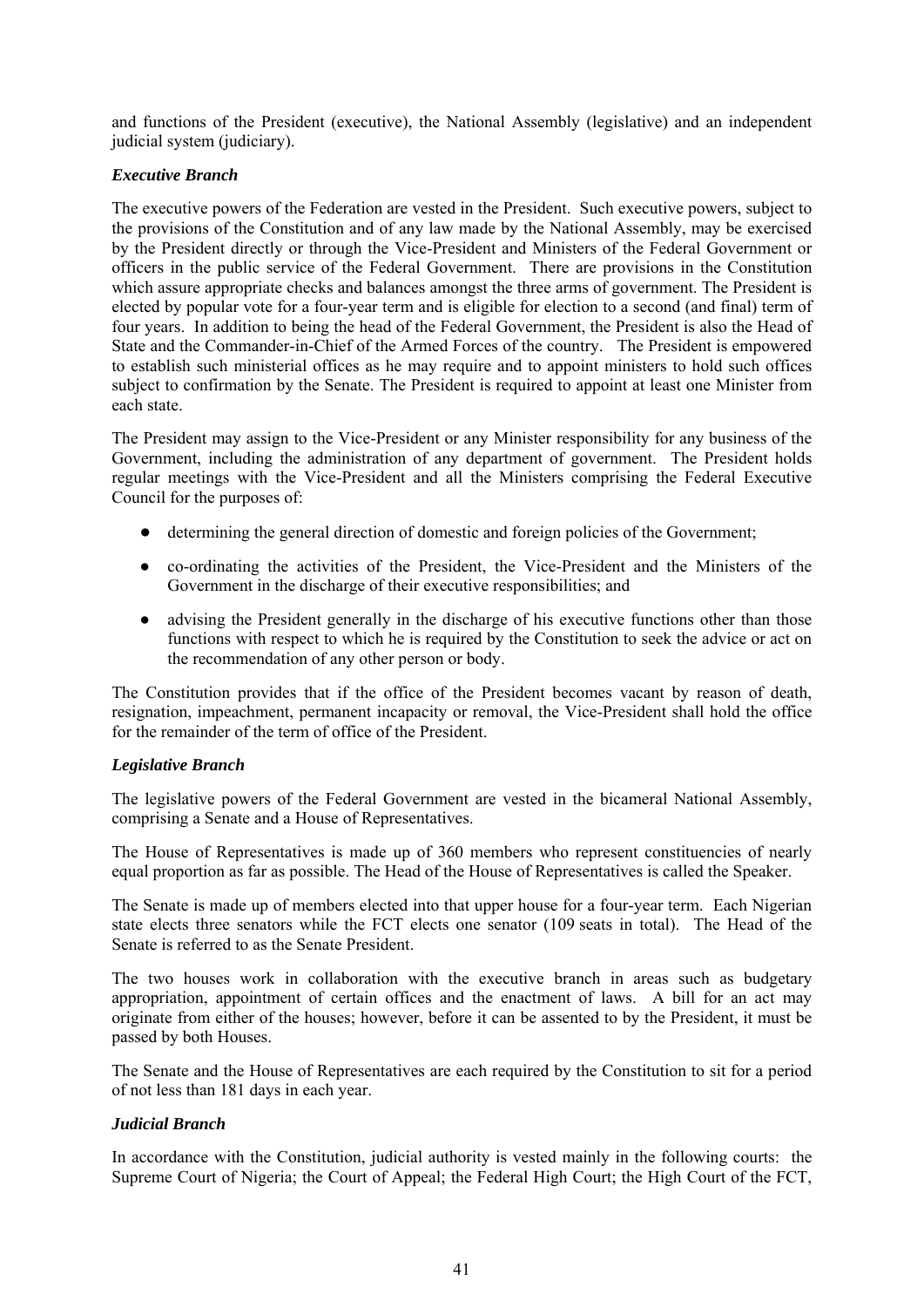Abuja; the Sharia Court of Appeal of the FCT, Abuja; the Customary Court of Appeal of the FCT, Abuja; the State High Courts, Sharia Court of Appeal and Customary Court of Appeal of each state. The Constitution also vests judicial authority in such other courts as may be authorised by law to exercise jurisdiction over matters with respect to which the National Assembly may make laws and exercise jurisdiction at first instance or on appeal over matters with respect to which a House of Assembly may make laws.

The Constitution also establishes election tribunals and authorises the National Assembly to constitute other tribunals as may be required. There are also the Investments and Securities Tribunal, which handles disputes in relation to capital market activities, and the National Industrial Court, which deals with labour matters.

The main courts under the Nigerian judicial system are the Supreme Court of Nigeria, the Court of Appeal, the Federal High Court, the High Courts of the states and the FCT. The judiciary is independent and its powers are exercised in compliance with the Constitution.

## *Supreme Court*

The Supreme Court of Nigeria is the highest court in Nigeria and is situated in the FCT. The court has limited but exclusive original jurisdiction in any dispute between the Federation and a state or between states if and in so far as that dispute involves any question (whether of law or fact) on which the existence of a legal right depends. Its appellate jurisdiction is to determine appeals from the Court of Appeal and this is to the exclusion of any other court. The Supreme Court consists of the Chief Justice of Nigeria ("**CJN**") and such number of justices not to exceed 21 as may be prescribed by the National Assembly. The CJN and other justices of Nigeria are appointed by the President on recommendation of the National Judicial Council, subject to confirmation of such appointment by the Senate. The CJN heads the judiciary of Nigeria and presides over the Supreme Court.

# *The Court of Appeal*

The Court of Appeal is the second highest court in Nigeria and its decisions are binding on all other lower courts. It is composed of the President of the Court of Appeal and other justices of the Court of Appeal which must not be less than 49. The court has original and exclusive jurisdiction over questions as to whether a person has been validly elected to the office of President or Vice-President of the Federation or whether the term of office of such person has ceased or whether the office has become vacant. It also has appellate jurisdiction to hear appeals from decisions of the High Courts of the states and the FCT, Federal High Court, the Sharia Courts of Appeal of the states or of the FCT, Customary Courts of Appeal of the states or of the FCT as well as from decisions of a court martial or other tribunals as specified by an Act of the National Assembly. The court is duly constituted by not less than three justices for the purpose of exercising any of its stated jurisdiction. For administrative convenience, the court is divided into judicial divisions which sit in various parts of the country namely, Abuja, Lagos, Enugu, Kaduna, Ibadan, Benin, Jos, Calabar, Ilorin, Sokoto, Owerri, Yola, Ekiti, Akure and Port Harcourt. The appointment of the President of the Court of Appeal and the justices of the Court of Appeal is made by the President on the recommendation of the National Judicial Council, subject to confirmation of such appointment by the Senate.

# *The Federal High Court*

The Federal High Court of Nigeria comprises a Chief Judge and such number of Judges as the National Assembly may prescribe. The court has limited but exclusive jurisdiction in civil and criminal cases or matters as set out in the Constitution. Similar to the Court of Appeal, the Federal High Court is divided into judicial divisions for administrative convenience but has a wider geographical spread as these divisions are currently situated in over 17 states of the Federation, with plans to establish a division of the court in all the states of the Federation.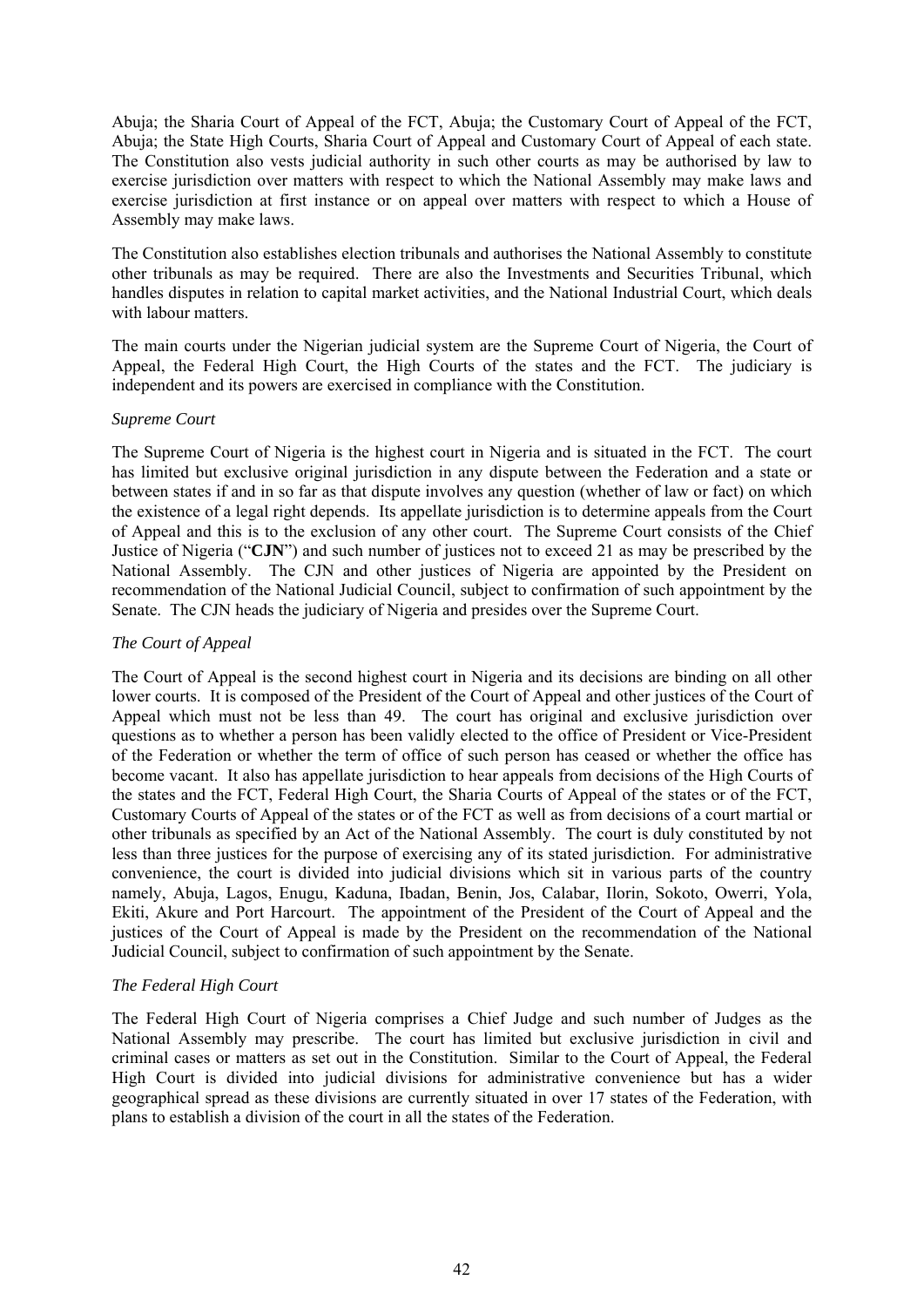## *The State High Courts*

There is a High Court in each state and the FCT. Each High Court of a state and the FCT is made up of a Chief Judge and such other number of judges as the State House of Assembly may prescribe or as the National Assembly may prescribe in the case of the High Court of the FCT. The State High Courts have general original jurisdiction over civil and criminal matters except matters in respect of which any other court has been vested with exclusive jurisdiction, making them the courts with the widest jurisdiction under the Constitution. A State High Court is duly constituted by one judge. Each State High Court is divided into judicial divisions for administrative convenience.

## *The Sharia Court of Appeal*

Sharia law and principles have been adopted in certain states in Nigeria. There is a Sharia Court of Appeal for the FCT and any state which requires it. This Court has appellate and supervisory jurisdiction in civil proceedings involving questions of Islamic personal law, which the court is competent to decide in accordance with the Constitution. The court comprises a Grand Khadi and other Khadis as the National Assembly or the State Houses of Assembly (as the case may be) may prescribe.

## *The Customary Court of Appeal*

There is a Customary Court of Appeal for the FCT and any state that requires it. This court has appellate and supervisory jurisdiction in civil proceedings involving questions of customary law and is comprised of a President and such number of judges as the National Assembly or the State Houses of Assembly (as the case may be) may prescribe.

#### *Other courts*

In addition to the courts above, there are also Magistrates Courts, District Courts, Area Courts and Customary Courts established in various states by state laws. These courts have limited jurisdiction as specified in their enabling laws and appeals from them lie to the High Court, the Sharia Court of Appeal or the Customary Court of Appeal as the case may be.

## **Political Parties**

According to INEC, there are sixty-four political parties currently registered in Nigeria. In addition to the ruling PDP, the main political parties include the All Nigeria People's Party, the Action Congress of Nigeria, the Labour Party, the Democratic People's Party, the All Progressives Grand Alliance and the National Democratic Party. Nigeria is expected to hold its next general elections in 2011.

The All Nigeria People's Party, which won 78 seats in the 2007 National Assembly election, and which is currently led by Dr. Ogbonnaya Onu, is the main opposition party. The Action Congress of Nigeria (formerly known as Action Congress), which won 38 seats in the same election, is the second largest opposition party and was established through a merger of several opposition parties, including the Alliance for Democracy in 2006. The PDP has been in power since 1999, and won 345 out of 469 seats in the National Assembly election in April 2007. The courts have, in a number of cases, ruled that there were irregularities in the 2007 election and invalidated certain seats.

In addition to the FCT, Nigeria is subdivided into 36 states. Each state is headed by a Governor, elected by the electorate. The states are further subdivided into elected Local Governments. The Local Governments are responsible for delivering basic services to the population in their areas of jurisdiction, and receive their funding from the State Governments which is financed by statutory allocations from the Federation Account.

## *2011 Elections*

According to the current timetable for the elections released by the INEC, the next National Assembly elections are expected to take place on 2 April 2011, the next presidential election is expected to take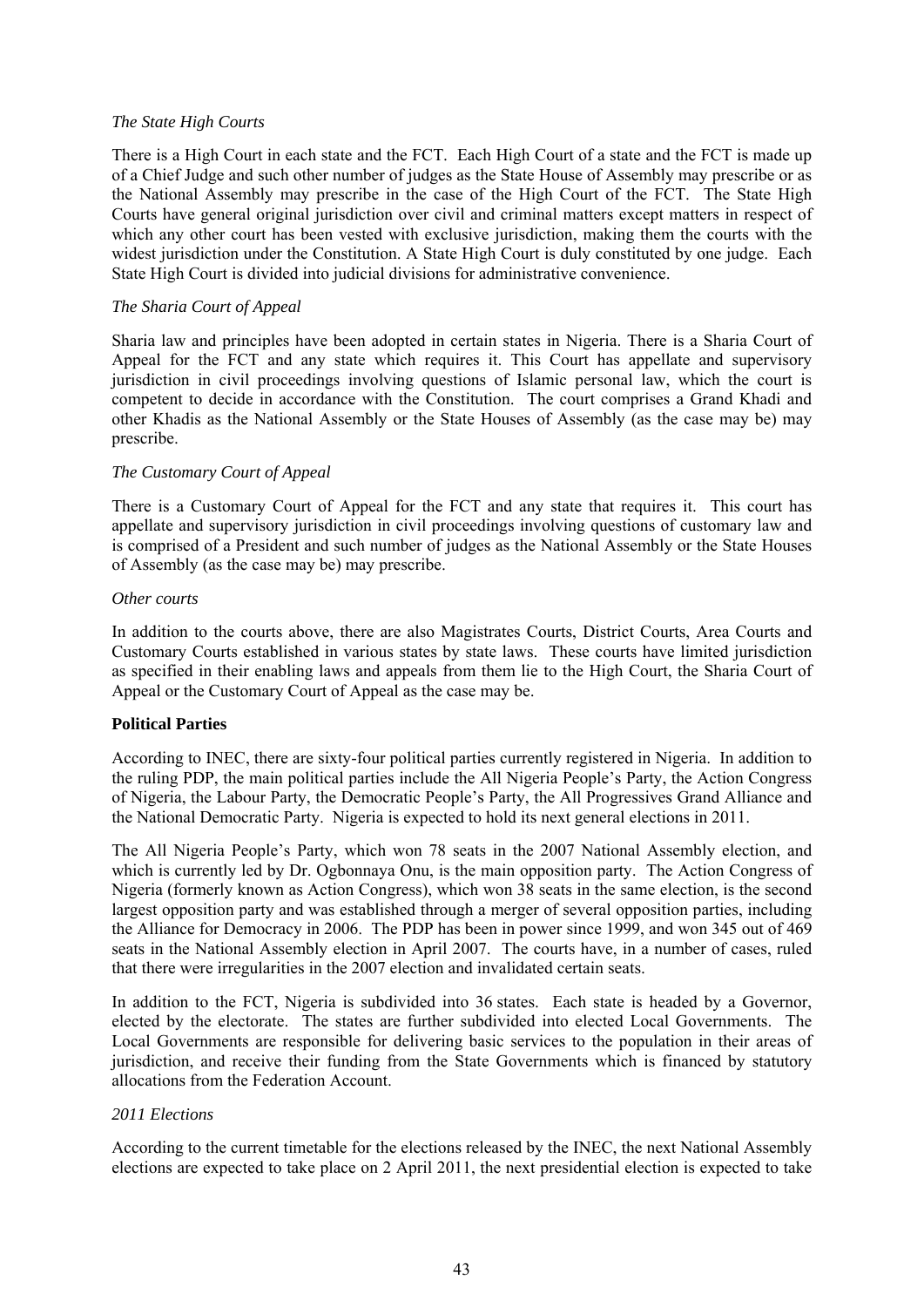place on 9 April 2011 and the next governorship and the state assembly elections are expected to take place on 16 April 2011. In primary elections held on 13-14 January 2011, incumbent President Goodluck Ebele Jonathan received the PDP's nomination as its candidate for the Presidential elections. The decision of the incumbent President Goodluck Ebele Jonathan, who is from the south of Nigeria, to present himself as a candidate for election to the Presidency has been perceived by some to violate an informal power-sharing arrangement within the ruling party PDP under which the party's candidate for President must alternate between candidates from the Northern region of the country and candidates from the Southern region of the country. Political tensions in the country have increased with the pending elections.

To address problems experienced with previous elections in Nigeria and uncertainty regarding the legal framework for the 2011 elections, the Electoral Act 2010 was signed into law by President Goodluck Ebele Jonathan in August 2010. The Electoral Act 2010 repealed the Electoral Act of 2006 and introduced several key changes to the preparation, conduct and challenge of elections in Nigeria. It reduces the time limit for voters' registration from 120 days to 60 days before the commencement of the elections. It also addresses issues regarding submission of list of candidates, directing political parties to submit to the INEC the list of candidates the parties propose to sponsor at the election not later than 60 days before the day of the election. In addition, the Electoral Act 2010 proscribes the use of affirmation for endorsing candidates and provides for compulsory balloting at primary elections by political parties. Caps are also imposed on candidate and party campaigns. The Electoral Act 2010 also introduces changes to the process of challenging election results with a view to speeding up the process.

Several proposals are however already being made for the amendments to the Electoral Act 2010. The Presidency had initially submitted a bill for the amendment of the Electoral Act 2010 to allow political parties more flexibility with regard to the style and format of political party congresses as well as to automatically include ministers, special advisers, commissioners and other aides, as automatic delegates, eligible to vote in party primaries. These amendments, however, have been rejected by the National Assembly in favour of amendments which seek to include National Assembly members on the executive councils of their respective political parties. This provision was rejected by the Senate due to public pressure, but was retained in the House of Representatives' version of the bill. It is expected that the bill will be harmonised by a joint committee of the Senate and the House of Representatives and will be passed at some point before the April 2011 elections. As part of measures to strengthen the political system, some sections of the constitution were amended in January 2011.

## **Legal Proceedings**

## *Dispute with Global Steel Holdings Ltd*

In August 2004, Global Steel Holdings Ltd and Global Infrastructures (Nigeria) Ltd (together, "**Global**") entered into a concession agreement with the Government for the rehabilitation, completion, commissioning and operation of the Ajaokuta Steel Plant in Ajaokuta, Kogi State by Global. In May 2007, the concession agreement was terminated and the Government entered into a share sale and purchase agreement (the "**Global SPA**") with Global pursuant to which the Government agreed to sell 300,000 ordinary shares, or 60 per cent. of Ajaokuta Steel Company Ltd ("**AJSC**") to Global for US\$525 million. In February 2008, Global alleged that the Government breached the Global SPA by failing to give Global unfettered possession of the Ajaokuta Steel Plant, failing to take responsibility for payment of salaries, allowances and emoluments of the staff of AJSC and failing to indemnify Global for all liabilities and obligations against AJSC prior to the effective date of the Global SPA. Following initial attempts to settle the matter by agreement, in April 2008, Global brought an arbitration claim at the ICC International Court of Arbitration in London. Global is seeking damages for losses resulting from the alleged breaches plus costs of the arbitration. In September 2008 the Government filed a response denying the allegations. The arbitration is currently adjourned whilst the parties are engaged in settlement negotiations.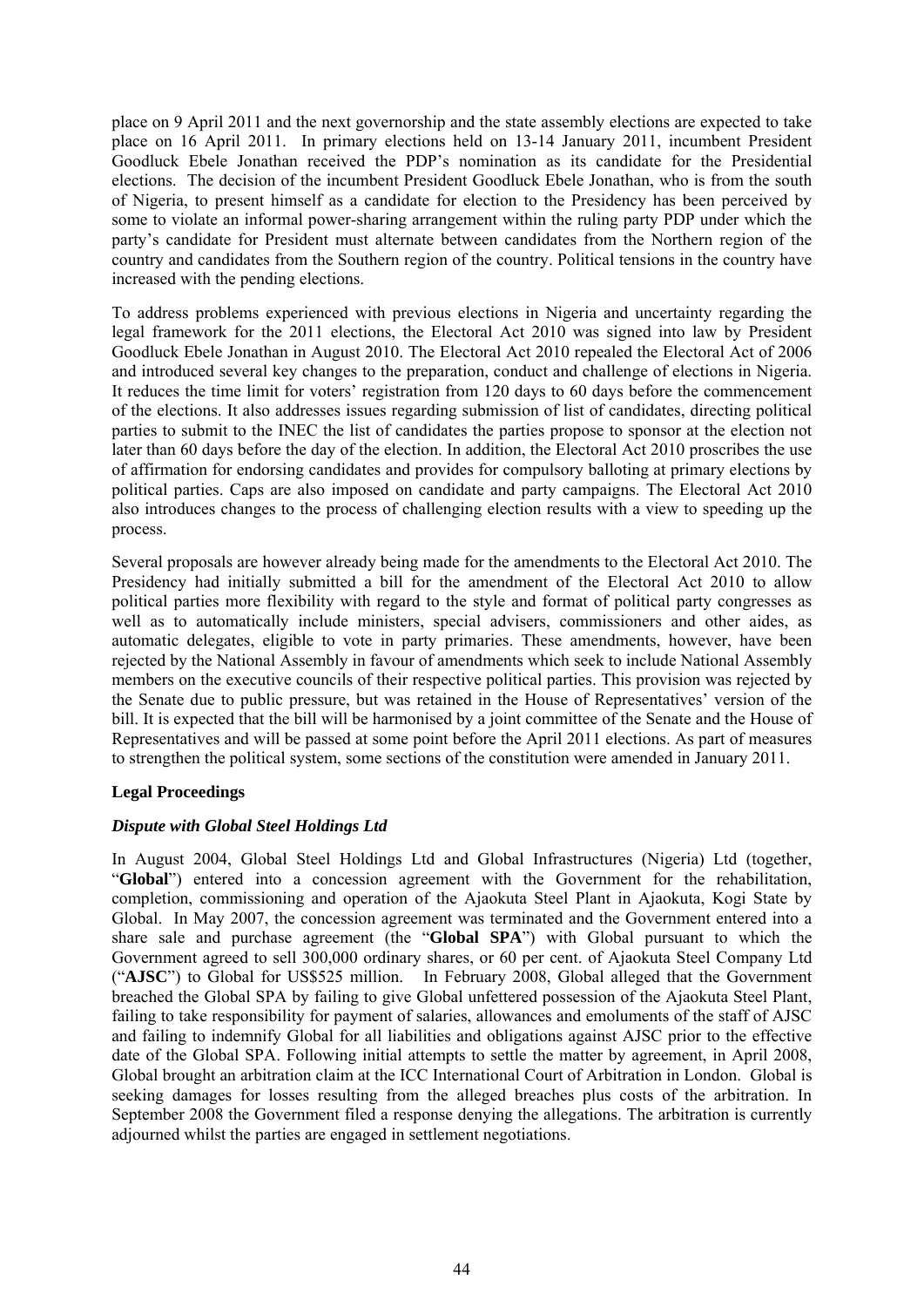# *Dispute with Korea National Oil Corporation*

In 2005, the Korea National Oil Corporation ("**KNOC**"), together with its Nigerian affiliates, were awarded oil prospecting licenses in respect of the OPL 321 and 323 oil blocks. The awards were subject to the payment of certain signature bonuses equal to approximately US\$485 million. The Government claims that KNOC paid only a fraction of this sum, approximately US\$100 million. Subsequently the Government revoked KNOC's licences. KNOC brought an action in the Federal High Court, Abuja, for the reinstatement of the licences. On August 20, 2009, the court handed down a judgment in favour of KNOC, declaring that the purported revocation of OPL 321 and OPL 323 by the Government was invalid and granting an order restraining the Government, its agencies and servants from exercising any authority over the oil blocks. On August 26, 2009, the Government appealed the decision to the Court of Appeal, Abuja Division contending that KNOC had failed to pay the applicable signature bonuses and execute agreed downstream projects which were conditions precedent for the award of the OPLs and that consequently the revocation of the OPLs was valid. This appeal is currently being heard.

# *Dispute with Continental Transfert Technique Ltd*

In May 1999, Continental Transfert Technique Ltd ("**Continental**") entered into an agreement with the Government to manufacture the Combined Expatriate Residence Permit and Aliens Card ("**CERPAC**") for the Ministry of the Interior. Pursuant to the agreement, Continental was to provide equipment, technical support and training, and the Ministry of Interior was to provide office accommodation for the CERPAC facilities. The fees earned from the CERPAC cards were to be split 60 per cent. to Nigeria, 30 per cent. to Continental and 10 per cent. for operating expenses. In November 2007, CERPAC commenced arbitration proceedings alleging misrepresentations by the Government in the agreement, in particular with respect to CERPAC sales projections. Continental sought damages in the amount of approximately US\$604 million. The Government denied the allegations and counterclaimed for Continental's failure to deliver equipment and perform services. The amount of the Government's counterclaim was approximately US\$34 million. The arbitration proceedings were held at the International Dispute Resolution Centre in the United Kingdom. In August 2008, the arbitration panel awarded damages of approximately US\$252 million in favour of Continental. In May 2010, the Government initiated an action in the Federal High Court, Lagos, to have the award set aside. Continental has initiated proceedings in the U.S. District Court of the District of Columbia to seek recognition and enforcement of the arbitration award. Both cases are ongoing.

## *Dispute between NNPC and the 1993 PSC contractor parties*

The NNPC is currently in dispute with its 1993 PSC contractor parties over the interpretation and application of certain provisions of the PSCs. The disputes are currently the subject of three separate proceedings which the contractor parties Nigeria Agip Exploration Limited ("**NAE**"), Shell Nigeria Exploration and Production Company ("**SNEPCO**") and Esso Exploration and Production Nigeria Limited ("**Esso**") have instituted against the NNPC. The issues for determination before the arbitral panels are:

- timing of amortisation of capital costs;
- allocation of tax oil;
- deduction of investment tax credit; and
- treatment of signature bonuses, loan interest and non-operator costs as deductible items for tax purposes.

The three arbitral tribunals have been constituted, directions hearings have been held and pleadings filed and exchanged by the parties. The arbitral tribunal and hearing in the NAE arbitration commenced in Abuja on 13 December 2010 while the Esso and SNEPCO arbitrations are scheduled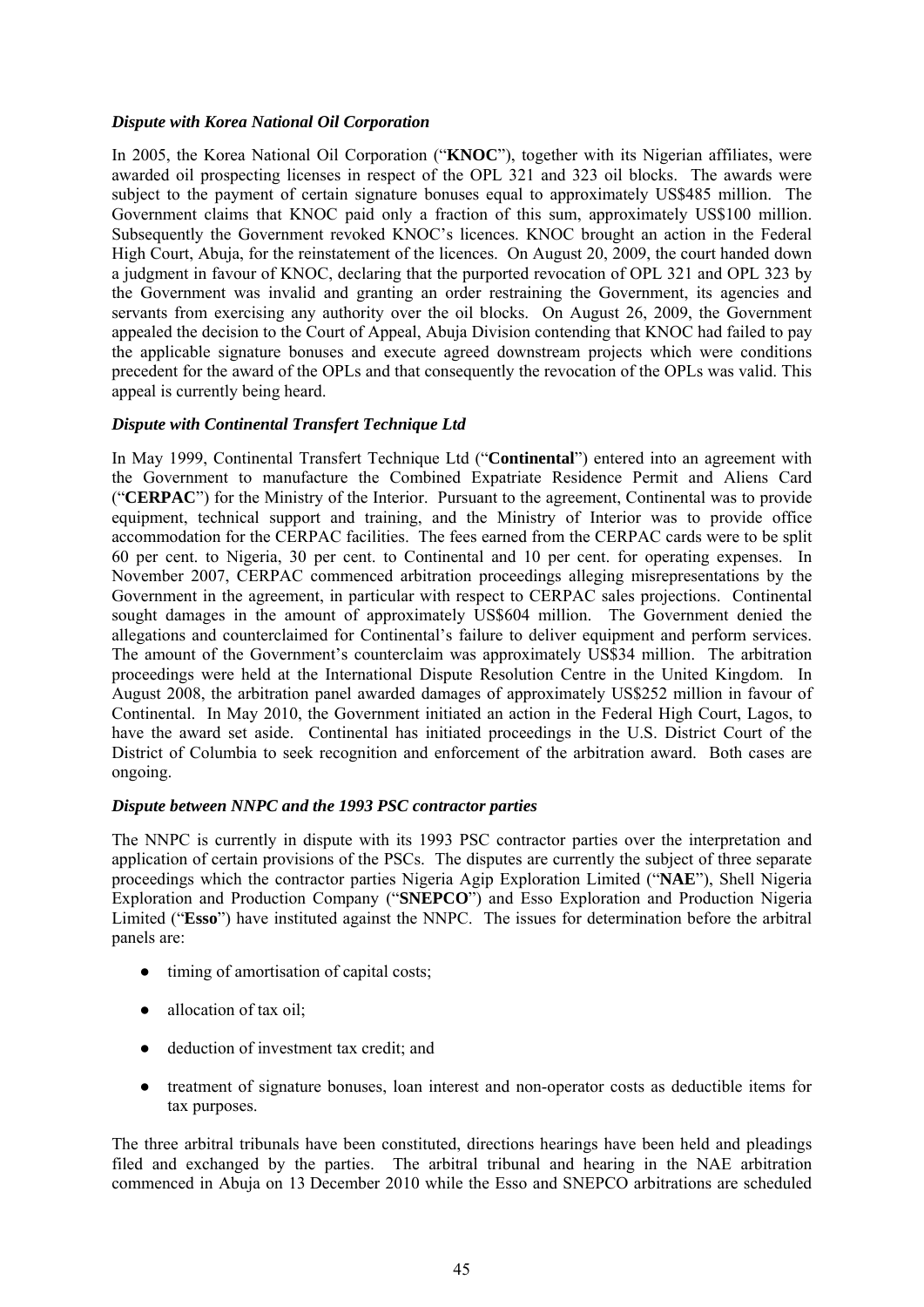to be held between April and July 2011. The amount of damages in dispute can not be determined as at the date of this Prospectus, however, if decided adversely to the NNPC, the damages could be significant.

## **Foreign Relations**

Nigeria has diplomatic relations with 102 countries. In pursuing the goal of regional economic cooperation and development, Nigeria has over the past decades played a pivotal role in the support of peace in Africa. It has provided the bulk of troops for the UN peacekeeping mission in Sierra Leone, the UN Mission in Liberia and the African Union Mission in Sudan. Nigeria has also had a presence in countries such as Congo, Chad and Bosnia and expects to provide troops in Somalia. According to the Ministry of Foreign Affairs, Nigeria is the fourth largest uniformed troop-contributing country to UN peacekeeping globally.

# *EU Relations*

The EU is Nigeria's main trading partner and Nigeria, through ECOWAS, is participating in the negotiation of an Economic Partnership Agreement ("**EPA**") with the EU. In October 2003, the negotiations between West Africa and the EU for the EPA were officially launched in Cotonou. The next stage, which started in early 2006, focuses on defining the content of the Agreement and the means of liberalising goods and services between the two regions. The objective of this economic and trade cooperation is to enable the ECOWAS countries to manage the challenges of globalisation and to adapt to new conditions of international trade.

Nigeria has good relations with the EU. The EDF is the EU's main vehicle for development cooperation in African, Caribbean and Pacific States, including Nigeria, focusing on economic growth and reduction of poverty. The tenth EDF programme for Nigeria for the period 2008 to 2013 was launched in November 2009. The new development cooperation strategy was formulated jointly with Nigeria and an allocation of  $\epsilon$ 677 million was made for the period 2008 to 2013 to fund programmes and projects in three focal areas: peace and security; governance and human rights; and trade and regional integration and key development issues such as climate change, health, cultural, scientific and technical cooperation as non-focal areas.

The EU is providing financial assistance of up to  $\epsilon$ 80 million for forthcoming elections in 2011 to ensure free and fair elections and reduce irregularities.

## *US Relations*

In August 2009, the US Secretary of State, Hillary Clinton visited Nigeria, and President Goodluck Ebele Jonathan made an official visit to Washington in April 2010. Nigeria is the United States' largest trading partner in sub-Saharan Africa, largely due to the high level of petroleum exports from Nigeria. The United States is the largest foreign investor in Nigeria. Foreign Direct Investments in Nigeria is concentrated in the petroleum/mining and wholesale and trade sectors. Exxon-Mobil and Chevron are the two largest US corporates operating in offshore oil and gas production. In March 2009, the United States and Nigeria met under the existing Trade and Investment Framework Agreement to advance the ongoing work programme and to discuss improvements in Nigerian trade policies and market access. On 6 April 2010, the US and Nigeria formed the U.S./Nigeria Bi-National Commission to provide a platform for a more productive and strengthened bilateral cooperation between the two countries.

## *China Relations*

China and Nigeria established diplomatic relations on 10 February 1971. Relations between the two countries have been very cordial and active. Bilateral relations between the two countries include the establishment of a Joint Economic and Trade Commission, signing of a number of agreements on trade, economic and technical cooperation, scientific and technological cooperation and investment protection as well as frequent exchange of high-level visits and consultations. China's main exports to Nigeria are light industrial, mechanical and electrical products. China mainly imports from Nigeria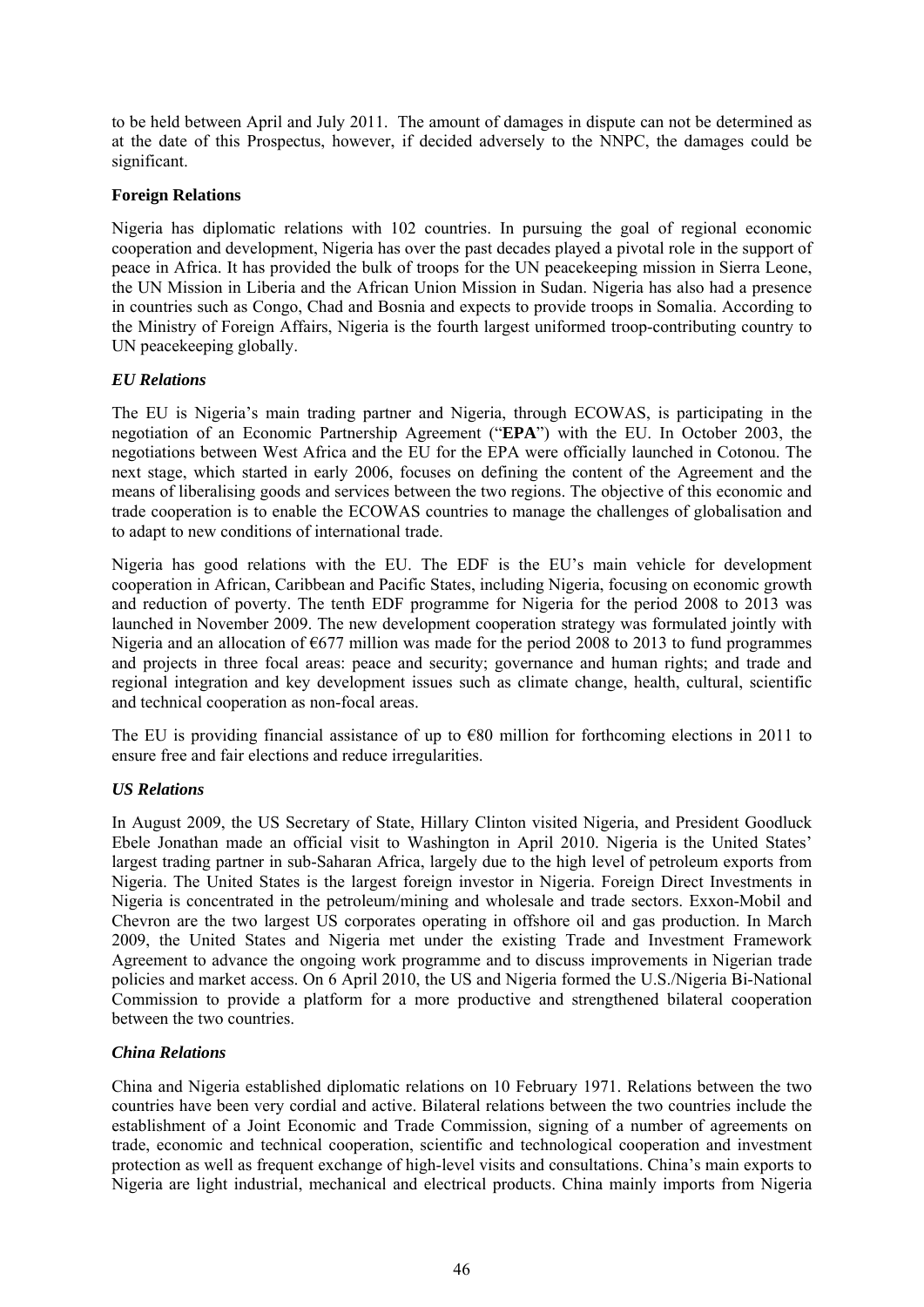crude oil, timber and cotton. Both countries also executed a double taxation treaty in April 2002 and the treaty came in to force in January 2010.

To date, China has set up a number of solely funded companies or joint ventures in Nigeria. The main projects contracted or undertaken by China in Nigeria are the rehabilitation of Nigerian railways and a hostel within the Abuja Sports Complex.

In June 2009, the Fifth Session of the Nigeria-China Joint Commission for Economic and Technical Cooperation was held in Beijing. At the meeting, China was urged to establish a banking presence in Nigeria with a view to promoting bilateral trade and investments between the two countries, encourage investors to participate in the development of the Nigerian gas sub-sector and increase crude oil imports from Nigeria, increase the development and completion of free trade zones, such as the Lekki and Ogun/Guandong Free Trade Zones and co-operate with Nigeria in the area of capacity building.

The NNPC recently signed a Memorandum of Understanding with China State Construction Engineering Corporation Limited to jointly seek an estimated US\$23 billion in contractor financing and supplier credits from the China Export & Credit Insurance Corporation, SINOSURE, and a consortium of Chinese banks, for the establishment of three greenfield refineries and one petrochemical complex at various locations in Nigeria. See "*The Economy—Principal Sectors of the Economy—Oil and Gas—Midstream—Oil Refining—Oil refining capacity constraints and proposed reforms*". It has not yet been decided whether Nigeria will guarantee any portion of this financing. See "*Public Debt—Guarantees*".

In December 2010, the Federal Government entered into two credit loan agreements with the Export-Import Bank of China under which a total of US\$899.5 million is to be disbursed to the Federal Government. The purpose of the facility is to provide funding for two key infrastructure projects in Nigeria; the Abuja-Kaduna Railway project and the Nigerian National Public Security Communication System project. The facility is for 20 years (with a 7 year grace period) and pays interest at 2.5 per cent. per annum. Drawdowns under this facility are tied to project completion milestones, and as at 31 December 2010 no amounts had been drawn down.

## **Membership of International and Regional Organisations**

# *United Nations*

Nigeria has been a member of the UN since 7 October 1960. Nigeria is currently a non-permanent member of UN Security Council, a member of the Human Rights Council as well as other agencies of the United Nations. Nigeria made a commitment to the Millennium Declaration at the United Nation's Millennium Summit of 2000 and the MDGs. See "*—Millennium Development Goals*".

## *IMF/World Bank*

Nigeria has been a member of the World Bank since 14 November 1961 and the IMF since 30 March 1961. In November 2010, the IMF visited Nigeria to conduct the 2010 Article IV Consultation, which involves discussion of economic policies that the IMF regularly holds with each member country. The IMF met with the Minister of Finance, the Governor of the CBN, the Minister of National Planning and other senior government officials and representatives of the private sector. The discussions focused on recent developments in the Nigerian economy, the outlook for 2010 and 2011, and the macroeconomic policy framework needed to support the authorities' long-term goals identified in Nigeria's Vision 20:2020 strategy. In a statement issued by the IMF following the conclusion of the 2010 Article IV Consultation, the IMF noted that the Nigerian economy withstood the global economic recession and domestic banking crisis. The IMF also noted that the interventions by the CBN were instrumental in stabilising the financial sector. However the IMF noted that recapitalising the insolvent banks and returning them to private hands as quickly as possible is critical. The IMF highlighted the importance of establishing clear criteria for eligible assets and ensuring full transparency and accountability of AMCON's operations and financial results. The IMF expects Real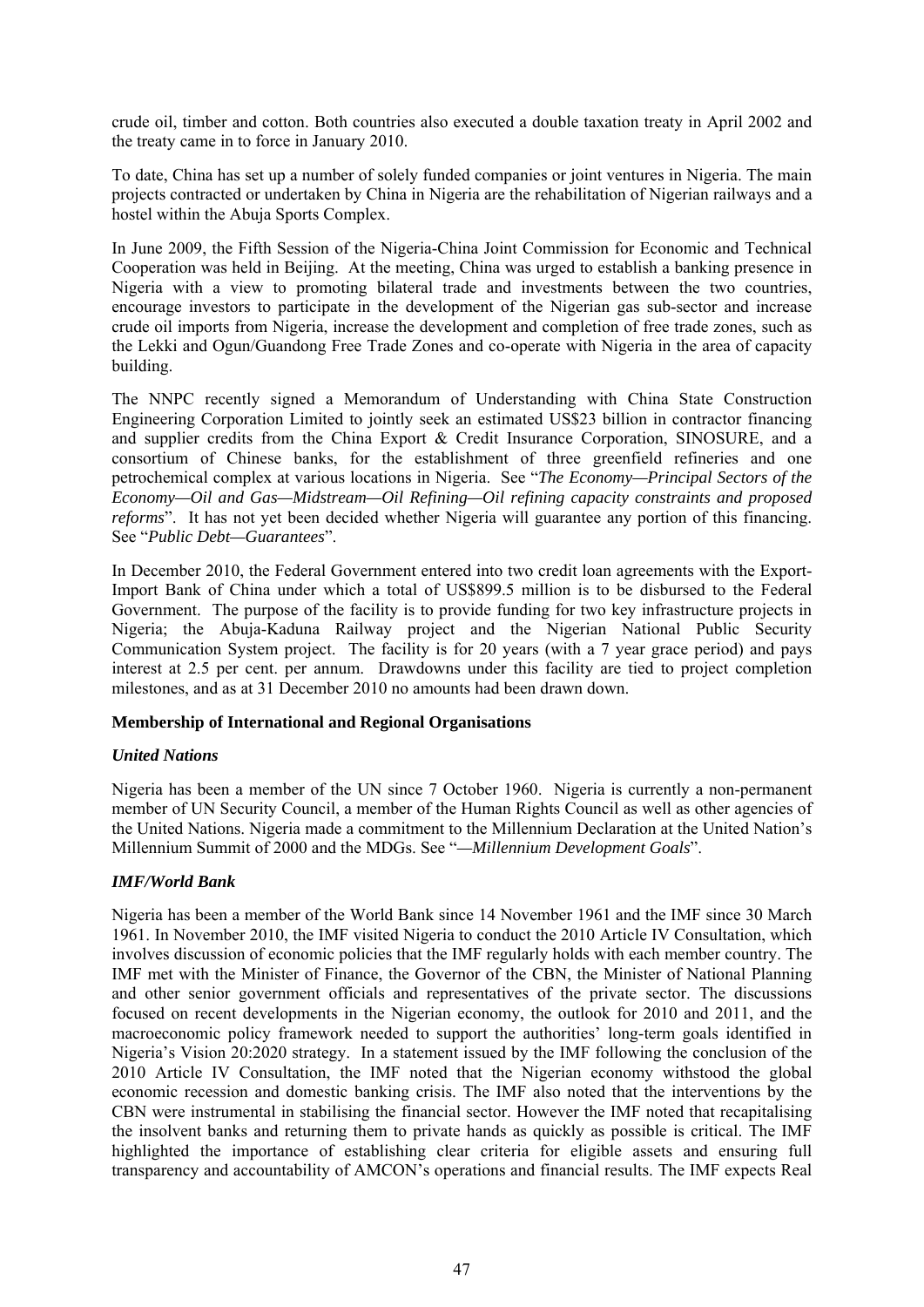GDP growth for 2010 to increase due to a recovery in oil production and continued strong growth in other sectors. However, the IMF found that inflation remains high and international reserves continue to fall as the authorities support the exchange rate.

# *OPEC*

Nigeria became a member of OPEC in 1971. OPEC's mission is to coordinate and unify the petroleum policies of its Member Countries and ensure the stabilisation of oil markets in order to secure an efficient, economic and regular supply of petroleum to consumers, a steady income to producers and a fair return on capital for those investing in the petroleum industry. One-way market stability is achieved through agreement on each country's production allocation, or quotas. These quotas are regularly discussed at OPEC meetings and arrived at by consensus. They are technically voluntary as OPEC Members reserve the rights to their sovereignties; however, there can be pressure to ensure compliance from other member countries. The 2010 output allocation for Nigeria was approximately 1.9 – 2.0 million barrels of crude oil per day (not including condensates, which are not included in the OPEC quota). At the meeting of the OPEC Conference in Vienna on 14 October 2010, Nigeria's Minister of Petroleum Resources, Diezani Alison-Madueke, stated that she hoped to get an improvement on Nigeria's existing production allocation, since the country was now able to produce more crude oil following the end of militant attacks in the Niger Delta. However, there are still challenges in the Niger Delta, including attacks on oil pipelines and kidnappings in November 2010. See "*Risk Factors—Militant Activities in the Niger Delta could destabilise oil production in Nigeria and adversely affect Nigeria's economy*".

# *WTO*

Nigeria joined the World Trade Organisation ("**WTO**") on 1 January 1995. The WTO is the only organisation that deals with the global rules of trade between nations. Nigeria is committed to a multilateral trading system and has made efforts to improve its customs procedures and to facilitate trade. Nigeria's tariffs are based on the Common External Tariff ("**CET**") regime of ECOWAS. See "*Foreign Trade and Balance of Payments—Trade Policy*".

## *African Organisations*

## African Union

Nigeria was a founding member and is one of 53 members of the African Union ("**AU**"), the successor to the Organisation of African Unity. The AU is modelled on the European Union and has had a parliament since March 2004 when the Pan African Parliament was created. In addition, the AU aims to have a central bank, a court of justice, common defence and a single currency. Its day to day affairs are run by the AU Commission, which is headed by Jean Ping, a former foreign minister of Gabon. All member states are supposed to pledge 0.5 per cent. of their GDP to fund the AU. This would allow the AU to double its staff and make headway with the implementation of the New Partnership for Africa's Development ("**NEPAD**"). NEPAD is a vision and strategic framework for Africa, designed to address issues such as escalating poverty levels and underdevelopment in Africa. However, few member states comply with the funding requirement as a result expansion remains unimplemented and the AU is reliant on donor support. In addition, many members are reluctant to make the necessary concessions regarding their sovereignty. The AU is however prepared to sanction military interventions which it does through its Peace and Security Council. In 2004, it sent 7,000 troops to Sudan on a largely unsuccessful peace keeping mission in the Darfur region.

## African Development Bank

Nigeria is a member of the AfDB. The overarching objective of the AfDB is to encourage sustainable economic development and social progress in its regional member countries, thus contributing to poverty reduction.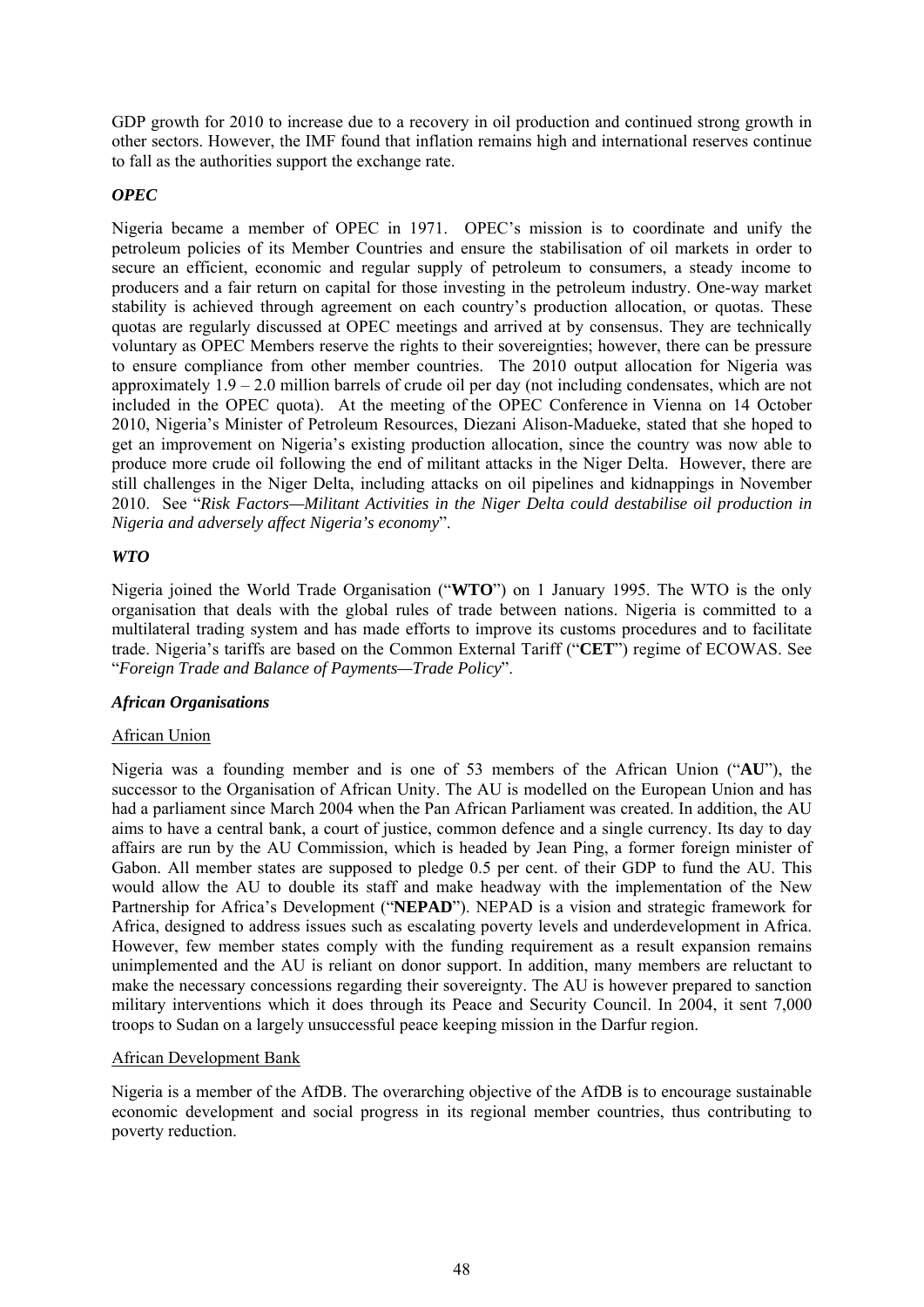# ECOWAS

Nigeria is a member of ECOWAS. ECOWAS was established on 28 May 1975 with the signing of the Treaty of Lagos. ECOWAS is headquartered in Abuja and has fifteen West African countries as members (Benin, Burkina Faso, Cape Verde, Côte d'Ivoire, Gambia, Ghana, Guinea, Guinea-Bissau, Liberia, Mali, Niger, Nigeria, Senegal, Sierra Leone and Togo). Nigerian President Goodluck Ebele Jonathan is currently the chairman of ECOWAS. The organisation's mission is to promote economic integration in all fields of economic activity, particularly industry, transport, telecommunications, energy, agriculture, natural resources, commerce, monetary and financial questions, and social and cultural matters. In 1993, the ECOWAS Treaty was revised to accelerate the process of integration and establish an economic and monetary union to stimulate economic growth and development in West Africa with the following objectives: the removal of customs duties for intra-ECOWAS trade and taxes having equivalent effect, the establishment of a common external tariff; the harmonisation of economic and financial policies and the creation of a single monetary zone. However, regional trade within ECOWAS as a share of total trade remains limited due the lack of harmonisation of the economies.

According to World Bank data, the ECOWAS region had a population of approximately 293 million in 2009, with Nigeria accounting for slightly more than half of the total population of ECOWAS. In 2008, ECOWAS's aggregate GDP was approximately US\$262 billion, with Nigeria's dominant economy accounting for nearly two thirds of the regional aggregate GDP.

Nigeria is also a member of the Economic Community of West African States Monitoring Group ("**ECOMOG**"). ECOMOG was founded in 1990 under the auspices of ECOWAS countries who were concerned at the threat of instability in the region during the Liberian Civil War. ECOMOG is made up of soldiers from the national armies of member nations. Nigeria contributed most of the troops, material and financial backing in respect of ECOMOG. In 2001 the Nigerian president announced that over 12 years, Nigeria had spent US\$13 billion on peacekeeping operations. Nigeria was the driving force behind peacekeeping operations in Liberia from 1990 to 1998, in Sierra Leone in 1997 and Guinea-Bissau in 1999. Nigerian troops currently form one of the largest contingents of the UNAMID, the peacekeeping force in Darfur, Sudan.

## *Country Ratings*

The Federal Republic of Nigeria has been assigned sovereign credit ratings of B+ long-term (Stable Outlook) (Standard & Poor's) and BB- long-term (Negative Outlook) (Fitch).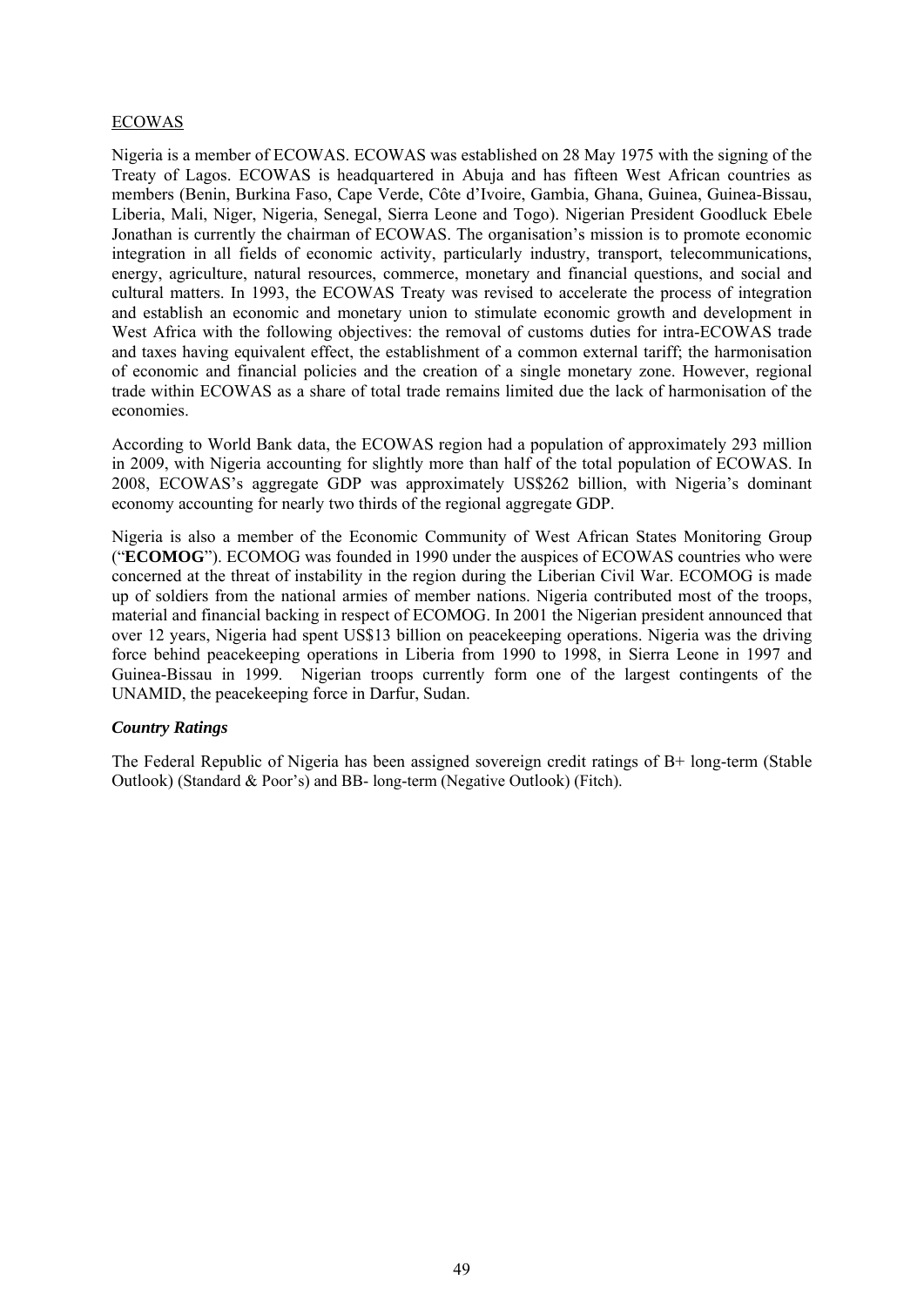## **THE ECONOMY**

## **Overview**

Nigeria has the second largest economy in sub-Saharan Africa (after the Republic of South Africa) and is the most populous country in Africa. Nigeria has experienced continued growth in GDP over the last few years, driven primarily by growth in the non-oil and gas sectors of the economy. Real GDP grew 7.53 per cent. (provisional) in the first half of 2010, 6.96 per cent. in 2009, 5.98 per cent. in 2008 and 6.45 per cent. in 2007. This growth is largely attributed to the continued growth in nonoil and gas GDP, which grew 8.32 per cent. in 2009, 8.95 per cent. in 2008 and 9.52 per cent. in 2007. Overall GDP growth in 2010 is estimated to be 7.85 per cent.

However, the Nigerian economy remains highly dependent on the oil and gas sector, which accounted for 84.5 per cent. of export earnings and 69.4 per cent. of total gross federally collectible revenue in 2009. This dependence on oil makes the economy vulnerable to oil price fluctuations as most economic sectors in Nigeria depend on public spending which is itself dependent on oil revenues.

Reforms in recent years have contributed to the diversifying growth of non-oil GDP. Since 2005, the non-oil sector has been a key driver of growth, growing on average by 8 per cent. per year, the biggest drivers being agriculture, telecommunications and wholesale and retail trade. The following table sets out information regarding the main non-oil sectors of the economy as well as the oil and gas sector:

|                        | 2009                                       | 1H 2010(1)             |                                              |
|------------------------|--------------------------------------------|------------------------|----------------------------------------------|
| <b>Economic Sector</b> | <b>Contribution to</b><br>real GDP $(\% )$ | Growth<br>rate $(\% )$ | <b>Contribution</b><br>to real GDP<br>$(\%)$ |
|                        | 41.70                                      | 5.88                   | 39 14                                        |
|                        | 16.29                                      | 0.45                   | 16.97                                        |
|                        | 18 14                                      | 1148                   | 19.11                                        |
|                        | 4.17                                       | 785                    | 2.33                                         |
|                        | 3.66                                       | 34 18                  | 4.68                                         |

(1) Provisional.

*Source: NBS* 

The Government seeks to continue this trend and to diversify the economy by pursuing a range of economic reforms, including power and banking sector reforms as well as a privatisation programme to address poor infrastructure, including power and transportation, overdependence on oil as a major source of income and the uncoordinated economic policies of previous Nigerian governments that have historically been barriers to developing a significant portion of Nigeria's natural resources and diversifying the economy.

## *Vision 20:2020*

In July 2010, the Government launched Vision 20:2020, a long-term strategic plan for Nigeria to become one of the 20 largest economies in the world by 2020. The three key pillars of Vision 20:2020 are:

- optimising the key sources of economic growth,
- guaranteeing the productivity and well-being of the Nigerian people, and
- fostering sustainable economic development.

In May 2010, the Government adopted the First NIP for the years 2010-2013, a medium-term plan for implementing Vision 20:2020 and the first of three expected national implementation plans. This First NIP is intended to move the nation towards its Vision 20:2020 objectives as well as help to meet the Millennium Development Goals by 2015. The following is a summary of the key issues identified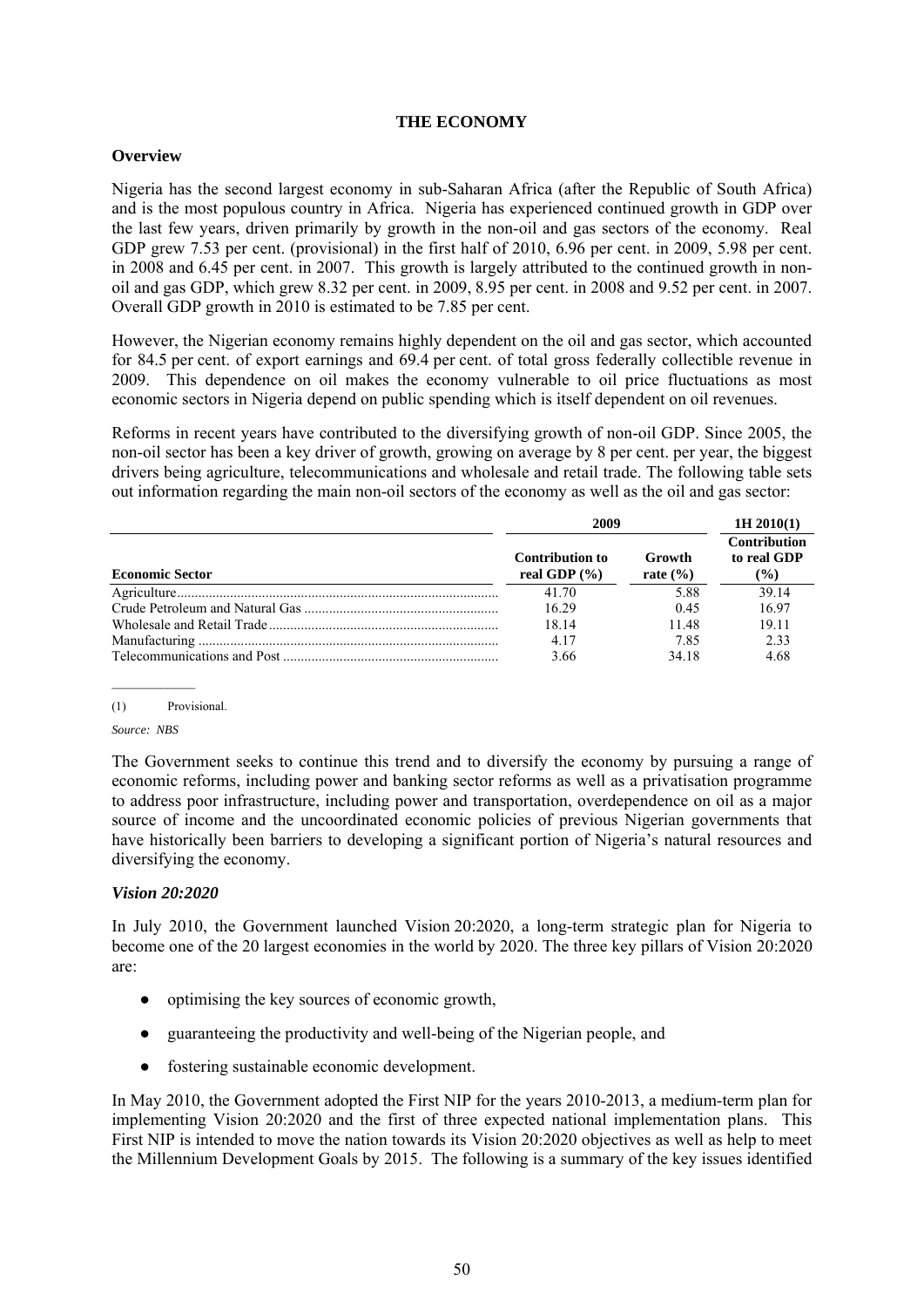within each of the main themes of the First NIP, and a summary of some of the targets proposed to address them.

Physical infrastructure — The Government has identified power, transport and housing resources as the major challenges constraining economic growth and development in Nigeria.

- Power Electricity supply in the country currently does not meet national demand. At the end of December 2009, the estimated daily power generation in Nigeria was about 3,700 megawatts, while the peak load forecast for the same period was 5,103 megawatts (based on existing connections to the grid, which does not account for suppressed demand). The currently installed generation capacity is 5,200 megawatts. Only 40 per cent. of Nigerians have access to electricity. The First NIP seeks to achieve by 2013 generation of 16,000 megawatts, to strengthen the transmission network to wheel 16,000 megawatts and to increase access to electricity to 50 per cent. of the Nigerian population.
- Transport Currently the transport system in Nigeria is characterised by a moribund rail system (with only a few locomotives and wagons in use), large sections of impassable inland waterways, inadequate port infrastructure, poor and badly maintained road networks, poor interconnectivity of all transport systems and inadequate and poorly maintained airports.
	- o Railways Nigeria's rail network consists of 3,500 kilometres, narrow gauge single track rail lines running from Lagos to Kano and Port Harcourt to Maiduguri. The First NIP seeks to rehabilitate the existing rail and complete rail projects currently under construction, to increase the tonnage of freight transported and to increase the number of passengers using the rail service each year.
	- o Inland waterways Nigeria has 12 major inland navigable rivers of about 3,800 kilometres and coastline of approximately 852 kilometres. However, the waterways have been neglected in the previous three decades due to inadequate investment. The First NIP seeks to increase the navigable waterways to 3,000 kilometres, to increase inland waterway traffic and passengers and to rehabilitate and construct key river ports, jetties and wharfs.
	- o Seaports Nigeria's seaports, which are owned and operated by the Nigerian Ports Authority, comprise 13 major ports, 11 oil terminals and 128 jetties with a total annual cargo capacity of 35 million tonnes. However, Nigerian seaports are uncompetitive due to inefficiency of services, poor maintenance of infrastructure and excessive bureaucracy. The First NIP seeks to reduce the turn-around time at ports, to reduce tariffs to increase competition and to improve safety and security.
	- o Roads Nigeria has a total road network of 193,200 kilometres and is characterised by inadequate routine and emergency maintenance, coupled with poor construction and design; lack of coordination in the construction and maintenance of the network; lack of a coherent national road policy, inappropriate road design standards and a lack of road markings, safety barriers and signage. The First NIP seeks to recover 7,677 kilometres of existing federal roads (about 30 per cent.), to complete road works that reached at least 50 per cent. completion as at December 2009 and to rehabilitate and reconstruct the major trunk roads.
	- o Airports Nigeria has 21 airports and 62 additional airstrips, consisting of four international airports, one regional airport, 11 domestic airports and five airports that are used occasionally. Many of the airports are in need of major repair and some equipment is obsolete. Only three of the airports in operation cover their own operating costs. The First NIP seeks to upgrade and expand the international airports to the standards and recommended practices of the International Civil Aviation Organisation.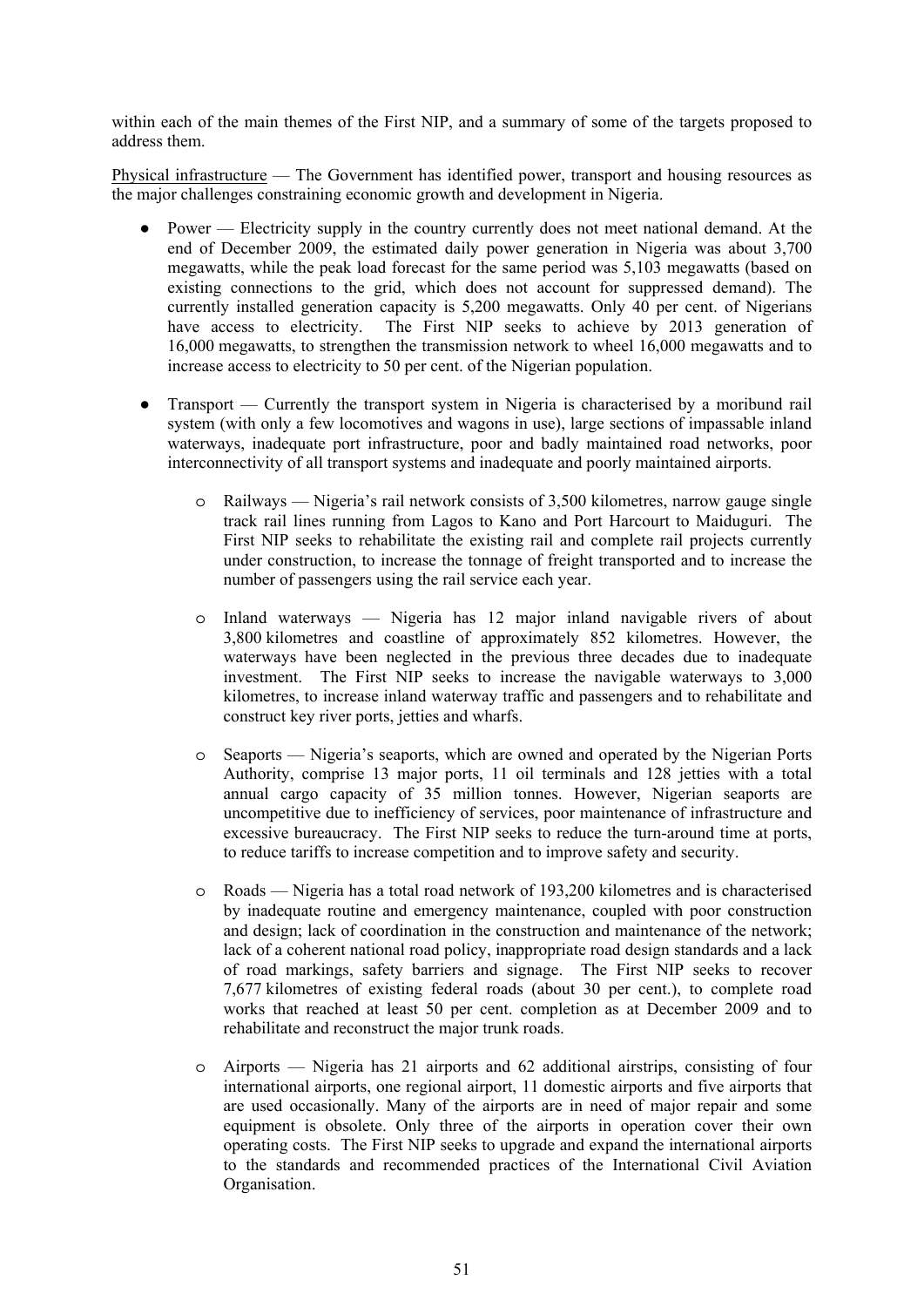$H_0$  Housing  $-$  Currently there is a shortage of housing properties due to the high cost of construction, resulting in high rent and house prices. Nigeria has also experienced high volumes of rural-urban migration and increasing demand for housing in urban areas, leading to the emergence and expansion of slum settlements. The housing sector is also characterised by an inadequate legal and regulatory environment, inefficient mechanisms for acquiring or transferring property rights, the lack of financing for home buyers, the absence of a clearly defined foreclosure law and inadequate urban planning systems. The First NIP seeks to add 10 million new homes to the national housing stock by developing an efficient land administration system to make land ownership available, accessible and easily transferable, providing affordable housing finance, establishing an efficient legal and regulatory framework and reducing the cost of production.

Productive Sector — The focus on this sector seeks to optimise the key sources of economic growth to increase productivity and competitiveness. The emphasis in this theme is agriculture and food security; oil and gas; manufacturing; small and medium-sized enterprises ("**SMEs**"); solid minerals and steel development, trade and commerce and culture and tourism.

- Agriculture and food safety  $-$  Despite its contribution to GDP, the agriculture sector remains weak. Issues and challenges facing this sector include low productivity, low level of private sector investment, non-competitiveness, weak domestic policies and institutions, inadequate funding and issues relating to land ownership. The First NIP seeks to reduce the present level of food import by 50 per cent. by 2013, promote the use of certified and improved seeds of major crops and to encourage the rehabilitation of irrigation facilities to increase cultivable land.
- Oil and gas Although the oil and gas sector has continuously dictated the pace and structure of growth of the Nigerian economy for the previous three decades, the impact of the sector on employment, value addition and diversification of other sectors of the economy has remained comparatively low. The First NIP seeks to grow the national content value addition in the oil and gas sector and expand links to other sectors of the economy, improve efficiency in the sector, increase local refining capacity and to meet domestic gas demand, particularly to the power and manufacturing sectors.
- Manufacturing The manufacturing sector can be characterised as structurally and technologically weak, with poor infrastructure, policy instability and insufficient quality control, and highly dependent on imports of machinery, equipment and spare parts. The sector also lacks the skilled manpower necessary for competitiveness. The First NIP seeks to raise capacity utilisation from 54.7 per cent. in 2008 to 65 per cent., improve productivity and attain 60 per cent. compliance with global ISO quality standard.
- Small and medium-sized enterprises SMEs constitute over 80 per cent. of all business enterprises in Nigeria and cover a wide range of economic activity. Challenges facing SMEs include a lack of financing, inadequate infrastructure, the lack of market access and the high cost of doing business. The First NIP seeks to create a policy and regulatory environment to promote the growth of SMEs, address infrastructure weaknesses and promote the transformation of informal SMEs to the formal sector by simplifying registration processes.
- Solid minerals and steel development Key constraints in this sector include the absence of comprehensive geological survey of the country, a lack of global best practices in mining activities and a general lack of capacity. The First NIP seeks to achieve 30 per cent. compliance with global best practices and revitalise the steel sector.
- Trade and commerce Challenges facing this sector include a lack of policies aimed at boosting exports, the absence of reliable and timely trade data and a non-diverse export base.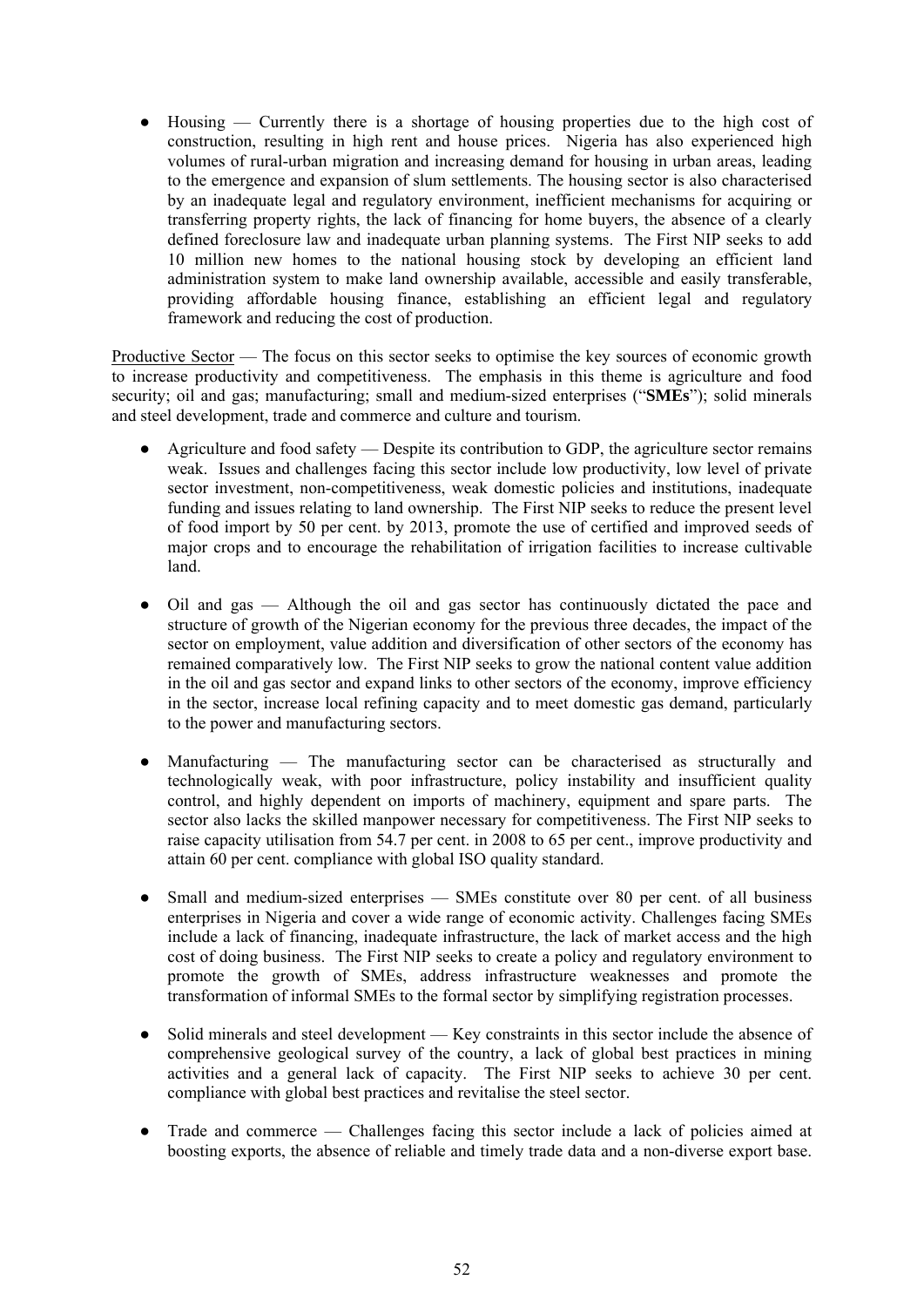The First NIP seeks to diversify exports, sustain tariff reform and deepen Nigeria's integration into the global markets.

• Culture and tourism — This sector faces many of the same challenges that confront other sectors, including infrastructure inadequacies, weak regulation and inadequate funding. The First NIP seeks to make Nigeria a top tourist destination by developing resorts in certain regions of the countries, promoting tourism projects and focus on tourist safety. It also seeks to ensure that cultural items in Nigeria are preserved for future generations.

Human Capital and Social Development — The focus of this theme is on the eight critical social sectors of the economy, namely education; health; labour employment; productivity; women affairs and social development; sports development; food and nutrition and social protection. The strategies aimed at improving the quality of life of Nigerians include:

- addressing infrastructure gaps;
- expansion of health care coverage for the poor through the National Health Insurance Scheme;
- strengthening disease control and preventative health care measures;
- maintenance and upgrade of facilities at health care institutions;
- overhauling the education curricula and expanding school sports;
- enhancing private sector participation in sports development;
- improving labour productivity; and
- skill development.

Knowledge-based Economy — This theme addresses the challenges in building a knowledge-based economy including building a knowledgeable workforce, refocusing existing institutions to be more results-driven, ensuring access to and affordability of information and communication technology and ensuring access to the Internet and technology nationwide.

Governance and General Administration — This theme recognises that Nigeria continues to face significant challenges in organising elections, reforming the civil service and combating corruption. The First NIP seeks to develop and institutionalise a stable and functional democracy where the rights of citizens to determine their leaders are guaranteed, and the resources of the state are used for the benefit of all citizens.

## The MDGs have been integrated into Nigeria's Vision 20:2020 plan.

The Government expects that the First NIP of the Vision 20:2020 plan will assist in addressing some of these problems. However, successful implementation will depend on the active participation and effective cooperation and collaboration of all tiers of government and constructive partnership with other stakeholders. Another critical success factor includes discipline and efficiency in resource management, which entails significant reduction of corruption and ensuring value for money through adopting comparable global standards in the quality and cost of implementing projects.

## *Macroeconomic Assumptions and Funding*

The overall macroeconomic target set forth in the First NIP is for Nigeria to achieve a GDP of N50 trillion by 2013, which is premised on average real GDP growth of 11 per cent. over the period. The macroeconomic assumptions underlying this target include: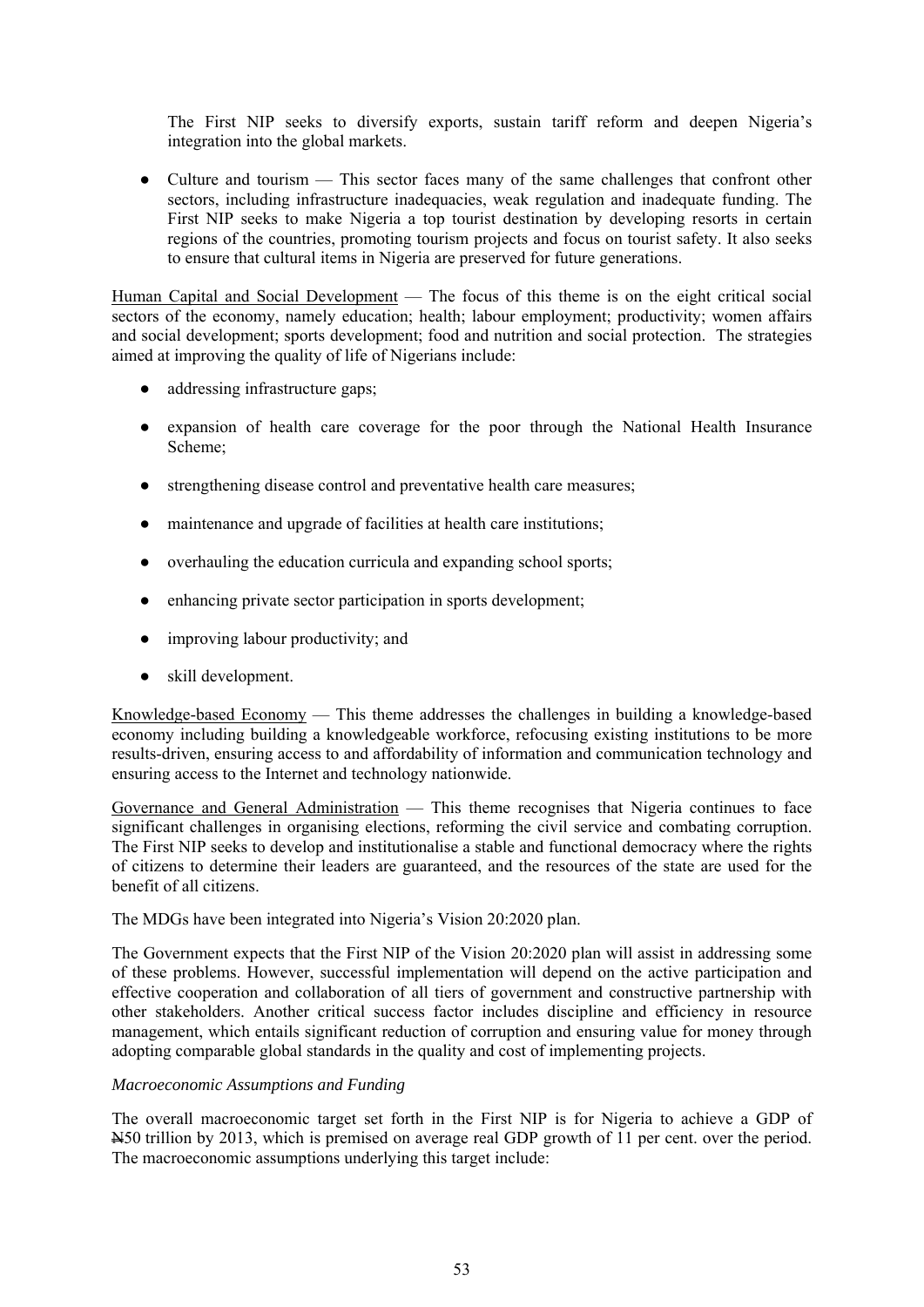| As at and for the year ended 31 December |       |       |       |  |  |
|------------------------------------------|-------|-------|-------|--|--|
| 2010                                     | 2011  | 2012  | 2013  |  |  |
| 2.4                                      |       | 2.5   |       |  |  |
| 60.00                                    | 60.00 | 60.00 | 60.00 |  |  |
| 8.2                                      | 10.9  | 11.8  | 13.1  |  |  |
| 9.5                                      | 9.0   | 8.5   | 8.0   |  |  |
| 2.0                                      | 2.8   | 0.2   | (0.4) |  |  |
|                                          | 3.0   | 3.0   | 3.0   |  |  |

Although the First NIP includes certain assumptions with respect to 2010, 2011 will be the first year that the Government implements the First NIP into the Federal Government's budget. See "*Public Finance—2011 Proposed Budget*". Therefore, certain of the 2010 assumptions may not be satisfied. To the extent that some or all of the macroeconomic assumptions are not met, adjustments may be needed to achieve the First NIP's objectives, which could make implementation of the First NIP more expensive or result in changes to the timetable for certain investments. See "*Risk Factors—The Issuer may be unable to meet its economic growth and reform objectives and any failure or inability to continue to implement economic and fiscal reforms may have a negative effect on the performance of the Nigerian economy*".

The Government estimates that the First NIP will cost approximately  $\#31$  trillion over four years, of which  $\text{Al}10$  trillion will be funded by the Federal Government,  $\text{Al}9$  trillion by the State Governments and  $\frac{M12}{N12}$  trillion which is targeted to be funded by the private sector. If the State Governments and private sector are unable to meet the targets set by the Government to fund their portion of the First NIP, the Government may have to delay or need to seek alternative sources of funding in order to complete some of the proposed projects under the First NIP.

The following table sets forth the amount of estimated Federal Government funding requirements for each key theme of the First NIP:

|               | Federal<br>Government<br>funding<br>requirement<br>$(A\rightarrow B\rightarrow B)$ | Percentage of<br>total Federal<br>Government<br>funding<br>requirement<br>(%) |
|---------------|------------------------------------------------------------------------------------|-------------------------------------------------------------------------------|
| <b>Sector</b> |                                                                                    |                                                                               |
|               | 3,318.5                                                                            | 33                                                                            |
|               | 1,557.1                                                                            | 16                                                                            |
|               | 1.894.0                                                                            | 19                                                                            |
|               | 294.7                                                                              |                                                                               |
|               | 1.042.8                                                                            | 10                                                                            |
|               | 283.5                                                                              |                                                                               |
|               | 1,002.4                                                                            | 10                                                                            |
|               | 607.0                                                                              | 6                                                                             |
| Total         | 10.000.0                                                                           | 100                                                                           |

See "*Risk Factors—The Issuer may be unable to meet its economic growth and reform objectives and any failure or inability to continue to implement economic and fiscal reforms may have a negative effect on the performance of the Nigerian economy.*"

#### **Gross Domestic Product**

GDP is a measure of the total value of final products and services produced in a country in a specific year. Nominal GDP measures the total value of final production in current prices. Real GDP measures the total value of final production in constant prices of a particular year, thus allowing historical GDP comparisons that exclude the effect of inflation. Real GDP figures presented below are based on constant 1990 prices.

The nominal GDP for 2009 was estimated at  $\frac{N}{24.8}$  trillion. Real GDP growth was estimated at 6.96 per cent. in 2009, up from 5.98 per cent. in 2008. Overall real GDP growth for 2010 is estimated at 7.85 per cent. Non-oil real GDP growth was 8.32 per cent. in 2009 and 8.95 per cent. in 2008.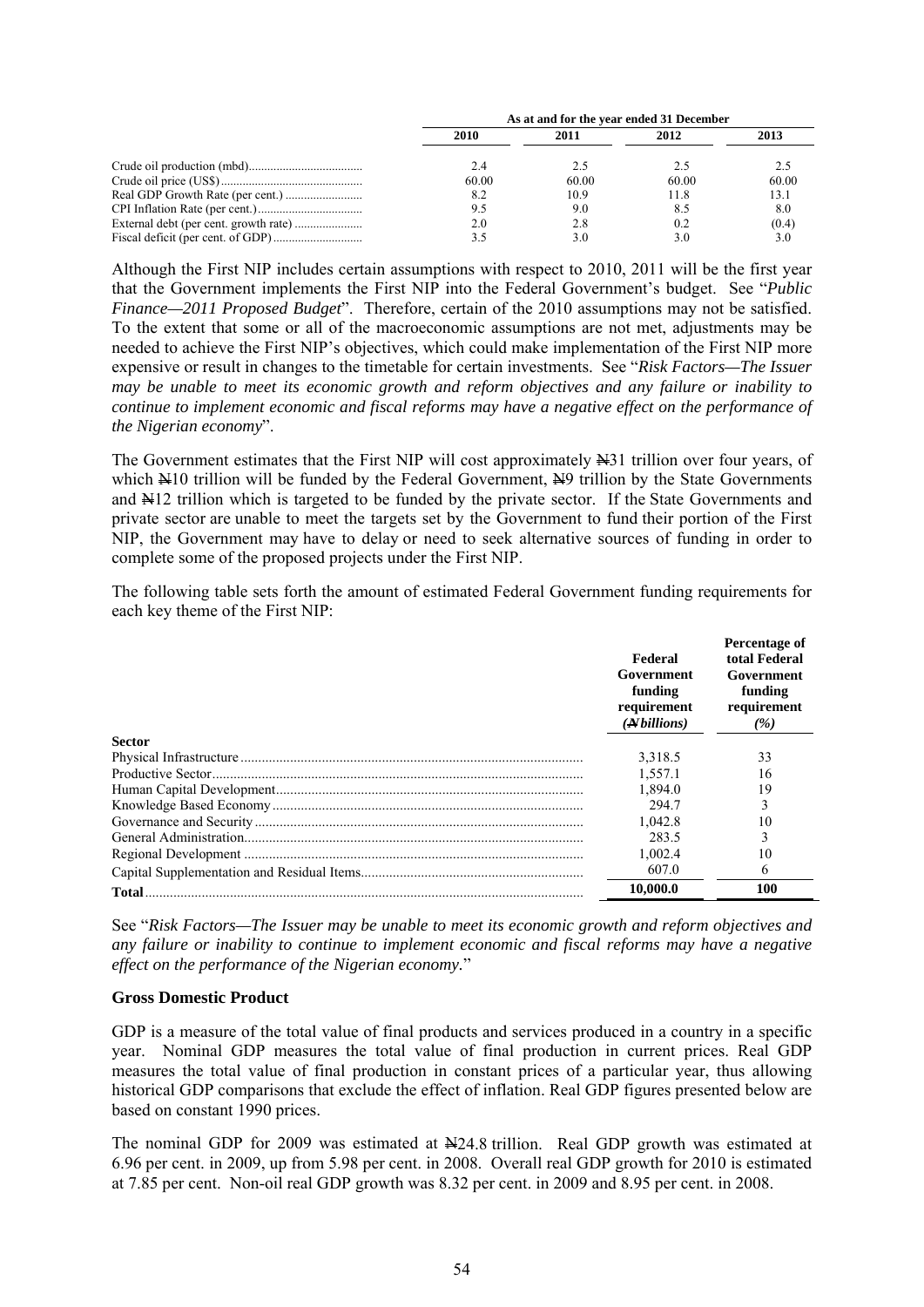# *GDP by Sector*

The table below provides information regarding Nigeria's real GDP by sector for the periods indicated (based on 1990 constant basic prices):

|                                    |           |                                                                 |                                |           |           | For the       |
|------------------------------------|-----------|-----------------------------------------------------------------|--------------------------------|-----------|-----------|---------------|
|                                    |           |                                                                 |                                |           |           | six<br>months |
|                                    |           |                                                                 |                                |           |           | ended 30      |
|                                    |           |                                                                 | For the year ended 31 December |           |           | June          |
| <b>Activity Sector</b>             | 2005      | 2006                                                            | 2007                           | 2008      | 2009      | $2010^{(1)}$  |
|                                    |           | (# millions, except percentages; at 1990 constant basic prices) |                                |           |           |               |
| Agriculture                        | 231,463.6 | 248,598.9                                                       | 266,477.2                      | 283,175.4 | 299,823.9 | 131,031.0     |
|                                    | 206,178.4 | 221,622.3                                                       | 237,685.7                      | 252,469.7 | 267,179.7 | 113,962.9     |
|                                    | 14,643.9  | 15,654.7                                                        | 16,739.4                       | 17,877.6  | 19,036.3  | 9,986.3       |
|                                    | 3,005.4   | 3,186.2                                                         | 3,381.3                        | 3,587.6   | 3,797.5   | 1,998.8       |
|                                    | 7,636.0   | 8,135.8                                                         | 8,670.9                        | 9,240.5   | 9,810.4   | 5,083.0       |
| Industry <sup>(2)</sup>            | 187,841.2 | 185,936.1                                                       | 184,768.3                      | 181,843.1 | 187,031.0 | 84, 313. 5    |
|                                    | 0.1       | 0.1                                                             | 0.2                            | 0.2       | 0.2       | 0.1           |
| <b>Crude Petroleum and Natural</b> |           |                                                                 |                                |           |           |               |
|                                    | 136,345.5 | 130,193.6                                                       | 124,285.1                      | 116,594.6 | 117,121.4 | 56,817.5      |
|                                    | 7.6       | 8.5                                                             | 9.5                            | 10.6      | 11.9      | 6.6           |
| Quarrying and other mining         | 1,503.2   | 1,657.5                                                         | 1,868.8                        | 2.107.5   | 2.362.2   | 1.066.8       |
|                                    | 686.8     | 755.6                                                           | 831.8                          | 914.9     | 978.5     | 530.2         |
|                                    | 397.8     | 443.7                                                           | 496.9                          | 554.8     | 614.9     | 364.2         |
| Other Manufacturing                | 20,220.5  | 22,106.6                                                        | 24,206.8                       | 26,337.0  | 28,397.5  | 7,783.0       |
|                                    | 19,439.9  | 20,344.4                                                        | 21,301.0                       | 22,035.9  | 22,682.8  | 9,395.1       |
|                                    | 695.4     | 771.3                                                           | 855.6                          | 948.8     | 1,045.4   | 562.2         |
| <b>Building and Construction</b>   | 8,544.5   | 9,654.8                                                         | 10,912.6                       | 12,338.8  | 13,816.3  | 7,787.8       |
| <b>Wholesale and Retail Trade</b>  | 77,283.1  | 89,075.2                                                        | 102,616.1                      | 117,002.9 | 130,438.8 | 63,952.8      |
| Hotels and Restaurants             | 2,155.4   | 2,433.6                                                         | 2,748.8                        | 3,104.5   | 3,473.6   | 1,893.1       |
|                                    | 13,385.9  | 14,319.5                                                        | 15,323.4                       | 16,400.6  | 17,534.5  | 8,875.8       |
| Rail Transport and Pipelines       | 1.7       | 1.8                                                             | 1.9                            | 2.0       | 2.1       | 1.0           |
|                                    | 321.5     | 340.9                                                           | 361.5                          | 383.3     | 405.1     | 207.9         |
|                                    | 318.2     | 342.2                                                           | 368.0                          | 396.0     | 427.3     | 216.3         |
|                                    | 854.8     | 907.2                                                           | 962.8                          | 1,022.3   | 1,078.2   | 537.9         |
| Telecommunications                 | 7,851.7   | 10,567.9                                                        | 14,226.8                       | 19,159.2  | 25,812.4  | 15,662.6      |
|                                    | 323.6     | 358.8                                                           | 397.8                          | 441.3     | 486.4     | 240.8         |
| <b>Financial Institutions</b>      | 21,430.3  | 22,451.7                                                        | 23,531.7                       | 24,611.8  | 25,543.4  | 13,558.5      |
|                                    | 714.2     | 794.9                                                           | 885.0                          | 982.3     |           | 587.0         |
|                                    |           |                                                                 |                                |           | 1,076.5   |               |
|                                    | 7,865.6   | 8,784.0                                                         | 9,813.7                        | 10,970.8  | 12,171.0  | 6,397.0       |
|                                    | 658.8     | 702.8                                                           | 749.9                          | 799.9     | 849.4     | 454.4         |
| Public Administration              | 4,105.6   | 4,288.3                                                         | 4,479.4                        | 4,678.3   | 4,884.8   | 2,506.4       |
|                                    | 964.5     | 1,068.4                                                         | 1,183.6                        | 1,311.1   | 1,442.3   | 787.5         |
|                                    | 224.0     | 247.1                                                           | 272.7                          | 300.9     | 331.0     | 180.8         |
| Private Non Profit Organisations   | 18.3      | 20.4                                                            | 22.6                           | 25.1      | 27.9      | 15.3          |
|                                    | 3,734.5   | 4,130.8                                                         | 4,569.5                        | 5,058.5   | 5,558.9   | 3,014.8       |
|                                    | 415.1     | 451.19                                                          | 490.54                         | 533.47    | 578.73    | 307.7         |
|                                    | 561,931.4 | 595,821.6                                                       | 634,251.1                      | 672,202.6 | 718,977.3 | 334,741.7     |
| <b>Non-Oil GDP</b>                 | 425,585.9 | 465,628.0                                                       | 509,966.8                      | 555,608.0 | 601,856.0 | 277,924.2     |
| <b>Total GDP Growth Rate</b>       | 6.51      | 6.03                                                            | 6.45                           | 5.98      | 6.96      | 7.53          |
| Oil GDP (% change)                 | 0.50      | (4.51)                                                          | (4.54)                         | (6.19)    | 0.45      | 4.02          |
| Non-Oil GDP (% change)             | 8.59      | 9.41                                                            | 9.52                           | 8.95      | 8.32      | 8.28          |
|                                    |           |                                                                 |                                |           |           |               |

(1) Provisional<br>(2) Industry is o Industry is comprised of mining and quarrying, manufacturing, utilities and building and construction.

*Source: NBS*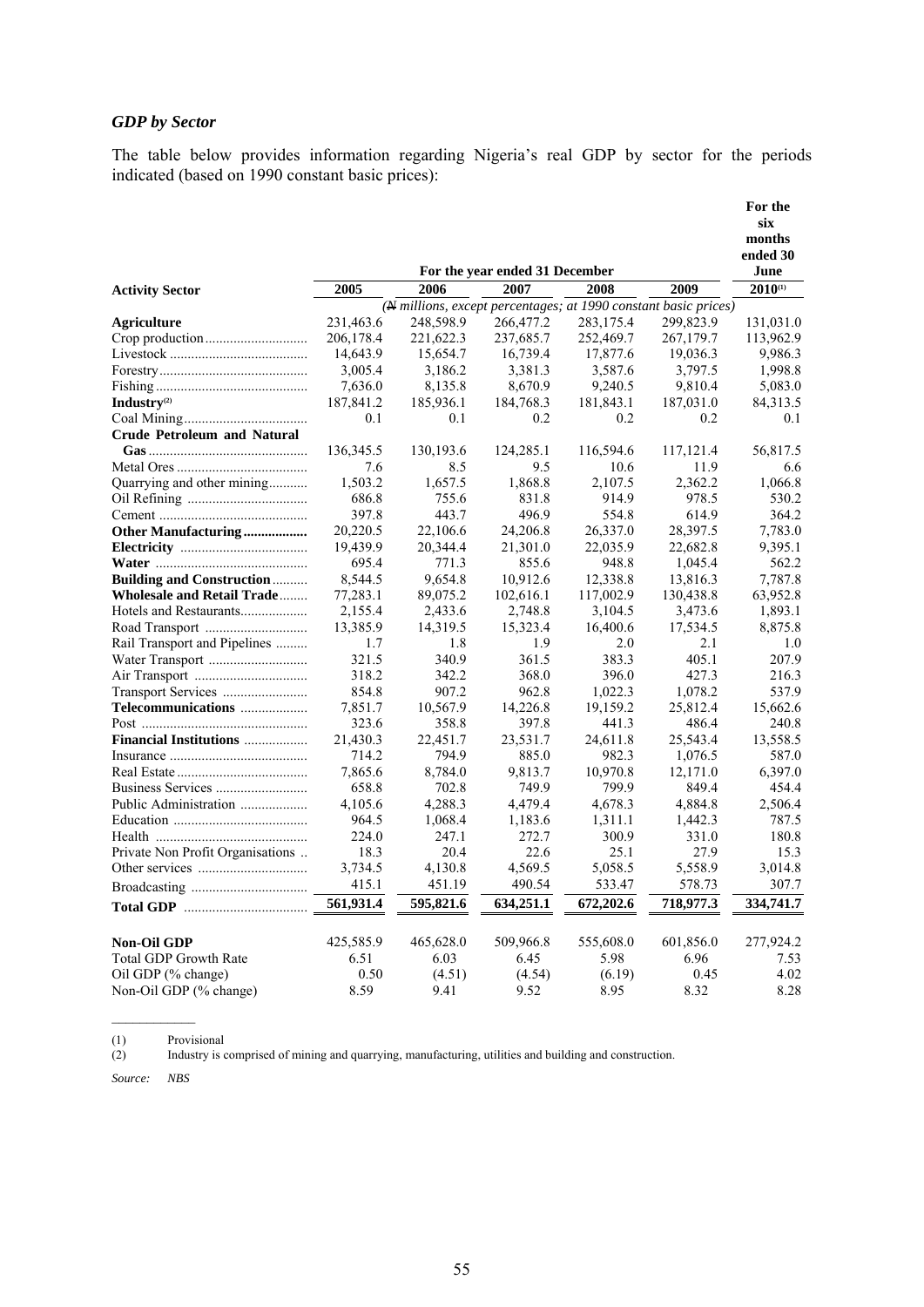The table below provides information regarding Nigeria's nominal GDP by sector for the periods indicated (based on 1990 current basic prices):

|                                |              |             | For the year ended 31 December                            |              |                            | For the six<br>months<br>ended 30<br>$June^{(1)}$ |
|--------------------------------|--------------|-------------|-----------------------------------------------------------|--------------|----------------------------|---------------------------------------------------|
| <b>Activity Sector</b>         | 2005         | 2006        | 2007                                                      | 2008         | 2009                       | 2010                                              |
|                                |              |             | (N millions, except percentages; at current basic prices) |              |                            |                                                   |
| <b>Agriculture</b>             | 4,773,198.4  | 5,940,446.8 | 6,757,867.7                                               | 7,981,397.3  | 9,186,306.1                | 4,317,734.1                                       |
|                                | 4,228,282.2  | 5,291,619.1 | 6,024,381.0                                               | 7,114,794.0  | 8,200,921.7                | 3,786,544.7                                       |
|                                | 313,252.3    | 378,702.6   | 434,151.7                                                 | 512,943.6    | 583,623.5                  | 306,160.2                                         |
|                                | 61,785.8     | 73,461.1    | 83,812.0                                                  | 99,022.7     | 111,071.5                  | 59,338.2                                          |
|                                | 169,878.0    | 196,664.0   | 215,523.0                                                 | 254,637.2    | 290,689.4                  | 165,691.0                                         |
| Industry $^{(2)}$              | 6,340,064.9  | 7,781,690.6 | 8,397,622.5                                               | 10,078,766.1 | 8,480,909.8                | 4,776,679.8                                       |
|                                | 0.3          | 0.3         | 0.4                                                       | 0.5          | 0.6                        | 0.4                                               |
| Crude Petroleum and            |              |             |                                                           |              |                            |                                                   |
|                                | 5,664,883.2  | 6,982,935.4 | 7,533,042.6                                               | 9,097,750.7  | 7,418,148.9                | 4, 343, 367. 5                                    |
|                                | 14.9         | 22.2        | 26.9                                                      | 31.0         | 34.7                       | 24.5                                              |
| Quarrying and other mining     | 17,286.4     | 27,261.5    | 31,427.1                                                  | 36,158.6     | 40,577.5                   | 20,575.8                                          |
|                                | 29,037.5     | 37,457.9    | 41,355.8                                                  | 47,582.1     | 53,958.9                   | 28,806.1                                          |
|                                | 8,501.8      | 11,791.6    | 14,916.9                                                  | 17,162.7     | 19,556.6                   | 10,267.5                                          |
| <b>Other Manufacturing </b>    | 375,167.3    | 429,274.5   | 464,610.4                                                 | 520,828.3    | 538,793.4                  | 141,137.4                                         |
| Electricity                    | 27,905.9     | 40,974.2    | 43,820.5                                                  | 50,417.9     | 59,613.4                   | 32,288.9                                          |
|                                | 1,481.5      | 1,640.6     | 1,957.9                                                   | 2,252.7      | 2,535.1                    | 1,467.5                                           |
| Building and construction      | 215,786.1    | 250,332.3   | 266,464.0                                                 | 306.581.6    | 347,690.7                  | 198,744.2                                         |
| Wholesale and retail trade     | 1,868,251.3  | 2,741,794.5 | 3,044,773.9                                               | 3,503,181.7  | 4,082,351.8                | 2,369,343.3                                       |
| Hotels and Restaurants         | 46,080.0     | 57,611.9    | 72,839.4                                                  | 86,058.7     | 98,961.7                   | 53,636.0                                          |
| Road Transport                 | 362,605.3    | 416,240.3   | 444,990.0                                                 | 450,329.8    | 475,907.3                  | 230,541.8                                         |
| Rail Transport and             |              |             |                                                           |              |                            |                                                   |
|                                | 6.9          | 7.5         | 9.6                                                       | 9.7          | 10.2                       | 4.5                                               |
| Water Transport                | 982.9        | 1,061.3     | 1,170.7                                                   | 1,184.8      | 1,248.4                    | 629.4                                             |
|                                | 3,282.8      | 4,023.9     | 4,567.8                                                   | 4,622.6      | 5,243.1                    | 2674.7                                            |
| Transport Services             | 18,603.7     | 20,489.4    | 22,707.4                                                  | 22,979.8     | 24,312.0                   | 10,391.4                                          |
| Telecommunications             | 38,194.0     | 164,019.9   | 241,814.9                                                 | 248,102.1    | 254,195.4                  | 125,634.1                                         |
|                                | 1,319.2      | 1,504.2     | 1,736.2                                                   | 1,781.3      | 1,808.3                    | 849.1                                             |
| <b>Financial Institutions </b> | 126,528.4    | 288,381.3   | 330,822.2                                                 | 380,445.6    | 430,991.6                  | 251,061.2                                         |
|                                | 4,221.1      | 8,323.6     | 10,085.9                                                  | 11,598.8     | 13,244.4                   | 7,586.5                                           |
|                                | 680,790.8    | 765,184.7   | 871,568.0                                                 | 1,002,303.2  | 1,142,366.6                | 571,197.9                                         |
| <b>Business Services</b>       | 32,044.5     | 43,370.5    | 54,026.4                                                  | 62,130.4     | 70,643.1                   | 38,814.8                                          |
| Public Administration          | 115,190.8    | 131,329.0   | 151,330.4                                                 | 174,030.0    | 197,262.3                  | 109,582.1                                         |
|                                | 26,042.5     | 29,689.9    | 33,356.6                                                  | 39,394.1     | 47,095.7                   | 28,380.9                                          |
|                                | 6,822.2      | 7,777.8     | 8,738.4                                                   | 9,961.7      | 11,085.9                   | 6,302.2                                           |
| Private Non Profit             |              |             |                                                           |              |                            |                                                   |
|                                | 154.5        | 158.8       | 163.6                                                     | 188.1        | 212.0                      | 119.4                                             |
|                                | 126,112.8    | 159,545.3   | 204,451.1                                                 | 235,118.8    | 267,194.8                  | 158,447.9                                         |
|                                | 1,742.2      | 2,153.6     | 2,675.2                                                   | 2,744.7      | 2,888.3                    | 1,501.9                                           |
|                                | 14,572,239.2 |             | 18,564,804.5 20,657,317.6                                 |              | 24,296,329.3 24,794,238.60 | 13,061,112.9                                      |
|                                |              | 11,581,869. | 13, 124, 275.                                             | 15,198,578.  | 17,376,089.                | 8,717,745.4                                       |
| <b>Non-Oil GDP</b>             | 8,907,355.9  | 1           | 1                                                         | 6            | 8                          |                                                   |
| Total GDP Growth Rate          | 27.70        | 27.40       | 11.27                                                     | 17.62        | 2.05                       | 15.24                                             |
| Oil GDP (% change)             | 33.36        | 23.27       | 7.88                                                      | 20.77        | (18.46)                    | 19.91                                             |
| Non-Oil GDP (% change)         | 24.35        | 30.03       | 13.32                                                     | 15.81        | 14.33                      | 13.05                                             |

(1) Provisional<br>(2) Industry is o Industry is comprised of mining and quarrying, manufacturing, utilities and building and construction.

*Source: NBS*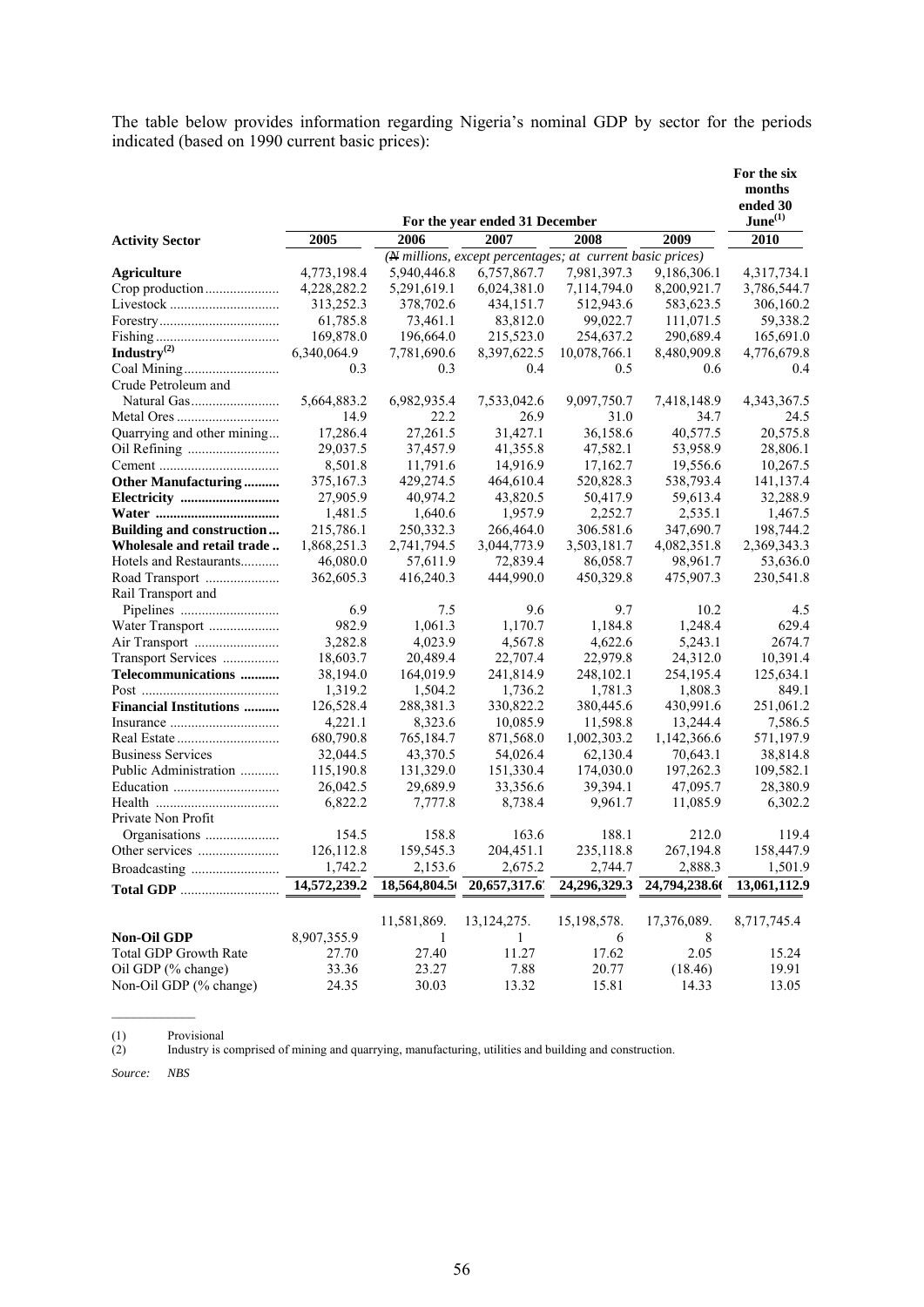# **Principal Sectors of the Economy**

# **Oil and Gas**

The oil and gas sector is very strategic for economic growth and development in Nigeria. However, the impact of the sector on employment generation and diversification of other sectors of the economy has remained comparatively low. Its relative current contribution to the country's GDP in real terms remained low at 16.29 per cent. in 2009. The huge oil and gas resource base has positioned the country as one of the key players in the global supply of energy. According to the Government, Nigeria is the tenth largest oil producer and seventh largest gas exporter in the world and with the seventh largest proven gas reserves in the world.

# *Regulatory Framework*

The Ministry of Petroleum Resources, through the Department of Petroleum Resources ("**DPR**"), controls and supervises the activities of all players in the Nigerian petroleum industry. The scope of DPR activities stretches from exploration through to production and marketing of crude oil and refined petroleum products. However, the final regulatory powers rest with the Ministry of Petroleum Resources.

The NNPC was formed in 1977 to engage in all commercial activities relating to the petroleum industry and to enforce all regulatory measures relating to the general control of the petroleum sector. Profits from the joint venture arrangements accrue directly to the Federal Government and Government funding of the NNPC is made pursuant to budget appropriations in the same way as other state-owned companies in the distribution of revenues. Thus, the NNPC has often faced the problem of inadequate appropriations from the Government to meet cash calls under the joint ventures and other investment commitments. This has resulted in calls for the Government to reduce its equity share in the joint ventures to alleviate the cash call problems.

The operational activities of the NNPC are divided into three broad based sectors: upstream, midstream and downstream. All NNPC's upstream activities are managed under the Exploration and Production Directorate. The directorate consists of the following five business units:

- The National Petroleum Investment Management Services ("**NAPIMS**") oversees the Federal Government's investments in the joint ventures, PSCs and service contracts.
- The Crude Oil Marketing Division markets Nigeria's share of crude oil production from the joint ventures.
- The Nigerian Petroleum Development Company ("**NPDC**") is the NNPC's exploration and production unit. The NPDC currently operates a number of blocks in the Niger Delta.
- The Integrated Data Services Limited is the NNPC's land seismic and data acquisition unit.
- The Nigerian Gas Company is responsible for gas distribution and marketing in Nigeria.

The NNPC estimates Nigeria's crude oil reserves at 31.9 billion barrels as of 30 June 2010. Nigeria exported approximately 769,195,205 barrels of the approximately 780,347,940 barrels of the oil it produced in 2009 and approximately 30 per cent. of this was exported to the United States. Oil production which was not exported was consumed in the domestic market.

# *History*

The Nigerian petroleum industry dates back to 1908 when the Nigerian Bitumen Corporation, a German company, started exploration for oil in south west Nigeria. However, oil production began in 1956 with the discovery of the Oloibiri field in the Niger Delta by Shell D'Arcy. In the 1950s and 1960s, several major international oil companies acquired licenses in Nigeria, including Mobil in 1955, Texaco and Gulf (now Chevron) in 1961, Safrap (now Total) and Agip in 1962. Crude oil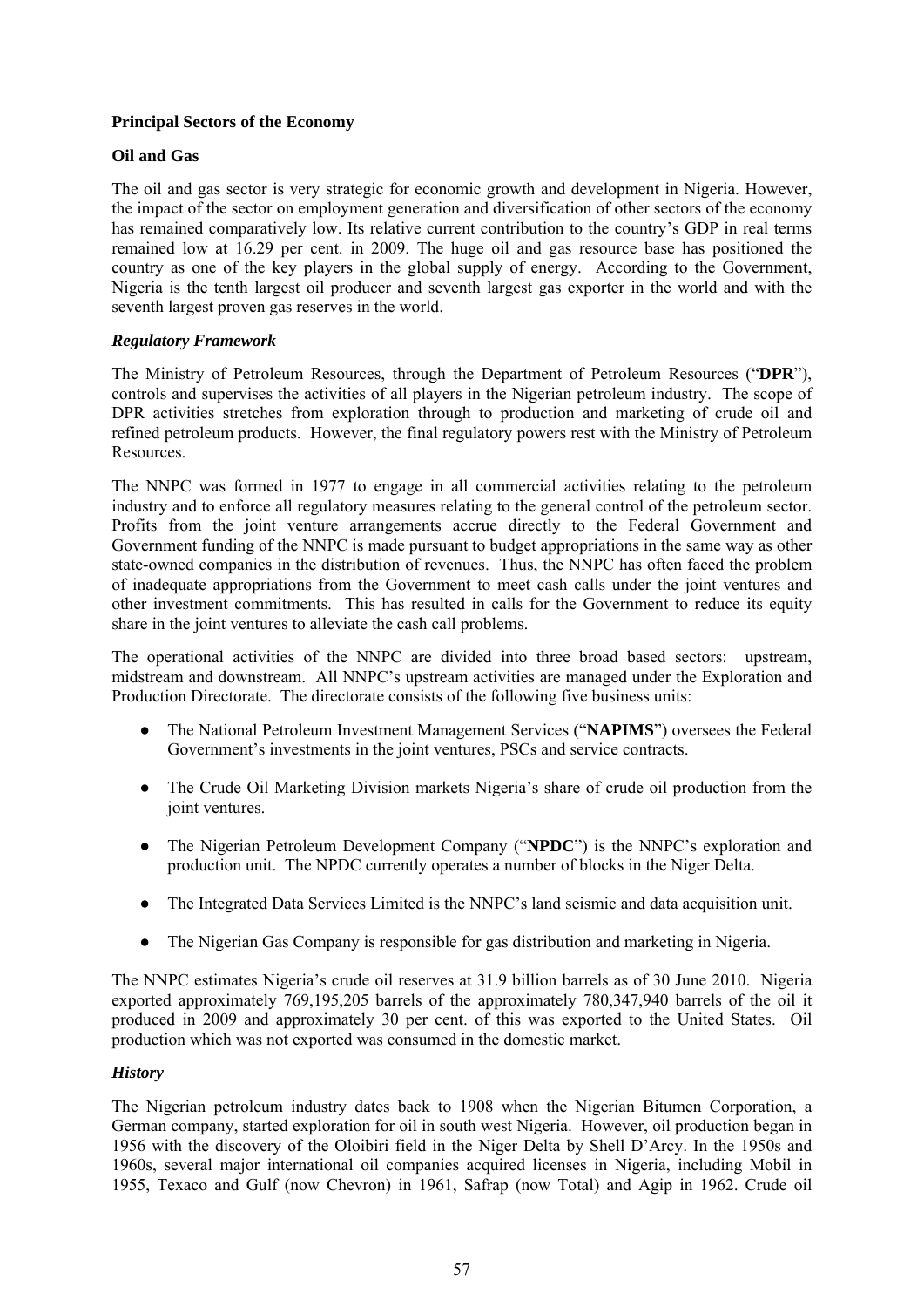production rose from 5,100 barrels per day to about 2 million barrels per day in the 1980s before it fell due to the global downturn in the energy markets as a result of the global recession. Crude oil production rose again in the 1990s and peaked in 2004 at 2.5 million barrels per day but declined again to an average of 2.2 million barrels per day in 2007 due to the unrest in the Niger Delta and OPEC quota constraints. Production declined further in 2008, when production fell to an average of approximately 2.1 million barrels per day. This decrease was mainly due to militant activities and the destruction of oil production facilities in the Niger Delta region which caused disruptions in production.

The Niger Delta crisis came about as a result of the inconsistent policies of past governments which allowed IOCs uncontrolled access to the resources of the Niger Delta region at the cost of the human and environmental needs of the region, resulting in agitation and the proliferation of crime. Over the years, the lack of development in the region and perceived injustice over the sharing of oil revenues often triggered conflicts between the host communities and the states. The adverse effect of these conflicts on the economy and the need to deal with the challenges in the region led to the introduction of the Ministry of the Niger Delta and an amnesty programme for the Niger Delta militants in 2009. Under the amnesty programme, over 20,000 militants handed over their arms in return for a presidential amnesty, unconditional pardon and participation in the Post-Amnesty Rehabilitation and Economic Empowerment Programme.

In spite of the efforts of the Federal Government, State Governments, the oil companies and nongovernmental organisations to enhance the well-being of the people of the Niger Delta, wide disparities in development persist. In many areas, the conditions of rural communities where crude oil is produced remain poor with severe environmental degradation, lack of infrastructure, high unemployment, poor educational facilities and general lack of amenities that ensure a good standard of living. At its peak, repeated militant attacks on oil and gas facilities in the Niger Delta region resulted in oil production dropping to its lowest level in five years in April 2009.

However, production began to increase again in the second half of 2009, with an average of 2.1 million barrels per day, and increased further to an average of 2.4 million barrels per day in the first eleven months of 2010. The increase was largely attributed to the amnesty programme of the Federal Government that restored relative peace to the Niger Delta region.

## *Upstream*

The upstream sector primarily comprises exploration and production activities.

# *Legal Framework for Exploration and Production in Nigeria*

Early oil operations in Nigeria were carried out on a concession basis where the International oil companies ("**IOCs**") had 100 per cent. ownership of oil production and Nigeria collected tax and royalties. This changed when the Petroleum Act of 1969 (the "**Petroleum Act of 1969**") was passed, pursuant to which the entire ownership and control of all petroleum in, and upon any land in Nigeria, was vested in the state. The passing of this legislation and the formation of the Nigerian National Oil Company ("**NNOC**"), the predecessor to the NNPC, were, in part, a response to Nigeria's desire to join OPEC, as a primary aim of OPEC at that time was to encourage its members to increase state participation in their respective national oil industries. See "*The Federal Republic of Nigeria— Membership of International and Regional Organisations*".

The Petroleum Act of 1969 provides that only Nigerian citizens or companies incorporated in Nigeria can be granted licenses for oil exploration and production. The licenses that can be issued are as follows:

An Oil Exploration Licence ("**OEL**") – confers a non-exclusive right to do a preliminary search using surface, geological and geophysical methods, including aerial surveys but excluding drilling below 91.44 metres. An OEL expires on 31 December of the year in which the licence was granted. An OEL is rarely granted today.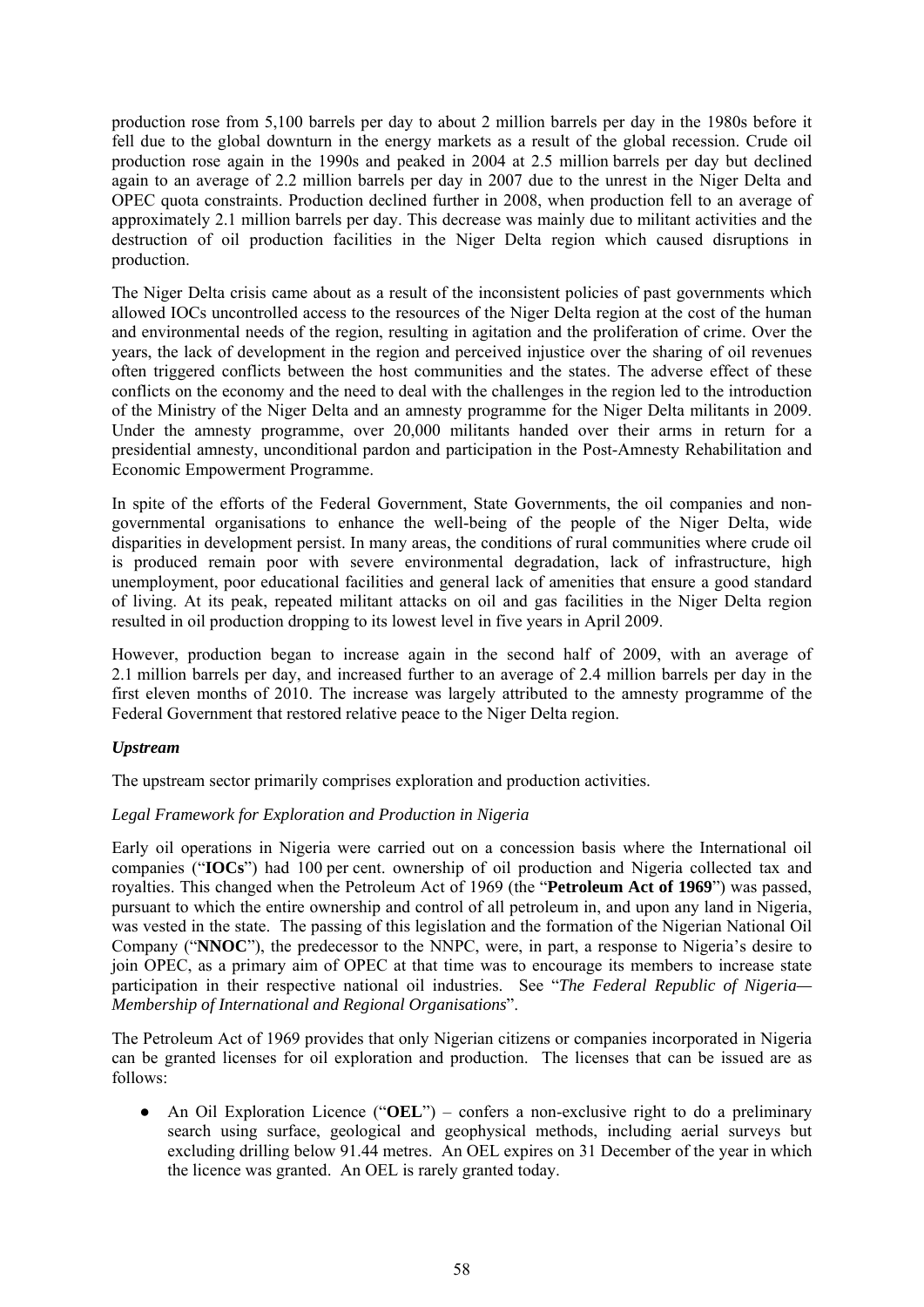- An Oil Prospecting Licence ("**OPL**") confers an exclusive right to explore and prospect for petroleum and is for a maximum initial term of five years.
- An Oil Mining Lease ("**OML**") confers an exclusive right over the area and an interest over petroleum discovered within the area covered by the OML. An OML can only be granted to a person who has discovered oil in commercial quantities (defined to be production of at least 10,000 barrels per day of crude oil). An OML has a maximum duration of 20 years but may be renewed.

However, under the licencing regime established by the Petroleum Act of 1969, several means exist for a person or company to obtain rights to explore or produce oil in Nigeria. Within the framework of this regime, a participation system has developed allowing companies that have not been granted a licence to obtain rights or interests in oil production that is being undertaken pursuant to a licence. There are five primary legal arrangements for crude oil production currently in force:

- Concessions/sole risk an independent company with a concession bears the full risk and costs of exploration, development and production, has interests over the crude oil produced and is liable for all royalty and petroleum profit tax payments. Currently concessions in respect of OMLs are only awarded to domestic contractors (defined as a company of which at least 60 per cent. of its shares are owned by Nigerians.)
- Joint ventures an arrangement that was formed when the Government acquired participation interests in the OMLs held by the Nigerian subsidiaries of the IOCs. The OMLs are held by the Government and the IOCs in proportion to their respective ownership interests and the relationship between the Government and the IOC is governed by a Joint Operating Agreement.
- Production Sharing Contracts ("PSC") —an arrangement pursuant to which the company bears the risk of exploration, and when oil is found in commercial quantities, the company is entitled to recoup its costs. Thereafter the crude oil produced is shared by the company and the Government. PSCs are entered into by OML holders and contractors in respect of these contract areas which are governed by an OML. In respect of PSCs involving the Government, the OMLs are held by the NNPC.
- Marginal Fields ("**Marginal Fields**") an arrangement pursuant to which the OML holder farms out those fields within its licence. In 2003, IOCs were made to farm out fields that had remained unproduced for more than 10 years to indigenous oil companies.
- Service Contracts an arrangement pursuant to which an OML holder enters into a contract with a contractor who provides the risk capital for exploration and production, but if no commercial discovery is made, the contract is then terminated with no further obligation on either party. If a commercial discovery is made, the contractor is entitled to recover its costs and receive some additional remuneration. Service contracts are not commonly used in Nigeria

Currently, IOCs in Nigeria operate in partnership with the NNPC mainly under joint ventures or PSCs. Other oil companies, including independents and domestic oil companies, may operate in partnership with international companies under sole risk or other arrangements.

## Concessions/Sole Risk

In the early 1990s, under a policy which sought to encourage Nigerian participation in the oil and gas industry, the Government reserved certain oil blocks for Nigerians and granted concessions to qualifying applicants. Concessions were only granted to Nigerian resident companies. The concession-owner was granted 100 per cent. of the rights to the relevant block on a sole risk basis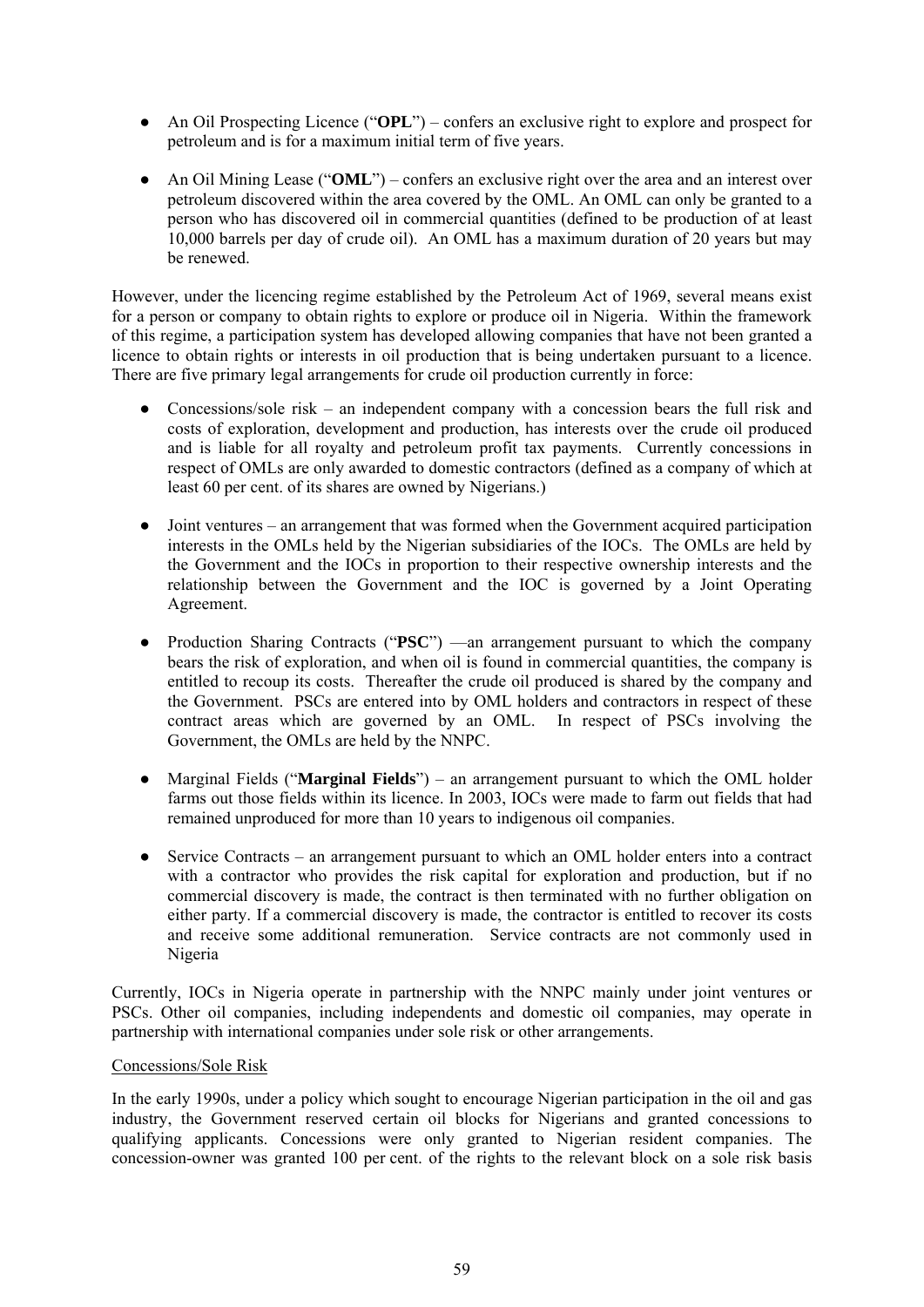with no participation by the NNPC. The Government however reserved the right to participate in any venture.

Under the policy, companies were permitted to assign up to 40 per cent. of their interest to foreign technical partners in exchange for funding to cover all or a substantial portion of the signature bonus payable to the Government as well as costs connected with exploration, field development and production activities. To govern their relationship, the local companies entered joint operating agreements ("**JOA**") with the foreign technical partners on terms required to be approved by the Minister of Petroleum Resources.

#### Joint Ventures

In the 1970s, previously wholly-owned concessions, or OMLs, were transformed into joint venture arrangements between the Government, through the NNPC and the IOCs operating them. The IOCs continued to operate the joint ventures, with costs and revenues split between them and the NNPC on an equity basis.

Joint ventures are governed by JOAs between the NNPC and the IOCs. The percentage interest of either party to the JOA is referred to as its participating interest and consists of its share of the OML, the fixed and moveable assets of the JOA and the working capital applicable to the operation of the OML. In each JOA, an IOC is typically designated as the operator and is responsible for all JOA operations; however the NNPC reserves the right to become an operator.

Under the joint ventures, the NNPC is the major interest holder and enters into an agreement with one or more joint venture partners in respect of assets and liabilities for oil exploration and production. Pursuant to the JOA, the oil company and the NNPC agree to jointly explore for, develop and produce petroleum in accordance with the terms of the OPL or OML jointly held by them. Each partner in the joint venture contributes to the costs of exploration, development and production and shares the benefits or losses of the operations in accordance with its proportionate equity interest in the joint venture. The NNPC contributes its financial obligations through funding cash calls made by the IOC operator in respect of the NNPC portion of the cost of exploration and production. The Government allocates to the NNPC an annual funding budget, from which it meets its joint venture cash calls obligations. Government revenue earned from its participating interest in JOAs is separate from the revenue it earns from taxation and royalties.

In 1986, in response to certain constraints at the time such as low oil prices, the Government entered into the first of a series of memorandums of understanding ("**MOU**") with its joint venture partners. The MOU is an arrangement between the Government and its joint venture partners, intended to encourage companies to continue to explore and produce crude oil in Nigeria. In return for their commitment, the Government guarantees a certain profit margin, irrespective of oil prices. MOUs were signed in 1986, 1991 and 2000. The key feature of the 2000 MOU is that it provides for a twotier profit margin, US\$2.70 per barrel for those companies with a unit investment of more than US\$2.00 per barrel and US\$2.50 per barrel for those companies with a lower investment. The 2000 MOU had a tenure of three years. In January 2008, the DPR informed the NNPC's joint venture partners of the Government's intention to treat the 2000 MOU as having lapsed and to revert to the fiscal regime of the Petroleum Profits Tax Act.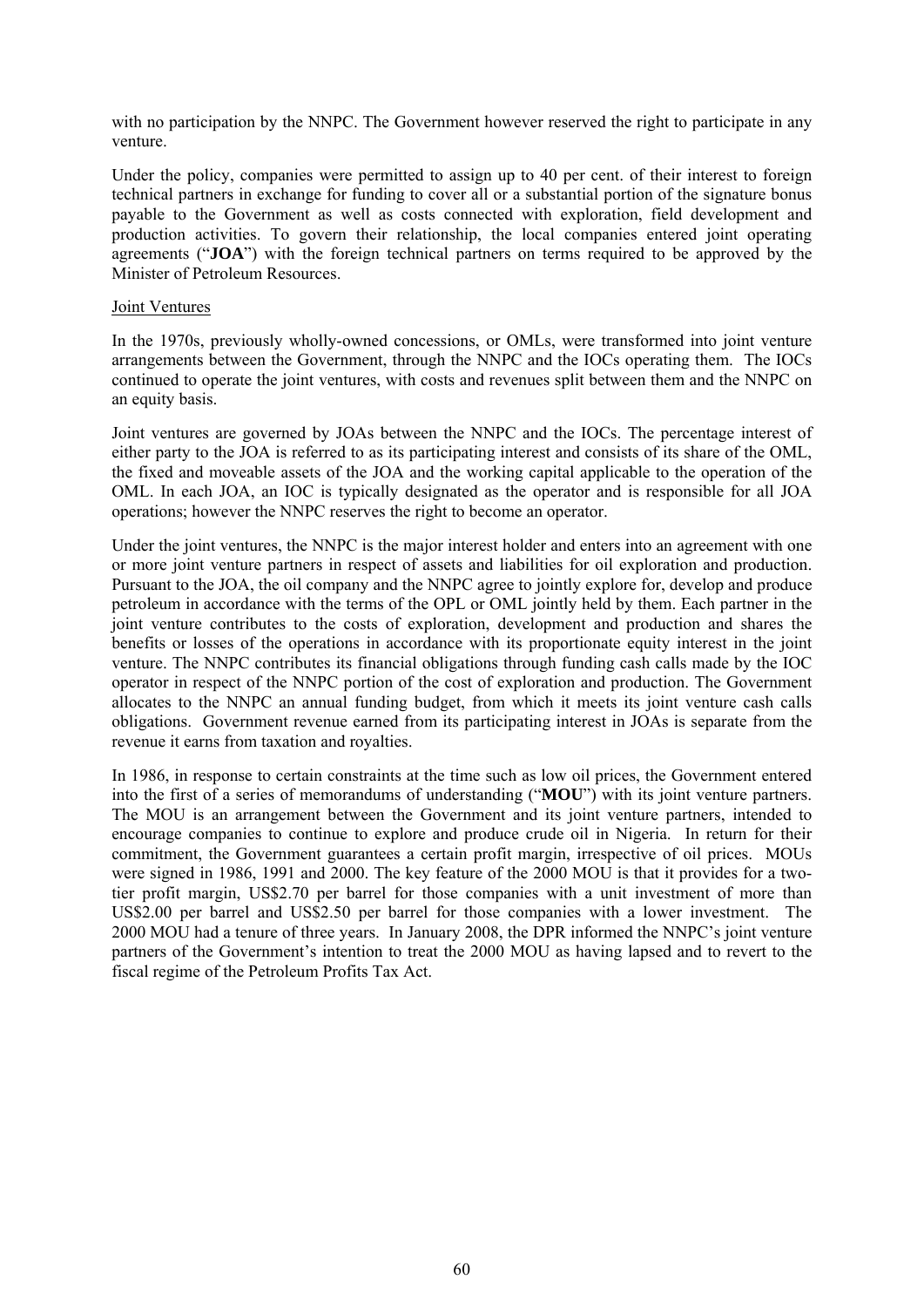| <b>Joint Venture</b> | <b>NNPC Shareholding</b> | <b>IOC</b> Shareholding |
|----------------------|--------------------------|-------------------------|
|                      | 55%                      | 45%                     |
|                      | 60%                      | 40%                     |
|                      | 60%                      | 40%                     |
|                      | 60%                      | 40%                     |
|                      | 60%                      | 40%                     |
|                      | 60%                      | 40%                     |

The table below sets out information regarding the joint venture arrangements with their equity holdings as of 31 December 2010:

*Source: Ministry of Petroleum* 

During the 1990s, the NNPC was often in arrears with respect to its payment obligations and faced challenges in meeting its cash call obligations. This led to project deferrals which resulted in a reduction in production capacity. In order to address the issue of the joint venture cash calls, the NNPC and the IOCs developed alternative funding arrangements, whereby the IOCs pay the NNPC's share of upfront costs on certain projects and developments. Under the initial carry agreements signed between 2000 and 2006, the NNPC repaid the costs with a portion of its share of production. However, under more recent modified carry agreements ("**MCAs**"), the NNPC repays the costs on a cash basis rather than oil. The alternative funding arrangement has been carried out on a number of projects including three major shallow water projects—EA (a Shell joint venture), Amenam (a Total joint venture) and Yoho (MPN/ExxonMobil joint venture). The NNPC has also executed MCAs for the Ofon Phase II (a Total joint venture), the Gbaran Ubie (a Shell joint venture) developments, the Cawthrone Channel Integrated Project, the Nembe Creek Trunkline Field Logistics Phase I projects, the Santa Barbra Phase I projects and the OML 58 Upgrade Gas Export project.

In the ordinary course of its joint venture operations the NNPC has ongoing discussions with certain of its joint venture partners regarding the amount of its payment obligations and estimates that as at 31 December 2010, the amount of money subject to such discussions was approximately US\$500 million.

# Production Sharing Contracts

The introduction of the PSCs in the 1990s was motivated by the need to relieve the NNPC of its financial commitments in connection with the exploration, development and production of new fields. The NNPC does not have any financial obligations under a typical PSC. However, it reserves the rights to take equity in a PSC that if exercised, would involve taking on the associated financial obligations. All contracts awarded to foreign oil companies since 1990 have been under PSC terms. Under the PSC, legal ownership and interest in the OML or OPL remains with the NNPC and one or more oil companies is the contractor to the NNPC. The NNPC has no cash call obligations under the PSCs. The contractor agrees to carry out oil exploration, development and production activities on behalf of the NNPC at its risk and expense in return for a share of production. The contractor is under an obligation to provide the entire funds for exploration, drilling and production and is reimbursed from petroleum discovered and produced.

Many of the PSCs benefit from incentives under the Deep Offshore and Inland Basins Production Sharing Contracts Decree 1999 (now Cap D3, LFN 2004). The decree, signed in 1999 was deemed to retroactively come into force in January 1993, when the first deep water PSCs were awarded and provides certain fiscal incentives for oil and gas companies operating in the deep offshore and Inland Basin areas under PSCs.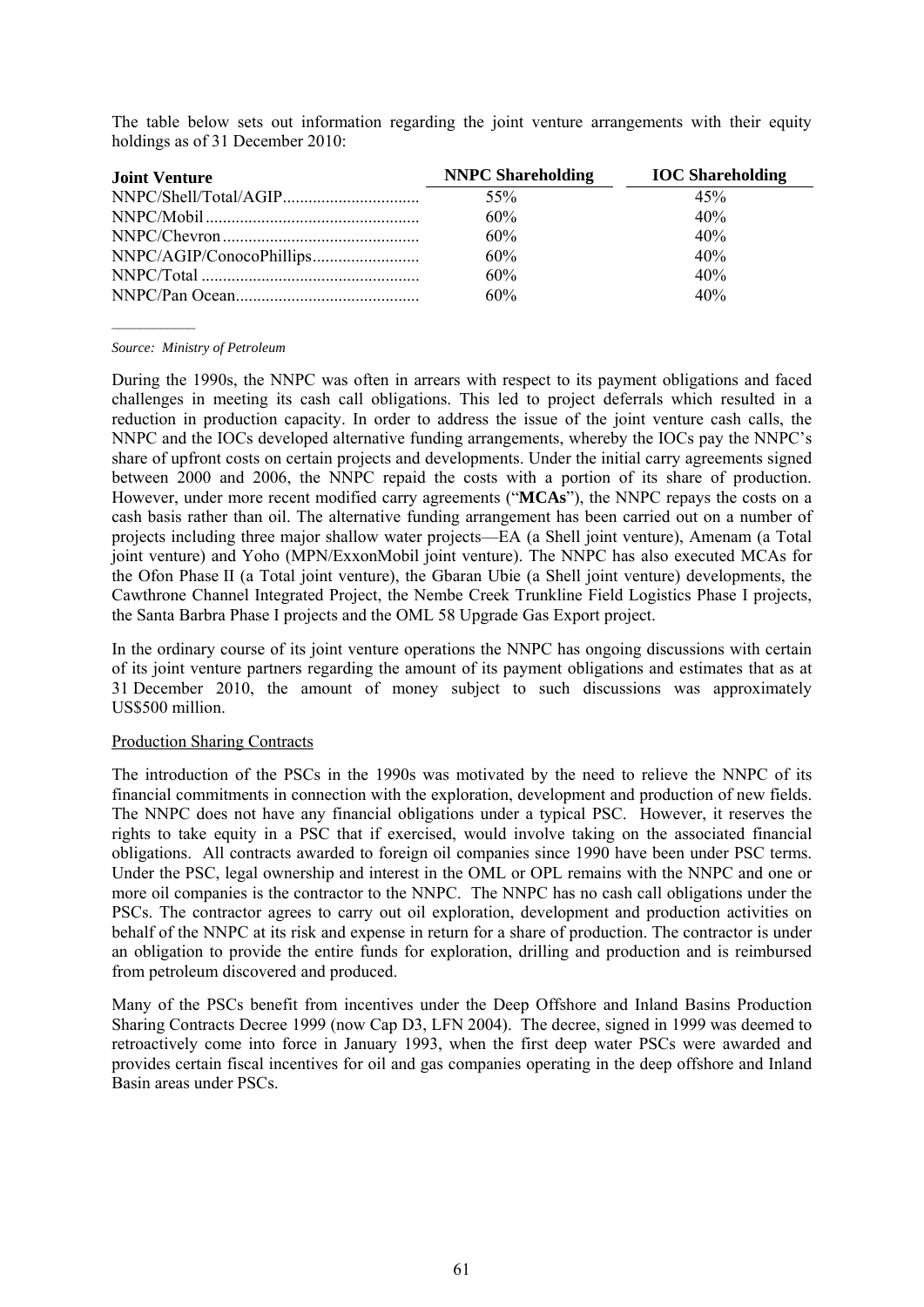The terms and conditions in the PSCs are substantially the same, with some modifications. Under the PSCs, oil production is allocated as follows:

- Royalty oil oil allocated to the NNPC which is the first claim on production. The royalty rate varies depending on the location of the oil field and the water depth. The royalty rates for deep offshore production sharing contracts vary from 0 per cent. to 12 per cent. depending on the water depth while the royalty rate production in the inland basin is 10 per cent.
- Cost oil oil based on the quantum of oil production which is allocated to the contractor to enable it to generate an amount of proceeds for the recovery of operating and capital costs. It is deducted from the remaining production after the deduction of royalty oil.
- $\bullet$  Tax oil oil based on the quantum of oil production, the proceeds of which would be equal to the Petroleum Profit Tax liability of the NNPC and the contractors at the prevailing rate. It is deducted from the oil remaining after deduction of royalty oil and cost oil.
- $\bullet$  Profit oil oil equal to the balance of the available crude oil after the deduction of the royalty oil, cost oil and the tax oil. This is allocated to the NNPC and the contractors according to a sliding scale mechanism based on production rates.

The production splits can vary from one PSC to another, and allocations are made on a monthly basis. Where proceeds from royalty oil, cost oil and tax oil are insufficient to fully discharge their corresponding liabilities, the excess is carried over to the following months.

All pipelines are included in the upstream cost base and any third party tariff income is added to production income. Downstream gas utilisation project profits are covered by standard corporate income tax. However, there are various incentives in terms of accelerated depreciation and tax holidays, which are available for different gas utilisation projects.

## Marginal Field Development Programme

In 1996, the Petroleum Act 1969 was amended to give the Government the power to order the farm out of marginal fields, which fields had remained unproduced by the OML holders who have held their OML license for more than 10 years from the first discovery of oil in the relevant field. This amendment was in line with the Marginal Field Development Programme which was established as a local content policy aimed at increasing the participation of domestic companies in oil exploration and production. Following the amendment of the Act, guidelines were issued by the Government in July 2001, which defined a marginal field as any field that has reserves booked and reported annually to the Government and which has remained unproduced for more than ten years. The marginal fields are subject to compulsory farm outs to domestic companies under a competitive bid process and in 2003, 24 marginal oil fields were awarded to 31 domestic oil companies. These companies have been encouraged to enter into agreements with international oil and gas companies for assistance with financing and technical support; however, non-Nigerian companies are not permitted to hold more than a 40 per cent. participating interest in the marginal field. The domestic companies pay an overriding royalty to the NNPC and the IOC as consideration for the assignment of the marginal field based on the domestic company's daily production. Marginal fields rights are often granted for an initial period of 60 months and are renewable by the Department of Petroleum Resources. The domestic company is solely responsible for the costs, risk and expenses of developing the marginal field. According to the Ministry of Petroleum, a marginal field typically produces less than 10,000 barrels per day of crude oil. According to the NNPC, there are currently over 23 marginal field farm out agreements with the NNPC.

## Service Contracts

The NNPC also enters into service contract arrangements pursuant to which ownership of the OML or the OPL is vested in the NNPC and the contractor provides all the funds and expertise required for the exploration, development and production of oil. The NNPC holds the title and has the rights to the oil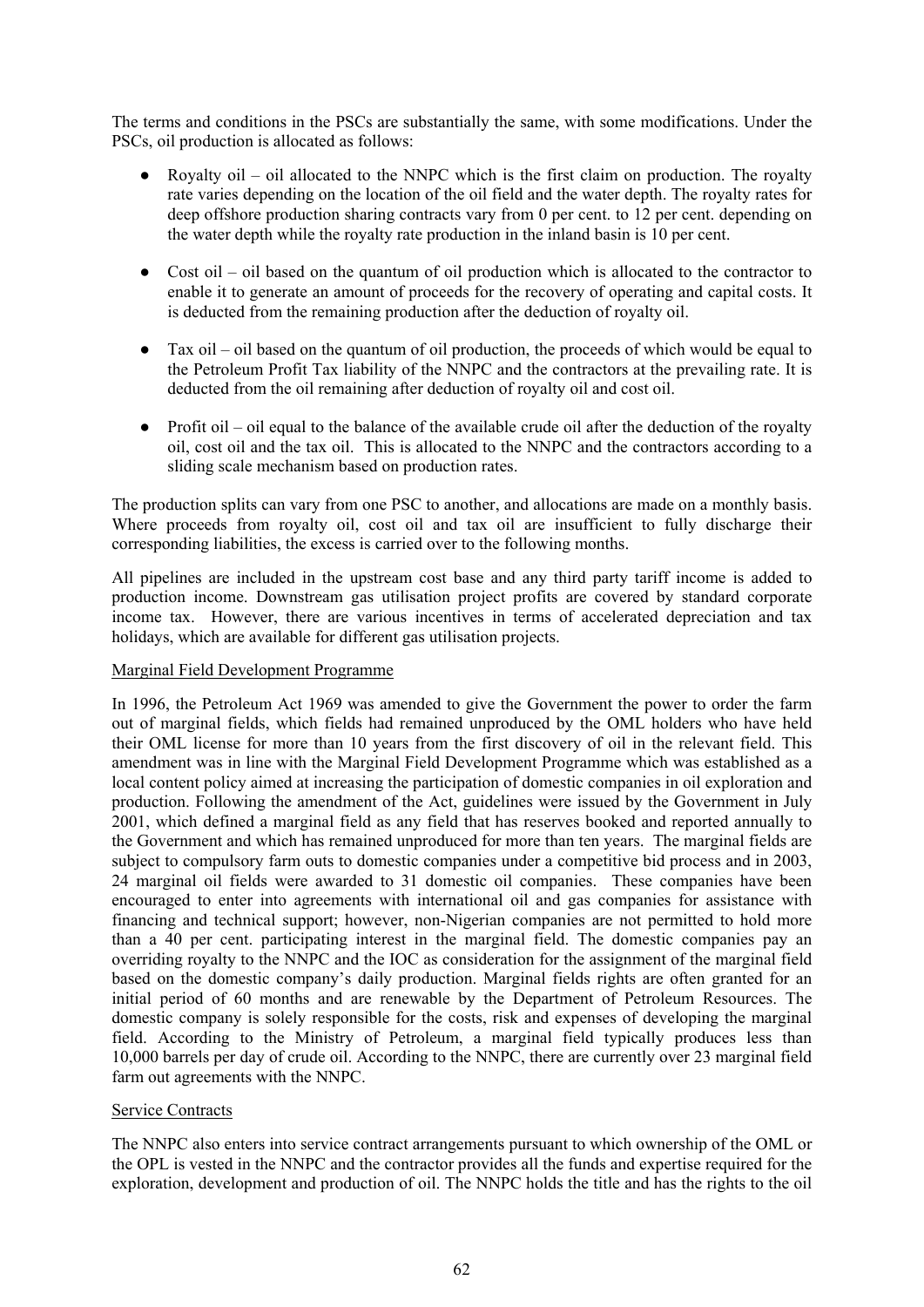produced and can elect to pay the contractor in cash or in kind. The contractor does not have title to the oil produced but is reimbursed, with some additional remuneration, only from funds derived from the sale of available oil production. According to NAPIMS, there are two subsisting service contracts, one between the NPDC and Agip Energy and Natural Resources Limited, which has begun production, and one between NPDC and Sinopec, which is yet to reach production

#### *Fiscal Arrangements*

Oil revenue is a significant source of revenue for Nigeria, constituting 69.4 per cent. of all federally collected revenues in 2009, compared to 84.3 per cent. in 2008. The primary sources of oil revenues are described below:

- revenue from sales of crude oil the Government sells the crude oil it receives from its participating interest from the JOAs and the PSCs (discussed above);
- taxes the second most significant source of oil revenue for the Government;
- royalties these are amounts payable to the owner of the oil or gas as compensation for the exploitation of a non-renewable resource. Royalties are charged at 20 per cent. of production for onshore drilling and on a graded scale for offshore drilling depending on the depth (and thus the difficulty) of the drilling;
- bonuses this is a payment made by a company to the Government at designated points in time, typically when the contract has been signed (referred to as "signature bonuses"). Another form of bonus is a production bonus, which is paid by the company when production reaches mutually agreed levels;
- concession rents these are amounts paid in exchange for the grant of an OPL or OML; and
- license fees fees paid by IOCs, PSC contractors and oil prospectors.

The following table sets forth the amount of oil revenue the Government earned for the periods indicated.

|                      |         |         | For the year ended 31 December |         |         | For the<br>eleven<br>months<br>ended 30<br><b>November</b> |
|----------------------|---------|---------|--------------------------------|---------|---------|------------------------------------------------------------|
|                      | 2005    | 2006    | 2007                           | 2008    | 2009    | <b>2010</b>                                                |
|                      |         |         |                                |         |         |                                                            |
|                      | 4.762.4 | 5,287.6 | 4.462.9                        | 6,530.6 | 3.191.9 | 4,857.4                                                    |
| Sales of Crude oil   | 2.713.7 | 3,056.5 | 2.799.6                        | 3,533.1 | 1,798.5 | 3,158.9                                                    |
|                      | 138.9   | 189.5   | 145.9                          | 180.8   | 58.6    | 0.0                                                        |
| Taxes and fees $(1)$ | 1.316.7 | 1.444.9 | 1.059.4                        | 2.135.9 | 924.9   | 1,141.3                                                    |
|                      | 593.1   | 596.6   | 457.9                          | 680.8   | 410.0   | 557.2                                                      |

(1) Includes bonuses and rents.

 $\mathcal{L}_\text{max}$ 

*Source: The Office of the Accountant General of the Federation* 

The reduction in the amount of oil revenues for 2009 compared to 2008 was a result of lower oil prices in 2009 compared to 2008.

## *Reserves and Exploration*

IOCs have traditionally played a significant role in oil exploration and production in Nigeria. Some of the major IOCs operating in Nigeria include Shell, Chevron, Conocco Phillips, Mobil, Agip and Total, and they all operate in Nigeria through their Nigerian subsidiaries. These IOCs have been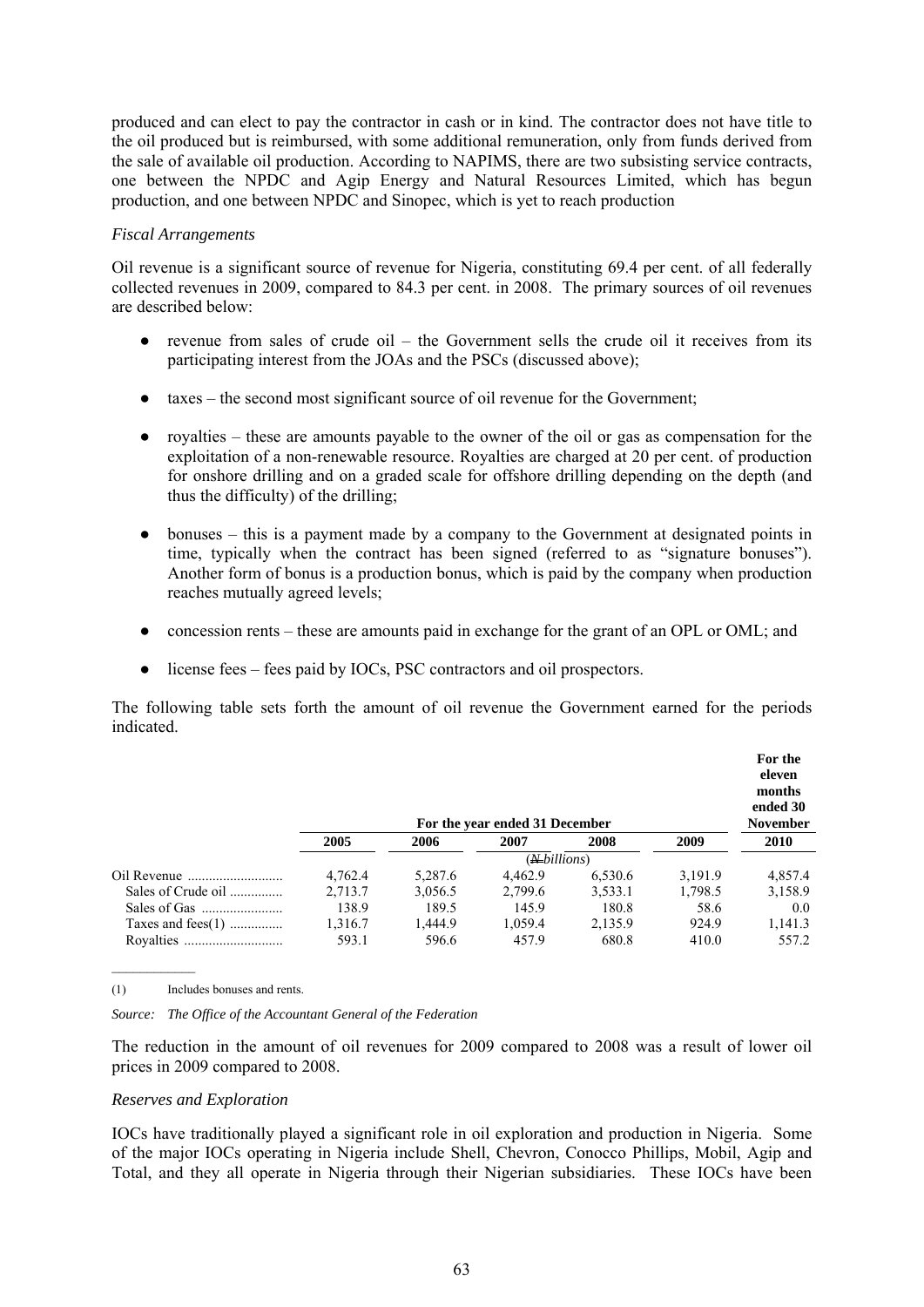particularly dominant in the onshore area of Niger Delta, coastal offshore areas and more recently the deepwaters of the Niger Delta.

The Government granted new exploration licences between 2005 and 2007. According to the NNPC, there are currently over 47 PSCs subsisting in Nigeria. About 33 operating companies have been allocated 60 blocks under the PSC arrangements. A total of 173 concession licences for oil exploration and production have been awarded while 24 marginal fields have been awarded to 26 domestic companies as of 30 September 2010. The next licensing round is under consideration.

In 2009, a total of 4,560.8 square kilometres of 3D seismic data was acquired and 5,842.4 square kilometres was processed or reprocessed by six companies. Twenty-seven rigs were in operation and 129 wells were drilled. In 2008, a total of 10,212.2 square kilometres of 3D Seismic data was acquired by nine oil companies, while a total of 7,831.00 square kilometres of 3D Seismic data was processed or reprocessed by five companies. No 2D seismic data was collected in 2008. Out of the total data acquired, companies in joint venture arrangements with the NNPC acquired 7,126.16 square kilometres, while PSCs acquired 3,086.00 square kilometres. Twenty-Seven rigs were in operation in 2008. The joint venture companies had thirteen rigs, companies with PSCs had fourteen rigs, while companies with service contracts had none. In the same year, 110 wells were drilled, which included 57 developmental wells, 32 workover or completion wells, 15 appraisal wells, and six exploratory wells.

#### *Production*

The following table sets out average volumes of crude oil and condensates production and exports for the periods indicated:

|                   |      |      | For the year ended 31 December |                           |      | For the<br>eleven<br>months<br>ended<br><b>30 November</b> |
|-------------------|------|------|--------------------------------|---------------------------|------|------------------------------------------------------------|
|                   | 2005 | 2006 | 2007                           | 2008                      | 2009 | <b>2010</b>                                                |
|                   |      |      |                                | (average barrels per day) |      |                                                            |
| <b>Production</b> | 2.5  | 2.4  | 2.2                            | 2.1                       | 2.1  | 2.4                                                        |
| <b>Exports</b>    | 2.3  | 2.2  | 2.2                            | 2.0                       | 2.1  | 2.0                                                        |

*Sources: NNPC, CBN* 

|                   | For the year ended 31 December |               |             |             |               |  |
|-------------------|--------------------------------|---------------|-------------|-------------|---------------|--|
|                   | 2005                           | 2006          | 2007        | 2008        | 2009          |  |
|                   |                                |               | (barrels)   |             |               |  |
| <b>Production</b> | 918,660,619                    | 869, 196, 506 | 803,000,708 | 768,745,932 | 780,347,940   |  |
|                   | 844.151.498                    | 817.996.072   | 791.826.519 | 724.479.796 | 769, 195, 205 |  |

#### *Source: NNPC*

 $\mathcal{L}_\text{max}$ 

The total crude oil and condensates production in Nigeria averaged 2.4 million barrels per day in the first eleven months ended 30 November 2010, an increase from 2.1 million barrels per day in 2009 and 2008. Nigeria produced a total of approximately 780.4 million barrels of crude oil in 2009 compared to the approximately 768.8 million barrels of oil produced in 2008. This increase was mainly due to the Government's amnesty programme during the second half of 2009, which brought about relative stability to the Niger Delta region.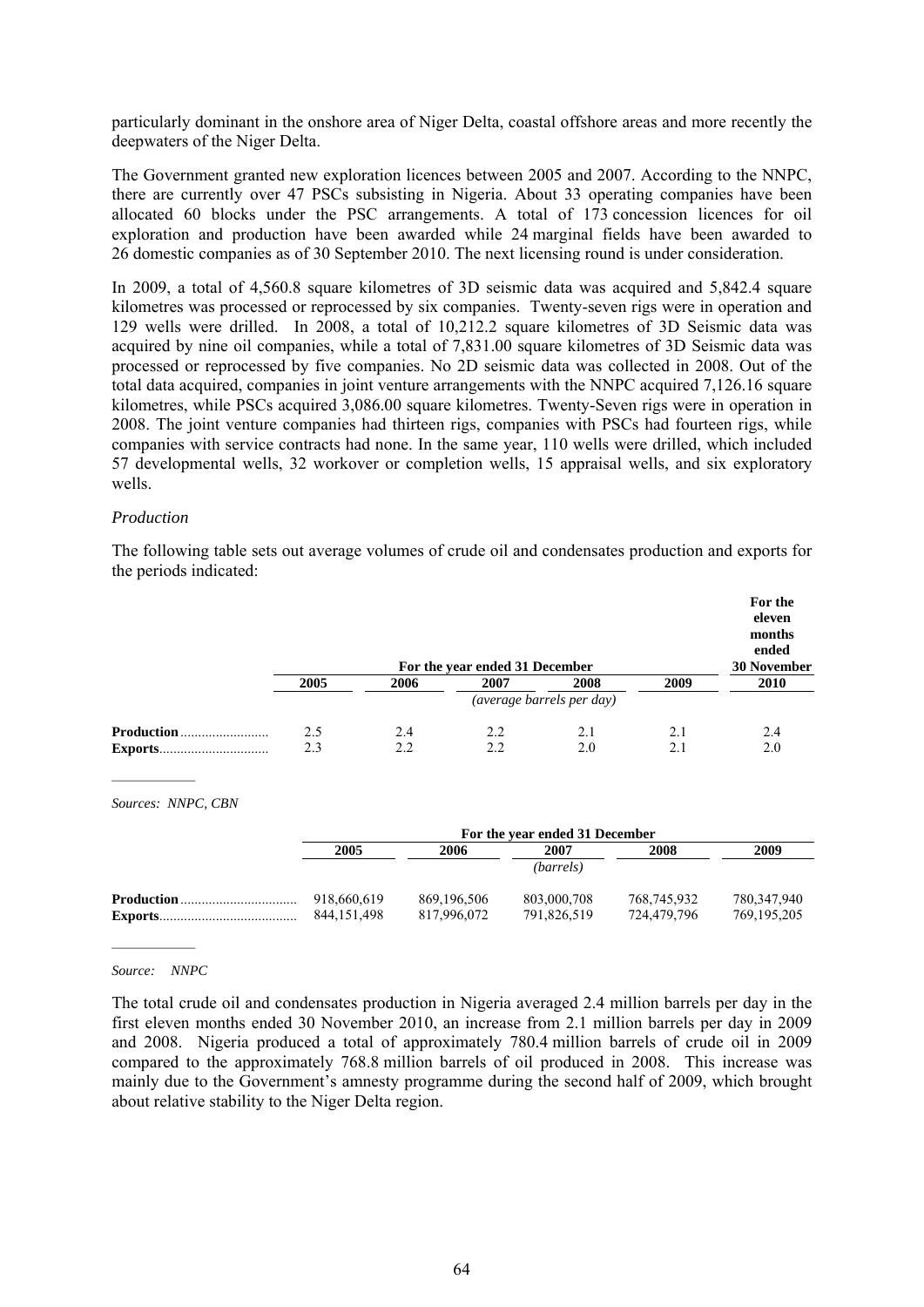The following table sets out certain information regarding crude oil production by the joint venture companies, certain production sharing companies, service contract companies, certain independent/sole risk companies and certain marginal fields companies for the periods indicated:

|                                 | For the year ended 31 December |               |             |  |  |
|---------------------------------|--------------------------------|---------------|-------------|--|--|
|                                 | 2007                           | 2008          | 2009        |  |  |
|                                 |                                | (barrels)     |             |  |  |
| Company                         |                                |               |             |  |  |
|                                 | 581,468,061                    | 542,135,997   | 463,051,341 |  |  |
| Production Sharing Companies    | 192,621,306                    | 195, 127, 693 | 268,792,256 |  |  |
|                                 | 3,932,714                      | 3,361,078     | 3,237,284   |  |  |
| Independent/Sole Risk Companies | 24,978,627                     | 25, 273, 170  | 41,388,620  |  |  |
| Marginal Fields Companies       |                                | 2,847,994     | 3,878,439   |  |  |
|                                 | 803,000,708                    | 768,745,932   | 780,347,940 |  |  |

*Source: NNPC Annual Statistical Bulletin* 

*Costs associated with Exploration and Production* 

#### Capital Costs

 $\mathcal{L}_\text{max}$ 

The proliferation of small oil fields and the difficult terrain of the Niger Delta call for continuous investment to keep reserve levels high. Much of these investments have been on upgrading existing infrastructure to improve operational efficiency and oil recovery. Generous fiscal terms for associated and non-associated gas projects have also encouraged investment by the joint venture operators.

Since 2000, there has been significant expenditure in the deepwater with four giant discoveries brought onstream: Bonga, Erha, Agbami and Akpo.

A key issue facing the NNPC and the operators is cost inflation, which reduces the profit oil allocated to the NNPC under the PSCs and increases funding needs under the joint ventures. Although cost inflation is a global issue, Nigeria appears particularly impacted, partly because contracts in Nigeria appear to be attracting a risk premium. Also, many of Nigeria's new developments are large-scale projects in the deepwater and constraints on deepwater drilling equipment, facilities and contractors have escalated costs significantly. Furthermore, Nigerian local content directives mean that a substantial amount of the infrastructure and facilities for all projects must be built in-country. Local capacity to build these facilities is stretched, which means investments also have to be made in building capacity, which is adding to the overall cost base.

## Operating Costs

Historically, the majority of Nigerian crude production has been from fields located onshore in the Niger Delta basin. However in recent years, production growth has mainly come from shallow water and, in particular, deepwater projects. Operating costs from the onshore and offshore fields vary. The bigger joint ventures with higher production rates benefit from the associated economies of scale. The smaller joint ventures operating offshore are disadvantaged by their lack of transportation and onshore facilities. In recent years, operating costs have increased significantly largely due to companies reinforcing security as militancy has become more prevalent in the Niger Delta.

## *Environmental Issues*

Pollution from oil exploration activities in the Niger Delta region remains high and has resulted in major environmental issues within the region. There are regular oil spills resulting from leaking underground pipelines and storage tanks as well as vandalism of oil pipelines, which contaminate vast areas of land and water in the region. According to the National Oil Spill Detection and Response Agency ("**NOSDRA**"), between June 2006 and June 2010, there were 3,203 reported cases of oil spill incidents, 1,149 of which were less than one barrel. In addition, pollution from gas flaring also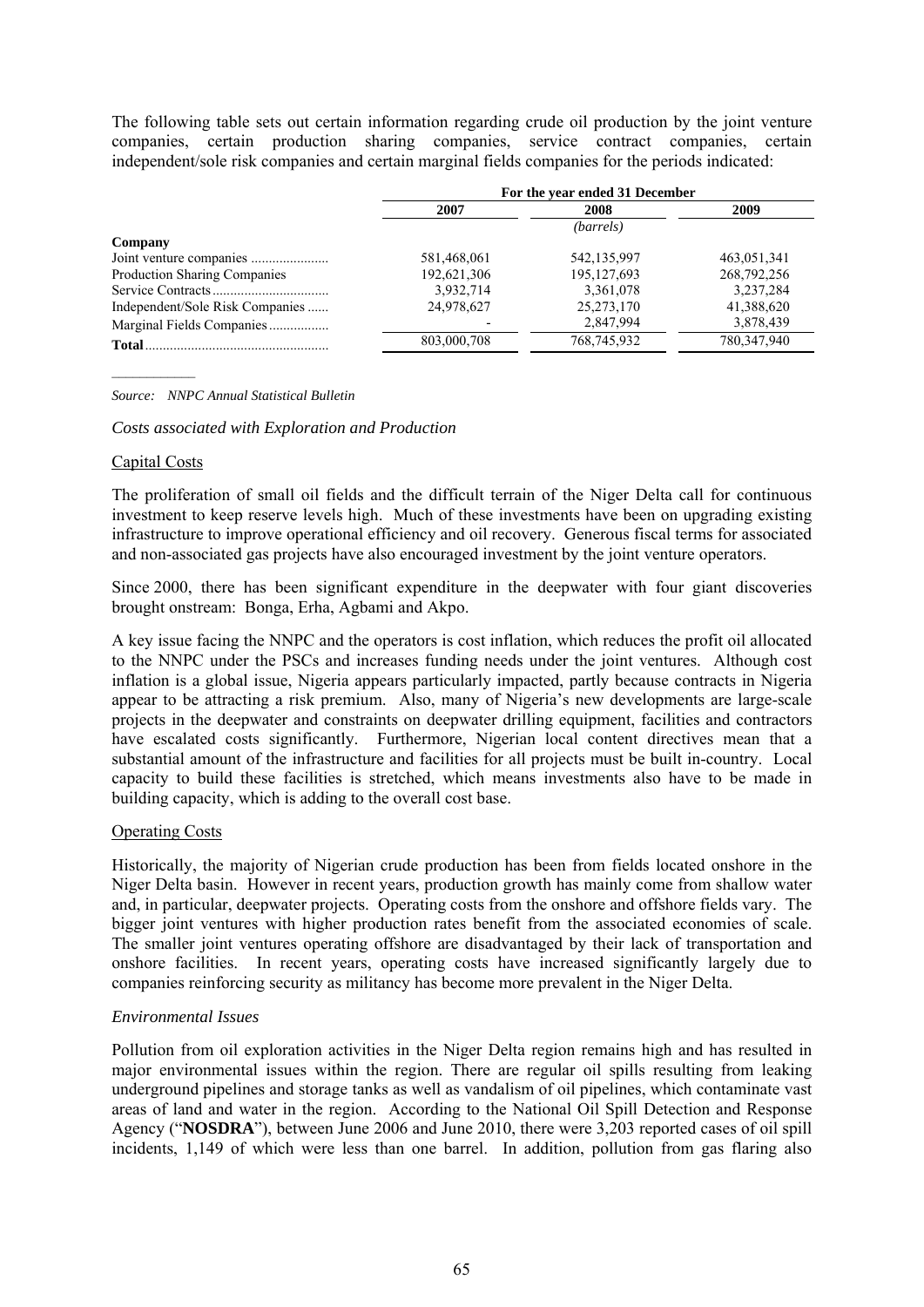remains high and the resultant heat stress and acid rain from gas flaring continue to degrade the ecosystem. See "*—Environment—Petroleum Prospecting Pollution.*"

## *Midstream*

The midstream sector primarily comprises the refineries and the gas sector.

#### *Oil Refining*

Nigeria's petrochemicals industry is based on its refining capacity and natural gas resources. There are four refineries located at Kaduna, Warri and Eleme (with two refineries) near Port Harcourt. Currently, there are a number of projects being planned in order to grow the oil refining capacity of Nigeria and the NNPC is working with some IOCs and other investors to establish a number of greenfield refineries. One of the various challenges facing the Nigerian petrochemical industry is the lack of competitively priced and reliable feedstock supplies. While Nigeria is only just beginning to tap into its potential in natural gas, which can serve as an important source of competitively priced feedstock, the country's refining sector is still insufficient to process all the country's crude output or provide sufficient low-cost naphtha (a mixture of hydrocarbons used as feedstock for producing gasoline). The four oil refineries in Nigeria have a combined installed capacity of about 445,000 barrels of oil per day, however, they consistently operate significantly below their capacity.

In 2009, the total quantity of dry crude oil and condensate refined by the refineries in Nigeria was estimated at 2,419,578 metric tonnes down from approximately 5,353,263 in 2008. This decrease was attributable to protracted maintenance work at the Kaduna Refinery, and disruptions of crude oil supply to the refineries due to pipeline vandalism. In the first half of 2010, the total quantity of dry crude oil and condensate refined was estimated at 1,777,529 metric tonnes. In 2009, the total value of imported petroleum products was US\$4.8 billion.

A network of pipelines and depots strategically located throughout Nigeria links the four refineries. The NNPC, through its subsidiary, the Pipelines and Products Marketing Company, supplies only to bulk customers who in turn supply refined petroleum products such as gasoline, jet fuel, diesel, fuel oil and liquefied petroleum gas to customers across the country. While the refineries were designed to produce 13.17 million metric tonnes per annum ("**MTPA**") of white oil products and 5.67 million MTPA of gasoline, problems such as fire, sabotage, poor management, lack of turnaround maintenance and corruption have meant that the refineries have on the average produced only about 32 per cent. of installed capacity for white oil products (4.18 Million MTPA) and 25 per cent. of installed capacity for gasoline (1.42 million MTPA) respectively over the past 10 years. This is insufficient to meet the average estimated daily national demand of 30 million litres of refined petroleum products per day. This has resulted in shortages of refined petroleum product and the need to increase imports to meet domestic demand. Current efforts to rehabilitate and revamp these refineries are designed over the next 5 years to enable refineries to reach about 63 per cent. of installed capacity, producing approximately 8.36 million MTPA of white products and 3.57 million MTPA of gasoline. See "*—Oil refining capacity constraints and proposed reforms*".

The combined average refining capacity utilisation for 2009 was 10.9 per cent, compared to 24.1 per cent. in 2008.

#### Oil refining capacity constraints and proposed reforms

As stated above, the refineries are currently operating far below their installed capacities due to inadequate funding for their routine maintenance and sabotage of oil facilities by militants. The Government has long had plans to privatise these refineries and to encourage private investors to build new ones. However, the price controls and subsidies on refined petroleum products currently in place as well as the significant investments required by investors to upgrade and maintain such refineries provide a disincentive to potential investors in the refining sector. Deregulation of refined products remains a very sensitive political and social issue, and is one of the elements currently under consideration in connection with the PIB. See "*—Oil and Gas Reforms*". In 2009, the combined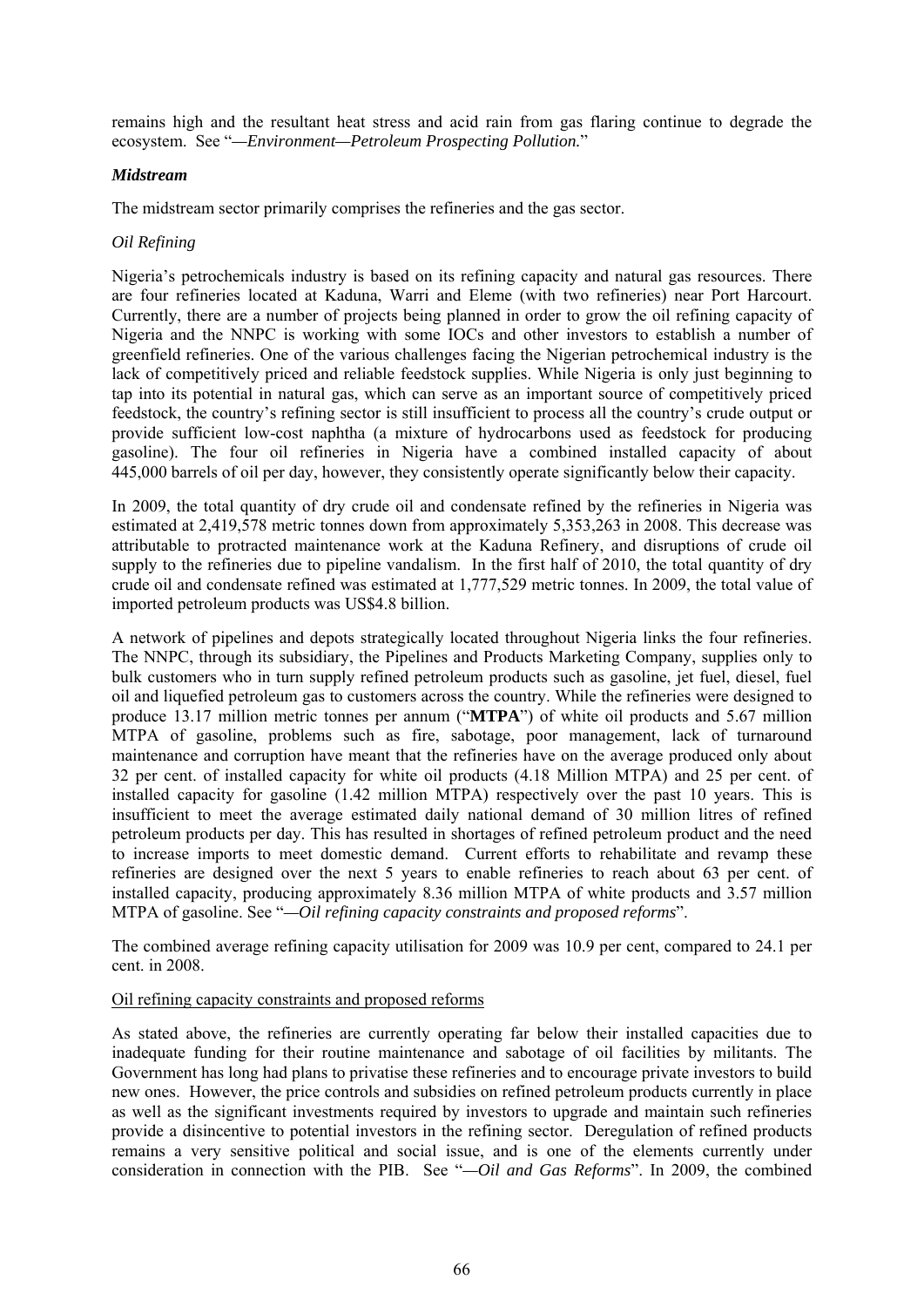average capacity utilisation of the refineries was 10.9 per cent. down from a 24.1 per cent. capacity utilisation rate in 2008. In the first half of 2010, the combined average capacity utilisation of the refineries was 21.3 per cent. According to the NNPC 2009 Full Year Performance Report, low production levels were attributable to protracted maintenance at the Kaduna refinery and disruptions of crude oil supply to all the refineries due to pipeline vandalism. A total of 1,480 incidents of pipeline vandalism were recorded compared to 2,285 incidents recorded during 2008, representing a 35.2 per cent. decrease. In the first half of 2010, a total of 860 incidents of pipeline vandalism were recorded.

As of August 2010, there were nine licensed private refinery projects which when completed are expected to contribute an aggregate of 483,000 barrels per day to Nigeria's refining capacity. These include three 12,000 barrels per stream day facilities located in Eket in Akwa Ibom State, Ologbo in Edo State and Immingiri in the Bayelsa State, as well as four 100,000 barrels per stream day facilities located in Ikot Abasi in the Akwa Ibom State, Sapele in Edo State, Ikang, and Ipokia. A "stream day" refers to the maximum number of barrels of input that a facility can process within a 24-hour period. Refineries are at various levels of completion. In June 2010, the DPR certified the completion of major units of the first phase of the Amakpe International Refinery for 6,000 barrels per stream day. Other refinery projects are ongoing.

The Greenfield Refinery Project Division ("**GRPD**") of the NNPC is currently working on developing two export-oriented refineries using the hydrocarbon industrial park concept. In 2009, the GRPD met with and applied for the acquisition of land for the Lagos Industrial Park Refinery from the Lagos State government. The GRPD also held an inaugural meeting of prospective investors with the aim of forming a consortium that will execute two proposed refineries at Lagos and the East Niger Delta.

According to the NNPC, the Warri and Kaduna refineries are currently functioning whilst the existing units of the Port Harcourt refinery (which has been shut down) is expected to be refurbished and upgraded through the execution of a comprehensive Turn Around Maintenance exercise in the coming months.

In 2010, the NNPC executed an MOU with China State Construction Engineering Corporation ("**CSCEC**") to jointly seek an estimated US\$23 billion in contractor financing and supplier credits from China Export and Credit Insurance Corporation and a consortium of Chinese banks for the establishment of three greenfield refineries and one petrochemical plant in Nigeria. The three greenfield refineries are expected to be located in Lekki in Lagos State, Brass in Bayelsa State and Lokoja in Kogi State. Upon completion, it is expected that the refineries will add about 750,000 barrels per day capacity to Nigeria's refining infrastructure. Under the MOU, the CSCEC consortium is expected to provide 80 per cent. of the funding while the NNPC is expected to provide 20 per cent. of the funding. Upon completion, the refineries are expected to be managed by the CSCEC consortium until the full recovery of the loan used to finance the projects.

## *Natural Gas*

According to data from the Ministry of Petroleum Resources, Nigeria possesses natural gas reserves of 183.9 Tcf (associated and non-associated) as of 30 June 2010.

Despite the gas potential and reserves, the level of gas production and distribution in the country for both domestic and industrial purposes is relatively low. The lack of historical domestic demand and high cost of investments encouraged gas flaring. Domestic gas demand, especially in the power and manufacturing sectors' has however increased and is currently not being met.

In 1984, the Government enacted the Associated Gas Re-Injection Act ("**AGRA**") to curb gas flaring. The AGRA proscribed the flaring of associated gas. Under the AGRA, the minister for petroleum resources was however authorised to permit gas flaring upon satisfaction that the utilisation or reinjection of the produced gas was not appropriate or feasible in a particular field or fields and upon compliance by the operator with stipulated terms and conditions including the payment of gas flaring fees. The AGRA and other initiatives implemented to reduce gas flaring have not yielded the required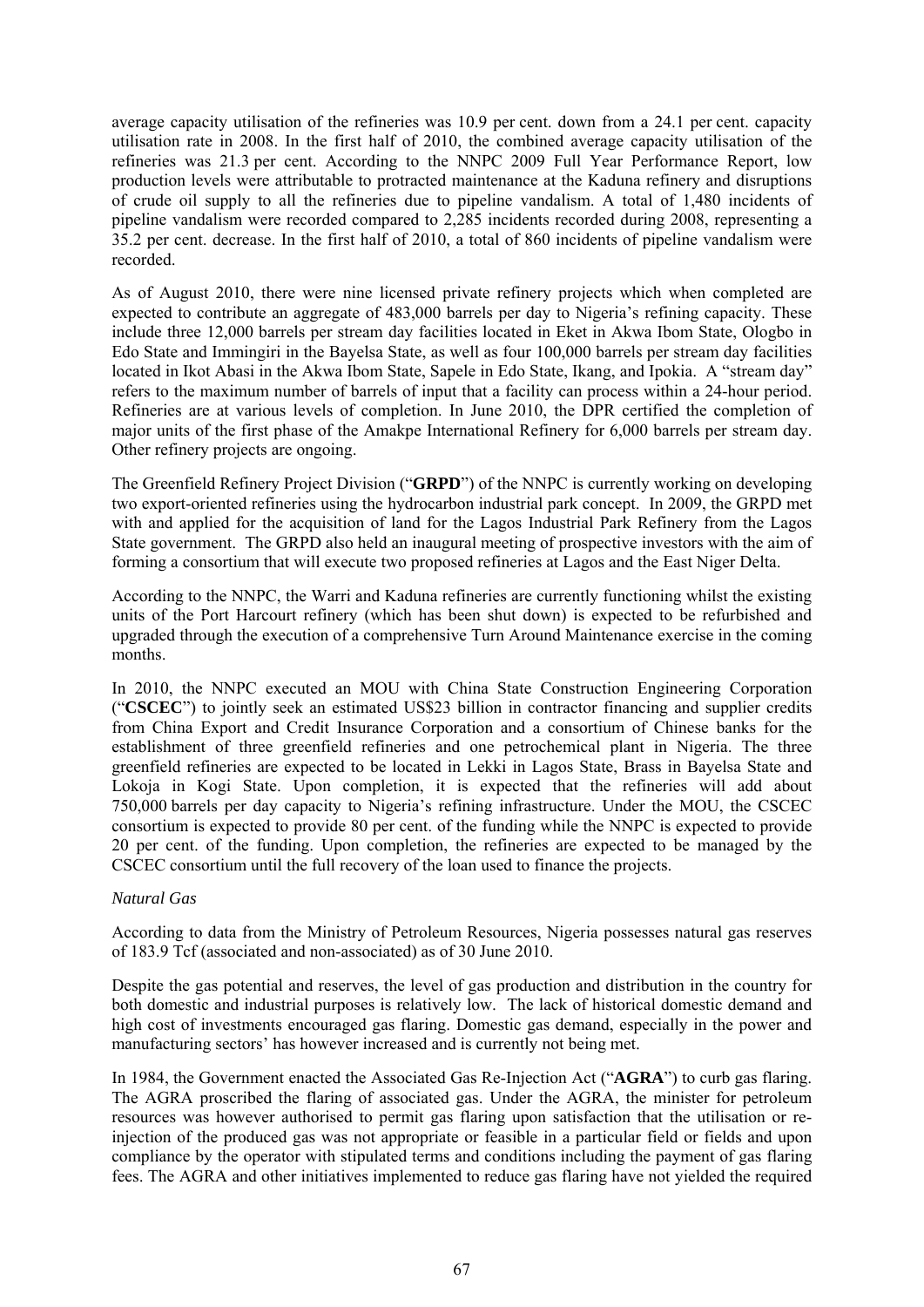results and IOCs and other operators frequently opt to pay applicable flaring penalties for ministerial permission for gas flaring. Various flare-out dates were set by successive governments, but as the dates approached various reasons were given for deferrals. In addition, there is a lack of infrastructure to allow the easy transport of gas from the Niger Delta to consumers, and the existing domestic gas pricing structure has not encouraged investments in exploring and developing non associated gas fields.

Currently, the Gas Flaring (Prohibition and Punishment) bill is before the National Assembly. Nigeria has set a target of zero flare by 2012 and is providing incentives for the production and use of gas.

A total of 1,837.28 bscf of natural gas was produced by eleven oil producing companies, compared to a total of 2,282.44 bscf in 2008, a decrease of 24.2 per cent. Out of the quantity produced in 2009, 1,327.93 bscf was utilised, while in 2008, a total of 1,651.25 bscf (72.35 per cent.) was utilised. In 2009, 509.35 bscf (27.72 per cent.) of natural gas produced was flared while in 2008, a total of 617.62 bscf (27.65 per cent.) of natural gas produced was flared. The total natural gas liquid ("**NGL**") produced in 2009 was 1.33 million metric tonnes (1.35 million metric tonnes was lifted) and the share between NNPC and Mobil was 51 per cent. and 49 per cent. respectively while in 2008, the total NGL produced was 1.16 million metric tonnes (1.14 million metric tonnes was lifted), out of which Mobil had about 51 per cent. and NNPC 49 per cent. In 2009, LPG production was about 0.101 million metric tonnes (with lifting slightly above 0.122 million metric tomes), while in 2008 a total amount of 0.19 million metric tonnes was produced (with lifting slightly above 0.20 million metric tonnes).

# *Gas Infrastructure*

Gas infrastructure in Nigeria is currently project-centric, which has prevented the development of an integrated system, and has hindered the development of the domestic gas sector. The existing domestic gas pipeline infrastructure can be categorised as follows:

- The Western System This system includes the 700-kilometres Escravos Lagos Pipeline System ("**ELPS**"), which has a capacity of 1100 mmcfd. Plans are in place to loop the pipeline onshore to expand capacity. This will reinforce gas availability to the western part of Nigeria where there is significant growth in demand from the power and non-power sectors. This pipeline is integrated with the West Africa Gas Pipeline. The ELPS is supplied mainly by the Utorogu, Escravos, Sapele, Ughelli, Odidi and Oben gas plants, which are operated by SPDC and CNL. The flow direction is from Escravos to Lagos. The system also comprises the Oben-Ajaokuta pipeline, which is the link from the western system to the planned southnorth system via Ajaokuta.
- The Export System This system consists of an onshore Gas Transmission System ("**GTS**") and an Offshore Gas Gathering System ("**OGGS"**). The GTS gathers gas from the Obiafu, Soku, Obite and Belema gas plants and transports it to the NLNG plant for it to be exported, while the OGGS gathers gas from dedicated fields offshore and also transports it to NLNG.
- The Eastern System This system supplies gas to domestic industrial and power users. The Obigbo North-kot Abasi is the major trunk line in the eastern system supported by the main gas plants of Obigbo, Alakiri and Okoloma, which are operated by SPDC. The pipeline system transports liquid gas from these plants to the existing domestic market in the east. The flow direction is east from Obigbo.
- The Nigeria LNG ("**NLNG**") This is an export facility at Bonny has a 22 mtpa capacity. It has been in operation since 1999 and currently has six producing trains. The plant is owned by the NNPC (49%), Shell (25.6%), Total (15%) and Agip (10.4%).
- The West Africa Gas Pipeline ("**WAGP**") This is a 678-kilometre pipeline which links into the ELPS the Nigeria Gas Company's Itoki Natural Gas Export Terminal in Nigeria and proceeds to a beachhead in Lagos. From there it moves offshore to Takoradi, in Ghana, with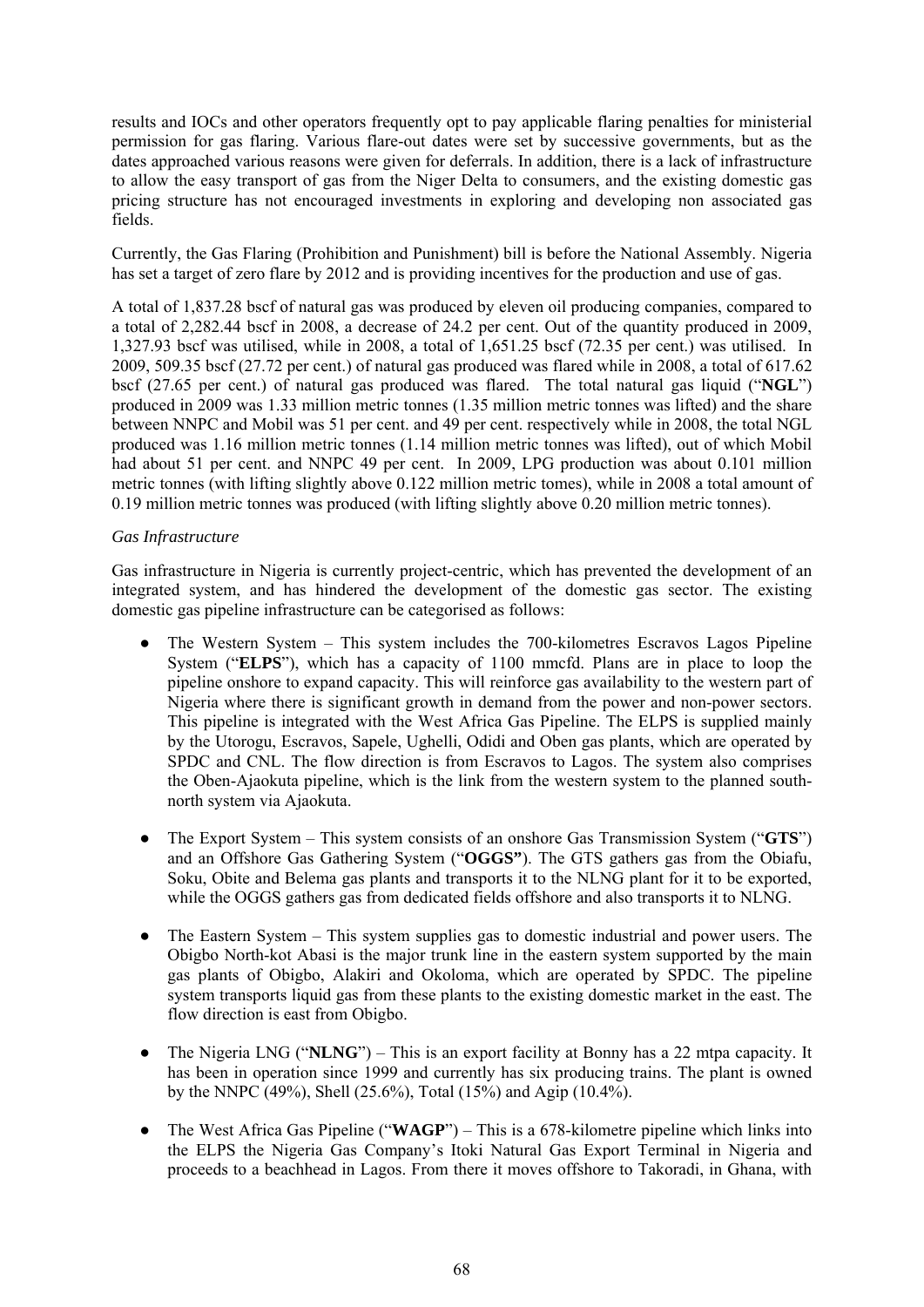gas delivery laterals from the main line extending to Cotonou (Benin), Lome (Togo) and Tema (Ghana). The WAGP transports purified natural gas free of heavy hydrocarbons, liquids and water, which is an ideal fuel for power plants and industrial applications. 85 per cent. of the gas is used for power generation and the remaining for industrial applications. The pipeline is owned by Chevron (36.7%), NNPC (25%), Shell (18%), Takoradi Power Company (16.3%), Société Togolaise de Gaz (2%) and Societe BenGaz S.A. (2%).

In addition, the following projects are under development:

- The two-train, 10 mtpa capacity Brass LNG project is planned to be developed at Brass River by the NNPC  $(49\%)$ , ConocoPhillips  $(16.25\%)$ , ENI  $(16.25\%)$ , Total  $(13.50\%)$  and others (5%). In 2009, the Government approved the divestment of 10 per cent. of NNPC's 49 per cent. participating interest in Brass LNG in favour of Rivers State which was awarded 5 per cent. and Bayelsa State which was awarded the remaining 5 per cent.
- The four-train, 22 mtpa capacity Olokola (OK) LNG project is planned to be developed in the Ogun State by the NNPC (40%), Chevron (19.50%), Shell (19.50%), BG (14.25%) and others. In 2009, the Government approved the divestment of 10 per cent. of its participating interest in OK LNG in favour of Ogun State which was awarded 5 per cent. and Ondo State which was awarded the remaining 5 per cent.
- The Trans-Saharan Gas Pipeline is intended to supply up to 2-3 billion standard cubic feet per day of gas to Algeria and onwards to European markets.
- The Escravos Lagos Offshore Pipeline System will have a capacity of 1.25 billion standard cubic feet per day and will transport gas from Escravos to Lagos.

In its current form, Nigerian gas infrastructure is unable to meet the strategic objectives of the Government and has significantly hampered Nigeria's ability to exploit the market potential as rapidly and as broadly as required. It suffers from capacity constraints and a lack of connectivity. One consequence is a lack of flexibility, and the poor development of a liquid market where gas swaps can take place and excess capacity can be flexibly deployed to markets where there is a shortage. More importantly, the gas-rich Eastern Niger Delta is not connected to major locations where the growth of the market is the most rapid. The existing infrastructure is also dominated by a few major players with limited scope for third party access and participation. The combination of these factors hampers Nigeria's competitive position in a rapidly evolving and intensely competitive global gas business.

## Nigeria Liquefied Natural Gas

Nigeria's only LNG producing facility is the Nigeria Liquefied Natural Gas ("**NLNG**") plant on Bonny Island, where three trains initially had an output around 8.7 mmtpa. This increased to 16.8 mmtpa when trains four and five were brought onstream in 2006, and in 2008 the sixth train added another 4.0 mmtpa. Plans for building train seven are currently at an advanced stage. Shareholders in NLNG are the NNPC, Shell, Total and Eni, who are also the main upstream suppliers to the plant from onshore and shallow water operations. Feedgas supply to the NLNG plant was disrupted in late 2008 due to sabotage of the gas condensate pipeline from Shell's Soku field, technical problems and vandalism at NAOC Obiafu, a fire incident on the SPDC trains Niger crude oil line at TEPNG Obute and vandalism of a condensate lime at Amukpe gas plants. As a result, NLNG operated at around 60 per cent. capacity in 2009.

# Brass LNG Project (Brass LNG)

The original plan for Brass was for a one-train plant with the NNPC, Eni and ConocoPhillips as partners. In 2004, ChevronTexaco joined the Brass LNG consortium, after plans for the West Niger Delta LNG scheme (ChevronTexaco, ExxonMobil and Conoco) were shelved. With Chevron's involvement, the Brass LNG became a two-train project with half of the feedstock supply to be met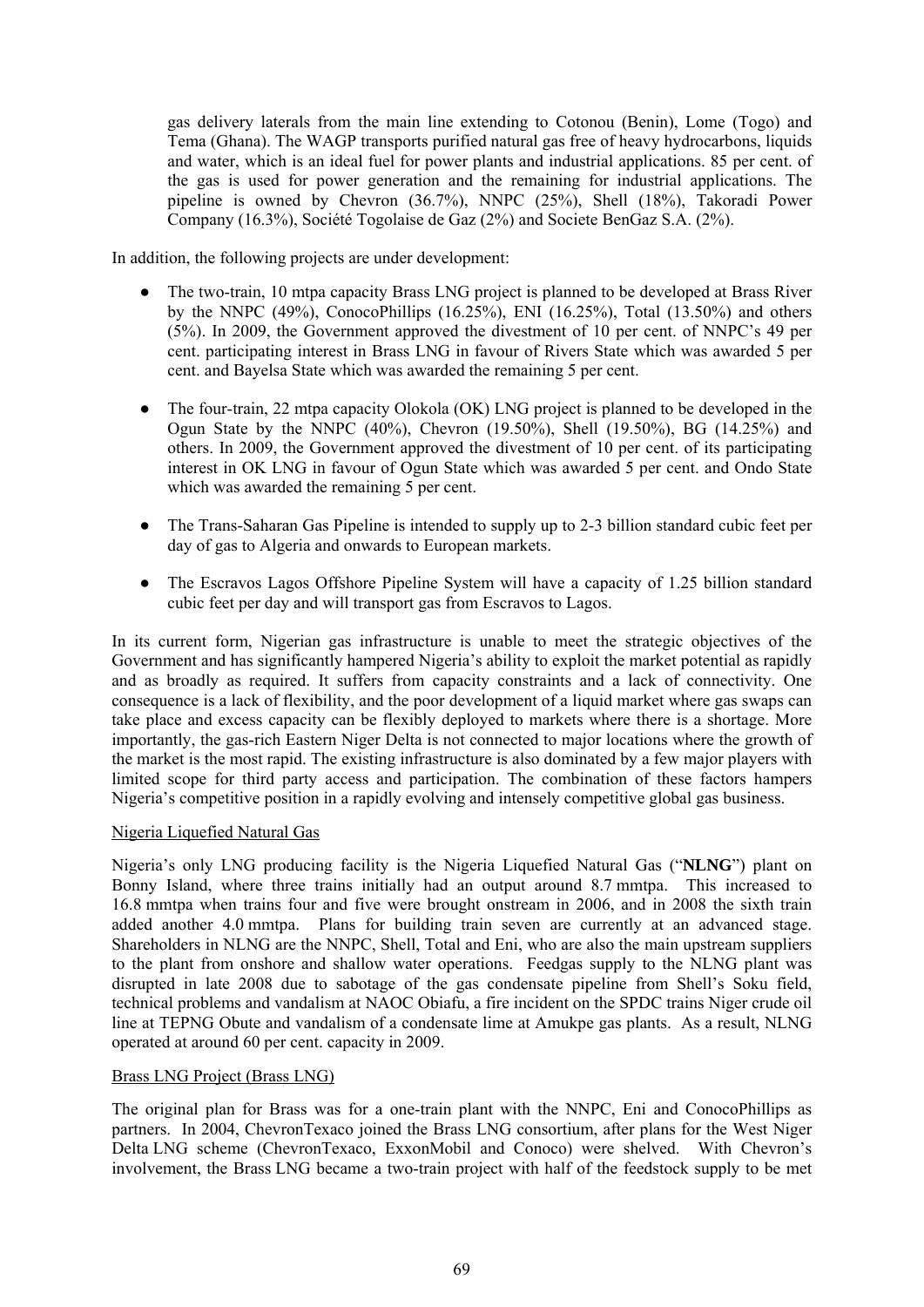from the onshore operations of the NNPC/Eni/ConocoPhillips and the remainder from the offshore NNPC/Chevron and NNPC/Texaco joint venture acreage. In August 2006, Total announced that it had acquired Chevron's stake in the project.

## Olokola LNG Project (OK LNG)

In early 2005, the NNPC, Chevron, BG and Shell announced that they were looking at the feasibility of constructing a four-train (22 mmtpa) LNG facility to be located onshore to the northwest of Chevron's main shallow water operations. Chevron is the likely supplier to two of the trains, with Shell also supplying two from its western swamp operational area. In 2009, BG, which had undertaken to take a shareholding in two of the trains with Chevron and the NNPC announced its withdrawal from the project.

## *Nigeria Gas Master Plan*

The Nigerian Gas Master Plan ("**NGMP**"), which was unveiled in the last quarter of 2007, came into effect in 2008. The NGMP initiative is expected to drive the monetisation of gas, substantially reduce gas flaring, provide a more efficient and cheaper fuel source for power and industrial production, and provide an alternative revenue source to government. The main objectives of the NGMP include:

- developing and entrenching a sustainable commercial framework for the Nigerian domestic gas market;
- maximising the multiplier effect of gas in the domestic economy, through the facilitation of gas utilisation in the domestic economy and the stimulation of broad gas-based industrialisation;
- optimising Nigeria's share and competitiveness in high value export markets, through selective participation in high value markets and strategic positioning for growth; and
- assuring long-term gas security for Nigeria.

Following the approval of the NGMP in 2008, the Government issued the National Gas Supply and Pricing Policy ("**NGSP Policy**") and the National Domestic Gas Supply and Pricing Regulations ("**NDGSP Regulations**"). The NGSP Policy and the NDGSP Regulations provide for the imposition of a domestic gas supply obligation on all upstream companies and requires a predetermined portion of their gas production be set aside for supply to the domestic market. The NGSP Policy groups domestic demand into three broad categories; (i) strategic gas for power generation, (ii) industrial gas as feedstock, and (iii) commercial gas as alternative fuel with pricing for each category. The Policy and the Regulations also provide for the establishment of an aggregator and the determination of an aggregated price to be paid to all suppliers for gas supply to the domestic market. The aggregator, as intermediary, aggregates payments from the different demand groups and pays the gas supplier a single aggregated price.

The Government recently established the Gas Aggregation Company of Nigeria in accordance with the terms of the NDGSP Regulations and the NGSP Policy. The Government is currently negotiating Gas Sale and Aggregation Agreements for the supply of gas for power generation.

The NGMP also has the goal of creating an integrated gas gathering, processing and distribution network in the Niger Delta and across the country through the implementation of a gas infrastructure blueprint in an attempt to significantly increase the amount of gas used domestically, promote private sector participation and standardise gas specification. Gas reserves will be divided into three franchise areas, the Western Franchise Area ("**WFA**"), Central Franchise Area ("**CFA**") and South Eastern Franchise Area ("**SEFA**") from which gas produced will be gathered at central processing facilities ("**CPF**") and distributed to power plants, industrial users, LNG plants and export schemes as required. The WFA is expected to cover parts of Lagos, Ogun, Ondo, Edo, Delta and Bayelsa states and includes the towns of Benin City, Warri and Sapele, as well as includes the Escravos and Forcados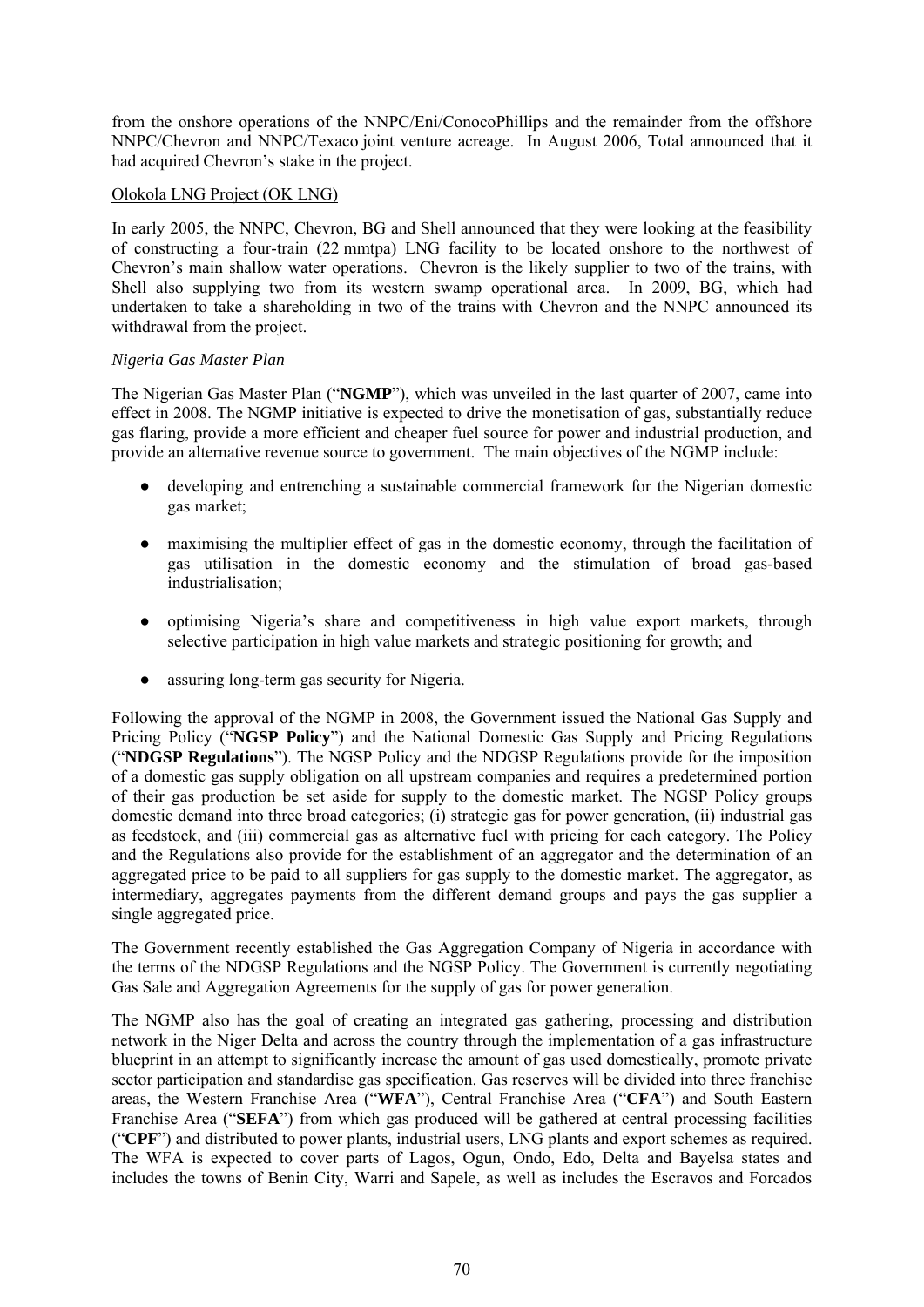areas, the CFA is expected to cover parts of Edo, Kogi, Delta, Anambra, Enugu, Imo and Rivers states and includes the towns of Port Harcourt, Onitsha and Owerri and the SEFA is expected to cover the parts of Enugu, Benue, Ebonyi, Imo, Abia, Cross River, Rivers and Akwa Ibom states and includes the towns of Aba, Calabar, Enugu, Umuahia and Uyo, as well as the Bonny area. The Gas Infrastructure Blueprint also envisages the development of three major gas transmission systems ("**GTSs**") in the medium term, which the Government expects will facilitate industrialisation of the eastern and northern regions of Nigeria and ensure connectivity between the eastern, western and northern parts of the country. These GTSs will include a western gas transmission system comprising the existing Escravos Lagos Pipeline System and a new offshore extension to Lagos, the first southnorth gas transmission line that will transport dry gas through the AkwaIbom/Calabar facility to Ajaokuta, Abuja, Kano and Kastina and also serve the south-eastern states of Anambra, Abia, Ebonyi, Enugu and Imo and an interconnector, which will link the eastern gas reserves centre with the other two transmission systems.

After an initial screening of potential bidders in early 2009, fifteen companies were short listed and the Government invited them to bid for gas franchise contracts for each of the three franchise areas. The prospective franchisees submitted bids in December 2009. Successful bidders will be required to construct and operate CPFs in each franchise area and each franchisee will be entitled to charge a fee from gas suppliers/upstream operators for the gathering and processing of gas at the CPFs within its franchise area.

In order to meet the Government's gas sector objectives, appropriate incentives will be put in place to encourage more investments by private entities, individuals and governments, for example, creating an appropriate legal and regulatory framework to attract local and foreign investments in gas exploration and production and addressing the supply-side challenges of availability, affordability and commerciality of supply, cost effectiveness and funding. It is estimated that it would cost up to US\$36 billion over the medium term period to execute projects that will deliver 4.5 million barrels per day of crude oil and over 4 billion cubic feet of gas per day by 2013. Out of this amount, the Government is expected to provide about US\$3.1 billion as its share of this investment.

Alongside the NGMP, the Government is also implementing an accelerated gas development and utilisation programme to enable domestic investors take advantage of the opportunities in the gas industry. It involves the installation of supplementary gas treatment/processing plants between existing gas plants and power plants.

### *Downstream*

The downstream sector typically comprises the import and export of refined oil products and the sale and marketing of refined oil products. Due to the limited capacity of its oil refineries, Nigeria relies heavily on imported refined petroleum products to meet its energy and transport requirements. Pricing of refined oil products in Nigeria is currently driven by the subsidy pricing regime currently in place. Presently, the Federal Government imposes price controls on certain refined oil products, while supporting importers of these products with subsidies. As a result, the retail oil and gas industry in Nigeria is characterised by regulated margins that result from the difference between the market, or import, prices of these products on the one hand, and the regulated prices and subsidies on these products on the other hand. The cost of these subsidies is substantial and increases as world oil prices increase.

Under the Nigerian price control and subsidy programme, if a company buys refined petroleum products from refineries and trading companies at international market rates and subsequently sells the refined petroleum products to Nigerian marketers at the Government-set rates, which are lower than international market rates, that company may make claims for a subsidy payment from the Petroleum Support Fund ("**PSF**").

In January 2010, the Government proposed to introduce a programme aimed at guaranteeing future PSF receivables through the issuance of promissory notes which represent the reimbursement amount due to private importers of regulated products. The programme envisions that if reimbursement is not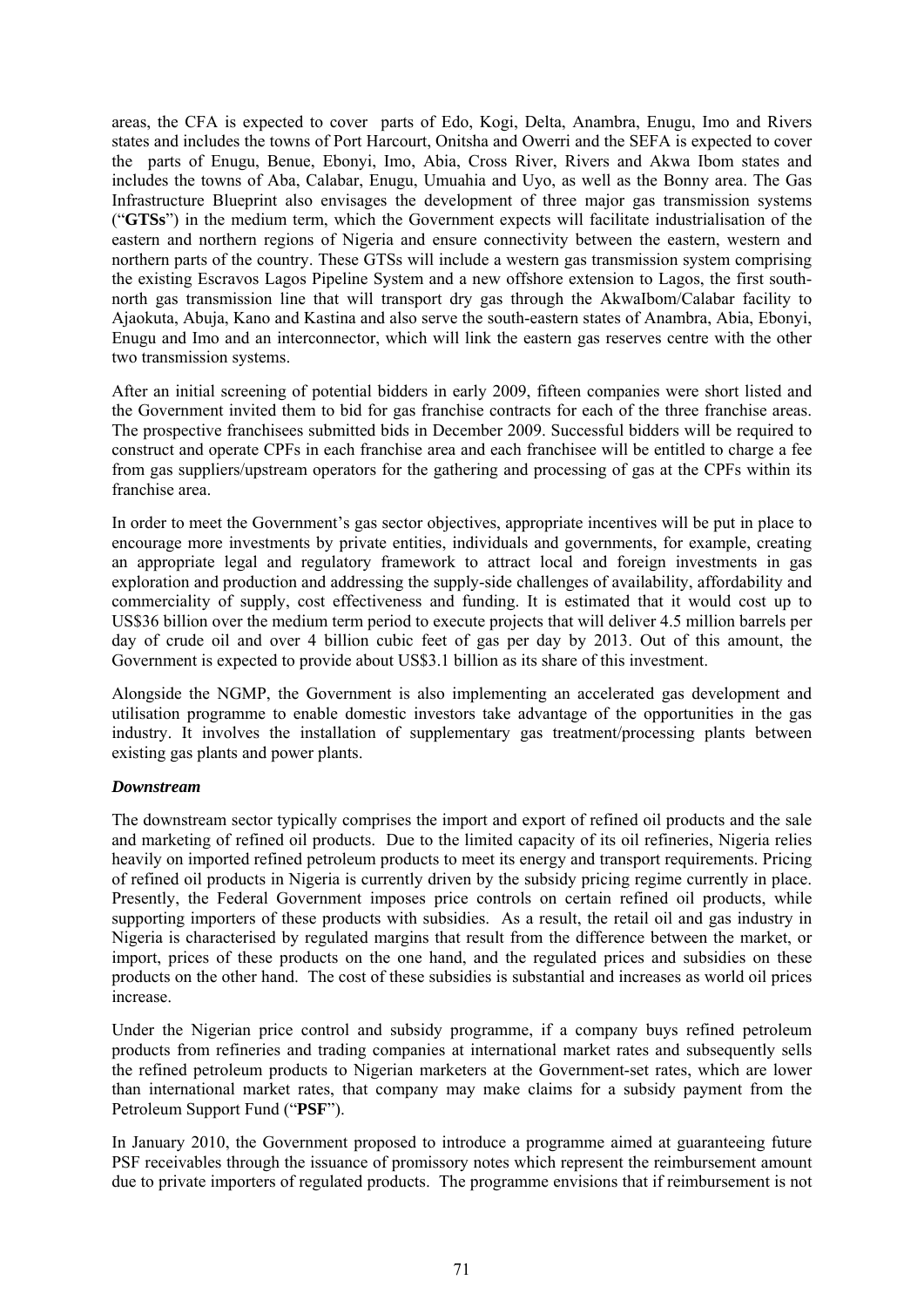received from the Government within 45 days from the day on which an importer made its application for a subsidy, such importer would be able to present its promissory note to a commercial bank in Nigeria or the CBN in exchange for payment at a discount. The programme has served to facilitate the steady importation of refined petroleum products for domestic consumption.

If the PIB is adopted as currently envisaged, the petroleum products market will be deregulated and subsidies and price controls on refined oil will be reduced and gradually eliminated. See "*—Oil and Gas Reforms*".

# *Oil and Gas Reforms*

The Government is currently reforming the petroleum industry and a general overhaul of the oil and gas sector is expected. The Government's aspiration to increase the impact of the oil and gas sector on employment generation and diversification of other sectors of the economy, update the existing regulatory framework and improve transparency and accountability in the petroleum industry in Nigeria led to the introduction of the PIB in 2008 and the enactment of the Nigeria Oil and Gas Industry Content Development Act 2010.

## *The Petroleum Industry Bill*

The PIB is as an all-encompassing bill which regulates major aspects of the Nigerian petroleum industry. The PIB has several broad aims including but not limited to:

- reforming and restructuring the Nigerian oil and gas sector and its regulatory bodies;
- creating a National Oil Company by converting the NNPC into an autonomous, self funding commercial and efficiently run oil company (which is expected to be initially wholly-owned by the Federal Government, and privatised over a specified period);
- changing the corporate structure of joint venture operations between the NNPC and the IOCs in order to solve funding issues;
- introducing new fiscal measures applicable to operators in the Nigerian oil and gas industry, including a general revision of tax rates and royalties applicable to operators which balances equitable government take with incentives to attract substantial value chain investments as well as more favourable tax rates for domestic companies;
- reforming and deregulating the downstream sector of the petroleum industry; and
- consolidating tax and other legislation regulating the Nigerian petroleum industry into a single statute.

On 7 September 2007, the Federal Government reconstituted the Oil and Gas Sector Reform Implementation Committee ("**OGIC**") with a mandate to transform the broad provisions in the National Oil and Gas Policy ("**NOGP**") into functional institutional structures for the effective management of the oil and gas sector in Nigeria. OGIC submitted its final report to the Federal Government on 3 August 2008. The OGIC Report formed the basis of the PIB submitted to the National Assembly in December 2008. Following its submission, the PIB went through first readings in the House of Representatives on 16 December 2008 and in the Senate on 13 January 2009. The second readings of the PIB were on 31 March 2009 and 1 July 2009 in the House of Representatives and Senate respectively. The PIB was subsequently referred to Joint Committees on Petroleum Resources of the House of Representatives and Senate for consideration. Public hearings on the PIB were held in both chambers of the National Assembly between 27 and 29 July 2009 at which the inter-government agency team of the Government (comprised of representatives of relevant ministries and departments), the IOCs, indigenous oil companies, oil-producing communities and other stakeholders made submissions to the National Assembly. Following the public hearings, both the House of Representatives and the Senate have continued to engage stakeholders on the PIB. On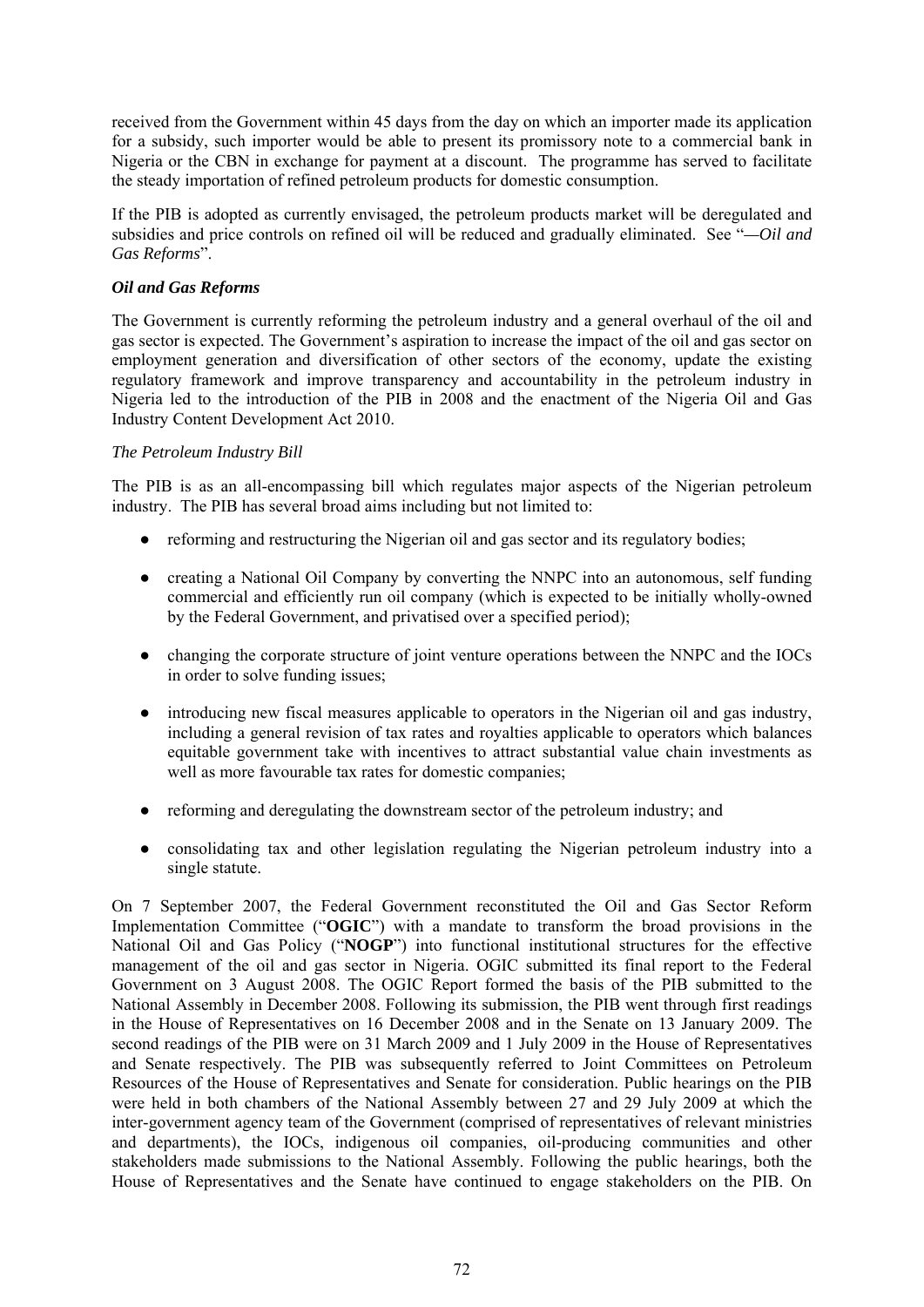9 December 2010, the Senate slated the report of its Petroleum Resources Committee for consideration; the report was however stood down. It is expected that the report will be considered in early 2011. The Committee of the House of Representatives is yet to release its report on the PIB. Following the consideration of the reports by the two chambers of the National Assembly, the PIB will undergo a third reading following which there will be a harmonisation of any areas of divergence between both Houses. Upon harmonisation, the Bill will be passed by the two chambers of the National Assembly and will be forwarded to the President. It is not clear when this process will be completed, when the PIB will be passed into law, or whether the final form of any PIB ultimately adopted will differ significantly from current proposals. When passed into law, the PIB is expected to have a significant impact on the Nigerian oil and gas industry and to improve the financial returns to the Government from oil and gas production. See "*Risk Factors—The regulatory environment in the oil and gas sector in Nigeria is subject to significant ongoing change*."

#### *Nigerian Oil and Gas Industry Content Development Act 2010*

The Nigerian Oil and Gas Industry Content Development Act 2010 (the "**Nigerian Content Act**"), which was enacted in April 2010, introduced far-reaching reforms in the Nigerian oil and gas industry as regards the participation of Nigerians and entities controlled by Nigerians in the industry. Prior to the enactment of the Nigerian Content Act, local content promotion and development in the Nigerian oil and gas industry was loosely regulated. Nigerian content requirements were sparsely enshrined in model contracts adopted by participants in the industry, the Petroleum (Drilling and Production) Regulations and policy documents issued and implemented by the Nigerian Content Division ("**NCD**") of the NNPC. The Nigerian Content Act prescribes minimum thresholds of Nigerian content for various activities in the oil and gas sector. Following the enactment of the Nigerian Content Act, all oil and gas arrangements, contracts and operations are now required to comply with the minimum Nigerian content standards and thresholds specified in the Nigerian Content Act. Some of the thresholds specified in the Nigerian Content Act include 100 per cent. Nigerian content requirement for the supply and procurement of steel plates, 45 per cent. Nigerian content for the supply of flat sheets, wireline services (electric open holes, cased holes and slick line) and a 90 per cent. man hour Nigerian content requirement for Feed and Detailed Engineering on onshore facilities. The Nigerian Content Act also provides for a requirement that when procuring goods and services, operators must select the bid containing the highest level of Nigerian content where competing bids are within one per cent. of each other at the commercial stage, provided that the level of Nigerian content in the selected bid is at least five per cent. higher than the closest competing bid. Operators are also required to retain a minimum of ten per cent. of their total revenue accruing from their Nigerian operations with a bank account in Nigeria.

The Nigerian Content Act provides for preferential treatment to Nigerian companies with a minimum of 51 per cent. equity participation by Nigerians in the award of licences, permits and blocks. The Nigerian Content Act also seeks to promote the utilisation of Nigerian products and services in activities and projects carried out in the Nigerian oil and gas industry.

The Nigerian Content Act established a board which is empowered to ensure compliance with the provisions of the Nigeria Content Act, and also established the Nigerian Content Development Fund to provide support to Nigerians in the industry. The Nigerian Content Act also requires the deduction at source of one per cent. of every contract to be awarded to any operator, contractor or subcontractor in the oil and gas industry, for payment into a Nigerian Content Development Fund to be established under the Act.

### *Agriculture*

Agriculture is a major driver of economic growth in Nigeria. It is comprised of four sub-sectors namely crop production (including food crops), forestry (including tree crops), livestock (including poultry) and fishery. In 2009, agriculture contributed 5.9 per cent. to GDP growth down from 6.27 per cent. in 2008.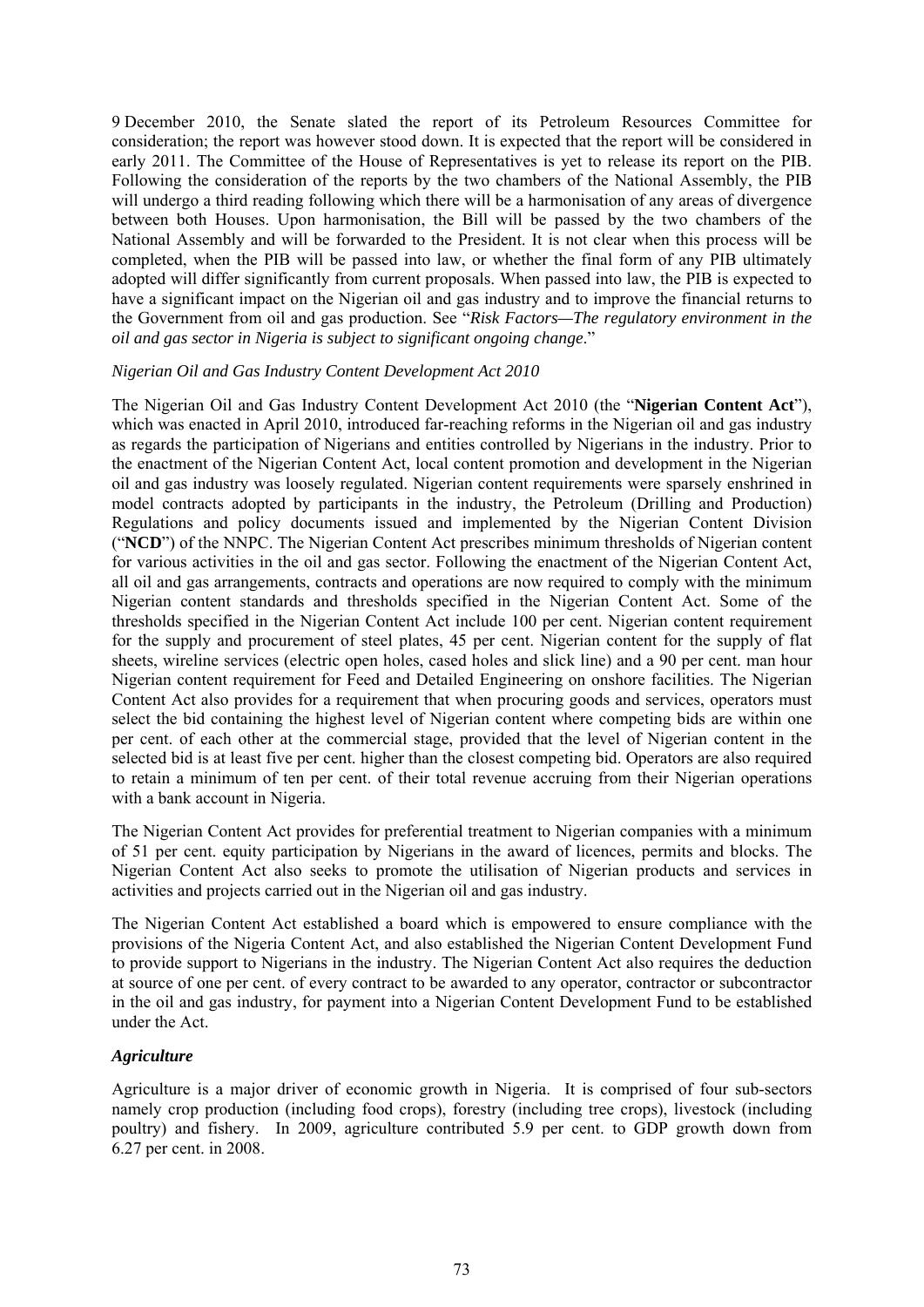The dominance of the oil sector, urbanisation and the lack of effective government policies to modernise the agricultural sector led to a decrease in agriculture's contribution to GDP from over 60 per cent. in the early 1960s to about 41.70 per cent. in 2009, according to the NBS. Since 2005, however, agriculture has been one of the largest drivers of Nigeria's GDP growth, due primarily to large increases in crop production.

Currently in Nigeria, agriculture is largely subsistence based, but there are commercial farms. The Government plans to create rural employment and infrastructure, provide incentives for private investment, promote the use of improved seeds of major crops, fish fingerlings and seed stock and reduce the present level of food import worth about US\$3 billion per year by 50 per cent. by 2013. To achieve this goal, the Government aims to, among others, breed and distribute high-yielding disease resistant species of crops, livestock and fisheries, strengthen the research capacity of all agricultural institutes including the newly established Agricultural Research Council of Nigeria, promote agricultural biotechnology to enhance crop, livestock and fish production, rehabilitate and complete existing irrigation projects and establish new irrigation projects, adequately capitalise the Nigerian Agriculture Cooperative and Rural Development Bank, attract youths to agricultural production, incorporate modern technology and incentives such as scholarships, grants and soft loans to sustain agricultural growth, review land ownership and certification.

Over the years, the Government adopted various initiatives to improve agriculture and rural development. These include the Special Programme for Food Security, the Fadama II Programme, the Fertiliser Revolving Fund, the presidential initiatives on cassava, rice, vegetable oil, tree crops and livestock and the restructuring and recapitalisation of the Nigerian Agricultural, Cooperative and Rural Development Bank. In 2003, in order to stimulate export promotion, an export subsidy of 10 per cent. was introduced. Other complementary policies and programmes implemented include value added tax exemption for locally produced agricultural inputs such as fertiliser and simple fabricated machines, the supply of fertiliser at subsidised prices and the establishment of market information and outlets, storage and processing facilities to strengthen agricultural production. Furthermore, three agricultural development and marketing companies, the Tree Crops Development and Marketing Company, the Livestock Development and Marketing Company and the Arable Crops Development and Marketing Company' were also established. The CBN also adopted new strategies on credit delivery such as the Trust Fund Model, which reduced the risks faced by banks in agricultural lending with emphasis on production, processing and marketing. Under the Trust Fund Model, oil companies, State Governments and Local Governments and NGOs place funds in trust with participating banks and those funds are used to secure a portion of the loans provided to borrowers in the agricultural sector.

In 2007, the National Food Reserve Agency ("**NFRA**") was created by the Government to address key issues and constraints relating to agricultural production, processing, storage and marketing. Achievements of the NFRA include the procurement of 63,859.3 million tonnes of assorted grains, the distribution of 25,000 million tonnes of assorted food commodities, and the establishment of five Agricultural seed centres under the build, operate and own model of public private partnership initiative. As a result of these initiatives, the sector has made significant progress in recent times. For example, output of staples such as maize, millet, sorghum, cassava, rice, vegetable oil and yam has increased. The annual production of cassava increased from 33 million metric tonnes in 1999 to 49.0 million metric tonnes in 2006 while output of rice increased 3.3 million metric tonnes to 4.2 million metric tonnes during the same period. The presidential initiatives in other areas such as livestock production, fisheries and economic trees are also helping to increase production significantly and create employment in these areas.

Additionally, in an effort to target the MDG of reducing by half the number of hungry people by 2015, in 2001, in collaboration with the Food and Agricultural Organisation of the United Nations (the "**FAO**"), Nigeria launched the National Special Programme for Food Security with the objective of reaching some 30,000 Nigerian families. The programme was implemented with Nigeria's own human and financial resources (approximately US\$45 million), and the FAO provided technical and managerial support to the Government. A Project Coordination Unit in the Federal Ministry of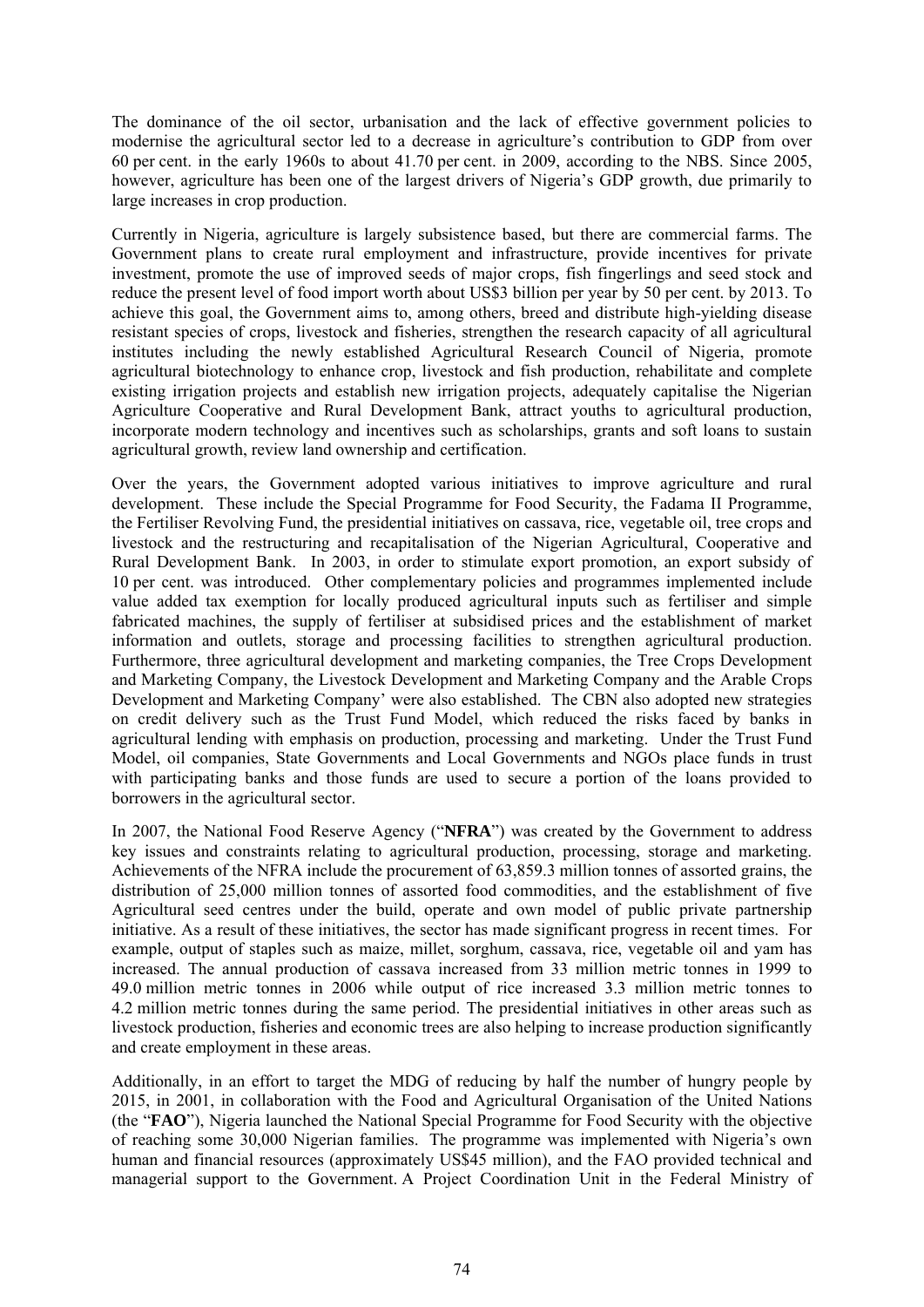Agriculture and Rural Development was established and charged with the task of launching field activities in all 36 Nigerian states, involving a total of 109 sites and 30 000 families. Upon completion the FAO determined that the programme played a central role in achieving the Government's agricultural policy goals of boosting agricultural production for certain priority crops and commodities such as cassava, millet, rice, sorghum, vegetables and yams and it substantially improved food security and productivity, especially in marginal areas, which prompted the Government to double the number of project sites to 327.

Despite this improvement, productivity in the agricultural sector remains low when compared with the global average. Over the last 20 years, value added per capita in agriculture has risen by less than one per cent. annually. This has resulted in rising food and raw materials import bills and declining levels of food self-sufficiency. Nigeria currently spends about US\$3 billion annually on the importation of a few food commodities such as rice, sugar, milk and fish, despite favourable agricultural and ecological climatic conditions. This has continued to undermine the needed expansion and growth in the agricultural resource-based industries. The Government is investing heavily in several projects across the entire agricultural value chain, such as improving the availability and delivery of appropriate inputs, commercial agriculture development programme, enhancing storage facilities, creating an enabling environment that is conducive for high agricultural growth, promoting intersectoral linkages as well as promoting private sector involvement in agriculture.

In a move to address the protracted issues of inadequate credit and high interest rates on agricultural lending, the CBN, in collaboration with the Ministry of Agriculture and Water Resources, established the Commercial Agricultural Credit Scheme to provide low-interest lending to farmers and other participants in the agriculture industry. To date the scheme has been funded with  $\mathbb{H}200$  billion from the issue of Government bonds to the public. The first tranche of  $\frac{N}{100}$  billion was provided to two participating banks, and as at 31 December 2009, the two banks had disbursed a total of N43 billion to 54 projects.

While access to credit remained a major challenge to farmers in Nigeria generally, rural farmers and other micro-enterprises were even more disadvantaged. To address this, the Ministry of Agriculture and Water Resources, assisted by the International Fund for Agricultural Development, established the Rural Finance Institution Building Programme. This programme is to be implemented over a seven-year period and financed with a concessionary loan of US\$27 million and a grant of US\$400 million from the IFAD, a US\$500 million grant from the Ford Foundation and Government funding of US\$11.9 million.

Agriculture has been identified as the major contributor to deforestation in Nigeria and agriculture expansion has resulted in about 350,000 to 450,000 hectares of forest and vegetation cover loss annually. The Government is has initiated various activities to address the issue of deforestation. See "*—Environment—Deforestation"*.

### *Crops*

Palm oil and cassava are the traditional Nigerian production crops. It is estimated that in 2009 1.2 million metric tonnes of palm oil and 36.8 million metric tonnes of cassava were produced.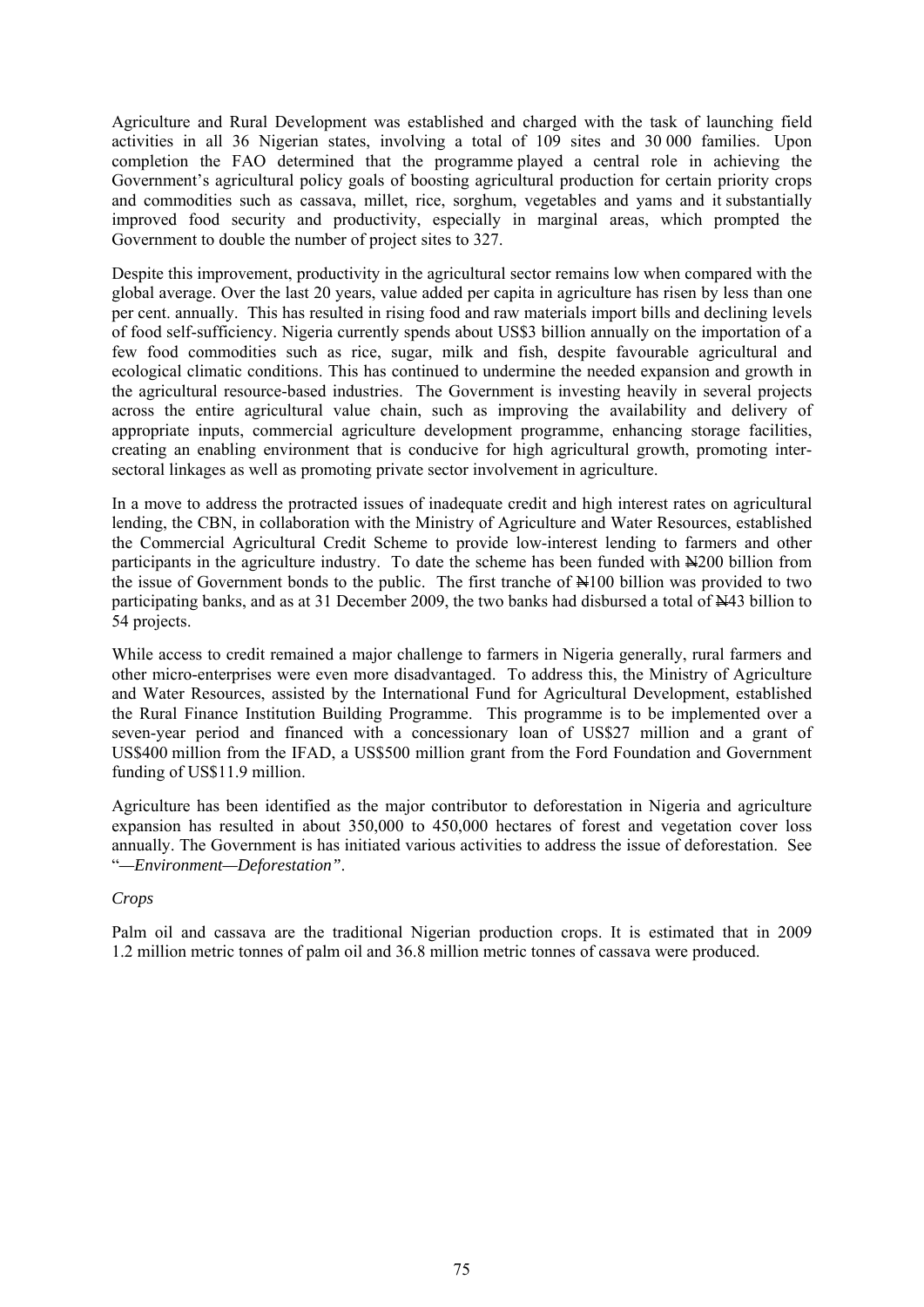The table below sets out information regarding the estimated output of major agricultural crops in Nigeria for the periods indicated:

|      | For the agricultural season |                   |                   |              |              |  |  |  |
|------|-----------------------------|-------------------|-------------------|--------------|--------------|--|--|--|
| Crop | $2004/2005^{(1)}$           | $2005/2006^{(1)}$ | $2006/2007^{(1)}$ | 2007/2008(1) | 2008/2009(1) |  |  |  |
|      | ('000 metric tonnes)        |                   |                   |              |              |  |  |  |
|      |                             |                   |                   | 1.058.0      | 1.233.1      |  |  |  |
|      | 32,015.4                    | 35,614.1          | 38,041.0          | 33.216.4     | 36,807.4     |  |  |  |
|      | 2.155.0                     | 2.220.3           | 2.220.0           | 2.814.1      | 2.984.5      |  |  |  |
|      | 460.3                       | 487.2             | 516.0             | 4.478.3      | 531.5        |  |  |  |
|      | 24.534.6                    | 25,707.5          | 28,280.0          | 27.211.1     | 29,092.0     |  |  |  |
|      | 2.621.7                     | 2.852.7           | 3.062.0           | 2.872.7      | 2.976.2      |  |  |  |
|      | 5.489.9                     | 6.394.8           | 7.023.0           | 9.113.7      | 7.358.3      |  |  |  |
|      | 1,503.9                     | 1.950.1           | 3.770.0           | 2,096.8      | 2.370.3      |  |  |  |
|      | 4.226.8                     | 5.273.1           | 5.940.0           | 4.367.8      | 4.884.9      |  |  |  |
|      | 3,183.4                     | 3.247.5           | 3,333.0           | 3,369.7      | 3,540.9      |  |  |  |
|      | 315.6                       | 357.7             | 371.0             | 378.0        | 370.4        |  |  |  |
|      | 4.545.3                     | 5.739.2           | 6.474.0           | 5.218.4      | 5.279.2      |  |  |  |

#### (1) Approximated.

*Source: NBS* 

#### *Livestock*

According to the CBN, the production of livestock increased by 6.8 per cent. in 2009, compared to 6.6 per cent. in 2008 and 5.8 per cent. in 2007 as a result of effective measures taken to control livestock disease. In particular, beef production increased by 8.4 per cent. from 5.2 per cent. in 2007 as a result of support provided to the livestock industry to incorporate modern production, which included the establishment of modern abattoirs and sanitary sales outlets across the country.

#### *Forestry*

Forestry production increased by 5.9 per cent. to 157.5 million cubic metres in 2009, which was higher than the increase in 2008, which increased slightly by 2.2 per cent. to 148.7 million cubic metres. The increase was attributed to the increased demand for wood products and the depletion of existing resources. In order to sustain wood production, the Forestry Research Institute of Nigeria intensified the supply of improved breeder seedlings to replace the harvested tree stocks.

### *Fishing*

According to the CBN, fish output increased in 2009 by 6.1 per cent. to 709,680 tonnes compared to 668,750 tonnes in 2008. In 2008 compared to 2007, the production of fish through aquaculture increased from 76,300 tonnes to 84,500 tonnes, representing a growth rate of 10.8 per cent. In each year the level of domestic fish production was much lower than the national demand estimated at 1.5 million tonnes.

The Government plans to prioritise increased domestic fish production from all sources on a sustainable and renewable basis to the level of self sufficiency and fish export in the medium and long term. The Government intends to implement key priority projects in the sub sector which will include the establishment of 120 fish farm estates across various geo-political zones, inland fisheries development, the construction of ornamental fish development centres, fish seed and feed certification and standardisation, shrimp farm development, establishment of feed mills and fish resources monitoring. Pursuant to the First NIP, the sum of  $\frac{125}{120}$  billion has been earmarked for the programme between 2010 and 2013.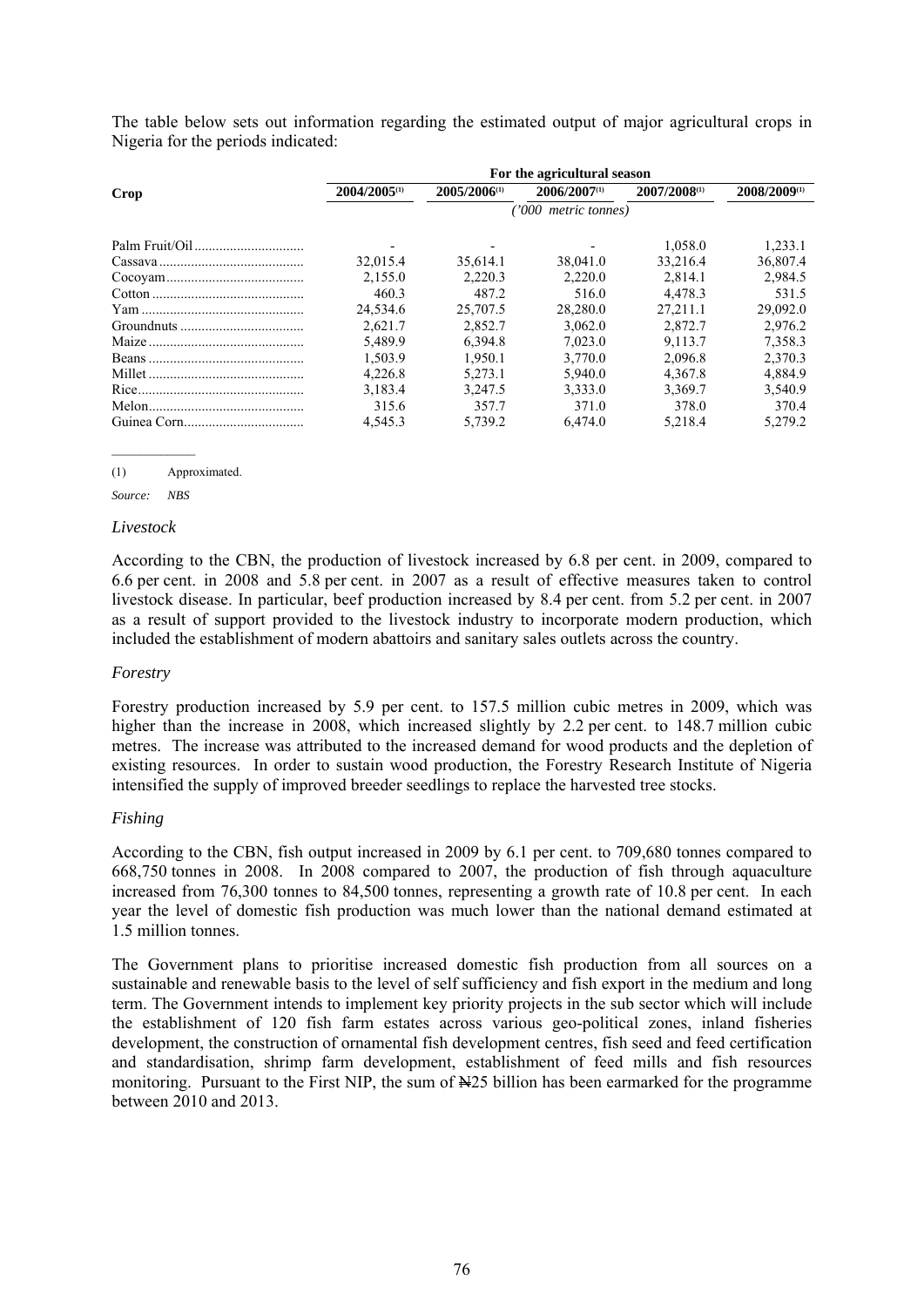## *Mining*

Today, Nigeria produces numerous solid minerals, namely limestone, stone aggregates, laterite, sand, lead and gold. In 2009, the solid mineral sector contributed 0.33 per cent. to Nigeria's real GDP. Nigeria is endowed with over thirty-four mineral commodities, widely distributed across 450 locations across the country. Prior to the emergence of the oil sector about 30 years ago the solid minerals sector was one of the key sectors of the Nigerian economy. Until the 1960s, coal and tin were mined and exported on a large scale and the sector contributed significantly to the GDP at an average of 12 per cent. between 1965 and 1975. A combination of unfavourable government policy, changing country circumstances and poor management of state-owned enterprises led to a severe decline in the mining sector and minimal new foreign or domestic investment in mineral exploration and development. Progress has however been made in recent years with regard to legal and regulation reforms. In 2005, the Ministry of Mines and Steel Development embarked on a number of reform initiatives, including the review of the previous Minerals and Mining Act, and the establishment of a computerised National Mining Cadastre and Mineral Title Registry for processing and approving of all applications for permits and licences. The Ministry also produced geological maps and mineral databases of the whole country and embarked upon an aggressive promotion of the Nigerian mining sector both domestically and internationally. The reform initiatives of the Ministry ultimately culminated in the enactment of the National Geological Survey Agency (Establishment) Act and the Nigerian Minerals and Mining Act 2007.

The Nigerian Minerals and Mining Act, 2007 ("**Minerals and Mining Act 2007**"), is the principal legislation in respect of the mining industries and the sector is regulated by the Ministry of Mines and Steel Development. In 2008, the Government continued to implement relevant policies aimed at reforming the mining sector. Such policies included:

- the development of a National Minerals and Metals Policy;
- the enactment of the Nigerian Minerals and Mining Act 2007, with guaranteed security of tenure and attractive fiscal incentives, such as tax holidays and import duty waivers, for prospectors;
- the privatisation of moribund public mining institutions, mineral promotion, and human resources development; and
- the development of skills for indigenous mining companies, through technical support services and funding, as well as enhanced support for artisanal and small-scale miners who constitute over 90 per cent. of local operators in the mining industry.

The Ministry of Mines and Steel Development is currently working on the draft Minerals and Mining Regulations. The draft Minerals and Mining Regulations are being made to define the rules and processes in respect of matters provided under the Minerals and Mining Act 2007 and generally for giving full effect to the implementation of the Minerals and Mining Act 2007. Consistent with the Minerals and Mining Act 2007, the Minerals and Mining Regulations are expected to (a) define the procedures and processes for the regulation of exploration and mining operations generally, including acquisition of the titles to engage in such operations; (b) prescribe measures to enhance the general protection of the mining environment and safety of workers engaged in mining operations and the general public; (c) prescribe new forms to be used for the purpose of applying the regulations to any matter covered by it; and (d) regulate the processes and procedures for enforcement and compliance with the provisions of the Minerals and Mining Act 2007.

The Ministry of Mines and Steel Development has identified seven strategic minerals that are considered critical to Nigeria's industrial development. These include, among others, gold, coal, iron ore and bitumen. As of 31 December 2009, the Ministry of Mines and Steel Development had granted 2,508 mineral titles and issued 2,062 licences out of 8,179 applications registered. It had also registered 234 mining cooperatives, quarry associations and small scale miners out of the 600 applications it had received. The Ministry of Mines and Steel Development also verified and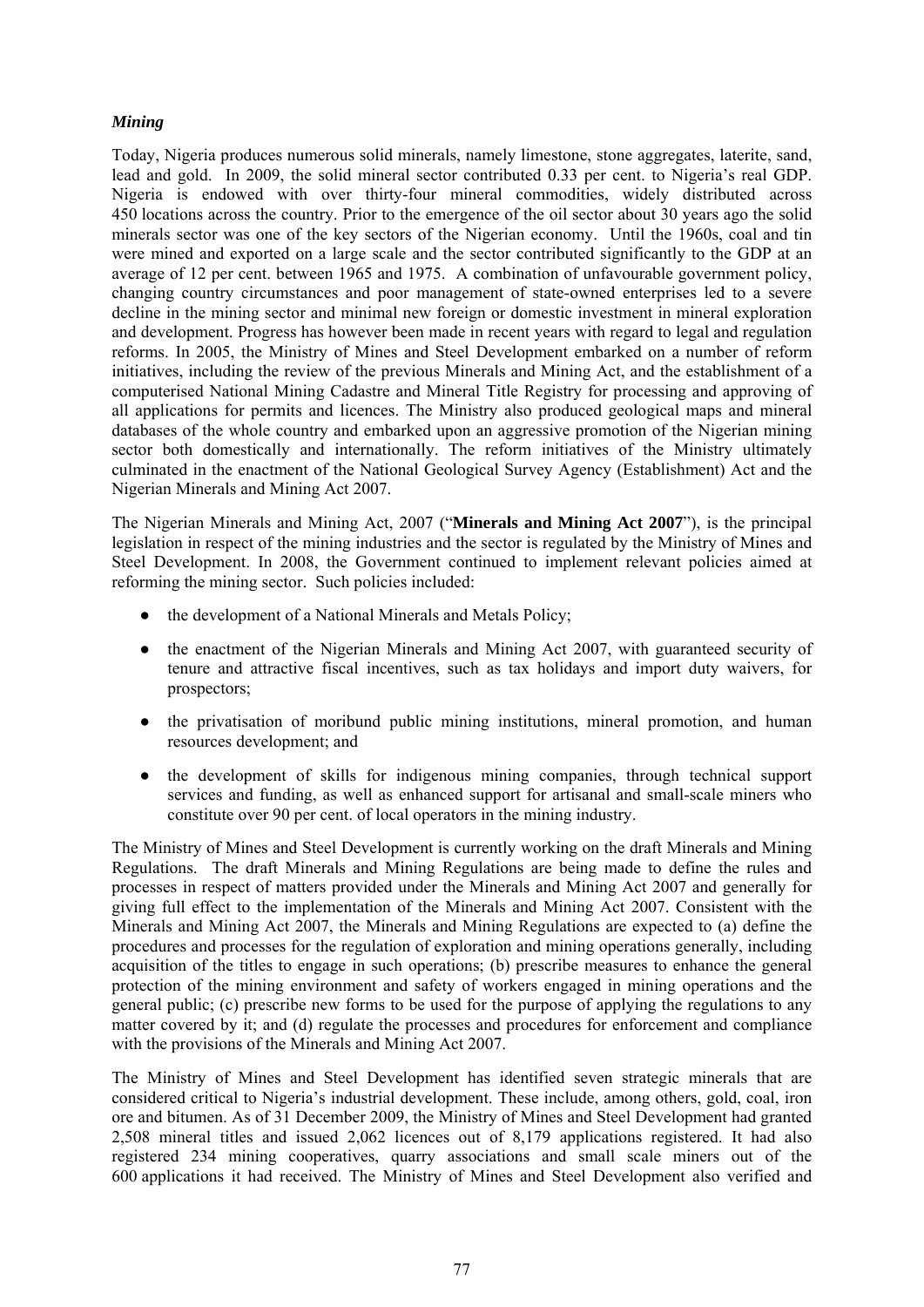registered 17 additional private mineral buying centres, which are expected to serve as an interface between mining cooperatives, licensed miners, local users and export markets.

The Ministry of Mines and Steel Development made certain efforts to make the solid mineral sector more competitive in 2009 by organising an investment socialisation campaign in China. The aim of the campaign was to showcase the opportunities and incentives in Nigeria's mining sub-sector. In 2009, the Ministry of Mines and Steel Development also reviewed and updated the geological maps of the country and produced geological maps for every state and the FCT in digital format. In addition, it received the country's geodetic network and completed its cartographic coverage to facilitate a more accurate determination of mining titles.

Solid minerals increased marginally in 2009 relative to the preceding year, increasing from an aggregate output of 40.2 million tonnes in 2008 to 41.0 million tonnes in 2009. The increase was accounted for by increased production of limestone. In 2008 the production of solid minerals increased as compared to 2007. Provisional data showed that aggregate output increased from 35.6 million tonnes in 2007 to 40.2 million tonnes in 2008. This was due to the substantial increase in the production of all the principal minerals, such as stone aggregates, limestone, sand, marble aggregates, gold lead and zinc. For example, the production of stone aggregates was 3.6 million tonnes in 2008 as compared to 2.9 million tonnes in 2007. The commencement of gold mining by a Chinese company with an investment of  $H_1$  billion in Osun State contributed to the growth in gold production. Further improvement in output in the mining and minerals sector was constrained by lack of funds, flooding of mining sites, and obsolete equipment.

The Government plans to transform the mining sector by strengthening human and institutional capital across the sector (including production, processing, marketing and distribution) as well as sustaining a stable and effective legal framework. The proposed Government investment during the First NIP is estimated to be about  $\frac{N}{66}$ . billion. The strategies to be employed under the First NIP include the introduction of a transparent licensing system, introduction of programmes to develop medium-scale mining operators, development of an effective mechanism to support mineral exploration and establishment of a solid minerals development fund.

### *Manufacturing*

Nigeria has a variety of manufacturing capacities comprising cement, pharmaceutical and chemical products, beverages, food, glass, paints, paper, plastic, textile, cigarettes, sugar, wood products, soaps, beer, confectioneries and soft drinks. Conglomerates such as Dangote Group, Flour Mills of Nigeria Plc, John Holts, Dana Group and AG Leventis and multinationals such as Unilever, PZ Cussons and Nestle Plc are the biggest players in the manufacturing sector in Nigeria. Several large investments in the real sector have been made by Nigerian and foreign companies in the manufacturing sector. For example, Dangote Industries Limited built a sugar refinery at the Apapa port in Lagos with a capacity of 1.3 million tonnes per annum. Dangote Cement which is also part of Dangote Group also invested in the construction of a cement plant in 2007, a cement production plant in Sub-Saharan Africa with production capacity of 5 million tonnes of cement per annum and estimated capacity of about 10 million tonnes per annum by 2012. Similarly, the Lafarge Cement WAPCO Nigeria Plc embarked on a cement expansion project (the Lakatatu expansion project) to expand its operations in Nigeria.

Nigeria also assembles trucks, motorcycles and passenger cars. The Government is working towards revitalising the automotive assembly sub-sector and recently received the report of a committee set up to identify factors preventing the development of the sub-sector and recommend appropriate remedial measures on the resuscitation of the Nigerian automotive sub-sector.

The Government also introduced a number of tax incentives to encourage the development of the manufacturing sector. Such tax incentives include the grant of a pioneer status to export producing companies which establish new industries or expand existing facilities in sectors which are deemed vital to the economy such as telecommunication and gas utilisation. The pioneer status confers a tax holiday from income tax for a period of up to five years (three years in the first instance and which may be extended for a further two year period) from the date of first production. A tax credit of 20 per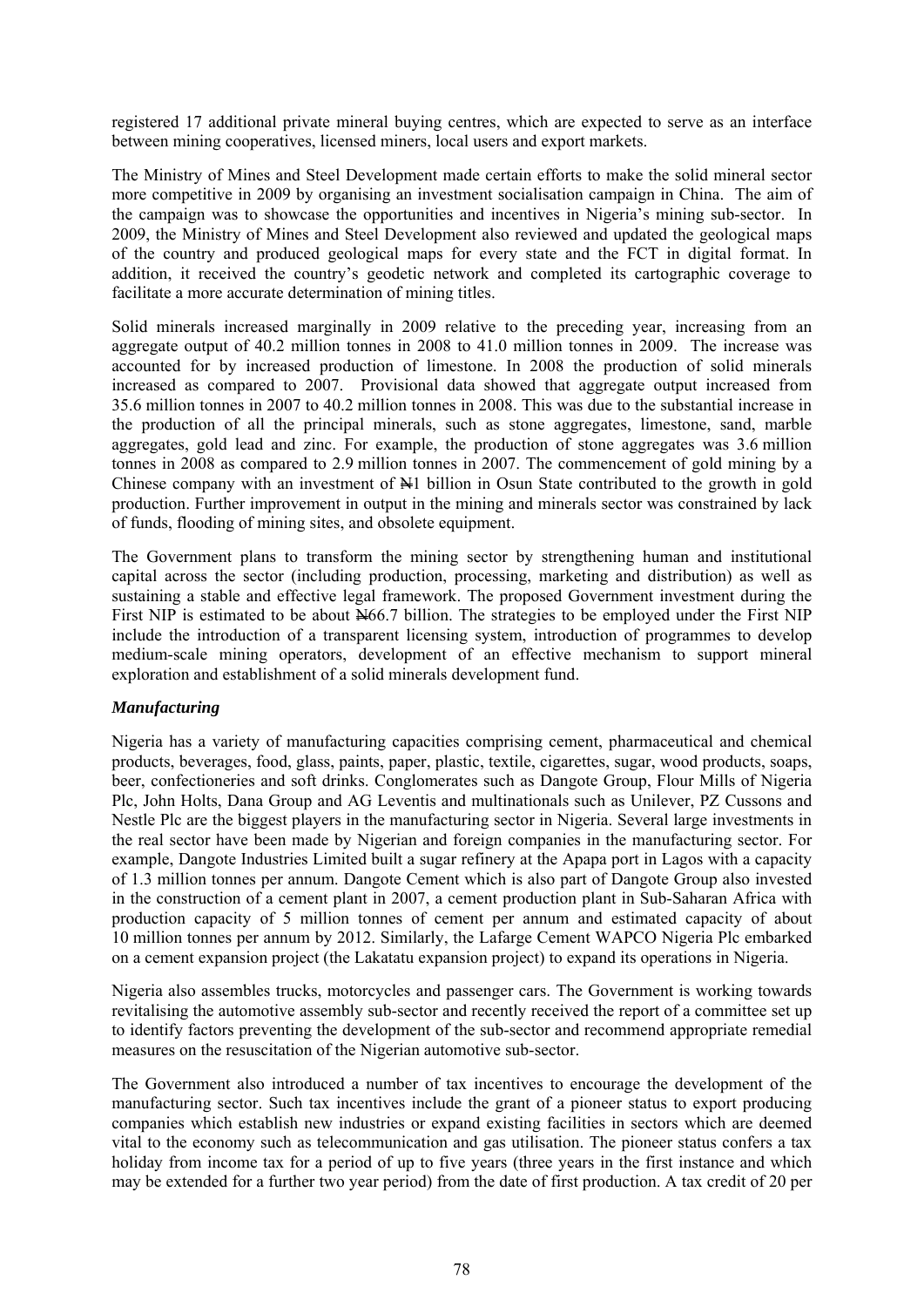cent. of costs is also granted for a period of 5 years to engineering companies which use a minimum of 60 per cent. of locally sourced raw materials for production. Dividends received from small companies in the manufacturing sector in the first five years of their operation are also tax exempt.

Nigeria's post-independence industrialisation strategy was based on the import substitution strategy, which was supported through trade restrictions such as tariffs, the creation of industrial zones and other restrictive policies. Following Nigeria's involvement with international trade organisations as well as regional agreements such as ECOWAS and the inability of the industrial sector to meet domestic demand, Nigeria has gradually liberalised its trade policies. See "*Foreign Trade and Balance of Payments—Foreign Trade—Trade Policy*". Additionally, the development of the manufacturing sector has historically been constrained by poor infrastructure, including erratic power supply, poor transportation systems leading to high cost of transportation, increased cost of diesel used in private power generation and high interest rates. Other constraints include smuggling, counterfeiting and dumping of foreign goods in Nigerian markets as well as by a substantial importation of finished goods which has created unfair competition and resulted in the closure of several local manufacturing plants. The Government is working to address the critical infrastructure constraints as well as smuggling and counterfeit products.

In October 2009, the Government launched the "Buy Made-in-Nigeria Products and Awareness Creation Campaign" which is aimed at boosting industrial production, resuscitating Nigeria's ailing industries, creating jobs and saving foreign exchange. In April 2010, the CBN approved a N200 billion intervention Manufacturing Intervention Fund (the "**MIF**") to refinance and restructure banks' loans to the manufacturing sector and in order to increase the availability of credit to the sector. The objectives of the MIF are to fast-track the development of the Nigerian manufacturing sector by improving access to credit by manufacturers, improving the financial position of banks, increasing output, generating employment, diversifying the revenue base, increasing foreign exchange earnings and providing inputs for the industrial sector on a sustainable basis. The Bank of Industry ("**BOI**") is the managing agent for the MIF and is responsible for its day-to-day administration.

In 2009, the index of manufacturing production increased by 1.3 per cent. over 2008, which in turn increased by 2.3 per cent. above the level in 2007. The average capacity utilisation rate in the sector increased slightly from 53.5 per cent. in 2007 to 53.9 per cent. in 2008 and to 54.7 per cent. in 2009. The marginal improvement in capacity utilisation year on year was attributed to improved performance in certain sectors, namely the cement, sugar, confectionary and beverages industries.

The Government is targeting manufacturing to grow at an average rate of 14.4 per cent. with its share to GDP increasing over the implementation period of the First NIP. Some of the strategies articulated in the First NIP to address the challenges of the manufacturing sector include the provision of common facilities at manufacturing clusters to enhance efficiency in production and cost reduction, establishment of low-interest funds such as the MIF to provide funding to the sector, provide incentives for certain high-priority sectors and strengthening the customs services to protect against smuggling and corruption.

### *Building and Construction*

The building and construction sector (excluding real estate) is made up of foreign and local companies. The building and construction subsector contributed about 1.92 per cent. to real GDP in 2009, compared to 1.84 per cent. in 2008. This subsector is comprises road, rail, bridges, buildings, ports and waterways.

Building and construction is considered a driver of growth in the non-oil GDP recording real GDP growth rates of 13.07 per cent. and 11.97 per cent. in 2008 and 2009, respectively. In future periods, the Government expects this sector to benefit from investments in infrastructure as the Government implements the First NIP. Major projects expect to increase activities in this sector include the construction of the second River Niger Bridge and the construction of additional railways and roads throughout the country.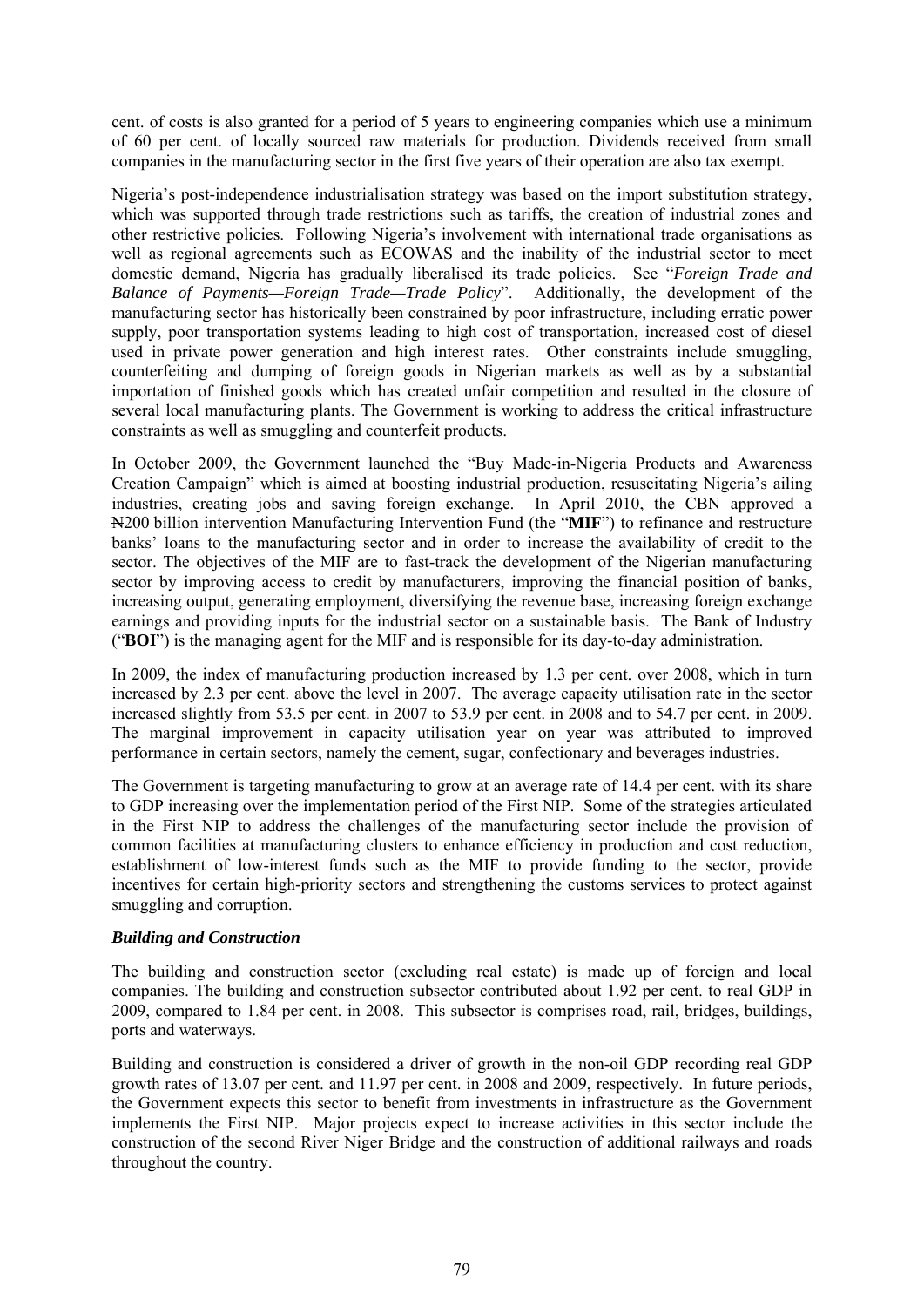## *Wholesale and Retail Trade*

The wholesale and retail trade sector increased significantly its contribution to real GDP from approximately  $\frac{N}{7}$ . 3 billion in 2005 to approximately  $\frac{N}{130}$ . 4 billion in 2009 and from 13.8 per cent. of real GDP in 2005 to 18.1 per cent. of real GDP in 2009, along with a steady increase of imports and exports. The wholesale trade sector consists of foreign and local operators who deal in a wide range of local and imported goods whilst the retail trade sector is dominated largely by local participants. Recently, some regional and international brands entered the supermarket/department store business (including Shop Rite and Spar). Nigeria, specifically Lagos, is known as a hub for trade in West Africa, although a significant portion of this trade is conducted through the informal sector. See "*Risk Factors—A significant portion of the Nigerian economy is not recorded*".

## *Financial Institutions*

*See "Monetary System—The Nigerian Banking System"*.

## *Tourism*

Nigeria has a rich biodiversity and ecosystem, a rich cultural diversity, historical and geographical sites such as Aso Rock in the FCT and Olumo Rock in Ogun State and a number of games reserves such as Yankari game reserve in Bauchi State. There are seven national parks in Nigeria, namely, the Chad Basin National Park in Borno and Yobe states, Cross River National Park in Cross Rivers State, Gashaka-Gumti National Park in Adamawa and Taraba states, Kainji Lake National Park in Kwara and Niger states, Old Oyo National Park in Oyo State, Kamuku National Park in Kaduna State and the Okomu National Park in Edo State.

The Government's vision under the First NIP is to make Nigeria a preferred destination in Africa and the proposed public sector investment during the period is estimated to be about  $\frac{N}{27.9}$  billion. Accordingly, it has taken a number of steps to promote tourism including adopting the new National Tourism Policy, which policy established:

- the Presidential Council on Tourism which is chaired by the President; and
- the National Committee on Oral and Tangible Culture Heritage, chaired by the Minister of Culture and Tourism.

Since the creation of the Presidential Council on Tourism a number of advances have been made in the tourism sector including the launch of the annual carnivals in Cross River and Osun states as well as in Abuja, the formulation of a national policy on tourism, the production of the tourism development master plan, creation of a national tourism satellite account, the addition of the Sukur World Heritage site at Adamawa State and the Sacred Grove in Osogbo, Osun State into the World Heritage List.

Some State Governments are using tourism for wealth creation. For example, tourism in Cross River, Kebbi (the Annual Argungu Fishing Festival), Osun (Annual Osun-Osoybo Festival) and Kano states have led to increased revenue generation and employment opportunities in these states. The National Tourism Development Master plan has poverty alleviation as its primary focus.

International class hotels in Nigeria are concentrated in Lagos, Abuja and Port-Harcourt. International hotel chains in Nigeria include Hilton, Sheraton and Sofitel. However, most hotels continue to operate below international standards. In accordance with the First NIP, the Government is seeking to increase hotel occupancy rates from 85 per cent. in 2007 to 90 per cent. in 2013. The hotel and restaurant sub-sector contributed 0.5 per cent. to Nigeria's real GDP in 2009.

According to the CBN, in 2009 the number of passengers on international routes declined significantly, with 2.7 million passengers on international flights, compared to 3.3 million in 2008 and 3.0 million passengers in 2007. International airlines that service Nigerian airports include British Airways, Virgin Atlantic, Delta, Lufthansa, Air France, Qatar Airways and US Airways. Domestic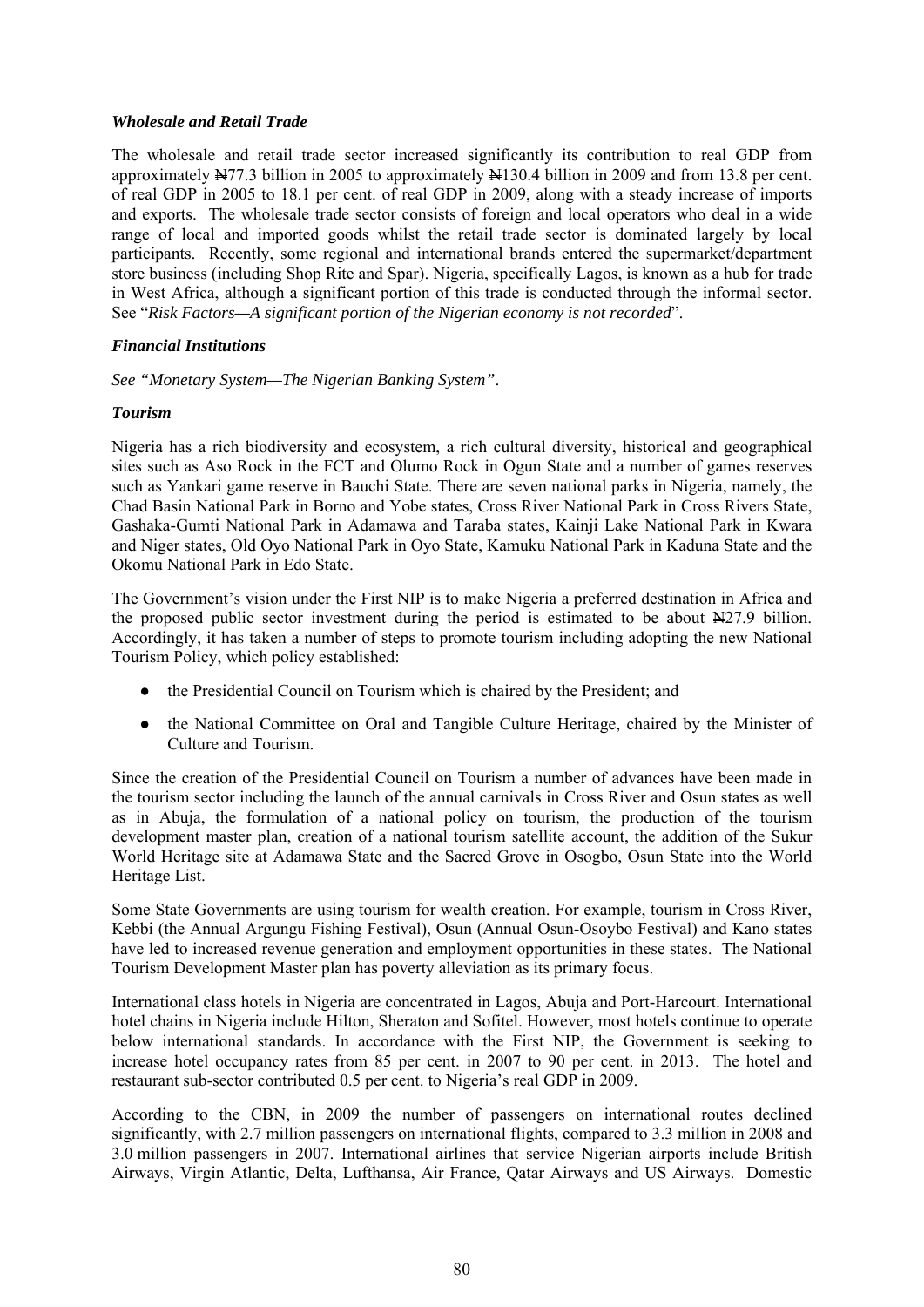air travel increased slightly to 8.7 million passengers in 2009 from 8.6 million in 2008, itself up from 3.5 million in 2007.

## *Informal Economy*

A significant portion, estimated to be between 40 per cent. and 75 per cent., of the Nigerian economy is not included in the formal sector, meaning that it operates outside the purview of government regulation. The informal economy comprises a wide range of activities, predominantly small-scale, self-employed enterprises that focus on retail trade, transport, restaurant, repair services and household or other personal services. There are also informal money lenders and saving and credit associations. The informal economy is highly dynamic and difficult to measure and it is not reflected in GDP. See "*Risk Factors—A significant portion of the Nigerian economy is not recorded*".

The First NIP includes a number of initiatives to bring the informal economy into the formal economy, including with respect to housing, land ownership, agriculture, SMEs and trade laws. The Government is also seeking to introduce policy measures and regulation to protect some of the more vulnerable persons operating in the informal economy (primarily women and children). See "*— SMEs*".

Additionally, in an effort to combat smuggling across Nigeria's borders and formalise a substantial portion of the informal trade sector, in November 2010 the Ministry of Finance announced a change in its trade policy to allow the import of previously banned goods such as textiles and cassava. See "*Foreign Trade and Balance of Payments—Foreign Trade—Trade Policy*".

### **Employment and Labour**

The labour market in Nigeria can be divided into three segments: the public sector, the private formal sector and the informal sector.

The Government currently has wage and pension liabilities in relation to the staff of privatised companies such as the Delta Steel Company, the Aluminium Smelter Company and NITEL (which is still in the privatisation process). In respect of NITEL staff, outstanding salary arrears totalled  $\frac{1}{2}$ 18.9 billion while pension arrears stood at  $\frac{1}{2}30.5$  billion as at December 2010. Amounts owed to NITEL staff were being settled in December 2010. In the past the Government has paid arrears as soon as the proceeds of privatisation process were received. Thus, between 2000 and December 2010, N225.8 billion of salary and pension arrears were paid out to the staff of privatised enterprises in a number of sectors of the economy. In addition, a portion of what is included in the calculation of arrears are claims for payments currently being verified by the Government Budget Office.

According to the NBS, the national unemployment rate in Nigeria was estimated at approximately 19.7 per cent. in March 2009, 14.9 per cent. in March 2008 and 12.7 per cent. in March 2007. The NBS also estimates that in March 2009, the rate of unemployment in the urban areas was approximately 19.2 per cent. and in the rural areas was approximately 19.8 per cent. Unemployment is mainly due to the decline in the performance of the manufacturing sector. In addition, the Government believes that there are a substantial number of people of working age that are engaged in part-time employment or are employed in the informal economy and thus unrecorded. The Government hopes that diversification of the economy will reduce unemployment and increase employment in the formal economy.

In 2010, total wages in Nigeria grew significantly due to a 53 per cent. rise in federal public sector salaries (after negotiations with the unions). Wages are expected to increase further in 2011 due to the recent decision by the Government to increase the national minimum wage from  $\text{\&}5,500$  to  $\text{\&}18,000$ . The Government is advised on salary increases by the National Salaries, Incomes and Wages Commission which was established by the National Salaries, Incomes and Wages Act to advise the Government on national income policies and recommends the proportions of income growth which shall be utilised for general wage increase.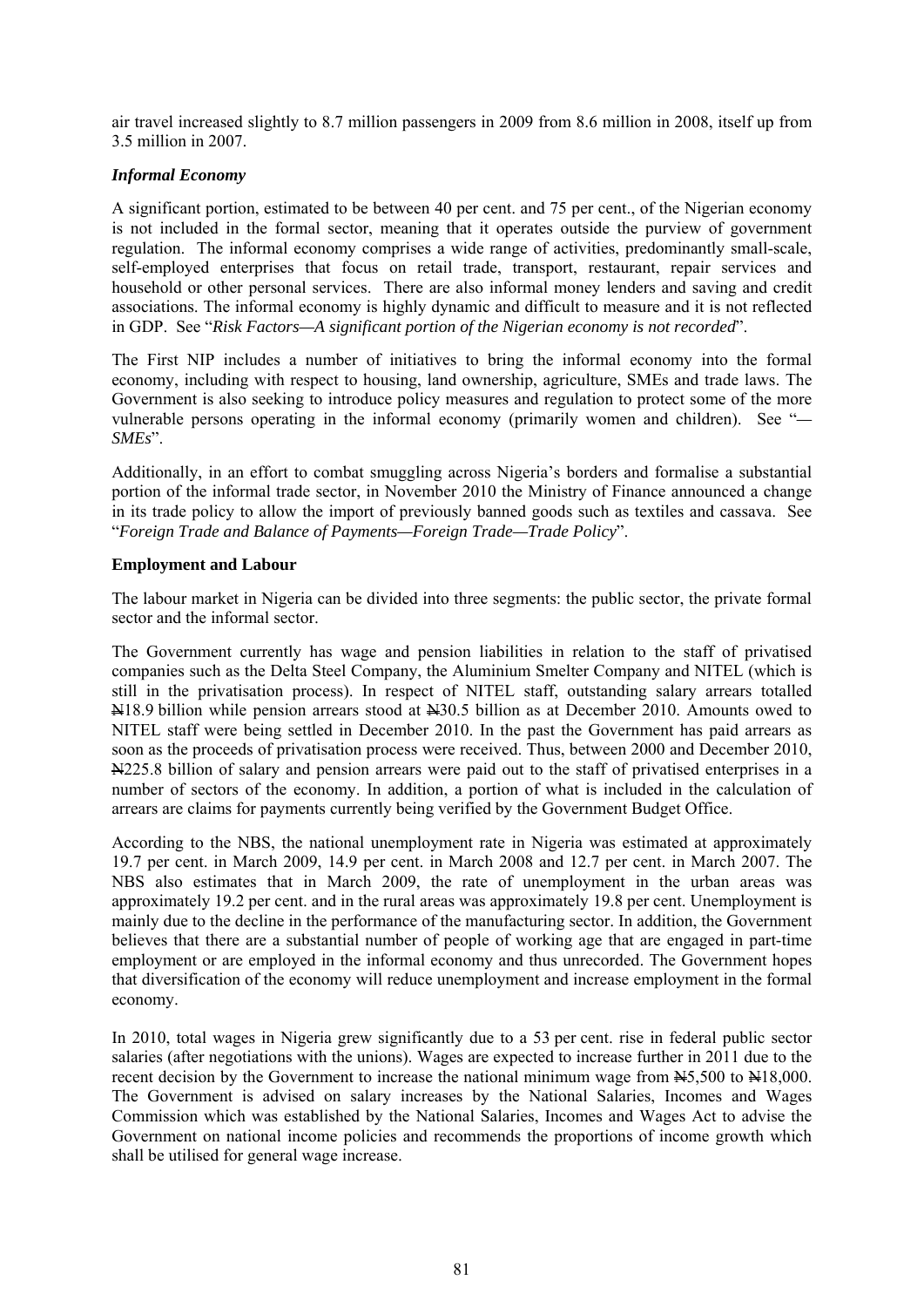## **Environment**

In 1999, the Government created the Federal Ministry of Environment as a result of its concern for the protection of the environment and in order to ensure effective coordination of all environmental matters. The Federal Ministry of Environment is responsible for policies, enforcement and intervention in the areas of forestry, drought and desertification, pollution and waste management, climate change, flood, erosion and coastal managements (shoreline protection).

The country's main environmental challenges include, among others, petroleum prospecting pollution, land degradation and loss of biodiversity, deforestation, drought and desertification, flood and erosion and climate change. The Government has made several efforts to address these challenges.

## *Petroleum Prospecting Pollution*

In order to address the problem of petroleum prospecting pollution, the Government has issued a number of regulations and guidelines. For example, the Mineral Oil Safety Regulations 1997 seek to ensure that oil and gas operators provide adequate safety materials for their employees as well as ensure that drilling of boreholes for petroleum and gas purposes are carried out within areas of not less than 150 feet from any building. In 2006, Nigeria domesticated the International Convention of Civil Liability for Oil Pollution Damage and the convention on the Establishment of an International Fund for Compensation for Oil Pollution Damage 1976. In addition, the Federal Government, through NOSDRA, has put in place measures that are expected to minimise the impact of oil spills on the environment. Such measures include amongst others, (i) the mandatory requirement of all the oil companies in Nigeria to have Oil Spill Contingency Plan ("**OSCP**"). In 2010, the NOSDRA activated about 36 OSCPs of oil companies operating in Nigeria. In 2010, 260 oil impacted sites across the oil producing areas have been remediated and certified by NOSDRA. Nigeria recently developed an Environmental Sensitivity Index ("**ESI**") Map covering the entire coastline of Nigeria from Lagos to Calabar, and extending 50 kilometres inland. The second phase of the ESI Map, which addresses other inland areas that are vulnerable to oil spills, is expected to be included in the 2011 budget.

There are collaborative ties between the National Emergency Management Agency, NOSDRA, the Armed Forces, Nigerian Customs Services, Nigerian Immigrations Services and other stakeholders on rapid response to oil spills that may be considered as major or national disasters.

### *Land Degradation*

Land cover is central to all environmental processes through its influence on biodiversity, energy and carbon cycling. The major causes of land degradation in Nigeria include, amongst others, agricultural expansion at an average of 350,000 to 400,000 hectares per annum, fuel wood exploitation and illegal logging or tree felling. The Government has made several attempts to address issues arising from the use of land including proposing amendments to the Land Use Act to address issues relating to land management.

### *Deforestation*

Nigeria was historically rich in forest resources such as high forests, woodlands, plantations and tress on farmlands. However studies have shown that the forest cover of the country has substantially reduced to about 5 per cent. from about 10 per cent. of its total land area of 923,767 kilometres and forest reserves have reduced significantly from over 1,100 to 445. Nation-wide deforestation has resulted in a shortage of wood supply leading to the importation of wood and wood products, an increase in soil erosion, flooding and a decline in agricultural productivity. National efforts at addressing the problem of deforestation include the annual tree planting campaigns at federal, state and local government levels, the rehabilitation of 360 hectares of degraded forests in 2008 and 2009, natural resources conservation and development management plans in critical forest and wetland ecosystems and the shelter belt development. In addition, the Forestry Research Institute of Nigeria with research stations in the various ecological zones of the country is at the forefront of developing improved tree species and forestry management technologies.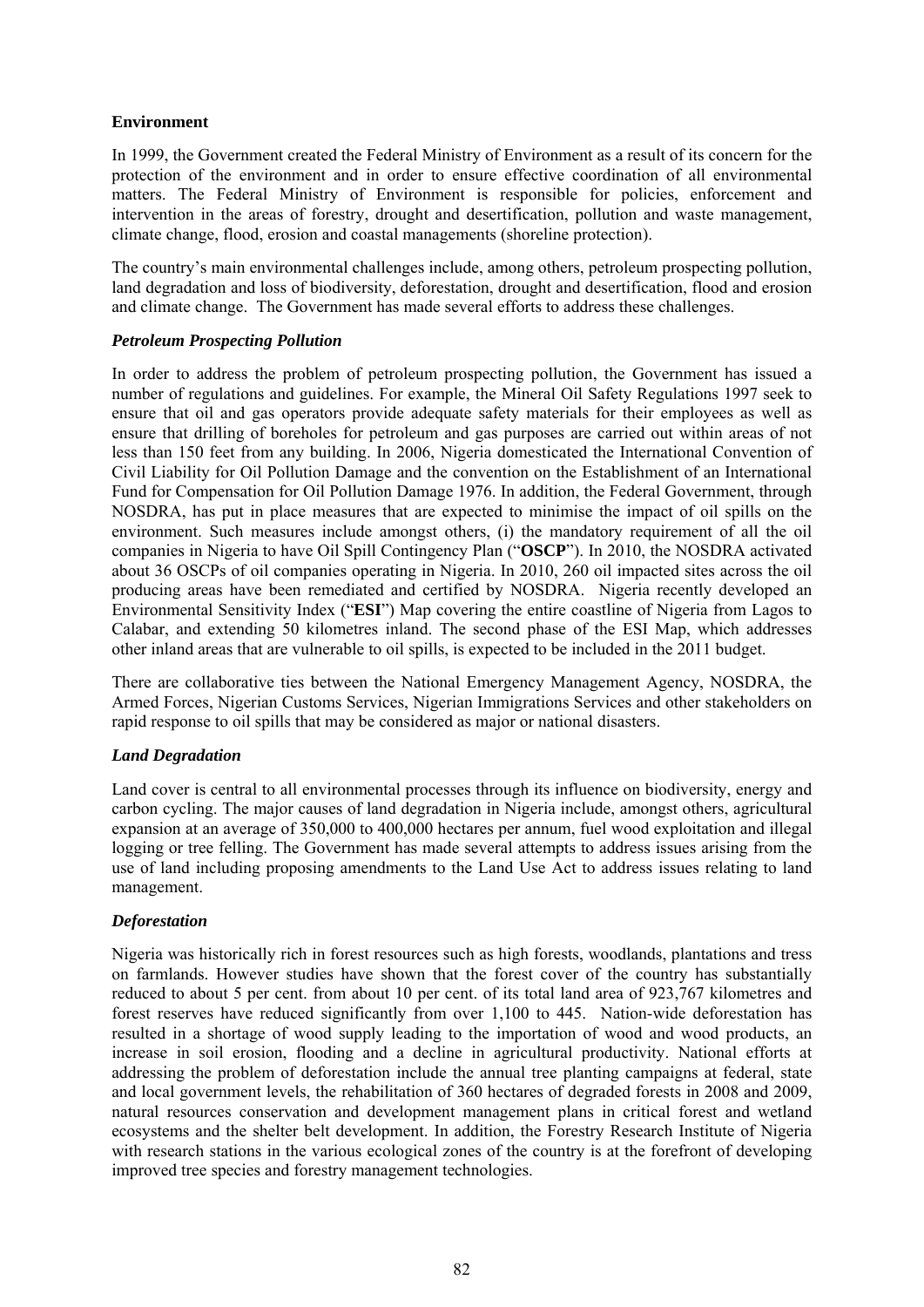## *Drought and Desertification*

Nigeria has committed itself to mobilise and secure actions to halt desertification by being party to the United Nations Convention to Combat Desertification. It has also developed a National Action Programme to combat desertification as well as put in place a National Drought and Desertification Policy.

## *Flood and Erosion*

A land degradation mapping assessment for the prevention of erosion hazards is currently being undertaken and the adoption of remote sensing and geographic information system. In addition the National Ecological Fund has been established to provide financial support for erosion and flood control projects and coastal zone management.

## *Climate Change*

Climate change is viewed as a significant threat to the achievement of the goals of Vision 20:2020 and the MDGs, especially those related to eliminating poverty and hunger and promoting environmental sustainability. Nigeria is a party to the United Nations Framework Convention on Climate Change and consequently has prepared the first National Convention on Climate Change. It has also established a national focal point, which is the Special Climate Change Unit within the Federal Ministry of Environment and an Inter Ministerial Committee on climate change.

Nigeria is a signatory to several treaties and international conventions on natural resources and biodiversity. However implementing legislation for these international conventions has not been adopted in Nigeria. These include, amongst others, the Convention on Biological Diversity, RAMSAR Convention on Wetlands, Habitat II Agenda, Protection of World Culture and Nature Heritage, United Nations Framework Convention for Climate Change and Kyoto Protocol.

In an attempt to control the negative impact of development activities in Nigeria the Environmental Impact Assessment Act was enacted in 1992 (the "**EIA Act**"). The EIA Act is specifically aimed at setting out the general principles, procedures and methods to enable the prior consideration of Environmental Impact Assessments performed for certain public and private projects.

### **Transport**

The transport system in Nigeria comprises the railways, roads, ports, inland waterways, and airborne modes of transportation. Road and air transport are the dominant modes of transportation in Nigeria and carry more than 98 per cent. of total traffic generated in the country.

The Government aims to create a multimodal, integrated and sustainable transport system with greater emphasis on rail and inland waterways transportation. In addition, the Federal Government has taken steps to create an enabling environment for Public Private Partnerships ("**PPPs**") by designing new policies, legislation and an institutional framework to support the envisaged transformation of the transport sector. See "*—Public Private Partnerships*".

### *Roads*

Nigeria has a total road network of 193,200 kilometres, 34,123 kilometres of which are federal roads, 30,500 kilometres of which are state roads, and 129,577 kilometres of which are local government roads.

The Government recognises the importance of investing in infrastructure. During the First NIP, the Government aims to complete road network projects through a major road programme involving the rehabilitation of at least 30 per cent. of the existing federal roads 7,677 kilometres by 2013. To achieve this, the Government expects to carry out a direct rehabilitation and reconstruction of the major trunk roads, secure private funding for major and viable routes and secure funding arrangements from the public and private sectors for the remaining 40 per cent. of the federal roads in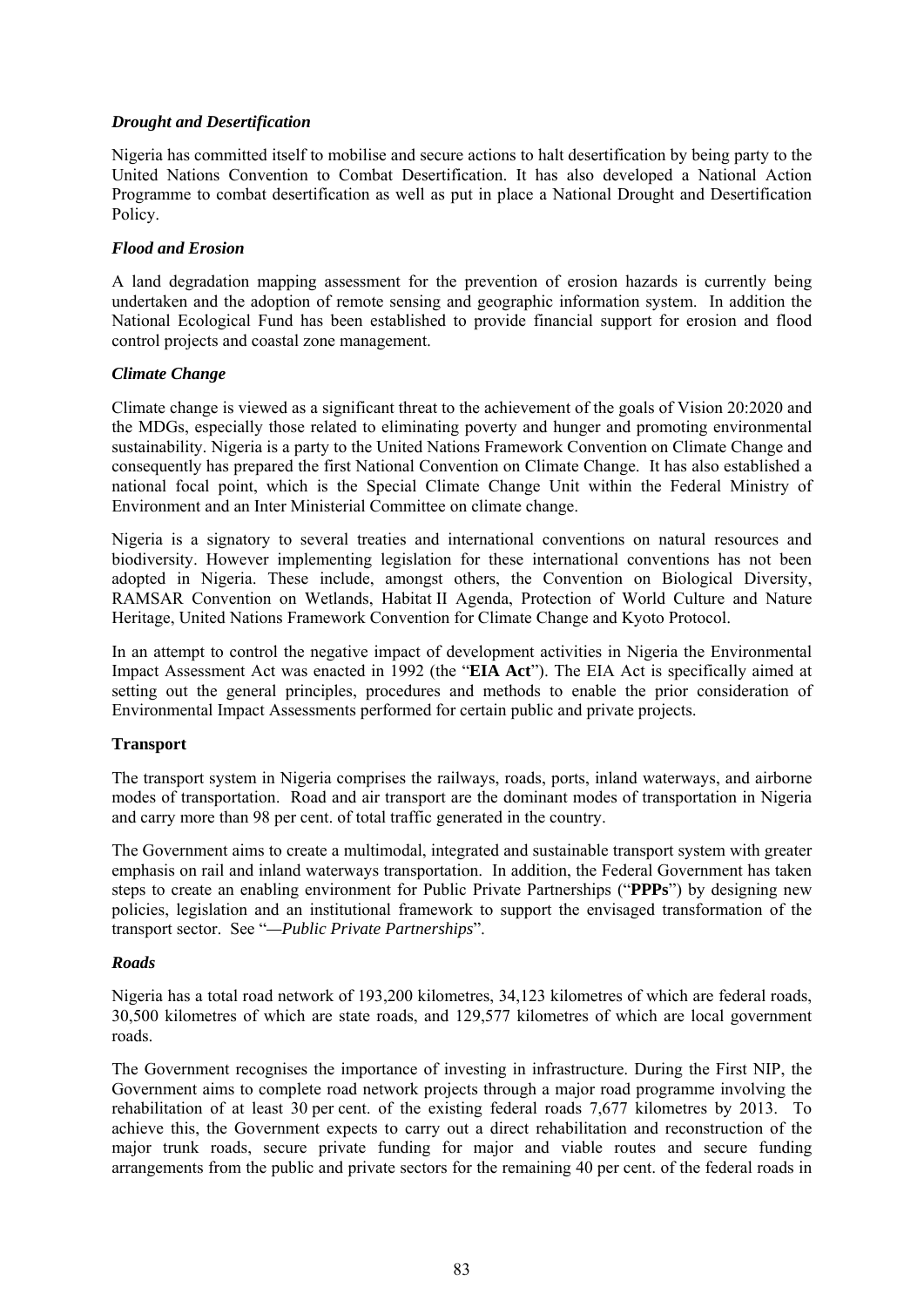need of repair. The Government intends to adopt a PPP approach in development of selected federal roads and bridges which will entail design, build, operate and transfer arrangements with local and international concessionaires. Recently, the Lagos/Ibadan express road was concessioned. In October 2010, Ministry of Works requested Expressions of Interest for several additional roads and bridges.

## *Railways*

Nigeria's rail network consists of 3,505 kilometres of narrow gauge single track which runs from Lagos to Kano and Port Harcourt to Maiduguri and the uncompleted 349 kilometres of standard gauge from Itakpe to Warri via Ajaokuta. Previously, the railways carried over 60 per cent. of freight tonnage, however, there is currently an imbalance between road and rail transport in Nigeria. At its peak, the highest number of passengers carried by the railway system was 15.5 million in 1984 and the highest volume of freight was 2.4 million metric tonnes in 1977. However by 2000/2001 the number of passengers had fallen to 2 million and less than 300,000 metric tonnes of freight was transported.

The Government aims to rehabilitate 3,500 kilometres of the existing narrow gauge rail and to complete the Ajaokuta to Warri standard gauge rail line. The Government also intends to increase the tonnage of freight transported from 50,000 metric tonnes to 1 million metric tonnes, and the number of passengers transported to 4 million passengers per year. The Government intends to achieve this by granting a concession for the rehabilitation of the Lagos to Kano and Port Harcourt to Maiduguri rail lines, constructing rail lines to the inland container depots, constructing mass transit lines in Lagos and Abuja and to rehabilitating the rail links at the ports.

In the 2009 budget,  $\frac{N}{2}$  billion was allocated for major rehabilitation of rail tracks and bridges. N400 million for workshop tools and re-railment equipment and N600 million for the rehabilitation of 120 coaches and wagons. The implementation of the first phase of the programme commenced with the award of a contract for the construction of a 186 kilometre single track standard gauge railway line from Abuja to Kaduna for the approximate cost of US\$875 million, of which US\$500 million would be provided by the Chinese government as a concessional loan.

### *Inland Waterways*

Nigeria has 18 major inland navigable rivers of about 3,800 kilometres. The country also has an extensive coastline of about 852 kilometres which offers great potential for the movement of goods and passengers from the coast to its surrounding areas.

Under the First NIP, the Government aims to increase the navigable routes on the inland waterways to 3,000 kilometres in order to substantially increase inland waterways traffic and passengers and encourage private sector participation in the provision of inland waterway services. In September 2009, the Government commenced operations to dredge approximately 572 kilometres of the River Niger, from Baro in Central Nigeria to Warri in the Niger Delta. It is expected that the project, estimated to cost N36 billion, will enable water traffic to travel from the Atlantic Ocean to central Nigeria. The Government expects that the project will provide an attractive, cheaper and safer means of haulage of goods, while engendering linkages and promoting trading activities between adjoining communities. The Nigerian Inland Waterways Authority, the body responsible for the regulation and management of Nigeria's inland waterway resources, recently confirmed that the dredging project is over fifty per cent. completed.

### *Sea Ports*

The seaports are of great significance for the economic development of Nigeria as they handle most of the country's imports and exports with the potential of increasingly serving the landlocked countries of Niger and Chad. All the ports in Nigeria are owned and operated by the Nigerian Ports Authority ("**NPA**"). NPA's assets comprise 13 major ports, 11 oil terminals, and 128 jetties with a total annual cargo handling capacity of 35 million tonnes. Nigerian ports are dependent on imports, which constitute an average of about 70 per cent. of the total cargo.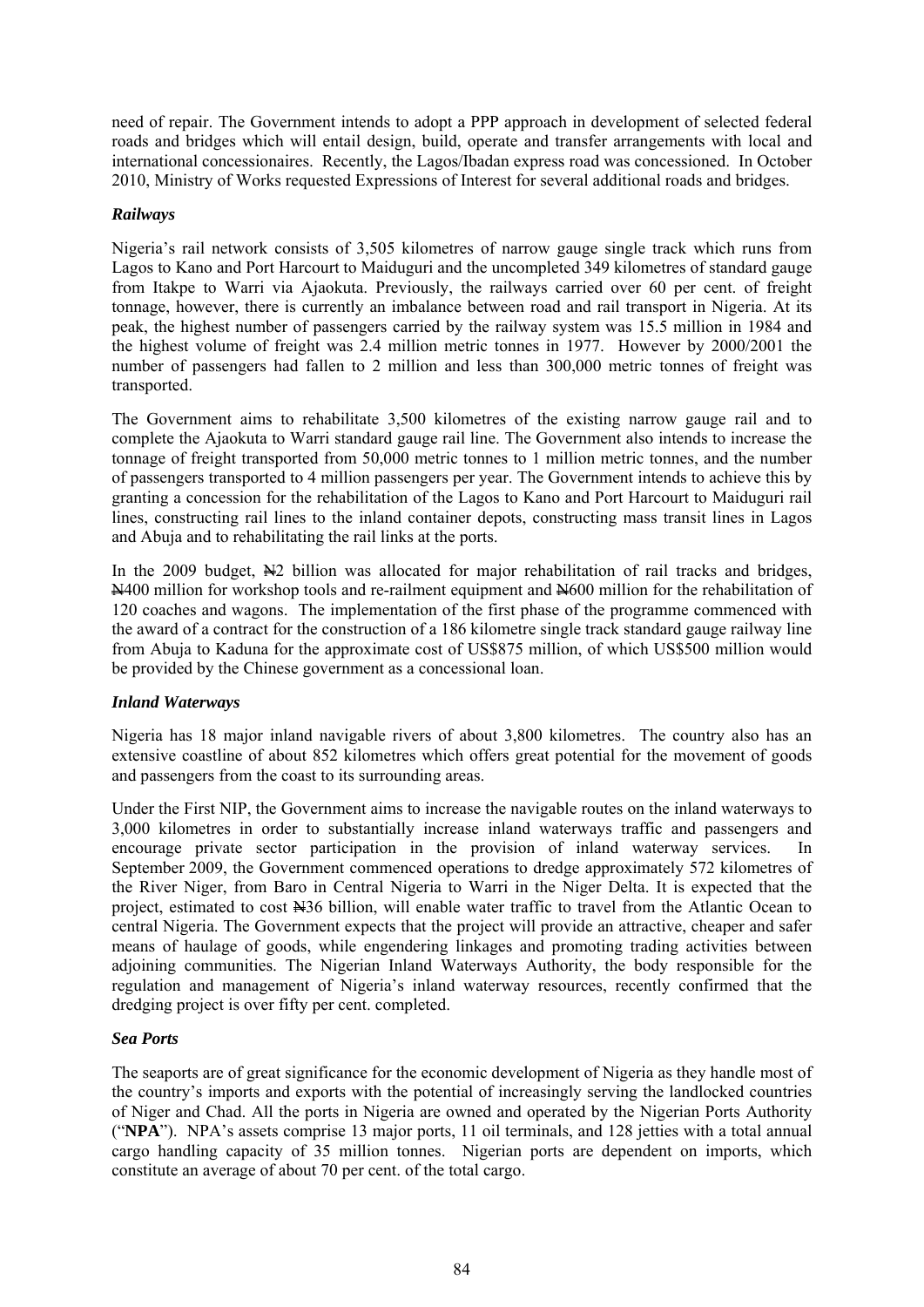Due to underinvestment, bureaucracy and other circumstances which made Nigerian ports uncompetitive, in 2001 the Government commenced a reform and restructuring of the ports to introduce private sector participation. This was implemented through a concession exercise managed by the Bureau of Public Enterprises, the agency responsible for privatisations, through a bid process. In 2006, the Government through the National Council on Privatisation ("**NCP**") endorsed a "landlord" port model and developed a legal and regulatory framework for private sector participation in the ports. This led to the introduction of the National Transport Commission ("**NTC**") bill which is currently before the National Assembly.

In 2006, the Government embarked upon a port concessioning process. This involved the assignment of 25 port terminals to 20 local and international terminal operators for terms ranging from ten to twenty five years. Following this concessioning process, there were several greenfield port developments including 460 metres and 570 metres quay length and terminal expansions. Cargo throughput also increased significantly between 2006 and 2008.

However, gaps still remain in respect of port infrastructure. Port terminal operators have recently complained of lack of adequate infrastructure while importers have complained of high port charges and lack of port equipment. For example, over the years, the three main areas of the Lagos Port which are accessed through a channel leading from the Atlantic Ocean have become congested and infrastructure is in poor condition. At times, cargo ships are delayed from loading or unloading cargo between two weeks to one month due to congestion. In an effort to address the issue of port congestion, the construction of a port at Lekki, a private sector initiative located inside the Lagos Free Trade Zone along the Atlantic coast is expected to commence in 2011.

The Government aims to reduce the turn-around time of ships and administrative charges, create competition, improve safety and security and dredge the Lagos and Bonny harbours to accommodate large ocean liners. The Government is also encouraging the establishment of indigenous shipping lines which will transport wet and dry cargo in Nigeria. To this end, in 2003, the Coastal and Inland Shipping (Cabotage) Act No. 5 of 2003 ("**Cabotage Act**") was enacted to restrict the use of foreign vessels in domestic coastal trade in Nigeria and to promote the development of indigenous tonnage. The Cabotage Act also provided for the establishment of the Cabotage Vessel Financing Fund to promote the development of indigenous ship acquisition capacity by providing financial assistance to Nigerian operators in the domestic coastal shipping.

In August 2010, the Government set up the Port Reform Evaluation Committee to evaluate the performance of existing concessions and to suggest areas of improvement in port operations.

### *Airports*

There are 21 airports in Nigeria, four of which are international. These are Murtala Muhammed International Airport, Lagos, Nnamdi Azikwe International Airport, Abuja, Mallam Aminu Kano International Airport, Kano and Port Harcourt International Airport, Port Harcourt. The other airports are located in major cities throughout the country, one of which was built pursuant to an arrangement between the Bank of Industry ("**BOI**") and a private operator. There are also several airstrips privately owned by oil extracting companies.

The Federal Airports Authority of Nigeria ("**FAAN**") owns and operates 18 of the 21 airports in Nigeria. FAAN has in recent times adopted the strategy of granting concessions for various activities within its airports and is increasingly relying on concessions to provide airport infrastructure. The National Airspace Management Agency is in charge of traffic control, regulations and navigational aids for aircrafts. Safety oversight and all other civil aviation issues are the responsibility of the Nigerian Civil Aviation Authority. Passenger and cargo traffic have been growing steadily in recent years but most of the cargo traffic is concentrated in the four international airports. Nigeria estimates that 90 per cent. of the volume of cargo is handled in Lagos.

The FAAN is statutorily charged to manage all commercial airports in Nigeria and provides services to passengers and airlines. A plan to build a new international airport in Lagos is under review. In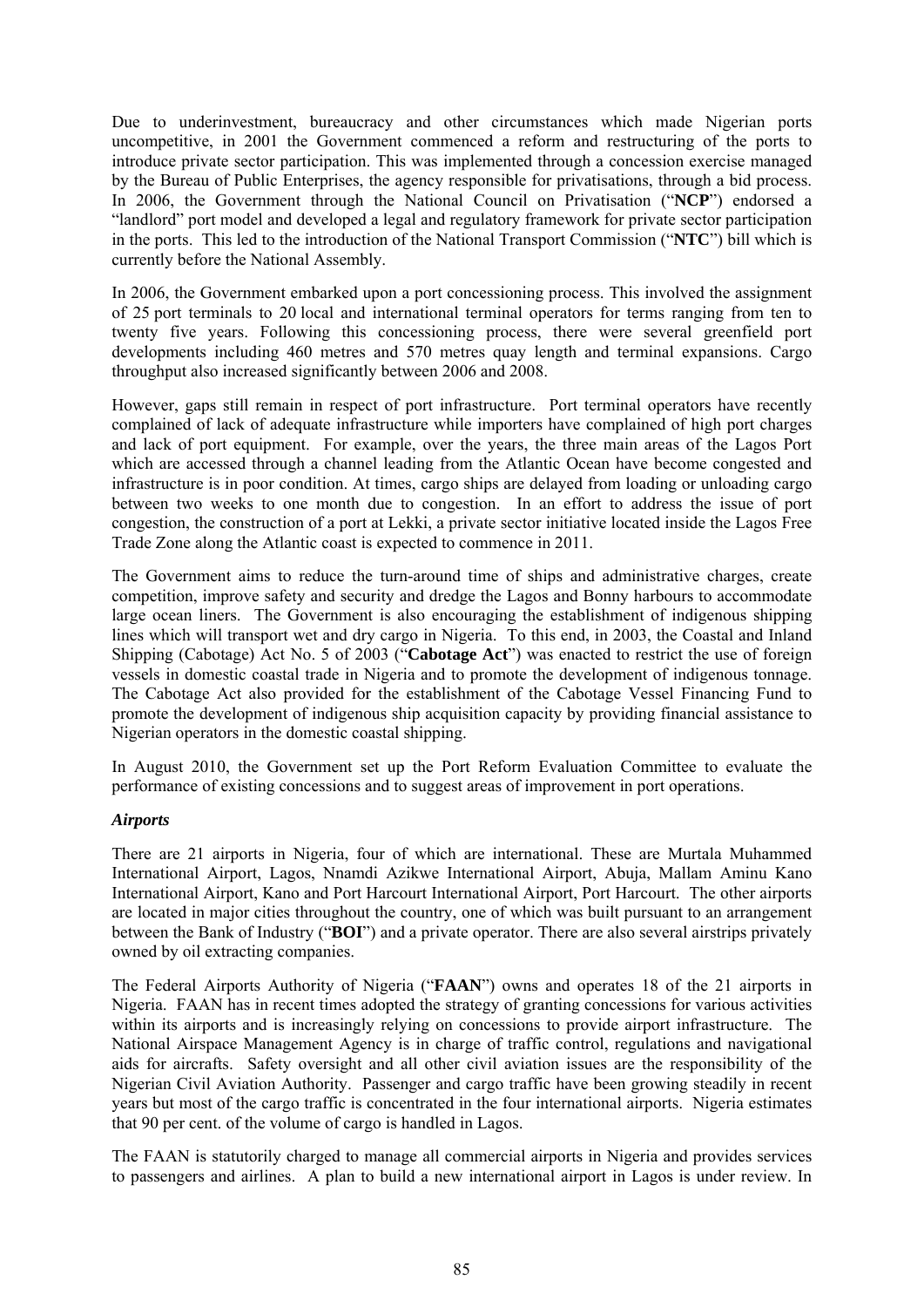relation to air transport, the Government's objectives are upgrading and expanding the international airports, improving air safety to International Civil Aviation Organisation standards and recommended practices, concessioning the four international airports, improving security and transferring all other local airports to State Governments.

### **Telecommunications and Media**

## *Telecommunications*

This sector is regulated by the Nigerian Communications Commission. The telecommunications and post subsectors contributed 3.7 per cent. to real GDP in 2009, with a growth rate of 34.9 per cent. in 2009. The number of mobile telecommunications subscribers has increased dramatically from less than one million in 1998 to approximately 73 million in 2009. The number of fixed land lines subscribers has however decreased from approximately 1.6 million in 2007 to approximately 1.5 million in 2009. The main mobile telephone operators are MTN, Globacom, Bharti Airtel, Etisalat and Mtel. Other operators include Starcomms, Visafone and Intercellular.

In 2006, the Government incorporated Galaxy Backbone Plc with the primary mandate of setting up and operating a unified Information and Communication Technology ("**ICT**") infrastructure platform that addresses connectivity issues and transversal and other technology imperatives for the various MDAs of the Federal Government. The company was also charged with operating a nationwide network backbone to help facilitate the digital inclusion of underserved areas and rural communities.

In May 2007, the Government launched Nigeria's first communications satellite. The satellite, Nigcomsat-1 is a super hybrid geostationary satellite with a launch mass of 5,150 kilogrammes (5.15 tonnes), a service life of at least 15 years and reliability of more than 0.70 at the end of its lifetime. Nigcomsat-1 is sub-Saharan Africa's first communications satellite. The satellite is managed and operated by Nigerian Communications Satellite Limited.

The table below sets out the number of telecommunications subscribers at the end of the periods indicated:

| For the year ended 31 December |            |            |  |  |
|--------------------------------|------------|------------|--|--|
| 2007                           | 2008       | 2009       |  |  |
| (Number of Subscribers)        |            |            |  |  |
| 1,579,664                      | 1,307,625  | 1,481,954  |  |  |
| 40,395,611                     | 62,988,492 | 73,099,310 |  |  |
| 41,975,275                     | 64,988,497 | 74,518,264 |  |  |

*Source: Nigerian Communications Commission* 

### *Media*

According to the National Broadcasting Commission, there are 147 television channels, 35 cable channels, 5 direct to home and 4 direct broadcast satellite channels in Nigeria which are supplemented a number of radio stations. With the exception of the Nigerian Television Authority, Radio Nigeria and the Voice Of Nigeria, which are owned by the Government, and those stations owned by State Governments, the bulk of the television and radio stations are privately owned. According to the Nigerian Press Council, as at August 2010, there were 315 newspapers and 112 magazines in circulation in Nigeria. In 2009, Nigeria was ranked 136 out of 175 countries with regard to press freedom by Reporters Without Borders. The Freedom of Information bill is currently before the National Assembly.

# **Electricity**

The generation, transmission and distribution of electricity in Nigeria is coordinated by the PHCN, the Government-owned power sector utility company. The PHCN also produced approximately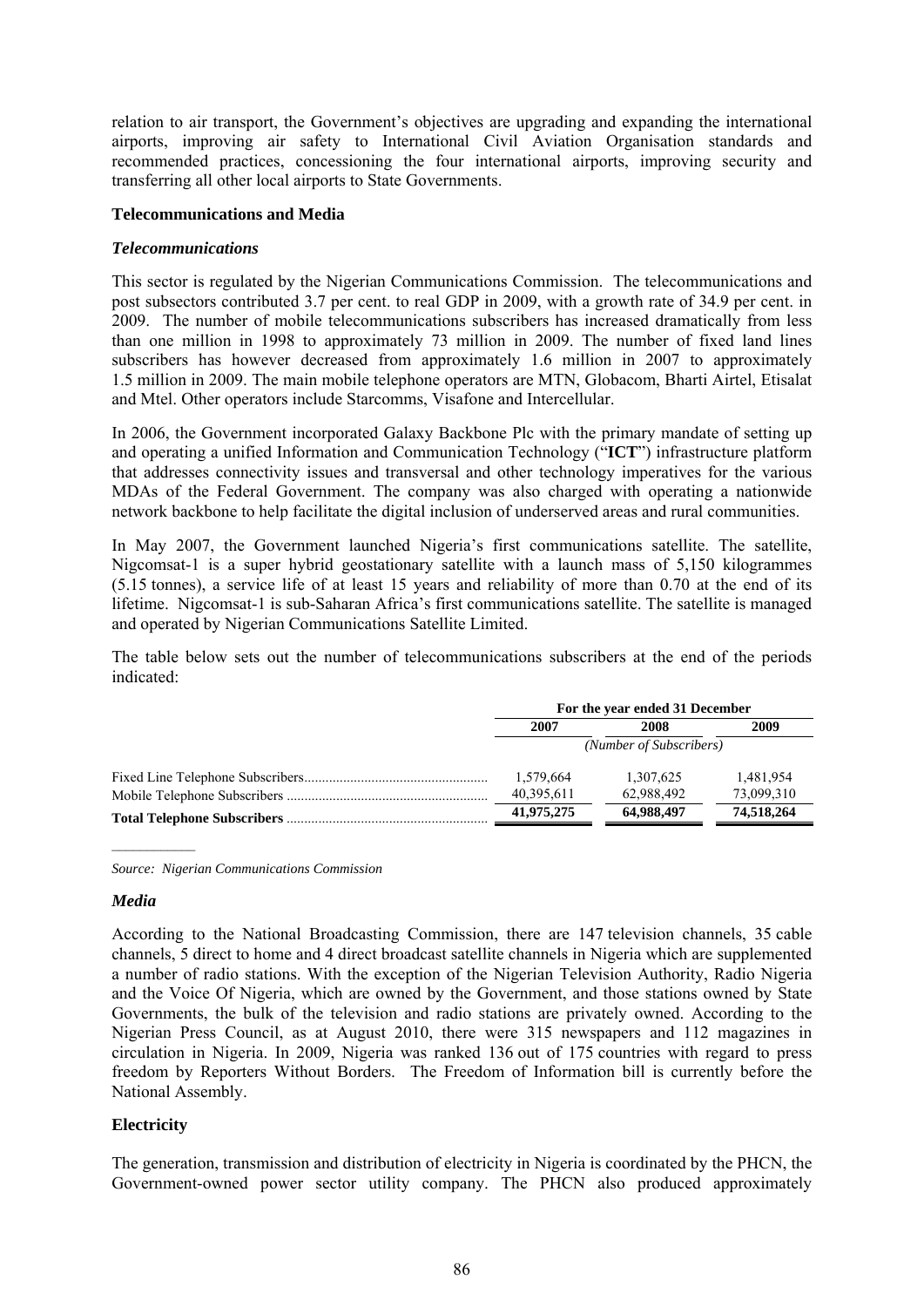85 per cent. of the country's electricity in 2008, while approximately 15 per cent. was produced by a number of Independent Power Producers ("**IPPs**"). Power in Nigeria is currently generated from gas and oil-fired plants and hydropower plants located across the country.

In 2009, the total installed electricity generation capacity was approximately 8,469.5 mega watts, an increase of 20 per cent. compared to 2008. According to the CBN, in 2008 residential consumption accounted for over half the electricity consumed in Nigeria, with approximately 25 per cent. going to commercial and street lightning and 20 per cent. to industry.

Currently, only about 40 per cent. of Nigeria's total population has access to public electricity supply due to inadequate transmission and distribution networks. Furthermore, aging infrastructure, insufficient power generation, high transmission and distribution losses have remained a challenge. The lack of synergy between the supply of gas controlled by the agencies of the Ministries of Petroleum Resources and of the PHCN and the power generating companies' has further complicated this situation.

## *Power Sector Reforms*

Several Government reforms have been initiated and implemented, while others are underway to improve Nigeria's electricity generation, transmission and distribution infrastructure. Power infrastructure is critical for sustainable economic growth and development. The Government has established various commissions to address power and energy issues and provide incentives to attract foreign investment.

Power sector reform began in 2000 when former President Obasanjo's administration set up the Electric Power Implementation Committee, which drafted the National Electric Power Policy ("**NEPP**") which was adopted by the Government in 2001. Key features of the NEPP included the encouragement of private power generation through IPPs and emergency power producers, the unbundling of the National Electricity Power Authority ("**NEPA**") (the monopoly which was responsible for power generation, transmission and distribution in Nigeria), the privatisation of the successor business units of the unbundled NEPA, the establishment of an independent body for the power sector and the encouragement of energy trading between generation and distribution companies.

In 2005, the Government enacted the Electric Power Sector Reform Act ("**EPSRA**") to consolidate the power sector reforms. Since then, the NEPA's legal status has been changed from a corporation to a limited liability company, the PHCN. The PHCN has further been separated into 18 new successor companies (which are intended to be privatised) consisting of six generating companies, one transmission company and eleven distribution companies. The EPSRA also established the Nigerian Electricity Regulatory Commission ("**NERC**"), which is responsible for the licencing and regulation of the generation, transmission, distribution and supply of electricity, enforcing performance standards, consumer rights and obligations and determining tariffs. The EPSRA provides for the restructuring of the Nigerian electricity supply industry and the development of a competitive electricity market for trading in electricity. An estimated 32 IPPs have been licensed by the NERC, and the Government and its joint venture partners have established a total of seven power projects. In 2005, the Government also launched a capital investment programme under the National Integrated Power Project ("**NIPP**"). The NIPP comprises investment in gas-fired power plants and transmission lines. The Government expects that when completed, the NIPP projects should add nearly 5,000 mega watts to the country's generating capacity within the next three years.

In August 2010, the Government launched the "Roadmap for Power Sector Reform" which seeks to, among other objectives, remove obstacles to private sector investment in the power sector (including through the provision of credit enhancement and the establishment of an appropriate pricing regime), permit the privatisation of the generation and distribution companies which were unbundled from the PHCN as well as facilitate the construction of new transmission networks and reform the fuel-to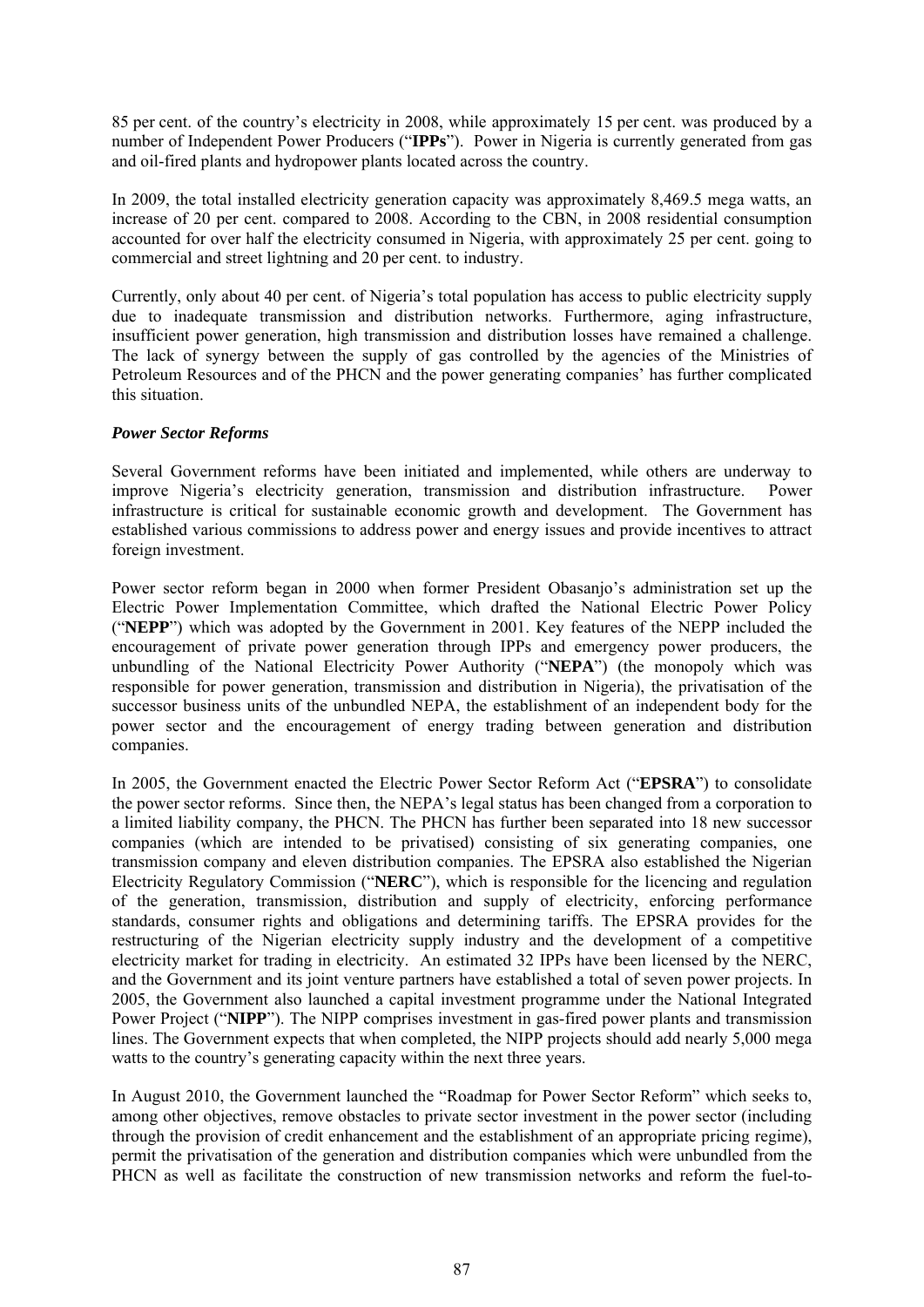power sector. The Government expects to grant concessions for the operation of the Kainji, Jebba and Shiroro hydropower generating plants, privatise the distribution companies and thermal generation companies unbundled from the PHCN and contract out the management of the Transmission Company of Nigeria to a private company with both project management and technical expertise under a five-year management contact and has commenced the tender process for this.

The Government also plans to establish an appropriate pricing regime and the NERC is currently undertaking a major review of the tariff regime to replace the national uniform tariff with a new costreflective ceiling on end-user tariffs. The Government has established the Nigerian Bulk Electricity Trading Company Plc (the "**Bulk Purchaser**"), a government owned bulk buyer which will carry out contract management and bulk trading on behalf of the successor distribution companies. The Bulk Purchaser is expected to start negotiating Power Purchase Agreements ("**PPAs**") with the successor generating companies of PHCN and other IPPs. It is expected that these arrangements will be in the form of Public Private Partnerships. See "*—Public Private Partnerships*".

In its "Roadmap to Power Sector Reform", the Government envisages that in order to meet the target of 40,000 mega watts by 2020, an investment of US\$3.5 billion per year is needed over the next 10 years for the power-generating aspect of the power sector supply chain. The Government also envisages that corresponding large investments will need to be made in respect of other parts of the power sector supply chain (namely fuel-to-power infrastructure and the distribution and transmission networks) and estimates that at least a total of US\$10 billion per year will need to be invested in the entire power sector supply chain for the Government to reach its 40,000 mega watts target by 2020. The total proposed investment in the sector during the First NIP period is N880.98 billion. This will cover investments in four major areas: power generation; transmission; distribution; and alternative energy.

In addition to the efforts being made by the Federal Government, certain State Governments have started generating power through their own state IPPs. For instance, the Lagos State currently has two IPPs in operation, the AES 270 mega watt facility which was originally established to provide electricity for industrial consumers in the Lagos State, and the Akute 12.5 mega watt power project which was established to provide power for the Lagos State Water Corporation facilities at the Iju and Adiyan Water Works. The Rivers State IPPs include a 100 mega watt facility at Trans Amadi, a 150 mega watt facility at Omoku and a 20 mega watt at Alode-Eleme. In the Akwa Ibom State, the government established a 190 mega watt IPP in Ikot Abasi. Several other States including the Delta and Edo states recently awarded contracts for the construction of IPPs to boost power supply. The majority of the state-owned IPPs are on-grid power stations which supply power into the PHCN existing transmission network under power-purchase agreements entered with the PHCN. However some power stations, such as the Akute IPP in the Lagos State, only supply electricity to a particular installation or facility.

# **Public Private Partnerships**

In a bid to address challenges constraining the growth of the Nigerian economy, the Federal Government, established the Infrastructure Concession Regulatory Commission ("**ICRC**") through an act of the National Assembly in November 2005. The ICRC Act seeks to provide for the participation of the private sector in the financing, construction, development, operation, and maintenance of the Federal Government infrastructure or development projects through concession or contractual arrangements. The ICRC and its Governing Board were subsequently established in November 2008 to regulate, monitor, and supervise the concession and development projects. The ICRC is responsible for setting forth guidelines to promote, facilitate and the ensure implementation of PPP projects in Nigeria with the objective of achieving better value for money for infrastructure services and enhanced economic growth.

In April 2009, the ICRC approved a national policy for implementing PPPs and, in line with the First NIP, has been working with the relevant MDAs to identify key projects to establish a track record for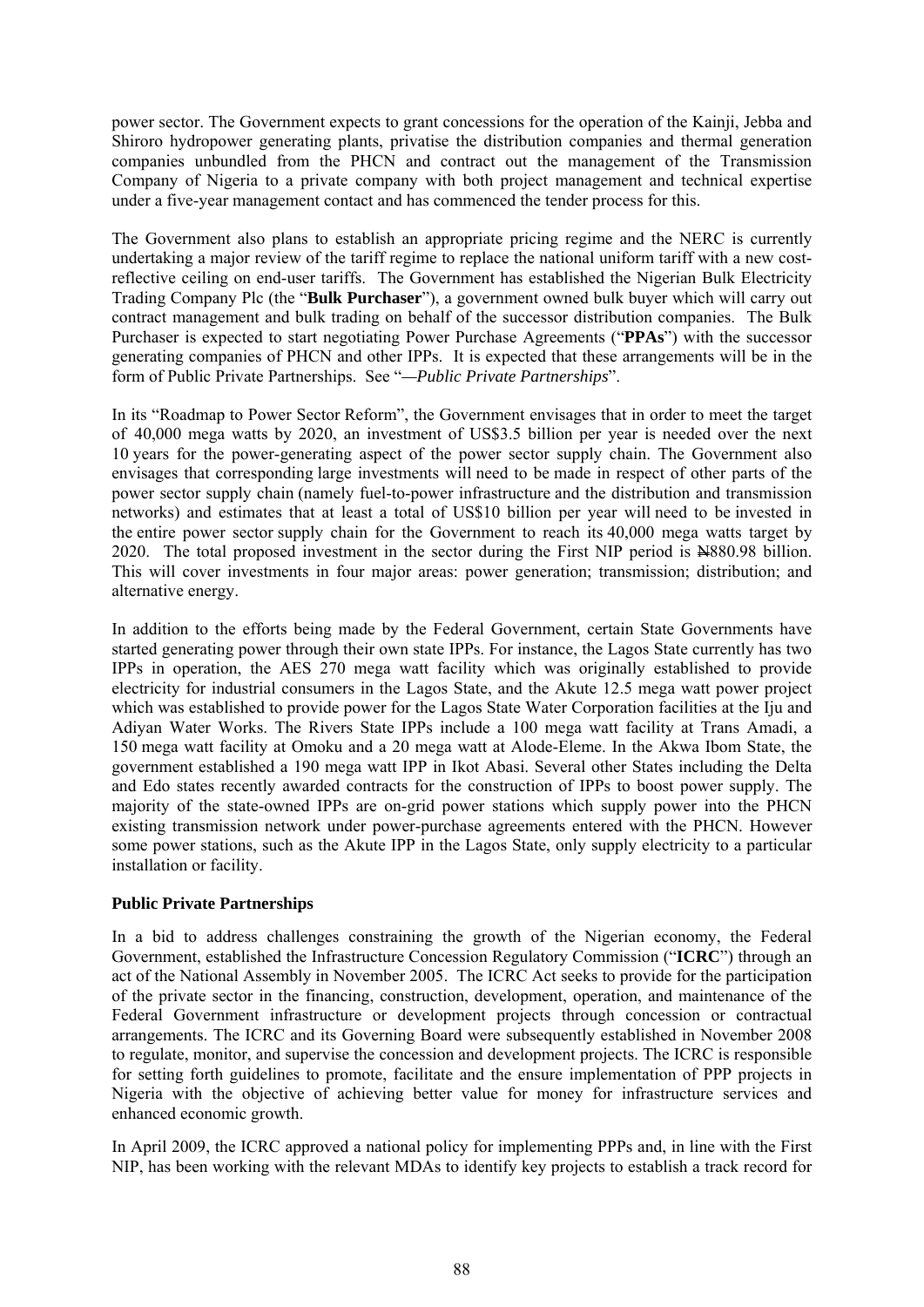Nigeria in executing on PPPs. The key projects initially identified are in the railways, roads, airports and power sector.

In December 2008, Nigeria and the World Bank came to an agreement in principle regarding a prospective US\$315 million PPP project, which would include up to US\$200 million in infrastructure financing and a credit component of US\$115 million for institutional, legal and regulatory capacity building. The credit component of the PPP would involve a line of credit managed by the Ministry of Finance with subsequent disbursements under the supervision of the World Bank. The loan component would be lent to the CBN as a line of credit, with subsequent on-lending to specific projects, also under the supervision of the World Bank. It is intended that this PPP would fund projects in the power, transport and telecoms sectors. Entry into this agreement continues to be subject to the satisfaction of certain conditions precedent.

## **SMEs**

In 2001, the CBN initiated the Small and Medium Enterprises Equity Investment Scheme ("**SMEEIS**") to improve access to financing for SMEs with a view to enhancing economic development and generating employment opportunities in the country. Generally, SMEEIS performed well in terms of funds set aside by the deposit money banks ("**DMBs**"), investment by DMBs, and the sectoral distribution of investments. However, the effect of the SMEEIS was limited as only seven states and the FCT accounted for 66.8 per cent. of the investments. A review of the SMEEIS led to the introduction of a number of additional programmes to support the SMEs, including:

- the  $\frac{N}{200}$  billion SME Refinancing and Restructuring Facility (administered by the BOI);
- the N200 billion SME Credit Guarantee Scheme ("**SMECGS**") to encourage banks to lend to SMEs (where the risk exposure of banks under this scheme is guaranteed to the tune of 80%, with lending banks granting credit at its prime rate of interest under a five year tenor);
- the Agricultural Credit Guarantee Scheme Fund (which guarantees credit facilities extended to farmers by banks up to 75% of the amount in default net of any security realised); and
- the Commercial Agriculture Credit Scheme to promote commercial agricultural enterprises in Nigeria financed from the proceeds of a  $\frac{N}{200}$  billion bond issued by the DMO.

In December 2010, the Government announced a US\$500 million loan facility to support economic growth in SMEs. The fund will be run by the BOI and will enforce a zero tolerance policy on late or non-repayments of loans.

# **Water**

Nigeria has abundant water resources to support sustainable provision of water supply. The Niger River Basin including its tributaries has about 165.8 billion cubic metres of water. Surface water potential is estimated at 263.7 billion cubic metres while ground water potential is estimated at 51.9 billion cubic metres. The irrigation potential is about 3.14 million hectares, however only 0.02 per cent. of it is currently used. The impounded water potential is 31 billion cubic metres in about 200 dams, however only 18 per cent. of it is effectively utilised. The Benue River is the major tributary to the River Niger and is approximately 1,400 kilometres long. These resources have remained largely untapped due to uncoordinated implementation of policies and programmes at the State Government level. For example, only about 65 per cent. of the urban population and 30 per cent. of the rural population have access to improved drinking water sources based on the population and water supply coverage of the country in 2006. In order to improve the water supply in the country, the Federal Government has instituted a multi-prong approach to tackling the water supply. The Government has also received support from donors on both bilateral and multilateral basis. Additionally, the Government has developed a number of plans and programmes that are awaiting approval or implementation by the appropriate authorities.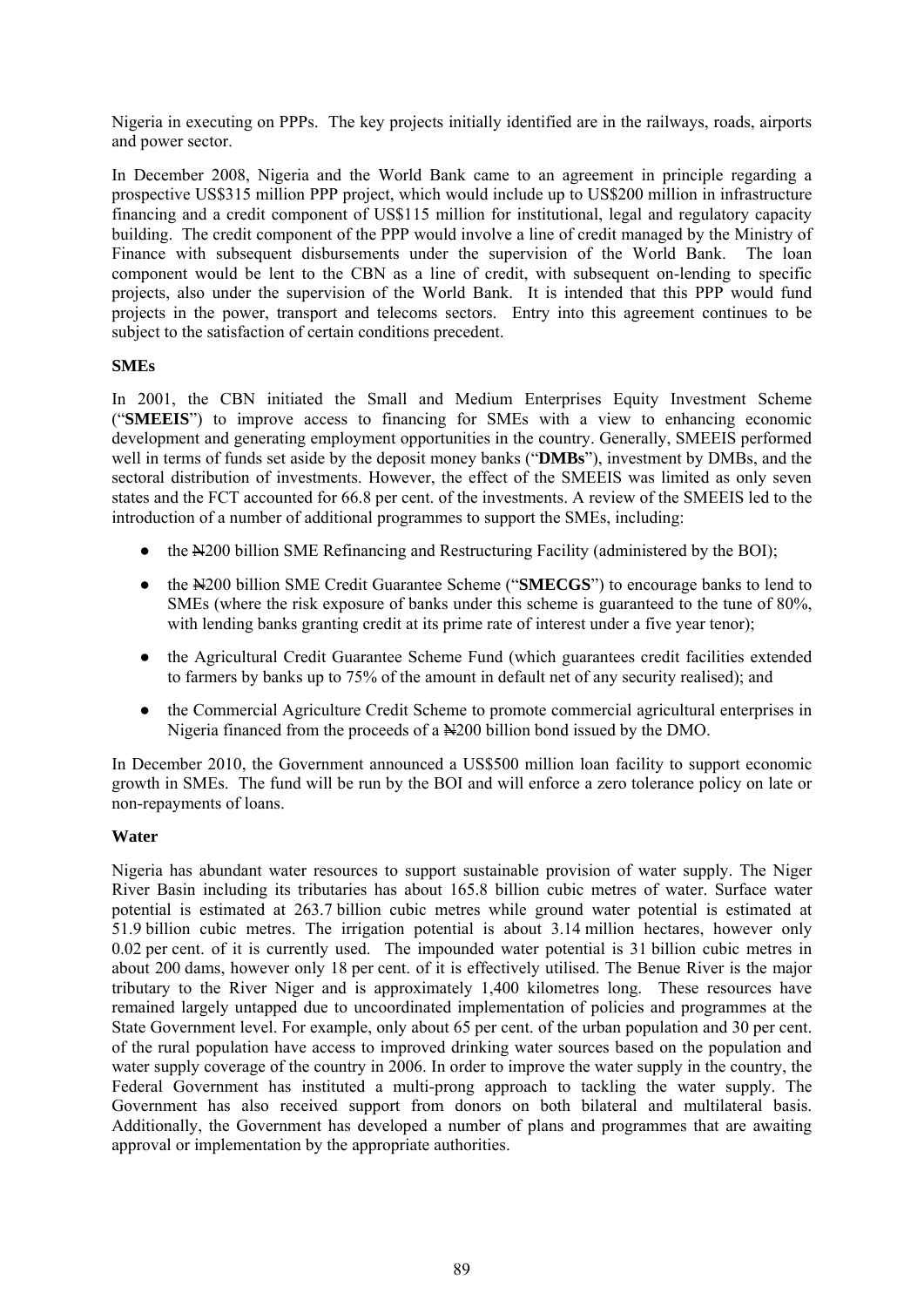## **Housing**

The Land Use Act ("**LUA**") vests the ownership of all land in the Governor of each state (except the FCT and some parts of Lagos) who holds the land in trust for the people. All transactions in property require the consent of the Governor and registration at the land registry of the relevant state. This process may be quite slow and costly. In 2009, the Government set up the Presidential Technical Committee for Land Reform to undertake the reform of the land tenure system and make recommendations for ensuring effective, simplified and sustainable land administration in Nigeria. The Presidential Technical Committee for Land Reform is exploring various reform initiatives including the conduct of comprehensive cadastral surveys of the whole country.

There are also several issues and challenges facing the delivery of housing in the country. Housing policy is based on an inadequate regulatory and legal environment that deters housing development, while lack of support and a poor incentive structure for housing finance constrain private sector investment. There is a shortage of properties partly due to the high cost of constructing houses. This is further amplified by high rural-urban migration, which has created a large demand for housing accommodation in urban areas.

The proportion of the Nigerian population living in urban centers has increased phenomenally over the years and so has the demand for housing. The Federal Housing Authority ("**FHA**") established under the FHA Act is responsible for preparing and executing proposals for national housing programmes and making recommendations to the Government on aspects of urban and regional planning relevant to the successful execution of housing programmes.

To encourage development in the housing sector the Government enacted the Federal Mortgage Bank Act, authorising the establishment of the Federal Mortgage Bank of Nigeria ("**FMBN**") (which had started operations in 1956 as Nigerian Building Society). The FMBN initially operated as a primary mortgage institution managing the National Housing Fund which was established by the National Housing Fund Act. The National Housing Fund ("**NHF**") was established to facilitate the mobilisation of long-term housing funds for the provision of affordable houses to Nigerians. It is funded by mandatory contributions of 2.5 per cent. of the basic monthly salary of Nigerian workers earning N3,000 and above. Following housing reforms under the National Housing Policy, a two-tier formal housing finance system was established whereby the FMBN performs mainly secondary mortgage and capital markets operations, providing loans from the NHF to qualifying primary mortgage institutions licensed by the CBN, for on-lending to contributors wishing to build, purchase or renovate houses. The FMBN has recorded increased loan disbursements over the last few years, including the grant of over N3 billion worth of loans through 29 primary mortgage institutions.

The Federal Government is committed to harmonising and standardising land administration processes in all the states through a national technical development forum, creating an enabling environment for private sector investment in housing development and increasing the total public sector investment for the housing sector.

The proposed public sector investment during the First NIP is estimated at N461.73 billion. The Government proposes that 600,000 housing units would be constructed by the Federal Ministry of Housing, 240,000 housing units by the Federal Housing Authority and 500 prototype units by PPPs across the federation. The Government also plans to recapitalise the Federal Mortgage Bank of Nigeria.

# **Free Zones**

In 1992, the Government established the Nigeria Export Processing Zones Authority ("**NEPZA**") which is responsible for investments in free zones (the "**Free Zones**") in Nigeria. NEPZA is Nigeria's investment promotion agency for investment into the Free Zone areas in Nigeria. The licensing, monitoring and regulation of the Free Zones scheme is vested on NEPZA by the Nigeria Export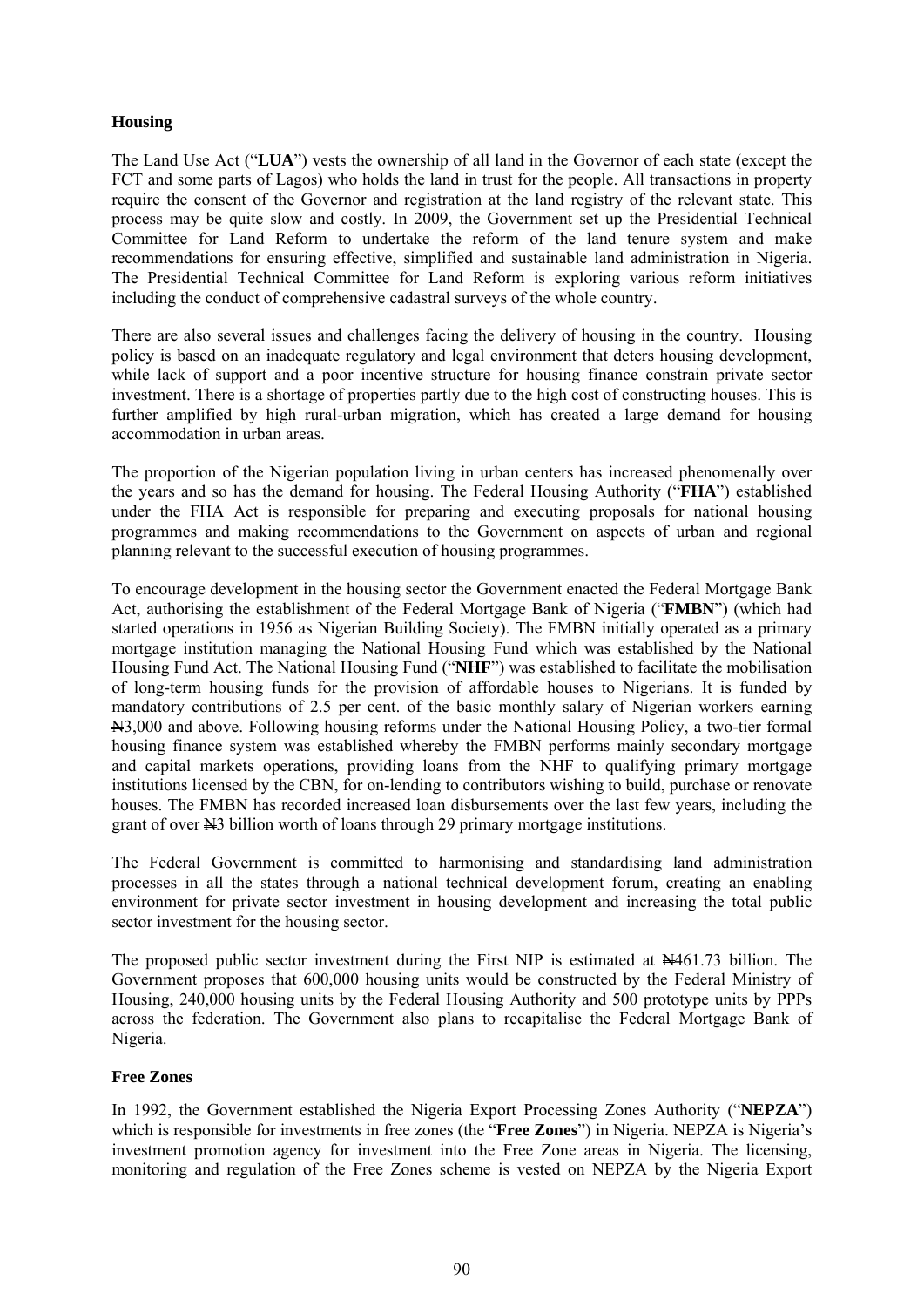Processing Zones Act 63, of 1992. The Nigeria Export Processing Zones Act also confers on NEPZA the power to approve and grant all licenses and permits to the exclusion of all other agencies, enforce obedience and compliance to rules and regulations, define policy directions and provide a one-stopshop for business transaction without bureaucracy. Several factors were responsible for the adoption of a Free Zones scheme in Nigeria, among which are the diversification of the revenue base of the economy, employment generation and to encourage export through local production.

Certain advantages, benefits and incentives which have been strategically designed by the Federal Government to create a business-friendly environment and to be competitive are automatically conferred on investors which are located in Free Zones in Nigeria. Such incentives include:

- complete tax holiday for all Federal Government, State Government and Local Government taxes, rates, customs duties and levies;
- one-stop approvals for all permits, operating licenses and incorporation papers;
- duty-free, tax-free import of raw materials and components for goods destined for re-export;
- duty-free introduction of capital goods, consumer goods, machinery, equipment, and furniture;
- permission to sell 100 per cent. of manufactured, assembled or imported goods into the domestic Nigerian market;
- for sales to the domestic market, the amount of import duty on goods manufactured in the Free Zone is calculated only on the basis of the value of the raw materials or components used in assembly not on the finished products;
- 100 per cent. foreign ownership of investments;
- 100 per cent. repatriation of capital, profits and dividends;
- waiver of all import and export licenses;
- waiver on all expatriate quotas for companies operating in the zones;
- prohibition of strikes and lockouts; and
- rent-free land during the first six months of construction.

The following types of industries and businesses that permissible in Free Zones—electrical and electronic products, textile products, garments, wood products and handicraft, leather products, petroleum products, rubber and plastic products, cosmetics and other chemical products, metal products and machinery, educational materials and sports equipment, printing materials, communication and office equipment, medical kits, optical instruments and appliances, biscuits, confectioneries and other food processing, pharmaceutical products, ship building and repairs and oil and gas logistics.

There are currently 24 Free Zones in Nigeria established by the Federal Government, State Governments and private sector organisations.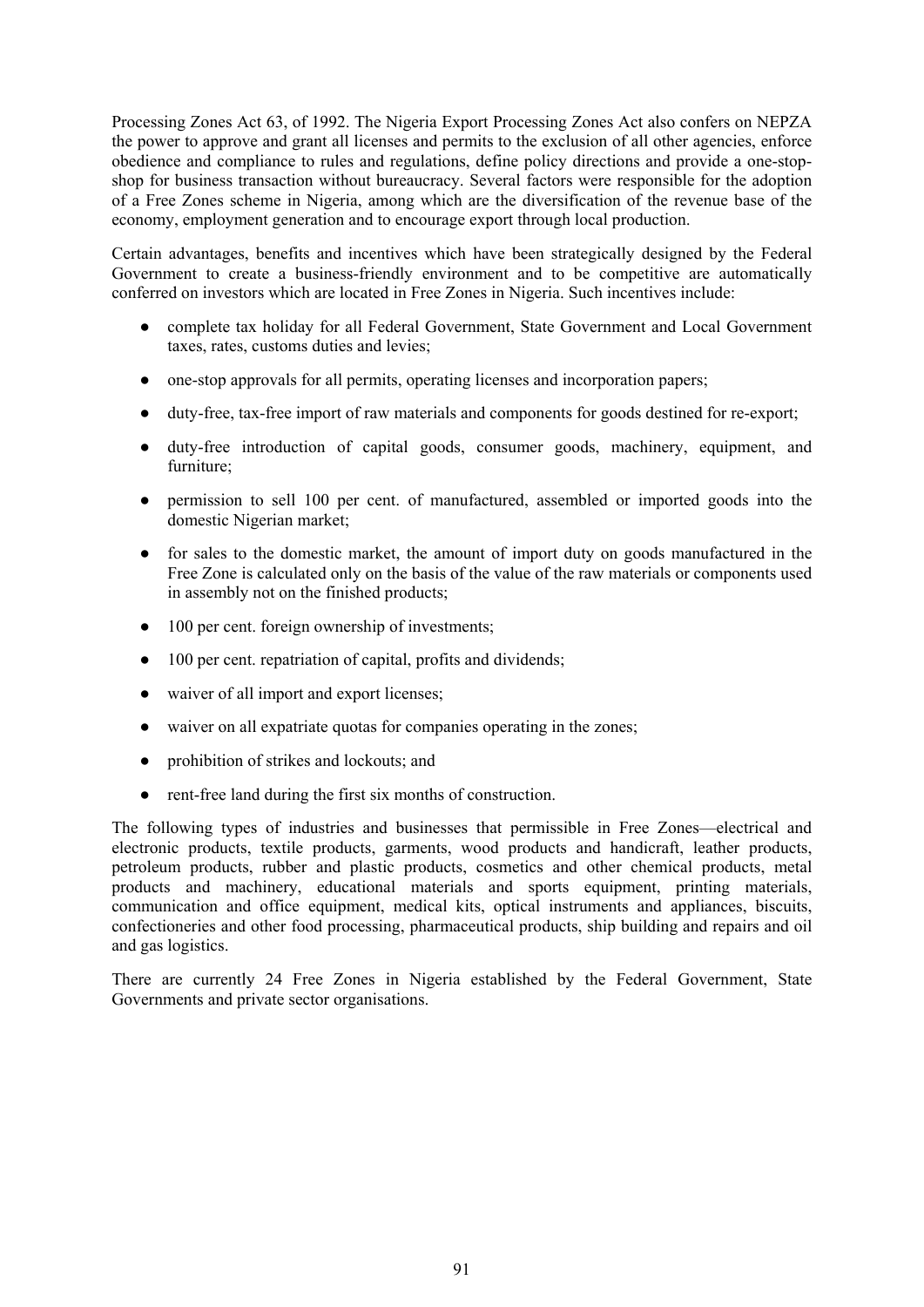| <b>Name</b>                            | <b>Location</b>                     | <b>Status</b>             |                               |
|----------------------------------------|-------------------------------------|---------------------------|-------------------------------|
| Calabar Free Trade Zone                | <b>Cross Rivers State</b>           | Operational               | <b>Federal Government</b>     |
| Kano Free Trade Zone                   | Kano State                          | Operational               | <b>Federal Government</b>     |
| Onne oil and gas Free Zone             | <b>Rivers State</b>                 | Operational               | Federal                       |
|                                        |                                     |                           | Government/Private            |
| Lagos Free Zone                        | Lagos State                         | <b>Under Construction</b> | Private                       |
| Tinapa Free Zone and Tourism<br>Resort | <b>Cross Rivers State</b>           | <b>Under Construction</b> | Private/Public                |
| Olokola Free Zone                      | Ondo State and Ogun<br><b>State</b> | <b>Under Construction</b> | State Governments/<br>Private |
| Snake Island Integrated                | Lagos State                         | Operational               | Private                       |
| Maigatari Border Free Zone             | Jigawa State                        | Operational               | <b>State Government</b>       |
| Banki Border Free Zone                 | <b>Borno State</b>                  | Declaration               | <b>State Government</b>       |
| Ladol Logistics Free Zone              | Lagos State                         | Operational               | Private                       |
| Ibom Science & Tech. Park              | Akwa-Ibom State                     | <b>Under Construction</b> | Public/Private                |
| Free Zone                              |                                     |                           |                               |
| Living Spring Free Zone                | Osun State                          | <b>Under Construction</b> | <b>State Government</b>       |
| Airline Services Export Proc.          | Lagos State                         | Operational               | Private                       |
| Zone                                   |                                     |                           |                               |
| Lekki Free Zone                        | Lagos State                         | <b>Under Construction</b> | State Government/<br>Private  |
| Egbeda Free Zone                       | Oyo State                           | Declaration               | <b>State Government</b>       |
| <b>OILSS</b> Logistics Free Zone       | Lagos State                         | Declaration               | Private                       |
| <b>Brass LNG Free Zone</b>             | Bayelsa State                       | <b>Under Construction</b> | Public/Private                |
| Abuja Technological Village            | Abuja                               | <b>Under Construction</b> | Public/Private                |
| Specialised Railway Industrial         | Ogun State                          | <b>Under Construction</b> | Public/Private                |
| FTZ - Kajola                           |                                     |                           |                               |
| Imo Guongdong FTZ                      | Imo State                           | <b>Under Construction</b> | Public/Private                |
| <b>ALSCON FPZ</b>                      | Akwa-Ibom State                     | Operational               | Private                       |
| Ogun Guandong Free Trade               | Ogun State                          | Operational               | Public/ Private               |
| Zone                                   |                                     |                           |                               |
| Sebore Farms                           | Adamawa State                       | Operational               | Private                       |
| Calabar Free Port                      | <b>Cross River State</b>            | Operational               | <b>Federal Government</b>     |

#### **Privatisation and commercialisation programmes**

Nigeria's privatisation programme commenced in 1988 with the Privatisation and Commercialisation Decree No. 25 of 1988 (the "**Privatisation Decree**"). The defunct Technical Committee on Privatisation and Commercialisation ("**TCPC**") was the implementation agency for the privatisation and commercialisation programme. In 1999, the Public Enterprises (Privatisation and Commercialisation) Act 1999 (the "**Privatisation Act**") replaced the Privatisation Decree.

The Privatisation Act lists the State Owned Enterprises ("**SOEs**") to be privatised and commercialised, the methods of privatisation, limitation of legal proceedings against the Bureau of Public Enterprises ("**BPE**") and the establishment of a Public Enterprises Arbitration Panel. The Privatisation Act also established the National Council on Privatisation ("**NCP**"), the governing body responsible for formulating and approving policies on privatisation and commercialisation in Nigeria. The NCP is chaired by the Vice President. It supervises the BPE, which is responsible for implementing the country's policy on privatisation and commercialisation. The privatisation process has been and is being implemented based on guidelines approved by the NCP. The privatisation programme is intended to privatise all those Government SOEs listed in the Privatisation Act.

The BPE have used core investor sales, initial public offerings, willing buyer/willing seller, asset sales and liquidations, as approved by the NCP, as preferred methods of privatisation. The sales of government equity in the SOEs are done by way of a competitive bid process, where practicable. In certain exceptional cases, negotiated sales or sales on a "willing buyer/willing seller" basis as approved by the NCP are used.

*Current status of Privatisation*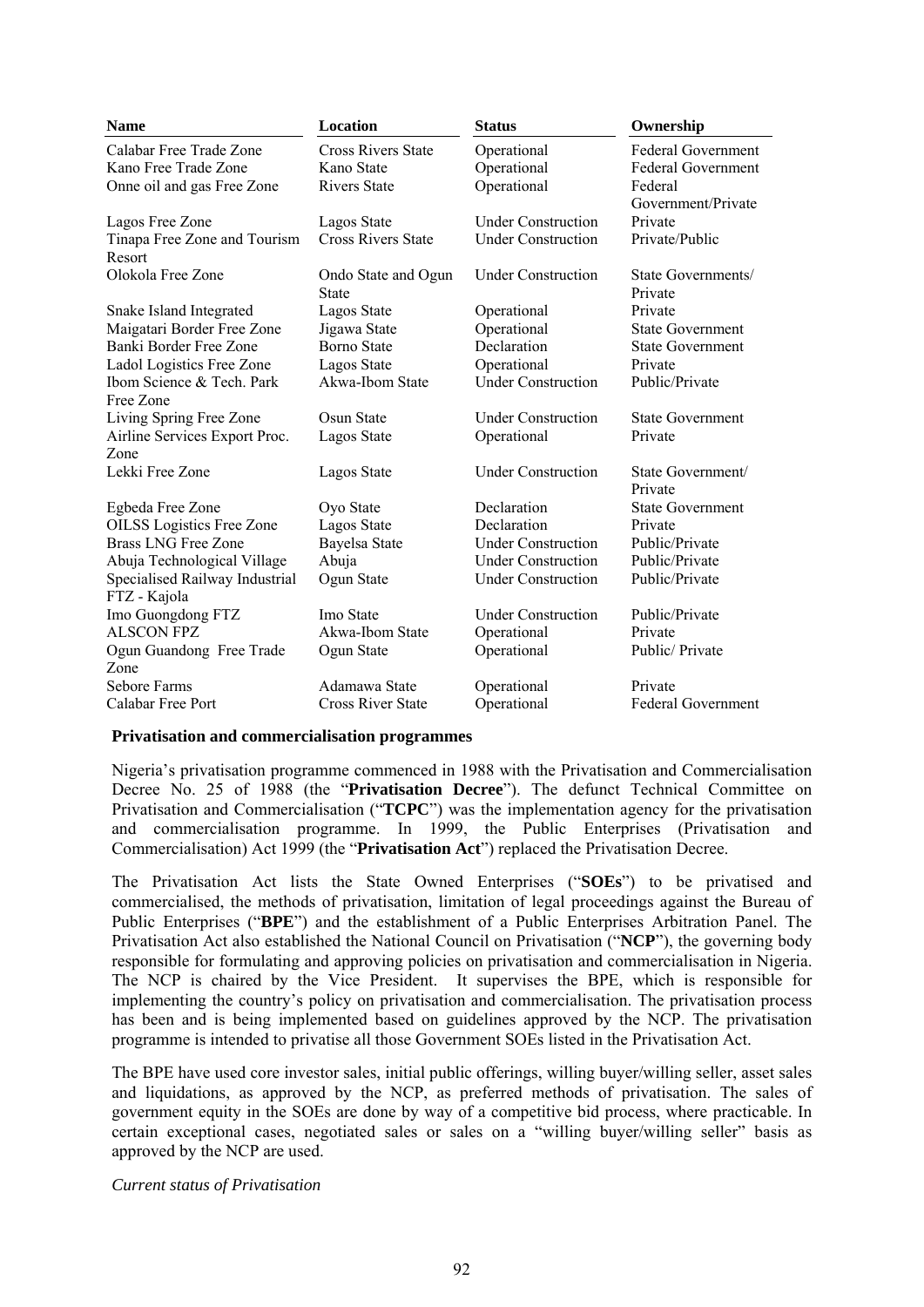A 1991 survey by the defunct TCPC showed that there were about 600 SOEs at the federal level and about 900 SOEs at state and local government levels. The estimated 1,500 SOEs in Nigeria accounted for between 30 per cent. to 40 per cent. of fixed capital investments and the same proportion of formal sector employment. Proceeds from privatisations from 2001 to date are estimated to be in excess of N1 trillion and the privatisation exercise has spanned virtually all sectors from agriculture, to financial services, telecommunications, power, and oil and gas. Successfully privatised entities include banks, hotels, manufacturing companies and other entities.

The total number of federal SOEs privatised from 1988 to November 2010 is 244 and about 144 SOE have been set aside for privatisation after 2010.

Since 2000, the BPE has been successfully privatised SOEs and in a number of SOEs, this has been done through core investor sales, assets sales, share flotations and liquidations. Notable examples include:

- In 2000, Dangote Industries Limited Nigeria acquired Benue Cement Company Plc;
- In 2000, Ocean and Oil Nigeria Limited acquired Unipetrol Nigeria Plc Oil and Gas through a core investor sale and share flotation;
- In 2001 various Nigerian individual and institutional investors acquired stakes in NAL Merchant Bank through a share flotation;
- In 2002, UAC Properties Plc acquired Festac 77 Hotel through an asset sale;
- In 2002, the Beta Consortium acquired Nigeria Hotel Limited (Ikovi Hotel Limited) through an asset sale;
- In 2002, Dangote Industries Limited (Nigeria) acquired a stake in Savannah Sugar Company Limited Agriculture through a core investor sale;
- In 2002, Dantata Investments Limited acquired a stake in the Electricity Metre Company of Nigeria, Zaria though a core investor sale;
- In 2002, the Reinsurance Acquisition Group acquired the Nigeria Reinsurance Corporation Insurance through a core investor sale;
- In 2004, Majestic Oil Services Limited acquired the West Africa Refinery Company Limited, Sierra Leone through a core investor sale; and
- In 2004, Russal Steel Company acquired the Aluminium Smelter Company.

A few of the privatisations and commercialisation programmes have not been successful. Notable examples include NITEL and Nigeria's refineries in 2007.

### *Future initiatives*

In recent years, the privatisation and commercialisation programme in Nigeria has slowed down, primarily because some of the remaining federal SOEs require the passage of legislation or have more complex structures. The proposed enabling laws allowing the privatisation and commercialisation of some of the SOEs were approved by the NCP in 2008 and submitted to the National Assembly for consideration and are awaiting approval.

The Government intends to fully privatise the power sector and in particular all PHCN successor companies are to be privatised through core investor sales, concessions and a management contract. The privatisation of the distribution companies and the thermal generating plants is expected to be carried out through core investor sales. Hydro generating plants are expected to be concessioned while a management contract model will be used for the Transmission Company of Nigeria. See "*— Electricity—Power sector reforms".* A request for expressions of interest for the core investor sales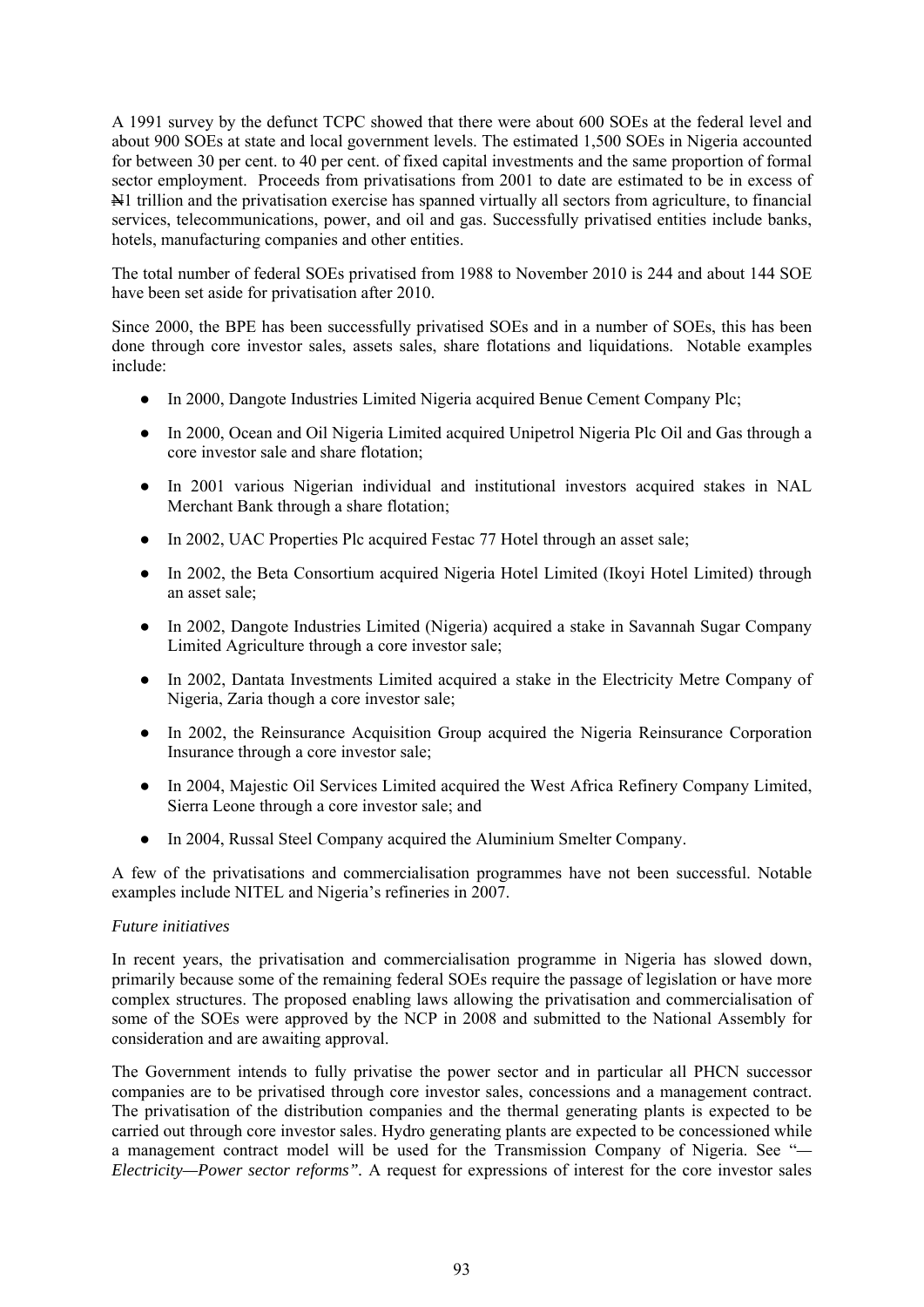was published on 13 November 2010 and the deadline for submission is February 2011. A transaction adviser has been approved by the Government and a roadshow is expected to be conducted in January 2011. The privatisation of the power sector is expected to be completed by May 2011. See "*Risk Factors—The Issuer may be unable to meet its economic growth and reform objectives, and any failure or inability to implement economic and fiscal reforms may have a negative effect on the performance of the Nigerian economy".*

Some other future privatisation initiatives of the Government include the privatisation of the BOI, Abuja Securities and Commodities Exchange, Nigeria Agricultural and Rural Development Bank, railways, national parks, national stadia, roads and airports, in addition to the privatisation of some areas of the power and oil and gas sectors. See "*—Electricity—Power Sector Reforms*" and "*— Principal Sectors of the Economy—Oil and Gas—Oil and Gas Reforms*".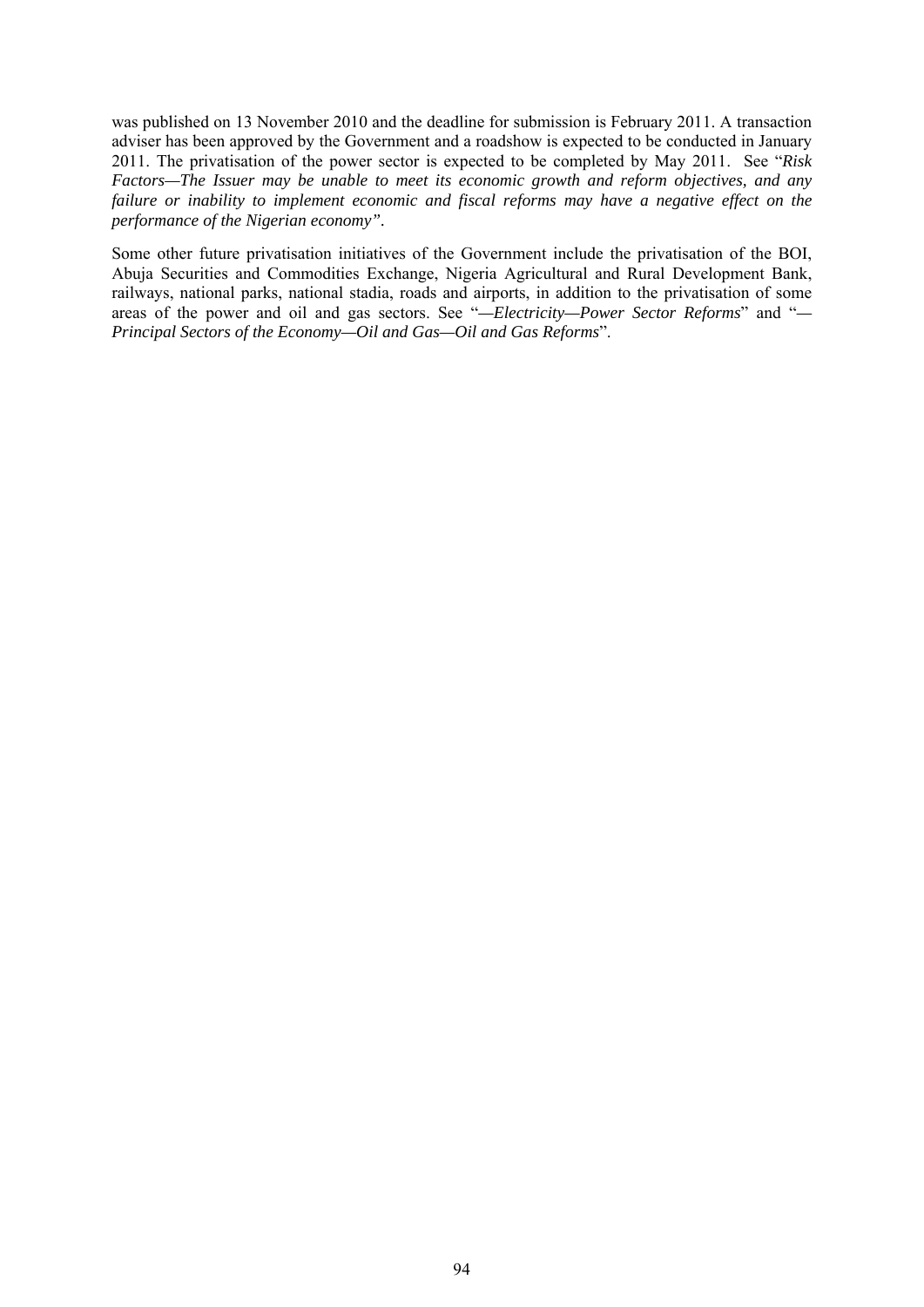## **FOREIGN TRADE AND BALANCE OF PAYMENTS**

### **Foreign Trade**

Although Nigeria had a large trade surplus during the years 2005-2009 and the first half of 2010, it has substantially narrowed in the last few years as Nigeria increased its import levels. 2008 was an exception as global prices for oil, Nigeria's main export, increased significantly. Nigeria's trade surplus fluctuates with global oil prices and production levels.

## *Trade Policy*

Nigeria's trade policy is intended to encourage the production and distribution of goods and services to satisfy domestic and international markets for the purpose of achieving and accelerating economic growth and development. Nigeria is currently negotiating a series of preferential trade agreements, including the following:

- EU Economic Partnership Agreement An ongoing free trade negotiation with the European Union to create a zero tariff between the West African region and the European Union. It is expected that the liberalisation of the market for this regime will take place over the following 25 years.
- D-8 Preferential Trade Agreement A reciprocal market access agreement between the D-8 countries, which include Nigeria, Malaysia, Turkey, Egypt, Iran, Indonesia and Bangladesh.
- Generalised System of Trade Preferences An ongoing negotiation to promote South-South trade, which comprises 40 members.

Nigeria's tariff policy is primarily governed by the Common External Tariff ("**CET")** regime of ECOWAS. The ECOWAS CET requires members to harmonise ad valorem tariff rates into four bands: (i) zero duty on social goods such as medicine and publications, (ii) 5 per cent. duty on imported raw materials, (iii) 10 per cent. duty on intermediate goods and (iv) 20 per cent. on finished goods. The four band CET was subsequently revised in June 2009 to include a fifth band of 35 per cent. for finished goods that are manufactured locally and which therefore require some protection in the interest of promoting local industries. In September 2008, Nigeria's trade regime was amended to lower tariffs for a wide range of goods and to replace a number of import bans with tariffs. Based on statistics provided by the 2006 MFN Tariff Trade Restrictive Index ("**TTRI**"), Nigeria ranks 98th out of 125 countries. Based on its rank in this index, Nigeria is as open to trade as the average sub-Saharan African country but is more restrictive than the average lower-middle-income country (classified by the World Bank as a country with a GNI per capita of US\$976 to US\$3,855). Nigeria ranks 91st out of 148 countries on the GATS Commitment Index, demonstrating that there is room for committing to further multilateral liberalisation in services trade.

In addition to tariffs, imports are affected by other duties and charges. A value added tax of 5 per cent. applies to imported goods. Nigeria has been a member of the WTO since 1995.

Historically, Nigeria has had a long list of prohibited imports, primarily to encourage local production and to conserve foreign exchange. This import ban has resulted in significant revenue loss to the Government through trade diversion to neighbouring countries and the routine smuggling of banned goods into the country. In November 2010, the Ministry of Finance announced a lift on the ban on certain of these products and the replacement of the ban with tariffs which will still protect domestic industries. The ban was removed on cassava, toothpicks, furniture, textiles, water and beverages and vehicles over 10 years of age. The tariffs range from a 15-20 per cent. levy and a 10-20 per cent. duty.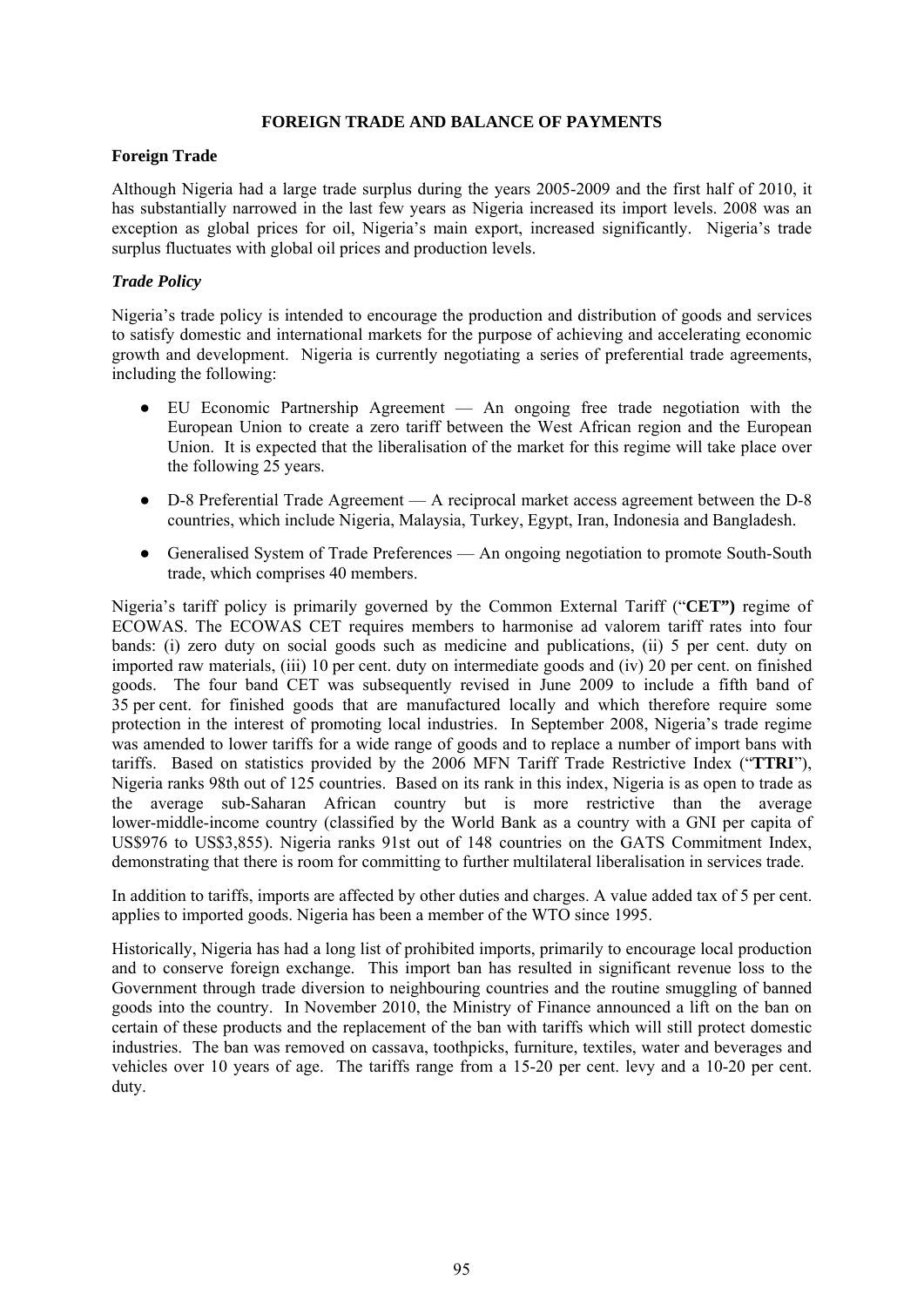#### *Imports and Exports*

The table below sets out certain information regarding imports and exports for the periods indicated:

|                         |            |            | For the year ended 31 December |                                   |           | For the six<br>months ended<br>30 June |
|-------------------------|------------|------------|--------------------------------|-----------------------------------|-----------|----------------------------------------|
|                         | 2005       | 2006       | 2007                           | 2008(1)                           | 2009(2)   | 2010(2)                                |
|                         |            |            |                                | (N, billions, except percentages) |           |                                        |
| <b>Imports</b>          | (3, 413.5) | (2,828.8)  | (3,559.9)                      | (4,369.8)                         | (4,325.1) | (3,583.6)                              |
|                         | (724.8)    | (646.7)    | (699.1)                        | (1,261.9)                         | (1,017.7) | (768.9)                                |
| $%$ of imports          | 21.20%     | 22.90%     | 19.60%                         | 28.90%                            | 23.50%    | 21.50%                                 |
| Non-Oil sector          | (1,821.4)  | (1, 835.8) | (2,299.8)                      | (3,107.9)                         | (3,307.3) | (2,814.7)                              |
| $%$ of imports          | 53.40%     | 64.90%     | 64.60%                         | 71.10%                            | 76.50%    | 78.50%                                 |
| <b>Trading Partner</b>  |            |            |                                |                                   |           |                                        |
| Adjustment              | (867.3)    | (346.2)    | (560.9)                        |                                   |           |                                        |
| $%$ of imports          | 25.40%     | 12.20%     | 15.80%                         |                                   |           | $\overline{\phantom{a}}$               |
| <b>Exports </b>         | 7,246.5    | 7,324.7    | 8,309.8                        | 9,907.6                           | 8,832.4   | 5,525.9                                |
| $Oil$ sector            | 7,140.6    | 7,191.1    | 8,110.5                        | 9,659.8                           | 8,543.3   | 5,320.4                                |
| $%$ of exports          | 98.50%     | 98.20%     | 97.60%                         | 97.50%                            | 96.70%    | 96.30%                                 |
| Non-Oil sector          | 105.9      | 133.6      | 199.3                          | 247.8                             | 289.2     | 205.5                                  |
| $%$ of exports          | 1.50%      | 1.80%      | 2.40%                          | 2.50%                             | 3.30%     | 3.70%                                  |
| <b>Balance of Trade</b> | 3,832.9    | 4,495.9    | 4,749.9                        | 5,537.8                           | 4,507.3   | 1,942.2                                |
| Oil Sector              | 6,415.8    | 6,544.4    | 7.411.4                        | 8,397.9                           | 7,525.5   | 4,551.5                                |
| Non-Oil Sector          | (1,715.5)  | (1,702.2)  | (2,100.6)                      | (2,860.1)                         | (3,018.2) | (2,609.3)                              |
| <b>Trading Partner</b>  |            |            |                                |                                   |           |                                        |
| Adjustment              | (867.3)    | (346.2)    | (560.95)                       |                                   |           |                                        |

(1) Revised.

(2) Provisional.

*Source: Central Bank of Nigeria*

Historically, Nigeria has maintained a large trade surplus, owing primarily to oil exports which face very few barriers to entry in overseas markets. In 2009, the trade surplus was less than the surplus in 2008 due to the reduction in crude oil prices in 2008. The average spot price of crude oil (Bonny Light) declined from US\$101.15 in 2008 to US\$62.08 in 2009.

Oil was the predominant export in each period under review, constituting over 95 per cent. of total exports in each period. In 2009, total imports decreased slightly compared to 2008, primarily as a result of a decline in oil imports and due in part to reduced domestic activity in the second half of 2009 as access to bank credit was constrained by measures taken by the CBN to restore stability in the banking sector. Non-oil imports increased in 2009 to 76.5 per cent. of total imports compared to 71.1 per cent. of total imports in 2008.

Capital goods and raw materials have constituted the largest portion of Nigeria's imports in each of the periods under review, followed by consumer foods. The import of consumer foods has steadily increased under the periods under review, but declined in 2009. The proportion of imports was highest in the boilers, machinery and appliances category, followed by vehicles and aircraft, base metals, chemicals and allied industries, plastics and rubber and vegetable products. The proportion of the textiles category declined in 2009 compared to 2008, primarily as a result of Government initiatives in this industry. These initiatives include the ban on the importation of textile materials at the end of 2008 in response to allegations by local manufacturers that inferior textiles were being imported into Nigeria, and consequently affecting local manufacturing firms. However, in November 2010, the Government removed textile materials from the import prohibition list, the result of this being that textiles could be freely imported into Nigeria upon payment of the stipulated import duty. The Government envisages that the lifting of the ban will discourage the smuggling of textiles into Nigeria, and further, that import duty on importation will contribute to Government revenue.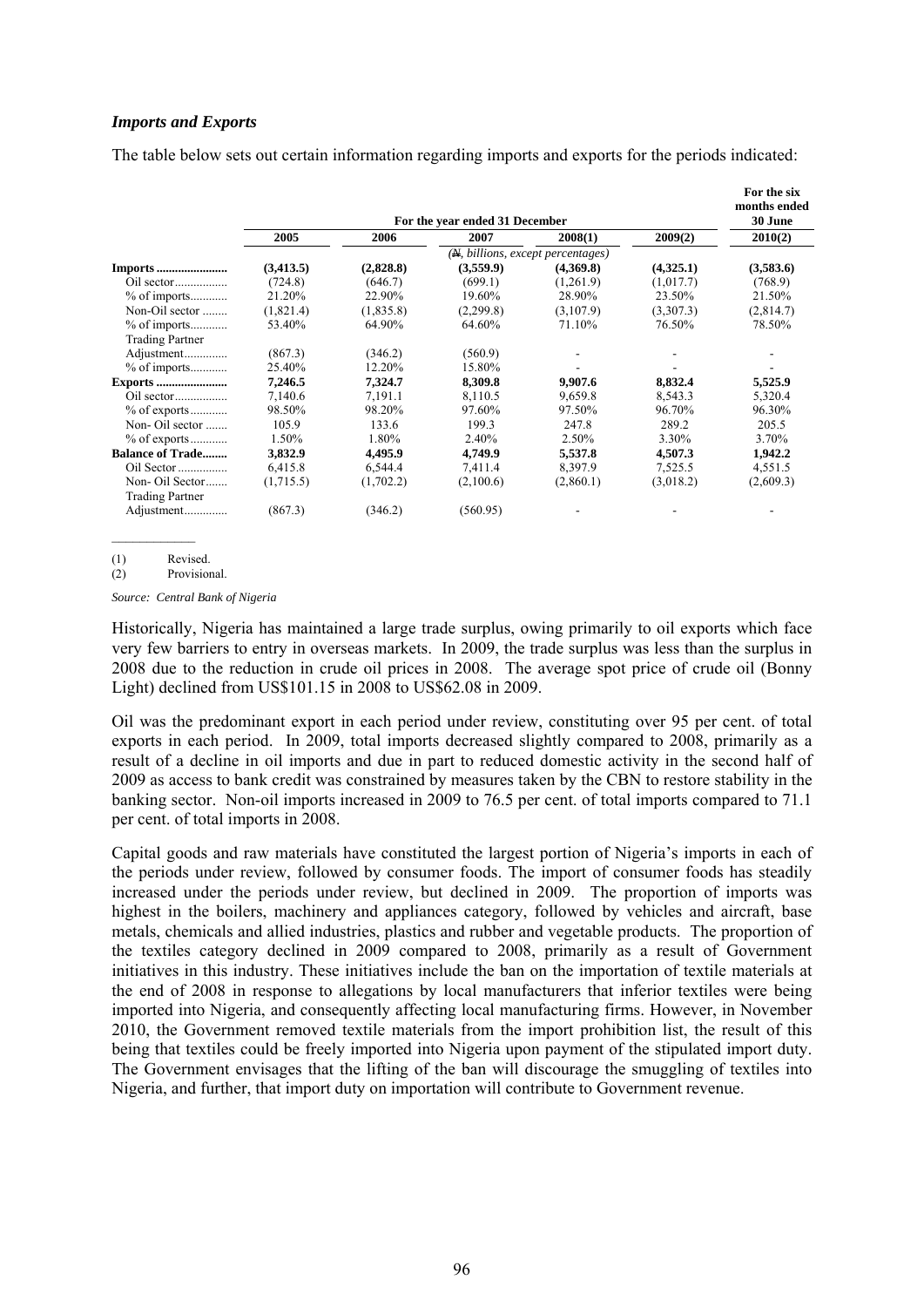# *Customers and Suppliers*

The table below sets out information regarding the destination of Nigeria's oil exports for the periods indicated.

|                                             | For the year ended 31 December |         |               |         |         |
|---------------------------------------------|--------------------------------|---------|---------------|---------|---------|
|                                             | 2005                           | 2006    | 2007          | 2008    | 2009    |
|                                             |                                |         | (N, billions) |         |         |
| <b>Exports by continent</b>                 |                                |         |               |         |         |
|                                             | 455.9                          | 754.1   | 778.1         | 1,098.0 | 1.267.1 |
|                                             | 264.2                          | 474.5   | 475.6         | 693.9   | 320.7   |
|                                             | 3.479.6                        | 4.085.4 | 3.953.4       | 4.933.6 | 3,304.6 |
|                                             | 1.221.4                        | 1,599.3 | 1.405.9       | 2.089.2 | 1,750.6 |
|                                             | 1.445.4                        | 1.115.8 | 1.094.9       | 1.138.3 | 1.069.9 |
| <b>Main countries for Nigeria's exports</b> |                                |         |               |         |         |
|                                             | 2.703.1                        | 3.400.6 | 3.395.4       | 4.051.3 | 2.026.6 |
|                                             | 561.8                          | 319.5   | 2414          | 620.8   | 593.5   |
|                                             | 534.4                          | 602.9   | 474.0         | 3273    | 324.3   |
|                                             | 340.8                          | 42.7.5  | 377.0         | 394.2   | 407.4   |
|                                             | 201.1                          | 142.0   | 131.3         | 34.5    | 34.5    |
|                                             | 149.9                          | 291.7   | 255.5         | 175.9   | 261.4   |
|                                             | 136.0                          | 0.5     | 0.5           | 148.0   | 67.7    |
|                                             | 108.4                          | 187.3   | 183.5         | 314.3   | 309.7   |

#### *Source: NBS*

The table below sets out information regarding the origination of Nigeria's imports for the periods indicated.

|                                             | For the year ended 31 December |         |              |          |         |  |
|---------------------------------------------|--------------------------------|---------|--------------|----------|---------|--|
|                                             | 2005                           | 2006    | 2007         | 2008     | 2009    |  |
|                                             |                                |         | (M, billion) |          |         |  |
| <b>Imports by continent</b>                 |                                |         |              |          |         |  |
|                                             | 158.3                          | 1197    | 232.0        | 218.7    | 360.0   |  |
|                                             | 104.8                          | 38.9    | 97.2         | 111.0    | 7.9     |  |
|                                             | 421.5                          | 573.9   | 858.7        | 654.2    | 1.071.1 |  |
|                                             | 655.2                          | 1.159.5 | 1.632.0      | $-223.7$ | 1.631.8 |  |
| Asia.                                       | 528.2                          | 986.2   | 1.341.0      | 1.162.0  | 1.896.1 |  |
| <b>Main countries for Nigeria's imports</b> |                                |         |              |          |         |  |
|                                             | 125.9                          | 128.7   | 158.6        | 155.7    | 292.1   |  |
|                                             | 361.0                          | 455.2   | 623.6        | 267.7    | 303.7   |  |
|                                             | 25.7                           | 58.6    | 142.3        | 577      | 168.0   |  |
|                                             | 62.9                           | 96.6    | 95.4         | 88.8     | 144.1   |  |

 $\frac{1}{2}$ *Source: NBS*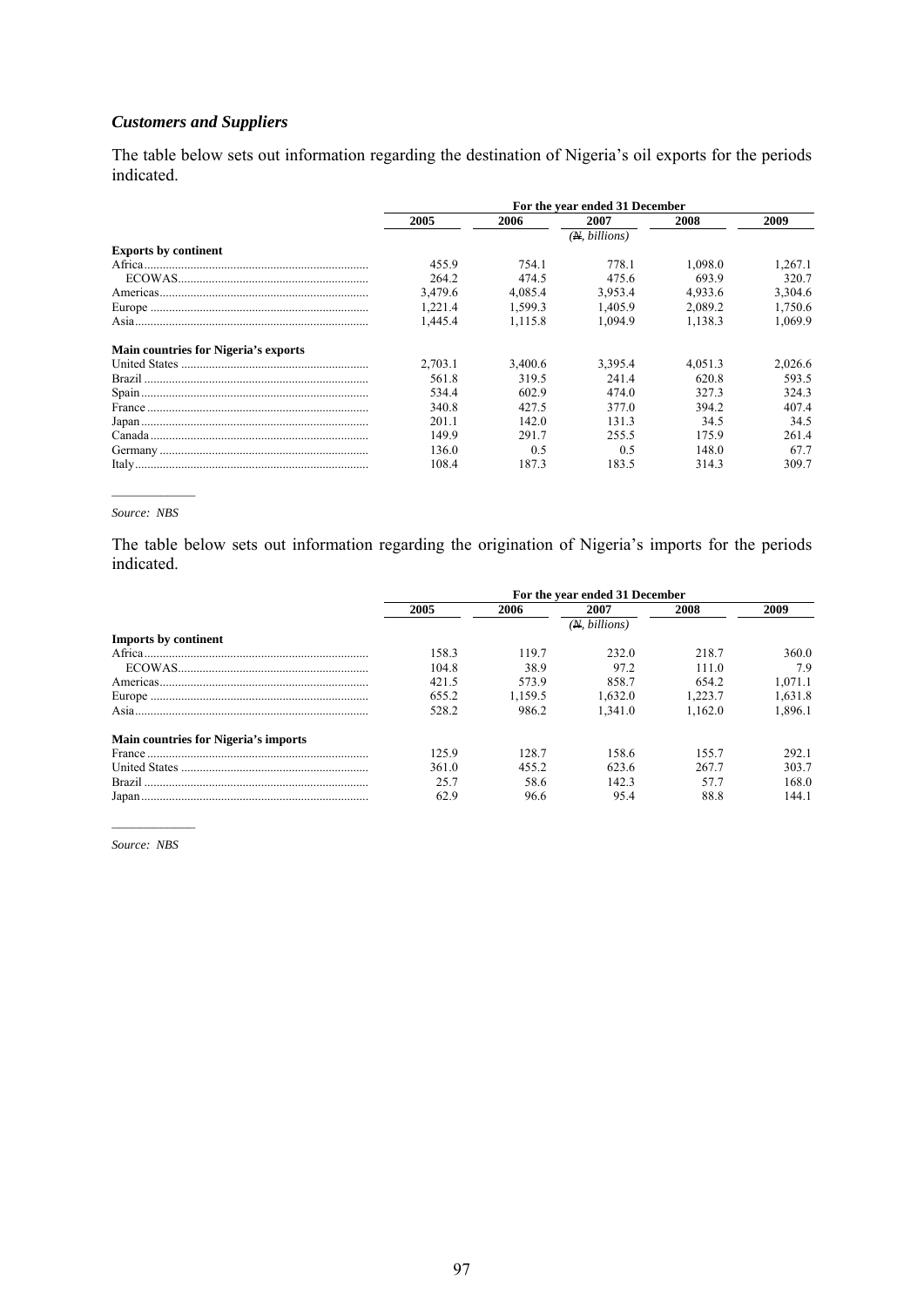#### **Balance of Payments**

The table below sets out certain information regarding Nigeria's balance of payments for the periods indicated.

|                                                                      |                                |                    |                            |                    |                    | For the six<br>months<br>ended 30 |  |  |  |
|----------------------------------------------------------------------|--------------------------------|--------------------|----------------------------|--------------------|--------------------|-----------------------------------|--|--|--|
|                                                                      | For the year ended 31 December |                    |                            |                    |                    |                                   |  |  |  |
|                                                                      | 2005(1)                        | 2006(1)            | 2007(1)                    | 2008(1)            | 2009(2)            | 2010(2)                           |  |  |  |
|                                                                      |                                |                    | $\overline{(N\,billions)}$ |                    |                    |                                   |  |  |  |
| <b>Current Account </b><br>Trade Balance                             | 4,891.7<br>3,832.9             | 4,357.6<br>4,495.9 | 3,879.2<br>4,749.9         | 3,748.3<br>5,537.8 | 3,408.1<br>4,507.3 | 852.7<br>1,942.2                  |  |  |  |
|                                                                      | 7,246.5                        | 7,324.7            | 8,309.8                    | 9,907.6            | 8,832.4            | 5,525.9                           |  |  |  |
| Imports fob                                                          | (3,413.5)                      | (2,828.8)          | (3,559.9)                  | (4,369.8)          | (4,325.1)          | (3,583.7)                         |  |  |  |
| Services(net)                                                        | (634.2)                        | (1,214.7)          | (1,639.8)                  | (2, 547.3)         | (2,284.0)          | (1,222.0)                         |  |  |  |
|                                                                      | (296.2)                        | (1,103.4)          | (1,478.6)                  | (1,463.8)          | (1,491.9)          | (1,143.9)                         |  |  |  |
| Current transfers (net)                                              | 1,989.1                        | 2,179.8            | 2,247.7                    | 2,221.7            | 2,676.7            | 1,276.5                           |  |  |  |
| <b>Capital and Financial</b>                                         |                                |                    |                            |                    |                    |                                   |  |  |  |
| <b>Account</b>                                                       | (2,496.9)                      | (2,172.1)          | (951.3)                    | (793.4)            | 2,543.6            | 842.4                             |  |  |  |
| <b>Financial account(net)</b>                                        | (3,459.9)                      | (3,530.1)          | (951.3)                    | (793.4)            | 2,543.6            | 842.4                             |  |  |  |
| Direct investment                                                    | (1,843.9)                      | (2,502.5)          | (2,146.1)                  | (1,666.7)          | 1,134.9            | 385.6                             |  |  |  |
|                                                                      | (1.9)                          | (2.9)              | (59.3)                     | (42.2)             | (20.8)             | (4.3)                             |  |  |  |
| Portfolio investment                                                 | (180.1)                        | (194.6)            | (231.9)                    | (560.5)            | (135.8)            | (94.1)                            |  |  |  |
| Other investment                                                     | (173.8)                        | (517.5)            | (727.7)                    | (867.6)            | (272.1)            | (247.3)                           |  |  |  |
| Reserve assets*                                                      | (1,488.1)                      | (1,787.6)          | (1,127.2)                  | (196.4)            | 1,563.7            | 731.3                             |  |  |  |
|                                                                      | (1,615.9)                      | (1,027.6)          | 1,194.8                    | 873.3              | 1,408.6            | 456.8                             |  |  |  |
| Direct investment in                                                 |                                |                    |                            |                    |                    |                                   |  |  |  |
| reporting economy                                                    | 654.2                          | 624.5              | 759.4                      | 650.4              | 861.6              | 267.1                             |  |  |  |
| Portfolio investment                                                 | 116.0                          | 360.3              | 332.5                      | 157.2              | 107.8              | 225.0                             |  |  |  |
| Other investment                                                     |                                |                    |                            |                    |                    |                                   |  |  |  |
| liabilities                                                          | (2,386.2)                      | (2,012.4)          | 102.9                      | 65.7               | 439.1              | (35.3)                            |  |  |  |
| Net errors and                                                       |                                |                    |                            |                    |                    |                                   |  |  |  |
| $\mathbf{omissions} \dots \dots \dots \dots \dots \dots \dots \dots$ | (2,394.9)                      | (2,185.4)          | (2,927.9)                  | (2,954.9)          | (5,951.7)          | (1,695.2)                         |  |  |  |
| Memorandum Items:                                                    |                                |                    |                            |                    |                    |                                   |  |  |  |
| <b>Current Account Balance</b>                                       |                                |                    |                            |                    |                    |                                   |  |  |  |
| as % of GDP<br>Capital and Financial                                 | 32.84                          | 23.47              | 18.78                      | 15.43              | 13.65              | 6.53                              |  |  |  |
| Account Balance as % of                                              |                                |                    |                            |                    |                    |                                   |  |  |  |
|                                                                      | (16.76)                        | (11.70)            | (4.61)                     | (3.27)             | 10.19              | 6.45                              |  |  |  |
| Overall Balance as % of                                              |                                |                    |                            |                    |                    |                                   |  |  |  |
|                                                                      | 9.99                           | 9.63               | 5.46                       | 0.81               | (7.69)             | (5.60)                            |  |  |  |
| <b>External Reserves - Stock</b>                                     |                                |                    |                            |                    |                    |                                   |  |  |  |
|                                                                      | 28,279.06                      | 42,298.00          | 51,333.15                  | 53,000.36          | 42,382.49          | 37,468.44                         |  |  |  |
| Number of Months of                                                  |                                |                    |                            |                    |                    |                                   |  |  |  |
| Imports Equivalent<br><b>Effective Central</b>                       | 13.06                          | 22.88              | 21.59                      | 17.14              | 17.32              | 9.33                              |  |  |  |
| Exchange Rate (N/\$)                                                 | 131.41                         | 127.51             | 124.76                     | 117.78             | 147.27             | 148.80                            |  |  |  |
| Average Exchange Rate                                                | 132.15                         | 128.65             | 125.83                     | 118.53             | 148.90             | 150.04                            |  |  |  |
| End-Period Exchange                                                  | 130.29                         | 128.27             | 117.97                     | 132.56             | 149.58             | 149.99                            |  |  |  |
|                                                                      |                                |                    |                            |                    |                    |                                   |  |  |  |

(1) Revised. Imports were revised from 2006 to 2009 using more robust numbers from the Nigerian Customs Services. Additionally, following the IMF technical consultation in 2010, certain figures in the balance of payments were adjusted for all periods presented as a result of additional sources of data that were suggested by the IMF, including the Nigeria Customs Services, Ministry of Finance, NNPC and NBS.

*Source: CBN* 

The impact of the global financial crisis of 2008 continued through 2009. Consequently, Nigeria's external sector continued to be under pressure. This was reflected in the decline in external reserves, capital reversals by portfolio investors and a lower trade balance. Despite the pressure, monetary policy actions and exchange rate management combined to result in a surplus outcome in the current

<sup>(2)</sup> Provisional\*Minus (-) sign indicates increase in reserves while plus (+) sign indicates decrease in reserves.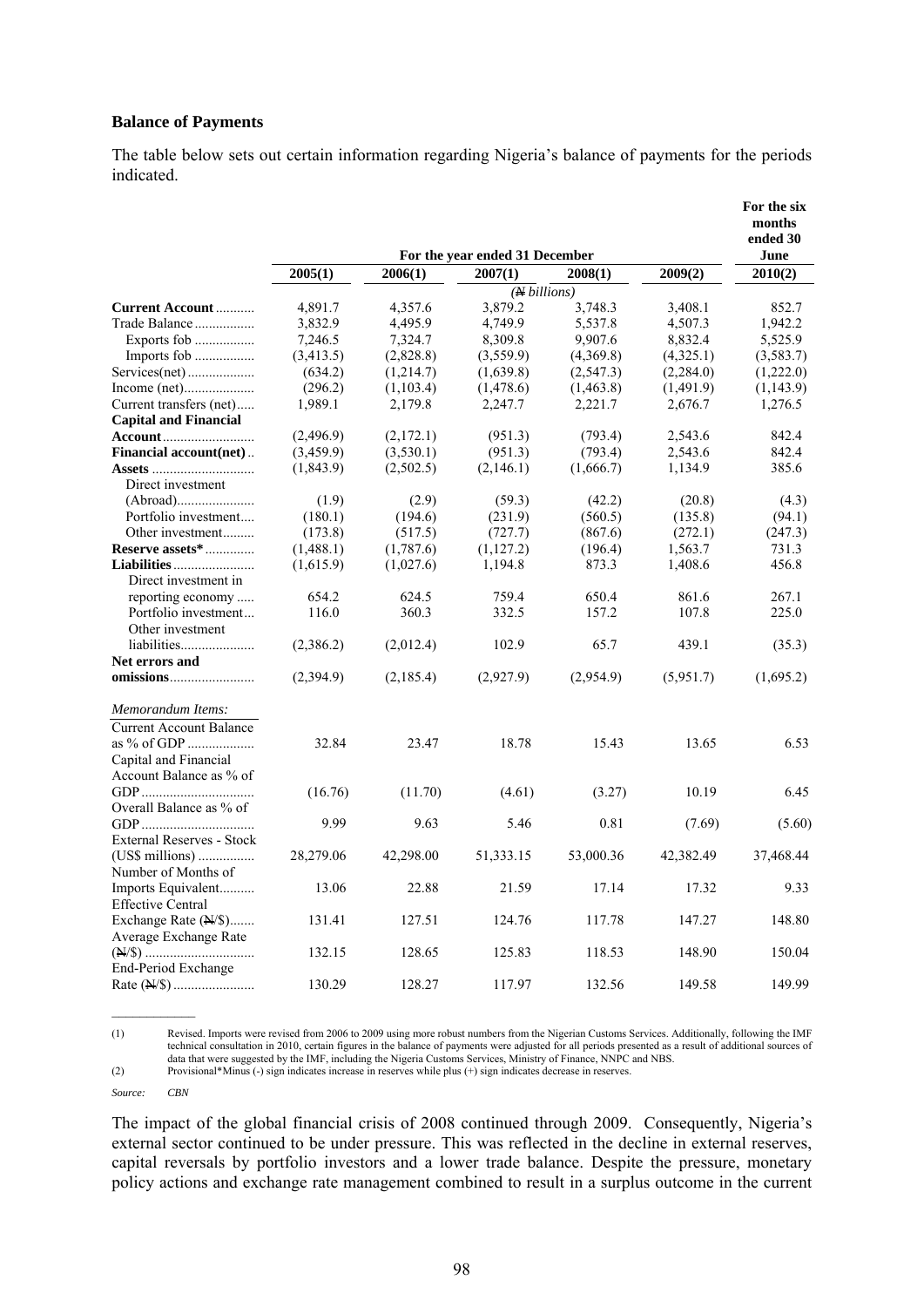account balance, which represented 13.65 per cent. of GDP in 2009 compared to 15.43 per cent. in 2008. The overall balance of payments position was in surplus for most of the period due to the favourable performance of the current account, which offset any deficits in the capital and financial account. The external reserves position increased over most of the period from US\$28.3 billion in 2005 to US\$53 billion in 2008, before dropping to US\$42.4 billion in 2009, to US\$37.5 billion as at 30 June 2010 and to US\$33.1 billion as at 30 November 2010. The decline in external reserves in 2009 was the primary reason for the overall balance of payments deficit equal to 5.6 per cent. of GDP. Following weak demand from Nigeria's trading partners as a result of the recession and due to the decline in crude oil prices from an average of US\$101.15 per barrel in 2008 to US\$62.08 in 2009, the trade balance surplus contracted from  $\overline{M}$ 5,538 billion in 2008 to  $\overline{M}$ 4,507 billion in 2009. Higher crude oil prices, which have increased in the first half of 2010, averaging US\$79.10 in the first quarter and US\$79.70 in the second quarter, coupled with the increased crude oil production, have contributed to a stronger trade surplus for the first half of 2010.

The deficit in the services account decreased slightly in Naira terms in 2009 compared to 2008. The main sources of payments were in respect of travel, freight charges for imports and other business services that comprised operational leasing and miscellaneous business and professional services.

The deficit in the income account also increased in 2009 compared to 2008, reflecting an increase in compensation of employees, a decrease in investment income earned and a decline in dividends from CBN branches. Furthermore, earnings on external reserves and other investment assets by the CBN declined, reflecting the large decline in external reserves and the low interest paid on foreign securities held by the CBN (due to low interest rates paid in the international capital markets where funds were invested).

The surplus in current transfers increased in 2009 compared to 2008. Current transfer inflows consist primarily of workers' remittances, general government grants, technical assistance and gifts, whereas outflows consist of payments for the expenses of foreign embassies, payments to international organisations and foreign workers' remittances.

In 2009, the capital and financial account had a surplus of  $\frac{12543.6 \text{ billion}}{10.2 \text{ per cent. of GDP}}$ , compared to a deficit of N793.4 billion, or 3.3 per cent. of GDP, in 2008.

Net errors and omissions have increased steadily during the period under review from  $\frac{N}{2}$ , 394.9 billion in 2005 to  $\frac{15,951.7}{2}$  billion in 2009. The principal explanation for the large errors and omissions is the lack of available data in certain categories of transactions. However, following the IMF Article IV consultation in 2010, efforts have been made to limit errors and omissions by accessing additional data specifically suggested by the IMF, including data produced by the Nigeria Customs Service, Federal Ministry of Finance, the NNPC and the NBS. These efforts are reflected in the trend for the first half of 2010, which would suggest a decrease in errors and omissions. See "*Risk Factors—The statistical information published by Nigeria may differ from that produced by other sources and may be unreliable.*"

### **Foreign Direct Investment**

Foreign direct investment flows into Nigeria have increased significantly following the deregulation of the economy in the 1980s. The major components of foreign direct investment in Nigeria are new capital importation, reinvested earnings, signature bonuses and communication licence fees, as well as machinery and equipment. Capital importation and reinvested earnings account for approximately 80 per cent. of total foreign direct investment to Nigeria. Although traditionally foreign direct investment has been channelled into the oil and gas sector, in recent years more investment has been channelled in the services sector, primarily financial services, outsourcing, communications and transportation. Nigeria is one of the main destinations for foreign direct investment in sub-Saharan Africa, and the primary source of foreign investment is the United States.

Save for businesses that are prohibited as described below, there are generally no restrictions under Nigerian law with regard to foreign investment. There are however, certain industry-specific laws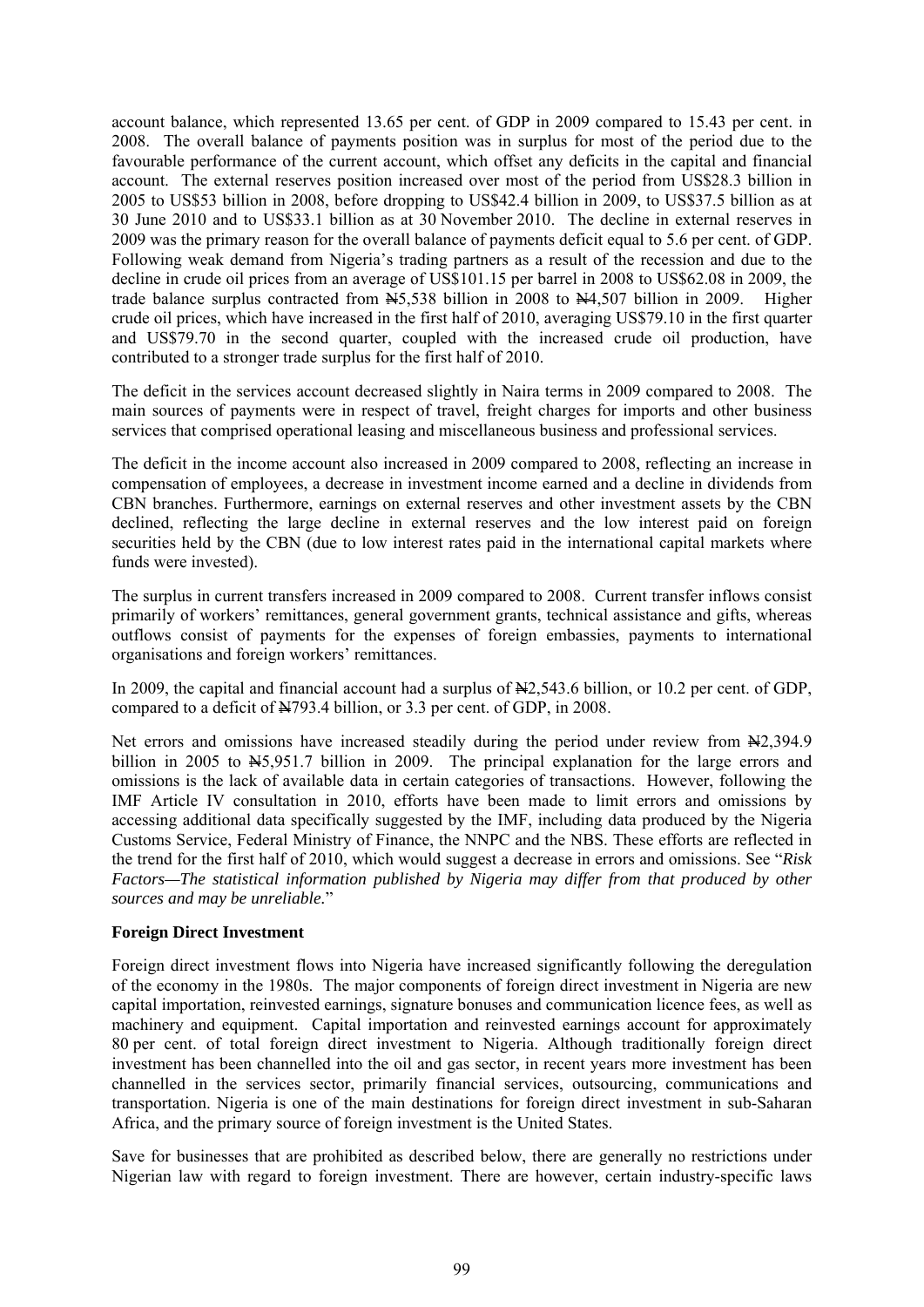which preclude some categories of Nigerian companies from being "wholly-owned" by foreigners, or give preference to companies with a Nigerian majority shareholding. For example, any vessel seeking to operate in the domestic coastal carriage of cargo and passengers within the coastal territorial inland waters, or at any point within the waters of the exclusive economic zone of Nigeria, must be whollyowned and manned by Nigerians, unless this requirement is waived by the Minister having responsibility for matters relating to shipping. Further, the Nigerian Oil and Gas Content Development Act 2010, which seeks to grant preferential treatment to Nigerian companies in the award of contracts and other activities in the Nigerian oil and gas sector, defines a "Nigerian Company" as a "company formed and registered in Nigeria in accordance with the provisions of the Companies and Allied Matters Act with not less than 51 per cent. equity shares by Nigerians".

With regards to the repatriation of foreign capital or any income thereon, the Foreign Exchange (Monitoring and Miscellaneous Provisions) Act, provides that any person may invest in a Nigerian enterprise or any security with foreign currency imported into Nigeria through an authorised dealer (typically a Nigerian bank) by telegraphic transfer, cheques or other negotiable instruments converted into Naira. Upon such importation of foreign investment capital, the authorised dealer is required to issue a Certificate of Capital Importation ("**CCI")**, evincing receipt of the foreign investment capital within 24 hours of receipt of the imported funds. A CCI assures the foreign investor of unhindered remittance of investment capital and income thereon, in any convertible currency.

The table below sets out certain information regarding Nigeria's foreign direct investment for the periods indicated.

|                                |               |           | For the year ended 31 December |           |              | For the six<br>months<br>ended<br>30 June |
|--------------------------------|---------------|-----------|--------------------------------|-----------|--------------|-------------------------------------------|
|                                | 2005          | 2006      | 2007                           | 2008      | $2009^{(1)}$ | $2010^{(2)}$                              |
|                                | (N, millions) |           |                                |           |              |                                           |
| Direct investment in reporting |               |           |                                |           |              |                                           |
|                                | 654,193.2     | 624,520.7 | 759,380.4                      | 650.431.6 | 861,636.5    | 267,080.1                                 |
|                                | 423,336.0     | 388,626.9 | 491,142.7                      | 584,048.3 | 802,623.9    | 222,027.9                                 |
|                                | 230,857.2     | 235,893.9 | 263,493.1                      | 58.891.2  | 55.962.6     | 41,699.2                                  |
|                                |               |           | 4.744.6                        | 7.492.1   | 3.049.9      | 3,353.1                                   |

(1) Provisional.<br>(2) Estimated.

Estimated.

*Source: CBN*

 $\mathcal{L}_\text{max}$ 

Foreign direct investment, which comprises equity capital, re-investment earnings and other capital inflows, increased from N654.2 billion in 2005 to N861.6 billion in 2009. There was an increase in foreign direct investment in 2006 and 2007 due to consolidation in the banking sector and increases in foreign reserves. In 2008, foreign direct investment declined as a result of the impact of the global financial crisis, before rising again in 2009.

In 2009, foreign direct investment was primarily invested in the form of equity capital in banking, capital markets, telecommunications and other sub-sectors of the economy. In addition, there has been foreign investment in debt capital in Nigeria, which was US\$824.6 million in 2009 and US\$1,288.2 million in the first ten months of 2010 (January to October).

In 2009, the United States was the largest source of foreign capital, accounting for 62.2 per cent. of the total amount of capital imported. The United Kingdom, South Africa, the Netherlands and China were the other single largest sources of capital in 2009.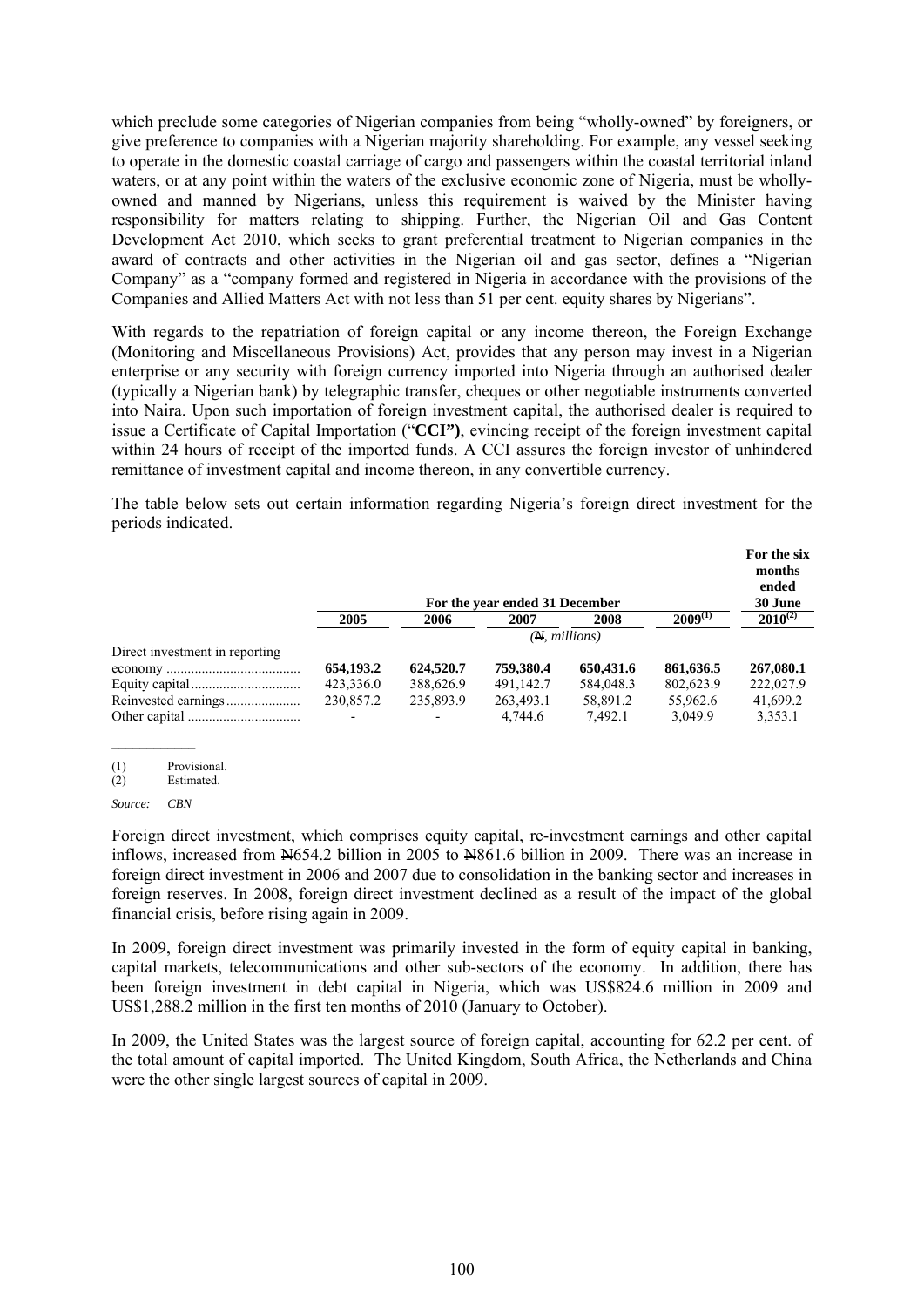#### **PUBLIC FINANCE**

#### **General**

The budget states the direction of government policies and spending priorities for a fiscal year consisting of details of estimated revenue and expenditure. Nigeria's budget process is currently governed by the Constitution, the Finance (Control & Management) Act of 1958 and the Fiscal Responsibility Act of 2007 (the "**Fiscal Responsibility Act**"). The annual budget's estimates of revenue and expenditure are proposed by the President and laid before both houses of the National Assembly through the Appropriation Bill. The Appropriation Bill becomes an Act after it has been passed by both houses of the National Assembly and approved by the President. The fiscal year for Nigeria runs from 1 January to 31 December every year. In the course of a fiscal year, the President may also present a supplementary budget to the National Assembly, and the approval process for such supplementary budget is the same as for the annual budget. The National Assembly can also approve a Supplementary Appropriation Bill proposed by the President during the year. With the approval of the National Assembly, the implementation of the budget can be extended beyond the fiscal year.

The Federal Government manages a Federation Account which is a central distributable pool of funds (comprising oil revenues, value added tax, companies' income tax, customs and excise duties as well as royalties and other income) established pursuant to section 162 of the Constitution and into which are paid all revenues collected by the Federation, except limited categories of revenues excluded pursuant to the Constitution. Funds in the Federation Account are shared amongst the three tiers of government on such terms and in such manner as may be prescribed by the National Assembly. The President, on the advice of the Revenue Mobilisation Allocation and Fiscal Commission, is required to present the proposal for allocation of funds in the Federation Account before the National Assembly. In determining the formula for allocation, the National Assembly is required by the Constitution to take into account factors such as population, equality of states, internal revenue generation, land mass, terrain as well as population density; provided that the principle of derivation shall be constantly reflected in any approved formula as being not less than thirteen per cent. of the revenue accruing to the Federation Account directly from any natural resources derived from that state of the Federation. There are several deductions from Nigeria's revenues from the sale of crude oil before the revenue is credited to the Federation Account. In excess of 50 per cent. of the gross crude oil revenue is deducted, of which the majority is paid to the IOCs as their portion of capital costs and a lesser amount is paid by the NNPC as their portion of joint venture cash calls. Of the remaining net amount, 13 per cent. is paid to the Niger Delta states. The balance is then credited to the Federation Account (up to the budgeted amount) and the remainder, if any, is credited to the Excess Crude Account.

The Federal Government's share of funds in the Federation Account is paid into the Consolidated Revenue Fund. Pursuant to section 80 of the Constitution, no moneys shall be withdrawn from the Consolidated Revenue Fund of the Federation except to meet expenditure that is charged upon the fund by the Constitution or authorised by the Appropriation Act or the Supplementary Appropriation Act. The Federal Government also has independent revenues (not derived from the Federation Account) comprising operating surpluses of federal agencies and corporations and other sundry revenue such as internal revenue generated by the MDAs.

### **Excess Crude Account**

The Excess Crude Account is an account set up by the Administration of former President Olusegun Obasanjo in 2003 to assist in stabilising the Federation's accounts against volatility in crude oil prices and production. The Excess Crude Account is a savings account of the Federation funded with the positive difference, if any, between the oil revenue generated by the price of oil per barrel included in the budget for the year and the actual oil revenue received in that year. Typically, a request for disbursements from the Excess Crude Account can come from the states or the Federal Government. Disbursements from the Excess Crude Account, which are made by the Federal Accounts Allocation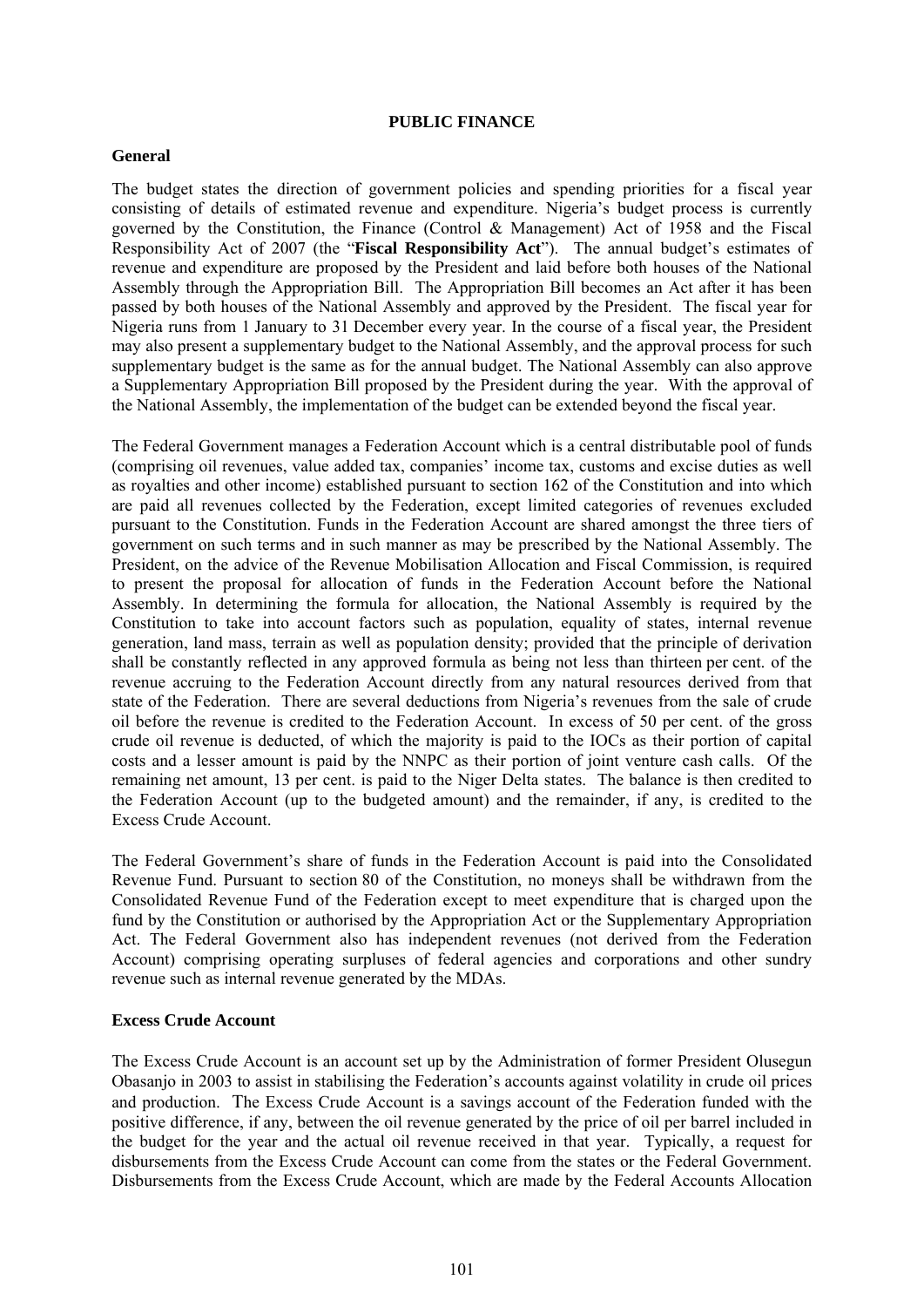Committee, must be recommended by the National Economic Council, a body which is chaired by the Vice President and includes all 36 State Governors, and authorised by the President. Disbursements from the Excess Crude Account are shared between the Federal Government, State Governments and Local Governments according to a specified formula, which is 52.68 per cent., 26.72 per cent. and 20.6 per cent., respectively.

The balance of the Excess Crude Account was US\$19.1 billion as at 31 December 2008, US\$6.9 billion at 31 December 2009 and US\$2.6 billion at 31 December 2010. See "*Risk Factors— The continuing depletion of the Excess Crude Account could have adverse impacts on the Nigerian economy".* Since inception, funds from the Excess Crude Account have primarily been used to fund budget deficits. In 2009 and 2010, such funding increased in response to the global economic crisis and the resulting higher deficits at the federal, state and local levels. The Excess Crude Account also has historically funded government subsidies of refined oil products as well as other purposes, including disbursements of approximately US\$8 billion to fund the Nigeria Integrated Power Project and US\$1 billion as seed capital for the proposed Sovereign Wealth Fund (which funds have been ring fenced and are not included in the balance of the Excess Crude Account). The Government expects that in future periods the positive difference between budgeted and actually received oil revenues will continue to accrue to the Excess Crude Account until such time as the Sovereign Wealth Fund (discussed below) is established and the future funding mechanisms for the Excess Crude Account and the Sovereign Wealth Fund are agreed.

The Excess Crude Account has been subject to a number of challenges with respect to its legality. The Constitution requires that all revenues collected by the Federation go into the Federation Account, from which they are then allocated to the three tiers of government in accordance with a formula established by the Allocation of Revenue Act. Therefore, the Federal Government's use of the Excess Crude Account as a centralised savings account within the Federation Account has become an issue challenged by a number of states as unconstitutional. The Federal Government included a provision in the Fiscal Responsibility Act to permit the CBN to act as a collection agent and to hold and invest the funds on behalf of the three tiers of government, though it must consult with each tier of government with respect to such investments. The Fiscal Responsibility Act also provides that funds in the Excess Crude Account can only be accessed if the oil price falls below the budgeted benchmark for three consecutive months or for capital spending in the following year's budget.

However despite the provisions of the Fiscal Responsibility Act, some of the states filed suit against the Federal Government claiming the right to manage their own savings. In 2007, the Federal Government signed a Memorandum of Understanding with 31 of the 36 State Governments to address and resolve this issue. However as not all State and Local Governments signed this Memorandum of Understanding, challenges to the constitutionality of the Excess Crude Account continue.

### **Sovereign Wealth Fund**

In part because of some of the difficulties and constitutional challenges with respect to the Excess Crude Account, the Government has proposed establishing a National Sovereign Wealth Fund. The National Economic Council (which includes the 36 State Governors) and the Federal Executive Council recently approved the establishment of the National Sovereign Wealth Fund and the submission of a bill for its establishment to the National Assembly for consideration. The bill was submitted to the National Assembly in December 2010. It is proposed that the Sovereign Wealth Fund will be comprised of three separate funds, an intergenerational savings fund, an infrastructure development fund and a stabilisation fund, which will serve as a secondary source of funding supporting the Excess Crude Account in periods of budgetary deficit. The Federal Government intends to establish the Sovereign Wealth Fund by the end of the current Presidential administration. A key proposed feature of the Sovereign Wealth Fund that distinguishes it from the Excess Crude Account is that it is intended to operate independently of political pressures, with more stringent procedures for withdrawals and transparency regarding use of funds. US\$1 billion from the Excess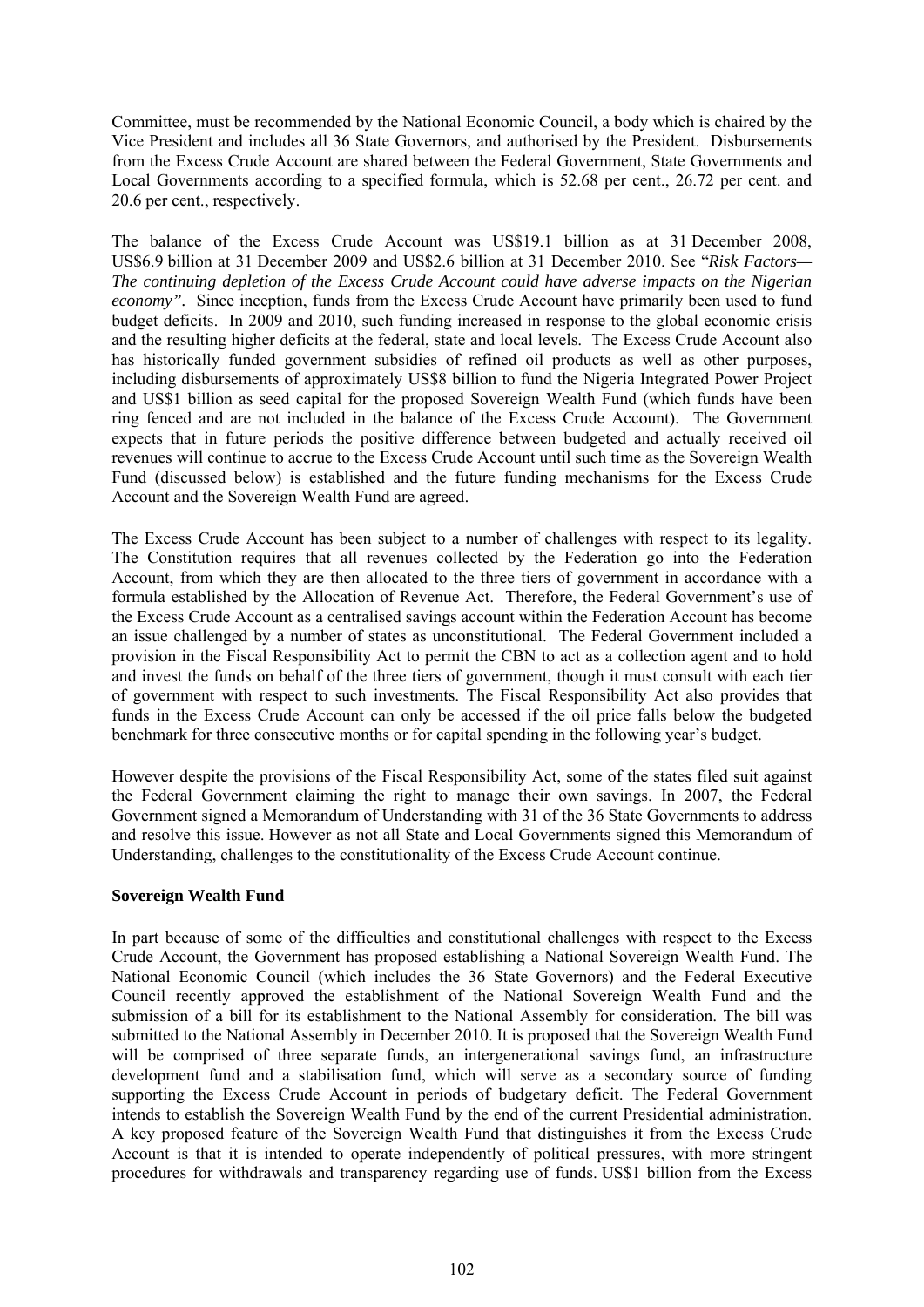Crude Account has already been dedicated as funding for the Sovereign Wealth Fund. In the future, it is proposed that the Sovereign Wealth Fund will be funded primarily through a portion of the positive difference, if any, between the revenue generated by the price of oil per barrel included in the budget for the year and the actual revenue received in that year. The portion of funding that would be allocated to the Sovereign Wealth Fund is yet to be determined. However, as the bill for the Sovereign Wealth Fund has not yet been adopted by the National Assembly, no assurances can be given as to how the Sovereign Wealth Fund will be funded or whether the National Assembly will approve its establishment or as to the exact terms under which it will operate.

## **The Budget Process**

The preparation of the budget is a shared responsibility of the Executive and Legislative arm of the Federal Government. The budget, officially referred to as the Appropriation Act, is introduced by the Executive, approved by the Legislature and signed into law by the President.

A summary of the budget process is set forth below.

# *Budget Planning*

The Budget Office of the Ministry of Finance develops the budget in accordance with the Federal Government's fiscal policy. The Budget Office meets early in the fiscal year with key revenue generating agencies (including the Federal Inland Revenue Service, Nigerian Customs Service and the NNPC) as well as key economic agencies (including NPC, NBS and CBN) to assess and determine trends in revenue performance and macroeconomic indicators and the implication of such trends for the next three fiscal years. This discussion leads to the preparation of a Medium-Term Revenue Framework ("**MTRF**") pursuant to which projected revenue from various oil and non-oil sources is determined over the medium-term. Following this determination with respect to revenue, the Medium-Term Expenditure Framework ("**MTEF**") is developed outlining key areas of expenditure (statutory transfers, debt service, MDAs' Expenditure) as well as the projected fiscal balance. If this fiscal balance is a deficit, sources of financing this deficit are also considered. MDAs' expenditures comprise both capital and recurrent expenditures. Since 2005, the Government has used Medium-Term Sector Strategies to prioritise and align the capital expenditure of large-spending MDAs with the development objectives of the Government. Historically, this has been focused on NEEDS, the MDGs, the Seven-Point Agenda and more recently, the Vision 20:2020 and the First NIP. The MTEF is further developed into a formal Medium-Term Expenditure Framework Report, which includes the Fiscal Strategy Paper and MDAs expenditure ceilings. This formal MTEF/Fiscal Strategy Paper is required, under the Fiscal Responsibility Act, to be presented by the Minister of Finance first to the Federal Executive Council and then to the National Assembly for consideration and approval.

# *Budget Call Circular and Preparation of the Executive Budget Proposal*

Once the MTEF, Fiscal Strategy Paper and MDAs' expenditure ceilings have been approved by the Federal Executive Council, the Budget Office, under the supervision of the Minister of Finance, issues a "Call Circular". This Call Circular instructs the MDAs to allocate their allotted capital expenditure ceilings across their existing and new projects, programmes and other initiatives. MDAs are also required to submit estimates of their recurrent expenditure requirements for personnel costs and overhead. The Budget Office evaluates and consolidates the submissions of the various MDAs and prepares the draft budget.

# *Presidential Approval*

The draft budget is presented by the Minister of Finance to the President for approval. The approved budget, together with supporting documents, is formally presented by the President to the National Assembly for consideration and appropriation, typically at a joint session of the Senate and the House of Representatives.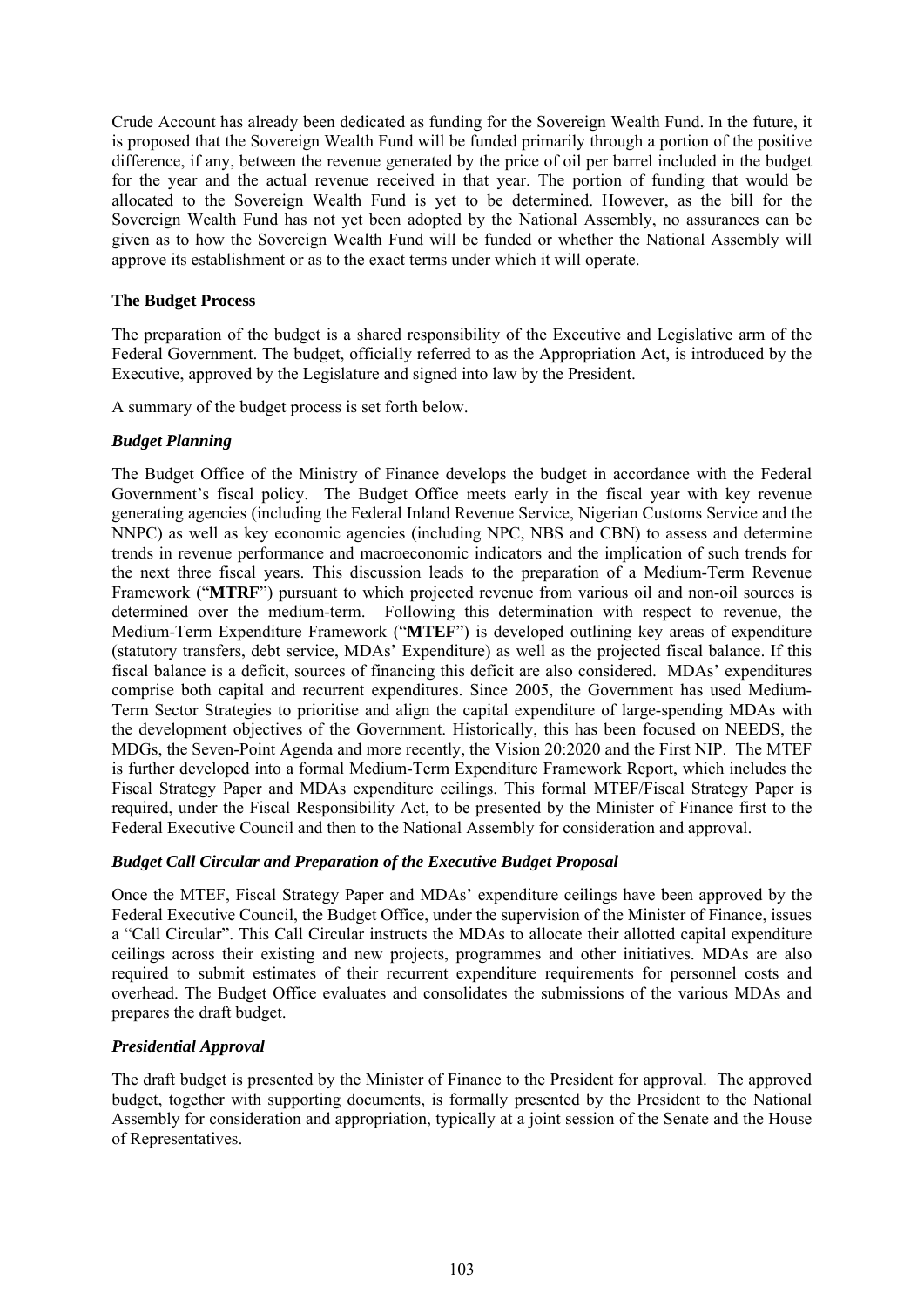The budget is considered separately by the House and Senate of the National Assembly in accordance with the legislative practice and procedures. The two houses harmonise their drafts and the recommendations of the various committees are considered and collated with the oversight of the MDAs. The harmonised budget is approved separately by each chamber of the National Assembly, after which it is presented as the Appropriation Bill to the President for approval. Once the President approves the Appropriation Bill, the act is passed into law.

## **Public Accounts**

The Fiscal Responsibility Act was enacted to regulate, and provide for, greater accountability and transparency in fiscal operations. The Fiscal Responsibility Act provides for the prudent management of resources under the control of the Federal Government, State Governments and Local Governments. It is believed that fiscal reform at the state level is essential for the continued economic reform of Nigeria. However, for the fiscal reform provided for by the Fiscal Responsibility Act to be implemented at the state level, each state must pass its own equivalent fiscal responsibility legislation. Only some of the states have passed equivalent fiscal responsibility legislation.

A Fiscal Responsibility Commission was also established under the Fiscal Responsibility Act. This commission has the authority to compel any person or government institution to disclose information relating to public revenues and expenditure and to investigate any circumstances involving non-compliance with the provisions of the Fiscal Responsibility Act.

The Fiscal Responsibility Act includes a provision that the deficit in the Federal Budget should not exceed three per cent. of GDP. Since 2005, Nigeria's budget has recorded overall deficits ranging from N289.5 billion in 2005 to N1,126.7 billion in 2009 and N1,529.3 billion for the eleven months ended 30 November 2010. Nigeria's deficits have historically been primarily funded by the issuance of securities in the domestic debt markets and other funds, such as accessing excess reserves (including the Excess Crude Account).

The focus of Nigeria's medium-term (2010-2012) fiscal strategy is to:

- promote a balanced national economic development;
- ensure that Government resources are used to serve the common good;
- promote competition and free trade, particularly in the domestic markets; and
- improve the living standards of the Nigerian people.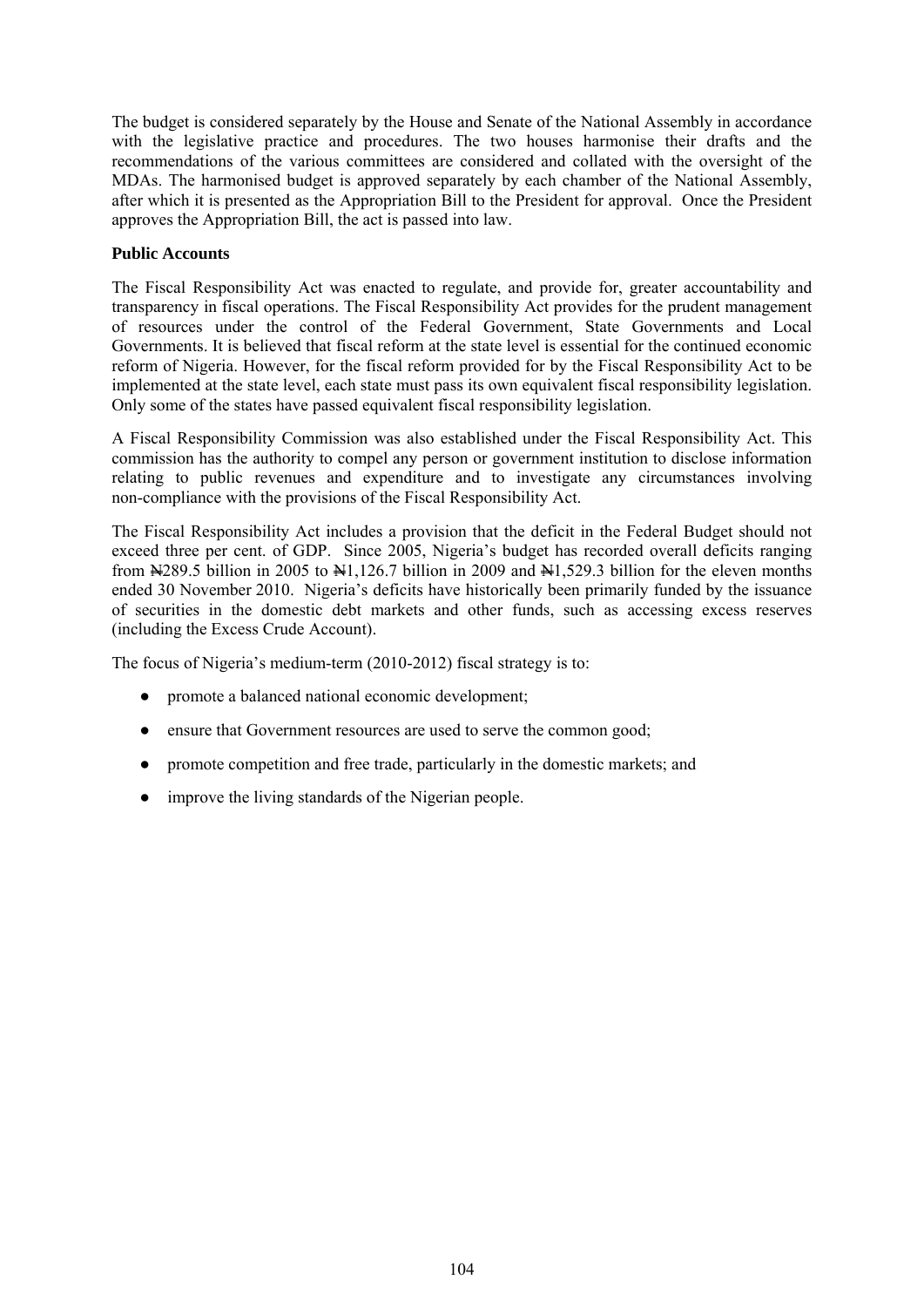The table below contains a summary of Nigeria's revenues and expenditures for the periods indicated.

|                                   |         |         |                                |         |            | For the<br>eleven<br>months |  |  |
|-----------------------------------|---------|---------|--------------------------------|---------|------------|-----------------------------|--|--|
|                                   |         |         | For the year ended 31 December |         |            | ended 30<br>November        |  |  |
|                                   | 2005    | 2006    | 2007                           | 2008    | 2009       | $2010^{(1)(2)}$             |  |  |
|                                   |         |         | ( <i>N</i> billions)           |         |            |                             |  |  |
| Total<br>Federally<br>Gross       |         |         |                                |         |            |                             |  |  |
| Collectible Revenue               | 5,559.3 | 5,973.9 | 5,594.2                        | 7,748.1 | 4,599.0    | 6,344.6                     |  |  |
| Oil Revenue                       | 4,762.4 | 5,287.6 | 4,462.9                        | 6,530.6 | 3,191.9    | 4,857.4                     |  |  |
| Sales of Crude oil                | 2,713.7 | 3,056.5 | 2,799.6                        | 3,533.1 | 1,798.5    | 3,158.9                     |  |  |
| Sales of Gas                      | 138.9   | 189.5   | 145.9                          | 180.8   | 58.6       | 0.0                         |  |  |
| Taxes and fees                    | 1,316.7 | 1,444.9 | 1,059.4                        | 2,135.9 | 924.9      | 1,141.3                     |  |  |
| Royalties                         | 593.1   | 596.6   | 457.9                          | 680.8   | 410.0      | 557.2                       |  |  |
| Non-Oil Revenue                   | 394.9   | 422.6   | 568.4                          | 698.1   | 865.6      | 868.4                       |  |  |
| VAT Pool                          | 190.0   | 230.4   | 301.7                          | 404.5   | 468.4      | 518.2                       |  |  |
| Independent Revenue               | 212.1   | 33.3    | 261.2                          | 114.9   | 73.2       | 100.7                       |  |  |
| Federation Account <sup>(3)</sup> | 2,348.5 | 2,630.8 | 2,849.0                        | 3,506.1 | 2,569.5    | 3,501.2                     |  |  |
| <b>Federal Government</b>         |         |         |                                |         |            |                             |  |  |
| <b>Retained Revenue</b>           | 1,433.5 | 1,438.4 | 1,744.3                        | 2,598.5 | 2,162.5    | 2,122.7                     |  |  |
| Share of Excess Crude             | 163.6   | 240.5   | 299.1                          | 98.1    | 270.6      | 199.5                       |  |  |
| Share of Augmentation             |         |         |                                |         | 310.1      | 185.2                       |  |  |
| Share of Exchange Rate Gains      |         |         |                                |         |            |                             |  |  |
|                                   |         |         |                                |         | 67.0       | 16.8                        |  |  |
| Refund of Loans to States         |         | 0.4     | 0.5                            | 0.1     |            | 0.0                         |  |  |
| Total Expenditure                 | 1,722.9 | 1,809.8 | 2,346.1                        | 3,018.0 | 3,289.1    | 3,652.0                     |  |  |
| Statutory Transfers               | 78.9    | 95.4    | 102.3                          | 162.6   | 172.1      | 174.0                       |  |  |
| Debt Service                      | 394.0   | 274.3   | 233.7                          | 381.3   | 251.8      | 357.5                       |  |  |
| MDA Expenditure                   |         |         |                                |         |            |                             |  |  |
| Recurrent Expenditure             | 730.5   | 887.6   | 1,248.3                        | 1,551.3 | 1,964.3    | 2,290.4                     |  |  |
| Capital Expenditure               | 519.5   | 552.4   | 761.9                          | 922.8   | 1,152.8    | 830.1                       |  |  |
|                                   | (289.5) | (371.4) | (601.8)                        | (419.5) | (1, 126.7) | (1,529.3)                   |  |  |

(1) From year to year, the presentation of the Government's revenues and expenditures has varied depending on the fiscal framework approved by the National Assembly currently in effect. The data for the years 2005 to 2009 has been reclassified in order to be presented on a basis consistent with the presentation of National Assembly's approved fiscal framework in effect for 2010.

(2) Provisional.

 $\mathcal{L}_\text{max}$ 

(3) The difference between the total gross federally collectible revenue and the net Federation Account receipts is due to the fact that the funds that accrue to the Federation Account accrue net of the expenses relating to Nigeria's share of joint venture cash calls, the portion of oil revenue paid into the Excess Crude Account and the collection costs of the Federal Inland Revenue Service and the Nigerian Customs Service, in addition to the VAT Pool and Independent Revenue, which do not accrue to the Federation Account.

*Source: The Office of the Accountant General of the Federation*

### *Revenues*

The Federal Government budget is funded primarily through three main sources:

- the Federal Government's share of the Federation Account;
- the Federal Government's share of VAT; and
- independent revenue.

#### *Total gross federally collectible revenue and the Federation Account*

Total gross federally collectible revenue for the eleven months ended 30 November 2010 was N6,344.6 billion. Total gross federally collectible revenue was down significantly in 2009 at  $\frac{11}{2}$ ,599.0 billion compared to  $\frac{11}{2}$ ,748.1 billion in 2008. This was primarily due to a reduction in oil revenue and a significant reduction in taxes and fees. The Federal Government manages the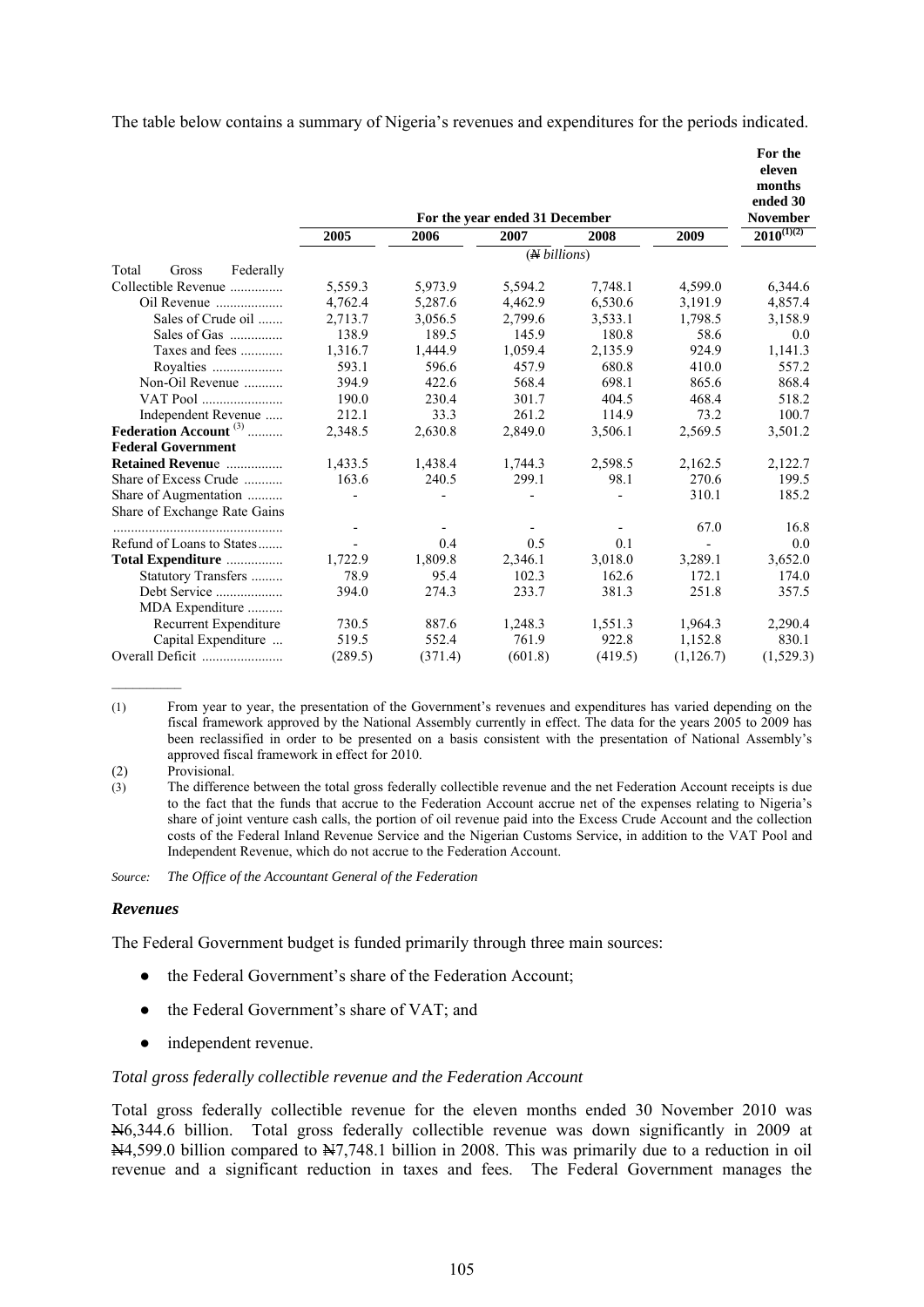Federation Account on behalf of the three tiers of the Nigerian Government, namely, Federal, State and Local. N3,501.2 billion accrued to the Federation Account in the first eleven months of 2010. In 2009, there were  $\frac{N}{2}$ , 569.5 billion of net accruals to the Federation Account, compared to N4,559.0 billion in total gross federally collectible revenue.

The difference between the total gross federally collectible revenue and the net accruals to the Federation Account each year is due to the fact that the funds that accrue to the Federation Account accrue net of the expenses relating to Nigeria's share of joint venture cash calls, the portion of oil revenue paid into the Excess Crude Account, the collection costs of the Federal Inland Revenue Service and the Nigerian Customs Service, in addition to the VAT Pool and independent revenue, which do not accrue to the Federation account.

The Federation Account is funded through oil revenues and non-oil revenues (primarily taxes). Oil revenue was down in 2009 primarily because of the reduction in crude oil prices in 2009 compared to 2008.

Non-oil revenues had been steadily increasing from 2005 to 2008, reflecting the efforts of the Customs Service and Federal Inland Revenue Service to increase revenue collection from non-oil sources. In 2009 non-oil revenues decreased due to the impact of the global economic crisis on the underlying drivers of non-oil revenue, such as consumption, production, corporate profits and personal income.

### Oil Revenues

Of total receipts, oil revenue accounts for the predominant portion of federally-collected revenue. Oil revenue includes revenue from sales of crude oil, oil taxes and royalties. The Government earns money directly from the sale of crude oil that it receives through its joint ventures with IOCs. The IOCs and the NNPC jointly contribute funds towards the cost of the joint venture, and the NNPC's share of the crude oil is sold by the NNPC and the proceeds are deposited in the Federation Account. The Government expects that in addition to revenue from the sale of crude oil, in the future, proceeds from the sale of natural gas will become an important source of revenue.

Oil taxes are imposed on private oil companies and include petroleum profits tax and rent and other taxes. The petroleum profits tax is levied at the rate of 85 per cent. on the profit of private oil companies. It is the second most important source of revenue to the Federation Account. The Government also levies a rent fee for the use of the land from which oil is extracted. In addition, the Government charges penalties and fees for other activities associated with the oil and gas business, primarily penalties for gas flaring and fees for the right to lay oil pipelines.

The third source of oil revenue is royalties. Royalties are paid whether or not Government shares in the crude oil are produced. Currently, the rate of royalties averages about 20 per cent. of the value of crude produced.

### Non-Oil Revenue

Revenue from non-oil sources includes revenue from customs and excise tax, education tax, customs levies and corporate income tax. The increase in non-oil revenue in the period under review was due partly to the introduction of lower tariff bands to reduce the incidence of smuggling, as well as continuous improvements in the revenue collection of both the Nigeria Customs Service and the Federal Inland Revenue Service.

### *Value Added Tax Pool*

Value added tax is levied at 5 per cent. on the value of actual purchases made on goods and services in Nigeria, and is collected in a separate account called the Value Added Tax Pool ("**VAT Pool**"). The Federal Government gets only 15 per cent. of this pool, State Governments get 50 per cent. and Local Governments get 35 per cent. In February 2008, Lagos State filed an originating summons at the Supreme Court, against the Federal Government and joining the other 35 states, challenging the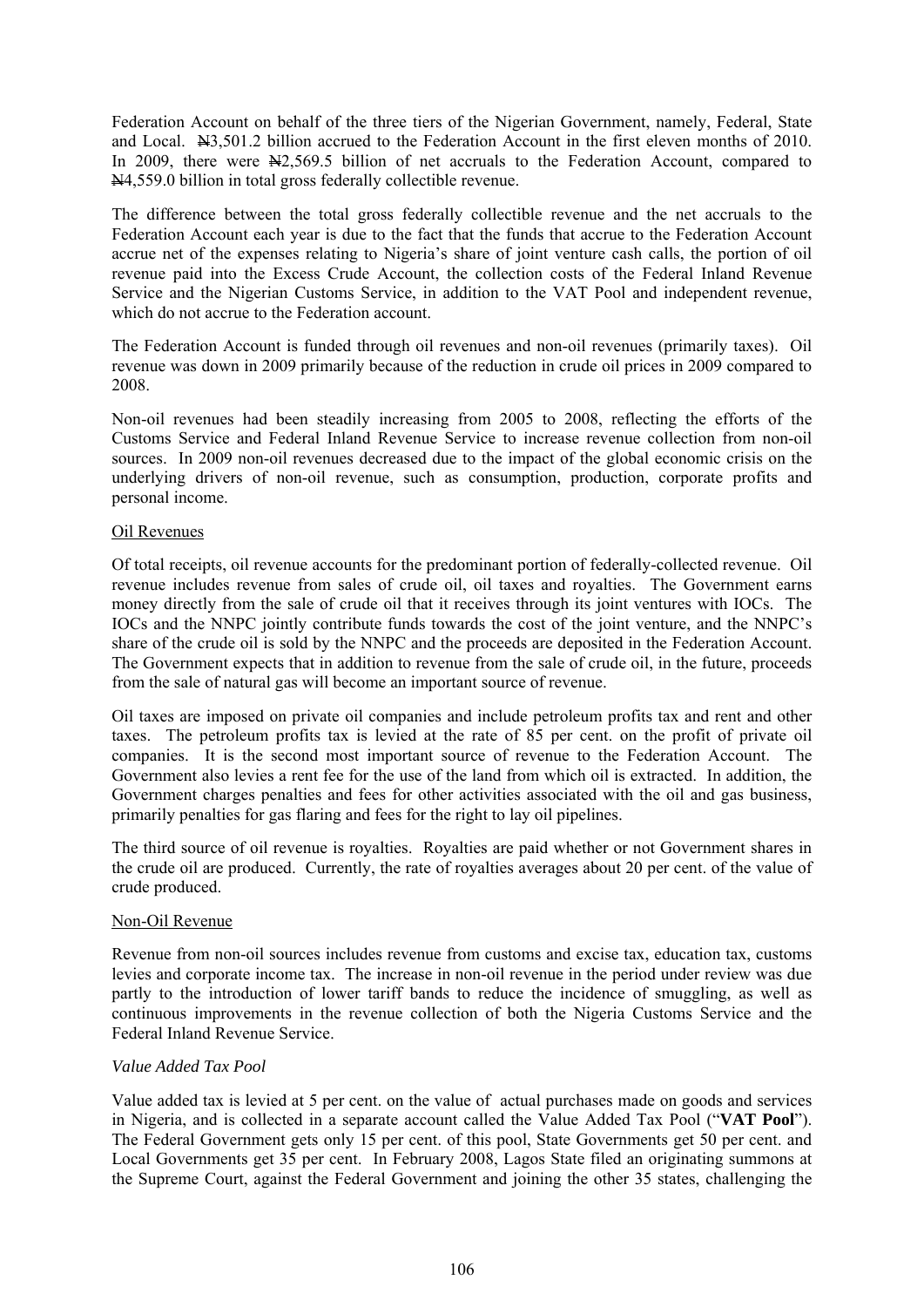constitutional validity of the Value Added Tax Act 1993 (the "**VAT Act**"). Lagos State, is asking the Supreme Court to invalidate the VAT Act while challenging the powers of the Government to collect VAT on its behalf. The contention of Lagos State as detailed in its brief filed in July 2008 is that the Government lacks the power to make a law for the collection of VAT in the states, except in Abuja. The Federal Government has since filed objections to the suit. Following preliminary hearings, the Supreme Court set a 30 September, 2010 deadline for a settlement to be reached between Lagos State and the Government over the VAT dispute failing which the court would resume the hearing of the suit. To date no settlement has been reached and Lagos State has indicated its intention to pursue the suit until judgment is handed down by the Court. The hearing of the matter is expected to resume in 2011.

## *Independent Revenue*

Independent revenue is the third major source of revenue which belongs to the Government and is not derived from the Federation Account or the VAT Pool. Included in independent revenue are operating surpluses of federal agencies and corporations and other revenue, such as the internally generated revenue of the MDAs (revenue generated from the operating activities of the MDAs) and the proceeds from the sale of certain Federal Government assets. The Government retains all independent revenue. Historically, the Government has faced significant challenges to realise its independent revenue remittances from the MDAs. See "*Risk Factors—Failure to collect certain remittances from MDAs may adversely impact the Government's revenue*."

## *Federal Government Retained Revenue*

The Federal Government's retained revenue was  $\frac{N}{2}$ , 122.7 billion in the first eleven months of 2010, compared to N2,162.5 billion in 2009 and N2,598.5 billion in 2008. Retained revenue includes the Federal Government's share of the Federation Account, the Federal Government's share of the VAT Pool, Federal Government Independent Revenue, proceeds from the Excess Crude Account distributed for budget augmentation, exchange rate gains from the Excess Crude Account and other items.

# *Expenditures*

The aggregate expenditure of the Federal Government was  $\frac{13,652.0}{10,652.0}$  billion in the first eleven months of 2010, compared to N3,289.1 billion in 2009 and N3,018.0 billion in 2008. Non-debt expenditure (total expenditure less debt service payments) was  $\frac{12037.3}{1000}$  billion in 2009 and  $\frac{1209}{1000}$  billion in the first eleven months of 2010.

Spending in the Government budget can be classified into three broad categories, namely:

- statutory transfers:
- debt service; and
- spending by the Government's MDAs.

### *Statutory Transfers*

By law, the Government is required to make certain mandatory expenditures in respect of the National Judicial Council, the Niger Delta Development Commission and the Universal Basic Education Commission ("**UBEC**"). The National Judicial Council is the body which has responsibility for the administration of the Nigerian judiciary, and the Constitution mandates the Government transfer funds necessary for its operations in order to protect the independence of the judiciary. The Niger Delta Development Commission is responsible for accelerating the development of the Niger Delta region. The Government is required to contribute an amount equivalent to 15 per cent. of the amount received by oil producing states from the Federation Account to fund the activities of this commission. The UBEC was set up to coordinate the implementation of the Universal Basic Education Programme of the Government which consists of the provision of free, compulsory and universal early childhood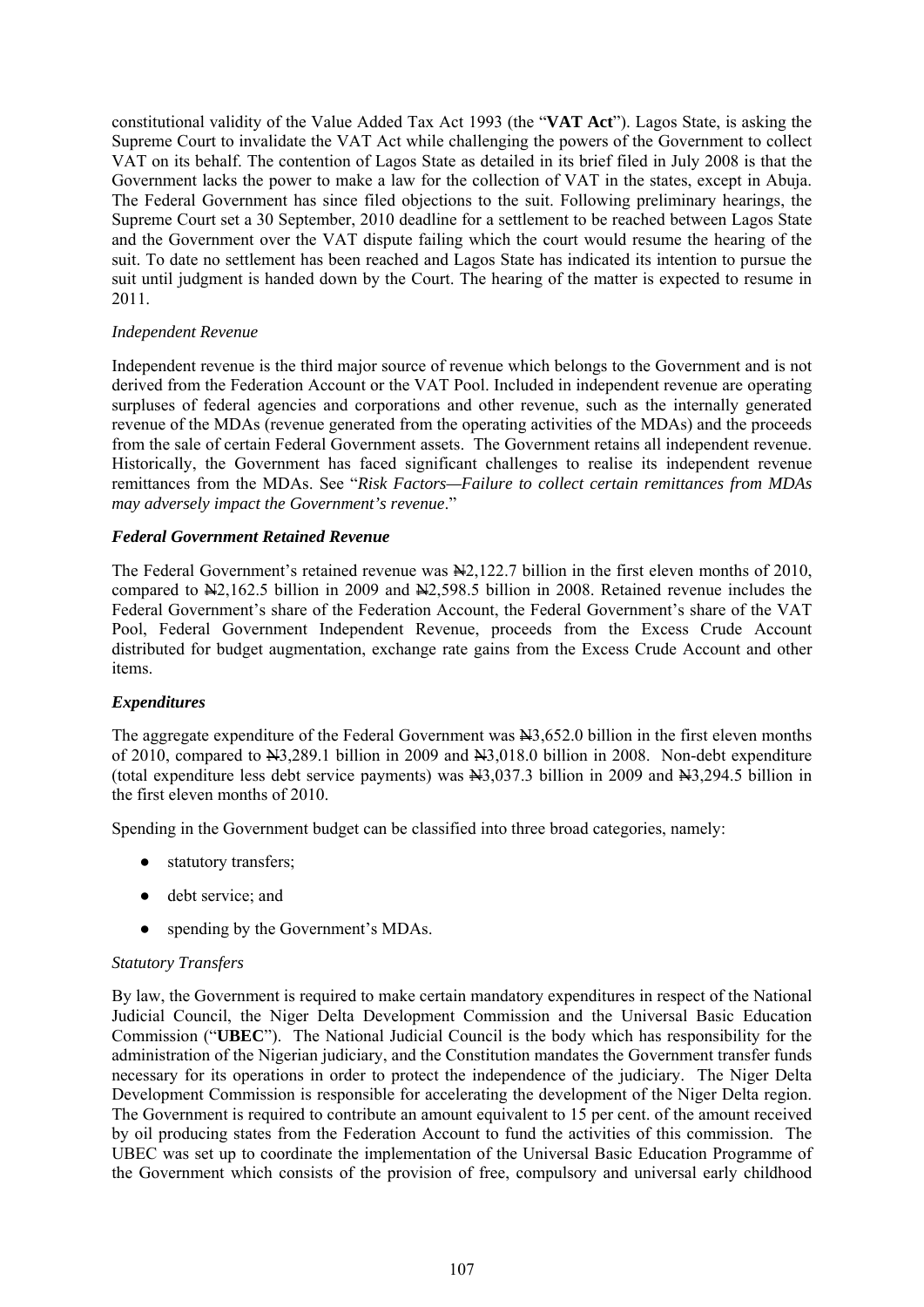care and education and nine years of formal schooling for every Nigerian child of primary and junior secondary school age. Approximately two per cent. of Government revenues are set aside to fund the operations of the UBEC.

## *Debt Service*

Debt service was N4357.5 billion for the first eleven months of 2010, N4251.8 billion in 2009 and N394.0 billion in 2005. Debt service payments have decreased in the period under review, primarily due to the repayments of the Paris Club and London Club debt in 2006. Debt service in 2008 was N381.3 billion, compared to N251.8 billion in 2009. The reason for the decrease in debt service in 2009 was primarily due to the refinancing of certain maturing FGN bonds and the reduction of higher yielding commercial debt in 2009 compared to 2008.

## *MDA Expenditure*

In 2009, statutory transfers and debt service made up approximately 13 per cent. of the federal budget, and the balance was spent on MDA expenditures. MDA expenditure comprises recurrent expenditure and capital expenditure.

## *Recurrent Expenditure*

Recurrent expenditure primarily consists of salaries for government employees, pensions and administrative costs. Recurrent expenditures were  $\frac{12,290.4}{10,100}$  billion for the first eleven months of 2010, compared to N1,964.3 billion in 2009 and N1,551.3 billion in 2008. In 2009, 55.2 per cent. of recurrent expenditure was for salaries, 11.8 per cent. was for pension costs and 32.9 per cent. was for administrative costs. Recurrent expenditures in 2010 and in future periods are expected to increase due to the approval by the National Assembly of wage increases for civil servants and certain others in the 2010 supplementary budgets (discussed below).

## *Capital Expenditure*

Capital expenditure payments are used to fund critical infrastructure (for example, power and transport) and other capital needs of the MDAs. Capital expenditure were N830.1 billion in the first eleven months of 2010, compared to  $\frac{11152.8 \text{ billion in } 2009}$  and  $\frac{114922.8 \text{ billion in } 2008}$ .

In 2010, capital expenditure was budgeted to certain priority sectors in the following proportion – 43 per cent. for critical infrastructure, 16 per cent. for security, 12 per cent. for human capital development, 11 per cent. for the Niger Delta and 9 per cent. for land reform and food security. However, in recent years the Government has not been able to utilise all of its budgeted capital expenditure in any given year due to the limited implementation capacity within the MDAs and readily available investment projects. As at the end of October 2010, the average capital utilisation of the MDAs was just under 50 per cent. See "*Risk Factors—The Issuer may be unable to meet its economic growth and reform objectives, and any failure or inability to continue to implement economic and fiscal reforms may have a negative effect on the performance of the Nigerian economy*".

### **2010 Budget**

In March 2010, the National Assembly approved the annual budget. Subsequently, in August 2010 the National Assembly approved two supplementary budgets, which were endorsed by the President. In December 2010, the National Assembly approved and the President signed into law an extension of the 2010 annual and supplementary budgets to 31 March 2011, creating a 15-month fiscal year for implementation of the 2010 budget.

The 2010 annual and supplementary budgets were designed to stimulate the economy in view of the negative effects of the global economic crisis. The budgets were designed to allocate resources to priority sectors, particularly critical infrastructure, in an effort to create an enabling environment for the private sector to drive sustainable economic growth and development.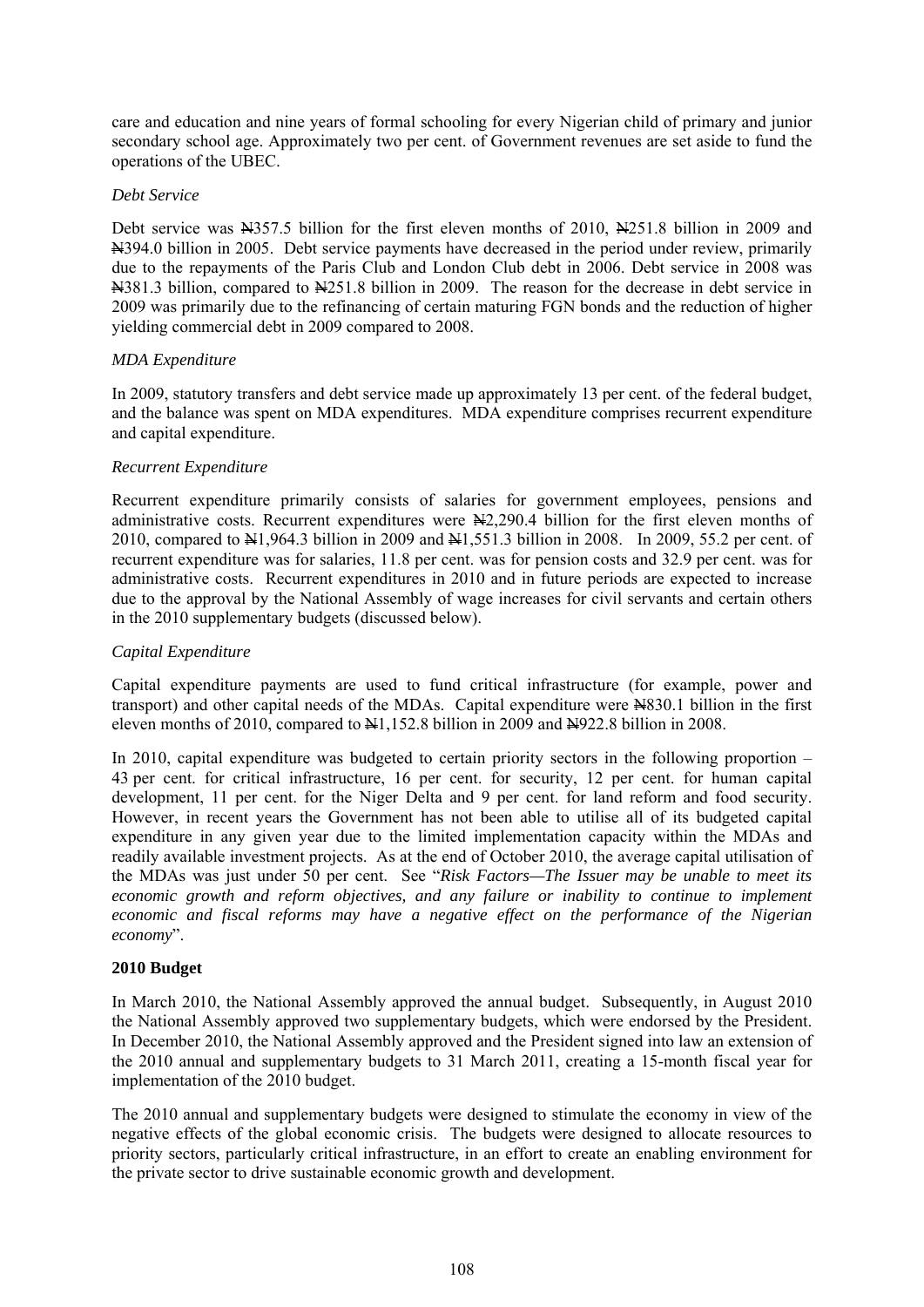In 2010, the annual budget significantly increased government expenditure over 2009 in an effort to stimulate the economy. However, in the review process, the annual budget was revised due to lower than expected oil prices, which were revised to reflect a benchmark oil price of US\$60/barrel from US\$67/barrel in the original budget. Oil production estimates were also reduced to 2.2 million bbl/d from 2.35 million bbl/d in the original budget. Furthermore, in the supplementary budgets the National Assembly approved additional funding for pay increases for civil servants, doctors and university lecturers, to provide for expenses relating to voter registration in connection with the upcoming election and to provide for other expenditures not anticipated at the time of the approval of the annual budget.

The table below sets out certain information regarding Nigeria's government budget for 2010:

|                  | <b>2010 Annual and Supplementary</b> |
|------------------|--------------------------------------|
|                  | <b>Budgets</b>                       |
|                  | (N billions)                         |
|                  | 6999.1                               |
|                  | 4902.3                               |
|                  | 2802.0                               |
|                  | 352.6                                |
|                  | 1264.5                               |
|                  | 483.2                                |
|                  | 987                                  |
|                  | 580.0                                |
|                  | 300                                  |
|                  | 229.8                                |
|                  | 3939.9                               |
|                  | 3179.9                               |
|                  | 5159.7                               |
|                  | 183.6                                |
|                  | 542.4                                |
| MDA Expenditure: |                                      |
|                  | 2669.0                               |
|                  | 1764.7                               |
|                  | (1979.8)                             |
|                  | (6.06)                               |
| Financing:       |                                      |
|                  | 75                                   |
|                  | 1346.6                               |
|                  | 9.6                                  |
|                  | 309.1                                |
|                  |                                      |
|                  | 132.3                                |
|                  | 107.2                                |

*Source: Budget Office of the Federation*

 $\mathcal{L}_\text{max}$ 

The Government intends to finance the 2010 deficit primarily with the Government's share of the Excess Crude Account, the Government's share of signature bonuses, revenue from the sale of Government property, revenue from privatisations, domestic borrowings and the proceeds of the Notes offered hereby. However, to date, no revenues have been received in respect of signature bonuses or privatisations. Therefore, unless the shortfall is offset by the underutilisation of capital expenditures discussed above, the Government will need to fund the shortfall through an increase in domestic borrowings. See "*Risk Factors—Significant increases in levels of government debt could have a material adverse effect on Nigeria's economy and its ability to service its debt, including the Notes*".

### **2011 Proposed Budget**

The 2011 Federal Budget Proposal (the "**2011 Proposed Budget**") was presented by President Goodluck Ebele Jonathan to the Joint Session of the National Assembly on 15 December 2010. The 2011 Proposed Budget is focused on fiscal consolidation through the reduction of overall expenditure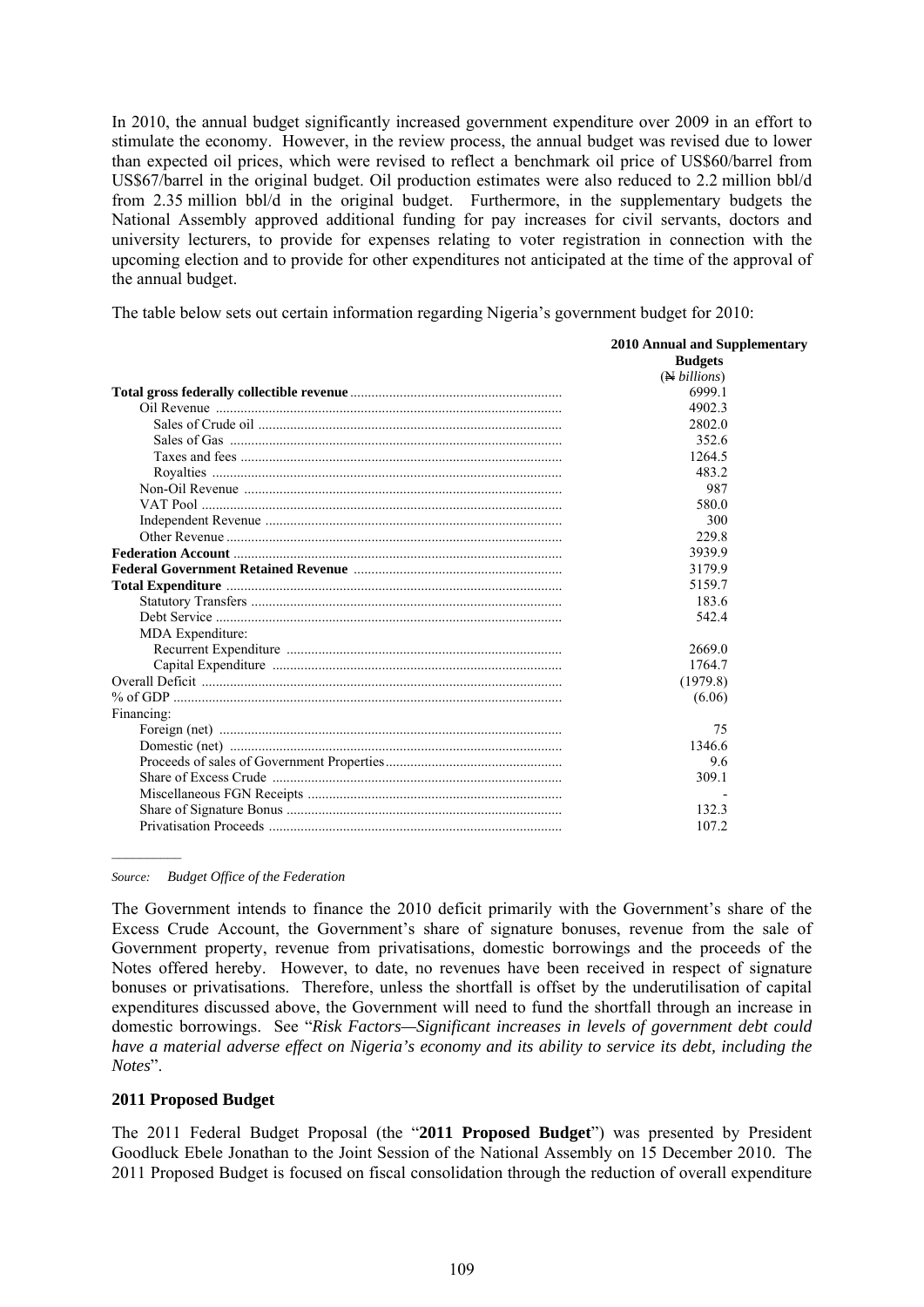and as a result, reducing the need for debt financing. The 2011 Proposed Budget is also the first budget prepared on the basis of the Vision 20:2020 and the First NIP, and in preparing the 2011 Proposed Budget the Government made efforts to ensure that projects inconsistent with the First NIP were not included in the proposal. The 2011 Proposed Budget is based on certain assumptions, including: oil production of 2.3 million bbl/d, benchmark oil prices of US\$65/barrel, an exchange rate of N150/US\$1, joint venture cash calls of US\$5.4 billion and a projected GDP growth rate of 7 per cent.

The 2011 Proposed Budget includes total Federal Government retained revenue forecast at N2,836.4 billion and total expenditure projected at N4,226.2 billion, compared to Federal Government retained revenue of  $\frac{13,179.9}{100}$  billion and total expenditure of  $\frac{15,159.7}{100}$  billion included in the 2010 Annual and supplementary budgets. Included in expenditures is a budget of N196.1 billion for statutory transfers,  $\overline{N}$ 542.4 billion for debt service,  $\overline{N}$ 2,481.7 billion for recurrent expenditure and N1,006.0 billion for capital expenditure. The 2011 Proposed Budget reflects a decrease in total expenditures from 2010 to 2011, principally due to the Government's desire to decrease reliance on borrowings to fund the financing gap. Further, although capital expenditures have also been reduced in 2011 compared to 2010, the Government believes that the amount included in the 2011 Proposed Budget much more closely reflects the amount of capital resources that will actually be utilized by the MDAs. As noted above, while capital performance varies across the MDAs, the average capital utilisation in 2010 was just under 50 per cent. as at the end of October 2010.

Although the 2011 Proposed Budget has been prepared in accordance with the Fiscal Responsibility Act and the budget process discussed above, at the date of this Prospectus it has only been presented to the National Assembly and the National Assembly has not yet approved the Federal Government budget for 2011, therefore no assurances can be given that the 2011 Proposed Budget will be approved as proposed or that significant changes will not be made to the budget that is eventually approved and signed into law by the President. See "*Risk Factors—The upcoming general election may result in political instability or changes in policies*".

### **Transparency and Anti-Corruption**

According to the Transparency International's Corruption Perception Index 2010, Nigeria was ranked 134 in corruption level out of 178 countries surveyed by Transparency International in 2009. Several platforms and mechanisms have been established to ensure transparency and reduce corruption in the public and private sectors of Nigeria. In 2006, Nigeria was delisted from the Non-Cooperative Countries and Territories List maintained by the Financial Action Task Force, an inter-governmental body whose purpose is the development and promotion of policies, both at national and international levels, to combat money laundering and terrorist financing. A framework for adequate checks and balances, ranging from constitutional, regulatory, administrative to judicial, has been put in place by the Government. The Constitution contains several provisions which define the limits on the exercise of powers conferred on the three organs of government (executive, legislature and judiciary), each acting as a check on the others. Also, the fifth schedule to the Constitution contains a Code of Conduct for public officers (the "**Code")**, which seeks to prevent potential conflicts of official interests with public officers' personal interests, giving and receiving of bribes, the operation of foreign accounts, and abuse of power, amongst others. Also, every public office holder is required to declare his/her assets within a period of three months following the public officer's assumption of office, thereafter at the end of every four years and finally at the end of his/her tenure of office. The Constitution also provides that as a political objective of the government, all corrupt practices and abuse of power should be abolished.

The Constitution establishes the Code of Conduct Bureau with powers to receive and examine declarations of assets made by public office holders and to retain custody of such declarations and make them available for inspection by any Nigerian citizen. The Bureau is also empowered to receive complaints about non-compliance with, or breaches of, the provisions of the Code and to investigate and, where appropriate, prosecute such complaints before the Code of Conduct Tribunal which is also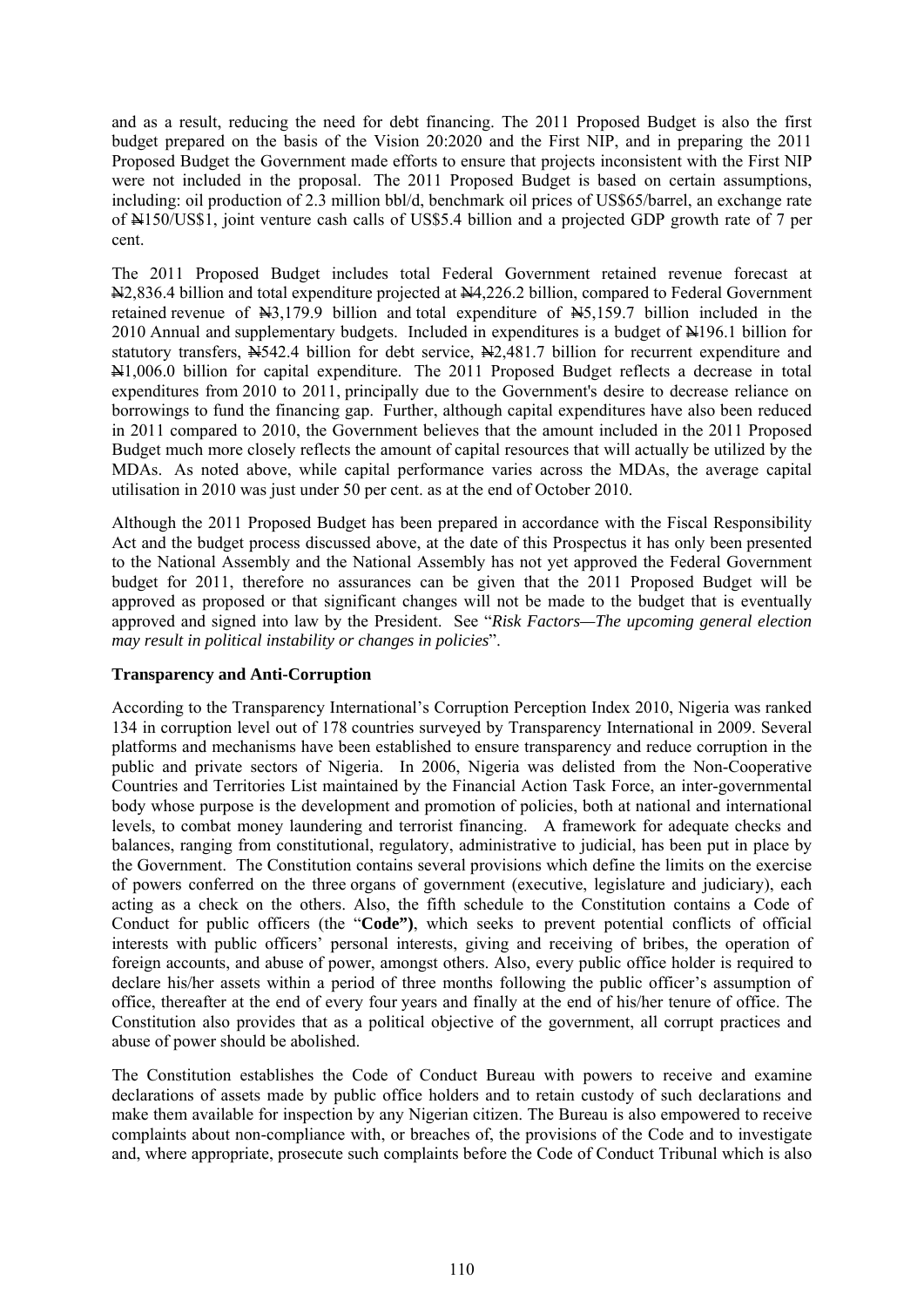established under the Constitution to hear complaints referred to it by the Code of Conduct Bureau and, where appropriate, impose punishments on public officers for breaches of the Code.

Nigeria seeks to take a strong anti-corruption stance through anti-corruption legislation such as the Corrupt Practices and Other Related Offences Act No. 5 of 2000, the Economic and Financial Crimes Commission (Establishment etc) Act, Money Laundering (Prohibition) Act, amongst others. These laws prohibit and prescribe penalties for corrupt practices and have been applied to prosecute and convict high ranking public and private officials and to trace, seize, confiscate and repatriate proceeds from corrupt activities. Recently, the CBN has used the Economic and Financial Crimes Commission ("**EFCC**") to enforce the provisions of the laws against some of the banks. Other initiatives of the EFCC include corruption prevention through in-house institutional monitoring, the establishment of a national anti-corruption volunteer corps programme, forming a national anti-corruption coalition bringing together NGOs, community based organisations, professional bodies and other stakeholders with a vested interested in ending corruption and integrity education and outreach programmes.

Under former President Obasanjo's administration, the Budget Monitoring and Price Intelligence Unit (the "**Due Process Office**") was established with a determination to offset the widespread notion that Nigeria is a corrupt nation, and prevent further practices of embarking on development projects without due process and monitoring. The primary goal of the Due Process Office was to ensure full compliance with guidelines and procedures for the procurement of capital and to monitor capital projects as well as associated goods and services. The Guidelines for Implementation of Due Process Certification of Contract were released in July 2002.

In 2007, the Public Procurement Act was enacted and amongst other objectives, it established the Bureau of Public Procurement (the "**BPP**"). The BPP's functions include the formulation of policies and guidelines for procurement within the public sector in Nigeria, the monitoring of the prices of tendered items and the certification of procurement by the Federal Government prior to the awarding of contracts. Thus, subject to stated thresholds set by the National Council on Public Procurement, the BPP must issue a Certificate of "No Objection" in respect of all contracts which fall within the purview of the Public Procurement Act, prior to the award of such contracts. The BPP is also empowered to de-bar from further dealings contractors and service providers who contravene the provisions of the Act.

As a further step to reduce corruption, the country acceded to the United Nations Convention against Corruption and the African Union Convention on Prevention and Combating Corruption in December 2004 and September 2006 respectively.

In the First NIP, the Government has identified making Nigeria corruption-free as a key strategic objective with a view to restoring and improving public confidence in the system, and aims to improve Nigeria's ranking on the Corruption Perception Index to 60th by 2013. In order to achieve this, the First NIP outlines several strategies, including (among others) the establishment of an institutional framework for fighting corruption, promoting transparency in government finance by enacting and implementing laws on financial reporting and disclosure requirements, ensuring the timely publication of funds released by the Federation Accounts Allocation Committee and instituting whistle-blowing protections.

Despite the progress and various reform efforts, corruption continues to be a serious problem impacting Nigeria. See "*Risk Factors—Failure to adequately address actual and perceived risks of corruption may adversely affect Nigeria's economy and ability to attract foreign direct investment*".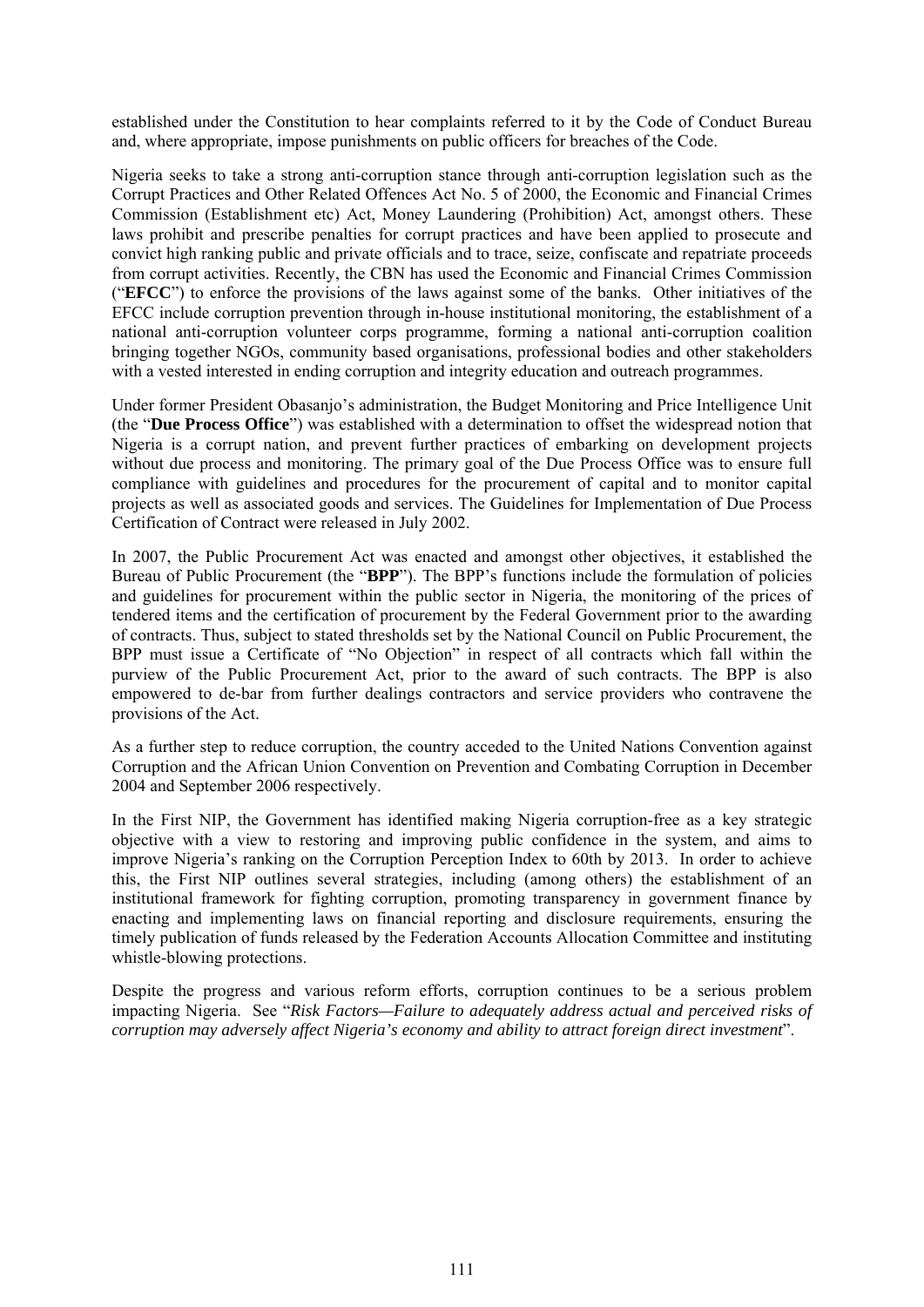## **PUBLIC DEBT**

## **Overview**

Public debt management is considered to be strategic in Nigeria, and became widely accepted as such when Nigeria's debt became unsustainable and a constraint on economic growth in the 1990s and early 2000s. In recognition of this, the Government established the DMO to serve as a central body for managing public debt. According to the DMO, as at 31 December 2010, Nigeria's external debt was US\$4.8 billion (provisional), of which US\$2.8 billon (provisional) was owed by the Federal Government and US\$1.9 billion (provisional) was owed by State Governments and guaranteed by the Federal Government. Further, the Government had  $\overline{N4.5}$  trillion (provisional), approximately US\$29.8 billion, in domestic debt outstanding as at 31 December 2010.

Additionally, in December 2010, the Federal Government entered into a US\$899.5 million credit facility agreement with the Export-Import Bank of China to fund certain infrastructure projects. Drawdowns under the facility are tied to project completion milestones and as at 31 December 2010 no amounts had been drawn. See "*The Federal Republic of Nigeria—Foreign Relations—China Relations*".

In recent years, Nigeria has made substantial progress in managing its external debt, which decreased from US\$20.5 billion as at 31 December 2005 to US\$4.8 billion as at 31 December 2010. External debt also decreased as a portion of total public debt from 63.4 per cent. as at 31 December 2005 to 13.8 per cent. as at 31 December 2010. During the same period, Nigeria increased its domestic debt stock from US\$11.8 billion as at 31 December 2005 to US\$29.8 billion as at 31 December 2010.

As at 31 December 2004, Nigeria's external debt totalled approximately US\$35.9 billion, of which nearly US\$30.4 billion was due to the Paris Club. Original loans from the Paris Club totalled approximately US\$8 billion in 1985, increasing to US\$16.7 billion in 1990. The high debt servicing costs on the Paris Club debt placed a significant strain on Government resources, resulting in approximately US\$6.4 billion in arrears by 2005. In October 2005, Nigeria negotiated the exit from its Paris Club debt through the cancellation of US\$18 billion in debt by the Paris Club and the repayment of US\$12.4 billion by Nigeria in three tranches. In April 2006, all of the outstanding balance of Paris Club debt under this relief arrangement was repaid. Another agreement was reached in 2006 with the London Club whereby US\$2.15 billion in public debt was repaid.

# **Debt Management Office**

The DMO was established in October 2000 to, inter alia, prepare and implement a plan for the efficient management of Nigeria's external and domestic debt obligations at sustainable levels in line with the country's desire for economic growth and development. In 2008, the DMO articulated a five year medium-term debt strategy in the form of the National Debt Management Framework, 2008-2012 ("**NDMF**"). The NDMF is anchored on three principal areas, namely external debt, domestic debt and sub-national debt. The operations of the DMO are governed by the DMO Act 2003, which provides for a Supervisory Board chaired by the Vice-President of Nigeria and the Minister of Finance as the Vice-Chairman.

Since its establishment in 2000, the DMO has initiated and adopted a number of measures to promote prudent debt management at the federal and state level while at the same time promoting the development of the domestic debt securities market. Some of these measures include:

- the resuscitation of the domestic bond market through its Bond Issuance Programme and Monthly Bond Auction. Tenors of domestic bonds are three, five, seven, ten and twenty years;
- the introduction of a primary dealer market maker system to promote an active secondary market for Federal Government of Nigeria Bonds ("**FGN Bonds**"), thereby creating a sovereign yield curve to serve as a benchmark for other domestic borrowers. The sovereign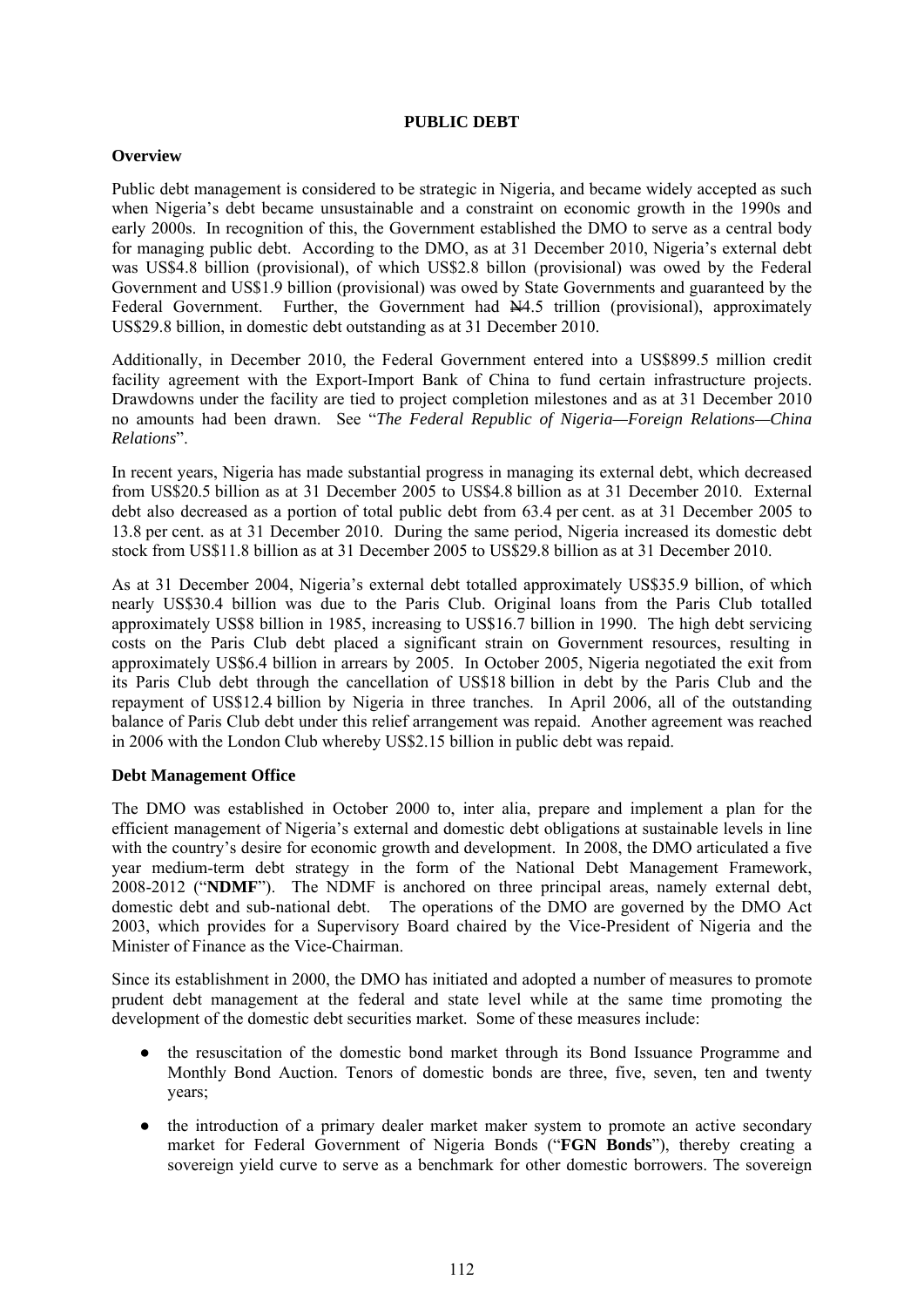yield curve, which was initially limited to short tenors, was extended to 20 years through the issuance of the first 20-year FGN bonds in November 2008;

- the extension of debt management practices to the sub-national level through capacity building (training and secondments for State Government officials) and actively encouraging the enactment of relevant legislation on fiscal and debt management such as the Fiscal Responsibility Act; and
- the publication of various guidelines, notably the Sub-National Borrowing Guidelines and the External Borrowing Guidelines.

#### **Public Debt**

Total public debt outstanding was US\$34.6 billion (provisional) at 31 December 2010, compared to US\$25.8 billion as at 31 December 2009 and US\$21.4 billion as at 31 December 2008. Nigeria's public debt profile over the last five years is marked by a shift from predominantly external debt to predominantly domestic debt. This shift resulted from the repayment of the London Club and Paris Club debts, and also reflects the significant increase in the issuance of government bonds in the domestic bond market. Nearly all of the outstanding public debt is at a fixed rate.

The table below sets out certain information regarding Nigeria's total public debt as at the dates indicated.

|              | As at 31 December |          |          |          |          |              |
|--------------|-------------------|----------|----------|----------|----------|--------------|
| <b>Type</b>  | 2005              | 2006     | 2007     | 2008     | 2009     | $2010^{(1)}$ |
|              |                   |          |          |          |          |              |
|              | 20.477.9          | 3.544.5  | 3.654.2  | 3.720.4  | 3.947.3  | 4.783.1      |
|              | 11.828.8          | 13,805.2 | 18.575.7 | 17.678.6 | 21.870.1 | 29,837.3     |
| <b>Total</b> | 32,306.7          | 17.349.7 | 22,229.9 | 21,399.0 | 25,817.4 | 34,620.4     |

(1) Provisional.

*Source: DMO*

The table below sets out certain information regarding the original maturity of Nigeria's public debt as at the dates indicated.

|                  |                  | As at 31 December |          |                 |          |          |  |  |
|------------------|------------------|-------------------|----------|-----------------|----------|----------|--|--|
| <b>Type</b>      |                  | 2005              | 2006     | 2007            | 2008     | 2009     |  |  |
|                  |                  |                   |          | (US\$ millions) |          |          |  |  |
| External Debt    | $Short-term(1)$  | 0.0               | 0.0      | 0.0             | 0.0      | 0.0      |  |  |
|                  | Long-term        | 20,477.9          | 3,544.5  | 3,654.2         | 3,720.4  | 3,947.3  |  |  |
|                  | Sub-Total        | 20,477.9          | 3.544.5  | 3.654.2         | 3,720.4  | 3,947.3  |  |  |
| Domestic Debt.   | $Short-term(2)$  | 6.626.6           | 5.472.4  | 4.922.3         | 3.595.7  | 5,403.0  |  |  |
|                  | Long-term        | 5,202.2           | 8,332.8  | 13,653.4        | 14,082.9 | 16,467.1 |  |  |
|                  | <b>Sub-Total</b> | 11,828.8          | 13,805.2 | 18.575.7        | 17,678.6 | 21,870.1 |  |  |
| <b>Total</b><br> |                  | 32,306.7          | 17.349.7 | 22,229.9        | 21,398.9 | 25,817.4 |  |  |

(1) Short-term external debt is debt with less than one year original maturity.

(2) Short-term domestic debt consists of 91, 182 and 364 days Treasury Bills. Long-term domestic debt consists of Treasury Bonds, FGN Bonds and FRN Development Stocks.

*Source: DMO*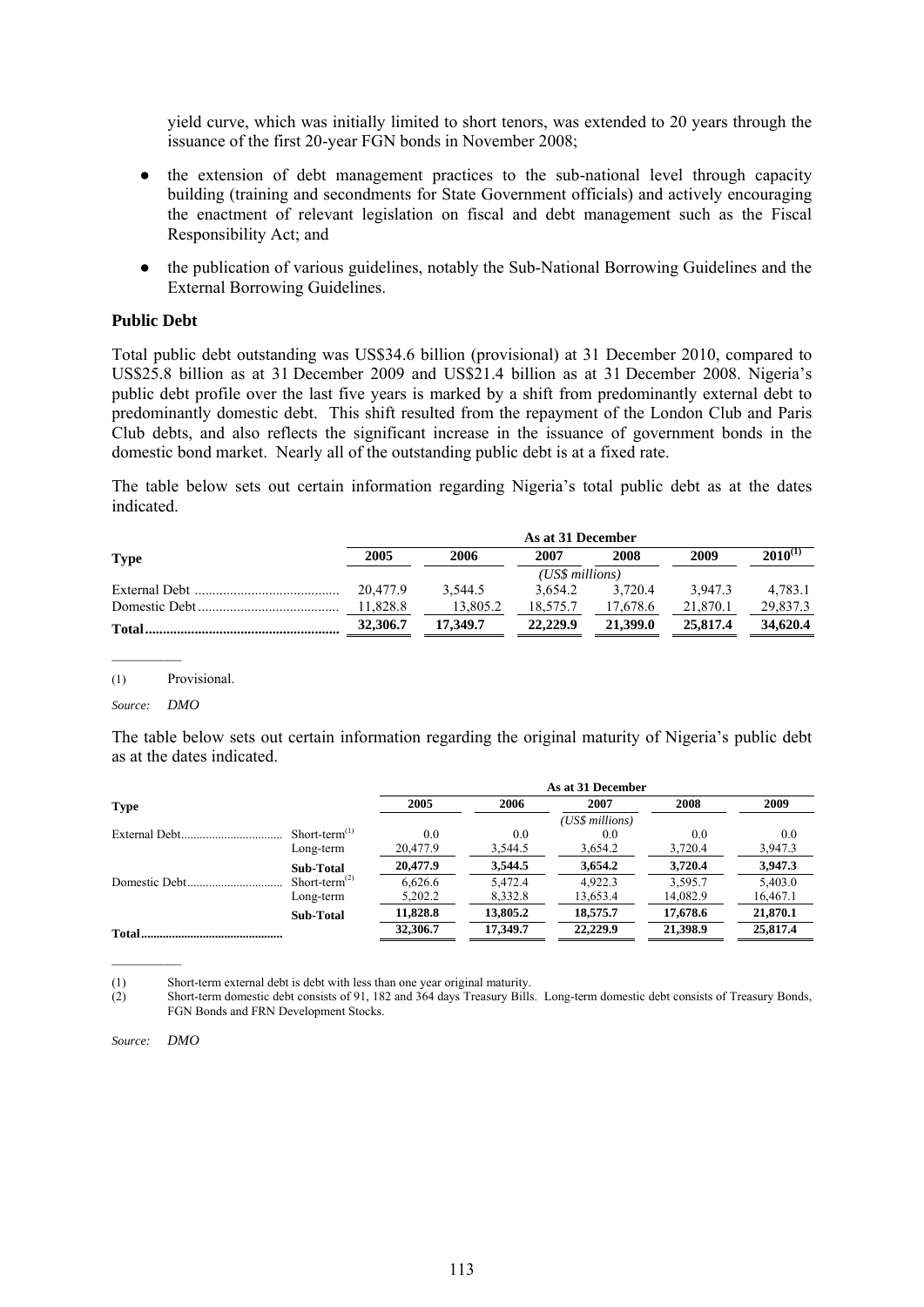The table below sets out certain information regarding Nigeria's total public debt service payments for the periods indicated.

|              | For the year ended 31 December |         |         |         |              |              |  |
|--------------|--------------------------------|---------|---------|---------|--------------|--------------|--|
| <b>Type</b>  | 2005                           | 2006    | 2007    | 2008    | $2009^{(1)}$ | $2010^{(1)}$ |  |
|              | (US\$ millions)                |         |         |         |              |              |  |
|              | 8.940.9                        | 6.729.2 | 1.022.0 | 464.6   | 428.0        | 354.4        |  |
|              | 1.166.3                        | 1.313.7 | 2.162.9 | 3.590.7 | .907.5       | 2,408.4      |  |
| <b>Total</b> | 10.107.2                       | 8.042.9 | 3.184.9 | 4.055.3 | 2,335.5      | 2,762.8      |  |

(1) Provisional.

*Source: DMO*

#### **External Public Debt**

The external debt management strategy is to prudently access financing, primarily concessionary financing which is defined as a loan with a grant element of at least 35 per cent. (considering tenor, grace period, interest rate and other charges), and use such financing to fund growth and development in the real sectors of the economy. Nigeria is issuing the Notes as part of its external debt management strategy with the view to setting a benchmark interest rate and to use the proceeds for general budgetary purposes. See *"Use of Proceeds"*.

The table below sets out certain information regarding Nigeria's outstanding external debt by creditor category, as at the dates indicated.

|                 | As at 31 December |         |                 |         |         |              |
|-----------------|-------------------|---------|-----------------|---------|---------|--------------|
|                 | 2005              | 2006    | 2007            | 2008    | 2009    | $2010^{(4)}$ |
|                 |                   |         | (US\$ millions) |         |         |              |
| Official:       |                   |         |                 |         |         |              |
| Bilateral       |                   |         |                 |         |         |              |
|                 | 15.412.4          | 0.0     | 0.0             | 0.0     | 0.0     | 0.0          |
|                 | 461.8             | 326.1   | 184.9           | 182.4   | 181.6   | 163.2        |
|                 | 2.512.2           | 2,608.3 | 3,080.9         | 3.172.9 | 3,504.5 | 4,422.1      |
|                 | 18,386.4          | 3,035.5 | 3,265.8         | 3,355.3 | 3,686.1 | 4,585.3      |
| <b>Private:</b> |                   |         |                 |         |         |              |
|                 | 1.441.8           | 0.0     | 0.0             | 0.0     | 0.0     | 0.0          |
|                 | 6498              | 509.0   | 0.0             | 0.0     | 0.0     | 0.0          |
|                 | 0.0               | 101.1   | 388.4           | 365.1   | 261.2   | 197.8        |
|                 | 2,091.6           | 509.0   | 388.4           | 365.1   | 261.2   | 197.8        |
|                 | 20.477.9          | 3,544.5 | 3.654.2         | 3.720.4 | 3.947.3 | 4.783.1      |

(1) In 2009 Non-Paris Club Bilateral Debt comprised debt from the Exim Bank of Korea and the Chinese Exim Bank. (2) Multilateral loans comprise both concessional and non-concessional loans. In 2009, concessional lenders included

the IDA, IFAD, ADF, EDF and the IDB. Non-concessional lenders comprised the IBRD and the AfDB.

(3) Comprises loans from the private sector which in 2009 were guaranteed by the China Exim Bank.<br>
(4) Provisional.

Provisional.

#### *Source: DMO*

 $\mathcal{L}_\text{max}$ 

As at 31 December 2010, debts to multilateral institutions constituted the bulk of total outstanding debt, 89.5 per cent. of which was concessional funding.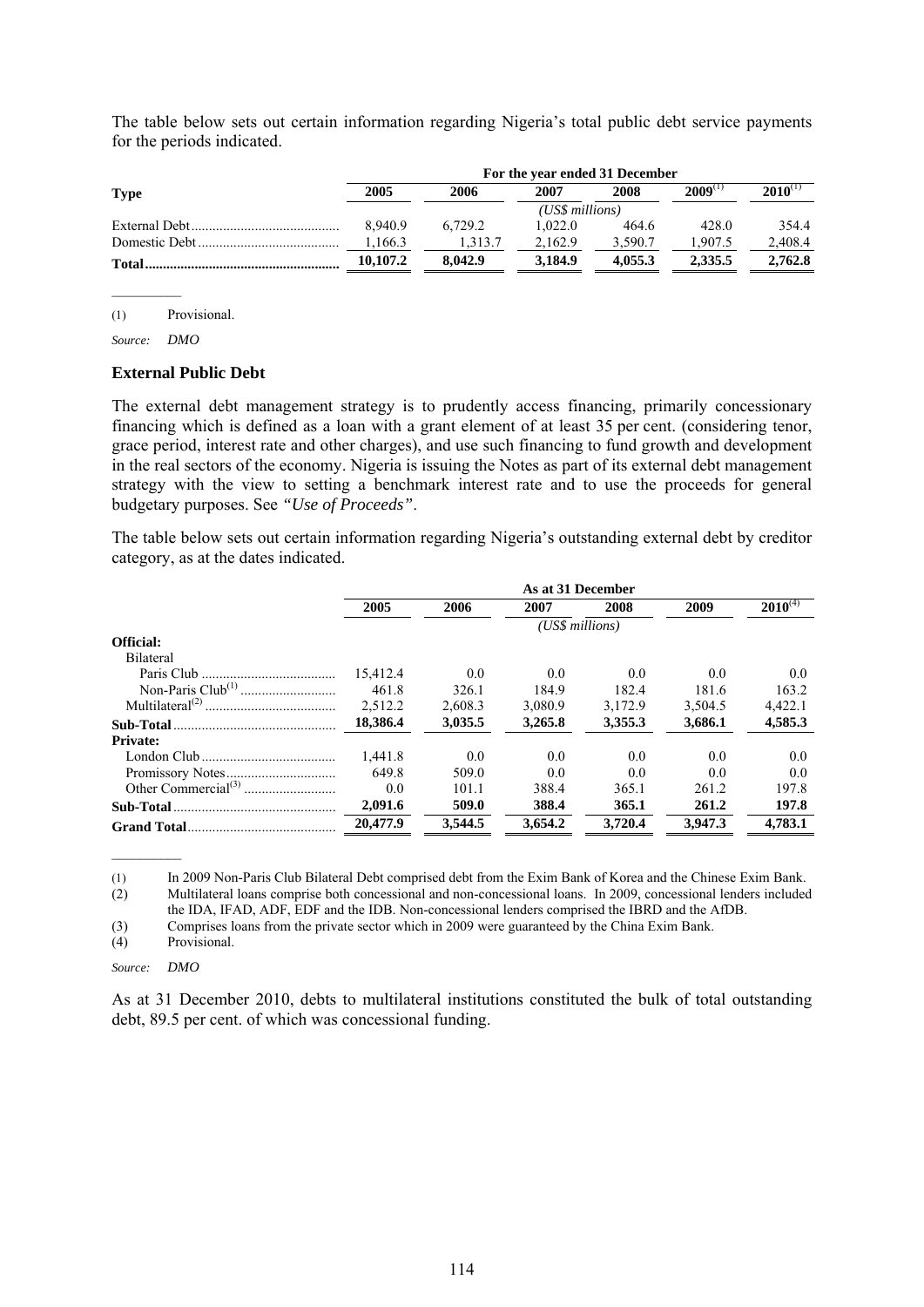The table below sets out information regarding Nigeria's concessional funding as at 31 December 2010.

| <b>Funding Sources</b>                                | Amount<br>Outstanding $^{(1)}$ | Amount<br>Outstanding as a<br>per cent. of Total<br><b>Debt</b> |
|-------------------------------------------------------|--------------------------------|-----------------------------------------------------------------|
|                                                       |                                | (US\$ millions)                                                 |
| <b>Concessional Creditor Categories</b>               |                                |                                                                 |
|                                                       | 3,649.6                        | 76.3                                                            |
|                                                       | 61.2                           | 1.3                                                             |
|                                                       | 113.7                          | 2.4                                                             |
|                                                       | 450.8                          | 9.4                                                             |
|                                                       | 3.2                            | 0.1                                                             |
|                                                       | 4,278.5                        | 89.5                                                            |
| <b>Non-Concessional Creditor Categories</b>           |                                |                                                                 |
| International Bank for Reconstruction and Development | 45.5                           | 1.0                                                             |
|                                                       | 98.0                           | 2.0                                                             |
|                                                       | 197.8                          | 4.1                                                             |
|                                                       | 163.2                          | 3.4                                                             |
| Sub-Total                                             | 504.5                          | 10.6                                                            |
|                                                       | 4.783.1                        | 100.0                                                           |

#### (1) Provisional.

#### *Source: DMO*

The table below sets out information regarding the currency composition of Nigeria's external debt as at 31 December 2009.

|              | Debt in<br>Original<br><b>Currency</b> | <b>N</b> Exch Rate | Debt in N          | <b>US\$</b> Exch<br>Rate to N | Debt in US\$      | % of Total |
|--------------|----------------------------------------|--------------------|--------------------|-------------------------------|-------------------|------------|
| Currency     |                                        |                    |                    |                               |                   |            |
| EUR.         | 252.159.005.00                         | 212.69             | 53,632,102,074.00  | 147.6                         | 363, 361, 125. 16 | 9.2        |
|              | 668,253,539.00                         | 147.71             | 98,704,946,858.20  | 147.6                         | 668, 732, 702. 29 | 16.9       |
| $JPY$        | 9,461,759.00                           | 1.597.17           | 15,112,076,386.00  | 147.6                         | 102,385,341.37    | 2.6        |
| CHF          | 8,374,330.00                           | 144.65             | 1,211,340,071.00   | 147.6                         | 8,206,911.05      | 0.2        |
| $SDR$        | 1,786,620,228                          | 231.39             | 413,412,096,263.00 | 147.6                         | 2.800.894.961.13  | 70.9       |
| NGN          | 435,787.00                             | 1.00               | 435,787.00         | 147.6                         | 2.952.49          | 0.0        |
| <b>KRK</b>   | 2,185,989.00                           | 115.70             | 252,918,927.00     | 147.6                         | 1,713,542.87      | 0.1        |
| IDB UNITS    | 1.262.403.00                           | 233.84             | 295.200.000.00     | 147.6                         | 2,000,000.00      | 0.1        |
| <b>Total</b> |                                        |                    |                    |                               | 3,947,297,536.36  | 100.0      |

#### *Source: DMO*

The table below sets out information regarding the maturity profile of Nigeria's external debt as at 31 December 2009.

| <b>Creditor category</b> | Less than 1 year | 1-3 years | Over 3 years |
|--------------------------|------------------|-----------|--------------|
| Multilateral             |                  |           |              |
| IBRD.                    | 24.69            | 79.0      | 0.00         |
|                          | 0.00             | 0.00      | 2,746.74     |
|                          | 0.00             | 0.00      | 60.12        |
|                          | 15.23            | 51.40     | 104.44       |
|                          | 0.00             | 0.00      | 289.27       |
|                          | 0.00             | 0.00      | 131.62       |
| IDB.                     | 0.00             | 0.00      | 2.00         |
|                          | 3.77             | 40.50     | 398.52       |
| Total                    | 43.69            | 170.90    | 3.732.72     |

*Source: DMO*

 $\mathcal{L}_\text{max}$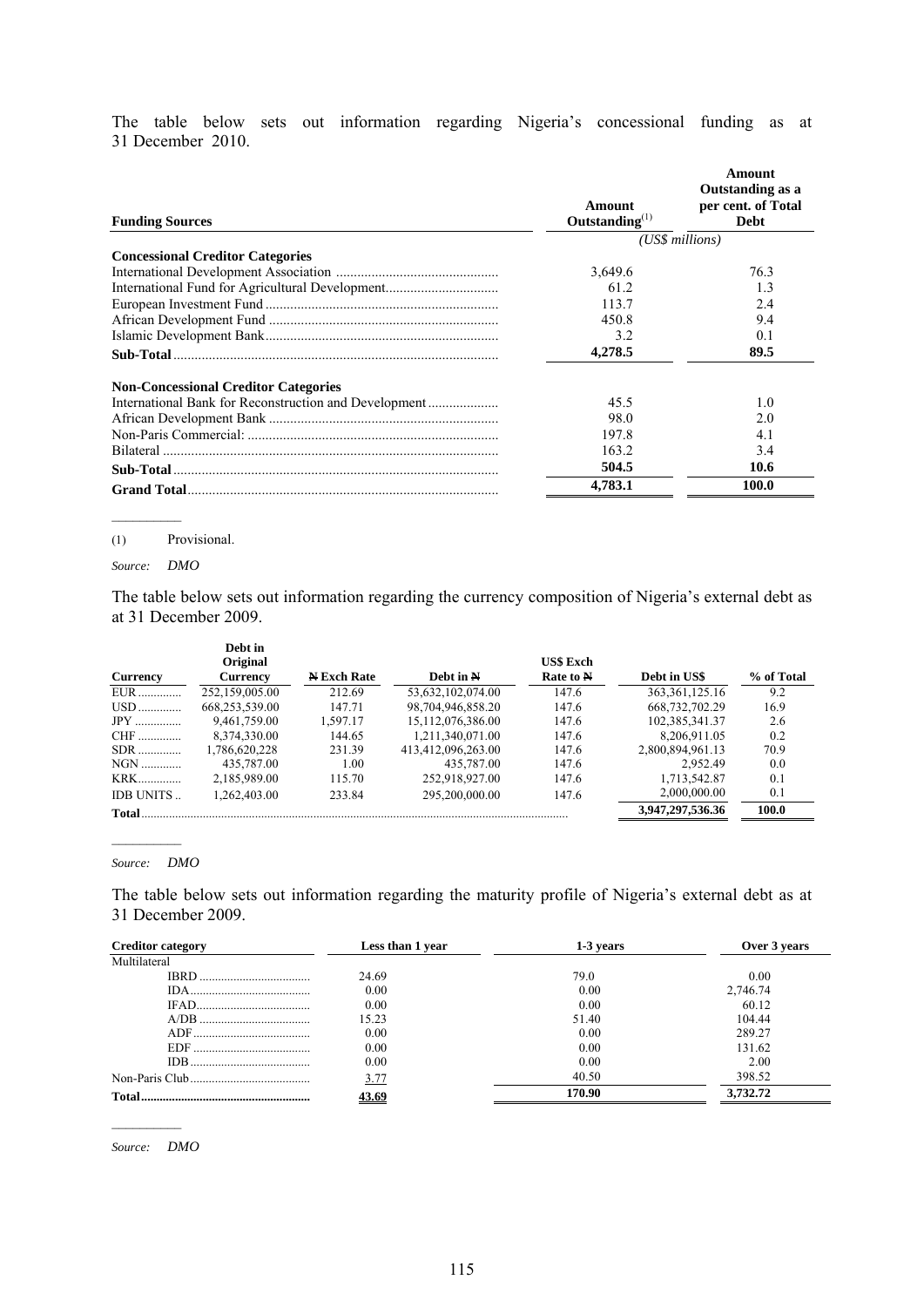In line with Nigeria's external debt management strategy as stated above, the table below sets out information regarding the utilisation of external debt proceeds by economic sector as at 31 December 2009.

| <b>Economic Sector</b> | <b>Amount Outstanding</b> |
|------------------------|---------------------------|
|                        | (US\$ millions)           |
|                        | 558.8                     |
|                        | 9.8                       |
|                        | 379.9                     |
|                        | 410.4                     |
|                        | 15.9                      |
|                        | 190.3                     |
|                        | 151.2                     |
|                        | 71.9                      |
|                        | 730.2                     |
|                        | 85.6                      |
|                        | 15.4                      |
|                        | 19.3                      |
|                        | 58.4                      |
|                        | 6.9                       |
|                        | 62.9                      |
|                        | 42.8                      |
|                        | 17                        |
|                        | 201.5                     |
|                        | 62.4                      |
|                        | 206.4                     |
|                        | 93.6                      |
|                        | 466.2                     |
|                        | 105.9                     |
|                        | 3,947.3                   |

#### Source: DMO

External debt service payments were US\$354.4 million (provisional) for the year ended 31 December 2010. Total external debt service payments for 2009 were US\$428 million, reflecting a decrease of 7.9 per cent., compared to US\$465 million in 2008. As at 31 December 2009, total external debt service payments constituted 0.26 per cent. of GDP and 10.84 per cent. of total external debt outstanding.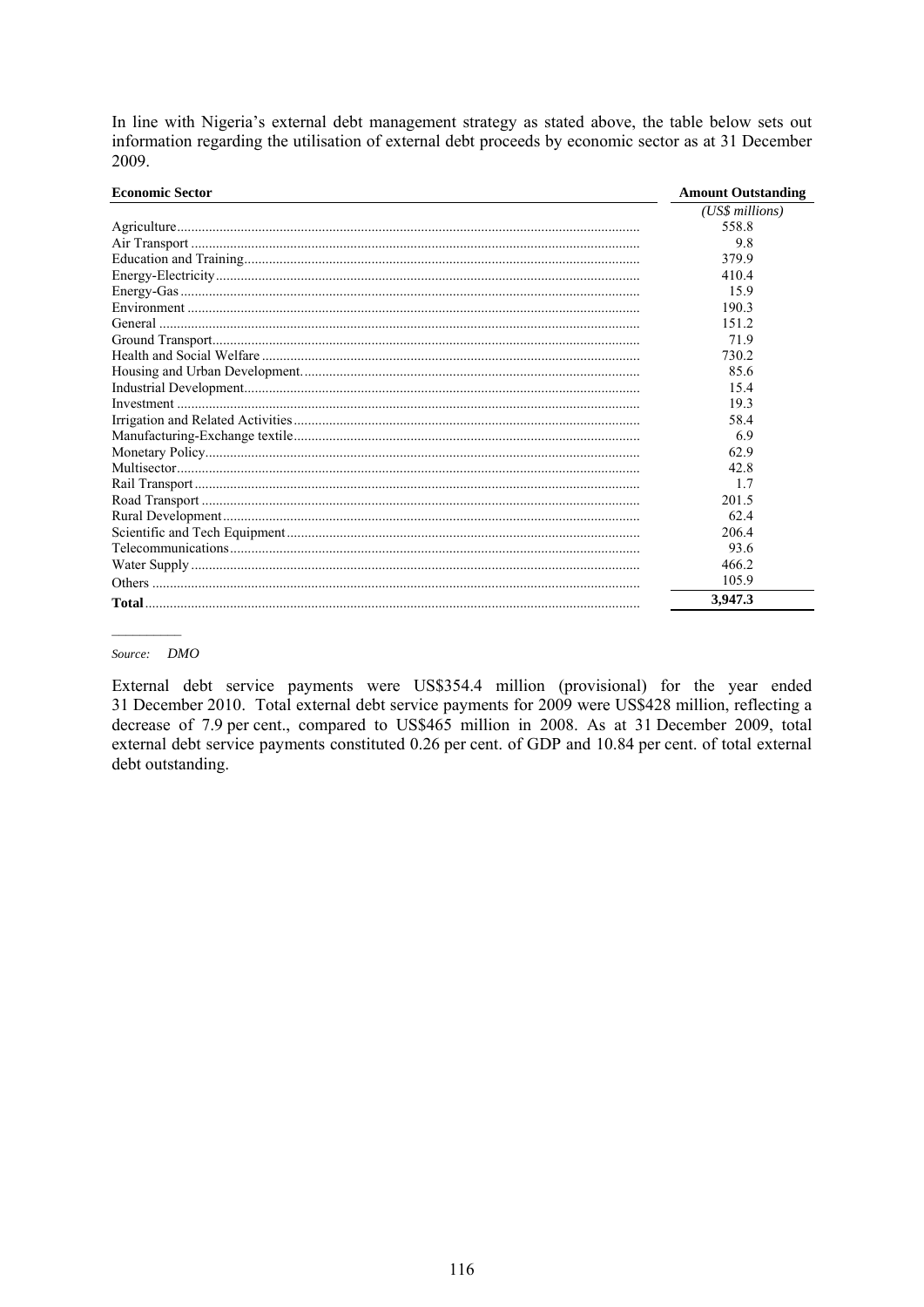|                                     | For the year ended 31 December |         |                 |       |       |              |  |
|-------------------------------------|--------------------------------|---------|-----------------|-------|-------|--------------|--|
| <b>Creditor Category</b>            | 2005                           | 2006    | 2007            | 2008  | 2009  | $2010^{(2)}$ |  |
|                                     |                                |         | (US\$ millions) |       |       |              |  |
| A. Official:                        |                                |         |                 |       |       |              |  |
| 1. Bilateral:                       |                                |         |                 |       |       |              |  |
|                                     | 8.070.8                        | 4,519.9 | 0.0             | 0.0   | 0.0   | 0.0          |  |
|                                     | 11.4                           | 25.6    | 27.5            | 6.6   | 12.7  | 23.8         |  |
|                                     | 471.7                          | 426.6   | 392.8           | 380.6 | 260.5 | 212.6        |  |
|                                     | 8,553.9                        | 4,972.1 | 420.3           | 387.3 | 273.2 | 236.4        |  |
| <b>B.</b> Private:                  |                                |         |                 |       |       |              |  |
| 1. London Club (oil warrants) $(1)$ | 169.9                          | 1.584.6 | 102.6           | 41.7  | 41.7  | 41.7         |  |
|                                     | 213.6                          | 170.8   | 476.6           | 0.0   | 0.0   | 0.0          |  |
| 3. Others (including Non-Paris      |                                |         |                 |       |       |              |  |
|                                     | 3.7                            | 1.6     | 22.6            | 35.7  | 113.1 | 76.3         |  |
|                                     | 387.1                          | 1,757.1 | 601.8           | 77.4  | 154.9 | 118.0        |  |
|                                     | 8,940.9                        | 6,729.2 | 1,022.0         | 464.6 | 428.0 | 354.4        |  |

The table below sets out information regarding external debt service payments for the periods indicated.

(1) The 2008-2010 payments made to London Club debt were in respect of Oil Warrants only, as there has been no London Club debt since the end of 2007.

(2) Provisional.

#### *Source: DMO*

Debt service payments on multilateral debt declined from US\$471.7 million in 2005 to US\$260.5 million in 2009, decreasing further to US\$212.6 million (provisional) in 2010, whilst the actual amount of debt due to multilateral lenders increased during the same period from US\$2.5 billion in 2005 to US\$3.5 billion in 2009 and to US\$4.4 billion (provisional) in 2010. This demonstrates a decrease in the interest rates and overall cost of funding for such loans during this period.

During the same period, the cost of funding for commercial loans increased from US\$3.67 million in 2005 to US\$113.13 million in 2009. Nigeria has had to utilise higher-cost commercial loans to meet the Government's financing gaps. The commercial loans were used to finance critical infrastructure such as rural telephones, gas plants, energy and roads.

Therefore, for the year ended 31 December 2009, although 86.42 per cent. of Nigeria's external debt came from concessional sources, 75.55 per cent. of its external debt service payments were made in respect of non-concessional debts.

### *Relationship with External Creditors*

Following the exit from the Paris Club debt in 2006, Nigeria has made it a priority to manage its debt in a sustainable manner and since that time Nigeria has consistently and promptly met its debt service obligations as and when due. Nigeria believes that it has a strong relationship with all of its external creditors. In addition to its membership of the World Bank and the IMF, Nigeria is one of the shareholders in the AfDB and occupies an executive position. Nigeria hosts routine visits by most of its external creditors and some creditors (such as the World Bank, the IMF and the IFC) provide support in the form of technical assistance. Nigeria's Minister of Finance is the current Chairman of the Joint Board of Governors of the IMF and the World Bank.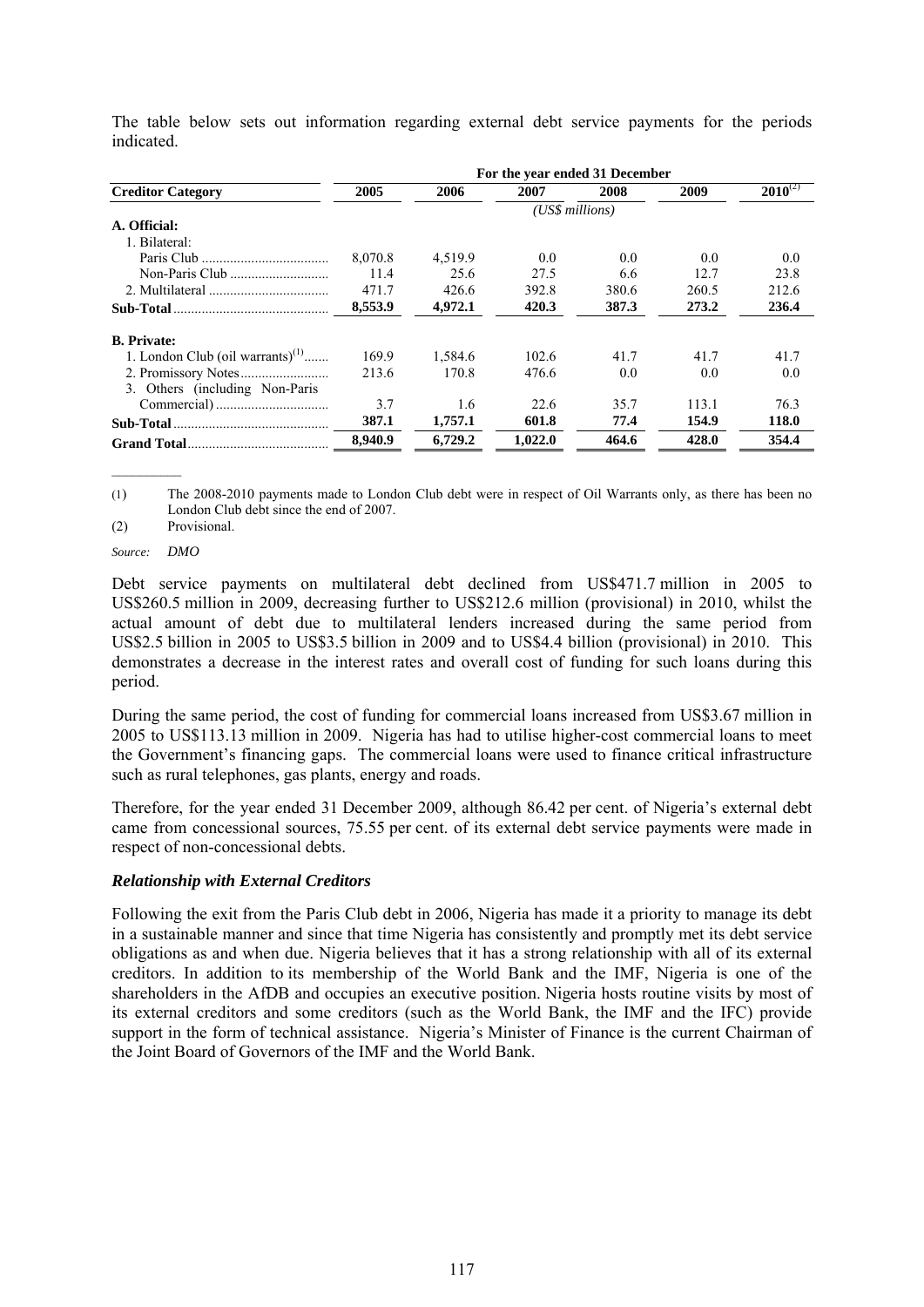#### **Domestic Debt**

Nigeria's strategy with respect to its domestic debt portfolio is to lengthen the maturity structure of the portfolio, broaden and deepen the domestic bond market through the introduction of a variety of government securities, use technology to aid the effective and efficient issuance and trading of domestic bonds and improve the regulatory framework for the effective operation of the bond market.

#### *Composition*

Domestic debt consists primarily of:

- FGN Bonds, which are currently issued in tenors of three, five, seven, ten and twenty years;
- treasury bills ("**NTBs**"), typically with a tenor of one year or less;
- treasury bonds and development stocks, both of which are legacy debt instruments with tenor range of between thirteen years and twenty-three years (new securities are no longer issued); and
- promissory notes, a new debt instrument issued in 2009 with a tenor of one year.

The table below sets out information regarding the composition of Nigeria's domestic debt by instrument, as at the dates indicated.

| <b>Instruments</b> | 2005    | 2006    | 2007                  | 2008    | 2009    | $2010^{01}$ |
|--------------------|---------|---------|-----------------------|---------|---------|-------------|
|                    |         |         | $(A\text{b}$ illions) |         |         |             |
|                    | 250.8   | 643.9   | 1.186.2               | 1.445.6 | 1.974.9 | 2,901.6     |
|                    | 854.8   | 695     | 574.9                 | 471.9   | 797.5   | 1,176.1     |
|                    | 419.3   | 413.6   | 407.9                 | 402.3   | 392.1   | 372.9       |
|                    | 0.9     | 0.7     | 0.6                   | 0.5     | 0.5     | 0.2         |
|                    | 0.0     | 0.0     | 0.0                   | 0.0     | 63.0    | 0.0         |
| <b>Total</b>       | 1,525.9 | 1,753.3 | 2,169.6               | 2,320.3 | 3.228.0 | 4.450.8     |

<sup>(1)</sup> Provisional.

*Source: DMO*

The FGN Bond market has grown substantially in the previous five years, from  $\frac{N250.83}{N250.83}$  billion in 2005 to  $\text{N1},974.93$  billion in 2009, increasing to  $\text{N2},901.6$  billion (provisional) in 2010. FGN Bonds are generally long dated, and the large increase in FGN Bonds compared to other types of government securities relates to the Government's strategy to extend the maturity profile of its domestic debt to a 75:25 ratio of long-term to short-term instruments.

The table below sets out information regarding the holding structure of Nigeria's domestic debt by instrument as at 31 December 2009.

|                       |                     | <b>Banks</b> and<br><b>Discount</b> | <b>Non-Bank</b>      |                     | Amount      |
|-----------------------|---------------------|-------------------------------------|----------------------|---------------------|-------------|
| <b>Instrument</b>     | <b>Central Bank</b> | <b>Houses</b>                       | <b>Public</b>        | <b>Special Fund</b> | Outstanding |
|                       |                     |                                     | ( <i>N</i> billions) |                     |             |
|                       | 0.0                 | 1.274.5                             | 700.5                | 0.0                 | 1,974.9     |
| Treasury Bills (NTBs) | 1.9                 | 0.0                                 | 644.8                | 150.8               | 797.5       |
| Treasury Bonds        | 258.3               | 0.0                                 | 0.0                  | 133.8               | 392.1       |
| Development Stocks    | 0.0                 | 0.1                                 | 0.3                  | 0.1                 | 0.5         |
| Promissory Notes      | 63.0                | 0.0                                 | 0.0                  | 0.0                 | 63.0        |
|                       | 323.2               | 1.274.6                             | 1.345.6              | 284.7               | 3,228.0     |
|                       | 10.01%              | 39.48%                              | 41.68%               | 8.82%               | 100.00%     |

*Source: DMO*

 $\frac{1}{2}$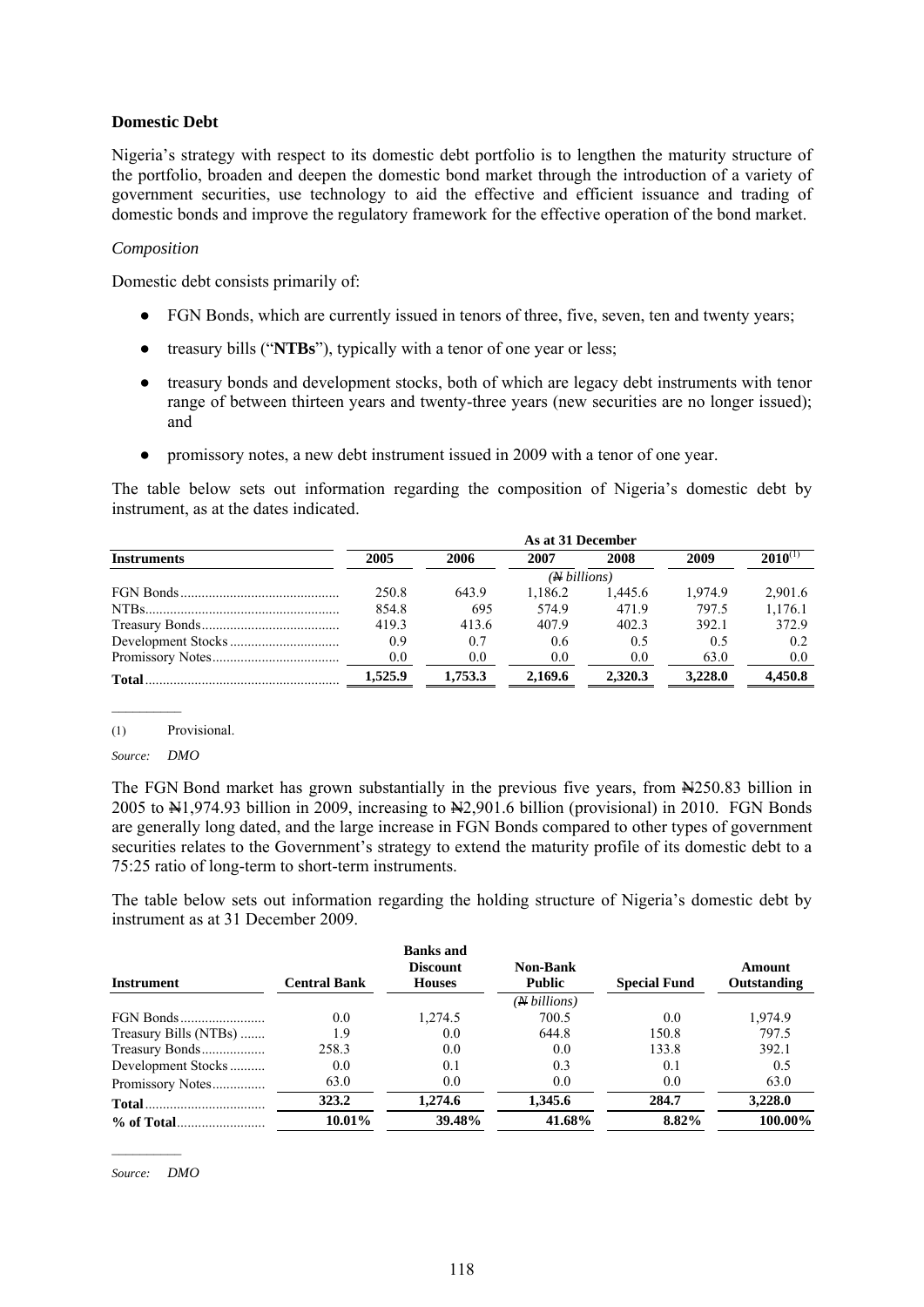The table above demonstrates that the non-bank public holds the largest portion of domestic debt followed by banks and discount houses. This reflects the increased level of activity in the secondary market for FGN Bonds and the increasing acceptance of domestic debt instruments as a viable investment category for investors.

The table below sets out information regarding the holding of Nigeria's domestic debt by investor type, as at the dates indicated.

|                        | As at 31 December |          |              |          |          |          |
|------------------------|-------------------|----------|--------------|----------|----------|----------|
| <b>Holder Category</b> | 2005              | 2006     | 2007         | 2008     | 2009     | 2010     |
|                        |                   |          | (N billions) |          |          |          |
|                        | 501.97            | 335.53   | 290.59       | 289 37   | 323.18   | 311.80   |
|                        | 759.61            | 882.85   | 1.394.75     | 1.482.16 | 1.274.58 | 2.378.70 |
|                        | 71.88             | 365.38   | 484.29       | 428.03   | 1.345.55 | 928.12   |
|                        | 192.45            | 56.34    | 0.00         | 0.00     | 0.00     | 0.00     |
|                        | 0.00              | 0.84     | 0.00         | 0.00     | 0.00     | 0.00     |
|                        | 0.00              | 112.31   | 0.00         | 120.75   | 284.72   | 146.14   |
| Total                  | 1.525.91          | 1,753.25 | 2.169.63     | 232.31   | 3.228.03 | 3.764.76 |

#### *Source: DMO*

#### *Maturity Profile*

The table below sets out information regarding the maturity profile of Nigeria's domestic debt as at the dates indicated.

| Year | Short-Term $(1)$ | Long-Term <sup><math>(2)</math></sup> | Total     |
|------|------------------|---------------------------------------|-----------|
|      |                  | (US\$ millions)                       |           |
|      | 6.626.59         | 5.202.17                              | 11.828.76 |
|      | 5.472.44         | 8.332.75                              | 13.805.19 |
|      | 4.922.26         | 13.653.42                             | 18.575.68 |
|      | 3.595.65         | 14.082.90                             | 17,678.55 |
|      | 5,830.03         | 16.040.09                             | 21,870.12 |
|      | 7.884.39         | 21.952.95                             | 29.837.34 |
|      | 26.42            | 73.58                                 | 100.00    |

(1) Short-term domestic debt is debt with less than 1 year original maturity.

(2) Long-term domestic debt consists of Treasury Bonds, FGN Bonds and FRN Development Stocks.

 $(3)$  Provisional<br>Source: DMO

 $Source:$ 

#### *Debt Service*

The table below sets out information regarding Nigeria's domestic debt service payments for the periods indicated.

| Year | <b>Debt Service Payments</b> |
|------|------------------------------|
|      | $(N \, billions)$            |
|      | 150.5                        |
|      | 166.8                        |
|      | 1854                         |
|      | 233.0                        |
|      | 281.5                        |
|      | 3619                         |

<sup>(1)</sup> Provisional.

*Source: DMO*

 $\mathcal{L}_\text{max}$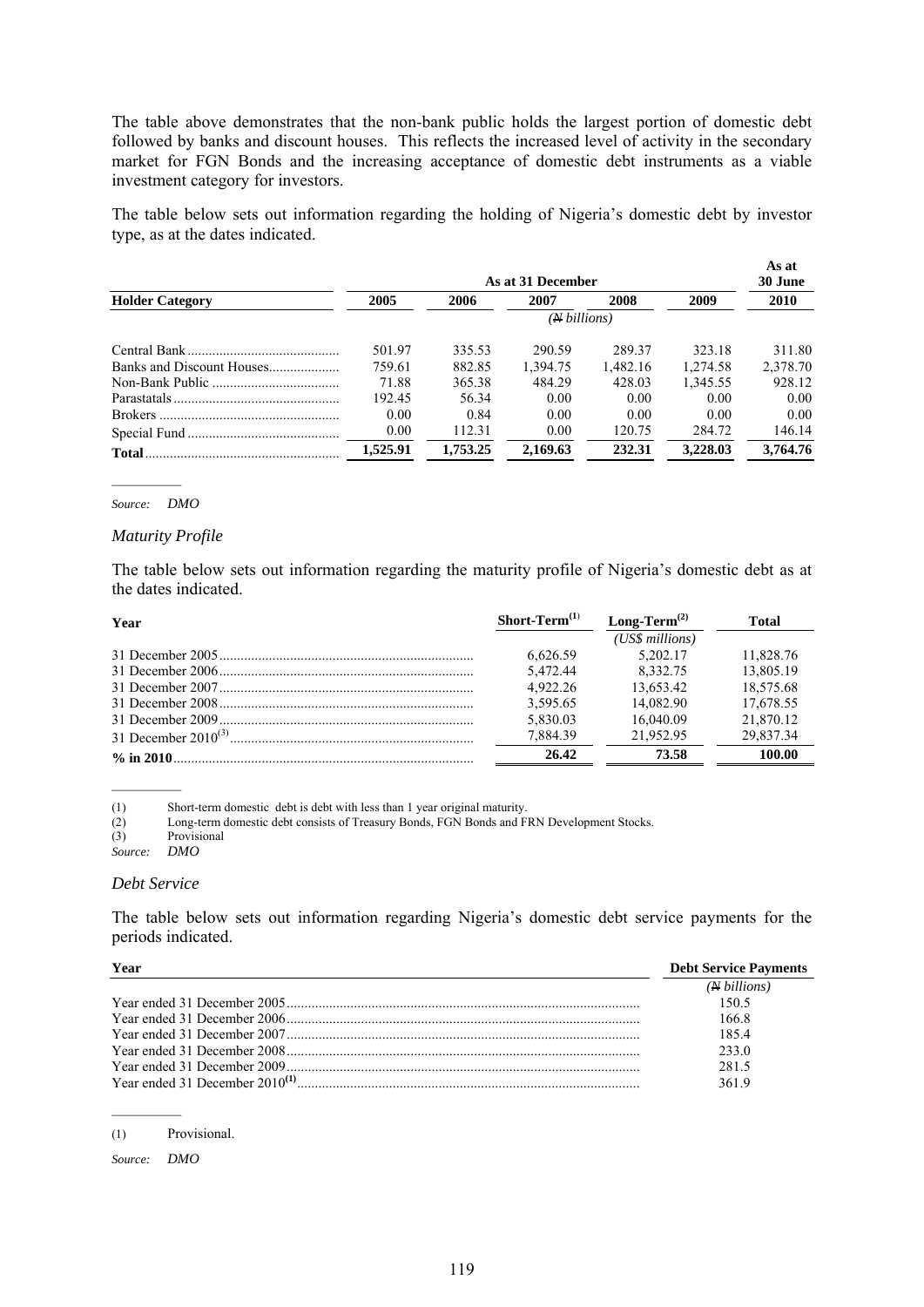The increase in debt service payments year on year reflects the increase in issuance of domestic debt.

#### **Debt Sustainability Status**

In light of Nigeria's debt profile before its repayment of debt from the Paris and London Clubs, the sustainability of Nigeria's debt is an important consideration for Government. To address these concerns and to ensure Nigeria can sustain its debt in the short, medium and long term, the DMO conducts an annual Debt Sustainability Analysis ("**DSA**") based on the World Bank/IMF Debt Sustainability Framework for Low Income Countries.

The World Bank's Country Policy and Institutional Assessment ("**CPIA**") provides a framework for classifying countries into debt sustainability categories, which then form the basis for the DSA. The CPIA measures the extent to which a country's policy and institutional framework supports sustainable growth and poverty reduction, and consequently the effective use of such information for development assistance. Each country is assigned a CPIA rating based on certain criteria which include economic management, structural policies, policies for social inclusion/equity and public sector management and institutions. The rating is also used to determine the thresholds beyond which the level of debt is deemed to be unsustainable for a particular country. Nigeria's current CPIA rating of 3.4 is unchanged from the level in 2009. This rating ranks Nigeria as a medium performer and implies that by staying below certain well-defined thresholds it is likely that Nigeria can maintain its total debt stock at sustainable levels. The thresholds are determined by and consistent with the CPIA.

The following table sets out Nigeria's debt sustainability ratios for the periods indicated.

|                                | For the year ended 31 December |           |           |            |            |            |            |            |              |
|--------------------------------|--------------------------------|-----------|-----------|------------|------------|------------|------------|------------|--------------|
|                                | 2002                           | 2003      | 2004      | 2005       | 2006       | 2007       | 2008       | 2009       | $2010^{(1)}$ |
| External Debt Stock (US\$)     | 30,991.87                      | 32.916.81 | 35,944.66 | 20.477.97  | 3,544.49   | 3,654.21   | 3,720.36   | 3,947.30   | 4,783.06     |
| Domestic Debt Stock (US\$)     | 9,636.36                       | 10.283.99 | 10.314.79 | 11.828.76  | 13.805.20  | 18,575.67  | 17.678.55  | 21.870.12  | 29,837.34    |
| <b>Total Public Debt Stock</b> | 40.628.23                      | 43.200.80 | 46.259.45 | 32,306.73  | 17.349.69  | 22.229.88  | 21.398.91  | 25.817.42  | 34,620.40    |
| GDP (US\$ millions)            | 54,686.56                      | 62.176.06 | 85,829.76 | 112.963.09 | 143.913.21 | 170.721.63 | 185.114.89 | 167,443.91 | 179,978.57   |
| External Debt/GDP Ratio        | 56.67                          | 52.94     | 41.88     | 18.13      | 2.46       | 2.14       | 2.01       | 2.36       | 2.66         |
| Domestic Debt Ratio (%)        | 17.62                          | 16.54     | 12.02     | 10.47      | 9.59       | 10.88      | 9.55       | 13.06      | 16.58        |
| Total Debt Ratio (%)           | 74.29                          | 69.48     | 53.90     | 28.60      | 12.06      | 13.02      | 11.56      | 15.42      | 19.24        |
| Recommended Thresholds         | 30                             | 30        | 30        | 30         | 30         | 30         | 30         | 40         | 40           |

(1) Provisional

The DSA assesses how a country's current level of debt and prospective new borrowings affect its ability to service its debt in the future. Nigeria's DSA, which is conducted annually, was last performed in April 2010. The result of the 2010 DSA showed that Nigeria's total public debt is sustainable in the medium to long term under both the baseline and the optimistic scenario. The tables below show the details of the debt sustainability indicators under each of the baseline and the optimistic scenario for the 2010 DSA.

In performing its most recent DSA, Nigeria used two scenarios. The first is the baseline scenario which is based on the macroeconomic assumptions driving the 2010 Budget and contemporary global economic events. See "*Public Finance—2010 Budget*".

*Source: DMO*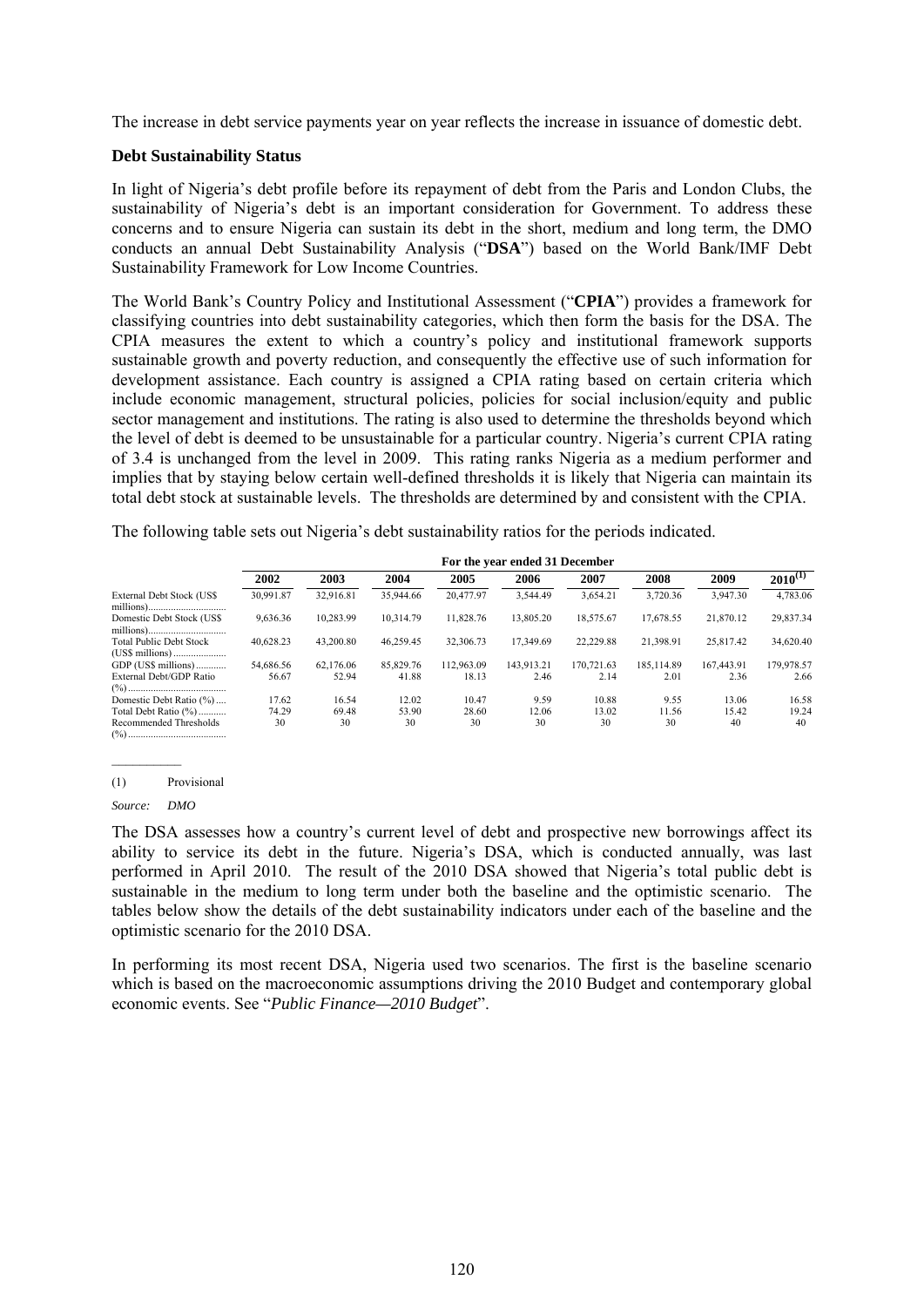### *Baseline Scenario*

|                                       | <b>DSA Result</b> |       |      |      |       | <b>CPIA</b><br>Sustainability<br><b>Threshold</b> |
|---------------------------------------|-------------------|-------|------|------|-------|---------------------------------------------------|
|                                       | 2010              | 2011  | 2015 | 2020 | 2029  |                                                   |
| Net present value ("NPV") of debt-to- |                   |       |      |      |       |                                                   |
| $GDP$ .                               | 16.2              | 12.4  | 5.5  | 2.2  | 0.9   | 40                                                |
|                                       | 129.4             | 134.9 | 90.8 | 85.4 | 109.6 | 250                                               |
| NPV of debt service to revenue        | 11.7              | 13.7  | 8.6  | 8.0  | 16.0  | 30                                                |

*Source: DMO DSA Report, 2010* 

The second scenario is an alternative or optimistic scenario anchored on the assumptions driving Vision 20:2020 and the Seven Point Agenda. See "*The Economy—Overview*".

#### *Optimistic Scenario*

|                                |       |       | <b>DSA Result</b> |       |       | <b>CPIA</b><br><b>Sustainability</b><br><b>Threshold</b> |
|--------------------------------|-------|-------|-------------------|-------|-------|----------------------------------------------------------|
|                                | 2010  | 2011  | 2015              | 2020  | 2029  |                                                          |
|                                | 16.5  | 16.3  | 8.2               | 4.6   | 1.4   | 40                                                       |
|                                | 129.4 | 184.0 | 157.0             | 193.3 | 179.5 | 250                                                      |
| NPV of debt service to revenue | 11.7  | 14.3  | 11.3              | 14.0  | 19.3  | 30                                                       |

*Source: DMO DSA Report, 2010* 

Some of the assumptions in the 2010 Budget and the Vision 20:2020 may not be satisfied. See "*Risk Factors — The Issuer may be unable to meets its economic growth and reform objectives and any failure or inability to continue to implement economic and fiscal reforms may have a negative effect on the performance of the Nigerian economy*".

#### **Guarantees**

From time to time, the Government will extend guarantees to ensure the safety and soundness of the financial system, to promote projects that are deemed to be in the public interest and to incentivise the public sector to finance projects. Loans guaranteed by the Government constitute contingent liabilities. Pursuant to the DMO Act, all external loans must be contracted directly or indirectly through the Government, and therefore the limit for such guarantees in the aggregate is the total amount of external debt to be contracted, which is included in each annual budget approved by the National Assembly. As at 31 December 2010, the total amount of loans outstanding under guarantees for external indebtedness was US\$1.9 billion (provisional).

Additionally, the Federal Government has issued a number of guarantees relating to other potential contingent liabilities. These include guarantees issued by the CBN in connection with the banking crisis in 2009, in respect of all transactions in the interbank market and in respect of foreign creditors and correspondent banks' credit lines. These guarantees will remain in place until June 2011. Further, the amount of such Federal Government guarantees is expected to rise substantially in the near term with the proposed issuance of about  $\frac{N}{2}$ .5 trillion, or US\$16.6 billion, of guaranteed bonds by AMCON, of which approximately N1.0 trillion was issued in December 2010. See "*Monetary System—2009 Banking Crisis*". In addition, the Government has a number of other projects currently under way to promote lending to the real sector, which will contribute to an increase in Government guaranteed obligations. See "*Risk Factors—Significant increases in levels of government debt could have a material adverse effect on Nigeria's economy and its ability to service its debt, including the Notes*".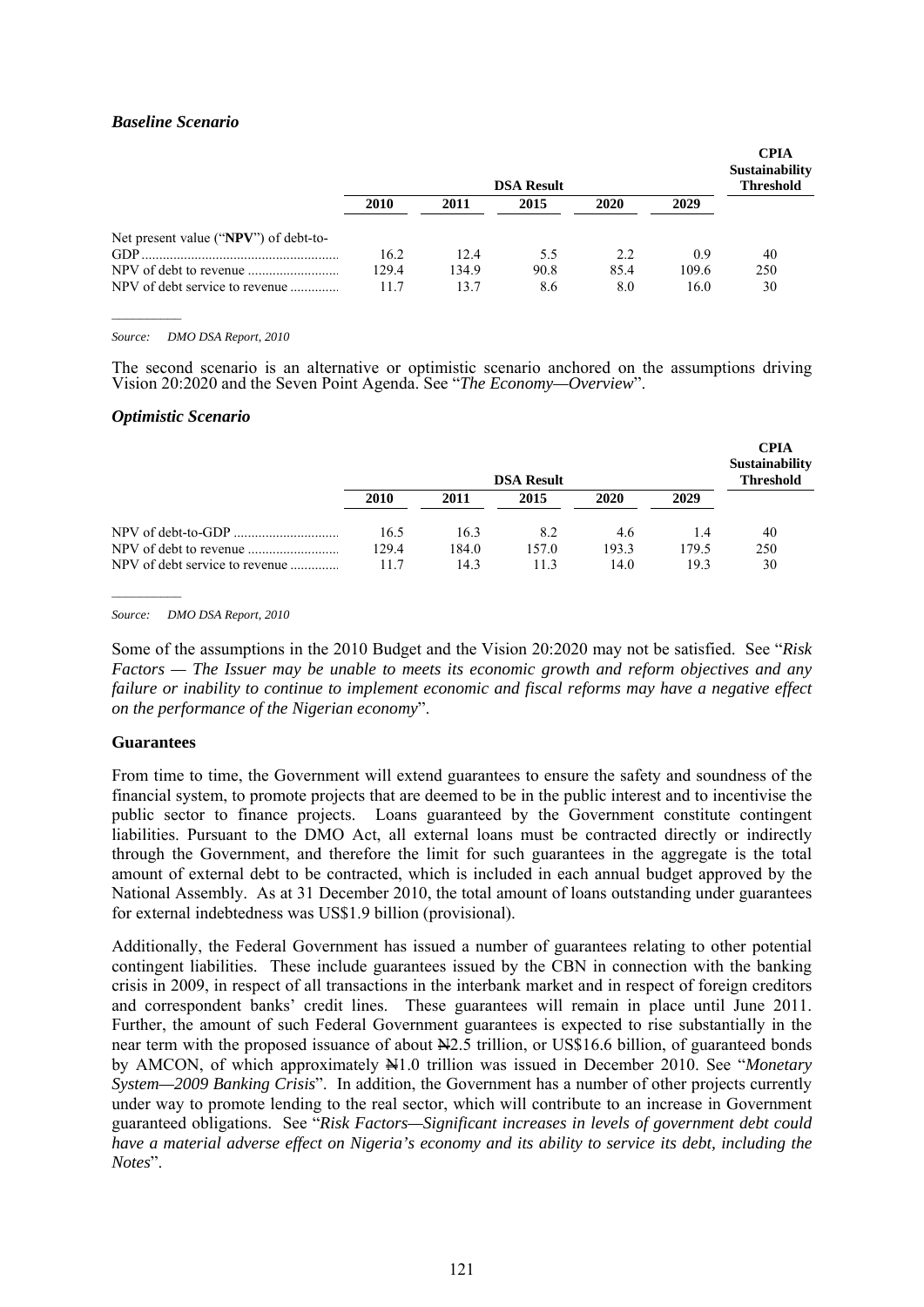#### **MONETARY SYSTEM**

#### **Monetary Policy and the CBN**

The CBN, established pursuant to the Central Bank Act of 1958, is the central bank of Nigeria. Pursuant to various amendments to the original act, the CBN was placed under the authority of the Ministry of Finance. Today, the CBN operates pursuant to the CBN Act No 7 of 2007 (the "**CBN Act**"), which repealed the earlier act and all of its amendments. Pursuant to the CBN Act, the CBN is a fully autonomous body in the discharge of its functions under the CBN Act and the Banks and Other Financial Institutions Act, as amended ("**BOFI Act**") with the objective of promoting price stability. In line with this, the CBN Act widened the objects of the CBN to include ensuring monetary and price stability, the issuance of legal tender currency in Nigeria, the maintenance of external reserves and the promotion of a sound financial system, as well as giving economic advice to the Government. Pursuant to the BOFI Act, the CBN also has the power to withdraw licenses of distressed banks and appoint liquidators of these banks.

The CBN Act charges the CBN with the overall control and administration of the monetary and financial sector policies of the Government. The statutory mandates of the CBN are to issue legal tender currency, to maintain external reserves, to safeguard the international value of the legal tender currency, to promote monetary stability and a sound financial system in Nigeria and to act as banker and financial adviser to the Government. The CBN also acts as a collection agent with respect to the Excess Crude Account and holds and invests the funds on behalf of the three tiers of government.

The governing body of the CBN is the Board of Directors, which consists of the Governor of the CBN as Chairman, four Deputy Governors of the CBN, the Permanent Secretary of Ministry of Finance, the Accountant General of the Federation and five directors who are appointed by the President and confirmed by the Senate.

The CBN Act also mandated the formation of the Monetary Policy Committee, which has responsibility for formulating monetary and credit policy.

In its bid to attain bank soundness and effective liquidity management, the CBN introduced in 2006 a new framework for monetary policy implementation in the marketplace using the short-term interest rate as its benchmark rate. The benchmark rate, also called the Monetary Policy Rate ("**MPR**"), serves as an indicative rate for transactions in the inter-bank money market as well as money market rates. The ultimate goal of the framework is to achieve a stable value of the Naira through stability in short-term interest rates around the MPR which will be determined and operated by the CBN. The MPR replaced the existing Minimum Rediscount Rate ("**MRR**"), and was set at 10.0 per cent. using the current rate of inflation and the expected inflation rate outcome of 9.0 per cent. for the 2007 financial year as a guide to ensure that interest rates remain positive in real terms.

The main operating principle guiding the new policy is to control the supply of settlement balances of banks and motivate the banking system to target zero balances at the CBN, through an active inter-bank trading or transfer of balances at the CBN. This will engender symmetric treatment of deficits and surpluses in the settlement accounts, so that for any bank, the cost of an overdraft at the CBN would be equal to the opportunity cost of holding a surplus balance with the CBN. Although the new regime of MPR has been in operation for some time, the CBN in February 2008 formally announced the removal of the MRR based framework.

In 2009, the CBN reviewed the MPR downward twice, from 9.75 per cent. to 8.00 per cent. in April 2009 and to 6.00 per cent. in July 2009. As at 30 September 2010, the MPR was 6.25 per cent. A key priority of the CBN is to reduce interest rates over time and sustain the lower rates such that they provides access to lower cost of funds for the development of the real sector.

#### **Recent Macroeconomic Environment and Policy**

The Nigerian economy in 2009 and 2010 was influenced by developments in both the domestic and international economy. The major challenge to monetary policy in 2009 was the management of tight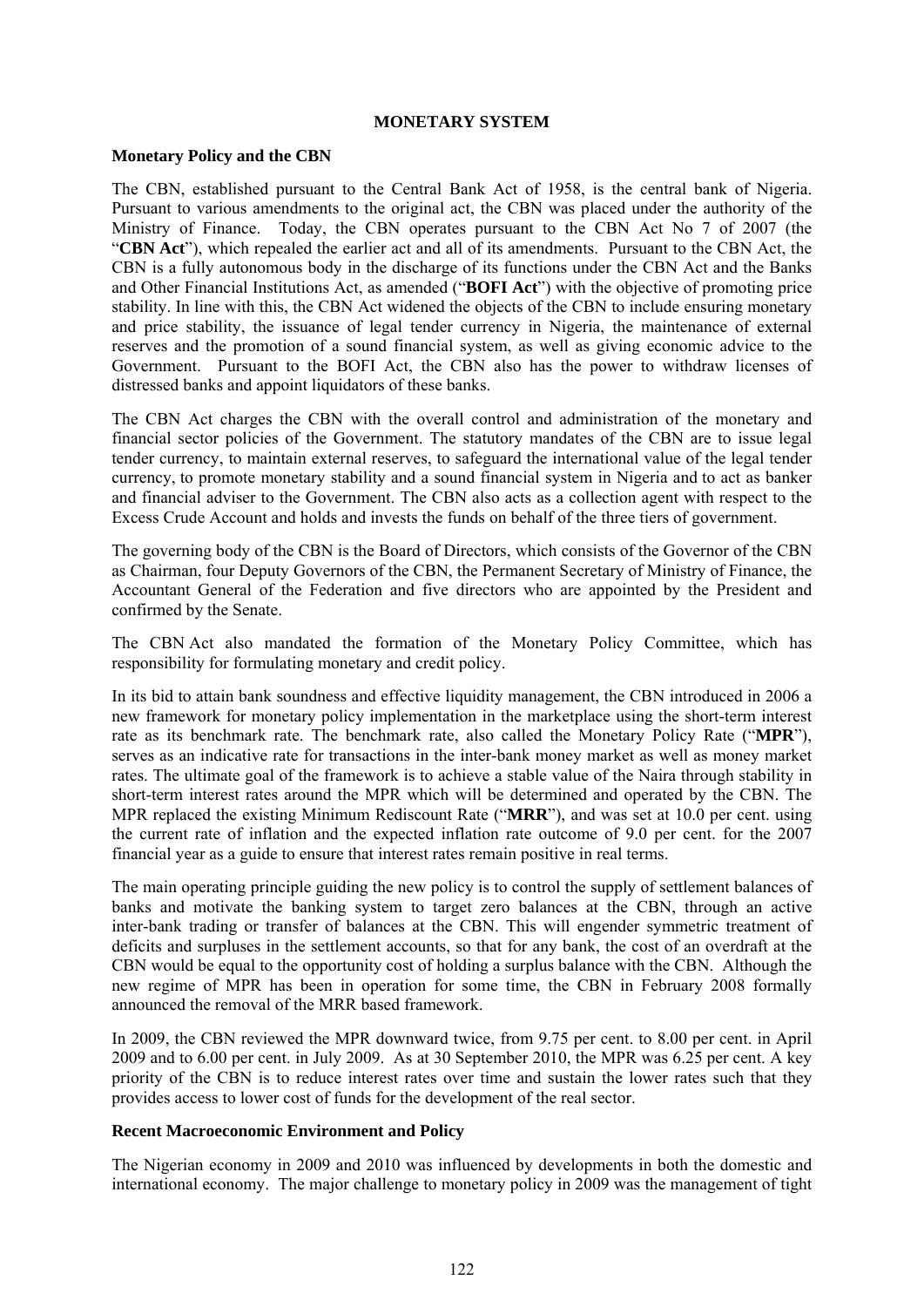liquidity in the banking system, compared to excess liquidity in previous years. Specifically, growth rates in major monetary indicators were below planned targets. In particular, the growth in credit to the private sector slowed significantly. Inflation rate (year-on-year) moderated, yet remained in double digits at the end of the year. The Naira/US dollar exchange rate, which remained relatively stable during the first and second quarters, depreciated during the second half of 2009. Interest rates rose in 2009, influenced by the global financial crisis, which precipitated tight liquidity conditions in the banking system. Crude oil production improved in the second half of 2009 following the implementation of the amnesty programme by the Government in an effort to address the Niger Delta crisis.

In 2010 the CBN's key concerns were to ensure the strength and sustainability of the recovery process, to maintain liquidity and ensure the flow of credit towards the real economy. According to provisional data from the NBS, the overall GDP growth for 2010 was projected at 7.85 per cent. for 2010 compared with 6.96 per cent. recorded in 2009. However, the growth in credit to the private sector has remained marginal. Inflation has remained high throughout the year, with the year-on-year headline inflation standing at 12.8 per cent. in November 2010. Interest rates moderated but remained relatively high, with the average maximum lending rate standing at 21.85 per cent. in October 2010. The Naira/US dollar exchange rate remained relatively stable during most of the year but depreciated in December 2010.

The primary objective of the CBN's current monetary policy is to maintain monetary and price stability as a means of ensuring sustainable economic growth and development. In the short-to-medium term, monetary policy will focus on providing adequate liquidity that is consistent with Nigeria's overall economic activity on a non-inflationary growth path. In addition, the CBN will continue to ensure banking soundness and financial sector stability as well as enhance the efficiency of the payment system. As in previous years, the broad measure of money supply ("**M2**") shall continue to be monitored along with other money market indices. The CBN intends to maintain an average growth in M2 of 28.16 per cent. during 2011.

The Government intends that the conduct of monetary policy will continue to be proactive. The MPR shall remain the CBN's policy rate, to be adjusted from time to time in response to prevailing liquidity concerns, and the primary instrument of monetary policy will be Open Market Operations, supported by reserve requirements and discount window operations for enhanced effectiveness.

### **Inflation**

Controlling inflation is one of the primary goals of the CBN and inflationary trends are largely influenced by monetary and fiscal policies. The annual inflation rate ranged from a level of 6.6 per cent. as at 31 December 2007 to a peak of 15.1 per cent. at 31 December 2008. Inflationary pressure moderated in 2009, as the inflation rate assumed a downward trend. The year-on-year headline inflation trended downward to 14.4 per cent. at the end of the first quarter 2009 to 10.4 per cent. by the end of the third quarter 2009. However, it had increased to 13.9 per cent. by 31 December 2009, reflecting an increase in demand pressure due to fuel shortages linked to the speculation that petroleum product prices would be deregulated. In June 2010 the NBS reweighted the CPI to lower the weight of food in the inflation basket from 63.8 per cent. to 50.7 per cent., resulting in a revision to the inflation rate for June 2010 to 14.1 per cent. from 10.3 per cent. Inflationary pressure has remained high in 2010 with an inflation rate above 13 per cent. for the first few months of the second half of the year, decreasing to 12.8 per cent. in November 2010. The CPI was reweighted to reflect the reality of household expenditure patterns in Nigeria.

The observed inflationary trend has both cost-push and demand-pull elements. These included increased liquidity as the M2 surpassed the Government's targets for most of the period and the depreciation of the Naira against the US dollar. Other factors include surging commodity prices, global food crisis, energy and infrastructure constraints and the global financial and economic crisis.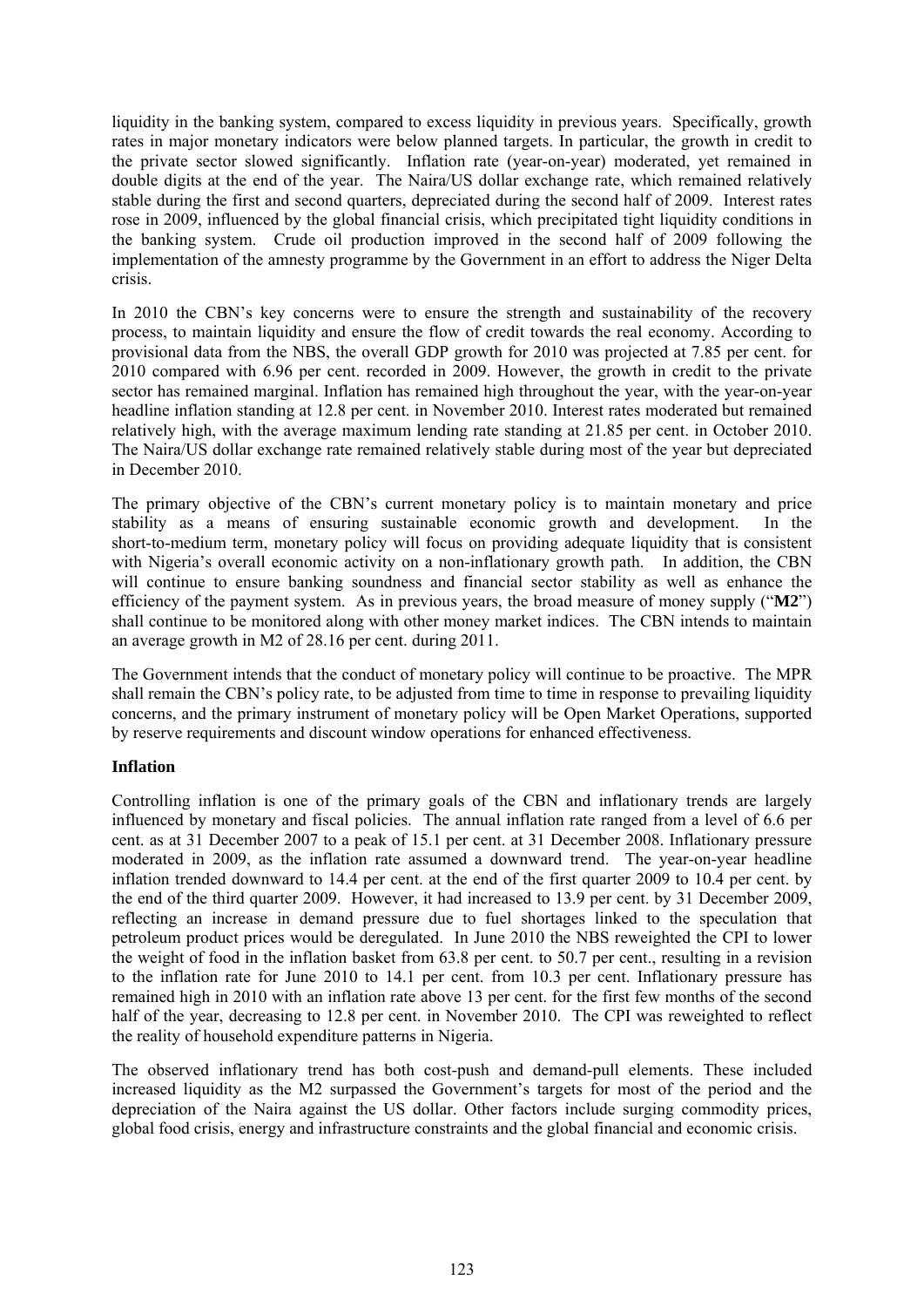The table below sets out information regarding year-on-year headline inflation for the periods indicated.

| Year | <b>Yearly Average</b> | End of year |
|------|-----------------------|-------------|
|      |                       |             |
| 2005 |                       |             |
| 2006 |                       |             |
|      |                       |             |
| 2008 |                       | -5.1        |
| 2009 |                       |             |

#### **External reserves**

Nigeria's external reserves are in the custody and under the management of the CBN. The CBN Act provides that the CBN shall at all times maintain a reserve of external assets consisting of all or any of gold coin or bullion, balance at any bank outside Nigeria where the currency is freely convertible and in such currency, notes, coins, money at call and any bill of exchange bearing at least two valid and authorised signatures and having a maturity not exceeding ninety days exclusive of grace, treasury bills having a maturity not exceeding one year issued by the government of any country outside Nigeria whose currency is convertible, securities of or guarantees by a government of any country outside Nigeria whose currency is freely convertible and the securities shall mature in a period not exceeding ten years from the date of acquisition, securities of or guarantees by international financial institutions of which Nigeria is a member, if such securities are expressed in currency freely convertible and maturity of the securities shall not exceed five years, Nigeria's gold tranche at the IMF or allocation of Special Drawing Rights made to Nigeria by the IMF. In recent years, the CBN undertook some significant initiatives to assist in the management of external reserves, including attempts to diversify the portfolio and to arrange for partnerships between local and foreign banks to manage external reserves.

Nigeria's external reserves derive mainly from the proceeds of crude oil production and sales. See *"The Economy — Principal Sectors of the Economy — Oil and Gas".* 

The Nigerian external reserves witnessed an appreciable growth from 1998 to 2008. The stock of external reserves has increased from US\$5.4 billion in 1999 to US\$28.3 billion, US\$42.3 billion, US\$51.3 billion and US\$53.0 billion in 2005, 2006, 2007 and 2008 respectively, before declining to US\$42.4 billion in 2009. Gross external reserves as at 30 June 2010 was US\$37.5 billion, a decline from US\$42.4 billion as at 31 December 2009, and reduced even further to US\$33.1 billion as at 30 November 2010. The decline in 2009 was primarily the result of the global economic crisis, which negatively impacted the country's foreign exchange receipts due to the collapse of the commodity market and large foreign portfolio managers who exited positions. Also contributing to the decline in reserves in 2010 was the simultaneous demand for foreign currencies at the WDAS due to the increase in importation of machines and raw materials for manufacturing.

#### **2009 Banking Crisis**

A number of Nigerian banks have significant non-performing margin loans backed by securities traded on the Nigerian securities market that suffered significant declines in value during the global financial crisis. Following the sharp decline in the Nigerian securities market in 2009, an increase in non-performing loans, worsening investor sentiment and lower consumer confidence had a significant adverse effect on some of the country's banks and financial institutions. In June 2009, the CBN embarked on a systemic reform of the banking sector with four key pillars: enhance the quality of the banks, establish financial stability, enable healthy financial sector evolution and ensure the financial sector contributes to the real economy. Some of the measures introduced by the CBN include the expanded discount window ("**EDW**"). The EDW allowed banks to borrow from the CBN at longer tenors (from overnight to 360 days) and expanded the types of collateral that could be used for borrowings. The CBN initiated its reforms with an audit of the Nigerian banking industry to determine what steps, if any, would be required to address the problems with the Nigerian banking industry and the Nigerian securities market. As part of the audit, the CBN ordered the special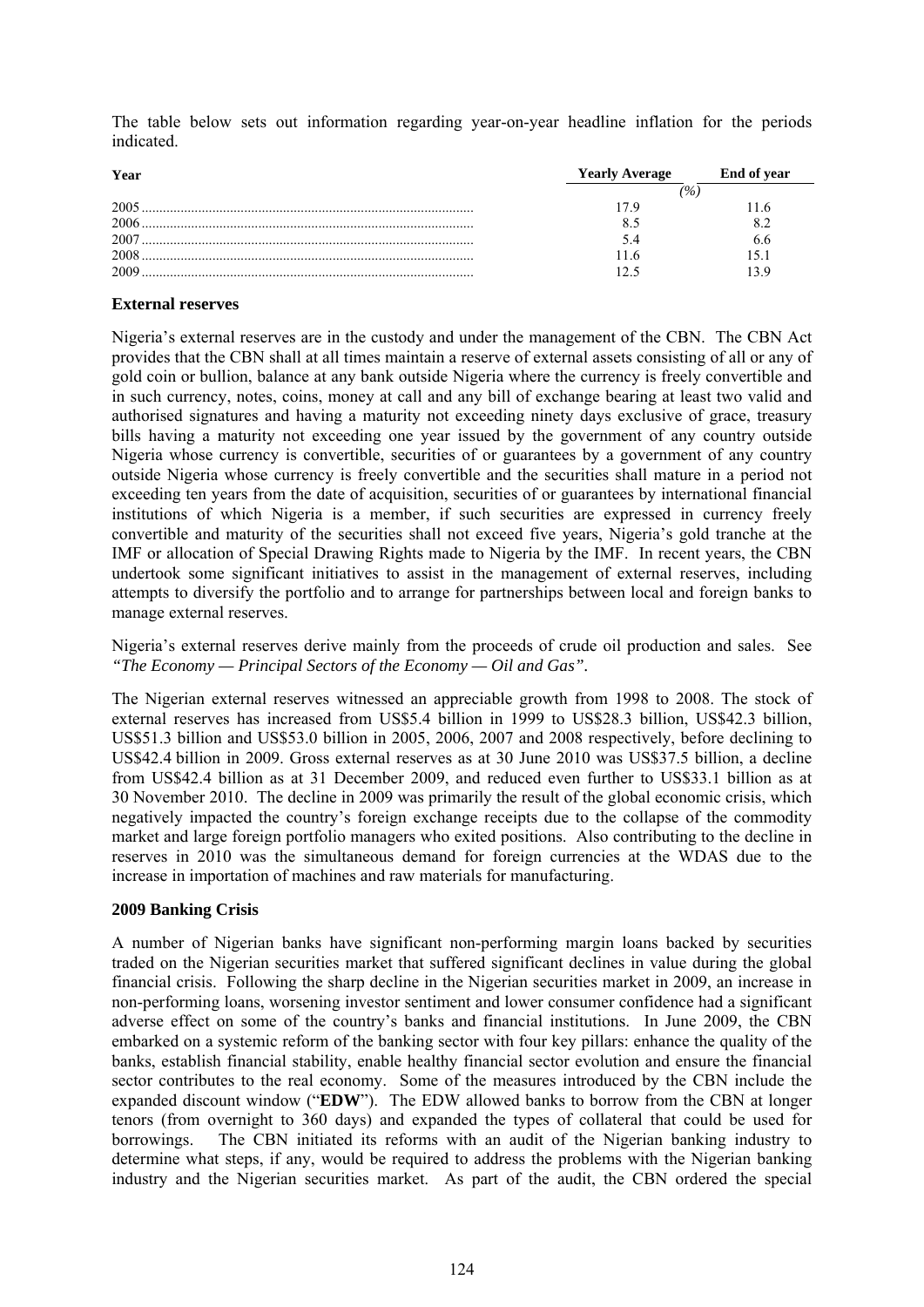examination and investigation ("**Special Examination**") of the 24 banks that comprise the Nigerian banking system. The result of the Special Examination of the first set of 10 banks examined was published on 14 August 2009. This Special Examination revealed that five out of the 10 banks (the "**Intervened Banks**"), were the main users of the EDW over a nine-month period ending June 2009 with  $\frac{N}{4}$ 434 billion of total outstanding EDW commitments at its peak and 90 per cent. of total EDW disbursements, which indicated to the CBN that these banks had the most severe liquidity issues. The Intervened Banks had substantial non-performing loans, representing 40 per cent. of their total loan portfolios and required a minimum capital injection of  $\angle 204.94$  billion (US\$1.4 billion) to meet the minimum capital adequacy ratio of 10 per cent. There were significant weaknesses in the corporate governance and risk management policies of the Intervened Banks, and there was a large concentration in capital market and oil and gas portfolio exposure. When the CBN closed the EDW in July and in its place guaranteed interbank placements, it was observed that the Intervened Banks were the main net-takers under the guarantee arrangement.

As a measure to address these issues, the governor of the CBN replaced the chief executives and executive directors of the Intervened Banks; bailed out the banks through the injection of N420 billion; reaffirmed the guarantee of the local interbank market to ensure continued liquidity for all banks; and guaranteed foreign creditors and correspondent banks' credit lines to ensure confidence and maintain important correspondent banking relationships. These guarantees are still in place and will remain in place until June 2011.

The CBN also announced the completion of the Special Examination of the remaining 14 banks on 2 October 2009 and, after a thorough review, concluded that four of the 14 banks (the "**newly Intervened Bank**s"), are in a grave financial situation. The CBN came to this conclusion based on a number of criteria, set out in the BOFI Act, which were applied to determine whether any of these banks have been: (a) carrying on business in a manner detrimental to the interest of depositors and creditors; (b) contravening the provisions of the law in a material manner; or (c) acting in a manner contrary to public interest. These criteria were consistently applied to all 24 banks, measured, *inter alia*, by examining the true capital position and liquidity levels in the banks, as well as assessing the banks' corporate governance practices.

Consistent with the actions taken in August 2009, and in exercise of the powers conferred on him by the BOFI Act, the Governor of the CBN took a number of measures aimed at arresting the financial situation of the newly Intervened Banks, including the removal of the managing directors of these banks and the appointment of new management. In addition to addressing the corporate governance concerns of these banks, the CBN has injected a total of N200 billion into the newly Intervened Banks to enable them to meet their liquidity challenges and to continue normal business. The terms of this capital injection are the same as those announced on 14 August 2009, bringing the total amount of capital injected into the banks to N620 billion. The capital injection was in the form of Tier II capital structured as 7 year convertible long-term loans (the "**Initial Loans**"), initially at 11.0 per cent. interest rate but reduced to 8.0 per cent. in December 2009. The Initial Loans are callable on the fifth anniversary of the Initial Loans.

In July 2010, President Jonathan authorised the creation of AMCON, which was established to buy the bad debts of Nigerian banks. In November 2010, AMCON announced plans to issue up to N 2.5 trillion, approximately US\$16.6 billion, of three-year, zero-coupon bonds (the "**AMCON Bonds**"), to finance the purchase of the bad debts from the Nigerian banks. The AMCON Bonds will be guaranteed by the Federal Government. The proceeds from the sale of the AMCON Bonds will be used to purchase approximately  $\frac{1}{2}$ . trillion aggregate principal amount of bad debts at a discounted purchase price of approximately N800 billion.

In completion of the first stage of this process, in December 2010, AMCON issued  $\mathbb{H}1.03$  trillion principal amount of the AMCON Bonds, with net proceeds of  $\frac{N}{70}$  billion. The proceeds from this bond issuance were used to purchase non-performing loans from all but one of the Intervened Banks and to purchase margin loans from each of the 21 Nigerian banks participating in the programme. The second stage, expected to be completed in the first quarter of 2011, will involve the issuance of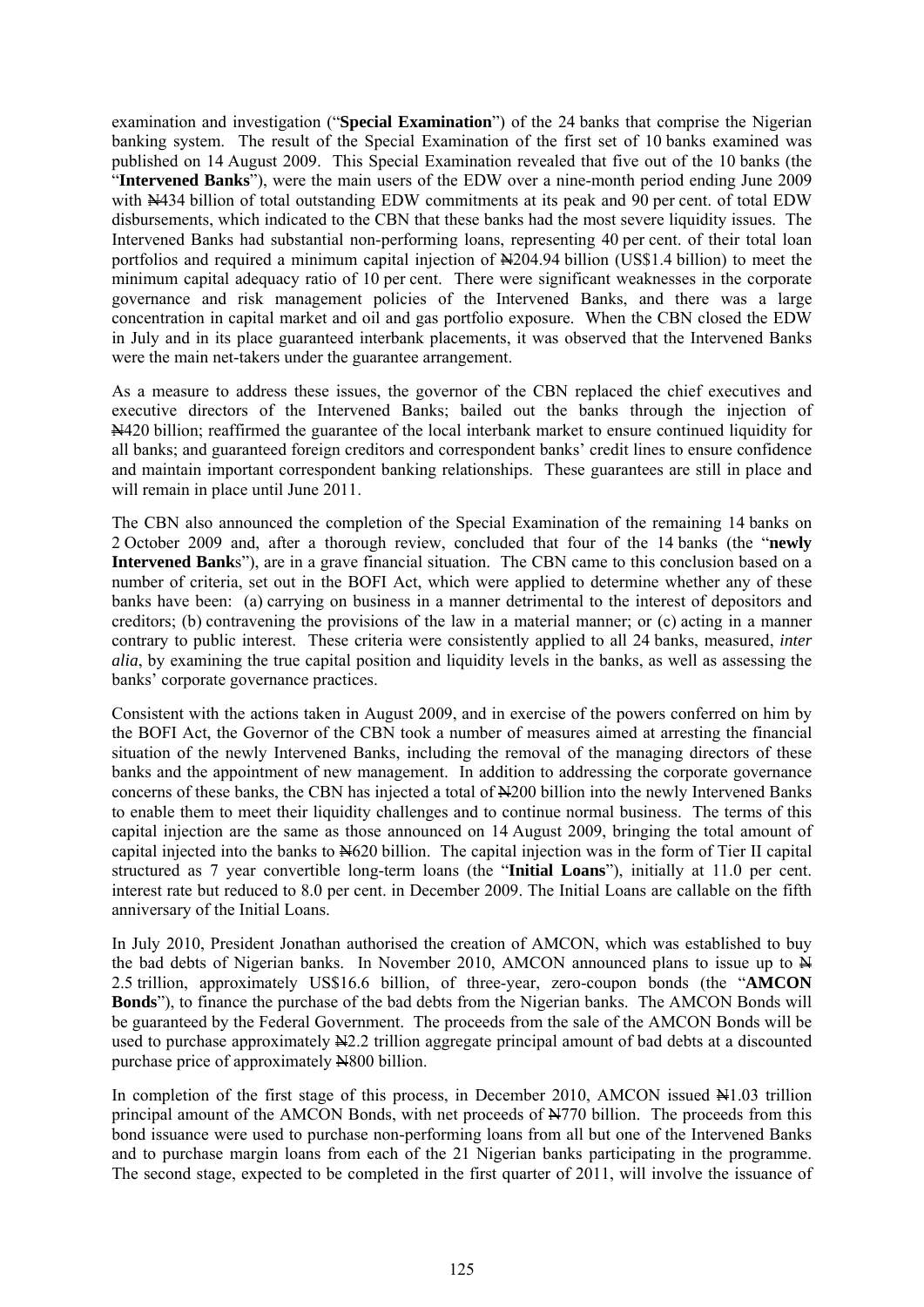the remaining portion of the AMCON Bonds and the application of those proceeds to purchase the non-performing loans from each of the remaining banks participating in the programme. The remaining proceeds from the sale of the AMCON Bonds will be used to recapitalise the Intervened Banks to zero equity. In connection with this recapitalisation, the Initial Loans will be converted into equity.

Also, in July 2010 the CBN agreed with Nigeria's 24 banks to establish a sinking fund to cover any net deficits incurred by AMCON. Each Nigerian bank has agreed to contribute 30 basis points of its total assets as at the date of its audited financial statements for the immediately preceding financial year to the sinking fund and the CBN will contribute N50 billion per year, each for 10 years. AMCON intends to use the sinking fund, plus recoveries earned on the bad assets purchased from the banks, to repay the AMCON bonds when they become due. The sinking fund is to be backed by a legislative act that shall have the full force of law.

The Government estimates the total net cost to recapitalise the banks and recover the bad debts will be between N1-1.5 trillion, most of which the Government expects to recover from the sinking fund, recoveries from the bad assets and dividends paid on the equity capital injected into the banks.

### **The Nigerian Banking System**

In 2004, the CBN introduced a number of reforms, including a requirement that all banks raise their minimum capital base. Following the implementation of the reforms, 25 banking institutions emerged out of the 89 that existed in July 2004. As at 30 September 2010, there were 24 licensed commercial banks in Nigeria.

The banking industry, measured in asset size, grew by approximately 25.0 per cent. annually from 2001 to 2005. According to the CBN, total assets increased by 88.0 per cent. from US\$34 billion in 2006 to US\$64 billion in 2007. Total industry loans and advances during this time grew by 33.0 per cent. to US\$16 billion, a significant improvement over the 14.0 per cent. increase in the previous year. Despite this growth, banking penetration remains low with total loans to nominal GDP estimated at 39 per cent. in 2009.

Nigeria's underdeveloped retail market is, however, considered to be the primary, long-term market opportunity and many industry players have shifted their focus to establishing consumer risk assets with higher yields.

The Government aims to improve funding to the real sector by lending directly, and has established a N300 billion power and aviation intervention fund ("**PAIF**") for lending to the power and aviation sectors, a  $\&$ 200 billion Small and Medium Enterprises Credit Guarantee Scheme for promoting access to credit by Small and Medium Enterprises in Nigeria and a N200 billion intervention fund for refinancing and restructuring of banks' loans to the manufacturing sector. In 2009, the Government also established a Commercial Agriculture Credit Scheme to provide finance for the country's agricultural value chain (including production, processing, storage and marketing).

### *Supervision and Regulation of Banks in Nigeria*

The CBN is the regulator of the Nigerian banking sector. Since January 1999, the Bank has had autonomy from its previous supervision by the Ministry of Finance and now has the power to formulate and implement monetary and exchange rate policies.

The principal governing body of the CBN is the Board of Directors which consists of the Governor of the CBN, who is the Chairman, four Deputy Governors, the Accountant General of the Federation, the Permanent Secretary of the Ministry of Finance and five other Directors. Each Deputy Governor overlooks one of the four directorates of the CBN namely: Operations, Corporate Services, Financial System Stability and Economic Policy.

Under the purview of the Financial System Stability Directorate is the supervision of banks, and this includes off-site review and on-site examination of banks especially in relation to their financial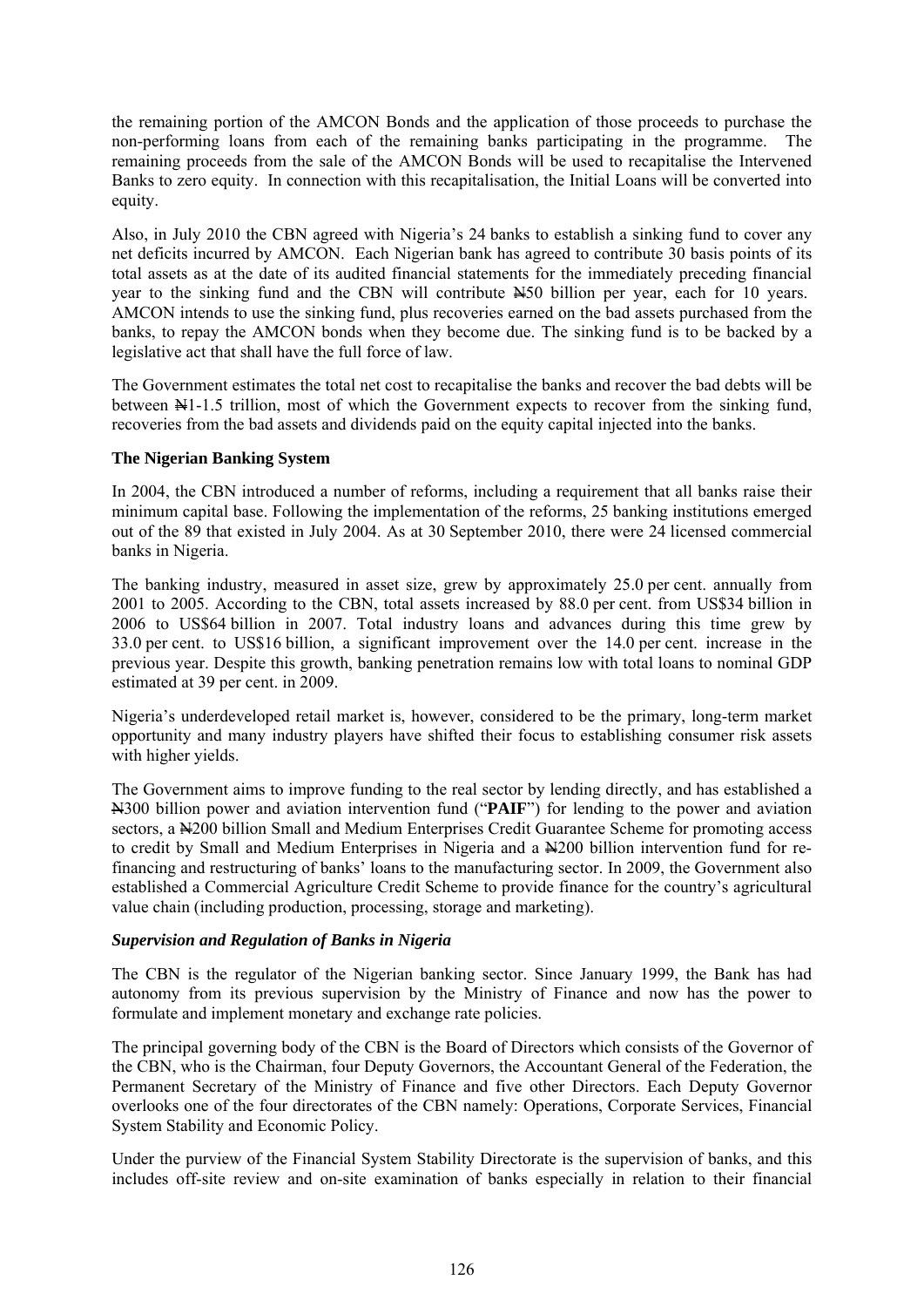condition, internal control systems, the reliability of information provided in the statutory returns, risk management and compliance with corporate governance codes. The CBN also monitors trends in the banking sector and generates industry reports at macro level on a monthly and quarterly basis, in addition to evaluating the development finance sector and monitoring other financial institutions. Activities such as the change of auditors, the publication of audited financial statements, the opening and closing of branches, change in control and the appointment of directors and top management by banks are subject to the prior approval of the CBN.

The statutory mandate of the CBN encompasses ensuring monetary and price stability, the issuance of legal tender currency (Naira and kobo), the maintenance of Nigeria's external reserves to safeguard the international value of the legal tender currency, the promotion of a sound financial system in Nigeria, and acting as both banker, economic and financial adviser to the Federal Government as well as banker and lender of last resort to commercial banks.

The CBN is also the agency of the government which maintains general surveillance over the Nigerian foreign exchange system. It licenses authorised dealers, who are licensed banks, to deal in foreign exchange. By virtue of Section 1(2) of the Forex Act, the CBN may also make regulations from time to time pertaining to foreign exchange.

The Nigeria Deposit Insurance Corporation ("**NDIC**"), established by statute in 1988, insures all deposit liabilities of licensed banks and other financial institution operating in Nigeria. The NDIC guarantees payments to depositors in case of imminent or actual suspension of payments by insured banks or other financial institutions up to the maximum amount of  $\approx 100,000,00$  per depositor for Primary Mortgage Institutions and Micro Finance Banks, and N200,000.00 per depositor for Universal Banks. The NDIC is also mandated to assist monetary authorities in the formulation and implementation of banking policy so as to ensure sound banking practice and promote fair competition among banks in Nigeria. The powers and functions of the NDIC are stated in the NDIC Act No 16 of 2006 which repealed the NDIC Decree of 1988.

As the regulator of the Nigerian banking sector, the CBN intends to continue to evolve and introduce a more robust and risk sensitive supervisory framework in line with global best practice, including greater collaboration among the financial sector regulators and supervisory agencies. The aim is to facilitate the evaluation of the banking industry as a whole through stress-testing and other methods and to bring to the attention of regulators the risks which the operations of each entity within the industry could bring to the sector as a whole to allow regulators to take proactive remedial actions.

# *Real Time Gross Settlement System*

As part of its re-engineering and restructuring processes, the CBN has introduced a Real Time Gross Settlement System ("**RTGS**"). The CBN RTGS provides an on-line payment system in which processing and settlement takes place continuously in real time (i.e., without deferral) and gross (i.e., transaction by transaction). The system handles large-value, time-critical payments.

The settlement of credit transfer instructions is done when there is sufficient balance in the settlement account of the participants with the CBN and is guaranteed for its finality and irrevocability.

The central objective of the RTGS system is to reduce systemic risk, by preventing the failure of a payment or of a participant having knock-on effects on other participants and thereby endangering the stability of the financial system.

In addition, the system significantly reduces the risk associated with the previous net-settlement systems in operations and also accelerates the payment process while guaranteeing finality and irrevocability of transfers and settlement.

# **Nigerian Capital Market**

The Nigerian Capital Market (the "**Market**") consists of equity and debt markets. The equity market comprises shares and stocks of Nigerian public companies and a couple of non-Nigerian companies,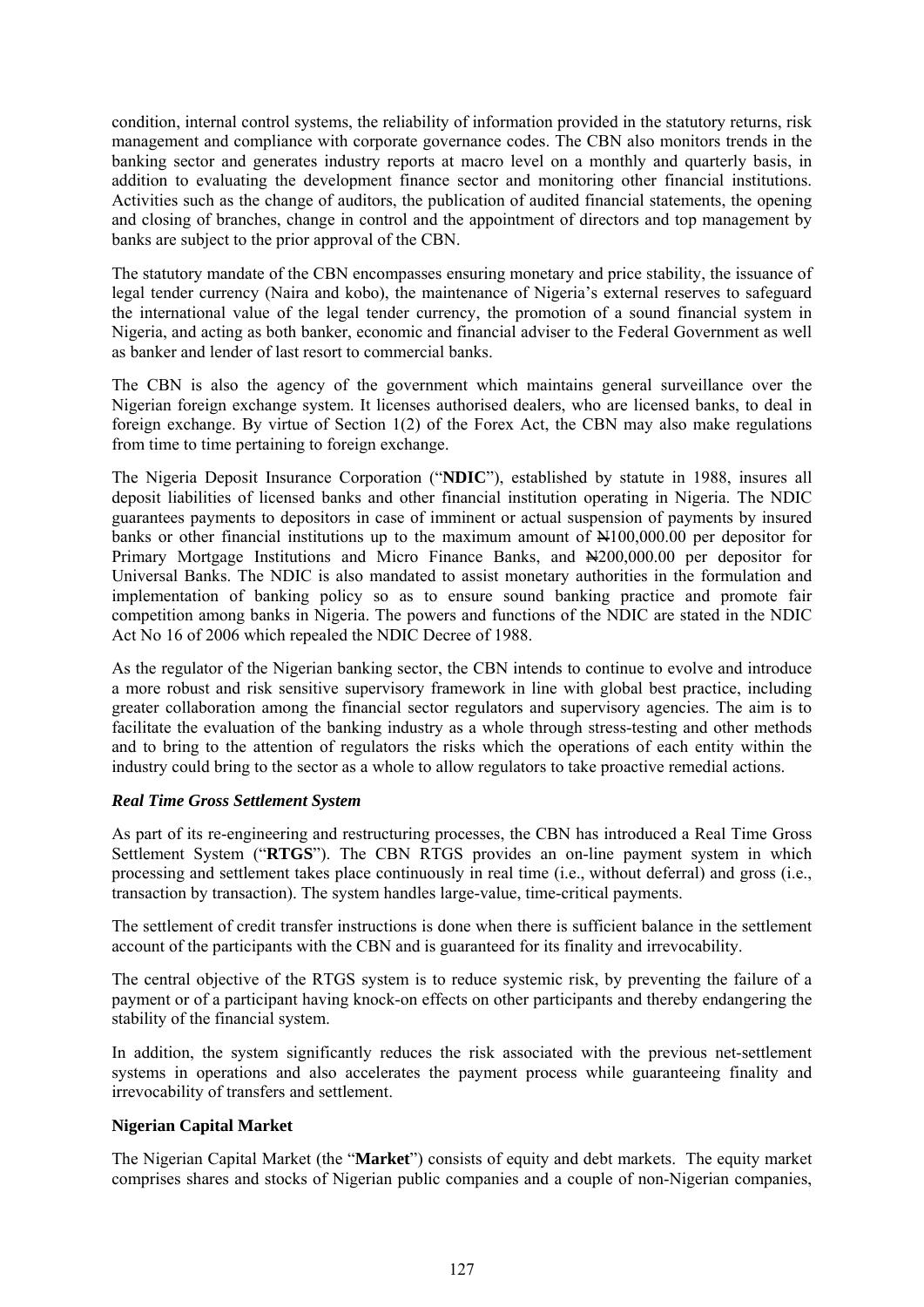whilst the debt market consists of government and corporate bonds, notes, debentures and their derivatives, Treasury Bills, Treasury Certificates and other debt instruments. The Market is principally regulated by the Nigerian SEC while the Nigerian Stock Exchange ("**NSE**") is a selfregulating organisation.

#### *The Securities and Exchange Commission*

The Nigerian SEC is the highest regulatory organisation for the Market. It was formally created by the Securities and Exchange Commission Decree No. 71 of 1979 to replace the Capital Market Commission. Currently, the functions of the Nigerian SEC are set out in Section 13 of the Investments and Securities Act No. 29 of 2007 (the "**ISA**") which repealed the ISA No. 45 of 1999.

The Nigerian SEC undertakes supervisory oversight of the Market to ensure the protection of investors, maintain a fair, efficient and transparent market and reduce systemic risk. The Nigerian SEC is also the supervisory body of the NSE. The Nigerian SEC regulates and registers stock and commodity exchanges, capital market operators and venture capital funds and collective investment schemes, and is also responsible for reviewing, approving and regulating mergers, acquisitions, takeovers and all forms of business combinations.

The Investments and Securities Tribunal was established pursuant to Sections 274 and 284 of the ISA to, *inter alia*, exercise jurisdiction to hear and determine any question of law or dispute involving a decision of the Nigerian SEC relating to the operation of the ISA.

### *The Nigerian Stock Exchange*

The NSE was established in 1960 but started operations in 1961, with the name Lagos Stock Exchange. In December 1977, the Lagos Stock Exchange was renamed The NSE and currently has thirteen branches (apart from the NSE's head office) with each branch having a trading floor and the Lagos branch also serving as the NSE's head office.

The listing of securities in Nigeria is carried out in accordance with the provisions of the Rules Governing Listing on the NSE (the "**NSE Listing Rules**"). The NSE Listing Rules provide, among other things, conditions for the listing of securities of companies having part of their capital already listed and the listing of securities of companies without listed capital. These conditions provide that the applicant company must be a public company and its securities must be registered with the Nigerian SEC. Also, the company is required to issue at least 25 per cent. of its authorised share capital to the public and to have a minimum of 300 subscribers, and its securities must be fully paid-up at the time of registration with the NSE. In addition, all public companies whose securities are listed on the NSE are expected to file periodic returns with the NSE, as stipulated in the NSE Listing Rules.

As at 30 September 2010, there were 263 securities listed on the NSE, of which 41 are Federal and State Government Bonds and 7 are industrial loans (debentures and preference shares). The table below sets out information regarding the market capitalisation of the NSE as at the periods indicated.

| <b>Equities</b> | Debt               | Total    |
|-----------------|--------------------|----------|
|                 | $(A\rightarrow B)$ |          |
| 2.524.8         | 3753               | 2.900.1  |
| 4.228.5         | 892.4              | 5.120.9  |
| 10,301.0        | 2.993.6            | 13,294.6 |
| 6.987.5         | 2.575.5            | 9,563.0  |
| 4.992.0         | 2.575.5            | 9.563.0  |
| 5,656.2         | 2.129.1            | 7.785.3  |

The emergence of highly capitalised banks and insurance firms following pension, banking and insurance reforms in early 2000s resulted in increased liquidity and stock market activity in 2005- 2007. However, following the global financial crisis and the Nigerian banking crisis in 2008, market capitalisation dropped significantly.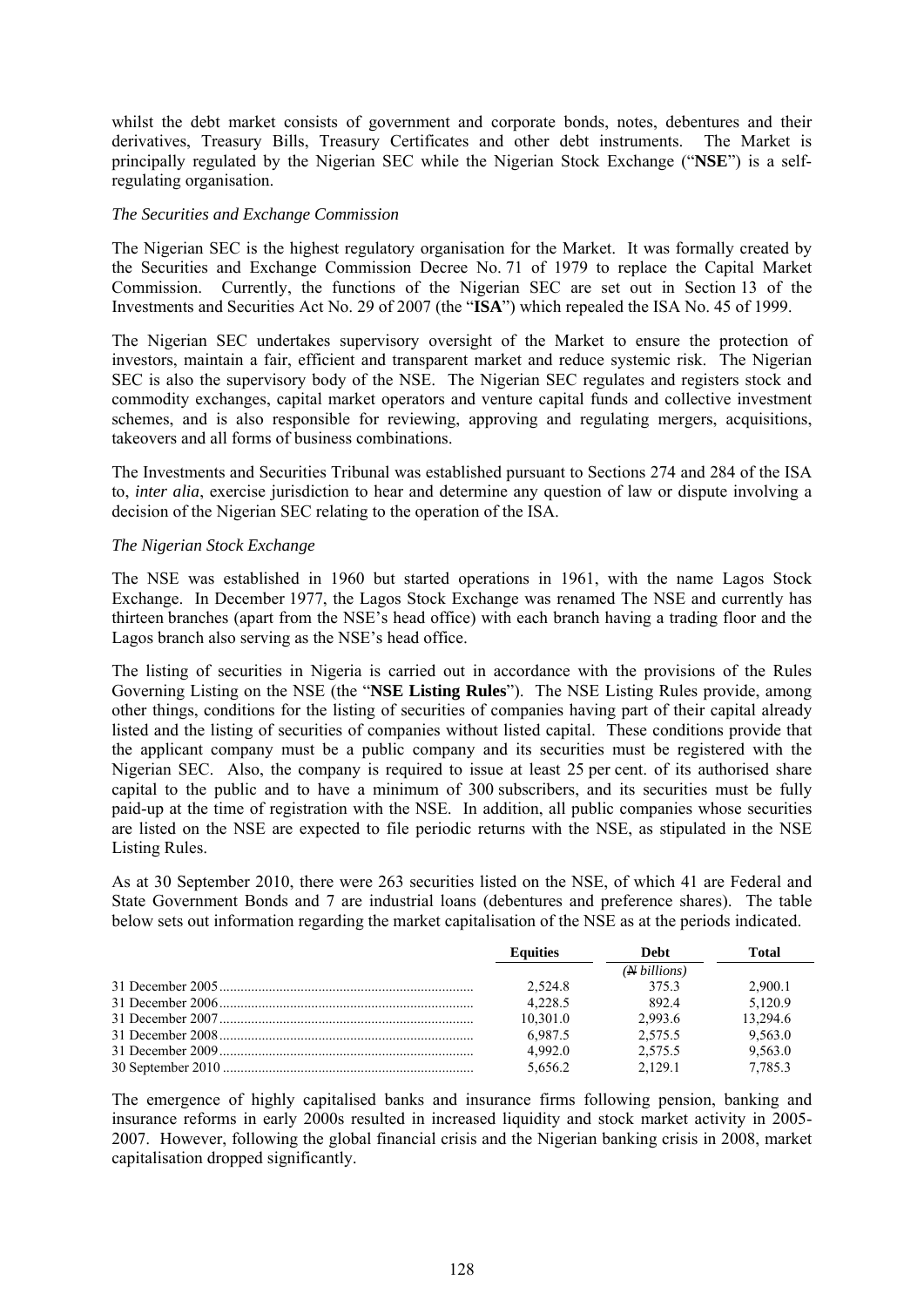Previously, the NSE had a two-tier market (with first-tier and second-tier securities) with two different listing requirements to suit every level of business operations. First-tier securities include securities of large companies with large market capitalisations. The second-tier securities market was introduced to assist small and medium-sized companies that are unable to meet the several requirements of the first-tier market in raising long-term capital. However, in July 2007, the third-tier market was introduced in a bid to help create a platform where small-scale indigenous companies would be nurtured and obtain the requisite support that would enable them to move up to second tier or first tier. The securities listed on the NSE are traded by qualified Nigerian broker firms registered by the Nigerian SEC, NSE and the Chartered Institute of Stockbrokers and admitted as "Dealing Members" of the NSE.

The Central Securities and Clearing System Limited ("**CSCS**") was incorporated in 1992, as a subsidiary of the NSE to provide central clearing services for securities quoted on the NSE. The concept of the CSCS provides for an integrated central depositary, clearing (electronic/book-entry transfer of shares from seller to buyer) and settlement (payment for bought securities) for all stock market transactions. All securities listed on the NSE must have their Certificates deposited in the CSCS before transactions can take place on the floors of the NSE. The CSCS was commissioned and commenced operations in April 1997. The CSCS provides computerised registration, clearing, settlement and delivery of securities in a centralised form thereby reducing the cost and time involved in processing trades on the NSE. The CSCS settles transactions within "T+3" days and serves as a central clearing point for dematerialisation of share certificates of quoted companies.

In April 1999, the NSE replaced the daily call-over system on the trading floors of the exchange with the Automated Trading System ("**ATS**"). The ATS allows dealers on the trading floors of the NSE to buy and sell orders for shares electronically. The ATS automatically generates trades when selling and buying prices match and interfaces with the CSCS system on a realtime on-line basis.

In 2005, the NSE introduced the "Trade Alert" to address the issue of unauthorised transactions, by informing investors by Short Messaging Service (SMS/text messages) on their mobile phones, whenever a transaction occurs on their accounts, enabling them to confirm the transaction or abort it if it was carried out without authorisation. The Trade Alert gives investors more security as they can now obtain real-time knowledge of in/out-bound transactions and stock balances on their accounts.

Subject to the approval of the Nigerian SEC and the NSE, the prices of newly issued securities of public quoted companies are determined by issuing houses and/or the prospective investors (where the pricing of the securities on offer is to be determined by way of a book-building process). Prices of already-quoted securities are determined by the interplay of market forces during trading on weekdays. These prices are published at the close of each day and carried in the national newspaper on the day following such trade. Companies listed on the NSE do not follow any regulated process for paying dividends and are able to declare interim and final dividends.

The NSE publishes a Daily Official List ("**DOL**") which provides information on daily transactions. The DOL is available to subscribers at the end of each trading day. Also, the information contained in the NSE's DOL is transmitted globally via the Reuters International Network to which the NSE is linked online. The code of the NSE on the Reuters networks is NSXA – B. The NSE also publishes weekly, monthly and quarterly reports and trading statistics. All foreign enquiries concerning investments or divestments through the NSE should be made from dealing members of the NSE (i.e. stockbrokers).

### *The Bond Market*

The Nigerian Bond Market (the "**Bond Market**") is principally regulated by the ISA and the Rules and Regulations of the Nigerian SEC (the "**SEC Rules**"), made pursuant to the ISA. Private companies seeking to raise capital through issuance of bonds are not regulated by the ISA.

The Bond Market comprises bonds issued by the Federal Government and State Governments and by public companies. The Nigerian Sovereign Bonds have been in existence since the 1970s. However,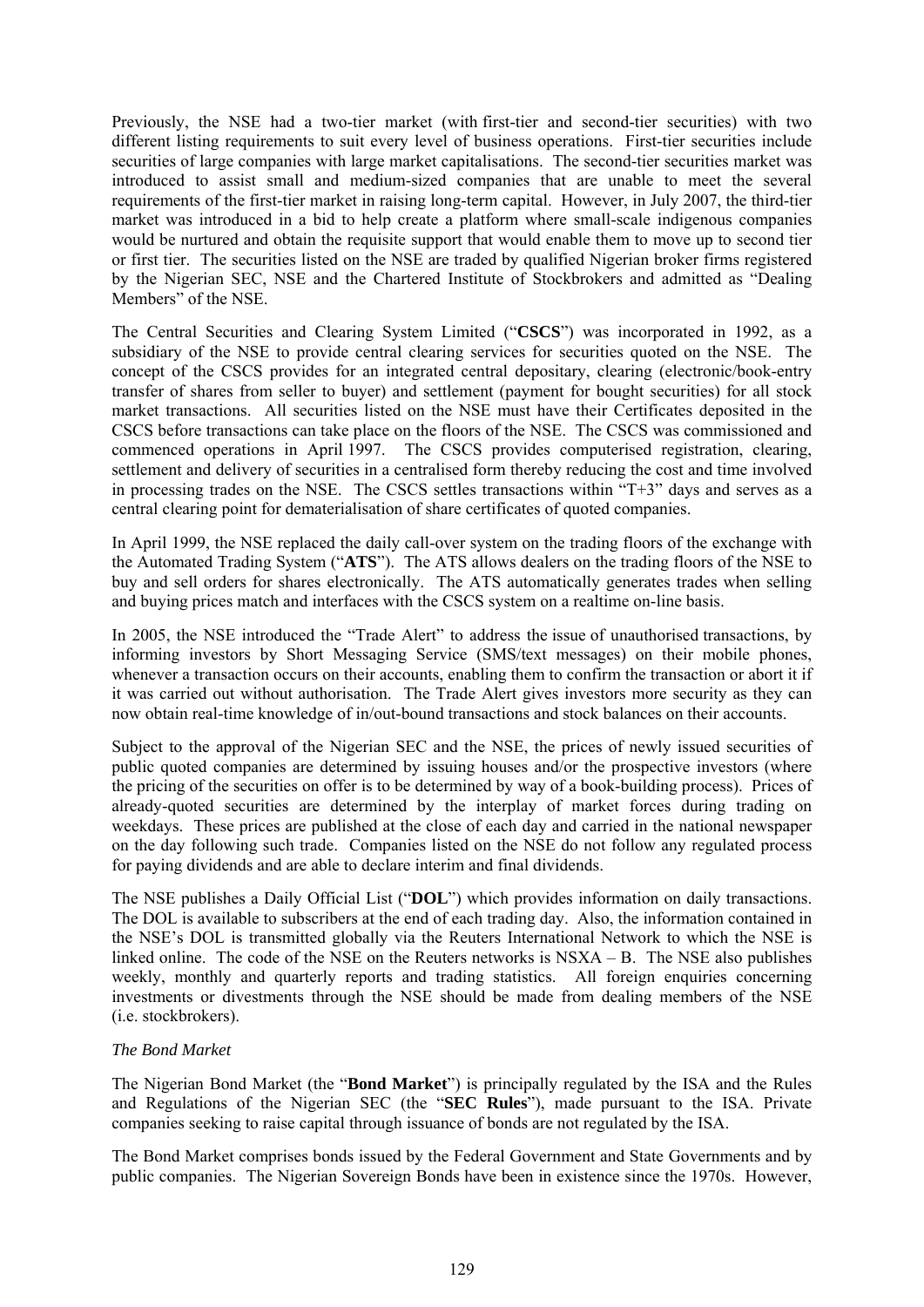the Bond Market became active in 2003 when the DMO launched four Federal Government bonds of maturities ranging from three years to ten years. About 37 Federal Government and State Government bonds have been issued since 2003 with the most recent being the Lagos, Imo and Kwara State Government bonds issued in 2009 and Bayelsa, Kaduna, Niger and Ebonyi State Governments in 2010. At least three other State Governments propose to issue bonds between the last quarter of 2010 and the first quarter of 2011. It is believed that previous successful State Government bond issuances have encouraged other states to raise funds from the bond market to finance infrastructural development and refinance subsisting debt arrangements.

Although Part XV of the ISA enables the Federal Government, the State Governments and their agencies, Local Governments and companies wholly-owned by the Government to raise funds by issuing registered bonds or promissory notes to execute specific projects, the approval of the Nigerian SEC is not required for primary offering of bonds by the Federal Government provided that where the securities are to be traded on an exchange, they shall be subject to the regulatory requirements relating to secondary market transactions. The DMO, which was established pursuant to the Debt Management Office (Establishment etc.) Act No. 18 of 2003, is the statutory body authorised to administer bonds issued by the Federal Government.

In the second half of 2006, the Primary Dealer Market Maker ("**PDMM**") system was created by the DMO. The PDMM's primary function is to ensure liquidity in Federal Government bonds; however, some sub-sovereign and corporate bodies are also using the PDMMs to create liquidity for their bonds. There are currently 21 PDMMs comprised of 16 banks and five discount houses. The OTC market for other bonds is informal and unregulated but every market maker is required to register with the Nigerian SEC and the Association of Security Dealers in accordance with the Nigerian SEC Rules.

The corporate bond market is also developing, and this may be attributable to the need for inexpensive long-term debt capital by companies coupled with investors' apathy to equity investments, following the impact of the global economic recession on the values of stocks. Companies including Guaranty Trust Bank Plc, UACN Property Development Company Plc, United Bank for Africa Plc and Flour Mills of Nigeria Plc have successfully issued bonds in the Nigerian capital market while a number of other corporate bond application are before the Nigerian SEC.

The ISA does not specifically provide for the regulation of corporate bonds, thus the broad provisions of the ISA regarding securities offering by a public company apply to corporate bonds. In addition to the general rules on securities offering, the SEC Rules also stipulates certain requirements that apply specifically to corporate bonds. The SEC Rules on corporate bonds was one of the initiatives introduced to encourage the development of the Nigerian corporate bond market.

To further encourage the development of the corporate and State Government bonds as well as bond issuance by supranational institutions such as the International Development Bank, in March 2010 the Government approved a waiver of taxes for these categories of bonds. The taxes covered by the approval are the Personal Income Tax, Value Added Tax, the Companies' Income Tax and the Capital Gains Tax. However, the requisite administrative and legislative processes to give legal effect to these waivers are yet to be concluded. It is expected that the waivers will be in place for a period of 10 years from the date of grant by the Government. Furthermore, the Nigerian banks are now allowed to treat state government bonds as liquid assets provided such bonds meet the requirement stipulated in the CBN circular.

### *Derivatives*

Presently, there are no specific regulations regulating derivatives in Nigeria, although the ISA empowers the Nigerian SEC to regulate the derivatives market. Pursuant to Section 13(b) of the ISA, the Nigerian SEC has the authority to register and regulate futures, options and derivatives exchanges. Presently, Nigeria does not have a derivatives exchange for the trading of derivative instruments. There is however an over-the-counter market where banks and other counterparties carry out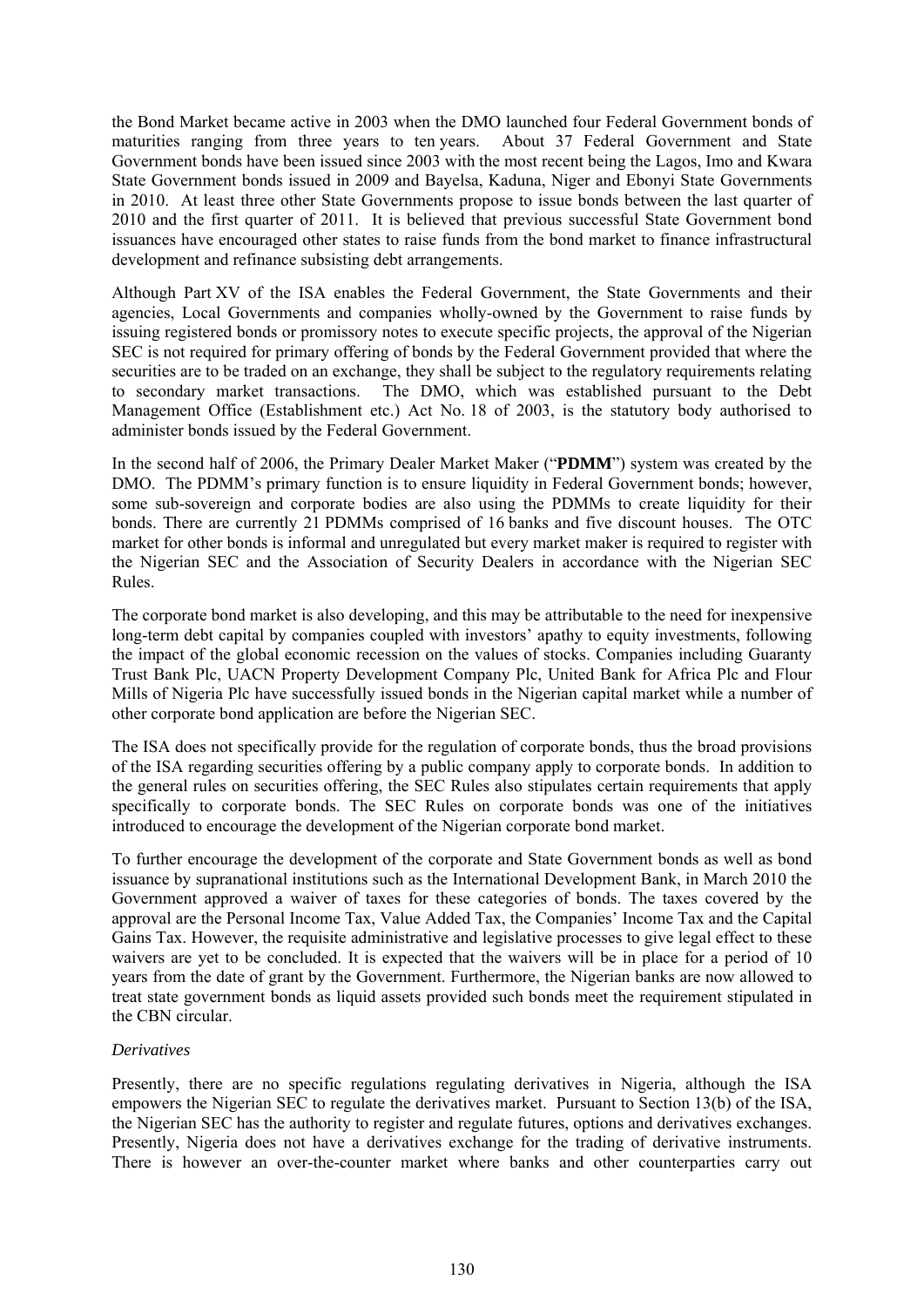derivative transactions. The Financial Market Dealers' Association is also making efforts to develop the Nigerian derivatives market.

A draft Securitisation Bill is also being prepared, which, if passed into law, will regulate assets and/or mortgage-backed securities transactions in Nigeria. However, this bill has not yet been presented to the National Assembly (Nigeria's federal legislature) for consideration.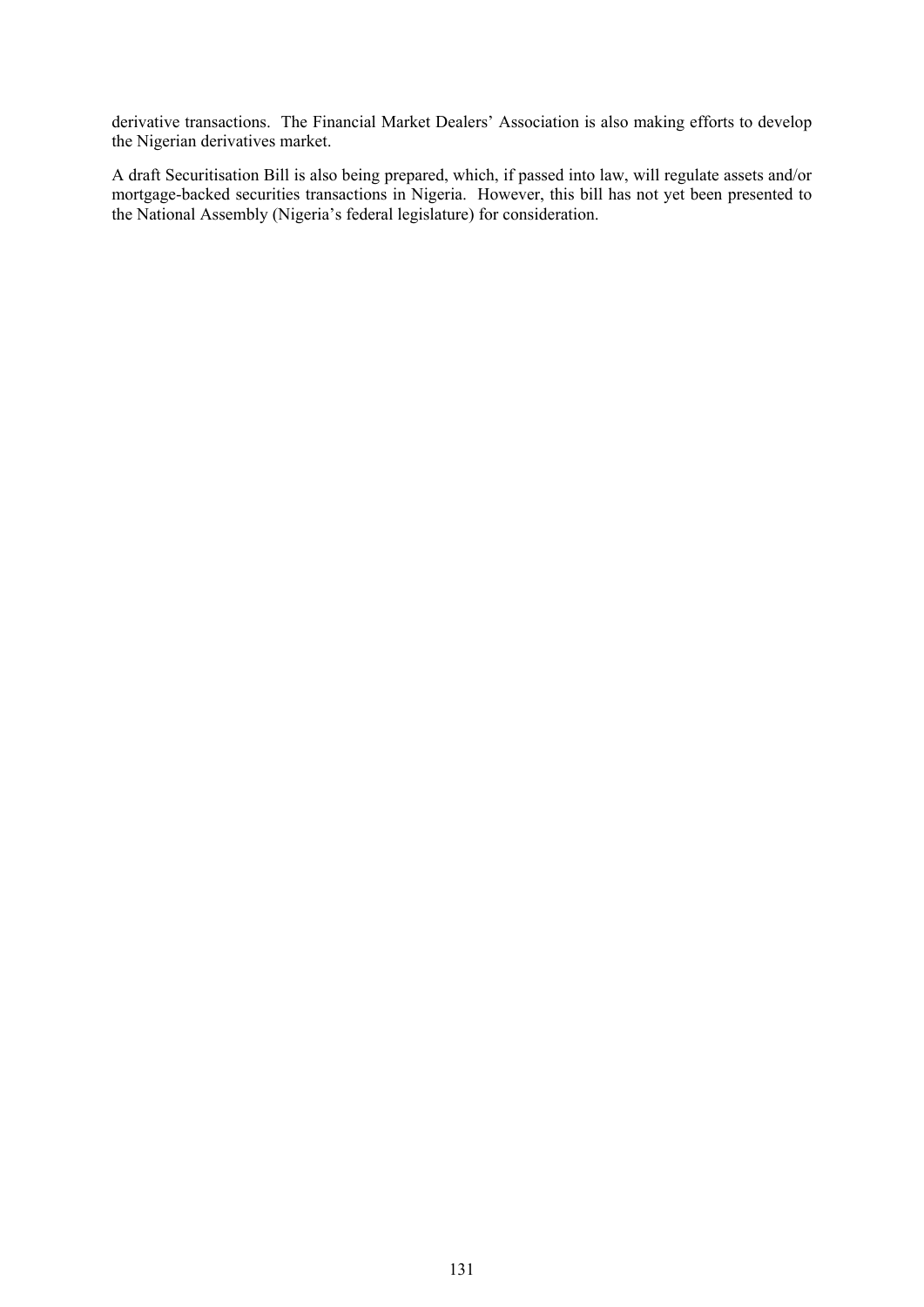#### **TERMS AND CONDITIONS OF THE NOTES**

*The following is the text of the Terms and Conditions of the Notes which, upon issue, will represent the terms and conditions applicable to all Notes, and, subject to completion and amendment, will be endorsed on each Note Certificate and will be attached and (subject to the provisions thereof) apply to each Global Note (capitalised terms as defined below). The terms and conditions applicable to any Note in global form will differ from those terms and conditions which would apply to the Note in definitive form to the extent described under "The Global Notes" section.*

The U.S.\$500,000,000 6.75% Notes due 2021 (the "**Notes**", which expression shall in these Conditions, unless the context otherwise requires, include any further notes issued pursuant to Condition 14 (Further Issues) and forming a single series with the Notes) of the Federal Republic of Nigeria (the "**Issuer**") are issued subject to and with the benefit of an Agency Agreement to be dated on or about 26 January 2011 (such agreement as amended and/or supplemented and/or restated from time to time, the "**Agency Agreement**") made between the Issuer, Deutsche Bank AG, London Branch, as fiscal agent and principal paying agent (the "**Fiscal Agent**") and as transfer agent, Deutsche Bank Trust Company Americas as U.S. paying agent, U.S. transfer agent and U.S. registrar (the "**U.S. Registrar**" and, together with Deutsche Bank AG, London Branch, each acting in its capacity as a transfer agent and as a paying agent respectively, the "**Transfer Agents**" and "**Paying Agents**") and Deutsche Bank Luxembourg S.A. as registrar (the "**Luxembourg Registrar**") (the U.S. Registrar and the Luxembourg Registrar each a "**Registrar**", which expression shall be deemed to mean both the Luxembourg Registrar and the U.S. Registrar taken together, as the context so requires) and the other agents named in it (together with the Fiscal Agent, the Registrar, the Transfer Agent and the other Paying Agents, the "**Agents**").

The statements in these Conditions include summaries of, and are subject to, the detailed provisions of and definitions in the Agency Agreement. Copies of the Agency Agreement are available for inspection during normal business hours by the holders of the Notes (the "**Noteholders**") at the Specified Office (as defined in the Agency Agreement) of each of the Paying Agents. The Noteholders are entitled to the benefit of, are bound by, and are deemed to have notice of, all the provisions of the Agency Agreement applicable to them. References in these Conditions to the Fiscal Agent, the Registrar, the Paying Agents and the Agents shall include any successor appointed under the Agency Agreement.

### **1. FORM, DENOMINATION AND TITLE**

### **1.1 Form and Denomination**

The Notes are issued in registered form in denominations of U.S.\$200,000 and integral multiples of U.S.\$1,000 in excess thereof, each an "**Authorised Denomination**". A note certificate (each a "**Certificate**") will be issued to each Noteholder in respect of its registered holding of Notes. Each Certificate will be numbered serially with an identifying number which will be recorded on the relevant Certificate and in the register of Noteholders (the "**Register**") which the Issuer will procure to be kept by the Registrar.

### **1.2 Title**

Title to the Notes passes only by registration in the Register. The holder of any Note will (except as otherwise required by law) be treated as its absolute owner for all purposes (whether or not it is overdue and regardless of any notice of ownership, trust or any interest or any writing on, or the theft or loss of, the Certificate issued in respect of it) and no person will be liable for so treating the holder. In these Conditions "**Noteholder**", and in relation to a "**Note**", "**holder**" means the person in whose name a Note is registered in the Register (or, in the case of a joint holding, the first named thereof).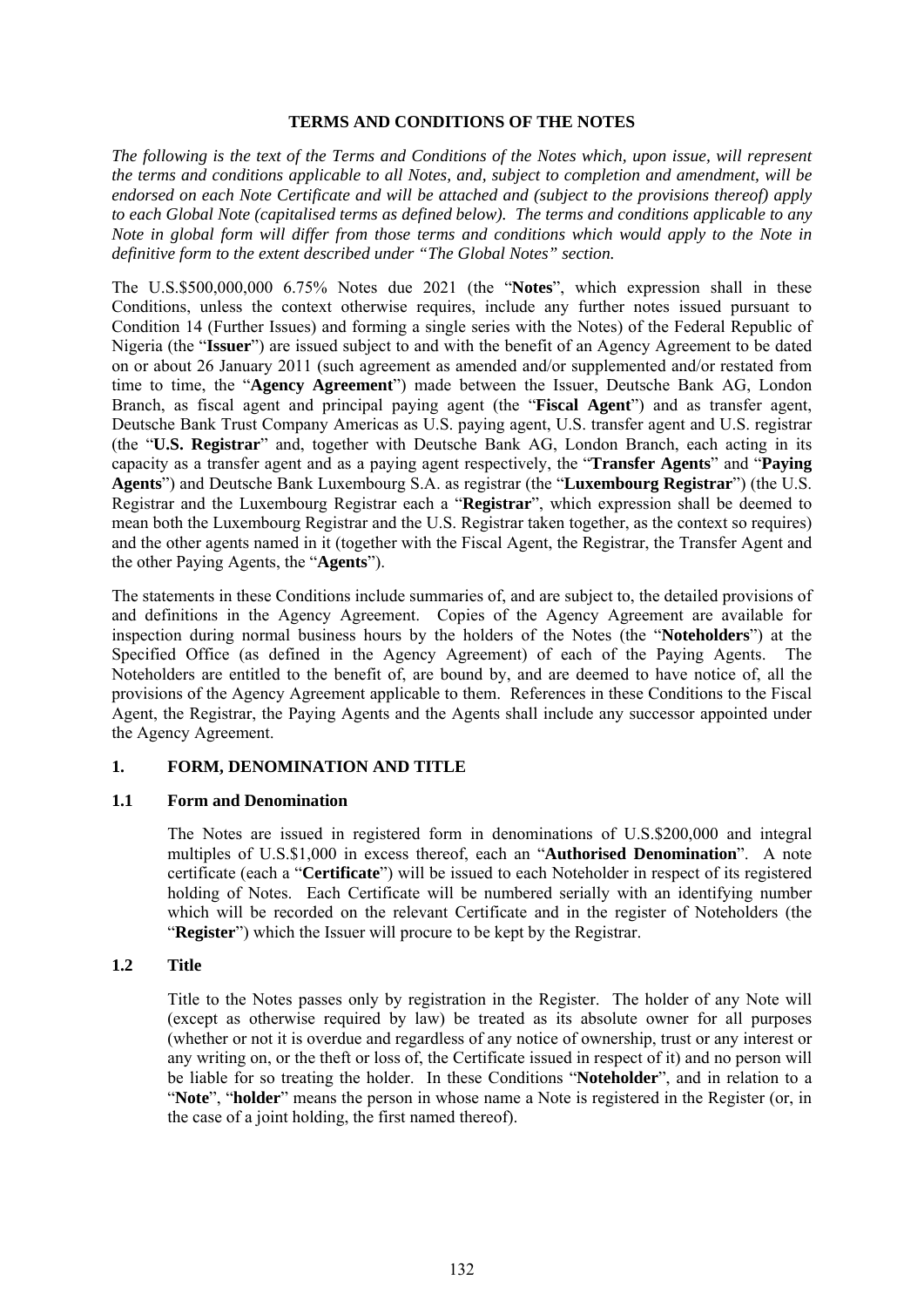## **2. TRANSFERS OF NOTES AND ISSUE OF CERTIFICATES**

## **2.1 Transfers**

Subject to Condition 2.4 (Closed Periods) and Condition 2.5 (Regulations), a Note may be transferred by depositing the Certificate issued in respect of that Note, with the form of transfer on the back duly completed and signed, at the Specified Office of the Registrar or any of the Agents together with such evidence as the Registrar or Agent may require to prove the title of the transferor and the authority of the individuals who have executed the form of transfer; provided however that a Note may not be transferred unless the principal amount of the Notes transferred and (where not all of the Notes held by a Holder are being transferred) the principal amount of the Notes not transferred, are Authorised Denominations.

## **2.2 Delivery of new Certificates**

Each new Certificate to be issued upon transfer or exchange of Notes will, within five business days of receipt by the Registrar or the Transfer Agent of the duly completed form of transfer endorsed on the relevant Certificate, be mailed by uninsured mail at the risk of the holder entitled to the Note to the address specified in the form of transfer. For the purposes of this Condition, "**business day**" shall mean a day on which banks are open for business in the city in which the Specified Office of the Agent with whom a Certificate is deposited in connection with a transfer is located.

Where some but not all of the Notes in respect of which a Certificate is issued are to be transferred a new Certificate in respect of the Notes not so transferred will, within five business days of receipt by the Registrar or the Transfer Agent of the original Certificate, be mailed by uninsured mail at the risk of the holder of the Notes not so transferred to the address of such holder appearing on the Register or as specified in the form of transfer.

## **2.3 Formalities free of charge**

Registration of transfer of Notes will be effected without charge by or on behalf of the Issuer, the Registrar, or any Agent but upon payment (or the giving of such indemnity as the Registrar or any Agent may reasonably require) in respect of any tax or other governmental charges which may be imposed in relation to such transfer.

### **2.4 Closed Periods**

No Noteholder may require the transfer of a Note to be registered during the period of 15 calendar days ending on the due date for any payment of principal or interest on that Note.

### **2.5 Regulations**

All transfers of Notes and entries on the Register will be made subject to the detailed regulations concerning transfer of Notes scheduled to the Agency Agreement. The regulations may be changed by the Issuer with the prior written approval of the Registrar. A copy of the current regulations will be mailed (free of charge) by the Registrar to any Noteholder upon request.

### **3. STATUS**

The Notes constitute direct, unconditional and (subject to the provisions of Condition 4 (Negative Pledge)) unsecured obligations of the Issuer and (subject as provided above) rank and will rank *pari passu*, without any preference among themselves, and with all other present and future unsecured and unsubordinated obligations of the Issuer, save only for such obligations as may be preferred by mandatory provisions of applicable law. The full faith and credit of the Issuer is pledged for the due and punctual payment of the Notes.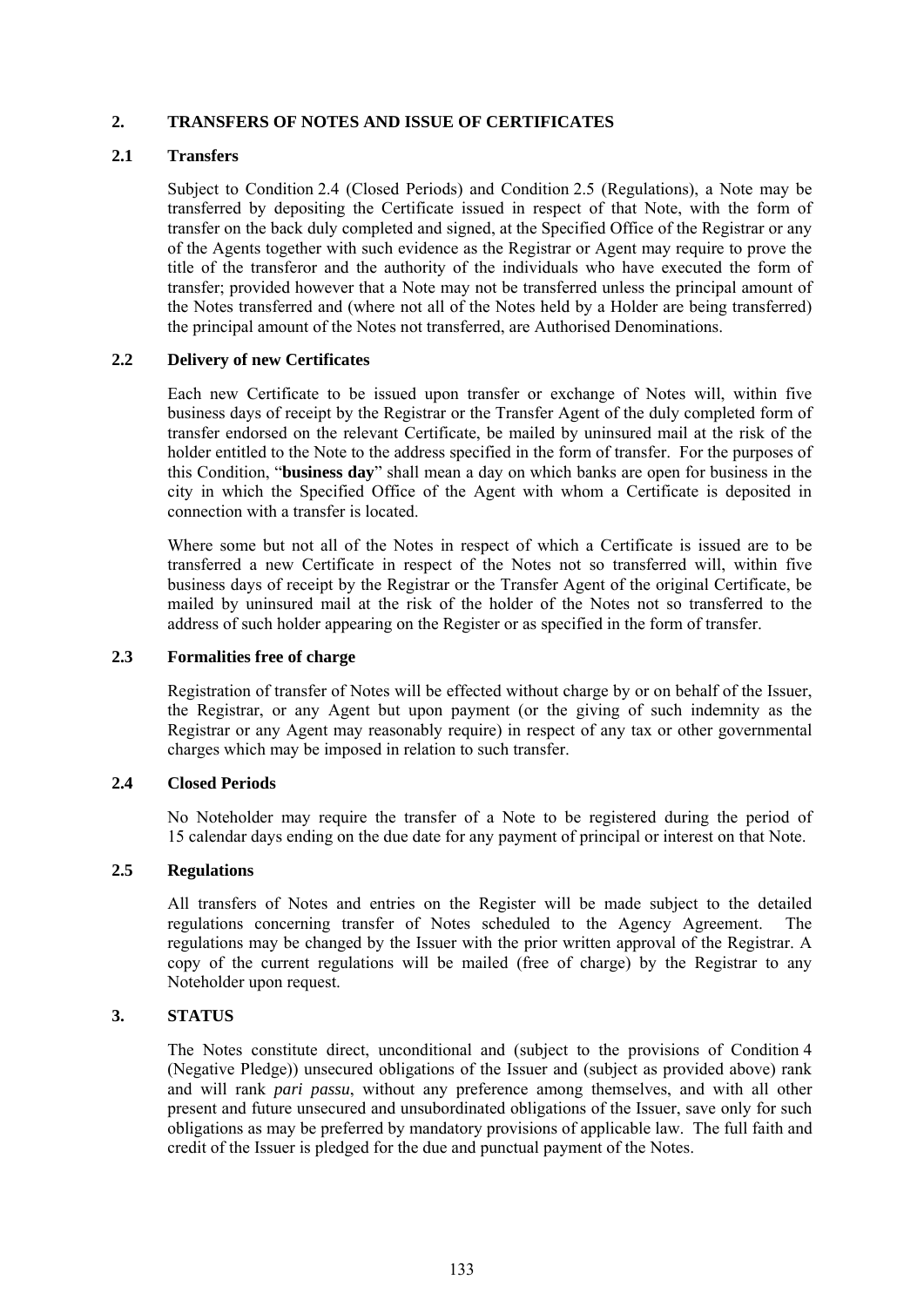## **4. NEGATIVE PLEDGE**

## **4.1 Negative Pledge**

So long as any Note remains outstanding (as defined in the Agency Agreement) the Issuer will not, save for the exceptions set out below in Condition 4.3 (Exceptions) create, incur, assume or permit to subsist any Security upon the whole or any part of its present or future assets, undertakings or revenues to secure (i) any of its Public External Indebtedness; (ii) any Guarantees in respect of Public External Indebtedness; or (iii) the Public External Indebtedness of any other person; without at the same time or prior thereto securing the Notes equally and rateably therewith or providing such other arrangement (whether or not comprising Security) as shall be approved by an Extraordinary Resolution of Noteholders.

## **4.2 Interpretation**

In these Conditions:

- (a) "**Guarantee**" means any obligation of a person to pay the Indebtedness of another person including, without limitation: an obligation to pay or purchase such Indebtedness; an obligation to lend money or to purchase or subscribe shares or other securities or to purchase assets or services in order to provide funds for the payment of such Indebtedness; an indemnity against the consequences of a default in the payment of such Indebtedness; or any other agreement to be responsible for such Indebtedness;
- (b) "**Extraordinary Resolution**" means a resolution passed at a meeting of Noteholders (whether originally convened or resumed following an adjournment) duly convened and held in accordance with Schedule 6 of the Agency Agreement by a majority of not less than three quarters of the votes cast;
- (c) "**Indebtedness**" means any obligation (whether present or future) for the payment or repayment of money which has been borrowed or raised (including money raised by acceptances and leasing);
- (d) "**person**" means any individual, company, corporation, firm, partnership, joint venture, association, organisation, trust or other juridical entity, state or agency of a state or other entity, whether or not having a separate legal personality;
- (e) "**Public External Indebtedness**" means any Indebtedness (i) expressed or denominated or payable or which, at the option of the relevant creditor may be payable, in any currency other than the lawful currency from time to time of the Federal Republic of Nigeria, and (ii) which is in the form of, or is represented by, bonds, notes or other securities with a stated maturity of more than one year from the date of issue which are, or are capable of being, quoted, listed or ordinarily purchased or sold on any stock exchange, automated trading system, over the counter or other securities market; and
- (f) "**Security**" means any mortgage, pledge, lien, hypothecation, security interest or other charge or encumbrance including, without limitation, anything analogous to the foregoing under the laws of any jurisdiction.

## **4.3 Exceptions**

The following exceptions apply to the Issuer's obligations under paragraph 4.1 (Negative Pledge) of this Condition:

(a) any Security upon property to secure Public External Indebtedness of the Issuer or any Guarantee by the Issuer of Public External Indebtedness of any other person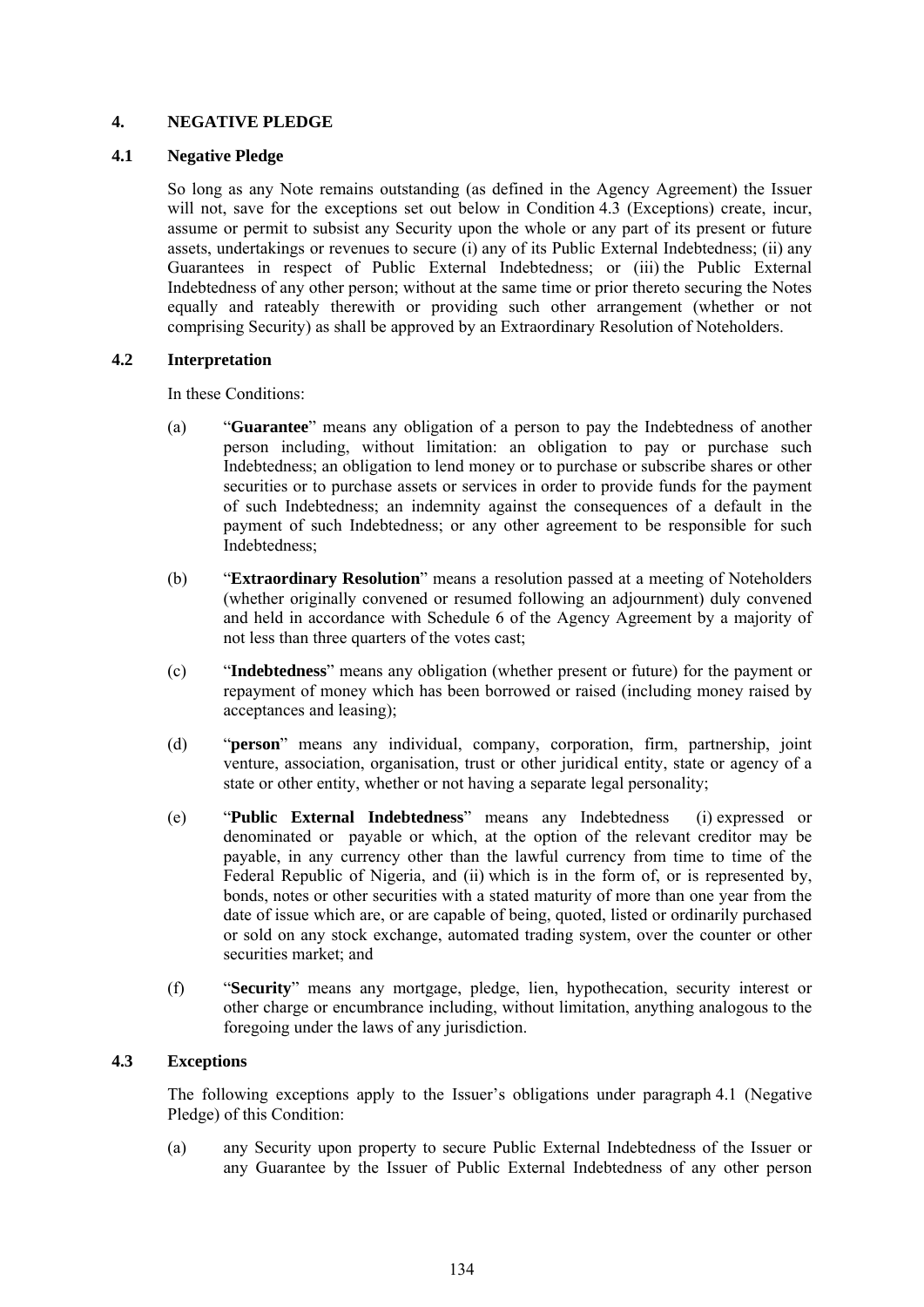incurred for the purpose of financing the acquisition or construction of such property and any renewal and extension of such Security which is limited to the original property covered thereby and which (in either case) secures any renewal or extension of the original secured financing;

- (b) any Security securing Public External Indebtedness of the Issuer or any Guarantee by the Issuer of Public External Indebtedness of any other person incurred for the purpose of financing all or part of the costs of the acquisition, construction or development of a project; provided that (A) the holders of such Public External Indebtedness or Guarantee expressly agree to limit their recourse to the assets and revenues of such project or the proceeds of insurance thereon as the sole source of repayments of such Public External Indebtedness and (B) the property over which such Security is granted consists solely of such assets and revenues; and
- (c) any Security securing the Public External Indebtedness of the Issuer or any Guarantee by the Issuer of Public External Indebtedness of any other person which was in existence on 28 January 2011.

# **5. INTEREST**

### **5.1 Interest Rate and Interest Payment Dates**

The Notes bear interest from and including 28 January 2011 to but excluding the Maturity Date (as defined in Condition 7.1 (Redemption at Maturity)) at the rate of 6.75% per annum (the "**Rate of Interest**"), payable semi annually in arrear on 28 January and 28 July in each year (each an "**Interest Payment Date**").

### **5.2 Interest Accrual**

Each Note will cease to bear interest from and including its due date for redemption unless, upon due presentation, payment of the principal in respect of the Note is improperly withheld or refused or unless default is otherwise made in respect of payment. In such event, interest will continue to accrue until whichever is the earlier of:

- (a) the date on which all amounts due in respect of such Note have been paid; and
- (b) seven days after the date on which the full amount of the moneys payable in respect of such Notes has been received by the Fiscal Agent and notice to that effect has been given to the Noteholders in accordance with Condition 12 (Notices) (except to the extent that there is any subsequent default in payment).

### **5.3 Calculation of Interest**

The amount of interest payable on each Interest Payment Date shall be U.S.\$6,750 in respect of each Note of U.S.\$200,000 denomination and, where Notes are issued in Authorised Denominations in excess thereof, U.S.\$33.75 in respect of each Calculation Amount (as defined below). If interest is required to be paid in respect of a Note on any other date, it shall be calculated by applying the Rate of Interest to the Calculation Amount, multiplying the product by the relevant Day Count Fraction, rounding the resulting figure to the nearest cent (half a cent being rounded upwards) and multiplying such rounded figure by a fraction equal to the Authorised Denomination of such Note divided by the Calculation Amount, where "**Calculation Amount**" means U.S.\$1,000 and "**Day Count Fraction**" means, in respect of any period, the number of days in the relevant period divided by 360 (the number of days to be calculated on the basis of a year of 360 days with 12 30-day months).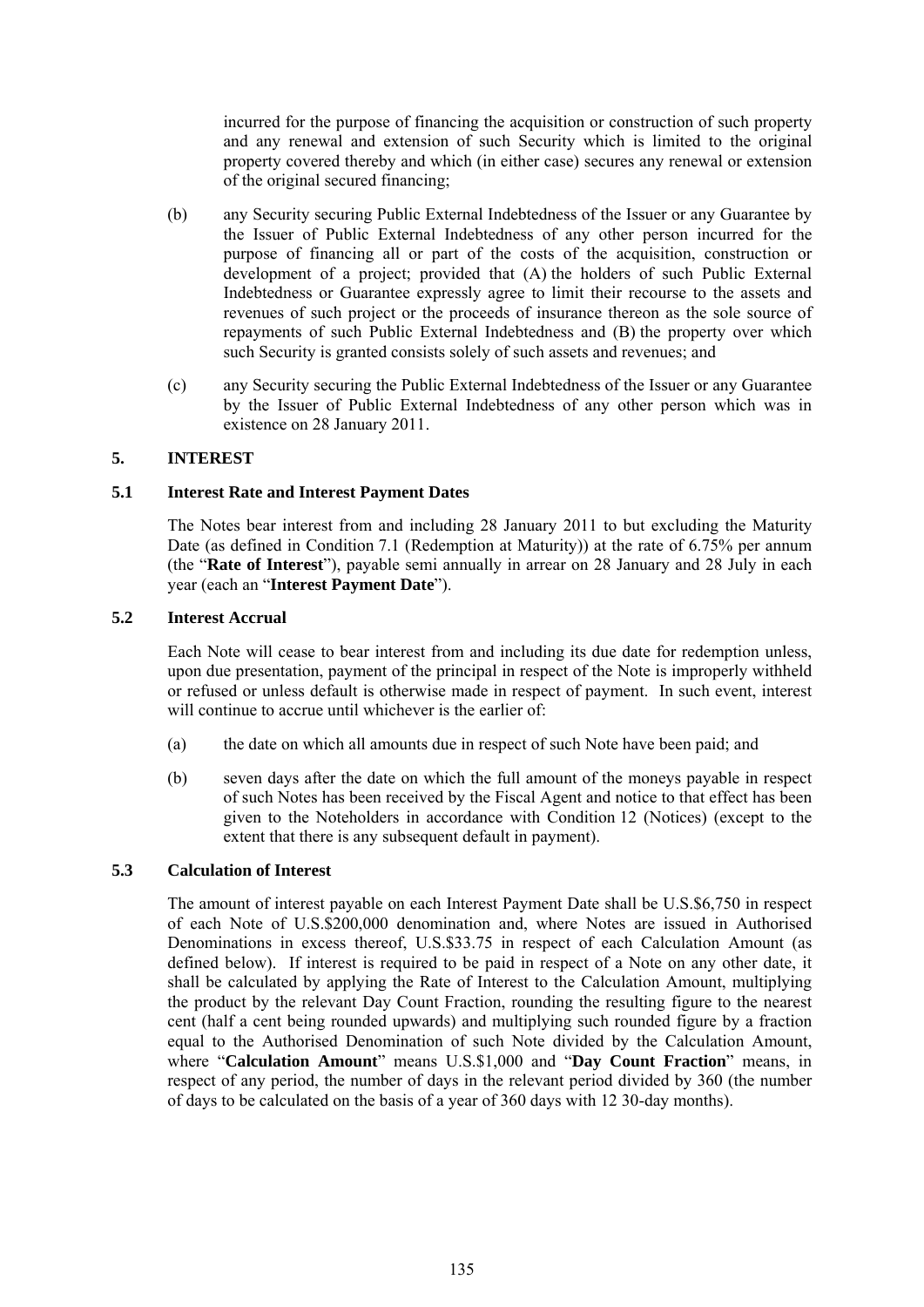### **6. PAYMENTS**

#### **6.1 Payments in respect of Notes**

Payment of principal and interest will be made by transfer to the registered account of the Noteholder or by a cheque in US dollars drawn on a bank that processes payments in US dollars mailed to the registered address of the Noteholder if it does not have a registered account. Payment of principal will only be made against presentation and surrender of the relevant Certificate at the Specified Office of any of the Paying Agents. Interest on Notes due on an Interest Payment Date will be paid to the holder shown on the Register at the close of business on the date (the "**record date**") being the fifteenth day before the due date for the payment of interest.

For the purposes of this Condition 6, a Noteholder's "**registered account**" means the US dollar account maintained by or on its behalf with a bank that processes payments in US dollars, details of which appear on the Register at the close of business, in the case of principal, on the second Business Day (as defined below) before the due date for payment and, in the case of interest, on the relevant record date, and a Noteholder's "**registered address**" means its address appearing on the Register at that time.

#### **6.2 Payments subject to Applicable Laws**

Payments in respect of principal and interest on Notes are subject in all cases to any fiscal or other laws and regulations applicable in the place of payment, but without prejudice to the provisions of Condition 8 (Taxation).

#### **6.3 No commissions**

No commissions or expenses shall be charged to the Noteholders in respect of any payments made in accordance with this Condition 6 (Payments).

### **6.4 Payment on Business Days**

Where payment is to be made by transfer to a registered account, payment instructions (for value the due date or, if that is not a Business Day, for value the first following day which is a Business Day) will be initiated on the due date for payment or, in the case of a payment of principal, if later, on the Business Day on which the relevant Certificate is surrendered at the Specified Office of an Agent.

Noteholders will not be entitled to any interest or other payment for any delay after the due date in receiving the amount due if the due date is not a Business Day, if the Noteholder is late in surrendering its Certificate (if required to do so) or if a cheque mailed in accordance with this Condition 6 arrives after the due date for payment.

In this Condition 6 "**Business Day**" means a day (other than a Saturday or Sunday) on which commercial banks are open for general business in London, New York City and, in the case of presentation of a Certificate, in the place in which the Certificate is presented.

### **6.5 Partial Payments**

If the amount of principal or interest which is due on the Notes is not paid in full, the Registrar will annotate the Register with a record of the amount of principal or interest in fact paid.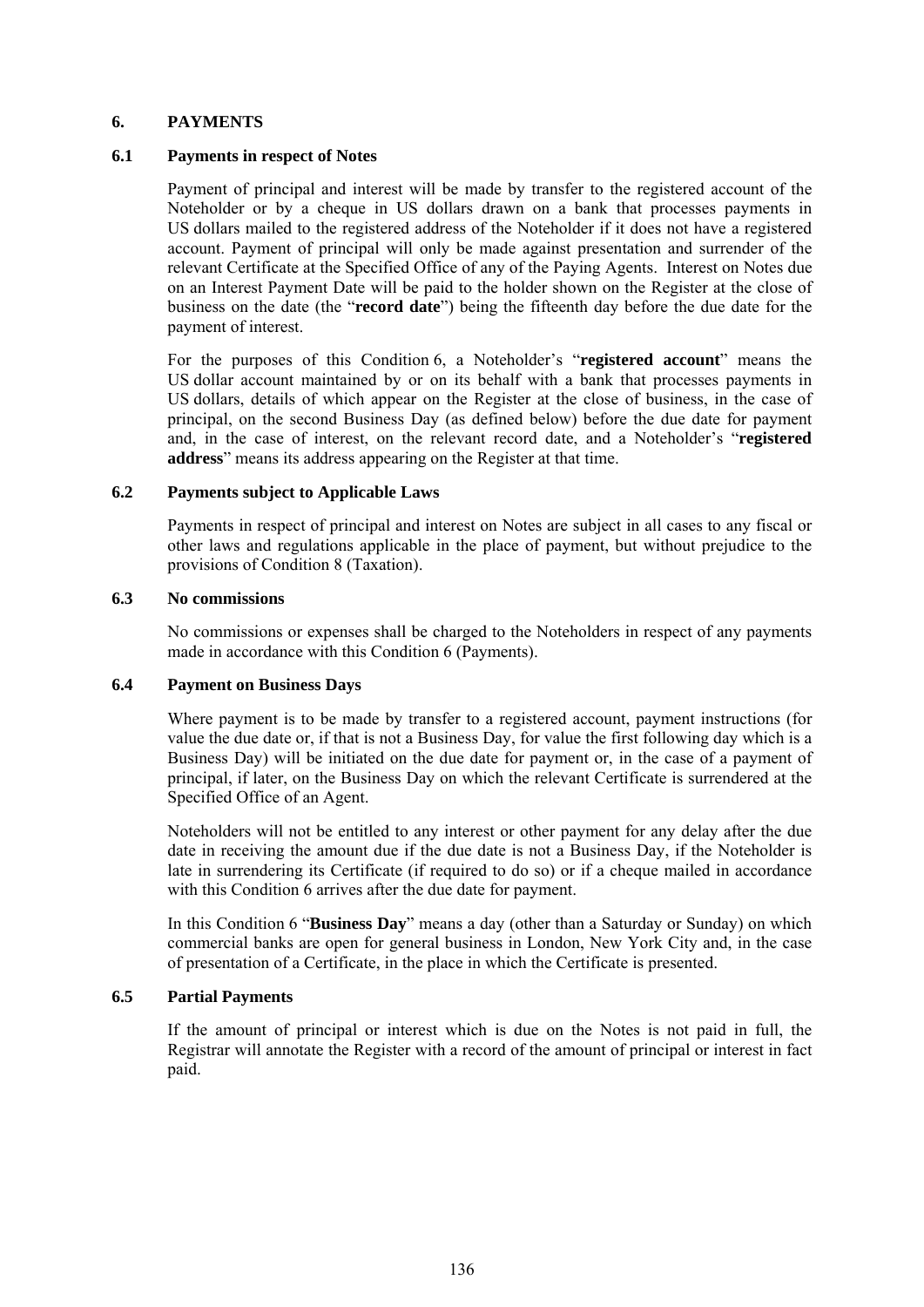## **6.6 Agents**

The names of the initial Agents and their initial Specified Offices are set out in the Agency Agreement. The Issuer reserves the right at any time to vary or terminate the appointment of any Agent and to appoint additional or other Agents provided that there will at all times be:

- (a) a Fiscal Agent, a Registrar and a Transfer Agent; and
- (b) a Paying Agent in a Member State of the European Union (if any) that is not obliged to withhold or deduct tax pursuant to European Council Directive 2003/48/EC or any other directive implementing the conclusions of the ECOFIN Council Meeting of 26-27 November 2000 on the taxation of savings income or any law implementing or complying with, or introduced in order to conform to, such Directive.

Notice of any termination or appointment and of any changes in Specified Offices will be given to the Noteholders promptly by the Issuer in accordance with Condition 12.

In acting under the Agency Agreement and in connection with the Notes, the Agents act solely as agents of the Issuer and do not assume any obligations towards or relationship of agency or trust for or with any of the Noteholders.

## **7. REDEMPTION AND PURCHASE**

## **7.1 Redemption at Maturity**

Unless previously redeemed or purchased and cancelled as provided below, the Issuer will redeem the Notes at their principal amount on 28 January 2021 (the "**Maturity Date**").

## **7.2 Purchase and Cancellation**

The Issuer may at any time purchase Notes in the open market or otherwise and at any price, provided that such purchase is made in accordance with the U.S. Securities Act of 1933, as amended (the "Securities Act") and any other applicable securities laws. Any Notes so purchased may be cancelled or held and resold (provided that any resales in the United States must be in accordance with an effective registration statement or in a transaction exempt from or not subject to the registration requirements of the Securities Act). Any Notes so purchased, while held by or on behalf of the Issuer shall not entitle the holder to vote at any meeting of Noteholders and shall not be deemed to be outstanding for the purposes of such meetings. Any Notes so cancelled will not be reissued.

# **8. TAXATION**

# **8.1 Payment without Withholding**

All payments in respect of the Notes by or on behalf of the Issuer shall be made without withholding or deduction for, or on account of, any present or future taxes, duties, assessments or governmental charges of whatever nature ("**Taxes**") imposed or levied by or on behalf of the Relevant Jurisdiction, unless the withholding or deduction of the Taxes is required by law. In that event, the Issuer will pay such additional amounts as may be necessary in order that the net amounts received by the Noteholders after the withholding or deduction shall equal the respective amounts which would have been receivable in respect of the Notes in the absence of the withholding or deduction; except that no additional amounts shall be payable in relation to any payment in respect of any Note:

(a) presented for payment by or on behalf of a holder who is liable to the Taxes in respect of the Note by reason of his having some connection with the Relevant Jurisdiction other than the mere holding of the Note; or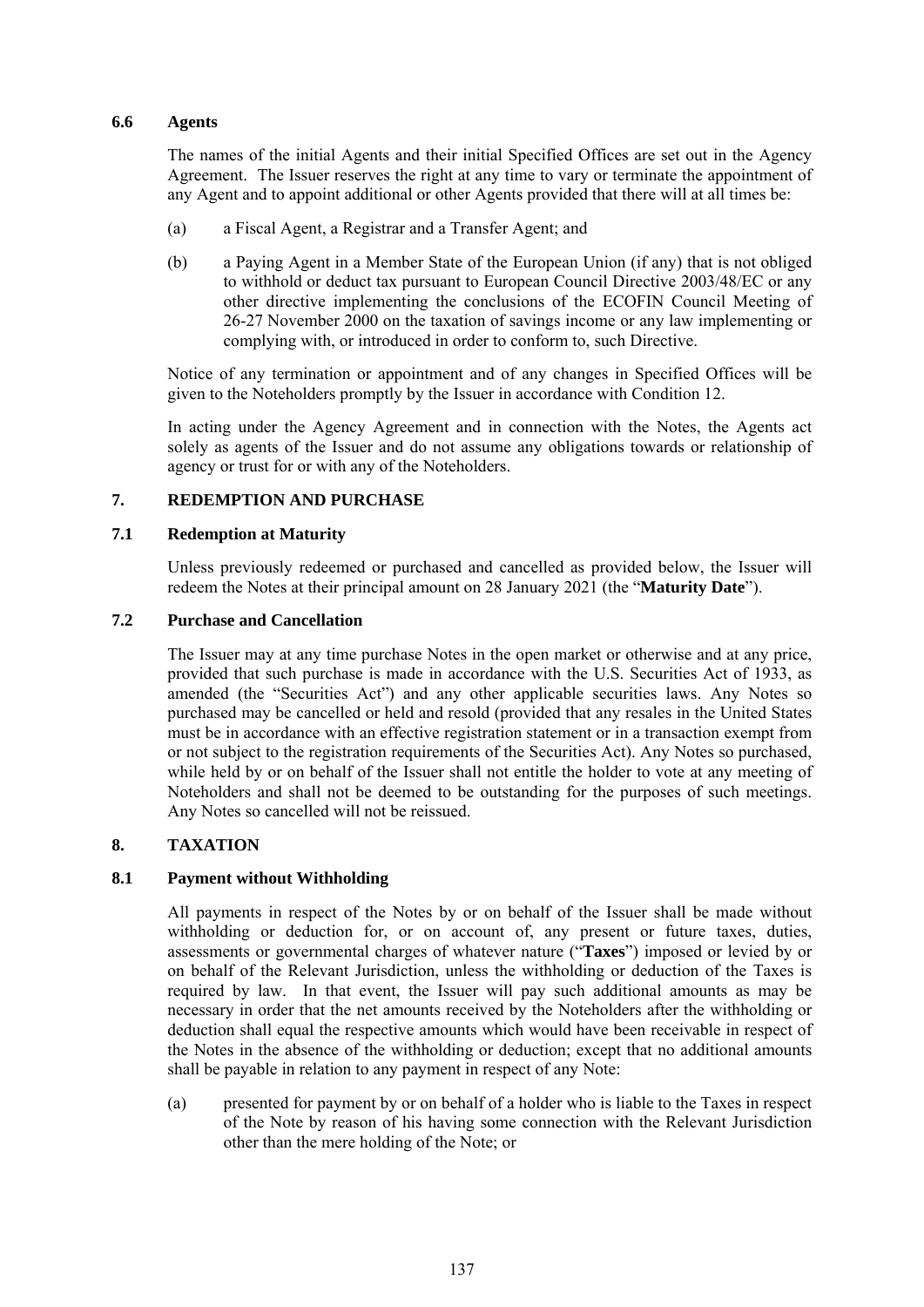- (b) presented for payment more than 30 days after the Relevant Date (as defined below), except to the extent that the relevant holder would have been entitled to such additional amounts if it had presented such Note for payment on the last day of such period of 30 days assuming, whether or not such is in fact the case, that day to have been a Business Day (as defined in Condition 6 (Payments)); or
- (c) where such withholding or deduction is imposed on a payment to an individual and is required to be made pursuant to European Council Directive 2003/48/EC or any other Directive implementing the conclusions of the ECOFIN Council Meeting of 26-27 November 2000 on the taxation of savings income or any law implementing or complying with, or introduced in order to conform to, such Directive; or
- (d) presented for payment by or on behalf of a holder who would have been able to avoid such withholding or deduction by presenting the relevant Note to another Paying Agent in a Member State of the European Union.

## **8.2 Interpretation**

In these Conditions:

- (a) "**Relevant Date**" means the date on which the payment first becomes due but, if the full amount of the money payable has not been received by the Fiscal Agent on or before the due date, it means the date on which, the full amount of the money having been so received, notice to that effect has been duly given to the Noteholders by the Issuer in accordance with Condition 12 (Notices); and
- (b) "**Relevant Jurisdiction**" means the Federal Republic of Nigeria or any political subdivision or any authority thereof or therein having power to tax in respect of payments made by it of principal and interest on the Notes.

### **8.3 Additional Amounts**

Any reference in these Conditions to any amounts in respect of the Notes shall be deemed also to refer to any additional amounts which may be payable under this Condition 8.

## **9. PRESCRIPTION**

Claims in respect of principal and interest will become void unless made within 10 years (in the case of principal) and five years (in the case of interest) from the Relevant Date, as defined in Condition 8 (Taxation).

### **10. EVENTS OF DEFAULT**

### **10.1 Events of Default**

If any of the following events ("**Events of Default**") shall have occurred and be continuing:

- (a) Non-payment
	- (i) the Issuer fails to pay any principal on any of the Notes when due and payable and such failure continues for a period of 15 business days; or
	- (ii) the Issuer fails to pay any interest on any of the Notes or any amount due under Condition 8 (Taxation) when due and payable, and such failure continues for a period of 30 days; or
- (b) Breach of Other Obligations

the Issuer does not perform or comply with any one or more of its other obligations in the Notes or the Agency Agreement, which default is incapable of remedy or is not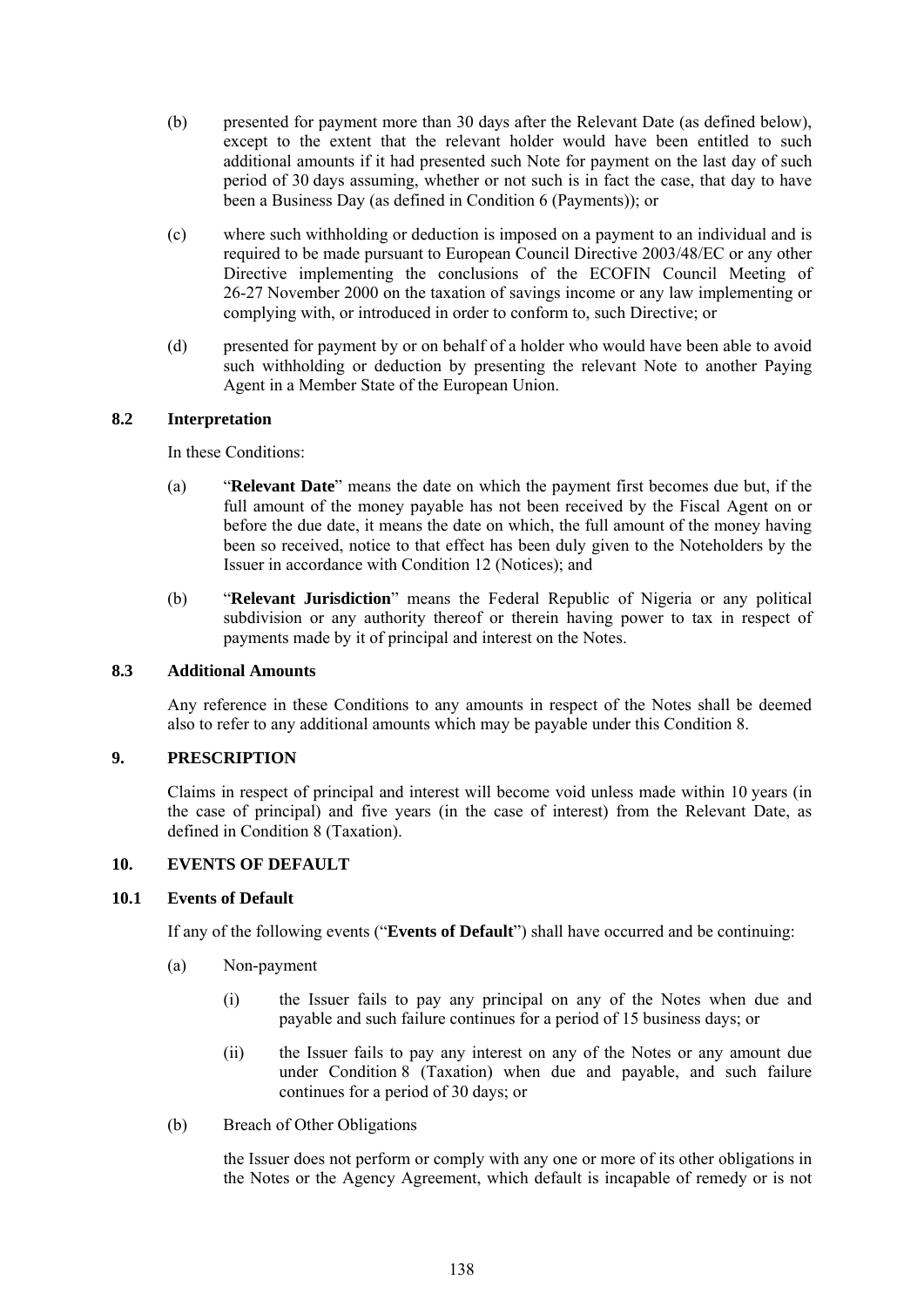remedied within 45 days following the service by any Noteholder on the Issuer of notice requiring the same to be remedied; or

- (c) Cross-acceleration
	- (i) any other External Indebtedness of the Issuer becomes due and payable prior to stated maturity thereof by reason of default, or
	- (ii) any such External Indebtedness is not paid at maturity; or
	- (iii) any Guarantee of such External Indebtedness is not honoured when due and called upon,

and, in the case of (ii) or (iii), that failure continues beyond any applicable grace period;

*provided that* the aggregate amount of the relevant External Indebtedness in respect of which one or more of the events mentioned in this paragraph (c) have occurred equals or exceeds U.S.\$25,000,000 or its equivalent; or

(d) Moratorium

a moratorium on the payment of principal of, or interest on, the External Indebtedness of the Issuer shall be declared by the Issuer; or

(e) IMF Membership

the Issuer shall cease to be a member of the International Monetary Fund (IMF) or shall cease to be eligible to use the general resources of the IMF; or

- (f) Validity
	- (i) the validity of the Notes shall be contested by the Issuer; or
	- (ii) the Issuer shall deny any of its obligations under the Notes (whether by a general suspension of payments or a moratorium on the payment of debt or otherwise); or
	- (iii) it shall be or become unlawful for the Issuer to perform or comply with all or any of its obligations set out in the Notes or the Agency Agreement, including, without limitation, the payment of interest on the Notes, as a result of any change in law or regulation in the Federal Republic of Nigeria or any ruling of any court in the Federal Republic of Nigeria whose decision is final and unappealable or for any reason such obligations cease to be in full force and effect; or
- (g) Consents

if any authorisation, consent of, or filing or registration with, any governmental authority necessary for the performance of any payment obligation of the Issuer under the Notes, when due, ceases to be in full force and effect or remain valid and subsisting,

then the holders of at least 25 per cent. in aggregate principal amount of the outstanding Notes may, by notice in writing to the Issuer (with a copy to the Fiscal Agent), declare all the Notes to be immediately due and payable, whereupon they shall become immediately due and payable at their principal amount together with accrued interest without further action or formality. Notice of any such declaration shall promptly be given to all other Noteholders by the Issuer.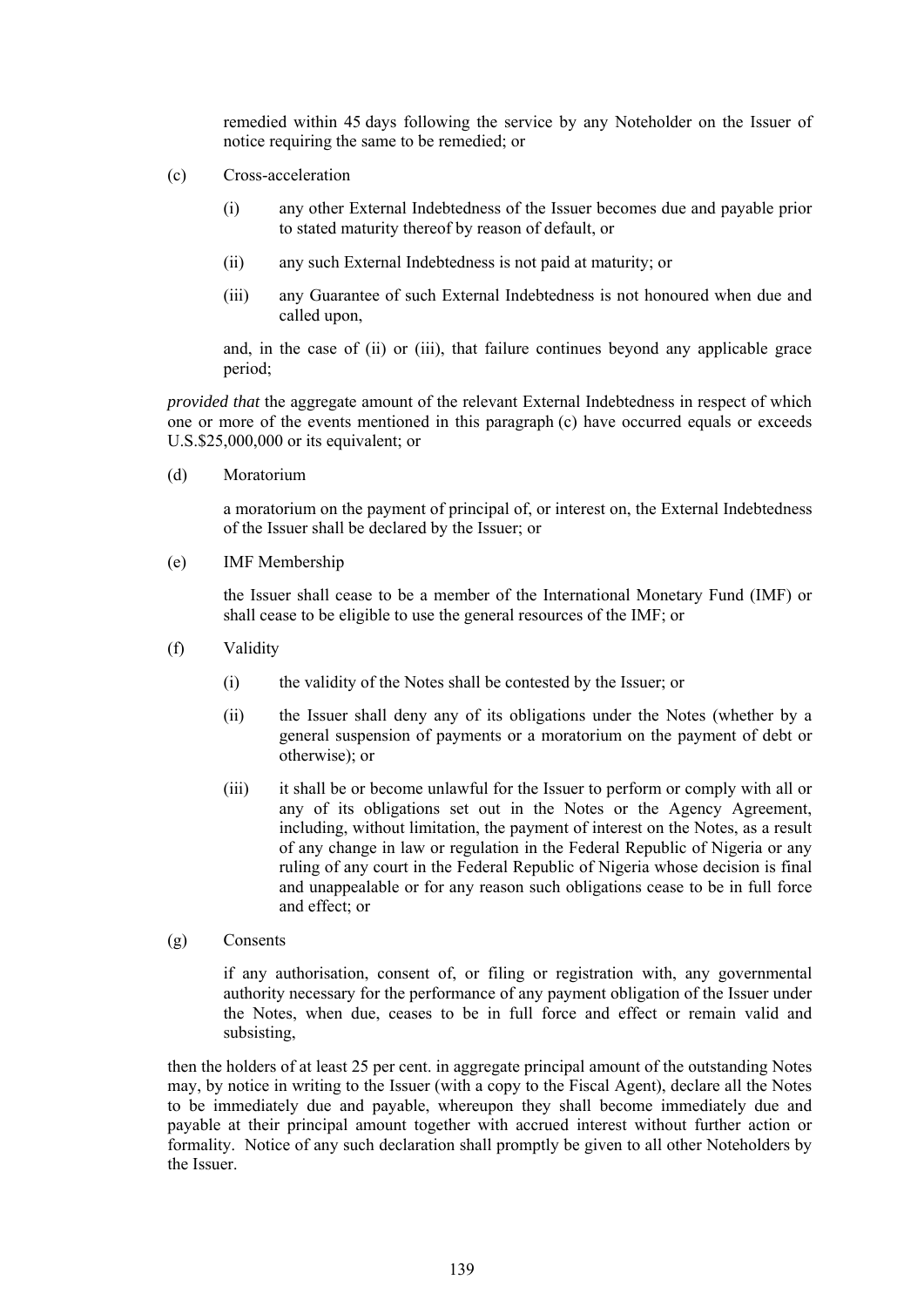If the Issuer receives notice in writing from holders of at least 50 per cent. in aggregate principal amount of the outstanding Notes to the effect that the Event of Default or Events of Default giving rise to any above mentioned declaration of acceleration is or are cured following any such declaration and that such holders wish the relevant declaration to be withdrawn, the Issuer shall, give notice thereof to the Noteholders (with a copy to the Fiscal Agent), whereupon the relevant declaration shall be withdrawn and shall have no further effect but without prejudice to any rights or obligations which may have arisen before the Issuer gives such notice (whether pursuant to these Conditions or otherwise). No such withdrawal shall affect any other or any subsequent Event of Default or any right of any Noteholder in relation thereto.

## **10.2 Interpretation**

As used herein:

"**External Indebtedness**" means Indebtedness expressed or denominated or payable, or which at the option of the relevant creditor may be payable, in any currency other than the lawful currency from time to time of the Federal Republic of Nigeria.

### **11. REPLACEMENT OF CERTIFICATES**

If any Certificate is lost, stolen, mutilated, defaced or destroyed it may be replaced at the Specified Office of the Registrar upon payment by the claimant of the expenses incurred in connection with the replacement and on such terms as to evidence and indemnity as the Issuer may reasonably require. Mutilated or defaced Certificates must be surrendered before replacements will be issued.

## **12. NOTICES**

All notices to the Noteholders will be valid if mailed to them at their respective addresses in the Register. So long as the Notes are admitted to listing on the Official List of the Financial Services Authority and to trading on the gilt edged and fixed interest market of the London Stock Exchange and the rules of that exchange so require, the Issuer will also publish notices to the holders of the Notes in a leading English language newspaper having general circulation in London (which is expected to be the Financial Times) or if such publication is not practicable in an English language newspaper having general circulation in Europe. Any notice shall be deemed to have been given (i) in the case of a letter sent by mail, on the fourth business day after being so mailed or (ii) if so published, the date of publication or, if so published more than once or on different dates, on the date of the first publication.

# **13. MEETINGS OF NOTEHOLDERS AND MODIFICATION**

### **13.1 Meetings of Noteholders**

The Agency Agreement contains provisions for convening meetings of the Noteholders to consider any matter affecting their interests, including the modification or abrogation by Extraordinary Resolution of any of these Conditions or any of the provisions of the Agency Agreement. Such a meeting may be convened by the Issuer and shall be convened by the Issuer upon the request in writing of Noteholders holding not less than 10 per cent. of the aggregate principal amount of the Notes for the time being outstanding. The quorum at any meeting for passing an Extraordinary Resolution will be one or more persons present holding or representing more than 50 per cent. in principal amount of the Notes for the time being outstanding, or at any adjourned meeting one or more persons present whatever the principal amount of the Notes held or represented by him or them, except that at any meeting the business of which includes the modification or abrogation of certain of these Conditions or certain of the provisions of the Agency Agreement (including any proposal to change any date fixed for payment of principal or interest in respect of the Notes, to reduce the amount of principal or interest payable on any date in respect of the Notes, to alter the method of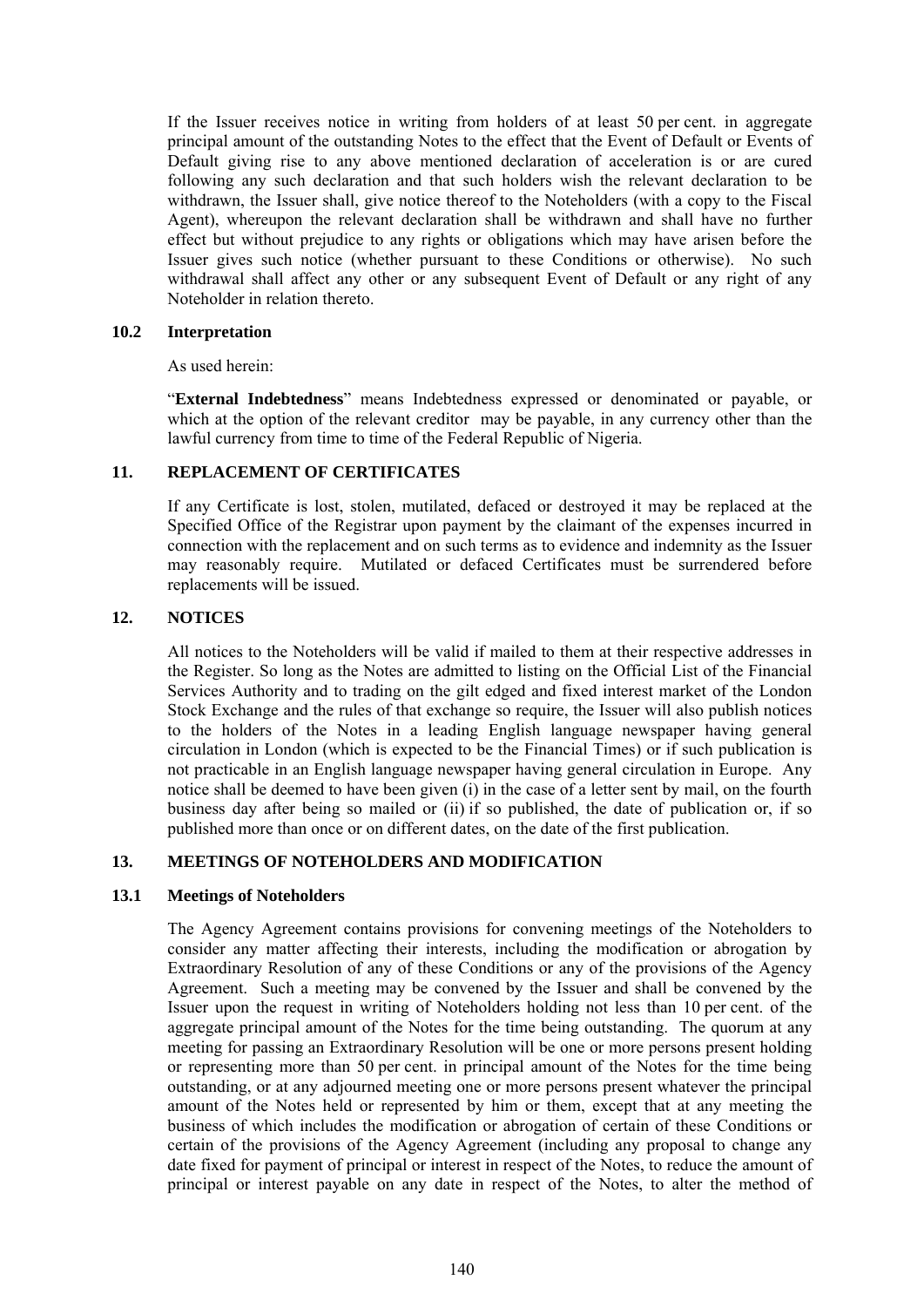calculating the amount of any payment in respect of the Notes or the date for any such payment, to change the currency of payments under the Notes or to change the quorum requirements relating to meetings or the majority required to pass an Extraordinary Resolution (each, a "**Reserved Matter**")) the necessary quorum for passing an Extraordinary Resolution will be one or more persons present holding or representing not less than two thirds, or at any adjourned meeting not less than one third, of the principal amount of the Notes for the time being outstanding. An "**Extraordinary Resolution**" means a resolution passed at a meeting duly convened and held in accordance with the provisions of the Agency Agreement by a majority of not less than three quarters of the votes cast and will be binding on all Noteholders, whether or not they are present at the meeting.

In addition, the Agency Agreement contains provisions relating to Written Resolutions. A "**Written Resolution**" is a resolution in writing signed by or on behalf of the holders of at least 75 per cent. of the aggregate principal amount of the outstanding Notes, in the case of a Reserved Matter, or 66 2/3 per cent. of the aggregate principal amount of the outstanding Notes, in the case of a matter other than a Reserved Matter. Any Written Resolution may be contained in one document or several documents in the same form, each signed by or on behalf of one or more Noteholders. Any Written Resolution shall be binding on all of the Noteholders, whether or not signed by them.

### **13.2 Modification**

The Fiscal Agent may agree, without the consent of the Noteholders, to any modification of any of these Conditions or any of the provisions of the Agency Agreement either (i) for the purpose of curing any ambiguity or of curing, correcting or supplementing any manifest or proven error or any other defective provision contained herein or therein or (ii) in any other manner which is, in the sole opinion of the Issuer, not materially prejudicial to the interests of the Noteholders. Any modification shall be binding on the Noteholders and shall be notified by the Issuer to the Noteholders as soon as practicable thereafter in accordance with Condition 12 (Notices).

#### **14. FURTHER ISSUES**

The Issuer may from time to time without the consent of the Noteholders create and issue further notes, having terms and conditions the same as those of the Notes, or the same except for the amount of the first payment of interest, which may be consolidated and form a single series with the outstanding Notes, provided that either (i) such additional notes, for purposes of U.S. federal income taxation (regardless of whether any holders of such notes are subject to the U.S. federal income tax laws), are not issued with original issue discount (or are issued with a *de minimis* amount of original issue discount as defined in U.S. Treasury Regulation 1.1273-1(d)), or (ii) such additional securities are issued in a "qualified reopening" for U.S. federal income tax purposes).

### **15. GOVERNING LAW AND SUBMISSION TO JURISDICTION**

#### **15.1 Governing Law**

The Notes (including any non-contractual obligations arising from or in connection with them) are governed by, and will be construed in accordance with, English law.

### **15.2 Jurisdiction**

The Courts of England have exclusive jurisdiction to settle any dispute, claim, difference or controversy, arising from or connected with the Notes (including a dispute regarding the existence, validity or termination of and any non-contractual obligations arising out of or in connection with this Notes) or the consequences of their nullity (a "**Dispute**"). The Issuer agrees that the Courts of England are the most appropriate and convenient courts to settle any Dispute and, accordingly, that it will not argue to the contrary. This Condition 15.2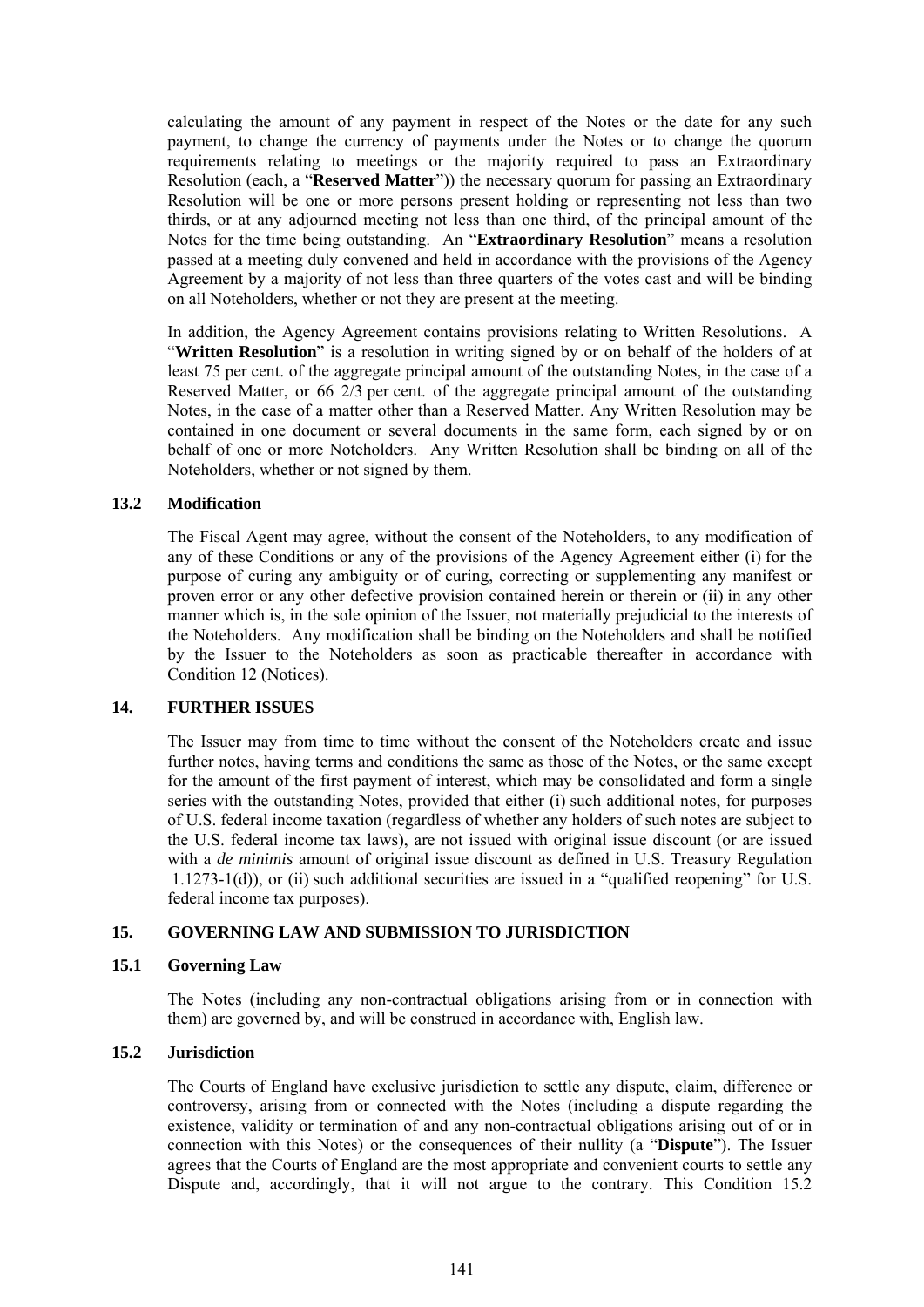(Jurisdiction) is for the benefit of the Noteholders only. As a result nothing in this Condition 15.2 (Jurisdiction) prevents any Noteholder from taking proceedings related to a Dispute ("**Proceedings**") in any other courts with jurisdiction. To the extent allowed by law, Noteholders may take concurrent proceedings in any number of jurisdictions.

# **15.3 Process Agent**

The Issuer confirms and agrees that the documents which start any Proceedings and any other documents required to be served in relation to those Proceedings may be served on it by being delivered to The High Commissioner of the Federal Republic of Nigeria, Nigeria House, 9 Northumberland Avenue, London WC2N 5BX. If such agent ceases to be able to act as a process agent or to have an address in England, the Issuer irrevocably agrees to appoint a new process agent in England as soon as practicable thereafter. Nothing in this paragraph shall affect the right of any party to serve process in any other manner permitted by law.

# **15.4 Consent to Enforcement and Waiver of Immunity**

The Issuer consents generally in respect of any Proceedings to the giving of any relief or the issue of any process in connection with such Proceedings including (without limitation but subject as provided in the following paragraph) the making, enforcement or execution against any property whatsoever of any order or judgment which is made or given in such Proceedings.

To the extent that the Issuer may in any jurisdiction claim for itself or its assets or revenues immunity from suit, execution, attachment (whether in aid of execution, before judgement or otherwise) or other legal process and to the extent that such immunity (whether or not claimed) may be attributed in any such jurisdiction to the Issuer or its assets or revenues, the Issuer agrees not to claim and irrevocably waives such immunity to the full extent permitted by the laws of such jurisdiction (and consents generally for the purposes of the State Immunity Act 1978 to the giving of any relief or the issue of any process in connection with any Proceedings). The Issuer does not hereby waive such immunity from execution or attachment in respect of (a) property, including any bank account, used by a diplomatic or consular mission of the Issuer or its special missions or delegations to international organisations, (b) property of a military character and under the control of a military authority or defence agency of the Issuer or (c) property located in the Federal Republic of Nigeria and dedicated to a public or governmental use by the Issuer (as distinct from property which is for the time being in use or intended for use for commercial purposes within the meaning of the State Immunity Act 1978).

# **16. RIGHTS OF THIRD PARTIES**

No rights are conferred on any person under the Contracts (Rights of Third Parties) Act 1999 to enforce any term of this Note, but this does not affect any right or remedy of any person which exists or is available apart from that Act.

# **17. CURRENCY INDEMNITY**

If any sum due from the Issuer in respect of the Notes or any order or judgment given or made in relation thereto has to be converted from the currency (the "**first currency**") in which the same is payable under these Conditions or such order or judgment into another currency (the "**second currency**") for the purpose of (a) making or filing a claim or proof against the Issuer, (b) obtaining an order or judgment in any court or other tribunal or (c) enforcing any order or judgment given or made in relation to the Notes, the Issuer shall indemnify each Noteholder, on the written demand of such Noteholder addressed to the Issuer and delivered to the Issuer or to the Specified Office of the Fiscal Agent, against any loss suffered as a result of any discrepancy between (i) the rate of exchange used for such purpose to convert the sum in question from the first currency into the second currency and (ii) the rate or rates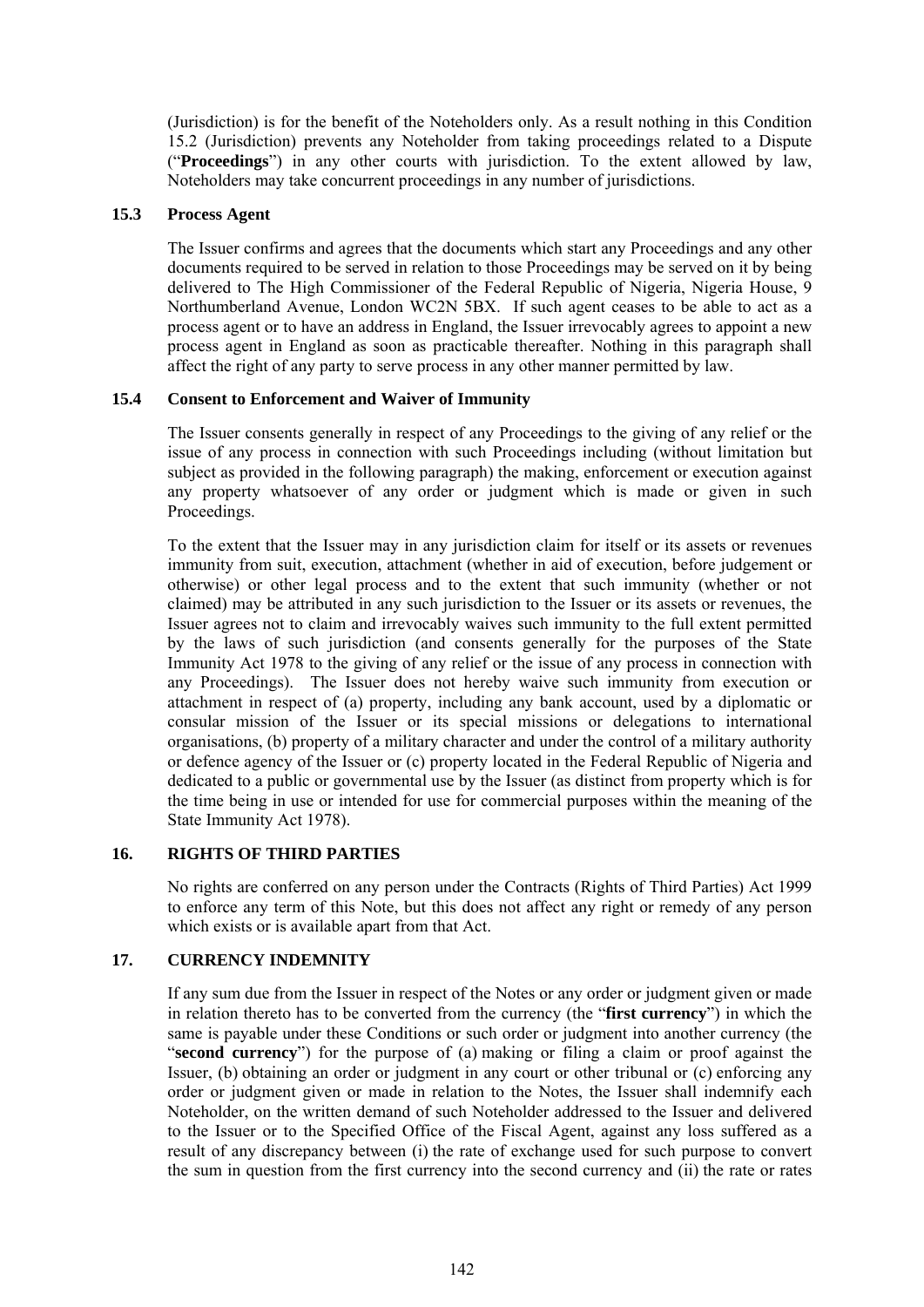of exchange at which such Noteholder may in the ordinary course of business purchase the first currency with the second currency upon receipt of a sum paid to it in satisfaction, in whole or in part, of any such order, judgment, claim or proof.

This indemnity constitutes a separate and independent obligation of the Issuer and shall give rise to a separate and independent cause of action.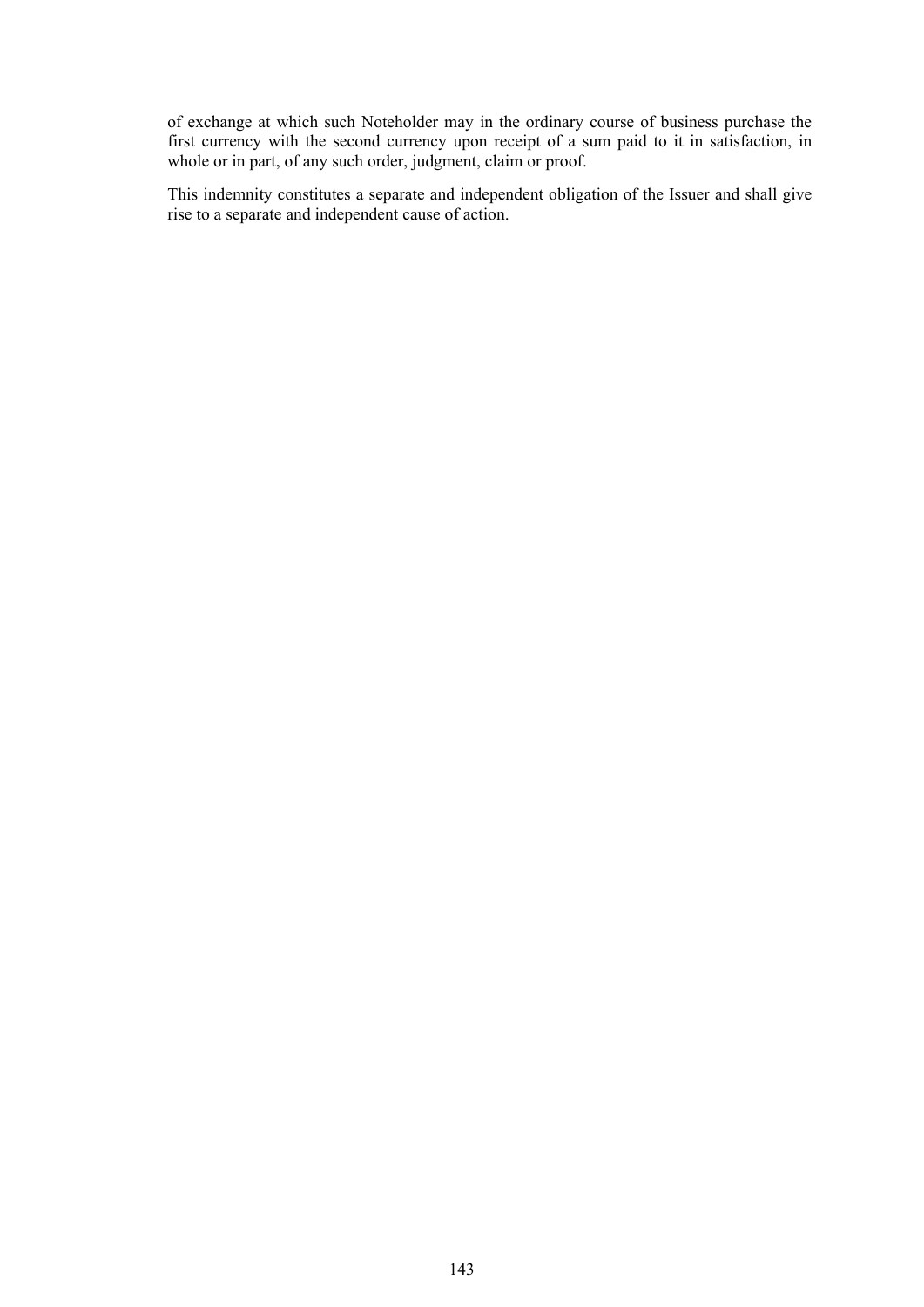#### **FORM OF NOTES**

#### **Form of Notes**

All Notes will be in registered form, without coupons attached. The Notes sold in offshore transactions in reliance on Regulation S will initially be in the form of Unrestricted Global Note Certificates, which will be deposited with a common depositary outside the United States registered in the name of a nominee of Euroclear or Clearstream, Luxembourg. Until 40 days after the issue date of the Notes, beneficial interests in an Unrestricted Global Note Certificate may be held only through Euroclear or Clearstream, Luxembourg, unless delivery is made through the related Restricted Global Note Certificate in accordance with the certification requirements described below. The Notes sold to qualified institutional buyers in reliance on Rule 144A will initially be in the form of Restricted Global Note Certificates, which will be deposited with DTC, or a custodian of DTC, and registered in the name of a nominee of DTC.

The Notes (including beneficial interests in the global note certificates) will be subject to certain restrictions on transfers, set forth in the Notes and in the relevant agency agreement and will bear a legend regarding such restrictions as provided in the "*United States Transfer Restrictions*". Under certain circumstances, transfer may be made only upon receipt by the Registrar of a written certification in the form of Schedule 8 (*Form of transfer Certificate*) to the Agency Agreement.

#### **Book Entry Ownership of Global Notes**

The Federal Republic has applied to Euroclear and Clearstream, Luxembourg for acceptance in their respective book entry settlement systems of the Unrestricted Global Notes. The Federal Republic has also applied to DTC for acceptance in its book entry settlement system of the Restricted Global Notes.

Principal and interest payments on the Notes will be made by the Federal Republic through the Paying Agents to a nominee of Euroclear and Clearstream, Luxembourg as the holder of the Unrestricted Global Notes and to a nominee of DTC as the holder of the Restricted Global Notes. All payments duly made by the Federal Republic as aforesaid shall discharge the liability of the Federal Republic under the Notes to the extent of the sum or sums so paid. Therefore, after such payments have been duly made, none of the Federal Republic or any of the Paying Agents will have any direct responsibility or liability for the payment of principal or interest on the Notes to owners of beneficial interests in the global notes. Payment by DTC Participants (as defined below) (which include certain underwriters, securities brokers and dealers, banks, trust companies and clearing corporations and which may in the future include certain other organisations) and Indirect DTC Participants (as defined below) (which include banks, brokers, dealers and trust companies that clear through or maintain a custodial relationship with a DTC Participant, either directly or indirectly) to owners of beneficial interests in the Restricted Global Notes will be governed by standing instructions and customary practices, as is now the case with securities held for the accounts of customers registered in "street name", and will be the responsibility of the DTC Participants or Indirect DTC Participants. None of the Federal Republic or any of the Paying Agents will have any responsibility or liability for any aspect of the records of the DTC relating to payments made by DTC on account of beneficial interests in the Restricted Global Notes or for maintaining, supervising or reviewing any records of DTC relating to such beneficial interests. Substantially similar principles will apply with regard to the Unrestricted Global Notes and payments to owners of interests therein.

# **Exchange of Interests in Notes**

On or prior to the fortieth day after the issue date of the Notes, a beneficial interest in an Unrestricted Global Note may be held only through Euroclear or Clearstream, Luxembourg, unless delivery is made through the related Restricted Global Note in accordance with the certification requirements described in this paragraph.

A holder of a beneficial interest in an Unrestricted Global Note may transfer the note within the United States to a person who takes delivery in the form of an interest in the related Restricted Global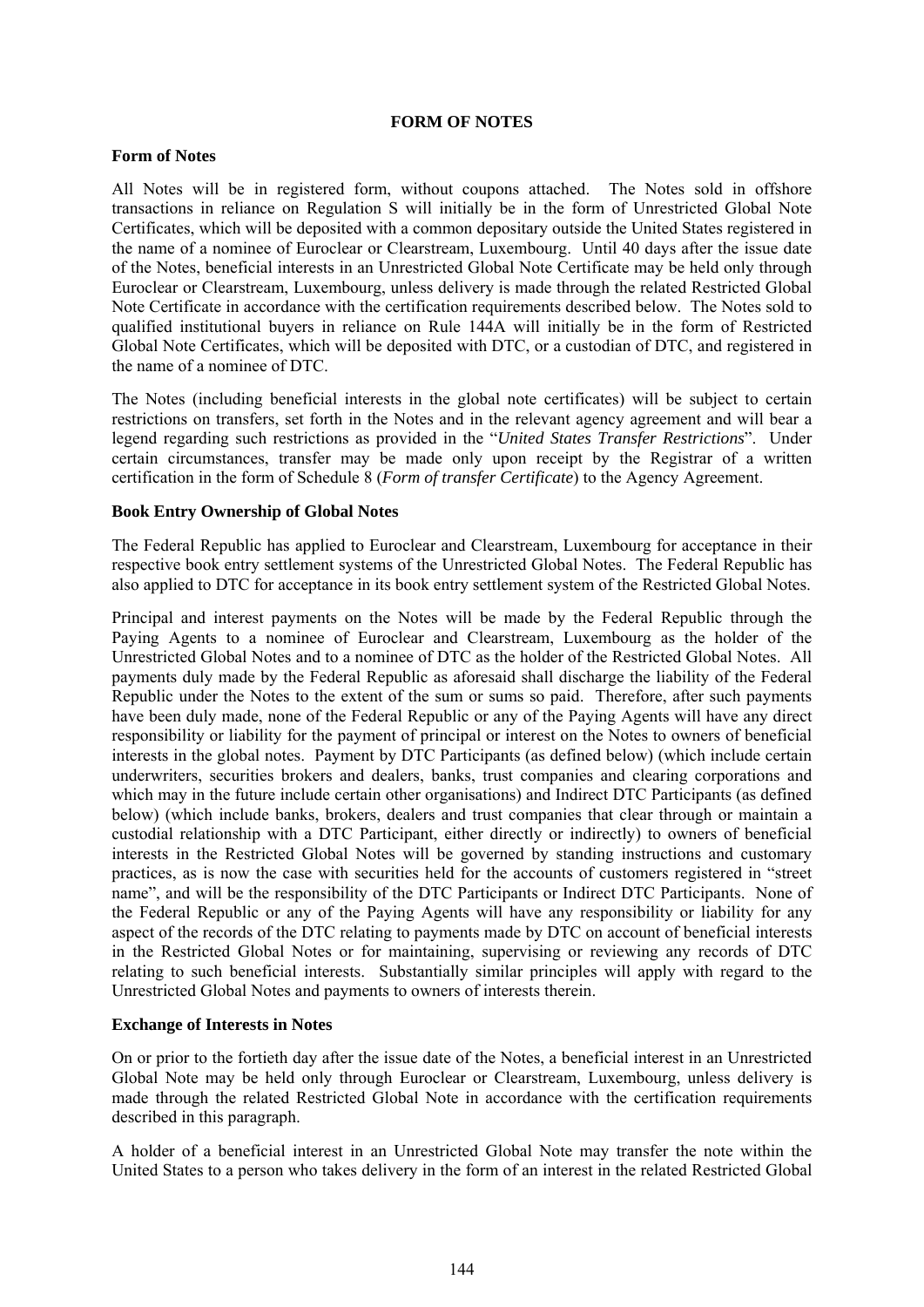Note in accordance with the rules and operating procedures of DTC, Euroclear and Clearstream and only upon receipt by the Registrar of a written certification in the form of Schedule 8 (*Form of Transfer Certificate*) to the Agency Agreement from the transferors. Where such transfer or exchange is to occur prior to the fortieth day of the issue date of the Unrestricted Global Note Certificate, the certificate shall include a statement that the transfer is being made to a person whom the transferor, and any person acting on its behalf, reasonably believes is a qualified institutional buyer and that the transaction is being made in reliance on Rule 144A. After the fortieth day of the issue date of the Notes (but not earlier), investors may also hold interests in a Unrestricted Global Note through organisations other than Euroclear or Clearstream, Luxembourg that are either DTC Participants or Euroclear participants or Clearstream, Luxembourg participants.

Beneficial interests in a Restricted Global Note may be transferred to a person who takes delivery in the form of an interest in a Restricted Global Note without any written certification from the transferor or the transferee.

Beneficial interests in a Restricted global note may be transferred to a person who takes delivery in the form of an interest in an Unrestricted Global Note only upon receipt by the Registrar of a written certification in the form of Schedule 8 (*Form of Transfer Certificate*) from the transferor to the effect that such transfer is in accordance with the transfer restrictions applicable to the Notes and Rule 903 or 904 of Regulation S or Rule 144 under the US Securities Act (if applicable). If such transfer occurs on or prior to the fortieth day after the issue date of the Notes, the interest transferred will be held immediately thereafter through Euroclear or Clearstream, Luxembourg.

Any beneficial interest in one of the global notes that is transferred to an entity who takes delivery in the form of an interest in the other global note will, upon transfer, cease to be an interest in such global note and become an interest in the other global note and, accordingly, will thereafter be subject to all transfer restrictions, if any, and other procedures applicable to beneficial interests in such other global note for as long as it remains such an interest.

Transfer of interests in global notes within DTC, Euroclear and Clearstream, Luxembourg will be in accordance with the usual rules and operating procedures of the relevant clearing system. The laws of some States of the United States require that certain persons receive Individual Notes in respect of their holdings of the Notes. Consequently, the ability to transfer interests in a global note to such persons will be limited. Because DTC, Euroclear and Clearstream, Luxembourg only act on behalf of participants, who in turn act on behalf of indirect participants, the ability of a person having an interest in a global note to pledge such interest to persons or entities which do not participate in the relevant clearing system or otherwise take actions in respect of such interest, may be affected by the lack of an Individual Note Certificate representing such interest.

Subject to compliance with the transfer restrictions applicable to the Notes described above and under "*United States Transfer Restrictions*", cross market transfers between DTC Participants, on the one hand, and Clearstream, Luxembourg or Euroclear participants, on the other, will be effected in the Register.

DTC has advised the Federal Republic that it will take any action permitted to be taken by a holder of the Notes (including, without limitation, the presentation of global notes for exchange as described below) only at the direction of one or more participants in whose account with DTC interests in global notes are credited, and only in respect of such portion of the aggregate principal amount of the global note as to which such participant or participants has or have given such direction. However, in certain circumstances, DTC will exchange the Restricted Global Notes for Individual Notes (which will bear the legend set out under "*United States Transfer Restrictions*").

Although DTC, Clearstream, Luxembourg and Euroclear have agreed to the foregoing procedures in order to facilitate transfers of interests in global notes among participants and account holders of DTC, Euroclear and Clearstream, Luxembourg, they are under no obligation to perform or continue to perform such procedures, and such procedures may be discontinued at any time. Neither the Federal Republic, the Registrar nor any Paying Agent will have any responsibility for the performance of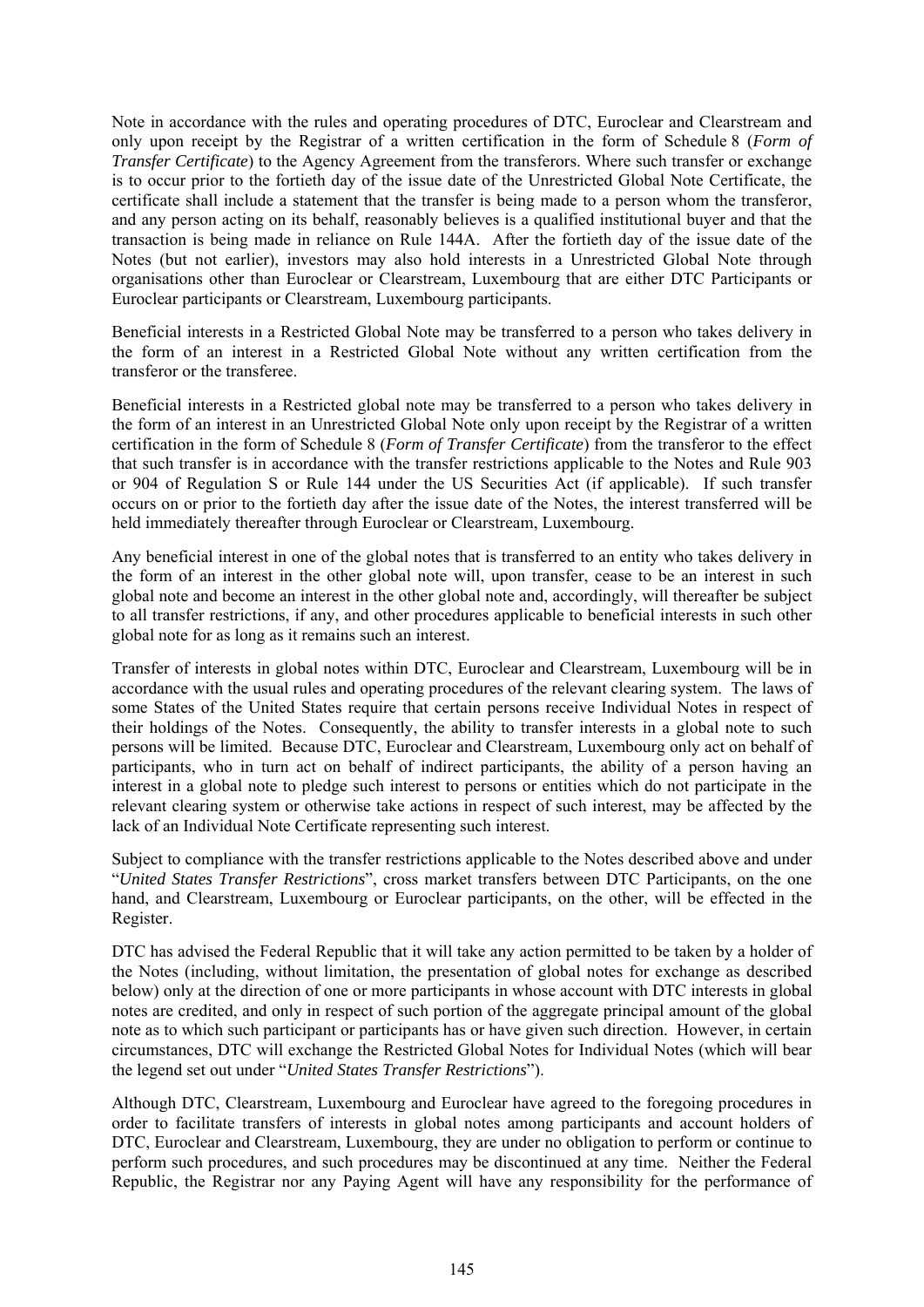DTC, Euroclear and Clearstream, Luxembourg or their respective direct or indirect participants or account holders of their respective obligations under the rules and procedures governing their respective operations.

# **Individual Notes**

The Federal Republic will issue the Notes in individual form only if:

- (i) (in the case of any Restricted Global Note only) DTC is unwilling or unable to continue as depositary, is ineligible to act as depositary or ceases to be a "**clearing agency**" registered under the US Securities Exchange Act of 1934, as amended (the "**US Exchange Act**"), and the Federal Republic is unable to locate a qualified successor within 90 days after (i) DTC notifies the Federal Republic or (ii) the Federal Republic becomes aware of this situation; or
- (ii) (in the case of any Unrestricted Global Note only) Euroclear or Clearstream, Luxembourg is closed for a continuous period of 14 days (other than by reason of legal holidays) or announces an intention to permanently cease business; or
- (iii) (in the case of any Unrestricted Global Note only) the Federal Republic, at its option, elects to terminate the book entry system through Euroclear or Clearstream, Luxembourg; or
- (iv) an event of default has occurred and is continuing, upon request of a noteholder.

# **Global Depositaries**

The information set out below in connection with DTC, Euroclear and Clearstream, Luxembourg (together the "**clearing systems**") is subject to change in or reinterpretation of the rules, regulations and procedures of the clearing systems currently in effect. The information in this section concerning the clearing systems has been obtained from sources that the Federal Republic believes to be reliable, but neither the Federal Republic nor any Joint Lead Manager takes any responsibility for the accuracy of such information. Investors wishing to use the facilities of any of the clearing systems are advised to confirm the applicability of the rules, regulations and procedures of the relevant clearing system. Neither the Federal Republic nor any other party to the Agency Agreement will have any responsibility or liability for any aspect of the records relating to, or payments made on account of interest in the Notes held through the facilities of, any clearing system or for maintaining, supervising or reviewing any records relating to such beneficial ownership interests.

# *DTC*

DTC has advised the Federal Republic as follows: DTC is a limited purpose trust company organised under the laws of the State of New York, a "**banking organisation**" within the meaning of the Banking Law of the State of New York a member of the United States Federal Reserve System, a "**clearing corporation**" within the meaning of the State of New York Uniform Commercial Code and a "clearing agency" registered pursuant to Section 17A of the  $\neg$  Exchange Act. DTC was created to hold securities for its participants ("**DTC Participants**") and to facilitate the clearance and settlement of securities transactions between DTC Participants through electronic book entries, thereby eliminating the need for the physical movement of certificates. DTC Participants include securities brokers and dealers, banks, trust companies, clearing corporations and other organisations. Indirect access to the DTC system also is available to others such as banks, brokers, dealers and trust companies that clear through or maintain a custodial relationship with a DTC Participant, either directly or indirectly ("**Indirect DTC Participants**"). DTC is owned by a number of its participants and by the New York Stock Exchange, Inc., the American Stock Exchange, Inc. and the National Association of Securities Dealers, Inc. Investors who are not DTC Participants may beneficially own securities held by or on behalf of DTC only through DTC Participants.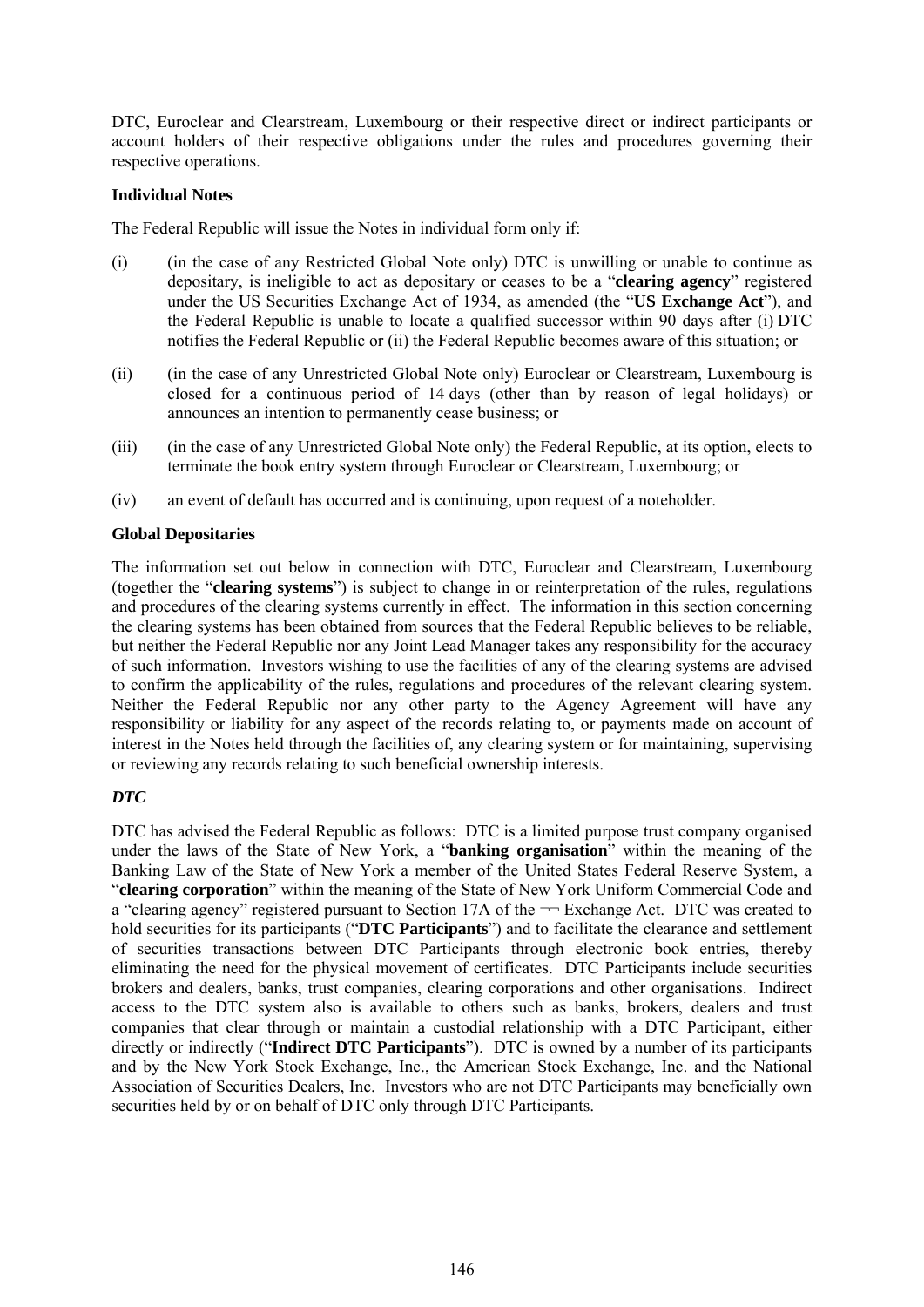#### *Euroclear and Clearstream, Luxembourg*

Euroclear and Clearstream, Luxembourg have advised the Federal Republic as follows:

Euroclear and Clearstream, Luxembourg hold securities and book entry interests in securities for participating organisations and facilitate the clearance and settlement of securities transactions between their respective participants through electronic book entry changes in accounts of such participants. Euroclear and Clearstream, Luxembourg provide to their participants, among other things, services for safekeeping, administration, clearance and settlement of internationally traded securities and securities lending and borrowing. Euroclear and Clearstream, Luxembourg interface with domestic securities markets. Euroclear and Clearstream, Luxembourg participants are financial institutions such as underwriters, securities brokers and dealers, banks, trust companies and certain other organisations. Indirect access to Euroclear and Clearstream, Luxembourg is also available to others such as banks, brokers, dealers and trust companies that clear through or maintain a custodial relationship with a Euroclear or Clearstream, Luxembourg participant, either directly or indirectly.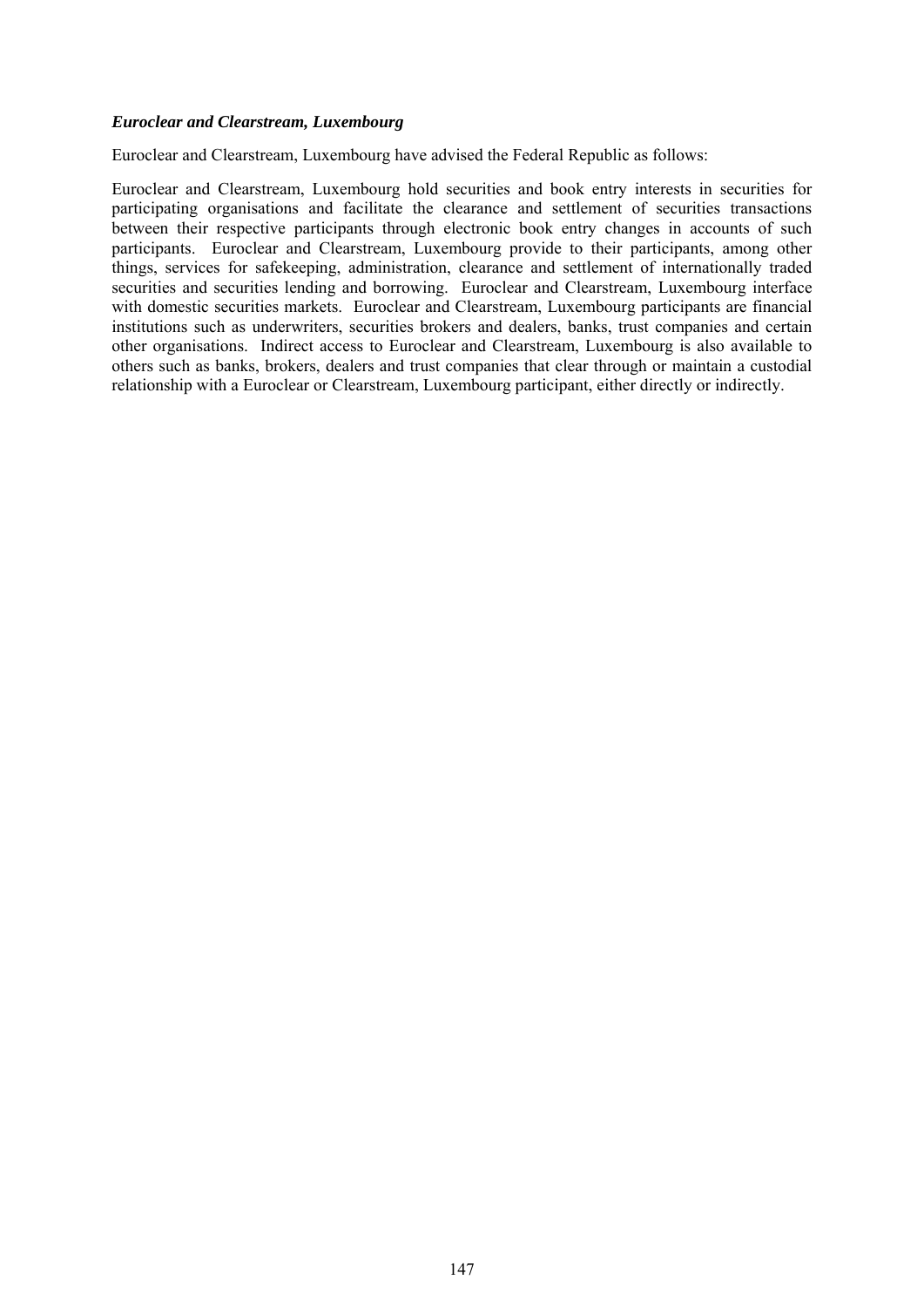# **TAXATION**

*The following discussion summarises certain US federal income and Nigeria tax considerations that may be relevant to a holder of Notes who is not a resident of Nigeria. This summary does not describe all of the tax considerations that may be relevant to the holder or such holder's situation, particularly if the holder is subject to special tax rules. The holder should consult its tax adviser about the tax consequences of holding debt securities, including the relevance to such holder's particular situation of the considerations discussed below, as well as of state, local and other tax laws.*

#### **Nigeria Taxation of Non-Residents**

This section describes the material Nigeria tax consequences of owning and disposing of Notes for investors that are not considered to be Nigerian residents for Nigeria tax purposes ("**Non-residents**")

Pursuant to Section 9 of the Companies Income Tax Act (as amended by the Companies Income Tax (Amendment) Act 2007) ("**CITA**"), tax is generally payable upon the profits of any company accruing in, derived from, brought into or received in Nigeria in respect of any business, trade, rents, dividends, interests, royalties or any amounts deemed to be income. Pursuant to section 3 of the Personal Income Tax Act ("**PITA**") (which applies to individuals and unincorporated entities), tax is generally payable on the income of every taxable person in respect of dividends, interest or discount. The Issuer has agreed to pay such additional amounts as may be necessary in order that the net amounts received by the Noteholders after the withholding or deduction of income tax under the provisions of the CITA and PITA shall equal the respective amounts which would have been receivable in respect of the Notes in the absence of the withholding or deduction.Under the Capital Gains Tax Act ("**CGTA**"), capital gains tax is generally payable on gains accruing to any person on disposal of assets at the rate of 10 per cent. However, section 31 of the CGTA exempts from capital gains, all gains accruing to a person from the disposal of securities of the Nigerian government. Accordingly, holders of the Notes will not be subject to capital gains tax or other similar taxes in Nigeria in connection with their disposal of the Notes.

# **US Federal Income Taxation**

The following is a description of the principal US federal income tax consequences of the acquisition, ownership, disposition and retirement of Notes by a US Holder (as defined below) thereof. This description only applies to Notes held by a US Holder as capital assets and does not address, except as set forth below, aspects of US federal income taxation that may be applicable to holders that are subject to special tax rules, such as: certain financial institutions; insurance companies; real estate investment trusts; regulated investment companies; grantor trusts; tax-exempt organisations; persons that will own Notes through partnerships or other pass through entities; dealers in securities or currencies; traders in securities or currencies who mark their positions to market; holders that have a functional currency other than the US dollar; certain former citizens and long-term residents of the United States; or holders that will hold a Note as part of a position in a straddle or as part of a hedging, conversion or integrated transaction for US federal income tax purposes.

Moreover, this description does not address the US federal estate and gift tax or alternative minimum tax consequences of the acquisition, ownership, disposition or retirement of Notes and does not address the US federal income tax treatment of holders that do not acquire Notes as part of the initial distribution at their initial issue price. Each prospective purchaser should consult its tax adviser with respect to the US federal, state, local and foreign tax consequences of acquiring, holding and disposing of Notes.

This description is based on the Internal Revenue Code of 1986, as amended (the "**Code**"), final, temporary and proposed US Treasury Regulations, administrative pronouncements and judicial decisions, each as available and in effect on the date hereof. All of the foregoing are subject to change, possibly with retroactive effect, or differing interpretations which could affect the tax consequences described herein.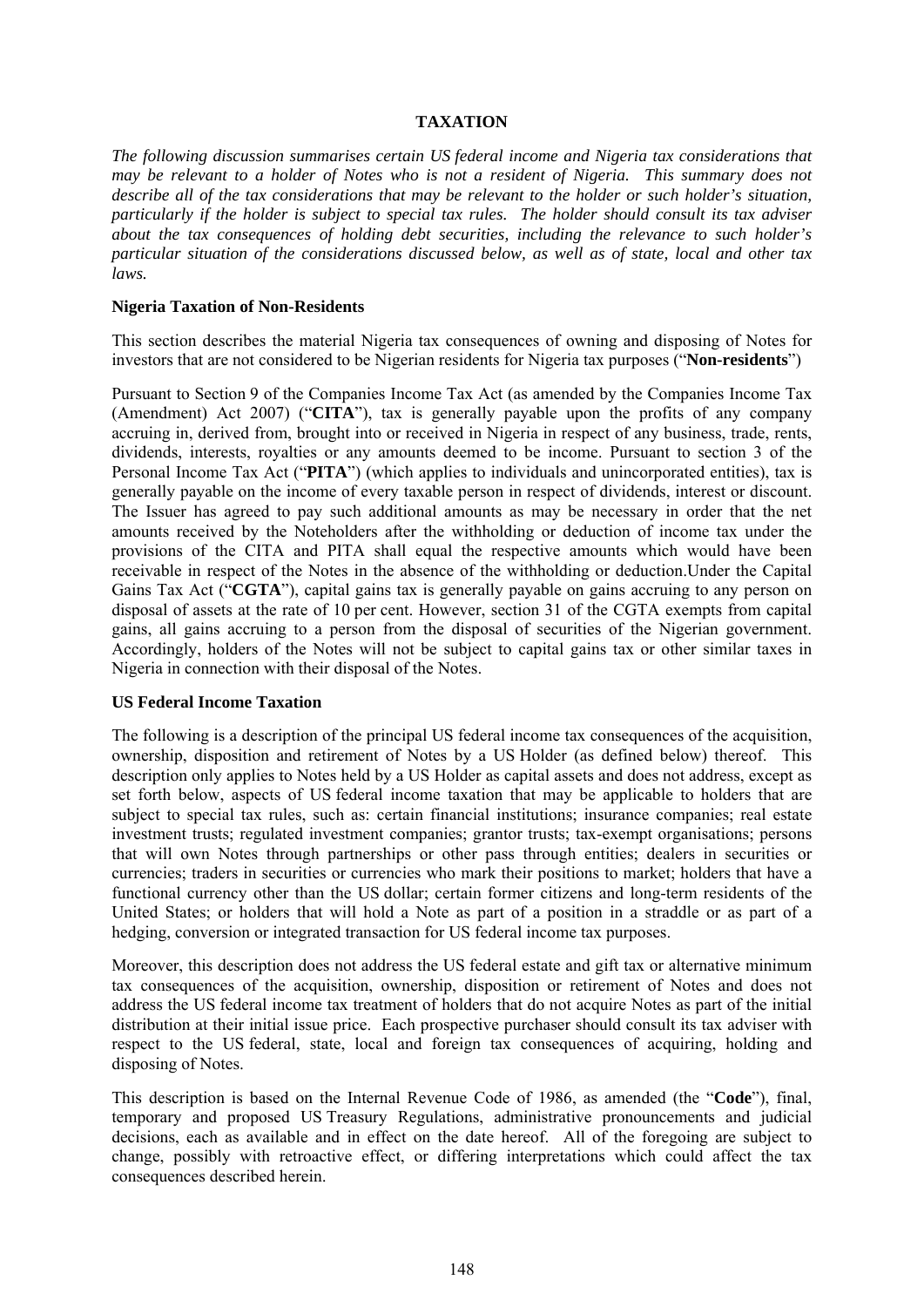For purposes of this description, a US Holder is a beneficial owner of Notes who for US federal income tax purposes is: (i) a citizen or resident of the United States; (ii) a corporation organised in or under the laws of the United States or any state thereof, including the District of Columbia; (iii) an estate the income of which is subject to US federal income taxation regardless of its source; or (iv) a trust (A) that was in existence on August 20, 1996 and that validly elects under applicable US Treasury Regulations to be treated as a US person for US federal income tax purposes or (B)(1) the administration over which a US court can exercise primary supervision and (2) all of the substantial decisions of which one or more US persons have the authority to control.

If a partnership (or any other entity treated as a partnership for US federal income tax purposes) holds the Notes, the tax treatment of the partnership and a partner in such partnership generally will depend on the status of the partner and the activities of the partnership. Such partner or partnership should consult its own tax adviser as to its consequences.

#### *Internal Revenue Service Circular 230 Disclosure*

**Pursuant to Internal Revenue Service Circular 230, the Issuer hereby informs you that the description set forth herein with respect to US federal tax issues was not intended or written to be used, and such description cannot be used, by any taxpayer for the purpose of avoiding any penalties that may be imposed on the taxpayer under the US Internal Revenue Code. Such description was written to support the promotion or marketing of the Notes. Taxpayers should seek advice based on the taxpayer's particular circumstances from an independent tax adviser.** 

#### *Interest*

It is expected and this discussion assumes that the Notes will be issued with no more than a *de minimis* amount of original issue discount ("**OID**"). Therefore, interest paid to a US Holder on a Note, including any additional amounts with respect thereto as described under "*Terms and Conditions of the Notes— 8. Taxation*," will be includible in such holder's gross income as ordinary interest income at the time it accrues or is received, in accordance with such holder's usual method of tax accounting. In addition, interest on the Notes will be treated as foreign source income for US federal income tax purposes which may be relevant to certain holders in calculating their foreign tax credit limitation. US Holders should consult their own tax advisers regarding the availability of foreign tax credits.

# *Sale, Exchange or Retirement*

Upon the sale, exchange or retirement of a Note a US Holder will recognise taxable gain or loss equal to the difference, if any, between the amount realised on the sale, exchange or retirement, other than accrued but unpaid interest which will be taxable as such, and such holder's adjusted tax basis in the Note. A US Holder's adjusted tax basis in a Note generally will equal the cost of the Note to such holder. Any gain or loss recognised on the sale, exchange or retirement of a Note (other than amounts attributable to accrued but unpaid interest) will be capital gain or loss. In the case of a non-corporate US Holder, the maximum marginal US federal income tax rate applicable to the gain will be lower than the maximum marginal US federal income tax rate applicable to ordinary income (other than certain dividends) if such holder's holding period for the Notes exceeds one year (i.e., such gain is long-term capital gain). Any gain or loss realised on the sale, exchange or retirement of a Note generally will be treated as US source gain or loss, as the case may be. The deductibility of capital losses is subject to limitations under the Code.

# *US Backup Withholding Tax and Information Reporting*

A backup withholding tax and information reporting requirements apply to certain payments of principal of, and interest on, an obligation and to proceeds of the sale or redemption of an obligation, to certain holders of Notes that are US persons. The payor will be required to withhold backup withholding tax on payments made within the United States, or by a US payor or US middleman, on a Note to a holder of a Note that is a US person, other than an exempt recipient, if the holder fails to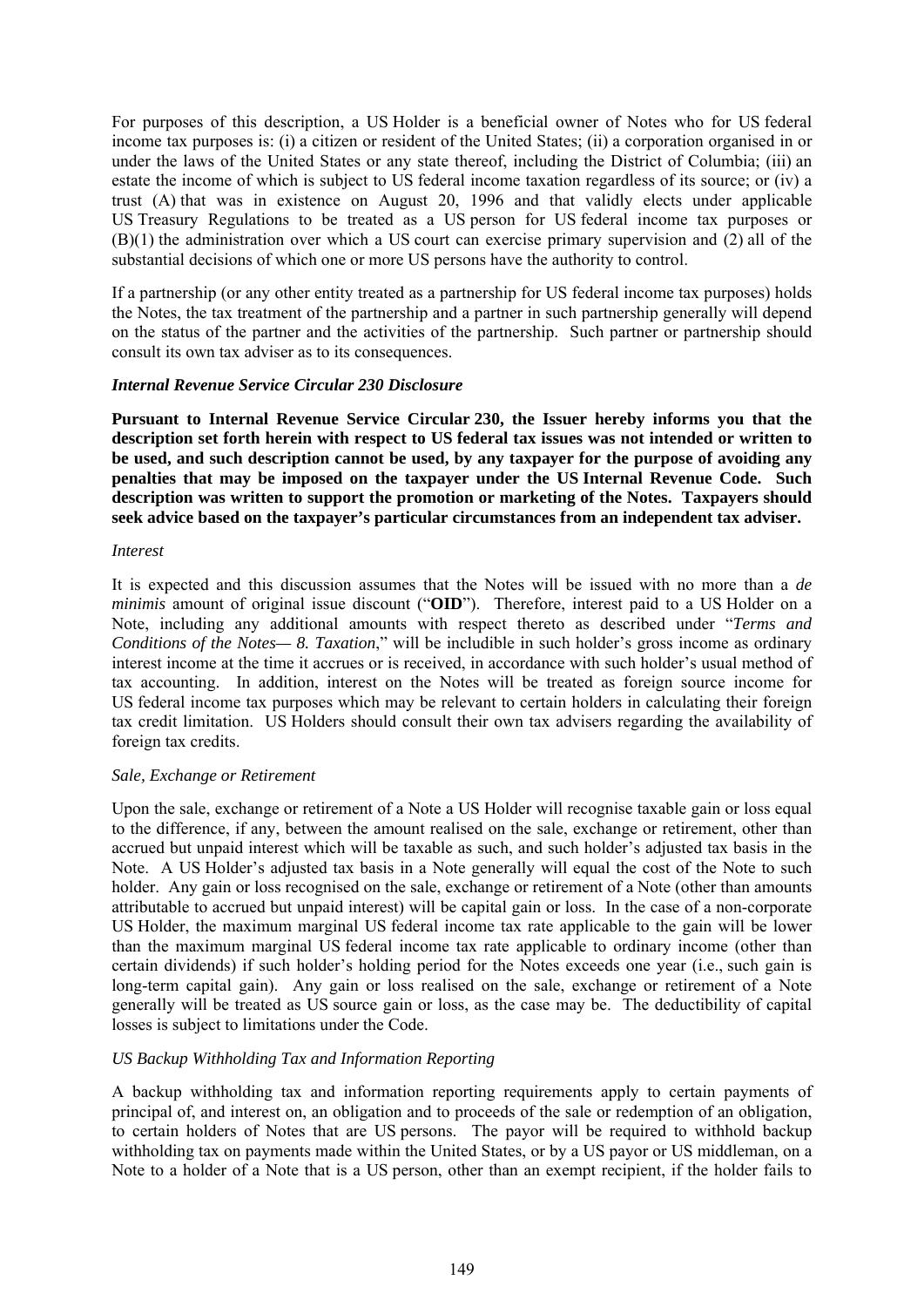furnish its correct taxpayer identification number or otherwise fails to comply with, or establish an exemption from, the backup withholding requirements.

Backup withholding is not an additional tax. A holder generally will be entitled to credit any amounts withheld under the backup withholding rules against such holder's US federal income tax liability provided the required information is furnished to the Internal Revenue Service in a timely manner.

# **The above description is not intended to constitute a complete analysis of all tax consequences relating to the acquisition, ownership, disposition and retirement of Notes. Prospective purchasers of Notes should consult their own tax advisers concerning the tax consequences of their particular situations.**

# **EU Savings Directive**

Under Council Directive 2003/48/EC (the "**Directive**") on the taxation of savings income, each Member State of the European Union is required to provide to the tax authorities of another Member State details of payments of interest or other similar income paid by a person within its jurisdiction to, or secured by such a person for, an individual beneficial owner resident in, or certain limited types of entity established in, that other Member State. However, for a transitional period, Austria and Luxembourg will (unless during such period they elect otherwise) instead operate a withholding system in relation to such payments. Under such a withholding system, the recipient of the interest payment must be allowed to elect that certain provision of information procedures should be applied instead of withholding. The current rate of withholding is 20% and it will be increased to 35% with effect from 1 July 2011. The transitional period is to terminate at the end of the first full fiscal year following agreement by certain non-EU countries to exchange of information procedures relating to interest and other similar income.

A number of non-EU countries and certain dependent or associated territories of certain Member States have adopted or agreed to adopt similar measures (either provision of information or transitional withholding) in relation to payments made by a person within their respective jurisdictions to an individual beneficial owner resident in, or certain limited types of entity established in, a Member State. In addition, the Member States have entered into provision of information or transitional withholding arrangements with certain of those countries and territories in relation to payments made by a person in a Member State to an individual beneficial owner resident in, or certain limited types of entity established in, one of those countries or territories.

A proposal for amendments to the Directive has been published, including a number of suggested changes which, if implemented, would broaden the scope of the rules described above. Investors who are in any doubt as to their position should consult their professional advisers.

If a payment under a Note were to be made by a person in a Member State or another country or territory which has opted for a withholding system and an amount of, or in respect of, tax were to be withheld from that payment pursuant to the Directive or any law implementing or complying with, or introduced in order to conform to the Directive, neither the Issuer nor any Paying Agent nor any other person would be obliged to pay additional amounts under the terms of such Note as a result of the imposition of such withholding tax. The Issuer is, however, required to maintain a Paying Agent in a Member State that will not be obliged to withhold or deduct tax pursuant to the Directive or any such law.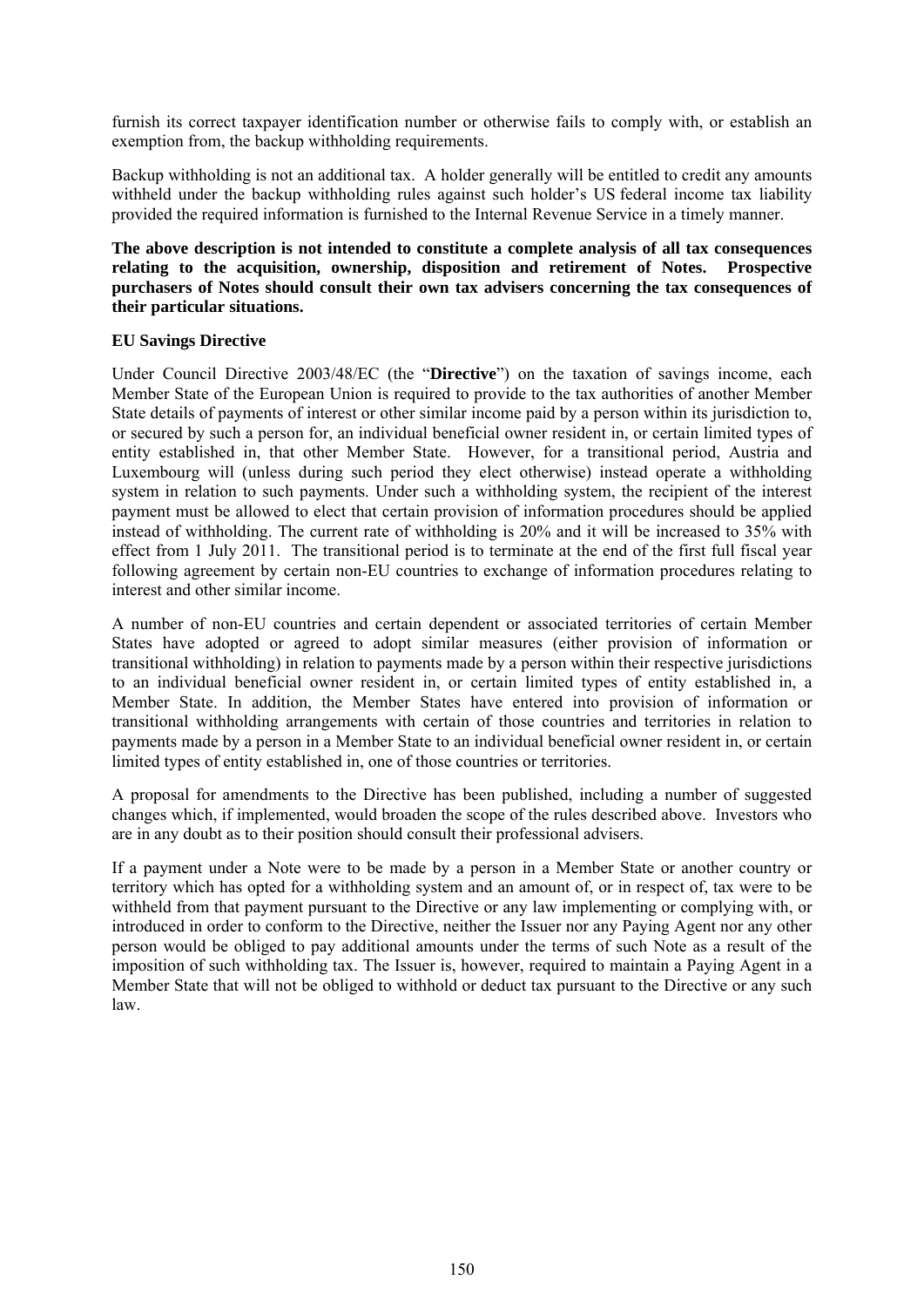#### **SUBSCRIPTION AND SALE**

Each of the Joint Lead Managers named in the table below has, pursuant to a Subscription Agreement (the "**Subscription Agreement**") to be dated on or about 26 January 2011 jointly and severally agreed to subscribe or procure subscribers for the principal amount of Notes at the issue price of 98.223 per cent. of the principal amount of Notes. The Issuer will pay the Joint Lead Managers a combined management and underwriting commission of 0.05 per cent. of the aggregate principal amount of the Notes.

The Issuer will reimburse the Joint Lead Managers in respect of certain of their expenses, and has agreed to indemnify the Joint Lead Managers against certain liabilities (including liabilities under the Securities Act) incurred in connection with the issue of the Notes. The Subscription Agreement may be terminated in certain circumstances prior to payment of the net subscription money in respect of the Notes to the Issuer. The Joint Lead Managers have agreed, severally but not jointly, to indemnify the Issuer against certain liabilities incurred by the Issuer if that Joint Lead Manager does not comply with certain selling restrictions.

# **United States**

The Notes have not been and will not be registered under the Securities Act and may not be offered or sold within the United States or to, or for the account or benefit of, US Persons (as defined in Regulation S) except pursuant to an exemption from, or in a transaction not subject to, the registration requirements of the Securities Act. Accordingly, the Joint Lead Managers have agreed to offer the Notes for resale in the United States initially only to persons they reasonably believe to be QIBs in reliance on Rule 144A and outside the United States in offshore transactions in reliance on Regulation S. Terms used in this paragraph have the respective meanings given to them by Regulation S.

In addition, until 40 days after the commencement of the offering, an offer or sale of Notes within the United States by any dealer (whether or not participating in the offering) may violate the registration requirements of the Securities Act if such offer or sale is made otherwise than in accordance with Rule 144A under the Securities Act.

Each Joint Lead Manager has represented and agreed that, except as permitted by the Subscription Agreement, it has not offered and sold, and will not offer and sell, the Notes (a) as part of their distribution at any time or (b) otherwise until 40 days after the later of the commencement of the offering and the Closing Date, within the United States or to, or for the account or benefit of, US persons. Accordingly, neither such Joint Lead Manager nor its affiliates, nor any persons acting on its or their behalf, have engaged or will engage in any directed selling efforts (as defined in Regulation S) with respect to the Notes, and such Joint Lead Manager, its affiliates and any persons acting on its or their behalf have complied and will comply with the offering restrictions requirement of Regulations S. Each Joint Lead Manager has agreed that, at or prior to confirmation of sale of the Notes (other than a sale pursuant to Rule 144A), it will have sent to each distributor, dealer or person receiving a selling concession, fee or other remuneration that purchases the Notes from it during the distribution compliance period a confirmation or notice setting forth the restrictions on offers and sales of the Notes within the United States or to, or the account or benefit of, US persons.

# **United Kingdom**

Each Joint Lead Manager has represented and agreed, that:

(a) it has only communicated or caused to be communicated and will only communicate or cause to be communicated an invitation or inducement to engage in investment activity (within the meaning of Section 21 of the FSMA) received by it in connection with the issue or sale of any Notes in circumstances in which Section 21(1) of the FSMA does not apply to the Federal Republic; and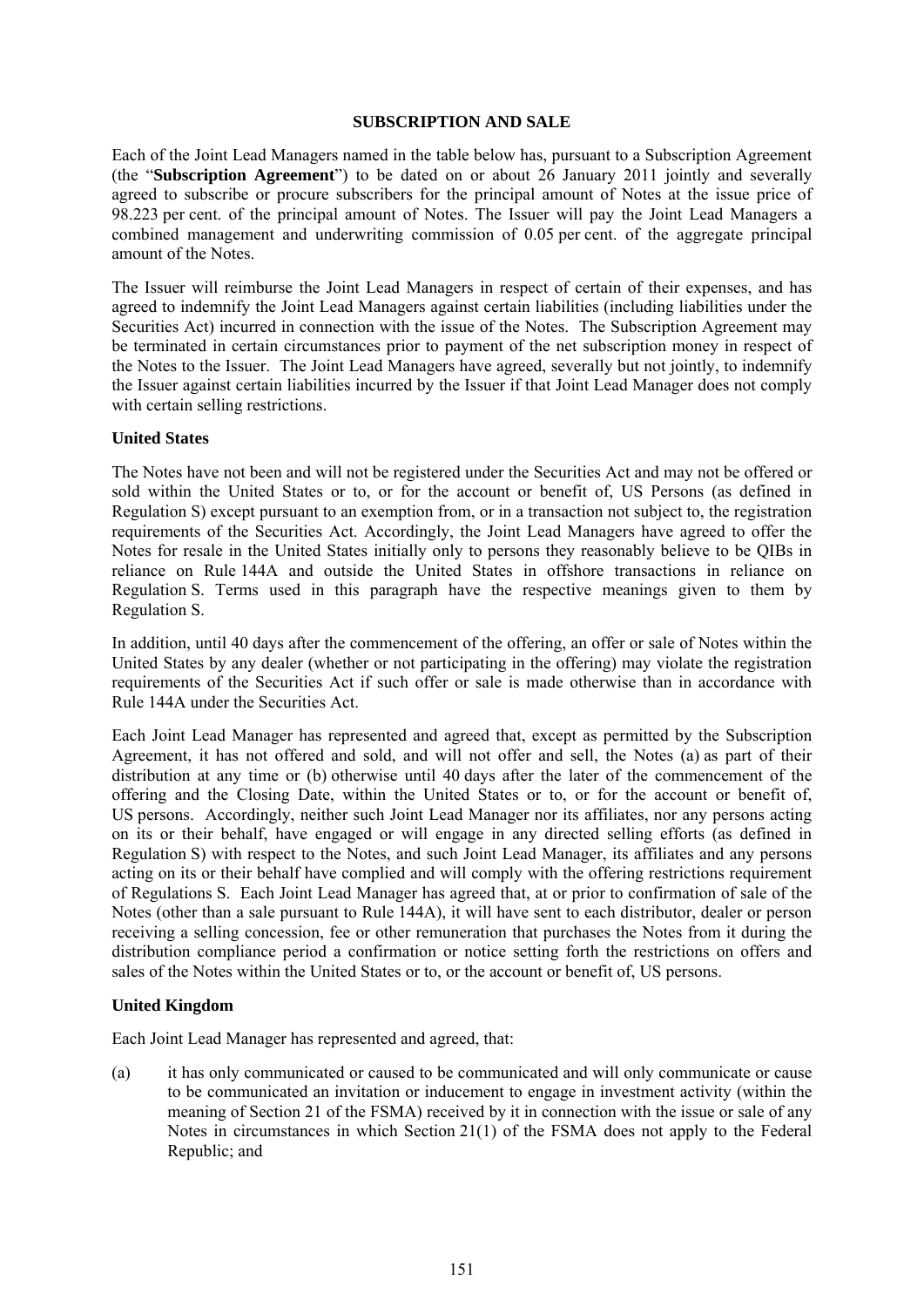(b) it has complied and will comply with all applicable provisions of the FSMA with respect to anything done by it in relation to the Notes in, from or otherwise involving the United Kingdom.

# **Nigeria**

Each Joint Lead Manager has undertaken that offers and sales of the Notes will not be made in the Federal Republic of Nigeria except in compliance with all applicable rules and regulations.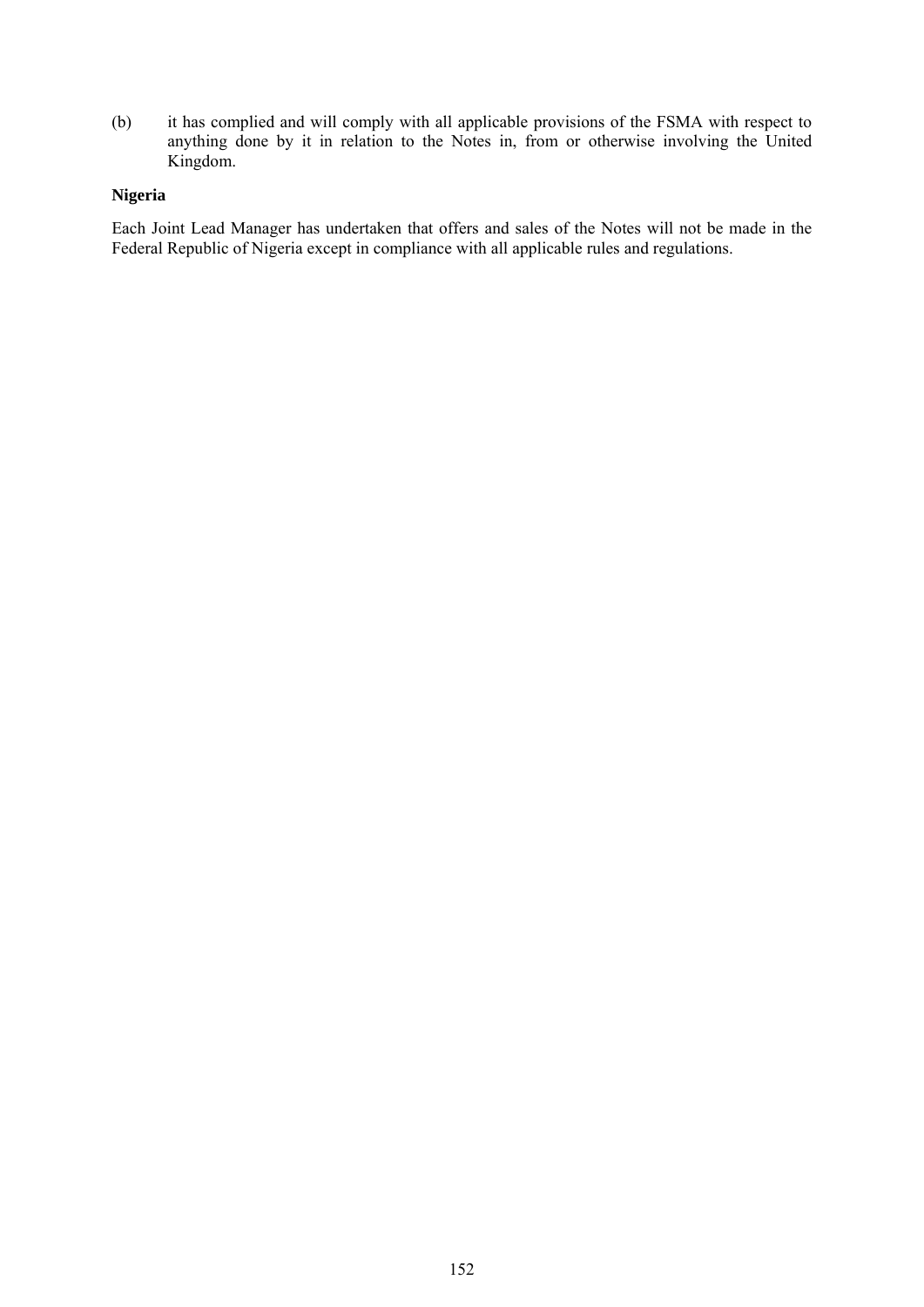#### **UNITED STATES TRANSFER RESTRICTIONS**

*Because of the following restrictions, purchasers are advised to consult legal counsel prior to making any offer, sale, resale, pledge or other transfer of the Notes.*

Each purchaser of Notes will be deemed to have represented and agreed as follows (terms used in this paragraph that are defined in Rule 144A or in Regulation S under the US Securities Act are used herein as defined therein):

- 1. it is not an "**affiliate**" (as defined in Rule 144 under the US Securities Act) of the Federal Republic or acting on behalf of the Federal Republic and (A) (i) is a qualified institutional buyer, (ii) is aware that the sale of the Notes to it is being made in reliance on Rule 144A, and (iii) is acquiring such Notes for its own account or the account of a qualified institutional buyer or (B) is outside the US and is not a US person;
- 2. it acknowledges that the Notes have not been and will not be registered under the US Securities Act or with any securities regulatory authority of any jurisdiction and may not be offered or sold within the US except as set forth below;
- 3. it understands and agrees that if in the future it decides to resell, pledge or otherwise transfer any Notes or any beneficial interests in any Notes other than a Regulation S global note, such Notes may be resold, pledged or transferred only (A) by an initial investor (i) to the Federal Republic, (ii) to a person whom the seller reasonably believes is a qualified institutional buyer that purchases for its own account or for the account of a qualified institutional buyer in a transaction meeting the requirements of Rule 144A under the US Securities Act, (iii) in an offshore transaction meeting the requirements of Rule 903 or 904 of Regulation S under the US Securities Act or (iv) pursuant to an exemption from registration under the US Securities Act provided by Rule 144 under the US Securities Act (which may or may not be available) (resales described in sub clauses (i) through (iv) of this clause (A), "**Safe Harbor Resales")**, or (B) by a subsequent investor, in a Safe Harbor Resale or pursuant to any other available exemption from the registration requirements under the US Securities Act (*provided that*, as a condition to the registration of transfer of any Notes otherwise than in a Safe Harbor Resale, the Federal Republic or the Fiscal Agent may require delivery of any documents or other evidence (including but not limited to an opinion of counsel) that it, in its sole discretion, may deem necessary or appropriate to evidence compliance with such exemption), and in each of such cases, in accordance with any applicable securities laws of any state of the US and any other jurisdiction;
- 4. it agrees to, and each subsequent holder is required to, notify any purchaser of the Notes from it of the resale restrictions referred to in clause 3 above, if then applicable;
- 5. it understands and agrees that (A) Notes initially offered in the US to qualified institutional buyers will be represented by Rule 144A global notes and (B) that Notes offered outside the US in reliance on Regulation S will be represented by Regulation S global notes;
- 6. it understands that the Notes, other than the Regulation S Notes, will bear a legend to the following effect unless otherwise agreed to by the Federal Republic:

THIS NOTE HAS NOT BEEN REGISTERED UNDER THE UNITED STATES SECURITIES ACT OF 1933, AS AMENDED (THE "**US SECURITIES ACT**"). THE HOLDER HEREOF, BY PURCHASING THIS NOTE, AGREES FOR THE BENEFIT OF THE FEDERAL REPUBLIC OF NIGERIA (THE "**FEDERAL REPUBLIC**") THAT THIS NOTE MAY BE OFFERED, RESOLD, PLEDGED OR OTHERWISE TRANSFERRED ONLY (A) BY AN INITIAL INVESTOR (AS DEFINED BELOW)(1) TO THE FEDERAL REPUBLIC, (2) SO LONG AS THIS NOTE IS ELIGIBLE FOR RESALE PURSUANT TO RULE 144A UNDER THE US SECURITIES ACT ("**RULE 144A**"), TO A PERSON WHOM THE SELLER REASONABLY BELIEVES IS A QUALIFIED INSTITUTIONAL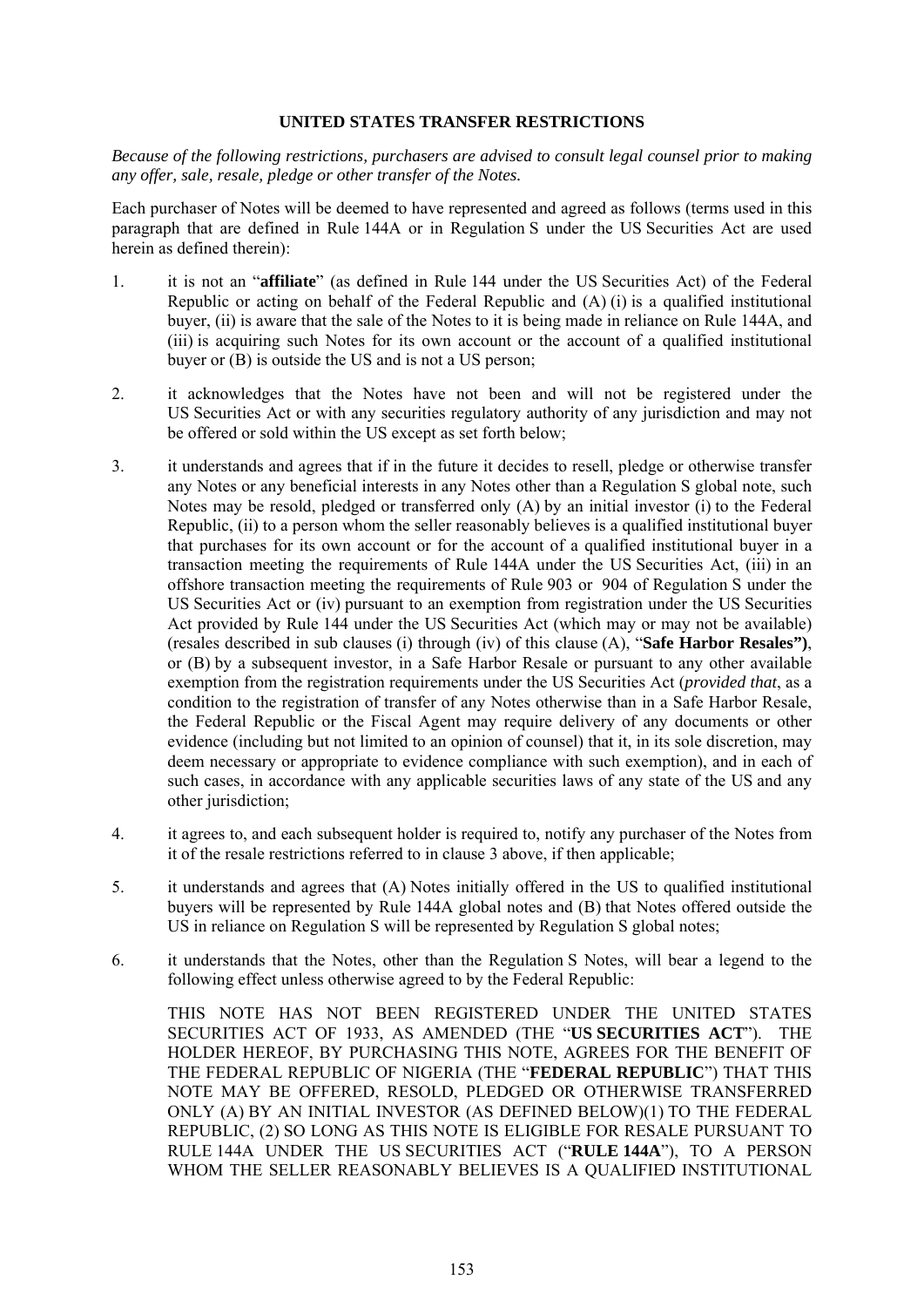BUYER (AS DEFINED IN RULE 144A) IN ACCORDANCE WITH RULE 144A, (3) IN AN OFFSHORE TRANSACTION IN ACCORDANCE WITH RULE 903 OR 904 OF REGULATION S UNDER THE US SECURITIES ACT OR (4) PURSUANT TO AN EXEMPTION FROM REGISTRATION IN ACCORDANCE WITH RULE 144 UNDER THE US SECURITIES ACT (WHICH MAY OR MAY NOT BE AVAILABLE) (RESALES DESCRIBED IN SUBCLAUSES(1) THROUGH (4) OF THIS CLAUSE (A), "**SAFE HARBOR RESALES**"), OR (B) BY A SUBSEQUENT INVESTOR, IN A SAFE HARBOR RESALE OR PURSUANT TO ANY OTHER AVAILABLE EXEMPTION FROM THE REGISTRATION REQUIREMENTS OF THE US SECURITIES ACT (*PROVIDED THAT*, AS A CONDITION TO THE REGISTRATION OF TRANSFER OF ANY NOTES OTHERWISE THAN IN A SAFE HARBOR RESALE, THE FEDERAL REPUBLIC OR THE TRANSFER AGENT MAY REQUIRE DELIVERY OF ANY DOCUMENTS OR OTHER EVIDENCE (INCLUDING BUT NOT LIMITED TO AN OPINION OF COUNSEL) THAT IT, IN ITS SOLE DISCRETION, MAY DEEM NECESSARY OR APPROPRIATE TO EVIDENCE COMPLIANCE WITH SUCH EXEMPTION), AND IN EACH OF SUCH CASES, IN ACCORDANCE WITH ANY APPLICABLE SECURITIES LAWS OF ANY STATE OF THE UNITED STATES AND ANY OTHER JURISDICTION, AS PROVIDED IN THE AGENCY AGREEMENT. THE HOLDER HEREOF, BY PURCHASING THIS NOTE, REPRESENTS AND AGREES FOR THE BENEFIT OF THE FEDERAL REPUBLIC THAT IT WILL NOTIFY ANY PURCHASER OF THIS NOTE FROM IT OF THE RESALE RESTRICTIONS REFERRED TO ABOVE.

FOR ALL PURPOSES OF THIS NOTE, THE TERM "**INITIAL INVESTOR**" MEANS ANY PERSON WHO, IN CONNECTION WITH THE INITIAL DISTRIBUTION OF THIS NOTE, ACQUIRES SUCH NOTE FROM THE FEDERAL REPUBLIC OR ANY JOINT LEAD MANAGER (AS SUCH TERM IS DEFINED IN THE FISCAL AGENCY AGREEMENT) PARTICIPATING IN SUCH DISTRIBUTION OR ANY AFFILIATE OF ANY OF THE FOREGOING.

- 7. it acknowledges that, prior to any transfer of Notes or of beneficial interests in global notes, the holder of Notes or the holder of beneficial interests in global notes, as the case may be, may be required to provide certifications and other documentation relating to the manner of such transfer and submit such certifications and other documentation as provided in the Agency Agreement; and
- 8. it acknowledges that the Federal Republic and the Managers and others will rely upon the truth and accuracy of the foregoing acknowledgments, representation and agreements and agrees that, if any of such acknowledgments, representations or warranties deemed to have been made by virtue of its purchase of Notes are no longer accurate, it shall promptly notify the Federal Republic, and if it is acquiring any Notes as a fiduciary or agent for one or more accounts, it represents that it has sole investment discretion with respect to each such account and that it has full power to make the foregoing acknowledgments, representations and agreements on behalf of each such account.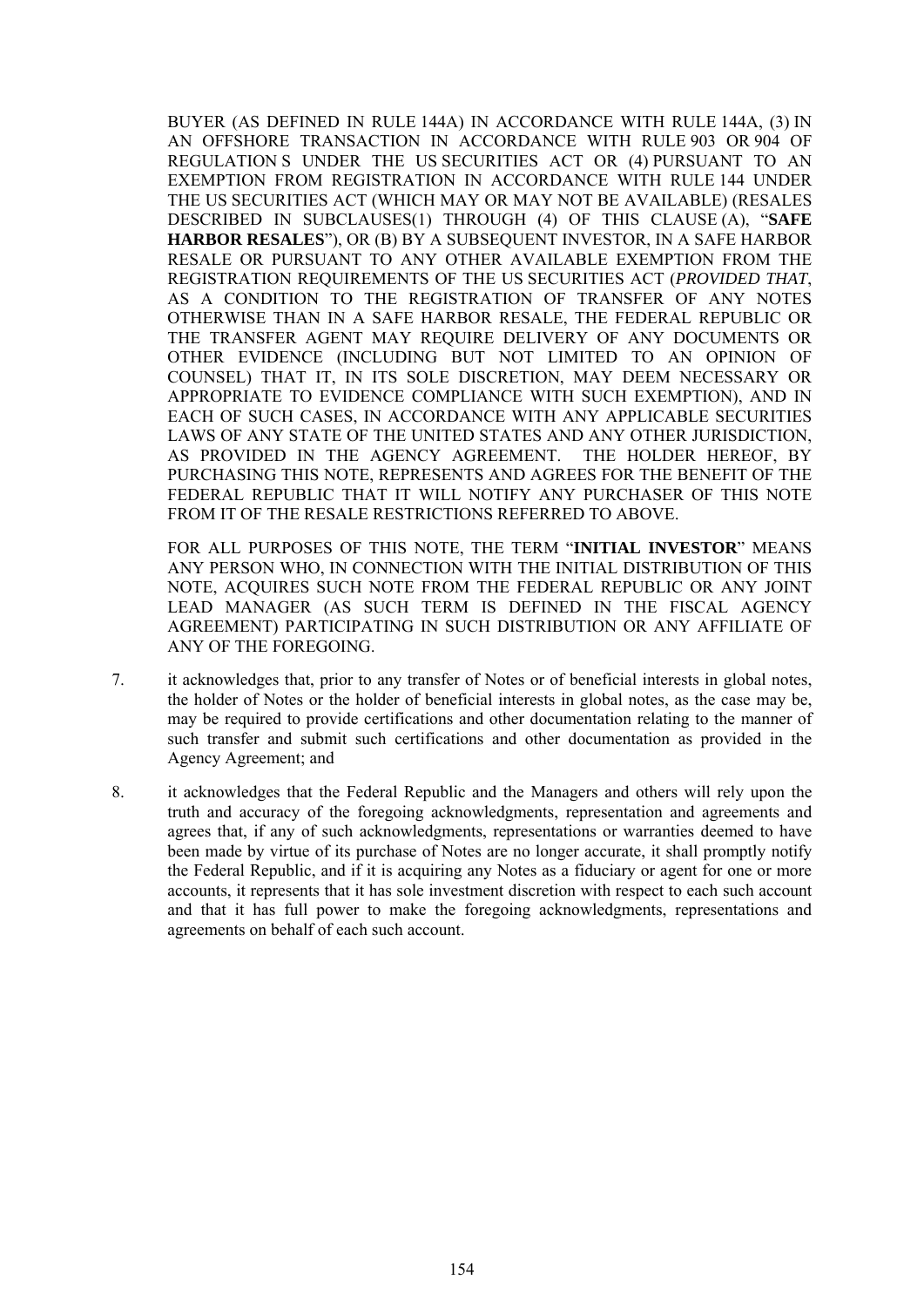# **GENERAL INFORMATION**

# **Trading information**

The Notes have been accepted for clearance through the facilities of DTC, Euroclear and Clearstream, Luxembourg. The relevant trading information is set out below:

| For the Notes            |              |              |
|--------------------------|--------------|--------------|
| Unrestricted Notes:      | Common Code  | 058443514    |
|                          | <b>ISIN</b>  | XS0584435142 |
| <b>Restricted Notes:</b> | Common Code  | 058543756    |
|                          | <b>ISIN</b>  | US65412AAA07 |
|                          | <b>CUSIP</b> | 65412A AA0   |

Application has been made for the Notes to be admitted to the Official List of the UK Listing Authority and to the London Stock Exchange plc for the Notes to be admitted to trading on the Regulated Market of the London Stock Exchange.

# **Authorisations**

The Issuer has obtained all necessary consents, approvals and authorisations in connection with the issue and performance of its obligations under the Notes prior to the date of this Prospectus. The issue of the Notes has been authorised and cleared by the National Assembly, the Federal Executive Council, the Federal Ministry of Finance and the Federal Ministry of Justice. In addition, the Ministry of Finance has issued the guarantee required pursuant to Section 21(2) of the DMO Act in respect of the Notes.

# **Litigation**

Save as disclosed in this Prospectus in the sub-section entitled "Legal Proceedings" on pages 44-46, the Issuer is not involved in any governmental, legal or arbitration proceedings (including any such proceedings which are pending or threatened of which the Issuer is aware) during the period covering the previous 12 months which may have or have had in the recent past a significant effect on the Issuer's financial position or which are material in the context of the issue of the Notes.

#### **Documents available for inspection**

For so long as any Notes shall be outstanding, copies of the budget for the current fiscal year may be inspected during normal business hours at the specified offices of the Fiscal Agent.

# **Significant Change**

Since 31 December 2009, there has been no significant change in the Issuer's (i) tax and budgetary systems, (ii) public debt, save as disclosed in the section entitled "Public Debt" (pages 112-121), (iii) foreign trade and balance of payment figures, save as disclosed on page 96 with respect to Imports and Exports and page 98 with respect to Balance of Payments, (iv) external reserves, save as disclosed on page 124 with respect to External Reserves, (v) financial position and resources, save as disclosed on pages 55-56 with respect to GDP, page 64 with respect to oil production, pages 101-103 with respect to the Excess Crude Account and the Sovereign Wealth Fund and pages 123-126 with respect to inflation, external reserves and the banking crisis and (vi) income and expenditure figures, save as disclosed in pages 104-110 with respect to Public Accounts, the 2010 Budget and the 2011 Proposed Budget.

#### **Interested Persons**

No person involved in the Offering has any interest in the Offering which is material to the Offering.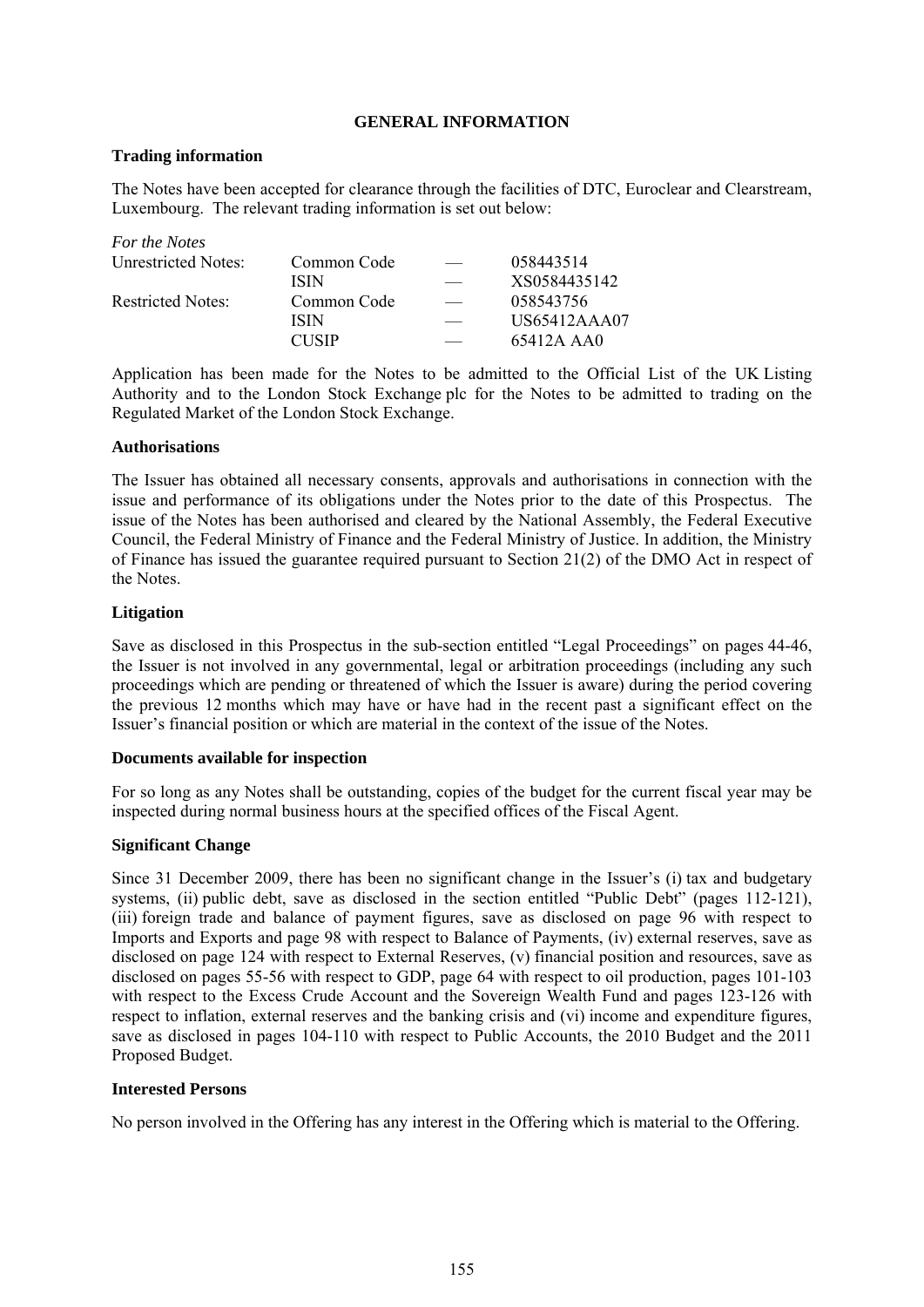# **Managers transacting with the Issuer**

Certain of the Managers and their affiliates have engaged, and may in the future engage in investment banking and/or commercial banking transactions with, and may perform services to, the Issuer in the ordinary course of business.